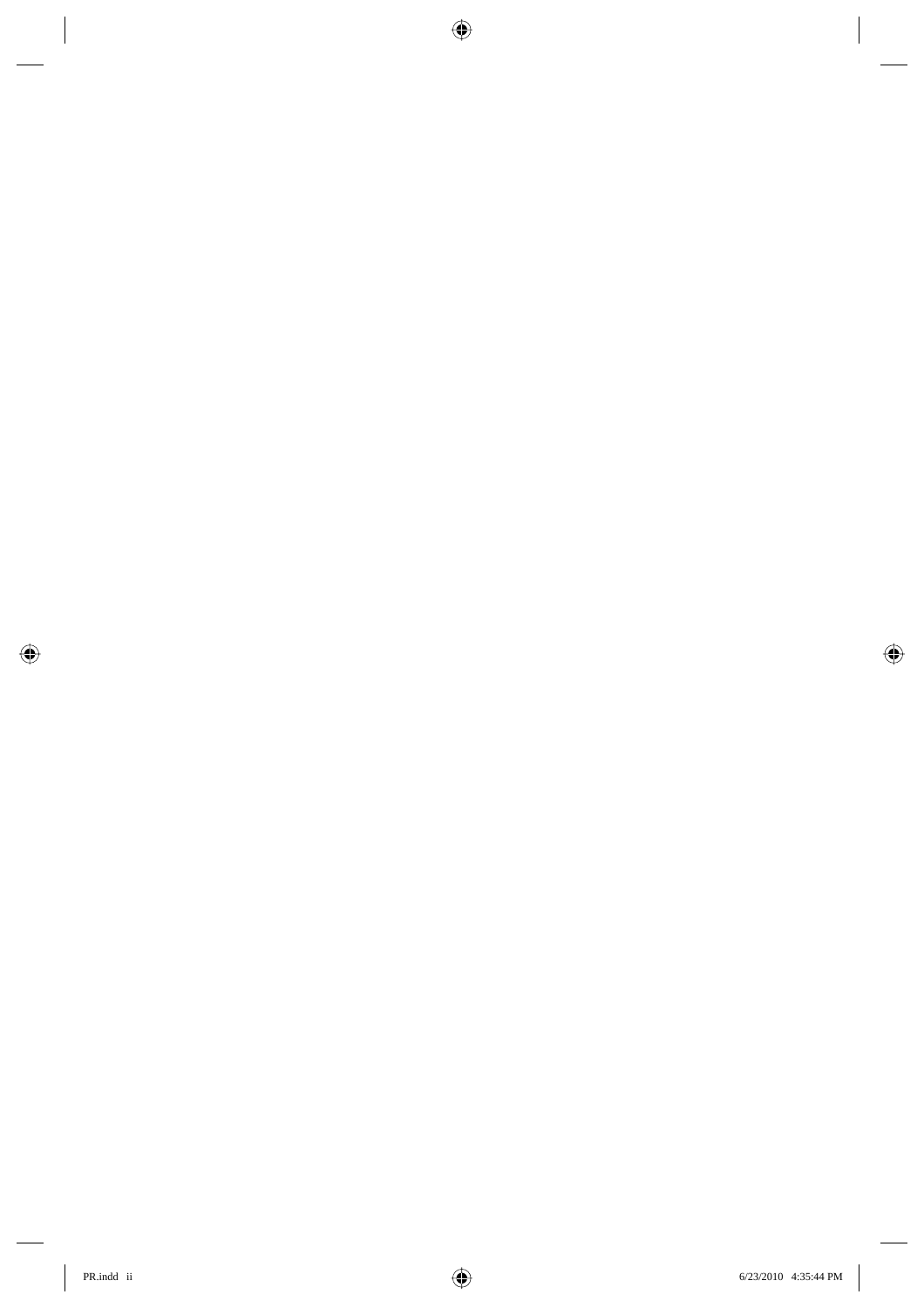# Data Protection Principles in the Personal Data (Privacy) Ordinance

*– from the Privacy Commissioner's perspective (2nd Edition)*



Website: www.pcpd.org.hk Enquiry Hotline: (852) 2827 2827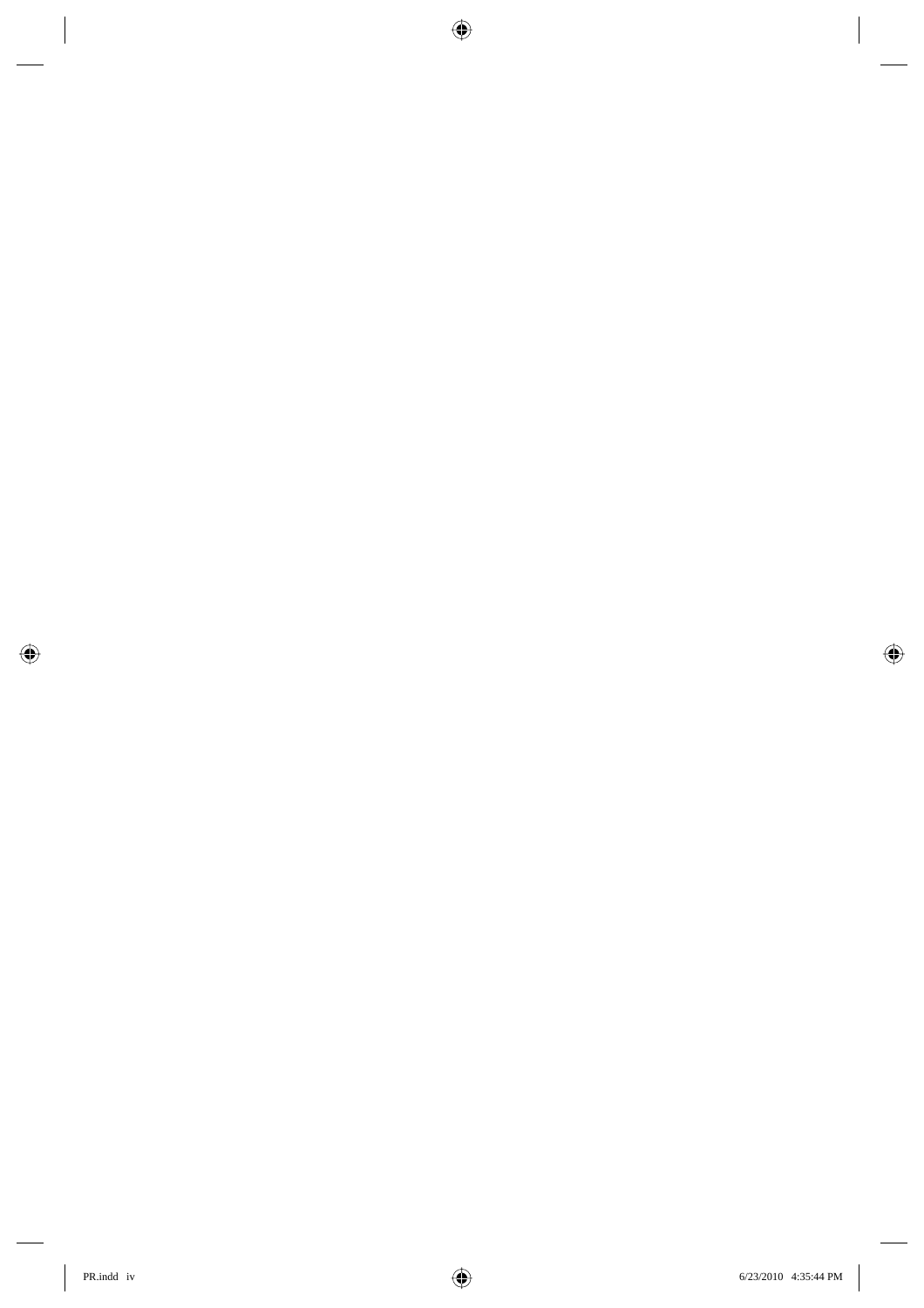## **Contents**

|                                                                                                  |                                                               | vii |
|--------------------------------------------------------------------------------------------------|---------------------------------------------------------------|-----|
|                                                                                                  |                                                               | ix  |
| Chapter 1                                                                                        |                                                               | 1   |
| Chapter 2                                                                                        |                                                               | 6   |
| Chapter 3                                                                                        |                                                               | 16  |
| Chapter 4                                                                                        |                                                               | 24  |
| Chapter 5                                                                                        |                                                               | 32  |
| Chapter 6                                                                                        |                                                               | 46  |
| Chapter 7                                                                                        |                                                               | 53  |
| Chapter 8                                                                                        |                                                               | 66  |
| Chapter 9                                                                                        |                                                               | 73  |
| Chapter 10                                                                                       | Data Protection Principle 6(a) to (d) and the Data Access     | 77  |
| Chapter 11                                                                                       | Data Protection Principle 6(e) to (g) and the Data Correction | 97  |
| Chapter 12                                                                                       |                                                               | 106 |
| Appendix I<br>The Codes of Practice Issued by the Commissioner under Section 12 of the Ordinance |                                                               | 127 |
| Data Protection Principles: Relationship Chart                                                   |                                                               | 129 |
| Checklist for Data Users in Ensuring Compliance with the Ordinance                               |                                                               | 130 |
| Data Subject's Rights when his Personal Data Privacy Interest is Infringed                       |                                                               | 131 |
| Data Protection Principles                                                                       |                                                               | 133 |
| Exemption Provisions under Part VIII of the Ordinance                                            |                                                               | 136 |
|                                                                                                  |                                                               | 145 |
| Table of Administrative Appeals Board Decisions and Court Cases                                  |                                                               | 152 |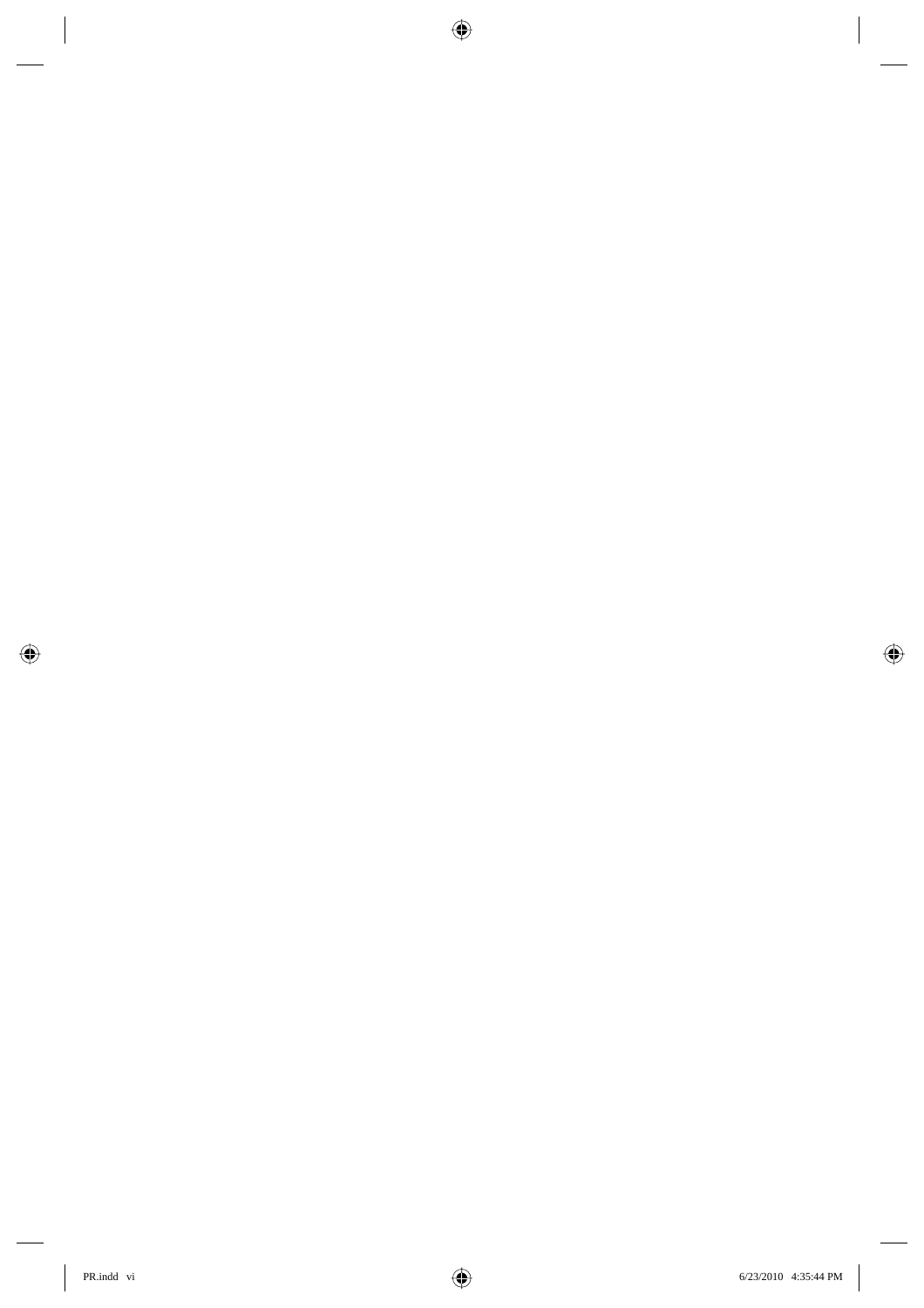Time passes quickly. The first edition of this book has now been around for nearly four years. More significantly, the last few years have witnessed some astounding technological developments which seriously impact on the individuals' rights to privacy in relation to their personal data. I therefore think that it is timely for this second revised edition to go to print.

Another very good reason why I want the book to be revised and re-printed is to make it more accessible to the public. A record number of visits has been made to the website of the Privacy Commissioner for Personal Data over the last four years reflecting the fact that increasingly the public wants to know more about the working of the Personal Data (Privacy) Ordinance. The original edition appeared only in book form and I feel very strongly that its contents should be accessible to all electronically free of charge. This is in accord with one of my chief functions, i.e. to promote awareness and understanding of the provisions of the Ordinance, in particular, the data protection principles.

Of course there will always be people who wish to see a copy of the book and be able to feel its weight and flip its pages. I have therefore decided that this revised edition should be available in the conventional form of a book and also electronically accessible on our website. Those who wish to have this book on their book shelves will need to pay.

Since the first edition there has been quite a number of Administrative Appeals Board decisions touching on the interpretation of the data protection principles. Unless and until these decisions have been reversed or modified by the Court, they will largely be followed in the Privacy Commissioner's handling of enquiries and complaints. The effects of these decisions are appropriately reflected in this new revised edition.

The format of this revised edition has largely followed the original edition. However some conscientious attempts have been made to make it more reader-friendly. I hope the result is that the readers can find answers to their questions more easily.

Both editions of this book are the products of the collective efforts of many members of the Privacy Commissioner for Personal Data past and present. It is tedious and probably impossible to name all contributors. Still justice requires of me to name Margaret Chiu, our then legal counsel, as the de facto editor of the original edition and Wilson Lee, one of our current legal counsel, as the person largely responsible for this revised edition.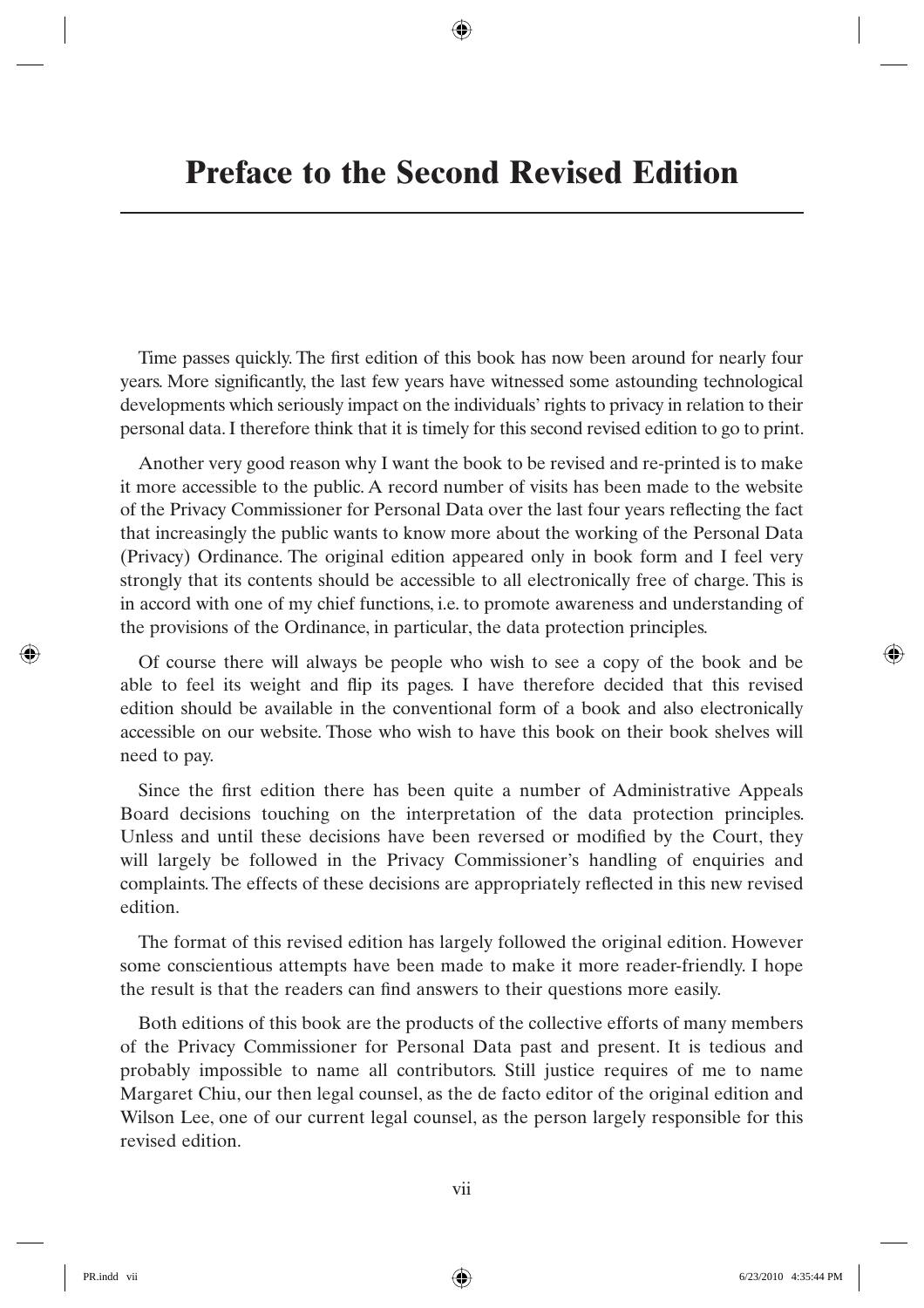We are not professional authors and this book has been written in between the normal duties of my colleagues and in their spare time. It is inevitable that there will be errors, misprint and slip-ups. I hope the readers will be kind and point out to us anything they may find wanting or needing improvements so that the next revised edition will yet be better.

Pourns J. und

*Roderick B. Woo Privacy Commissioner for Personal Data Hong Kong SAR July 2010*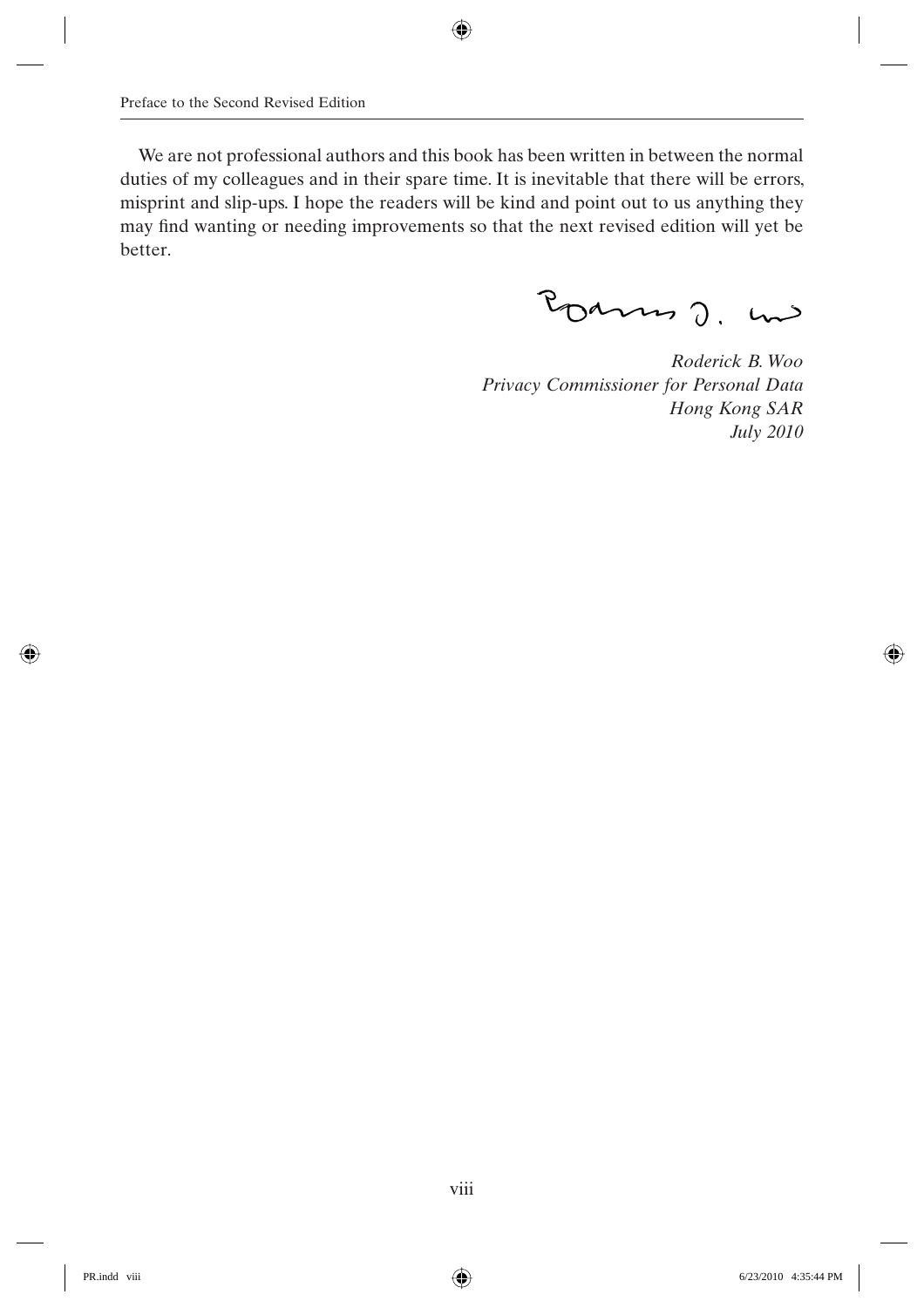In Hong Kong, personal data privacy law is a relatively new subject which gained legislative recognition in December 1996 when the principal provisions of the Personal Data (Privacy) Ordinance were brought into effect.

A decade is a short period of time in terms of development of the law on this subject. Yet within that time, the notion of personal data privacy has achieved rapid and avid acceptance by the community and attracted the regular attention of the popular media. The awareness of data privacy as a personal right, and the public attention accorded to it, have given rise to an enhanced level of expectation and a broad demand for protection against improper collection and use of personal data.

Technological advancements in recent years have given a new meaning to the processing and use of information, much of which is of a personal nature, and the phenomenal growth of internet users in their millions, who log on for information, communication and electronic commerce, have accentuated the demand for an effective regulatory structure that is underpinned by a legislative framework which is clear and easily understood. Data users, particularly those in the business sector are increasingly concerned about whether acts or practices undertaken by them are privacy compliant and individuals as data subjects are also anxious to know more about what the personal data privacy legislation can do to protect their privacy rights.

For those who are more seriously concerned with the topic, there is only a limited collection of texts to refer to and a few judicial precedents to consider. There is a paucity of legal research materials. Generic references to privacy are found mainly in international declarations and constitutional instruments<sup>1</sup>, which do not readily serve as useful aids in the interpretation of the Personal Data (Privacy) Ordinance.

In comparison with many other jurisdictions, Hong Kong has the advantage of having the Ordinance which is supplemented by various codes of practice and guidelines which my Office has issued. However, the statutory provisions and the regulatory requirements (notably the six Data Protection Principles) owe their origins to concepts and principles which critics have described as lacking in legal clarity. The truth of the matter is they reflect the evolving nature of the concept of personal data protection and its relatively recent recognition as a legal right in Hong Kong and abroad.

<sup>1</sup> See, Article 12, United Nations Universal Declaration of Human Rights; Article 8, European Convention on Human Rights; Article 17, International Covenant on Civil and Political Rights; the OECD Guidelines on the Protection of Privacy and Transborder Flows of Personal Data; Article 14, Hong Kong Bill of Rights Ordinance (Cap. 383, Laws of Hong Kong); Articles 30 & 39, Basic Law of the HKSAR.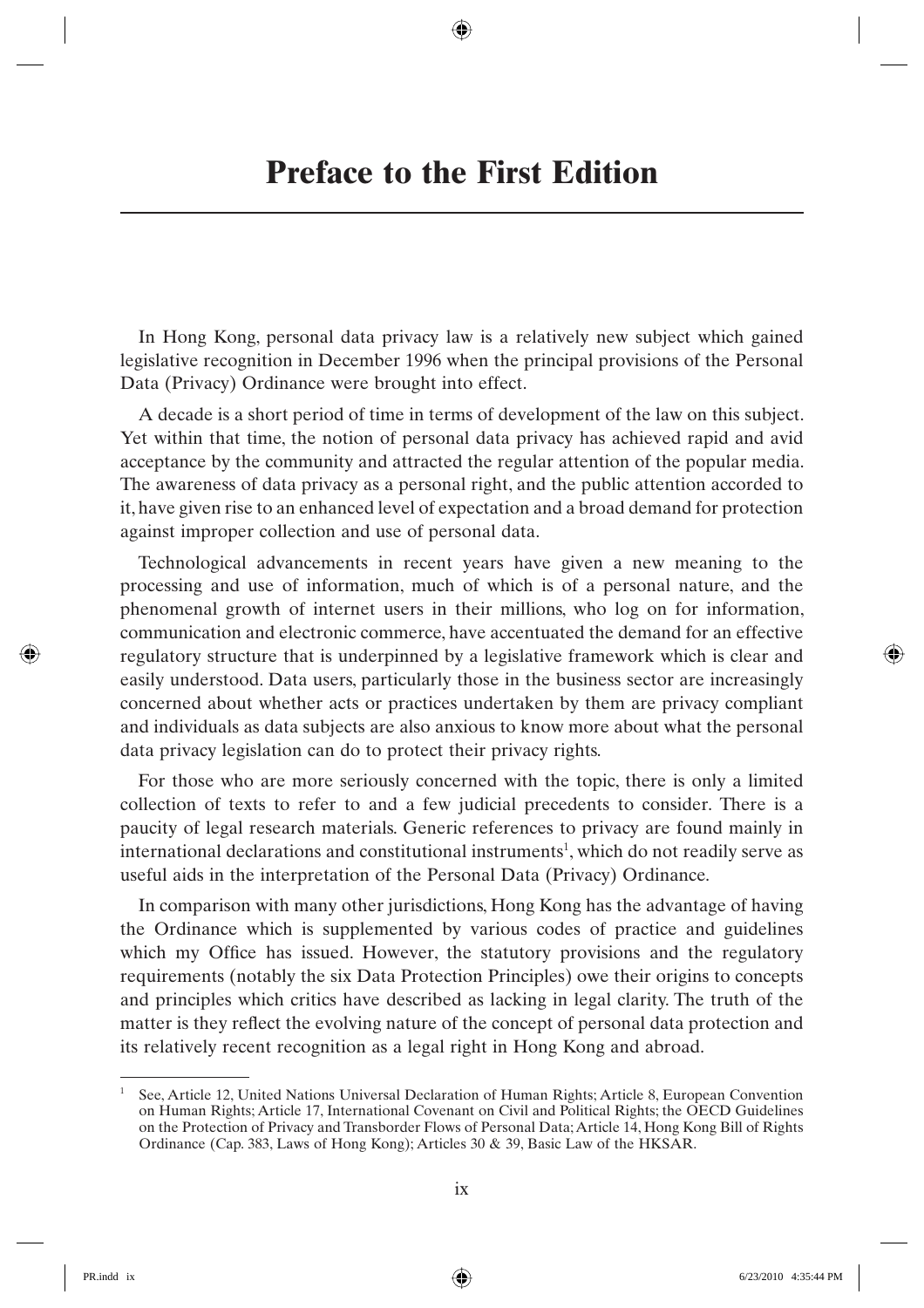Over the years the Office of the Privacy Commissioner for Personal Data has handled over  $6,900$  complaint cases and more than  $157,000$  enquiries. In that period, my Office has accumulated valuable experience in the range and types of privacy concerns expressed by the community and in the process it has developed certain criteria, principles and an operational stance in the application of the relevant statutory provisions and enforcement of regulatory requirements.

This book seeks to share with the reader the experience that my Office has gained since its establishment. Necessarily, the views expressed and stance taken are based on facts and evidence presented to my Office in the course of handling complaints, information available at the material time and social conditions then prevailing within the community that were relevant to the subject of personal data privacy. Readers will appreciate that such conditions may change over time and the future regulatory approach will be thereby affected.

An earlier draft of this book was sent to selected academics, legal professionals, organizations and institutions. I wish to thank them for their time and kind attention. In particular, I am grateful to the following organizations (mentioned in alphabetical order) for their substantial contribution in the form of detailed constructive suggestions to the original text: –

- The British Chamber of Commerce in Hong Kong;
- School of Law, The Chinese University of Hong Kong;
- Employers' Federation of Hong Kong;
- The Hong Kong Association of Banks;
- Hong Kong Bar Association; and
- Hong Kong General Chamber of Commerce.

This book is a joint effort of members of the staff of my Office, past and present, and without their research, writing and preparation, the publication of this book would not have been possible. A debt of gratitude is owed to them.

I hope that this book will provide those who wish to acquaint themselves in greater depth with the analytical reasoning adopted in upholding personal data protection, a meaningful insight into the work of my Office. I also hope that the book will offer those persons having responsibilities in the handling and processing of personal data a better understanding of the regulatory philosophy and the way my Office has been applying the law in dutiful discharge of its statutory obligations.

Pourno J. m

*Roderick B. Woo Privacy Commissioner for Personal Data Hong Kong SAR August 2006*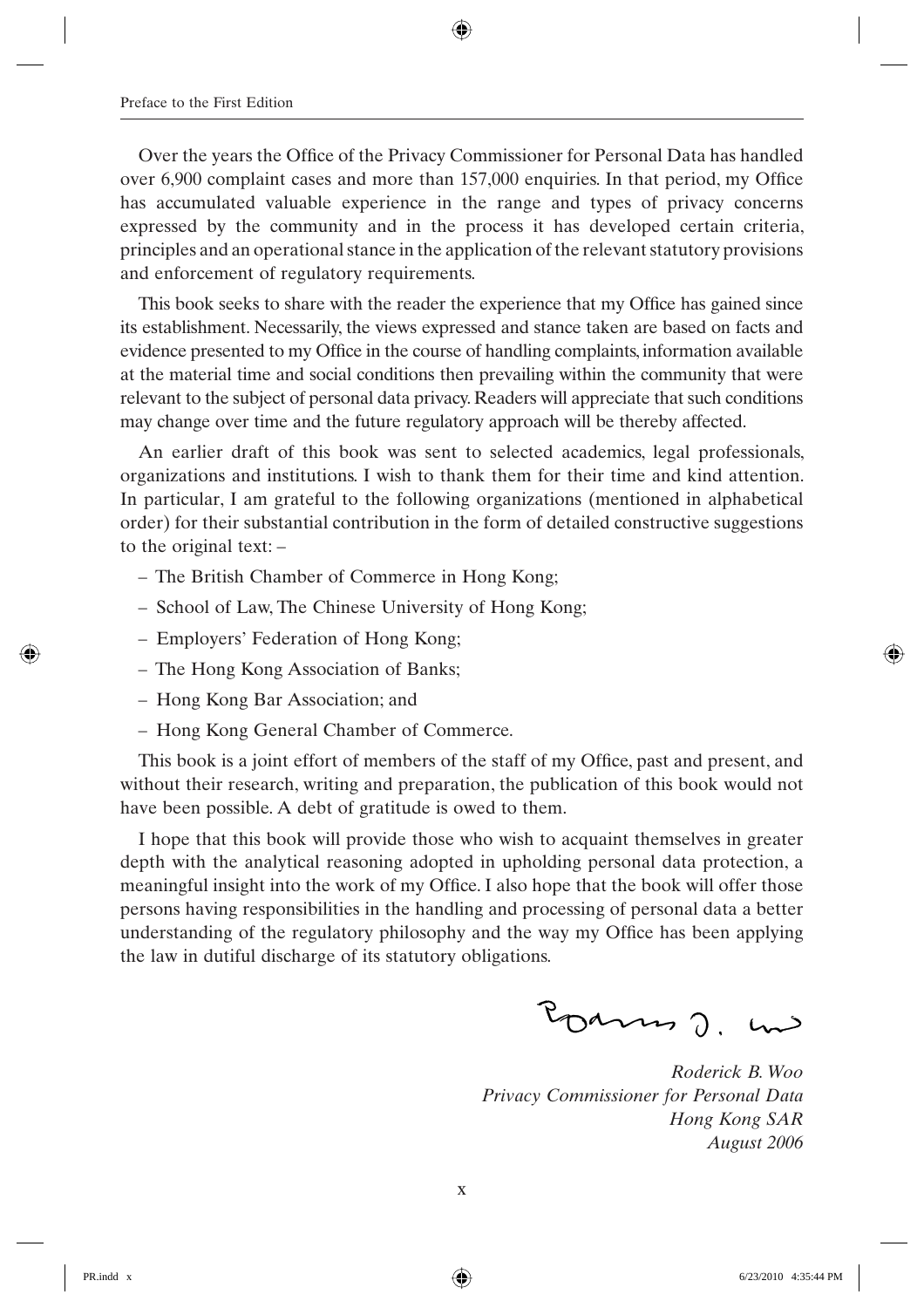## **Chapter 1 Introduction**

- 1.1 The Personal Data (Privacy) Ordinance (PDPO) (Cap. 486)("the Ordinance") is unlike other ordinances in Hong Kong in that it is principle-based. Its core provisions are encapsulated in the six data protection principles which are found in Schedule 1 to the Ordinance. These principles are the cornerstones of the Ordinance which aims to protect the privacy of individuals in relation to their personal data.
- 1.2 The intention behind the six data protection principles is the creation of a new culture in effecting the handling of personal data during their whole life cycle from their collection to their destruction. The principles do not regulate the conduct of the data users in detail. In most cases, contraventions of the principles do not constitute criminal offences. It is when a data user fails to comply with the terms of an enforcement notice issued by the Privacy Commissioner for Personal Data ("the Commissioner") after a finding of a contravention that he becomes liable to be punished under the Ordinance. The enforcement notice to the offending data user is normally issued after an investigation and when certain conditions are met. However, a contravention of a data protection principle can form the basis of a civil suit against the data user whether or not an enforcement notice has been issued.
- 1.3 Since a contravention of any of the data protection principles may lead to legal sanctions, it pays every data user to understand them. Knowing their existence and their ordinary meaning may not be sufficient in every case. This is because the principles are not couched in definitive terms. A data user will benefit from expert explanations and advice in some situations.
- 1.4 Up to now there has not been a strong body of judicial decisions giving authoritative interpretations on all the principles. Be that as it may, the Commissioner has over the last 13 years dealt with more than two hundred thousand enquiries and complaints in respect of alleged contraventions of the data protection principles. In performing his statutory function the Commissioner has to adopt certain stances and provide fuller meanings to these principles. His decisions based on such stances have from time to time been tested in the Court and in the course of appeals to the Administrative Appeals Board ("AAB") whose determinations are treated as having a quasi-judicial authority. The Commissioner has in the past adopted the interpretations elucidated by the AAB in the subsequent handling of enquiries and complaints.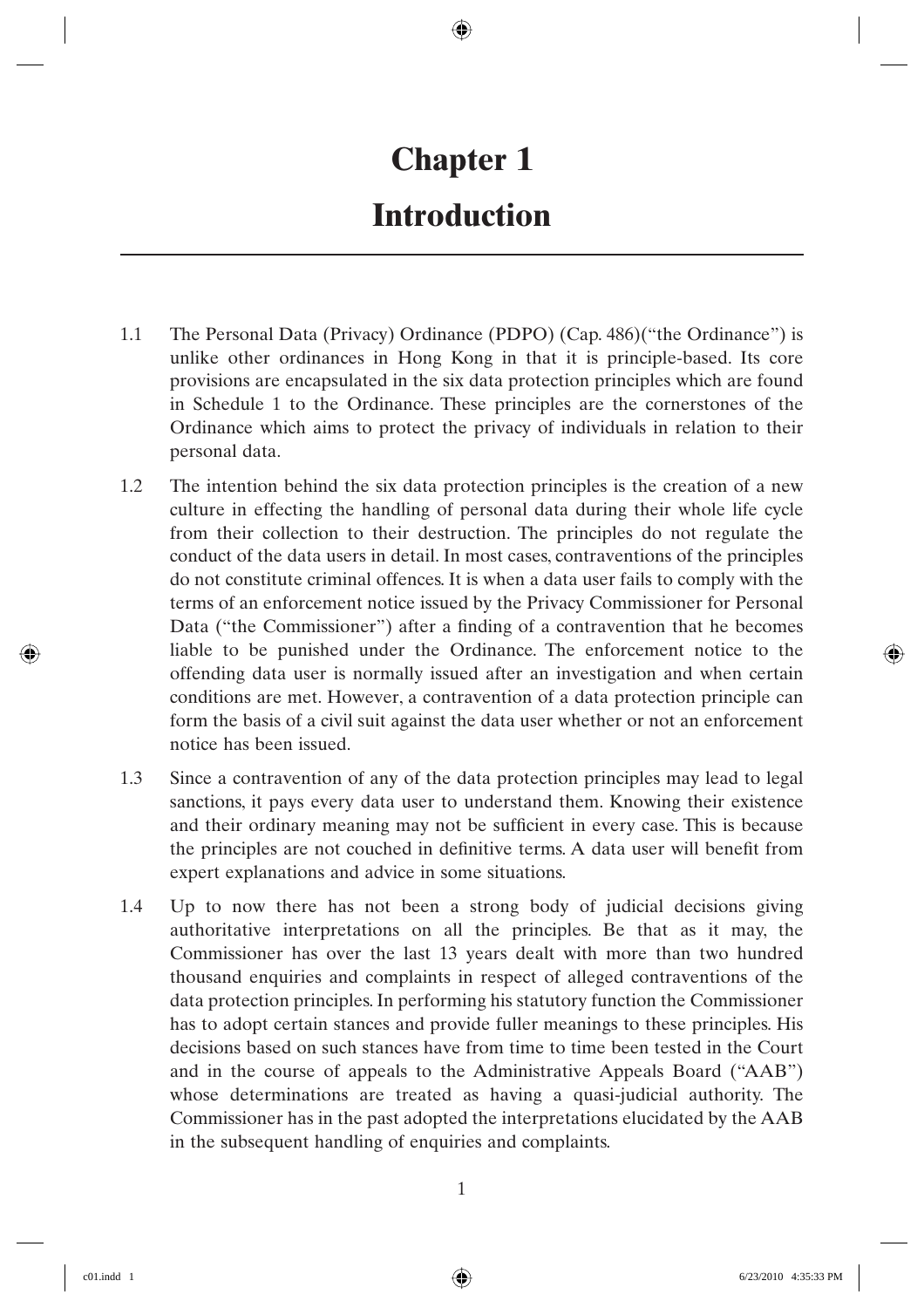- 1.5 In the absence of any similar professional reference materials, it is certainly in the public interest for the Commissioner to state openly the criteria and principles upon which he, as the statutory regulator, has interpreted the six data protection principles as well as some related provisions of the Ordinance. In so doing he may  $:$   $-$ 
	- help data users to comply with the requirements of the Ordinance in a way that will minimize the risk of sanction by the Commissioner regarding their handling of personal data;
	- help the legal advisers of both data users and data subjects in giving practical advice to their clients;
	- help individuals to understand the Commissioner's likely position on a particular issue before they consider lodging a complaint;
	- provide reference materials for consideration by the Court or the AAB in cases before them involving the six data protection principles; and
	- provide legal academics and other interested persons with materials for further study and research.

#### **The regulatory approach**

1.6 The Commissioner's regulatory approach has been consistent with the general common law rules on statutory interpretation<sup>1</sup> and in particular the principles of interpretation laid down by the **Interpretation and General Clauses Ordinance (Cap. 1, Laws of Hong Kong)**, in particular, **section 19** which provides:

*"An Ordinance shall be deemed to be remedial and shall receive such fair,*  large and liberal construction and interpretation as will best ensure the *attainment of the object of the Ordinance according to its true intent, meaning and spirit."*<sup>2</sup>

<sup>1</sup> They are commonly categorized as the "literal rule" which accorded primacy to the literal meaning of the language used in the legislation; the "golden rule" with the presumption that an absurd result is not intended; and the "mischief rule" that legislation has targeted a particular mischief and provided a remedy for it.

<sup>&</sup>lt;sup>2</sup> In how to apply the rule of *"fair, large and liberal"* construction and interpretation, the Court of Final Appeal in the case of *The Medical Council of Hong Kong v David Chow Siu Shek* [2000] 2 HKLRD 674, in determining the proper interpretation of sections 21(1) and 25(3) of the Medical Registration Ordinance, Cap 161 as to whether there is automatic restoration of the name of the medical practitioner who was removed for a specified period, had taken the following five interpretative factors into account, namely, (i) striking a balance; (ii) interpretation in the context of other statutes dealing with comparable matters; (iii) avoiding circularity; (iv) according meaning and substance to each provision; and (v) reluctance to find a radical change by a side-wind.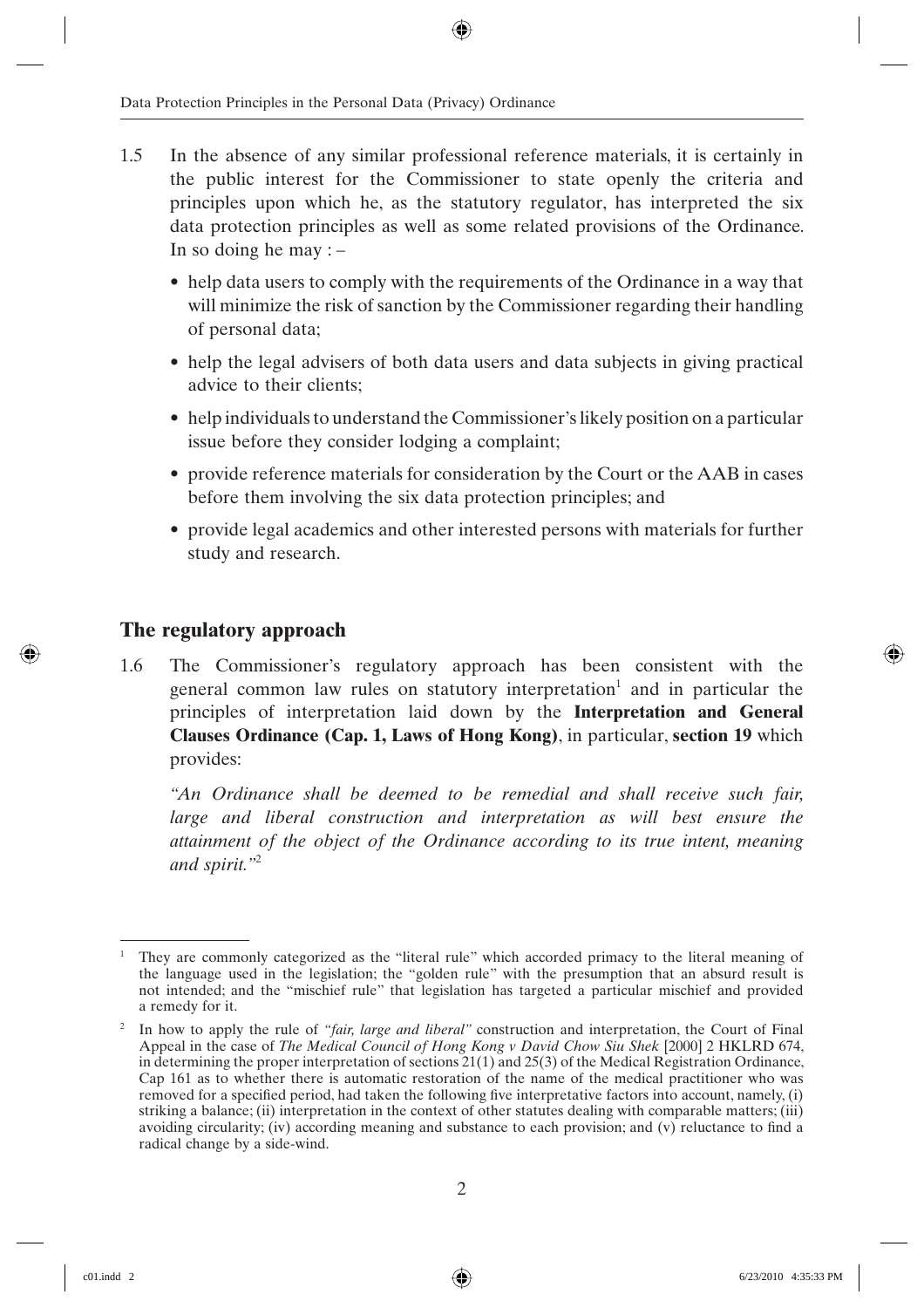1.7 The Commissioner is constantly mindful of the generally recognized principle of "presumption against absurdity" in statutory interpretation<sup>3</sup>, which is cited in Bennion's Statutory Interpretation<sup>4</sup> as follows:

#### *"Section 312. Presumption that 'absurd' result not intended*

- *(1) The court seeks to avoid a construction that produces an absurd result, since this is unlikely to have been intended by Parliament. Here the courts give a very wide meaning to the concept of 'absurdity', using it to include virtually any result which is unworkable or impracticable, inconvenient, anomalous or illogical, futile or pointless, artificial, or productive of a disproportionate counter-mischief* <sup>5</sup> *.*
- *(2) In rare cases there are overriding reasons for applying a construction that produces an absurd result, for example where it appears that Parliament really intended it or the literal meaning is too strong.*"
- 1.8 Hence, in dealing with a case involving a particular data protection principle that, according to its language, seems to be open to more than one interpretation, the Commissioner tries not to adopt an interpretation that may produce an absurd or impractical result. He must always remind himself that the primary purpose of the Ordinance is to protect the individual's privacy right in relation to their personal data. When in doubt, he is inclined to take the line which results in providing such protection.
- 1.9 Since the Commissioner does not have the power to provide any definitive interpretation of the provisions of the Ordinance, there is always the possibility that an interpretation previously adopted by him may later be shown to be erroneous or incomplete by the Court or the AAB<sup>6</sup>. Once the Commissioner has adopted a certain interpretation of a data protection principle in one case, an attempt at consistency will be made to apply the same interpretation in subsequent cases. However, this practice is not immutable. A stance on a particular data protection principle may evolve according to experience gained since when the stance was first taken. Due to changed circumstances, the Commissioner may find it necessary to re-consider a stance he has previously adopted. Such

<sup>3</sup> Otherwise also known as the "golden rule" of interpretation, that whatever the literal meaning of the language which the legislature used, there was a presumption that it did not truly intend to bring about an absurd result.

<sup>4</sup> Fifth Edition, Butterworths

<sup>5</sup> The rule was followed in the case of *HKSAR v Hung Chan Wa* [2005] 3 HKLRD 291 concerning the proper interpretation of section 47 of the Dangerous Drugs Ordinance, Cap 134 in which the Court stated clearly that *". . . any exercise in statutory interpretation should seek an interpretation, that does not result in absurdity, provided it is reasonably possible so to do."* (paragraph 58 of the judgment).

<sup>6</sup> To which, pursuant to the Ordinance and the Administrative Appeals Board Ordinance (Cap. 442, Laws of Hong Kong), appeals from certain decisions of the Commissioner lie.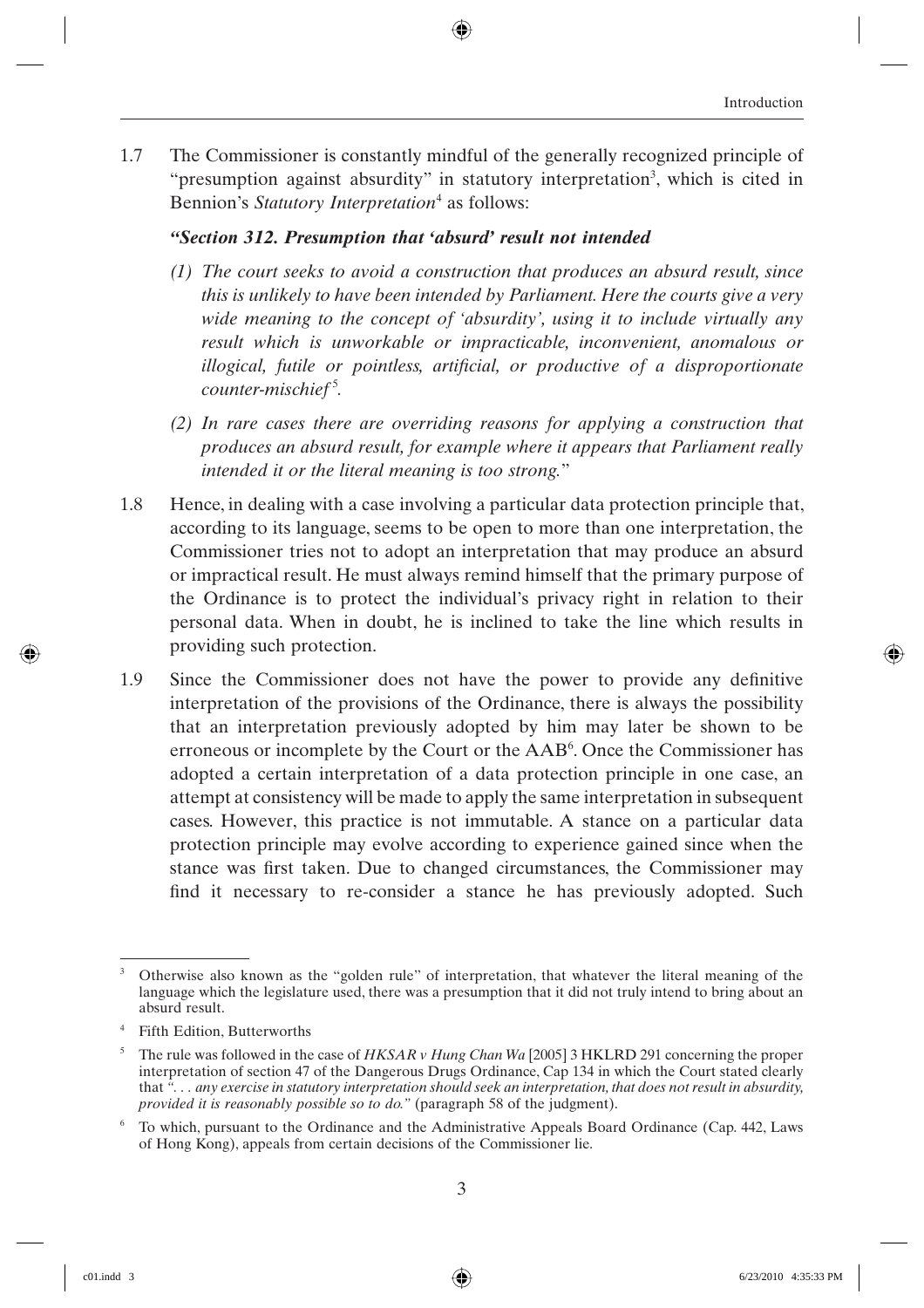circumstances may include views of judicial authorities, developments in the handling and processing of personal data and social values.

1.10 "Grey areas" in the Ordinance touching on the interpretations of data protection principle are as far as possible identified and dealt with in this Book. Needless to say, the Commissioner will not be deterred from applying and interpreting the provisions of the Ordinance in any case that comes before him which falls within such "grey areas".

#### **Disclaimer**

1.11 Generally speaking, any statements made or views expressed in this Book are intended for reference only. They shall not give rise to any liability on the part of the Commissioner nor to any defence or estoppel of any kind in proceedings involving the Commissioner. They shall not bind the Commissioner in the exercise of his statutory functions in any way. The Commissioner gives no guarantee or assurance whatsoever as to their applicability to any given set of facts, especially when no two cases are identical in every aspect. Hence, rather than relying on such statements or views (which reliance, where made, would always be at the party's own risk) as the basis for any action or inaction, the reader is urged to exercise his independent judgment on the interpretations of the data protection principles and, where appropriate, avail himself of professional advice.

#### **Copyright**

1.12 The copyright of this Book vests in the Commissioner.

#### **Abbreviations used in this book**

1.13 **"AAB"** means the Administrative Appeals Board established under section 5 of the Administrative Appeals Board Ordinance (Cap. 442, Laws of Hong Kong);

**"Book"** means this book;

"the Commissioner" means the office of the Privacy Commissioner for Personal Data established under section 5(1) of the Personal Data (Privacy) Ordinance (Cap. 486, Laws of Hong Kong) in general and where the context otherwise permits, also means and includes the person appointed by the Chief Executive under section 5(3);

**"DPP"** means data protection principle(s);

**"***Eastweek* **case"** means the case of *Eastweek Publisher Limited & Another v Privacy Commissioner for Personal Data* [2000] 2 HKLRD 83;

"HKID" means Hong Kong Identity Card;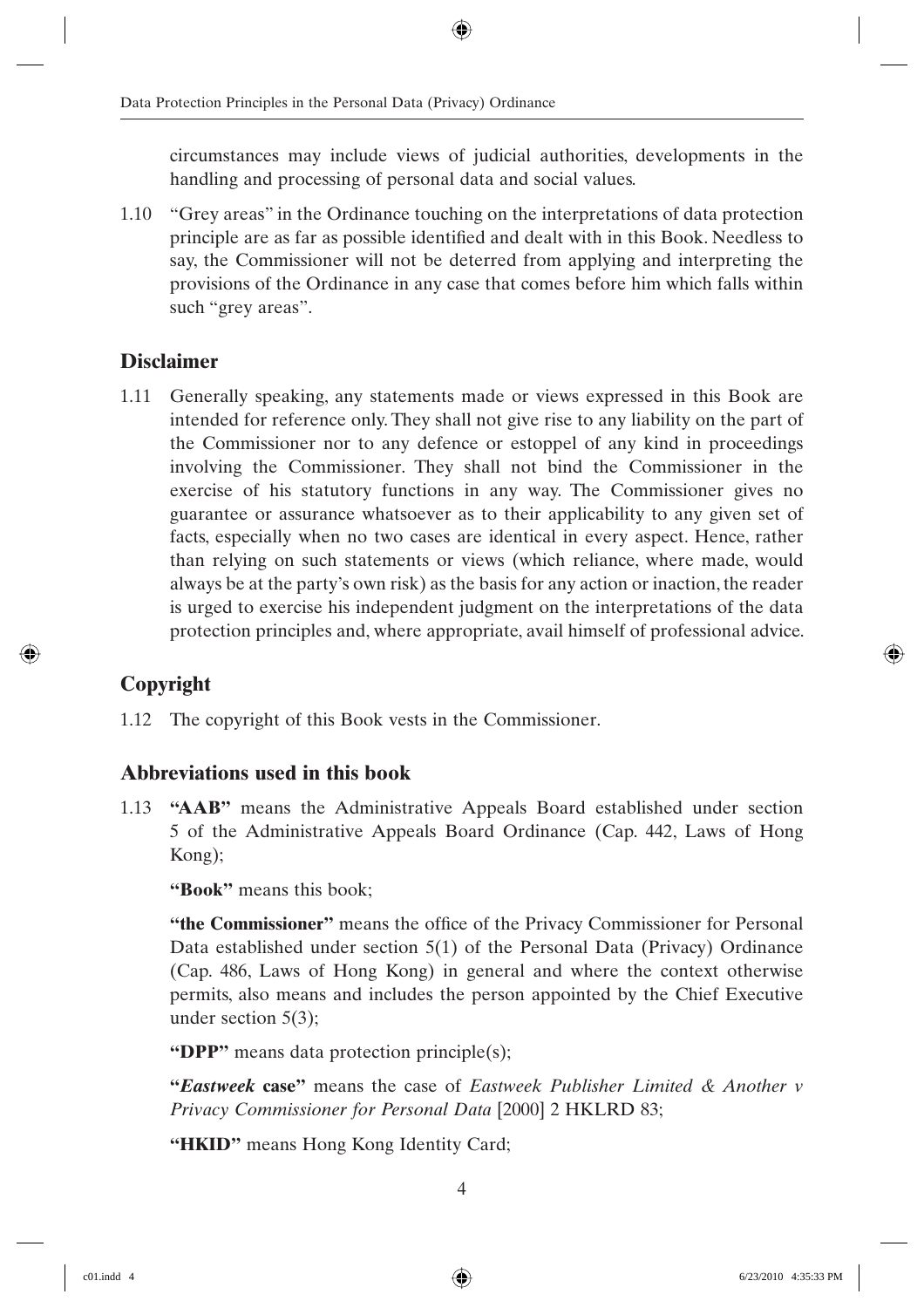**"Ordinance"** means Personal Data (Privacy) Ordinance (Cap. 486, Laws of Hong Kong);

**"PICS"** means the notification given under DPP1(3) and commonly known as Personal Information Collection Statement;

**"PPS"** means the Privacy Policy Statement incorporating the privacy policy and practices adopted by the data user to be made generally available under DPP5.

1.14 In the same way as most of Hong Kong's laws are drafted, unless the context otherwise requires, all words in the masculine gender appearing in this Book include the feminine gender and the neuter gender, and all words in the singular include the plural, and vice versa.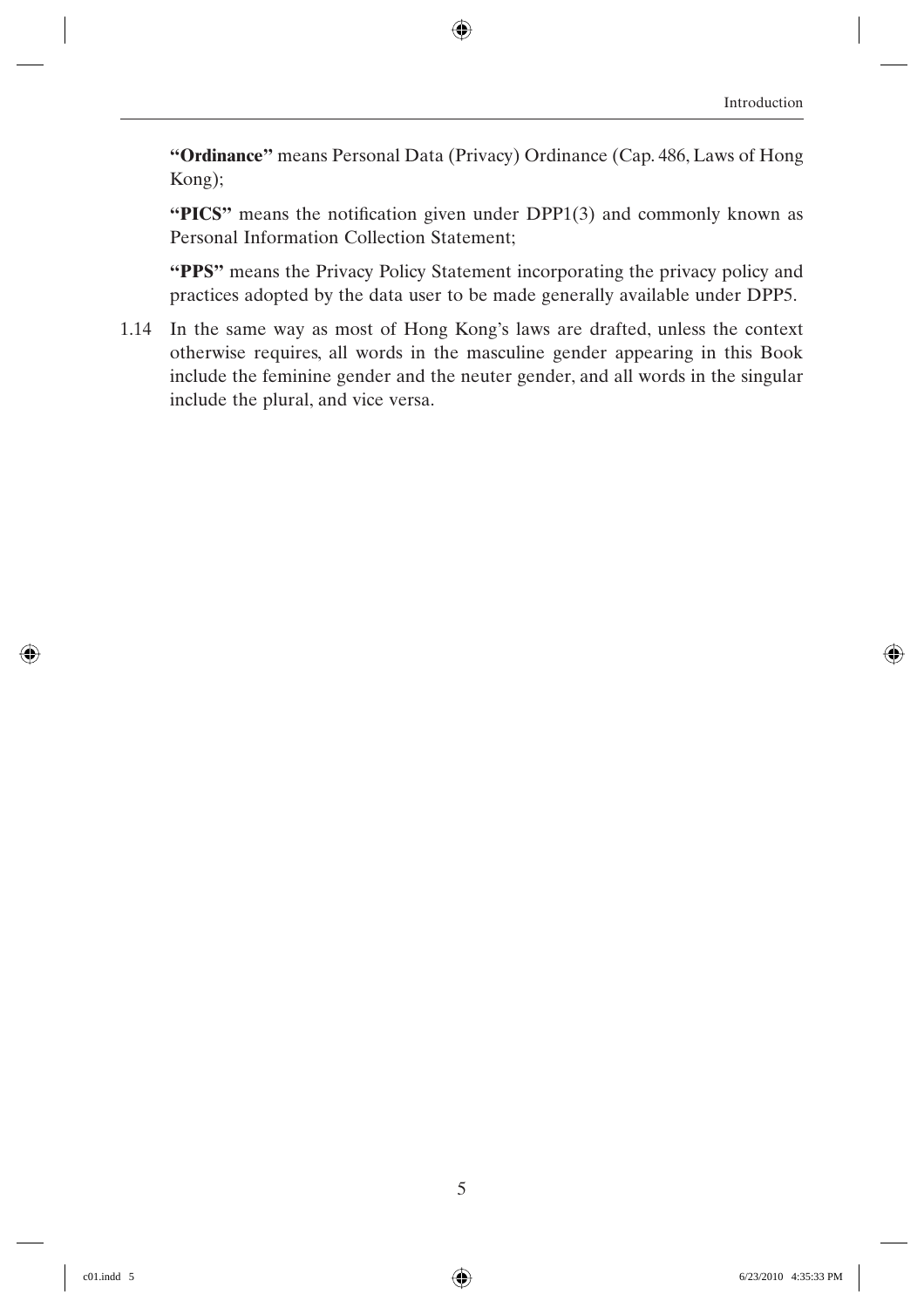## **Chapter 2**

## **Meaning of "Personal Data"**



The questions discussed in this chapter concerning the meaning of *"personal data"* have been selected on the basis of their practical importance in light of the Commissioner's own experience. Before reading this chapter, the reader should read paragraphs 1.6 to 1.11 in *Chapter 1 – Introduction*, which contain important information on using this Book in general.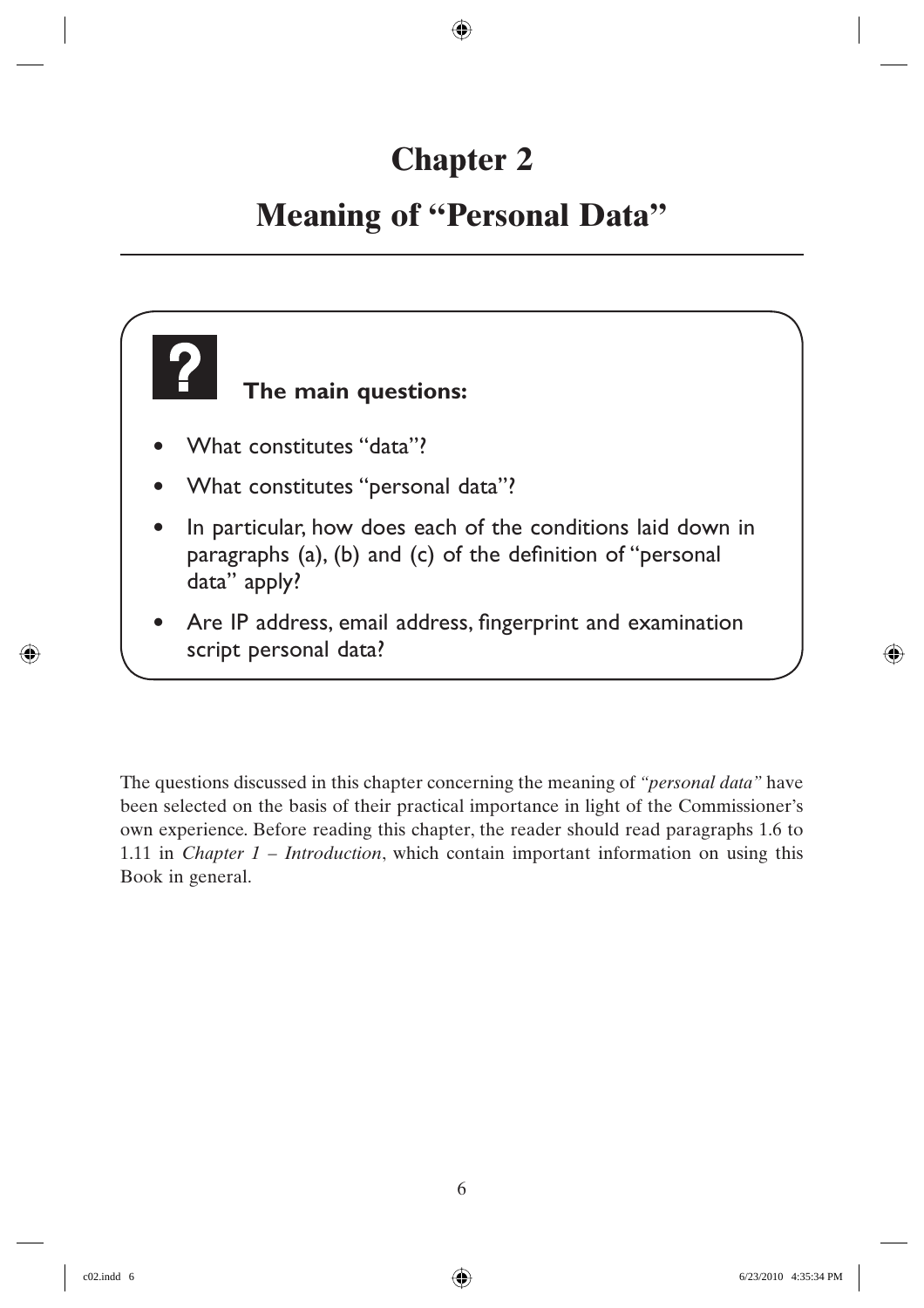#### **Meaning of the term "data"**

2.1 The definition of the term "**data**" is given in **section 2(1)** of the Ordinance as follows:

*"'data' means any representation of information (including an expression of opinion) in any document*, and includes a personal identifier."(emphasis added)

#### 2.2 The term **"document"** is in turn defined in **section 2(1)** as follows:

*"'document' includes, in addition to a document in writing –*

- *(a) a disc, tape or other device in which data other than visual images are embodied so as to be capable, with or without the aid of some other equipment, of being reproduced from the disc, tape or other device; and*
- *(b) a fi lm, tape or other device in which visual images are embodied so as to be capable, with or without the aid of some other equipment, of being reproduced from the film, tape or other device."*
- 2.3 It follows from the above that, in order for any information to constitute "*data*", such information must have been recorded in a "*document*" as defined. This point may seem obvious enough, but it is worth making this clear at the outset to avoid any possible misunderstanding.
- 2.4 Information not being represented in any document (hence not constituting personal data) may be found in situations where, for example, there is real time CCTV monitoring of activities without turning on its recording function, and information committed to a person's memory or information as spoken (but not recorded). The question whether verbal utterance amounts to disclosure of "personal data" was considered in *AAB No. 21/1999* in which a civil servant who came to know certain sensitive personal information of the complainant through handling the complainant's complaint. Since there was no evidence to prove that the sensitive personal information ever existed in a recorded form, the AAB ruled that there was no "personal data" involved and thus the case fell outside the jurisdiction of the Commissioner.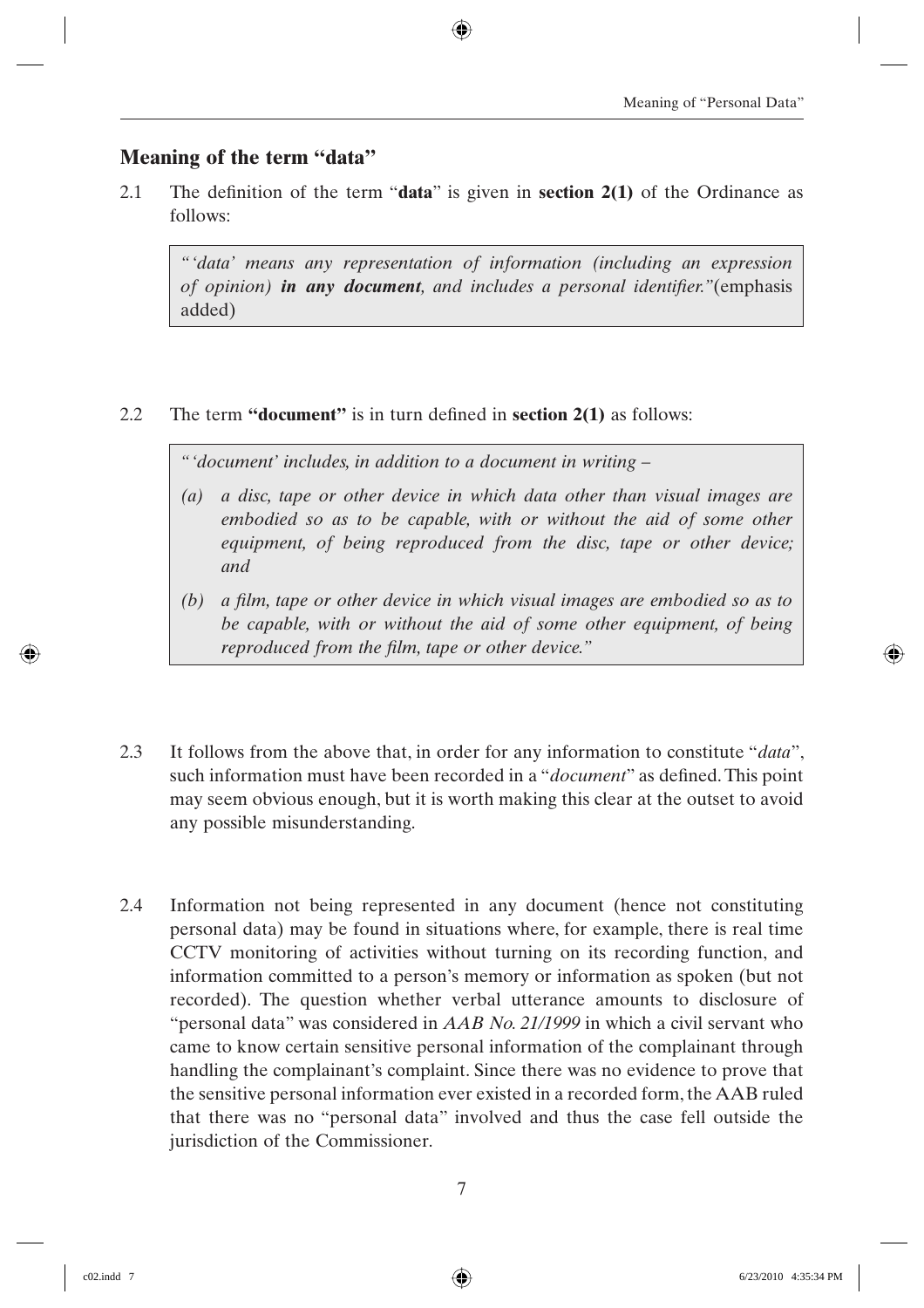#### **Definition of "personal data"**

2.5 The definition of the term "**personal data**" is given in **section 2(1)** of the Ordinance as follows:

*"'personal data' means any data –*

- *(a) relating directly or indirectly to a living individual;*
- *(b) from which it is practicable for the identity of the individual to be directly or indirectly ascertained; and*
- *(c) in a form in which access to or processing of the data is practicable."*
- 2.6 As explained above, the meaning of the term "*data*" is reasonably clear. Whether any data constitute "personal data", therefore, depends on whether such data satisfy all of the three conditions laid down in paragraphs  $(a)$ ,  $(b)$  and  $(c)$  in the definition of "*personal data*". However, given the generic nature of the terms used in those paragraphs, it is not surprising that uncertainty may sometimes arise in their application in specific situations, as discussed below.

#### **Paragraph (a) – "relating directly or indirectly to a living individual"**

- 2.7 The condition laid down in paragraph (a) in the definition of "*personal data*" requires the data in question to be "*relating directly or indirectly to*" a living individual. However, given that in the ordinary meaning of the word, the concept of "relatedness" is very much a matter of degree, this may give rise to difficulty in the application of paragraph (a).
- 2.8 The question of "relatedness" was considered by the UK court in detail. In *Durant v Financial Services Authority* [2003] EWCA Civ 1746*,* it was held that what constituted information that related to an individual to be personal data was (i) whether the information is biographical in a significant sense; and (ii) that the information should have the individual as its focus rather than some other person with whom he may have been involved. This judicial ruling became useful authority being followed by the UK privacy authority in interpreting the meaning of "personal data" under the Data Protection Act 1998. However, application of the arguments or principles used in this English authority to Hong Kong cases must be considered with great care. As pointed out by the learned judge in *Wu Kit Ping v. Administrative Appeals Board* [2007] 5 HKC 450, "*I have come to the conclusion that the substantial differences between the English legislation and the Hong Kong legislation means that great care must be taken in attempting to apply either arguments or principles used in the English cases when considering issues arising under the Ordinance. Consequently, rather than attempt to approach the issues on same point of view as the English courts I have found it more appropriate to*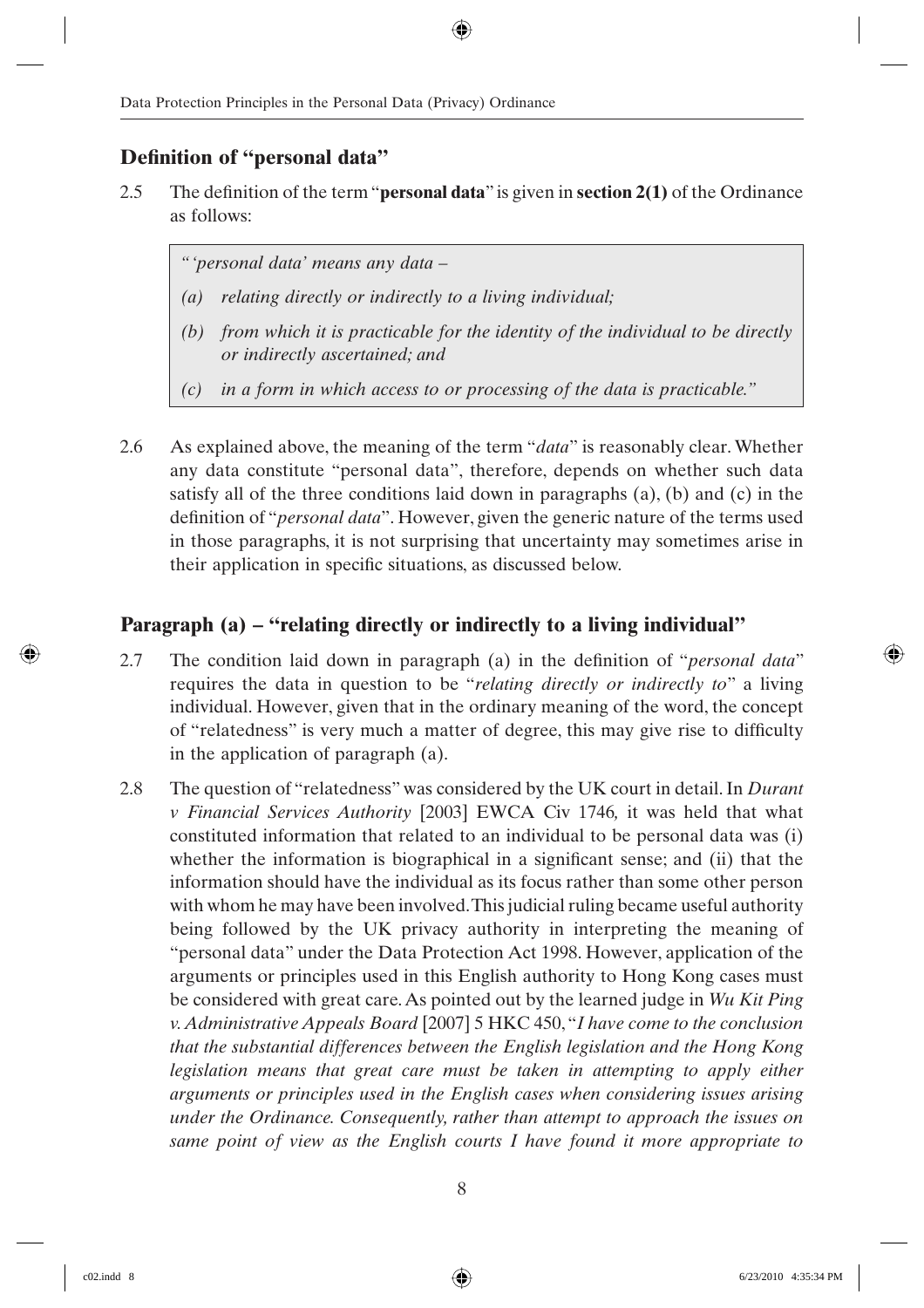*examine the language of the legislation and to attempt to discern its true interpretation.*"

- 2.9 In the case of data that bear only an indirect relationship to an individual, it is questionable whether there in fact exists a certain point (and, if so, how to determine such a point) beyond which the relationship may be considered to be so remote that it fails to satisfy the condition laid down in paragraph (a). For example, while it should be reasonably obvious that in the case of an unincorporated business owned by an individual, data about debts owed by the business "relate" directly to the sole proprietor, whether or not a "relationship" exists may become progressively less clear in other cases where, say, the business is owned by a partnership in which the individual is one of the partners, or where the business is owned by a company and the individual is merely one of many shareholders, and so forth.
- 2.10 In the case of *Wu Kit Ping v Administrative Appeals Board* [2007] 5 HKC 450, a lady made a data access request to a data user requesting the data user to supply to her written statements concerning her health condition given by medical officers to the data user. The data user supplied the relevant documents to the lady but made certain redactions which can be divided into three categories: (i) in several letters and a statement concerning the diagnosis, treatment and use of medications of the lady, the names of the writers and recipients, not being the lady, were redacted; (ii) in a letter from a writer to a recipient, not being the lady, the writer's statement directed at his conduct, in his professional capacity, of the treatment of the data subject, was redacted; and (iii) a writer's general statements made in a letter were redacted.
- 2.11 The Court considered that the names of the writers and recipients in category (i) were personal data of the writers and recipients, not the lady, nor did they fall within the scope of personal data "relating directly or indirectly" to the lady. The redactions were therefore lawful. In respect of category (ii), the Court considered that the redacted part was an opinion related directly to the lady, hence her personal data, and should have been disclosed to the lady. Since category (iii) were general statements having broad general application and did not directly or indirectly relate to the lady, the Court concluded that they were not the lady's personal data.
- 2.12 Indeed, even for data that relate directly to an individual, question may arise as to whether such relationship may be so trivial that it would appear strange for the data to be considered to give rise to obligations or liability under the Ordinance. Take the example of a simple telephone note informing a colleague that, in his absence, a friend has called and asked him to call back. Such a recorded note would apparently satisfy the condition under paragraph (a) (and those under paragraphs (b) and (c)) of the definition of "*personal data*", thus constituting the personal data of the colleague concerned. The same may be said, for example, about a seating plan of students in a classroom.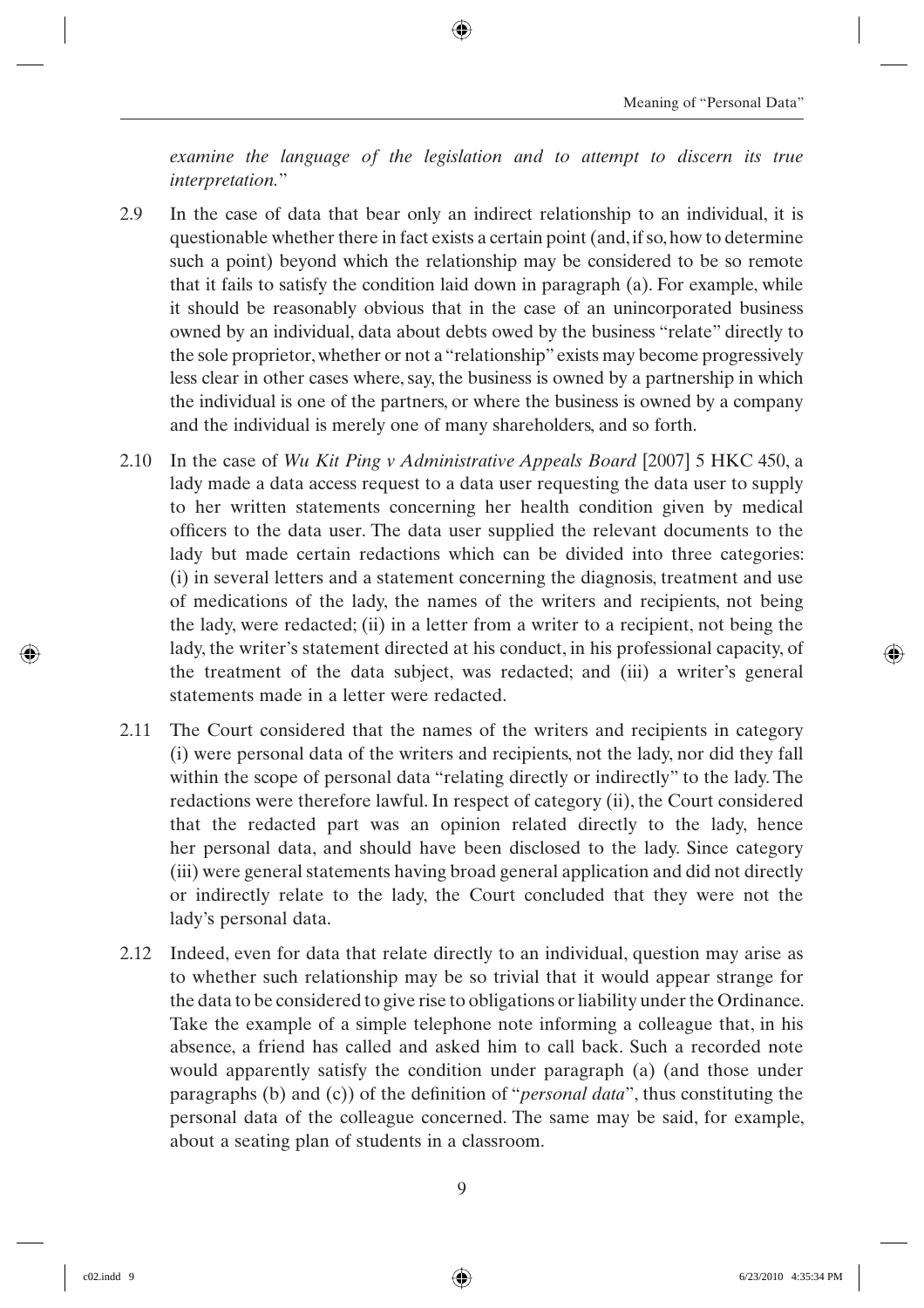- 2.13 In *AAB No. 49/2001*, a sentence contained in the minutes of a meeting stating that " $\dots$  *as Mr. X did not have the contact telephone number of Mr. Y*  $\dots$ " was ruled not to be personal data collected about Mr. Y but merely recording the reason why Mr. Y could not be reached for an appraisal interview and thus it was proper to have edited out the sentence when complying with the data access request made by Mr. Y.
- $2.14$  From a plain reading of the section, it is perhaps difficult to infer a strict requirement in paragraph (a) that the relationship in question must be important, rather than trivial. However, for the purpose of the Commissioner's operation, any absurd result arising from this may usually be avoided in that, if a complaint should be brought to the Commissioner concerning data that "*relate*" to the complainant in none but a trivial sense, the Commissioner would be inclined to exercise his discretion to refuse to investigate the complaint on the ground of "*triviality*" provided under section 39(2)(b) of the Ordinance.
- 2.15 In *AAB No. 14/2007*, the AAB considered that an invoice, which was a document relevant to a legal proceeding to which the concerned individual was a party, was not personal data of the individual. The invoice, in the AAB's view, related to the trading price in a business transaction, rather than being related to the individual personally.

#### **Paragraph (b) – "from which it is practicable for the identity of the individual to be directly or indirectly ascertained"**

- 2.16 In applying the condition laid down in paragraph  $(b)$  to personal data, the first thing that should be taken note of is that the word "*practicable*" wherever it appears in the Ordinance, is defined under section 2(1) to mean "**reasonably practicable**".
- 2.17 In the case of *AAB No. 16/2000*, the appellant made a complaint to the Commissioner against a public transport company, about the fact that indicator lights came on and an electronic bell alarm went off whenever he entered or exited from the toll gates using his senior citizen concessionary Octopus card. This would reveal to all persons nearby the fact that he was over 65 which, according to him, amounted to a disclosure of his personal data. In its decision, however, the AAB *(inter alia)* confirmed the Commissioner's view that the Octopus card in question did not contain personal data belonging to the appellant and the card could be purchased or possessed by anyone. Thus, the fact that the light and sound were emitted when the complainant used the concessionary Octopus card to pass through the toll gate did not make it reasonably practicable for the identity of the complainant to be directly or indirectly ascertained.
- 2.18 Secondly, in deciding whether certain data held by a party satisfy the condition laid down in paragraph (b) and, in particular, in considering the meaning of the words "*from which*" in that paragraph, the Commissioner takes the view that the reference to the individual should be construed in the context of all the relevant information controlled by the data user, of which the personal data of that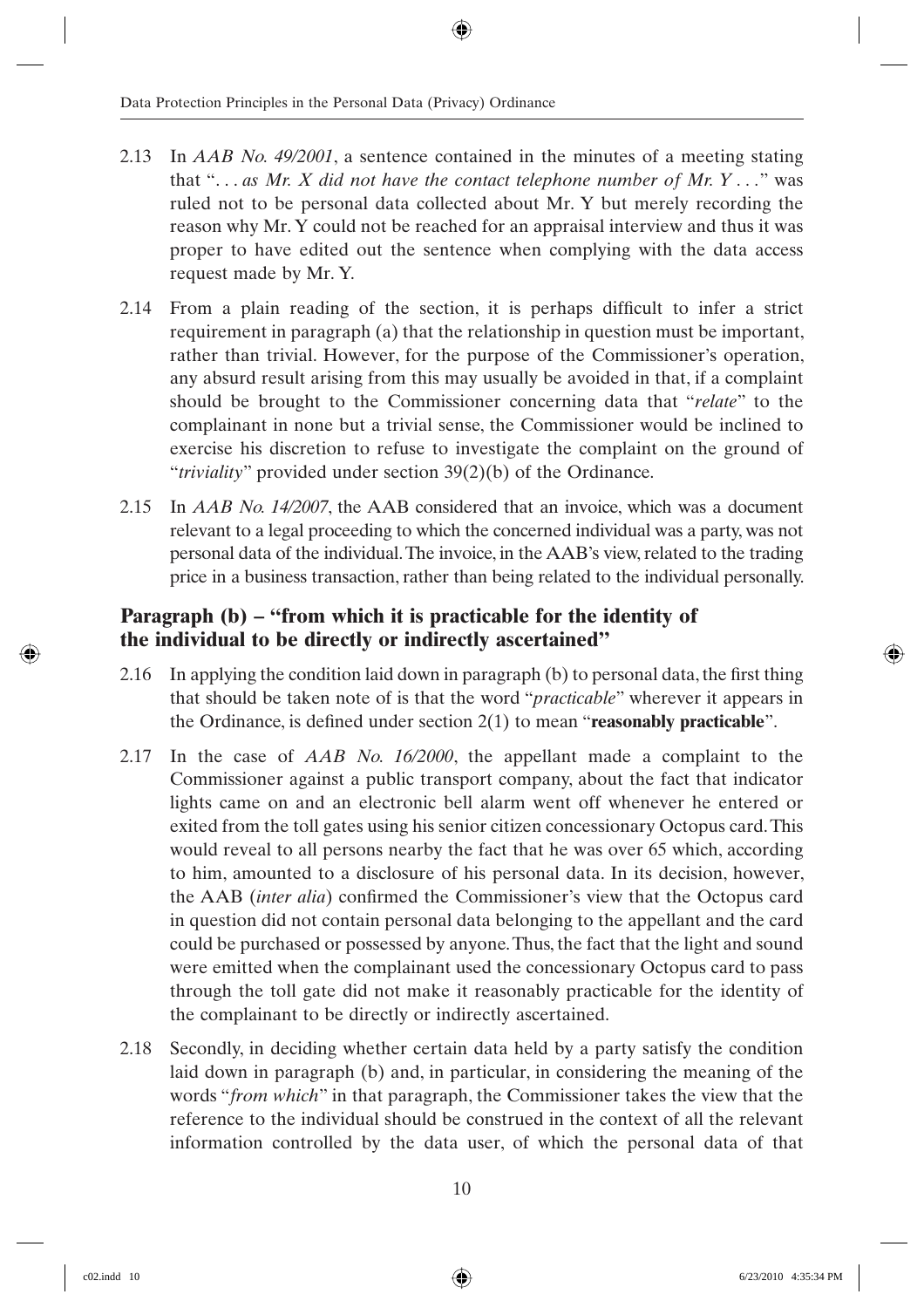individual form part. For example, where an employer holds a personnel file on one of his employees, there would of course be no need for every page in the file to bear explicitly the name of or other identifying information about the employee. If the employer should be asked whether the information contained in one such page constitutes the personal data of the employee, it would be unreasonable and contrary to the Commissioner's regulatory view for the employer to say "no" simply because reading that particular page alone does not reveal the identity of the employee. Conversely, when it is not practicable on the face of the data or from other information that it holds for the identity of the data subject to be directly or indirectly ascertained, the condition laid down in paragraph (b) is not fulfilled. For example, where a direct marketing letter is sent to the address of a company without naming any particular staff member as recipient, no personal data are collected by the direct marketing company as the identity of a targeted individual could not be ascertained from the face of the letter.

- 2.19 In applying the condition laid down in paragraph (b), the Commissioner will take into account all relevant data controlled by the party in question. If it is practicable for that party to ascertain from the totality of such data the identity of the individual, then each and every part of the data (including, in the example given above, any individual page within the personnel file) also satisfies the condition laid down in paragraph (b). This "totality" approach is equally applicable to the situation where the data are contained in several documents, which, when read or construed together, constitute the personal data of an individual. For example, when a separate note of address was found attached to a personnel file created for a particular employee, although no name was specifically stated on the note, it is likely to be construed as personal data belonging to the employee when read with other documents in the file and taking into account the nature of the matter as a whole.
- 2.20 On the other hand, where part or parts of the personal data are anonymous so that it is not reasonably practicable for the identity of the data subject to be ascertained from it, the Commissioner will generally regard the condition laid down in paragraph (b) not to be satisfied and hence not to amount to "*personal data*".
- 2.21 The question whether it is practicable to ascertain an individual's identity from the data was determined in a complaint in which an individual complained about his name being uploaded onto the web-page of a discussion forum. The individual alleged that the three Chinese characters of his name were used in a poetic expression posted in the forum. The Commissioner opined that it was not practicable to identify the individual from the data as such and decided not to investigate the complaint. On appeal in *AAB No. 67/2005*, the AAB took into account the individual's own interpretation of some other characters and numbers displayed in the forum being his nickname and address, and concluded that the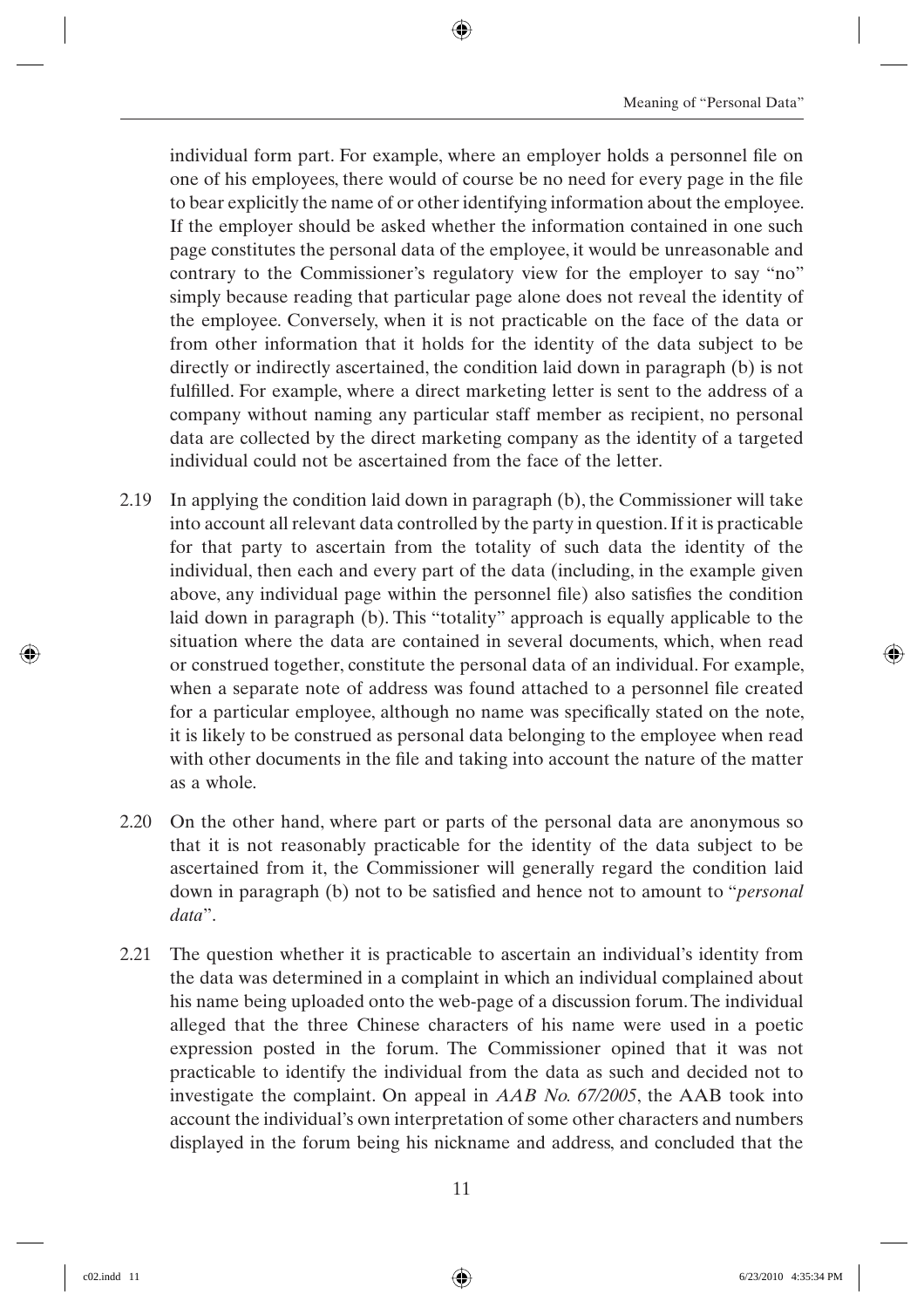data, taken together, were personal data as there was room for speculation that the individual was referred to in the poetic expression.

#### **Paragraph (c) – "in a form in which access to or processing of the data is practicable"**

- 2.22 Regarding paragraph (c) in the definition of "*personal data*", the question as to the meaning of the word "**form**" arose in a complaint to the Commissioner relating to a data access request. In the decision made, as one of the alternative grounds to support the finding of no contravention, the Commissioner observed that, insofar as the minutes of the meeting being requested could not be located by the hospital to whom the request was made, such minutes (even if they existed somewhere in the hospital's records) might not have satisfied the requirement in paragraph (c) of the definition of "*personal data*" to constitute the complainant's personal data at all. On appeal by the complainant to the AAB in *AAB No. 24/1999*, the AAB expressed its view that the information contained in the minutes was not "*personal data*" of the complainant and even if it was, there was no evidence to suggest that the hospital had lied about its existence in refusing to comply with his data access request.
- 2.23 The complainant then applied for judicial review of the decision of the AAB. In the case of *Tso Yuen Shui v. Administrative Appeals Board (HCAL 1050/2000, CACV 960/2000, unreported)* heard in the Court of First Instance, Yeung J., while upholding the AAB's decision, commented on the alternative grounds relied on by the Commissioner referred to above.
- 2.24 In particular, Yeung J. accepted the complainant's submission that the word "**form**" (appearing in the Chinese text as "存在形式") refers to the physical shape, structure, type, etc. of the data in question. Accordingly, the inability of the hospital to locate the minutes in question did not have anything to do with the "*form*" (i.e. paper form) of such data within the meaning of paragraph  $(c)$  in the definition of "*personal data*".
- 2.25 In illustrating the point, Yeung J. cited an example in which the form of the data is indeed relevant, that is, where the data user, although in physical possession of certain computerized data, has no access to the decoder necessary for decoding encoded data. Other cases, Yeung J. also pointed out, may be less clear, for example, where certain minutes of a meeting exist in the form of a paper document, but are contained in a time capsule buried 100 feet beneath a building.
- 2.26 On appeal by the complainant, the decision of Yeung J. was confirmed by the Court of Appeal. Accordingly, it is now clear that the mere impracticability of locating certain data (which impracticability, however, has nothing to do with the "*form*" of the data in the sense of their physical shape, structure, type, etc.) does not therefore prevent such data from amounting to "*personal data*" according to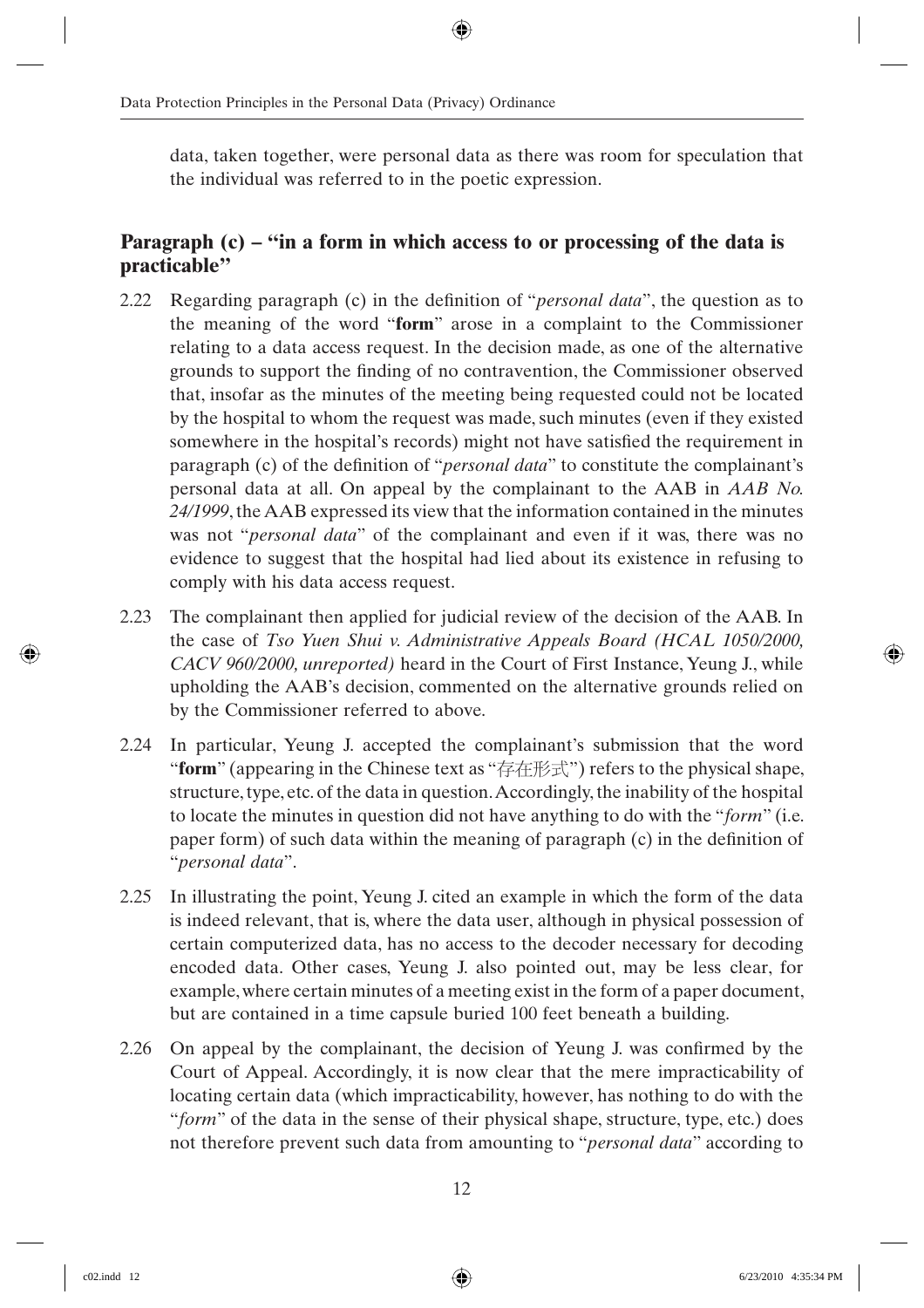its definition<sup>7</sup>. The word "*form*" is thereby given a wider meaning, embracing not just the "physical form" of the data but also its "state of existence", which paradoxically seems closer to the Chinese text.

#### **Consideration of certain types of information**

#### *IP address*

- 2.27 IP address is a specific machine address assigned by the Internet Service Provider to the user's computer and is therefore unique to a specifi c computer. In *AAB No. 16/2007 (Shi Tao v Privacy Commissioner for Personal Data)*, the Commissioner received a complaint relating to the disclosure of information, including an IP address of a computer that disseminated the information. The Commissioner viewed that an IP address was information about an inanimate computer, not an individual. It did not contain information that "relates" to an individual. Further, it was noted that an IP address alone could not reveal the identity of the computer user, and thus lacking the characteristic of identifying an individual directly or indirectly. However, in certain circumstances IP address can constitute "personal data" when it is read together with other information, provided that the identity of an individual can be ascertained. The AAB agreed that the information together with the IP address disclosed did not amount to personal data of the complainant. It further mentioned that when IP address was coupled with such verified personal information as names, identity card numbers and addresses, it would, indeed, constitute "personal data".
- 2.28 In reaching its decision, the AAB had considered the following parts of the judgment in *Cinepoly Records Co. Ltd. and others v Hong Kong Broadband Network Ltd. and others* [2006] 1 HKLRD 255:-
	- *"12. . . . An IP Address itself does not directly reveal the identity of the subscriber.*  But the ISP can track the IP address at a specific time or period to the records *of their subscribers, which include names, Hong Kong ID card numbers and addresses.*
	- 13. In short, by cross checking the IP address marked at a specific time or period *with the ISP's records, the identity and address of the subscriber, whose computer has been used to upload the music files on the Internet by P2P program, including the WinMX software, can be revealed.*
	- *14. Accordingly, with the assistance of the ISPs, the cloak of anonymity can be pierced and the true identity of the infringers may be revealed."*

<sup>7</sup> On the question of how such impracticability on the part of a data user to locate certain data may affect its duty to comply with a request for access to such data, the reader is referred to paragraphs 10.27 to 10.33 in Chapter 10.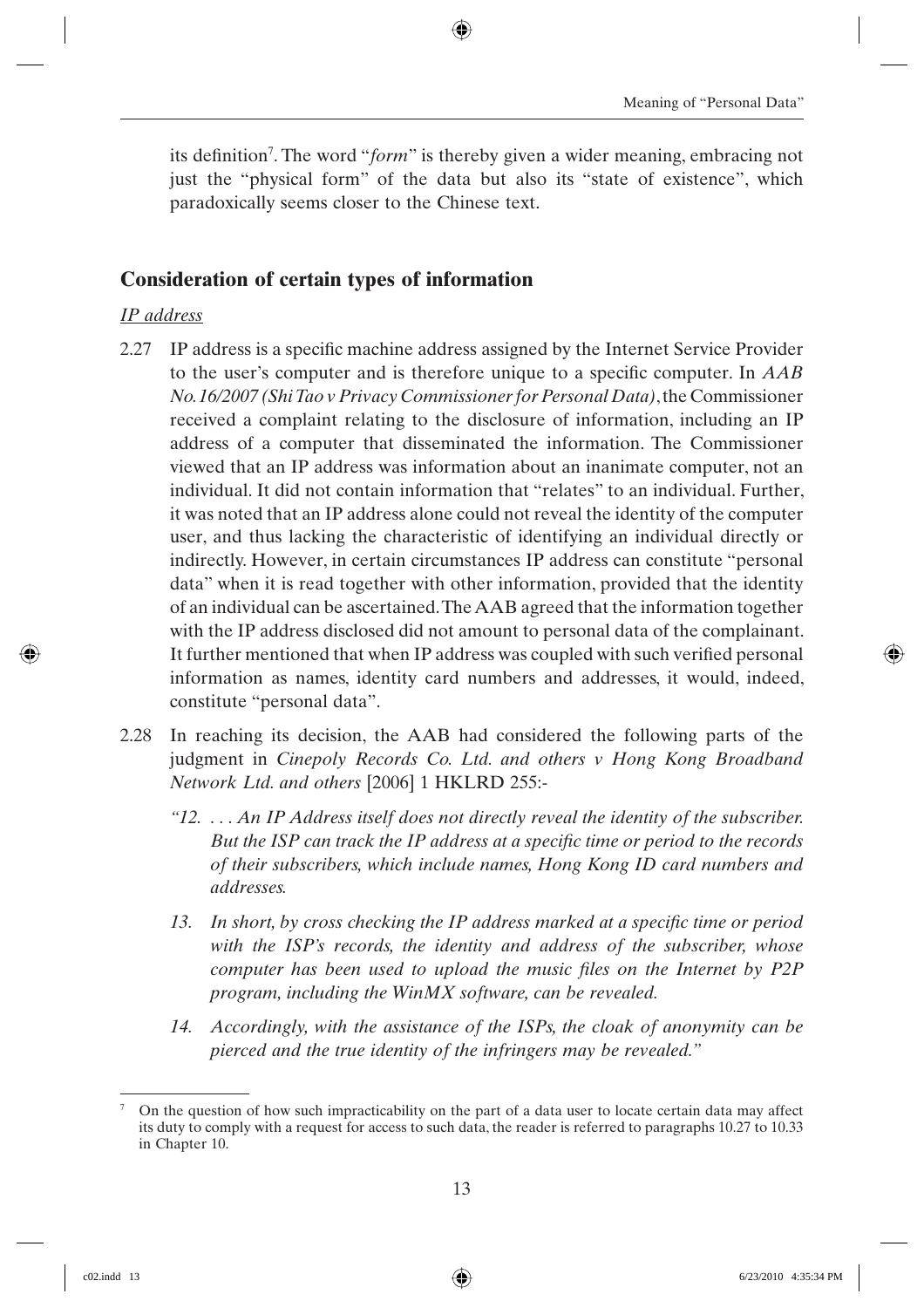#### 2.29 The AAB concluded that: –

*"Short of CCTV evidence, it would not be reasonably practicable from such information to ascertain that it was actually the Appellant who used the computer identified by the IP address to send out the relevant email at the material time. It could have been anyone, as long as he had access to that computer (or had the necessary password if one was required at all)."*

#### *Email address*

- 2.30 Whether an email address may constitute personal data of the email account holder was also considered in *AAB No. 16/2007*. In the appeal, the AAB considered that the email address of "huoyan\_1989" was not the complainant's name and was not the complainant's personal data.
- 2.31 In *AAB No. 25/2008*, the AAB considered that email address in some circumstances could be information from which the identity of an individual may be directly or indirectly ascertained. However, the AAB did not accept that an email address which corresponded to the initials of the complainant was, without more, sufficient to lead to the conclusion that the complainant's identity would become reasonably ascertainable from such an address. The AAB decided that the email address in question was not the complainant's personal data.

#### *Biometric data like DNA and fingerprint data*

- 2.32 Biometric data possesses the characteristics of being universal, unique and permanent<sup>8</sup>. Examples include  $DNA^9$ , fingerprint<sup>10</sup>, vein pattern, characteristics of iris or even voice. They are sensitive in nature, considering that they are not artificial information which can be rendered obsolete when the individual finds necessary. For instance, an individual whose wallet is stolen may apply for cancellation or renewal of a credit card immediately, but in no circumstances can an individual be disconnected from his unique biometric data.
- 2.33 As regards collection of fingerprints, question has arisen where, instead of collecting the image of fingerprint, only numerical codes generated from the fingerprint were collected. In a complaint, it was found that a company installed a fingerprint recognition system to record attendance of its staff. Instead of collecting the fingerprints of the staff, the system collected certain features of the

<sup>8</sup> Description in the "Working Document on biometrics" adopted by Article 29 Data Protection Party of EU on 1 August 2003.

<sup>9</sup> In case number 2004001 (http://www.pcpd.org.hk/english/casenotes/case\_complaint2.php?id=221&casetype =B&cid=17), the Commissioner accepted DNA as personal data.

<sup>10</sup> In case number 2005012 (http://www.pcpd.org.hk/english/casenotes/case\_complaint2.php?id=257&casetype  $=$ B&cid $=$ 17), the Commissioner accepted fingerprints as personal data.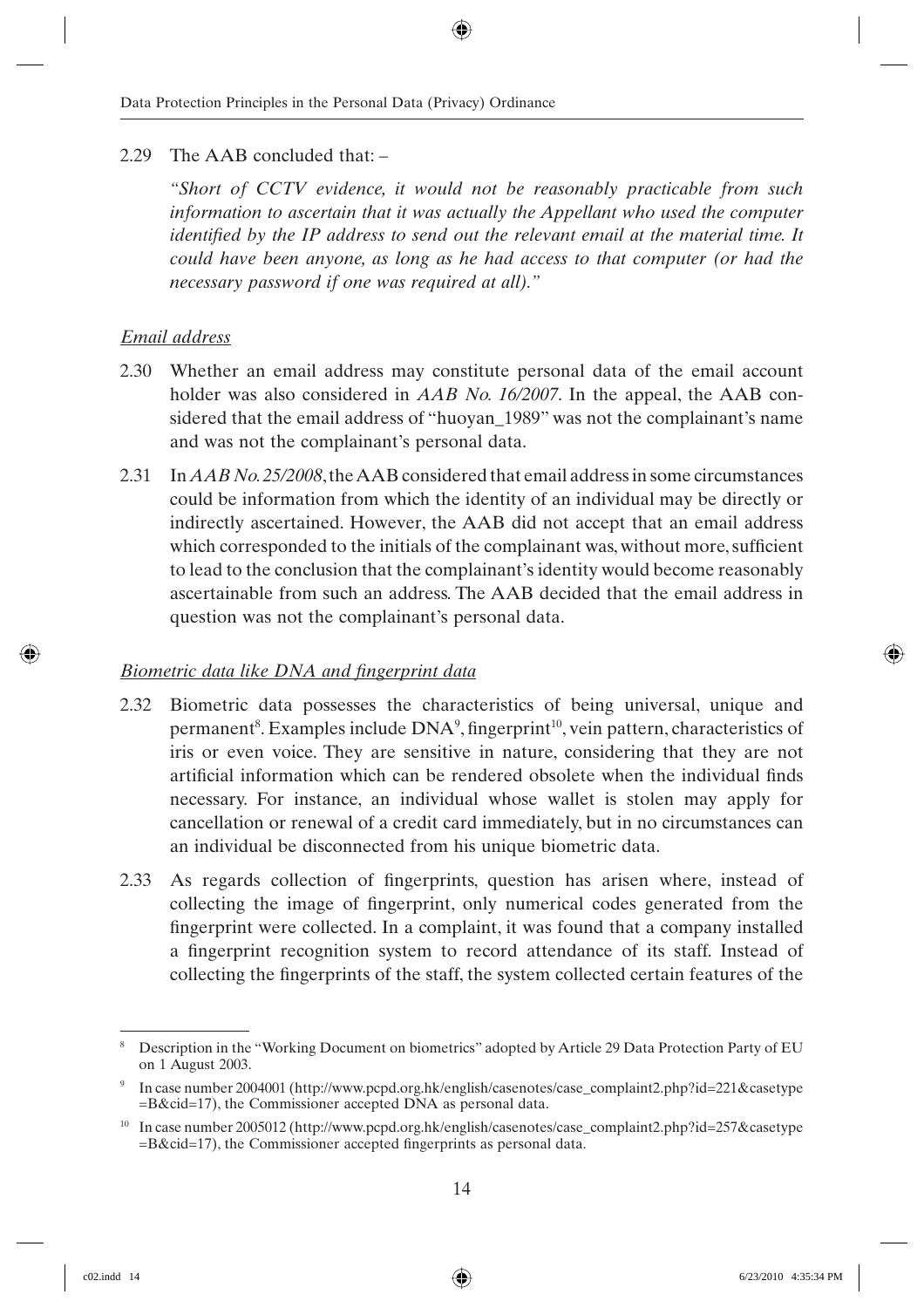fingerprints and converted the features into numerical codes and recorded in that format. The Commissioner was of the view that although the system adopted by the company did not collect the whole image of the fingerprint, since the system could ascertain the identity of the staff, the data collected were "personal data" as defined by the Ordinance<sup>11</sup>.

#### *Examination Script*

2.34 Students' answers to examination questions are generally not relating to the students, hence, are not the students' personal data. If, however, an examination script was marked with the examiner's comments or evaluation of the student's answers, the examination script may contain the student's personal data. In a complaint, a student made a data access request to a University for copies of his examination answer books and coursework. The University refused to comply with the data access request on the ground, among others, that the requested documents were not the student's personal data as the identity of the student was never an item of information that affected their comments and marking. Upon investigation, the Commissioner found that since the requested examination scripts contained the examiners' comments, the examination scripts and the examiners' comments, considered as a whole, should constitute the student's personal data<sup>12</sup>.

 $11$  Full findings of the Commissioner can be found in Report Number: R09-7884, which can be downloaded from http://www.pcpd.org.hk/english/publications/files/report\_Fingerprint\_e.pdf.

 $12$  Full findings of the Commissioner can be found in Report Number: R08-10578, which can be downloaded from www.pcpd.org.hk/english/publications/files/R08 10578 e.pdf.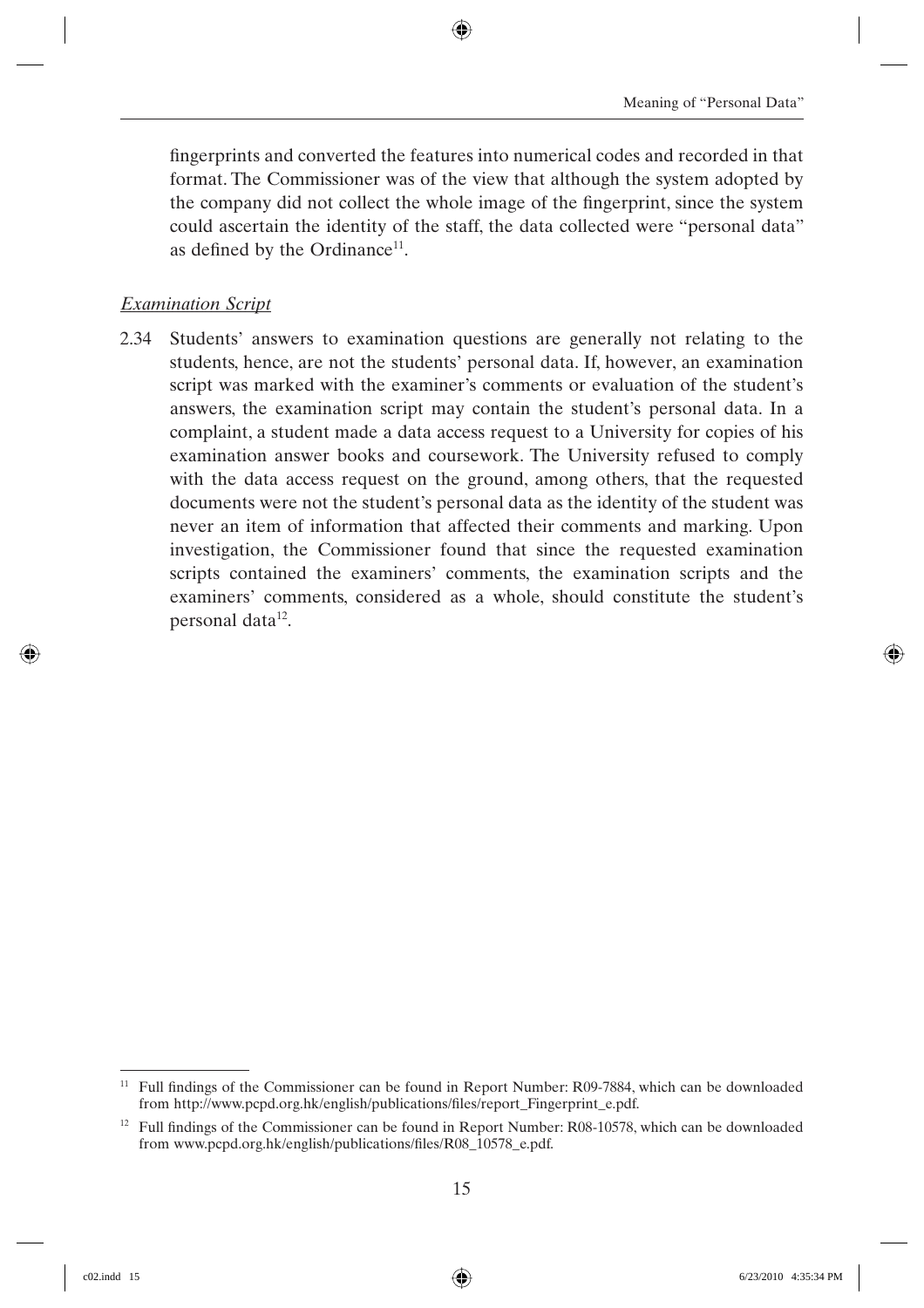## **Chapter 3**

## **The Meaning of "Collect"**



These questions are discussed in this chapter concerning the *Eastweek* case and the meaning of *"collect"*. They have been selected on the basis of their practical importance in light of the Commissioner's own experience. Before reading this chapter, the reader should read paragraphs 1.6 to 1.11 in *Chapter 1 – Introduction*, which contain important information on using this Book in general.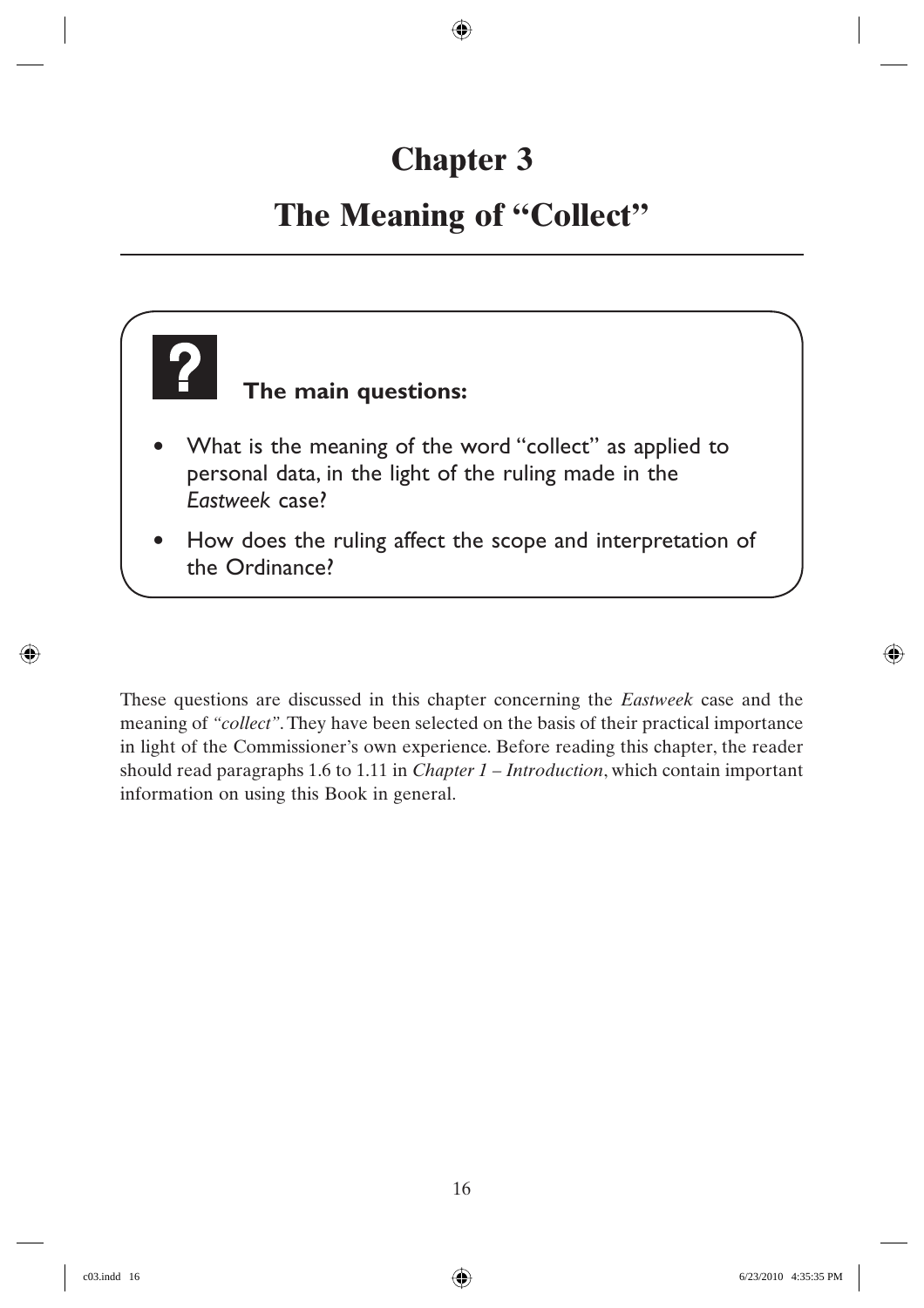#### **The Eastweek case**

- 3.1 The *Eastweek* case is of cardinal importance in the following two aspects:
	- It defines the meaning of the word "*collect*" as it applies to personal data;
	- In addition, it contains other important judicial *dicta* which help to provide clarification on the scope of the Ordinance.
- 3.2 The case arose from a complaint to the Commissioner. The complainant, while walking in the street one day, had her photograph taken by a photographer working for a magazine, without her knowledge or consent. The photograph was subsequently published in the magazine, accompanied by unflattering and critical comments on her style of dress. The matter caused embarrassment and inconvenience to the complainant amongst her clients and colleagues.
- 3.3 After conducting an investigation of the case, the Commissioner decided that the magazine in question contravened DPP1(2)(b) of the Ordinance on the ground that the personal data of the complainant in her photograph were collected by the magazine by unfair means. The magazine publisher lodged an application to the Court of First Instance for an order of *certiorari* quashing the Commissioner's decision.
- 3.4 In the judicial review hearing held in the Court of First Instance, Keith JA dismissed the application and the magazine publisher appealed to the Court of Appeal.
- 3.5 The Court of Appeal, by a 2-1 majority, reversed the decision in the Court of First Instance, and quashed the Commissioner's finding of contravention. According to the judgment given by Ribeiro JA, in deciding whether there was contravention of  $DPP1(2)(b)$ , two elements must be present, i.e. (i) an act of personal data collection; and (ii) doing this by means which are unfair in the circumstances of the case. Although a photograph taken of a person constitutes his or her "*personal data*" within the definition of the Ordinance, the Court ruled that in the circumstances of the present case, there had been no "*collection*" of personal data by the magazine publisher and hence DPP1 was not engaged at all. The tests relied on by the Court in deciding whether "*collection*" took place or not give useful judicial interpretation on the meaning of the word "*collect*" as used in the context of the Ordinance.

#### **The meaning of "collect"**

3.6 The following statement from the judgment of Ribeiro JA (at 90I), which was repeated almost word for word in the judgment given by Godfrey VP (at 102D), is of particular importance in understanding an act of collection of personal data:

*"It is . . . of the essence of the required act of personal data collection that the data user must thereby be compiling information about an identified person or about a person whom the data user intends or seeks to identify."*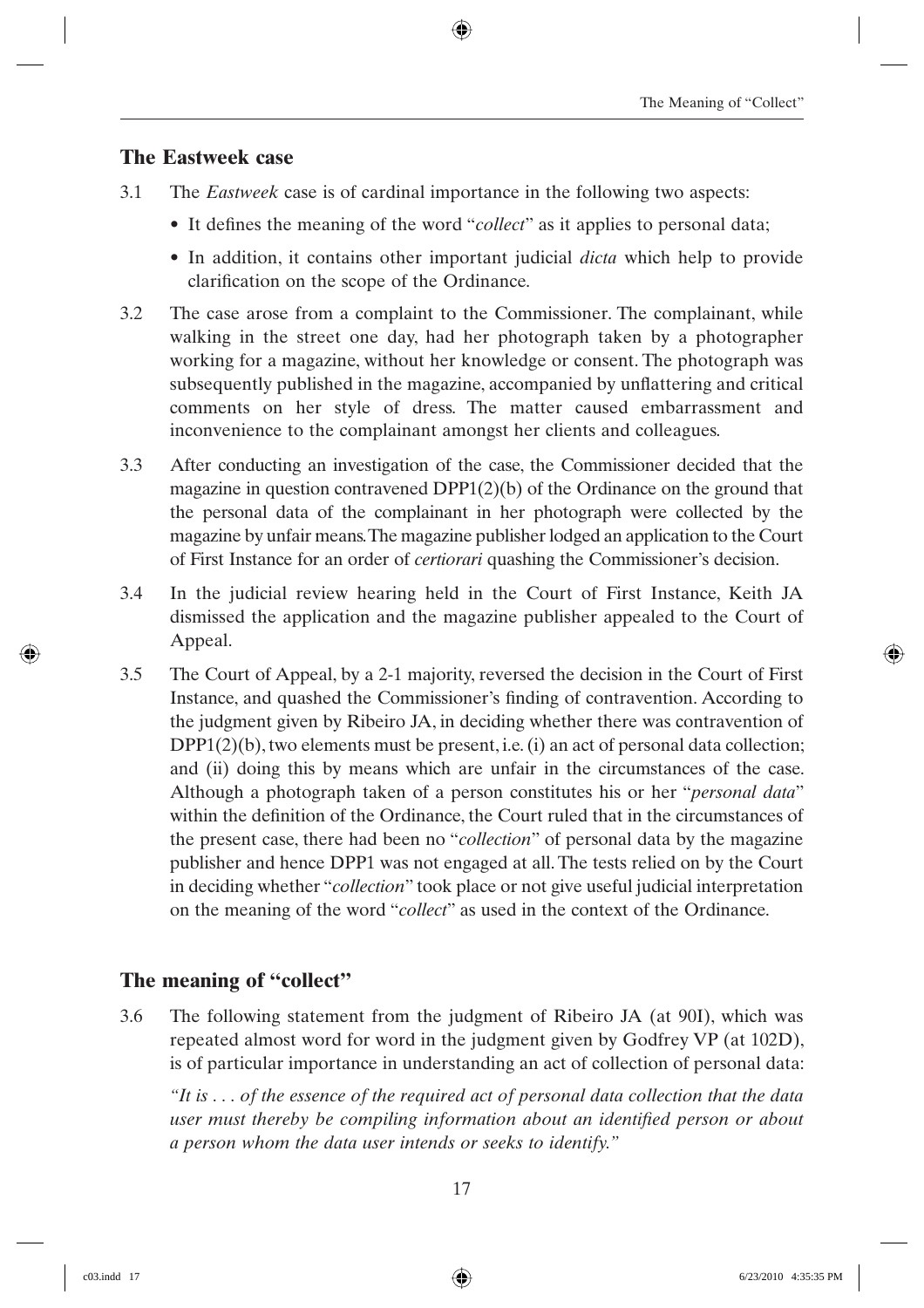- 3.7 The above statement lays down two conditions for an act of collection of personal data:
	- the collecting party must be thereby **compiling** information **about** an individual (hereinafter referred to as "**Condition A**"); and
	- the individual must be one whom the collector of information **has identified or intends or seeks to identify** ("**Condition B**").
- 3.8 Furthermore, the following statement from Ribeiro JA's judgment (at 93C) seeks to provide efficacy to Condition B:

*"In my view, many of the other provisions of the Ordinance and in the data protection principles can only operate sensibly on the premise that the data collected relates to a subject whose identity is known or sought to be known by the data user as an important item of information*." (emphasis added)

- 3.9 Elsewhere in Ribeiro JA's judgment, reference was made to the facts of the case as well as other hypothetical scenarios. Referring to the facts of the case, the judge mentioned the **irrelevance** of the identity of a person photographed to the Appellant that published the photograph in its magazine, and the Appellant's **indifference** to such identity (91E to H). In an example quoted, he mentioned the **lack of concern** on the part of market surveyors about the identity of respondents (91J to 92B). In yet another example, he mentioned the **lack of interest** on the part of the photographers and publishers of newspapers about the identity of individuals whose photographs are published in newspapers (93B), etc. All these were considered factors giving rise to the inference that there was no collection of personal data.
- $3.10$  From the above, it appears that Condition B may be refined by the addition of the following condition:
	- the identity of the individual must be an **important item of information**<sup>13</sup> to the collecting party (**"Condition C"**).
- 3.11 Indeed, before the Court of Appeal's decision in the *Eastweek* case, the Commissioner itself, and probably many others, would have tended to interpret the term "*collect*" in a purely mechanical sense, as meaning the act of **physical acquisition** and then applied that meaning to the term "*collection of personal data*".
- 3.12 In contrast, the three conditions arising from the *Eastweek* case seem to infuse a **subjective** element into the notion of collection of personal data. For Condition B to apply, the collecting party must have already identified the individual in

<sup>&</sup>lt;sup>13</sup> What is viewed as an important item of information is illustrated by Ribeiro JA in his judgment that the information shall be such as would enable a search against the requesting individual's name or other personal identifiers to yield an answer to a data access request made under section 18 of the Ordinance, or to identify the data subject under section 30 (matching procedure) to obtain his consent, or to give the opt out choice under section 34 when direct marketing activities are engaged in (93C to 94I of his judgment).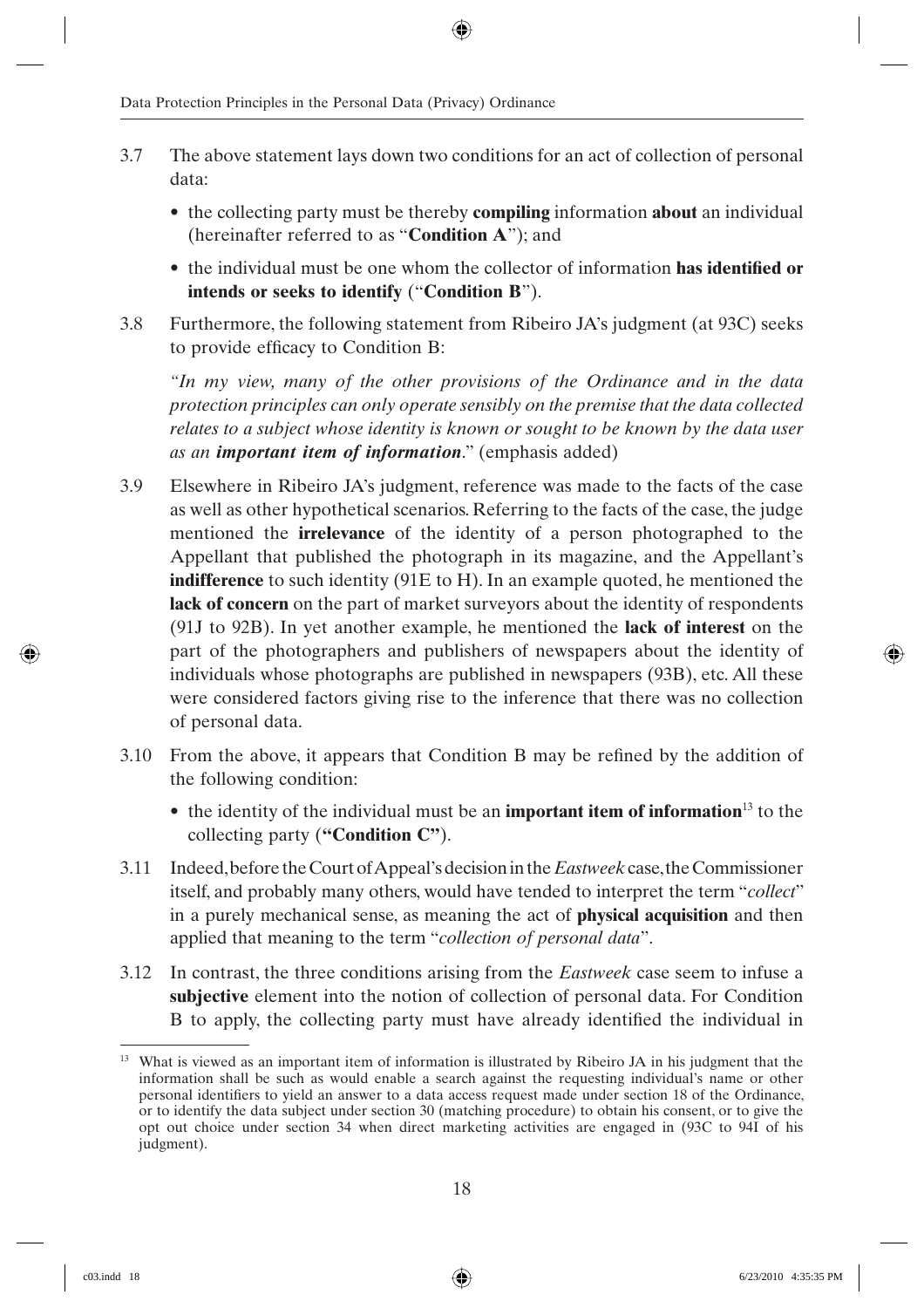question or, at least, must seek or intend to seek to identify the individual. Furthermore, under Condition C, the identity of the individual must be an important item of information to the collecting party.

3.13 As for the application of Condition A, additional reference to this may be found in the following *dicta* in Ribeiro JA's judgment (94I):

*"This entitlement* (to make a data access request under DPP6) *can only make sense if the data user has <i>compiled the data collected in relation to each identified data subject."* (emphasis added)

- 3.14 In most situations, Conditions B and C will follow simply as a corollary to Condition A. This is because when one is compiling information about a certain person, it is usually important to the compiler that the information regarding that person is not confused with that regarding any other person. Hence, at least in this basic sense, the "identification" of the person is "an important item of information" to the compiler.
- 3.15 It is important to note that, while the *Eastweek* case, involving an anonymous individual, was clearly a case of non-fulfilment of Conditions B and C, there can be other cases in which the identity of the individual is known, but Condition A is not satisfied. In all these cases by applying the rationale and tests laid down in the *Eastweek* case, the result is the same in that there is no collection of personal data.
- 3.16 The importance of Condition A may be illustrated by the following examples. First, in the case of an organization, in recording the minutes of a meeting on a particular matter, there is compilation of information about that matter only, but usually no compilation of information about any member or employee (whose identity is, of course, known to the organization) who spoke at that meeting, unless the matter happens to be about the individual speakers. In *AAB No. 24/1999*, the complainant made a data access request for a copy of minutes kept by the data user as records of the meeting. The complainant attended the meeting and the subject matter covered in the minutes was about a report of a boiler accident. On appeal against the Commissioner's finding of no contravention, the Chairman of AAB ruled that the contents of the minutes did not amount to the personal data of the complainant but was primarily concerned with the piece of equipment in question although it had recorded some of the remarks made by the complainant. The complainant applied for judicial review of the AAB's decision. In the judicial review in HCAL 1050/2000, the Court of First Instance applied the *Eastweek* case and ruled that the minutes concerned issues arising from the maintenance and repair of the boiler only, and the identity of the complainant was not an important piece of information to the data user. In the circumstances, the Court ruled that the contents of the minutes did not contain the complainant's personal data. The decision of the Court of First Instance was affirmed by the Court of Appeal in CACV 960/ 2000.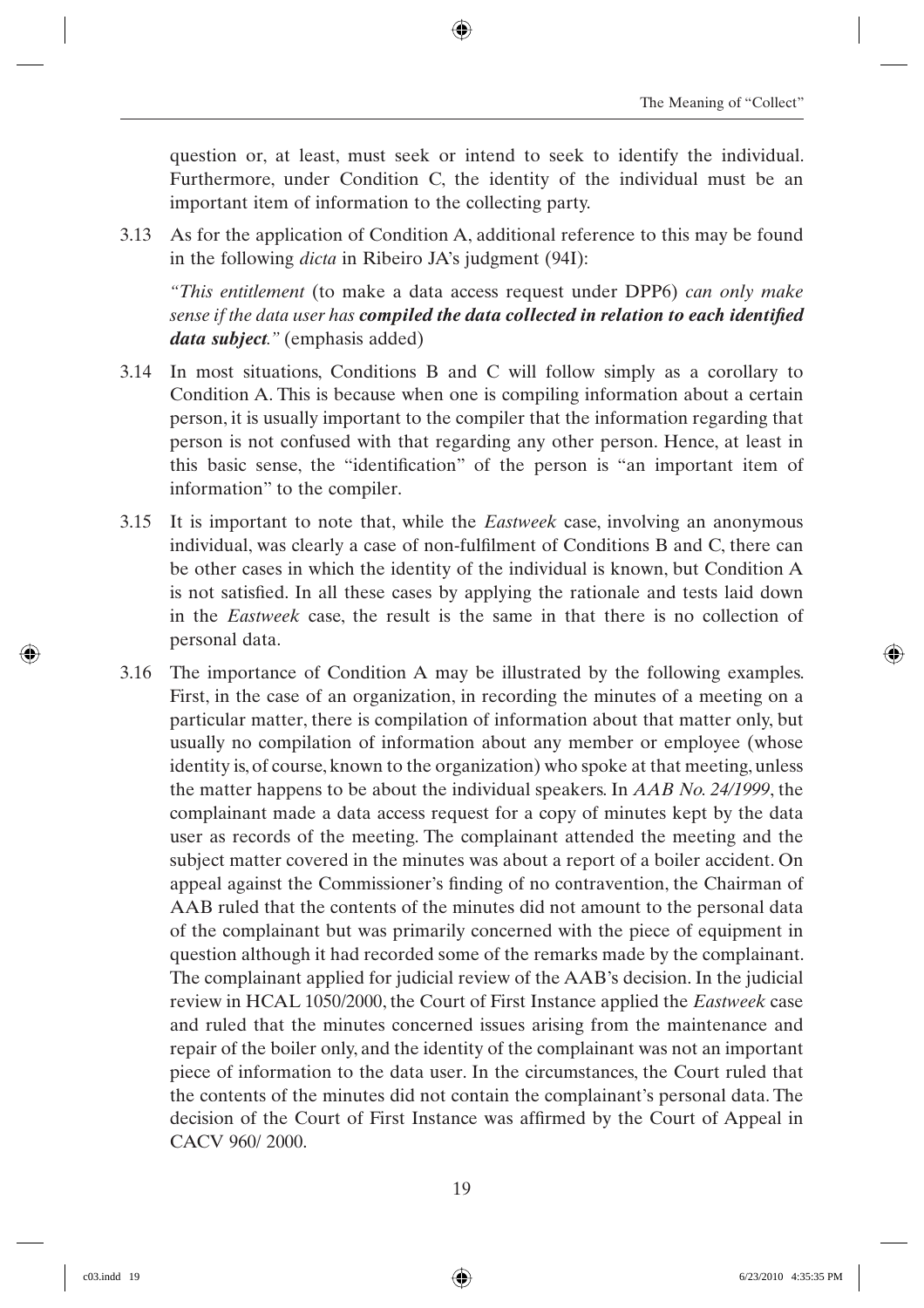If there is no compilation of information about the member or employee, then Condition A is not satisfied, hence, according to the *Eastweek* case, there is no collection of personal data of any members or employees present at the meeting whose words may happen to be recorded in the minutes.

3.17 In another example, where an individual acting on his own initiative provides his personal data to a data user, such data are, from the point of view of the data user, unsolicited data. Despite the physical receipt of such data, it may be argued that the data user has not thereupon "*collected*" the data (unless the data, by a subsequent act or intent on the part of the data user, become part of a compilation of information about the individual held by the data user). In the case of *AAB No. 55/2006*, the AAB was of the view that a company which received complaint letters written by an individual on behalf of an organization with a view to dealing with the complaints was not collecting the individual's personal data. The actual circumstances surrounding the delivery and receipt of the data will need to be examined. As will be seen in the following section, in the above examples, whether or not there has been any "*collection*" of personal data will have important implications in terms of the legal obligations of the party  $concerned<sup>14</sup>$ .

#### **Consequence of absence of "collection"**

3.18 Apart from providing a judicial meaning to the word "*collect*" and a data user's act of "*collection of personal data*", the decision of the *Eastweek* case contains other *dicta* that seem to confine the scope of the Ordinance. Examples were quoted in the judgment (92G to I) where photos were taken and published in the newspaper by the business editor in order to illustrate a social phenomenon, such as a crowd jostling in a queue for an initial pubic offering of shares or the purchase of flats in a new property development. A features editor may also publish photographs of teenagers smoking cigarettes in an article on health concerns. Likewise, a sports editor may print a picture of race goers at Happy Valley to illustrate attendance in record numbers. Though the persons being photographed in these situations might not all like the idea of having pictures containing their images published, insofar as their identities are not known to the publisher and there is no evidence to prove that their identities are of relevant concern to the publisher, it does not amount to "*collection*" of their personal data in the *Eastweek*  sense.

<sup>14</sup> For enquiries made to the Commissioner concerning the application of the *Eastweek* case to the collection of personal data in particular situations, the reader may refer to other relevant cases in the Complaint and Enquiry Case Notes Section on the Commissioner's website, *http://www.pcpd.org.hk/english/casenotes/ case.html.*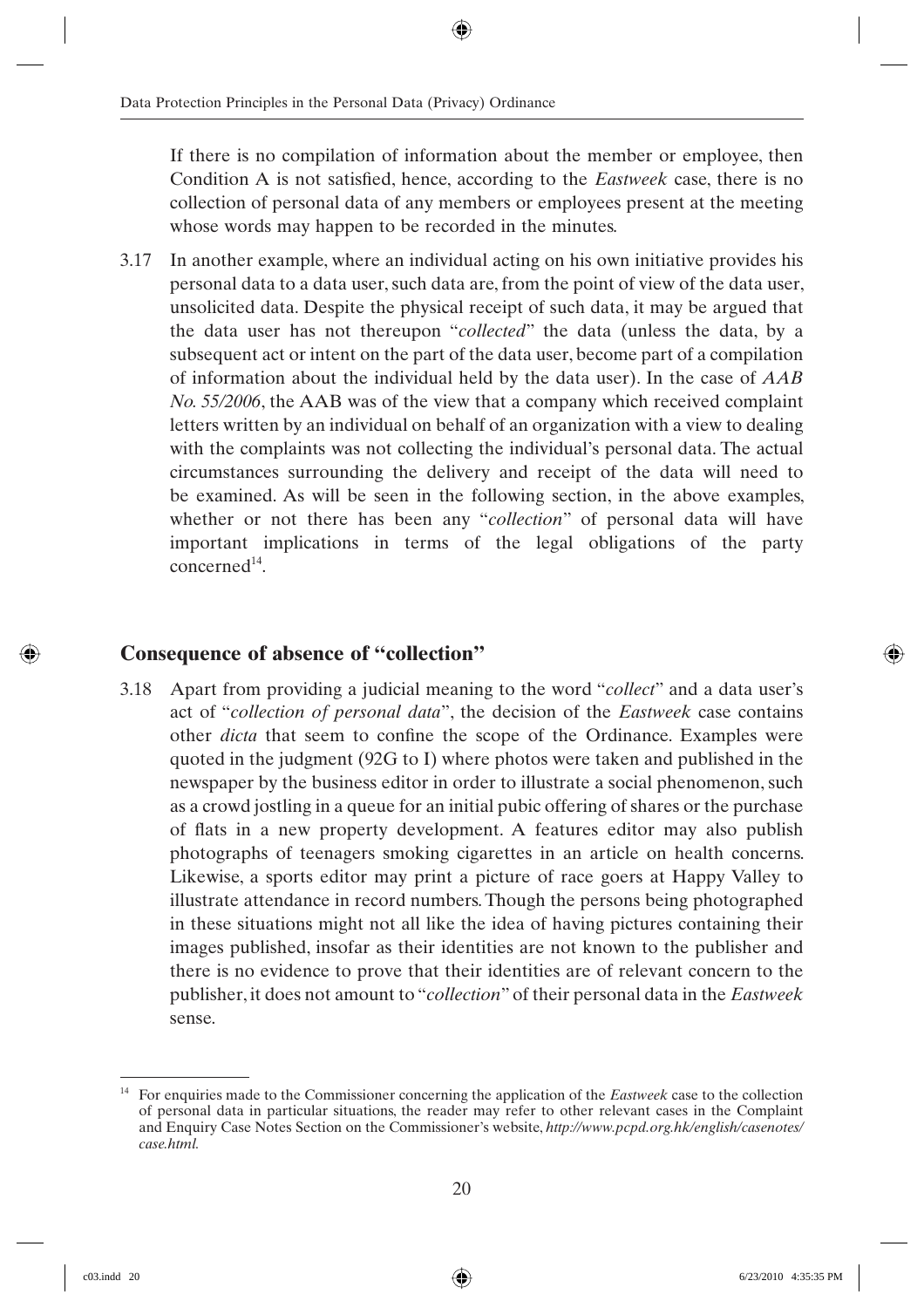3.19 Particularly noteworthy is the following passage in Ribeiro JA's judgment (92J) after quoting the examples mentioned above:

*". . . in none of those cases is the publisher or editor in question seeking to collect personal data in relation to any of the persons shown in the photographs and, in my view, the taking of such pictures and their use in such articles would not engage the data protection principles . . ."* (emphasis added).

- 3.20 Of the six data protection principles in Schedule 1 of the Ordinance, DPP1 deals with the collection of personal data. It follows that, without collection of personal data, DPP1 would not be engaged. Where DPP1 is not engaged (i.e. there has not been a collection of personal data) in a given situation, the Ordinance is not applicable even though it may on its face appear to affect the privacy rights of an individual.
- 3.21 Accordingly, where there is no collection of personal data in the sense that there is no compilation of information about an individual identified or intended to be identified, there is no issue of "information privacy" affecting that individual and the matter falls outside the scope of the Ordinance.
- 3.22 Indeed, from a practical point of view, defining the meaning of the word "*collect*" provides clarity to the regulatory remit. This is because, given the very wide definition of "*personal data*" in section 2(1), the application of the requirements of the Ordinance in a mechanical manner could lead to unexpected practical difficulties, not to mention anomalies in relation to activities where the handling of personal data is not in issue.
- 3.23 Since the *Eastweek* case, the tests laid down therein have become useful guidance in facilitating the Commissioner to discharge his regulatory functions to determine and to form views on whether "*collection*" of personal data takes place in any particular case when complaints or enquiries come before him.

#### **Information privacy and other privacy interests**

3.24 Another important point to note from the judgment given by Ribeiro JA in the *Eastweek* case is that he has made clear the scope of privacy interests covered by the Ordinance to be as follows (95I to 96E):

#### *"Personal data protection and not a general right to privacy*

*Mr. Griffiths stressed the limited protection to privacy afforded by the Ordinance. As its long title states, it is 'an ordinance to protect the privacy of individuals in relation to personal data, and to provide for matters incidental thereto or connected therewith.' It is therefore not intended to establish general privacy rights against all possible forms of intrusion into an individual's private sphere or, as an American judge succinctly put it in an early textbook, a general right 'to be let alone' (Judge Cooley in Cooley on Torts, (2nd ed.) p.29, cited in Warren & Brandeis, 'The Right to Privacy' (1890) 4 Harv LR 193).*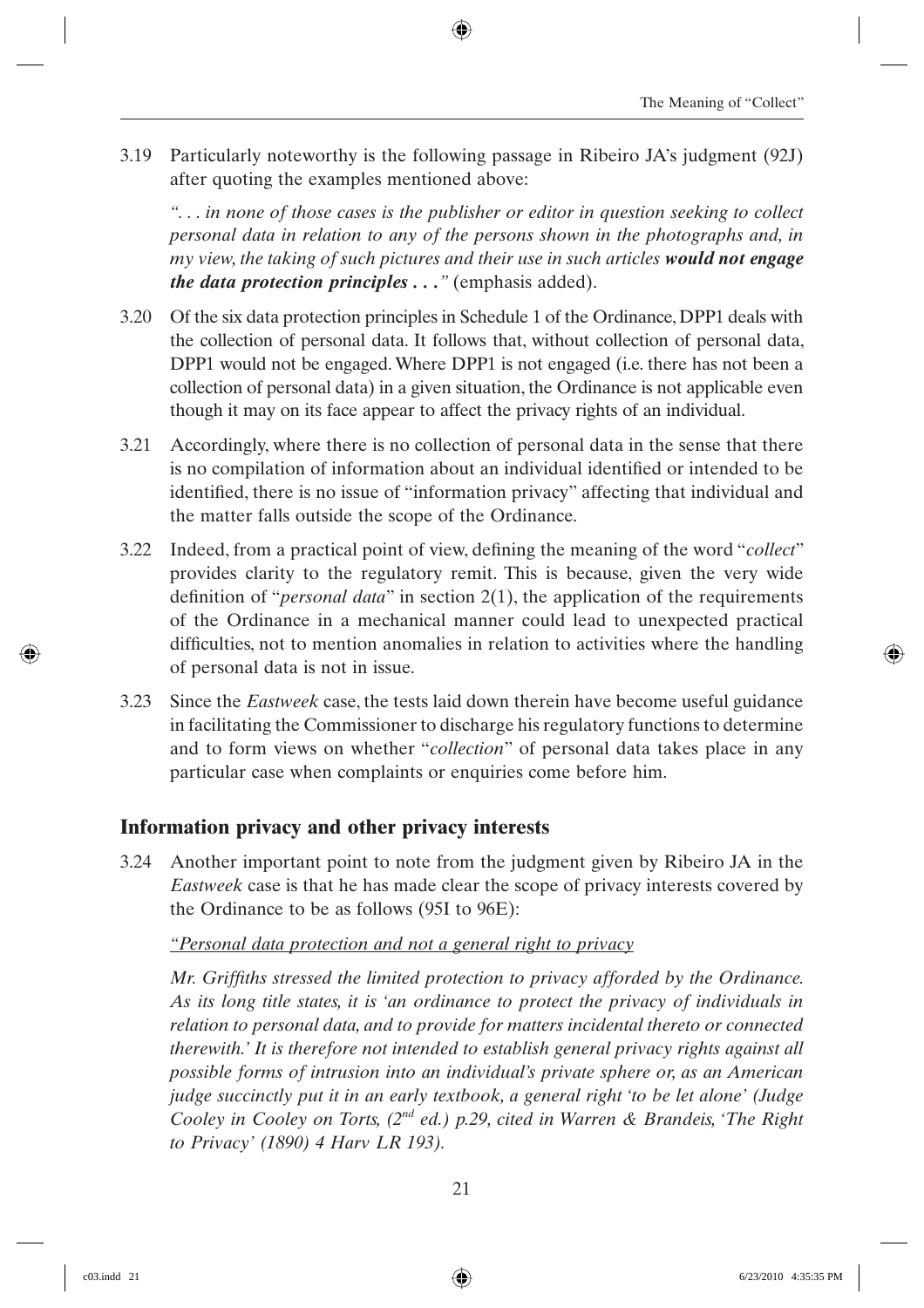*The distinction between other interests in privacy and the protection of personal data is well recognized. Thus, the Law Reform Commission of Hong Kong, whose Report on Reform of the Law Relating to the Protection of Personal Data provided the basis for the Ordinance as enacted, cited four privacy "interests" identified by the Australian Law Reform Commission as follows: –*

- *(a) the interest of the person in controlling the information held by others about him, or 'information privacy' (or 'informational self-determination') as it is referred to in Europe;*
- *(b) the interest in controlling entry to the 'personal place' or 'territorial privacy';*
- *(c) the interest in freedom from interference with one's person or 'personal privacy';*
- *(d) the interest in freedom from surveillance and from interception of one's communications, or 'communications and surveillance privacy'.*

*The Law Reform Commission made it clear that it was only concerned in its Report with 'information privacy'. Protection of that particular interest is plainly also the aim of the Ordinance."*

- 3.25 Confusion is sometimes caused when a complainant, who fears his privacy right has been infringed, for instance, by being followed or watched by someone, lodges a complaint with the Commissioner. Unless it can be shown that information about him has been recorded and collected as a result, e.g. by being photographed or video taped, the infringement of personal as opposed to personal data privacy is a matter outside the jurisdiction of the Ordinance.
- 3.26 In respect of communications and surveillance privacy, it covers issues such as intrusion (by electronic or other means) into private premises and the interception of communications which sometimes overlap in certain situations. It is however to be noted that surveillance activities though causing interference with the privacy of the individual, do not necessarily involve the collection of "personal information"<sup>15</sup>.
- 3.27 While personal privacy may be interpreted to mean the right to seclusion or solitude, the Hong Kong Law Reform Commission addressed the issue in its *Report on Stalking, October 2000* concerning reform of the law relating to domestic violence. The Commission recommended that when a person who pursues a course of conduct that amounts to harassment of another which he knows or ought to know amounts to harassment of the other, he should be guilty of an offence. In the area of media intrusion upon the privacy of individuals, the Law

<sup>15</sup> Hong Kong Law Reform Commission's Report on *Privacy: Regulating the Interception of Communications,* December 1996, at paragraphs 6 to 9. *The Privacy Guidelines: Monitoring and Personal Data Privacy at Work* issued by the Commissioner in 2004 focuses on the monitoring activities carried out by employers where personal data of employees are collected.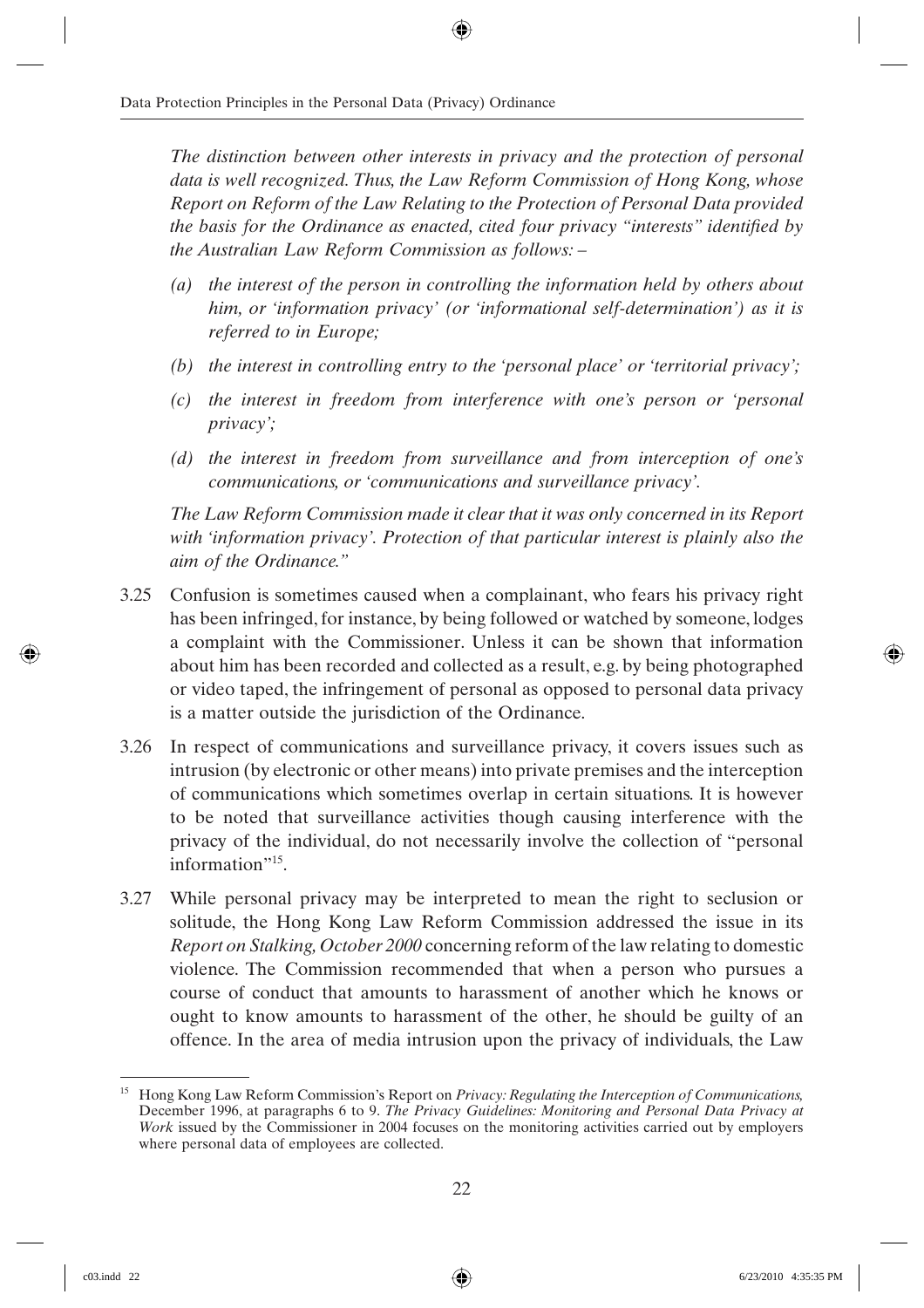Reform Commission recognized the limitation of the Ordinance as it is not intended to establish general privacy rights against all possible forms of intrusion into an individual's private sphere $^{16}$ .

3.28 Since the laws as they presently stand do not afford an aggrieved party the general civil remedy for invasion of the different types of privacy interest<sup>17</sup>, it would no doubt be helpful if a general tort on invasion of privacy be introduced so as to widen the channel for redress made available to an individual whose privacy right has been intruded upon $18$ .

<sup>16</sup> The Report on *Privacy and Media Intrusion,* December 2004, at paragraph 9.39.

 $17$  Section 66 of the Ordinance does provide for a right to claim compensation by an individual who suffers damage which includes injury to feelings by reason of a contravention of a requirement of the Ordinance by a data user.

<sup>18</sup> Law Reform Commission's Report on *Civil Liability for Invasion of Privacy* issued in December 2004. In the Law Reform Commission's report issued in March 2006 on *Privacy: The Regulation of Covert Surveillance*, two criminal offences were proposed, making it an offence in respect of the "*entering and remaining on private premises as a trespasser with intent to observe, overhear or obtain personal information*" and also an offence for a person "*to place, use, service or remove a sense-enhancing, transmitting or recording device (whether inside or outside private premises) with the intention of obtaining personal information relating to individuals inside the private premises in circumstances where those individuals would be considered to have a reasonable expectation of privacy*."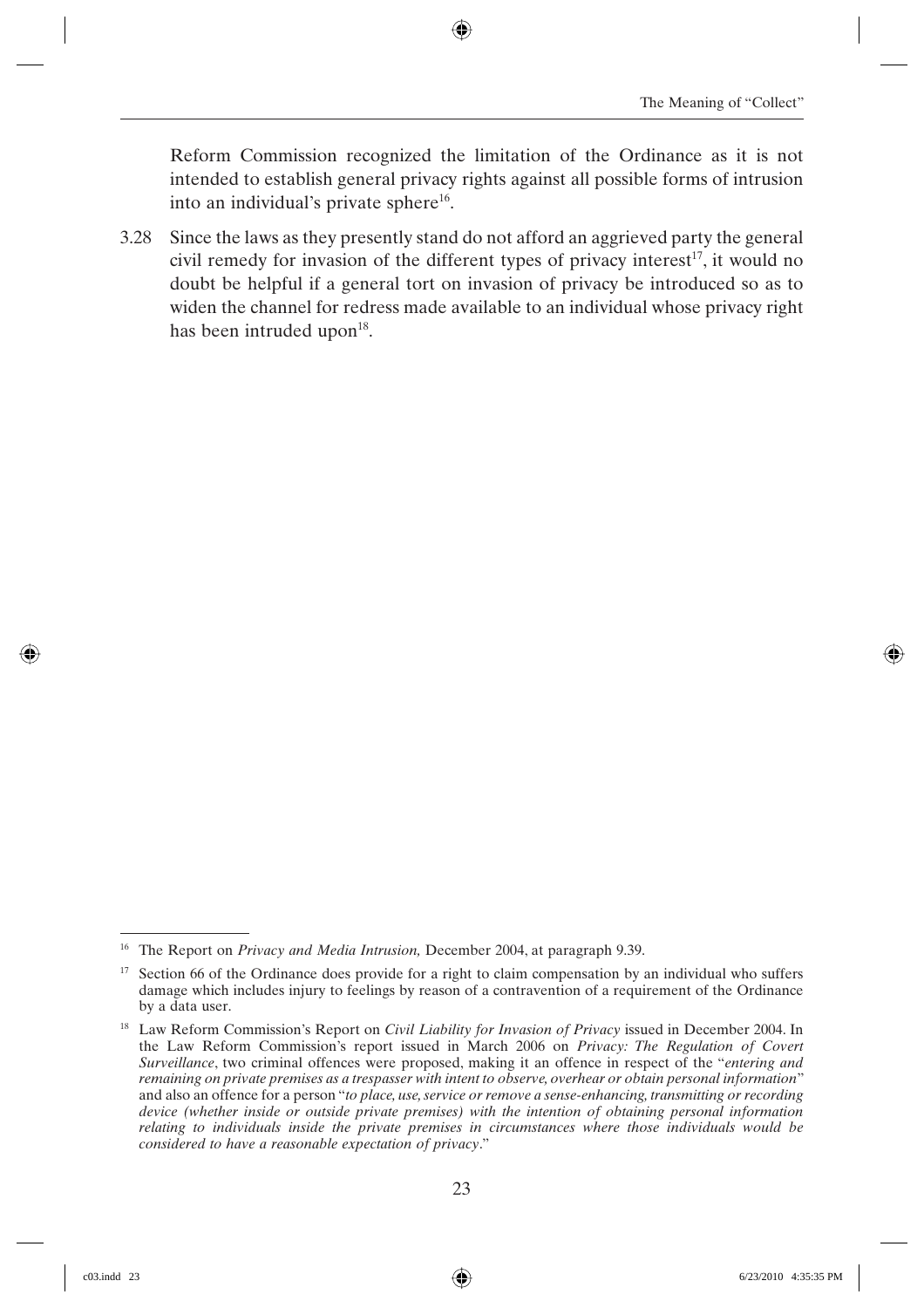## **Chapter 4**

### **Meaning of "Data User"**



The questions discussed in this chapter concerning the meaning of *"data user"* are selected on the basis of their practical importance in light of the Commissioner's own experience. Before reading this chapter, the reader should read paragraphs 1.6 to 1.11 in *Chapter 1 – Introduction*, which contain important information on using this Book in general.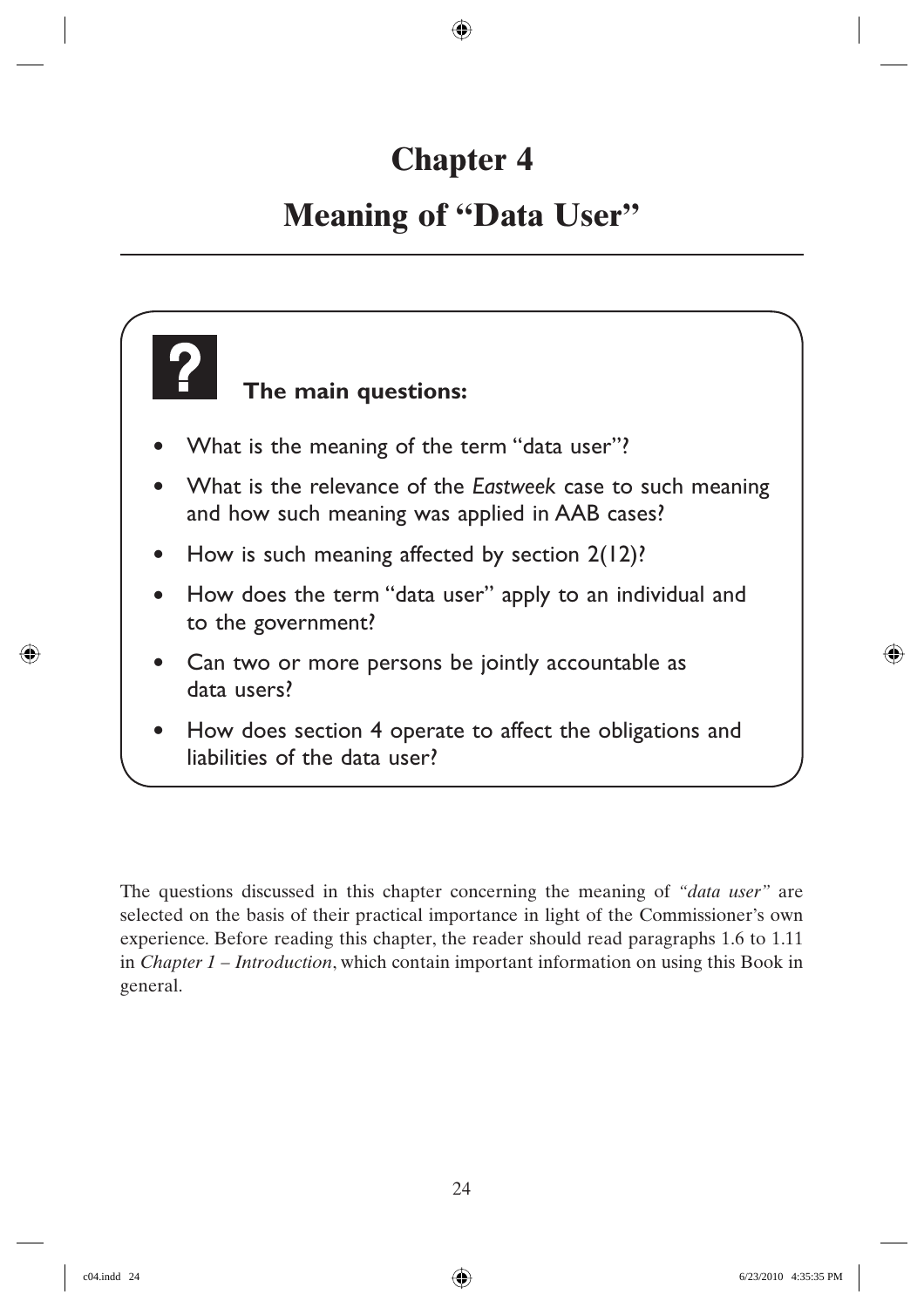#### **Meaning of "data user" with reference to the** *Eastweek* **case**

4.1 The term "**data user**" is defined in **section 2(1)** of the Ordinance as follows:

*"'Data user', in relation to personal data, means a person who, either alone or jointly or in common with other persons, controls the collection, holding, processing or use of the data."*

- 4.2 A person who satisfies the definition of a "*data user*" is obliged to observe and comply with the relevant provisions and requirements of the Ordinance. As mentioned in Chapter 3, the Court of Appeal judicially defined the meaning of the word "*collect*" in the *Eastweek* case. Thus, it could be inferred that a person who passes the tests laid down in the *Eastweek* case is a "*data user*" falling within the definition under section  $2(1)$  as a person who "... *controls the collection* ... *of the data"*.
- 4.3 A common example is found in the purchase of newspapers or magazines by an individual. He might have physically collected or held the personal data of persons mentioned in the newspapers or magazines through the act of a purchase, however it would be artificial to thereby treat him as assuming the role of a "*data user*" with the attendant duties and obligations. In *AAB No. 22/1997*, the AAB ruled that a secretary who was merely responsible for transmitting the document passed to her by another staff member of the company did not fall within the definition of a "*data user*" as she did not *"control the collection, holding or processing of the data contained in the document"* and there was no evidence to show a breach of DPP4 when the document was found lost in transit.
- 4.4 The situation quoted above might be different if the reader of the newspaper or magazine intends to compile information about an identified individual, for example, a celebrity or public figure for the purpose of, say, the later publishing of a dossier about that person. It might then be argued that the reader has become a data user through his act of collection of the personal data in question.
- 4.5 While *Eastweek* is the landmark case which judicially defines the word "*collect*" and therefore has an important bearing on the meaning of the term "*data user*", there was an earlier AAB decision on the issue of the meaning of "*data user*". The AAB came to a conclusion consistent with the subsequent *Eastweek* case, although the reasoning was not set out as fully. It is the case of *AAB No. 4/1997* which was an appeal that resulted from a decision by the Commissioner not to investigate further a complaint brought to him. The complaint was made by a hospital employee concerning an incident in which three hospitals had permitted to be posted on their notice boards an open letter written by another employee, which contained the personal data of the complainant. In the appeal, the AAB upheld the Commissioner's decision not to investigate the case further. In this connection, the AAB observed: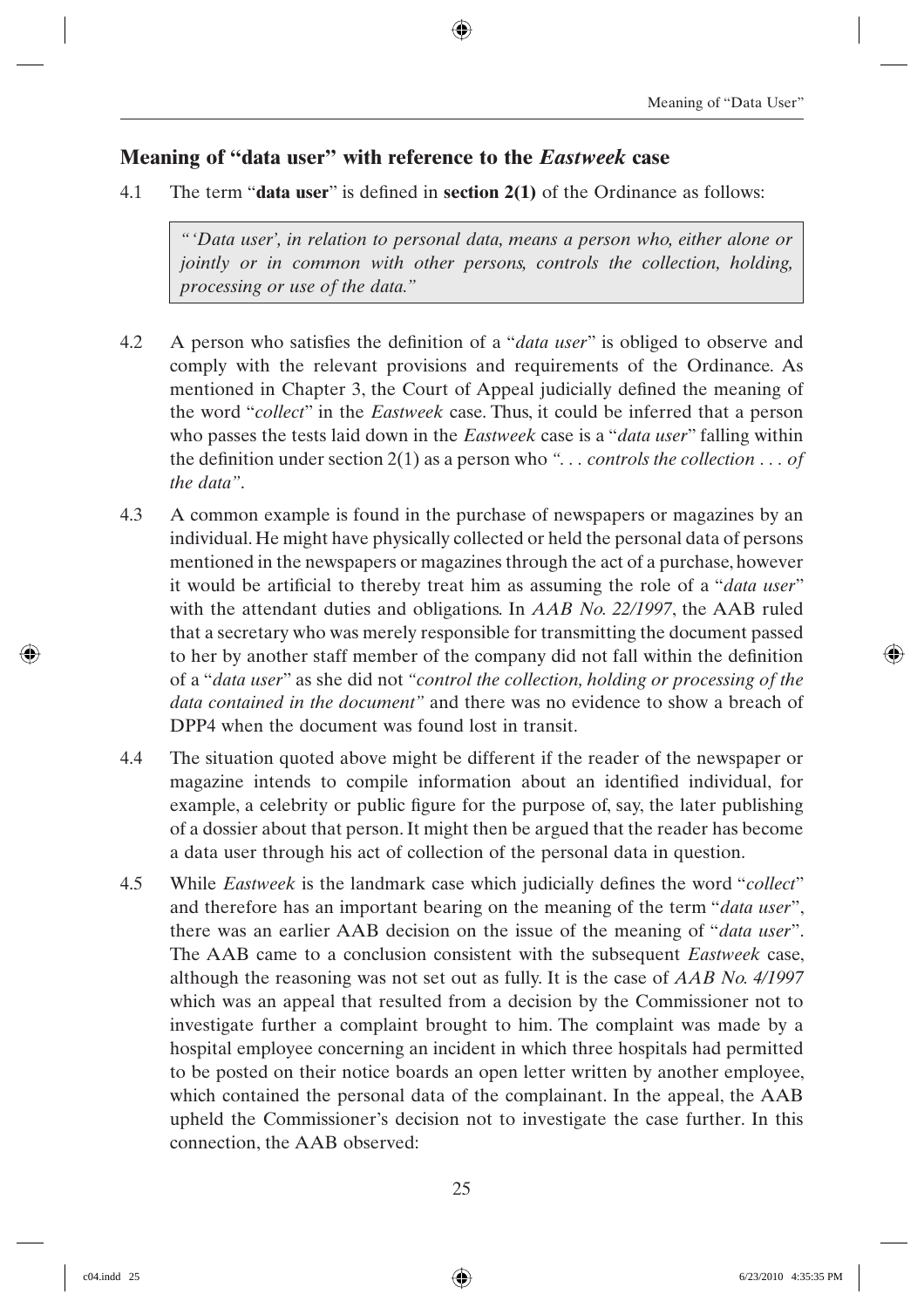"*Even if the hospitals had allowed or given consent for such posting, the hospitals could not be taken as data users, since they only permitted the posting of the letters but they had no control on the content or data mentioned in the open letter."*

4.6 If one were to apply the *Eastweek* rationale to this AAB case, it might be argued that by not having compiled information about the complainant, the hospitals did not "*collect*" the complainant's personal data in the *Eastweek* sense, which as a result, did not render the hospitals "*data users*" vis-à-vis the personal data in question.

#### **Meaning of "data user" with reference to recent AAB cases**

4.7 In the case of *AAB No. 55/2006*, an individual on behalf of an organization wrote two letters to a regulatory body concerning a complaint against a company. The regulatory body forwarded the two letters to the company for their reply to the individual directly. The individual asked the company for copies of those two letters together with the covering letter from the regulatory body, but the company refused to do so. The individual complained to the Commissioner that, in contravention of section 19 of the Ordinance, the company had failed to provide him with copies of the requested letters within 40 days of his request. The Commissioner found that (1) the company had received those two letters for the purpose of dealing with the complaint the organization made to the statutory body against the company; (2) the correspondence between the company and the regulatory body was about the complaint and did not concern the individual personally; (3) there was no collection of personal data about the complainant by the company and therefore the Ordinance did not apply; and (4) no investigation or further investigation was necessary. On appeal, the AAB upheld the Commissioner's decision and ruled that:

*"A person who does not collect, hold, process or use the personal data is not a data user in relation to that data. He is not obliged to comply with a data access request in relation to that data."*

4.8 In the case of *AAB No. 3/2005*, a student complained against a school for failing to comply with his data access request. The school denied that it was the data user because it did not hold or control the requested data. The school then diverted the request to a closely connected college, which was the data user, for processing the request. The complainant insisted that it should be the school, not the college, to comply with his request. The AAB ruled that the school and the college were separate legal entities. Although the school was closely connected to the college in that it had control over the college on policy matters, the school was not the data user of the requested personal data in that it did not control the collection, holding, processing or use of the requested data. The college collected the personal data for its own use. There was no evidence that the college had ever transferred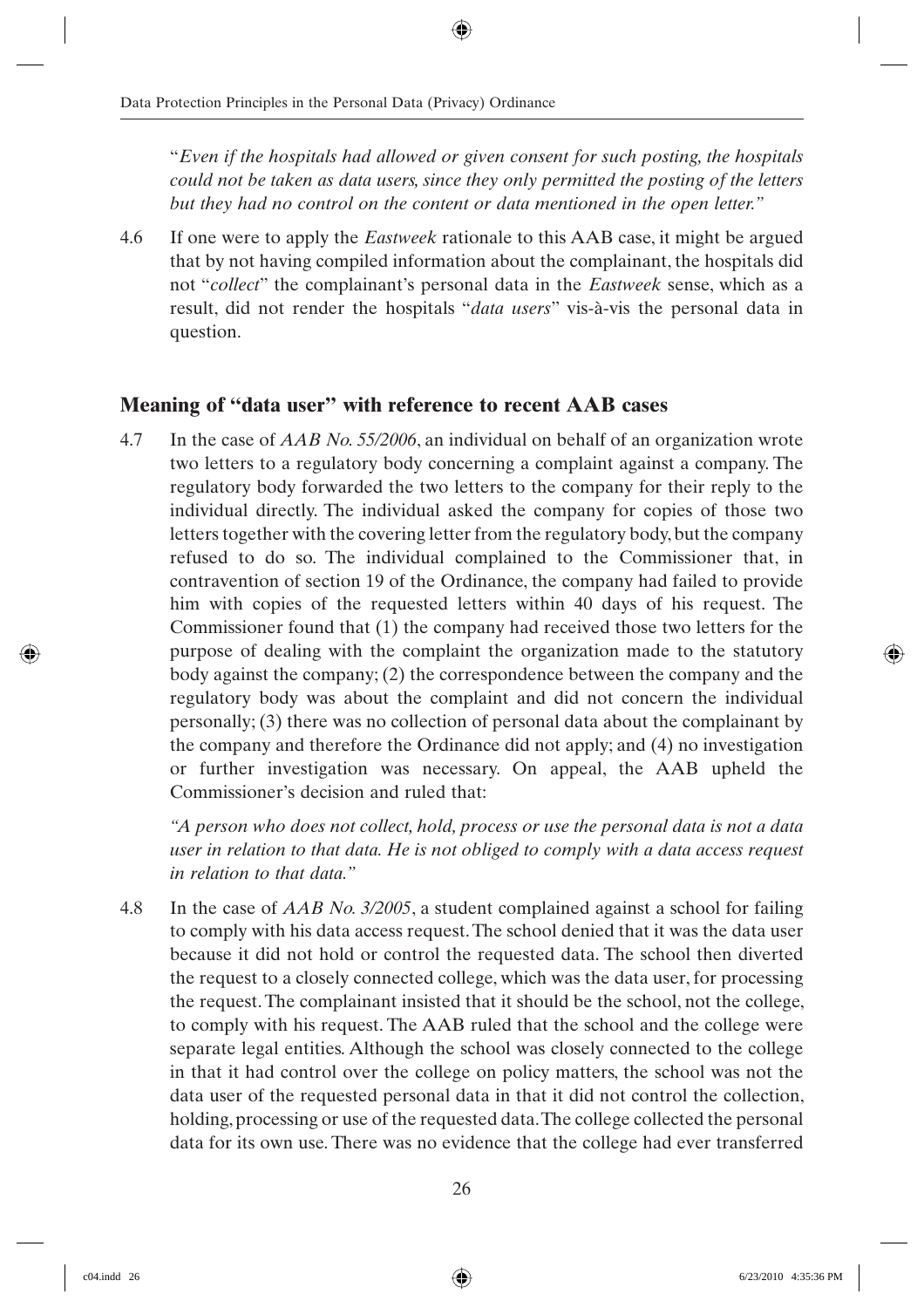the requested data to the school or that the school had control over the requested data.

4.9 In the case of *AAB No. 16/2007*, the AAB considered the question whether a data user's control over personal data could have been "vitiated" when the data user was compelled by the operation of PRC law to disclose the personal data. The AAB decided that the data user still retained control over the personal data, and the fact that disclosure of the relevant information in order to comply with local laws does not affect whether the data user was in control of the information or its disclosure.

#### **Section 2(12)**

- 4.10 Another point worth noting regarding the meaning of "*data user*" is the exclusion under **section 2(12)**, which provides:
	- *"(12) A person is not a data user in relation to any personal data which the person holds, processes or uses solely on behalf of another person if,*  but only if, that first-mentioned person does not hold, process or use, as *the case may be, those data for any of his own purposes."*
- 4.11 To understand the meaning of section 2(12), one has to examine what is meant by data being held, processed or used "*solely on behalf of another person*" and not for one's "*own purposes*".
- 4.12 Take the example of a garbage collector retained for providing the service of regularly disposing of garbage. Unless it can be shown that he has his own purpose in collecting the personal data that might be found in the garbage, he is generally not viewed to have satisfied the definition of a data user. He simply holds and processes the materials collected for the sole purpose of garbage disposal and without any of his own purpose to serve, with respect to the personal data that might be contained in the garbage. Another example is found in the case of the internet service provider ("the ISP") that by merely providing the means of internet linkage it does not thereby render the ISP a data user especially when it does not control the collection, holding, using or processing of the personal data of individuals accessing and using such online functions as, for example, chat rooms to disseminate and communicate with other users. The ISP is thus to that extent not a data user as excluded under section 2(12).

#### **Meaning of "person" in the context of data user**

4.13 Although one would expect that the mischief the Ordinance primarily seeks to prevent is the abuse of personal data by institutional data users, there is nothing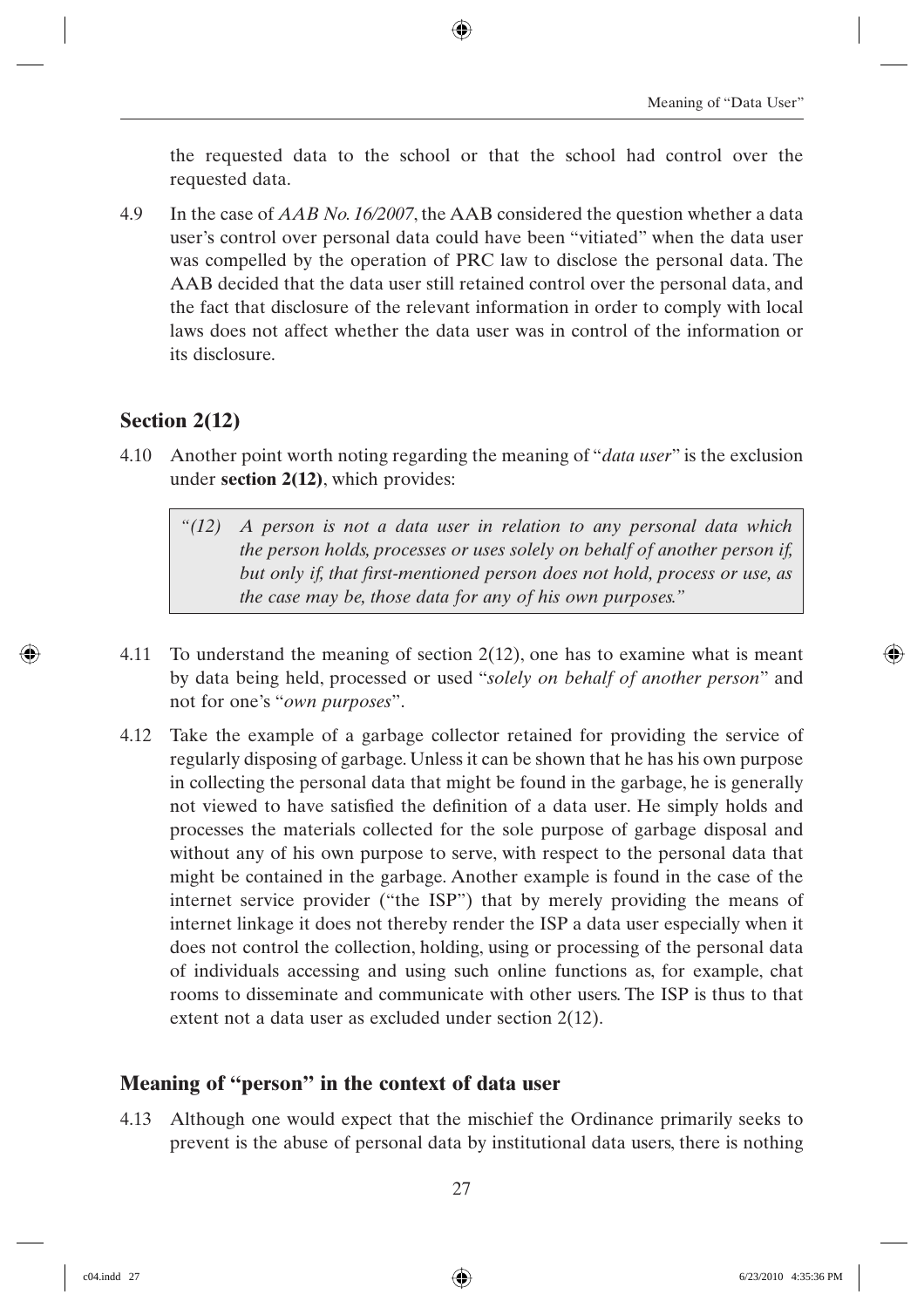in the definition of *"data user"* to confine its meaning to institutions alone. Accordingly, insofar as an individual "*controls the collection, holding, processing or use*" of personal data, the individual is a data user in relation to the personal data and will consequently be subject to the full force of the requirements of the Ordinance.

4.14 Another point to note in the interpretation of "*data user*" and the word "*person*" is in relation to the government. In this connection, the word "**person**" is defined in **section 3** of **the Interpretation and General Clauses Ordinance (Cap. 1)** as follows:

*"'person' includes any public body and any body of persons, corporate or unincorporate, and this definition shall apply notwithstanding that the word 'person' occurs in a provision creating or relating to an offence or for the recovery of any fine or compensation.*"

4.15 The term "**public body**" is, in turn, defined in **section 3** of Cap. 1 as follows:

*" 'public body' includes –*

- *(a) the Executive Council;*
- *(b) the Legislative Council;*
- *. . .*
- *(c) any District Council;*

*. . .*

- *(d) any other urban, rural or municipal council;*
- *(e) any department of the Government; and*
- *(f) any undertaking by or of the Government."*
- 4.16 The government as a whole, is in possession of a very large amount of personal data in relation to the citizens of Hong Kong. Such data have been collected and are retained by different government bureaux and departments, according to their respective functions, such as law enforcement, tax, social welfare, etc.
- 4.17 In the light of the definitions of the terms "*data user*", "*person*" and "*public body*", one could in theory choose to interpret such terms to refer to either individual government bureaux and departments as separate data users, or, the entire government (being a body of persons) collectively as one single data user. However, in view of the vast array of functions the government performs in relation to individual citizens which involve the collection and use of personal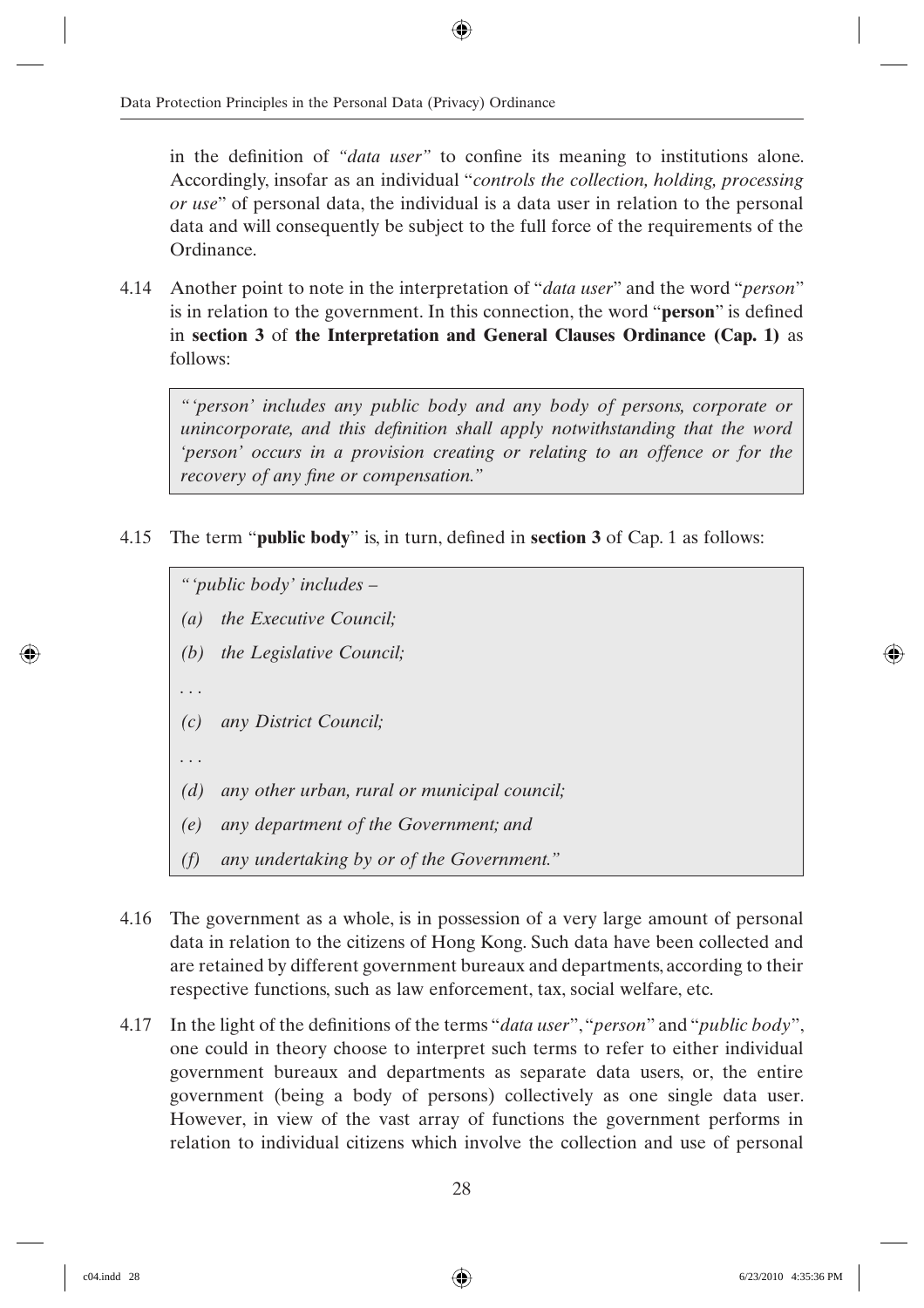data, the latter approach would effectively empower the government to collect, virtually without limitation as to scope, the personal data relating to those citizens, and to exchange such data freely among its various bureaux and departments. This would create an anomalous result that runs contrary to one of the principal tenets of the Ordinance, namely, to protect the personal data privacy of individuals by reference to a linkage between the purpose of collection of data and their intended use by the data user in relation to that purpose.

4.18 Hence, so far as the relationship between the government and citizens is concerned, the operational stance taken by the Commissioner is to interpret such terms to refer to each individual government bureau and department as a separate data user<sup>19</sup>. In accordance with this, under  $DPP1(1)$ , a government department is not allowed to collect personal data in excess of those required for its own function and activity (as opposed to those of other government departments). Furthermore, the transfer of citizens' data between departments is subject to the relevant restrictions under DPP3. For a more comprehensive discussion of DPP1(1)(c) and DPP3, the reader is referred to paragraphs 5.1 to 5.14 in Chapter 5 and Chapter 7.

#### **Joint data users**

- 4.19 The definition of the term "*data user*" extends to apply where more than one person is found to be in control of the collection, holding, processing or use of the data, in which case they are jointly regarded as data users who are obliged to observe and comply with the provisions and requirements of the Ordinance.
- 4.20 An example is found in the case in which two or more persons who jointly or in common hold the legal title of real property leased out to a tenant for rental profits. They may have collected the tenant's personal data in such circumstances that they jointly control the holding, processing or use of such data. Thus, when a dispute arises or a complaint is lodged by the tenant regarding the improper handling of his personal data, all of the owners who satisfy the definition of "*data user*" will be jointly held accountable for the act or practice in question.
- 4.21 Another common situation in which more than one person may qualify as a data user is found in cross-marketing activities whereby the personal data of customers held by company "A" (the transferor company) are transferred to another company "B" (the partner company) for the purpose of conducting activities in the nature of a "joint marketing campaign". The joint marketing campaign may involve the marketing of products or services of A or B or both to customers of A and/or B.

<sup>&</sup>lt;sup>19</sup> There may, however, be certain exceptions to this general rule, including, for example, the case of a civil servant who is posted to different departments from time to time. In this situation, the government as a whole may be regarded as the data user of personal data about the civil servant relating to his employment.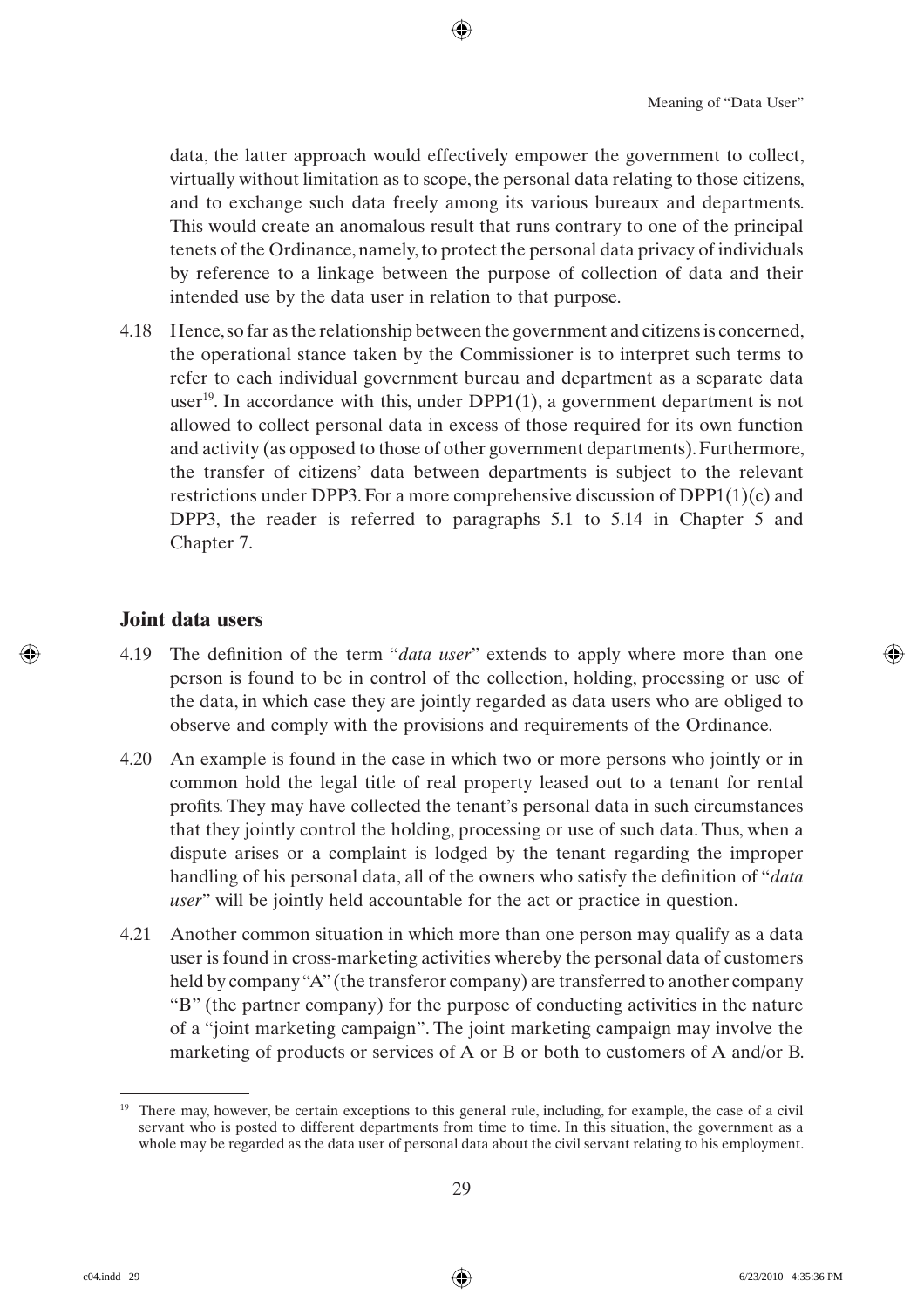When both A and B jointly control the collection, holding, processing or use of the data, they will be regarded as joint data users under the Ordinance<sup>20</sup>.

4.22 When direct or cross-marketing activities are carried out whereby a potential customer's personal data are first used for marketing purposes, the data user is obliged under section 34(1) of the Ordinance to inform him or her of his or her right to "opt-out" of such marketing activities. If the data user continues to use personal data about the individual for direct marketing after receiving his opt-out request, this may give rise to an offence. In order to effectively comply with the statutory requirements under section 34(1), it has been the view of the Commissioner that the data user shall keep and maintain an opt-out list of individuals who have chosen not to receive further marketing approaches. If direct marketing activities are carried out by the partner company and a customer exercises his opt-out right, the partner company should inform the transferor company about the request made by the customer. The partner company, as well as the transferor company, shall maintain the opt-out list. Thus, both the transferor company and the partner company as data users shall not make any further marketing approaches to those customers who "opted-out" 21 from the direct marketing activities in question.

#### **Section 4**

4.23 When a person falls within the definition of "*data user*", the Ordinance applies to govern his act and conduct since **section 4** provides that:

*"(4) A data user shall not do an act, or engage in a practice, that contravenes a data protection principle unless the act or practice, as the case may be, is required or permitted under this Ordinance."*

4.24 Concerning the acts and practices that are required under the Ordinance, the six data protection principles laid down in Part I of the Ordinance are of vital importance to guide one's act or practice in handling personal data<sup>22</sup>. It is for this reason that they are selected in the subsequent chapters as topics for discussion<sup>23</sup>. Although non-compliance with any of the data protection principles does not *per* 

Even if the joint marketing campaign does not involve transfer of customers' personal data, A and B may still be considered as joint data users as long as they jointly control the collecting, holding, processing or use of the data.

<sup>&</sup>lt;sup>21</sup> The Commissioner issued a Guidance Note on cross-marketing activities which provides a summary of the salient points to be observed and noted by data users when carrying out such activities. The Guidance Note can be downloaded from the Commissioner's website, *http://www.pcpd.org.hk/english/publications/files/ cross\_marketing\_e.pdf*.

 $22$  A chart illustrating the relationship of the data protection principles in the personal data handling cycle is found in Appendix II of this Book for easy reference.

 $23$  A checklist for data users in ensuring compliance with the requirements of the Ordinance is found in Appendix III of this Book. The remedies that a data subject may resort to if his personal data privacy interest is infringed are summarized in Appendix IV.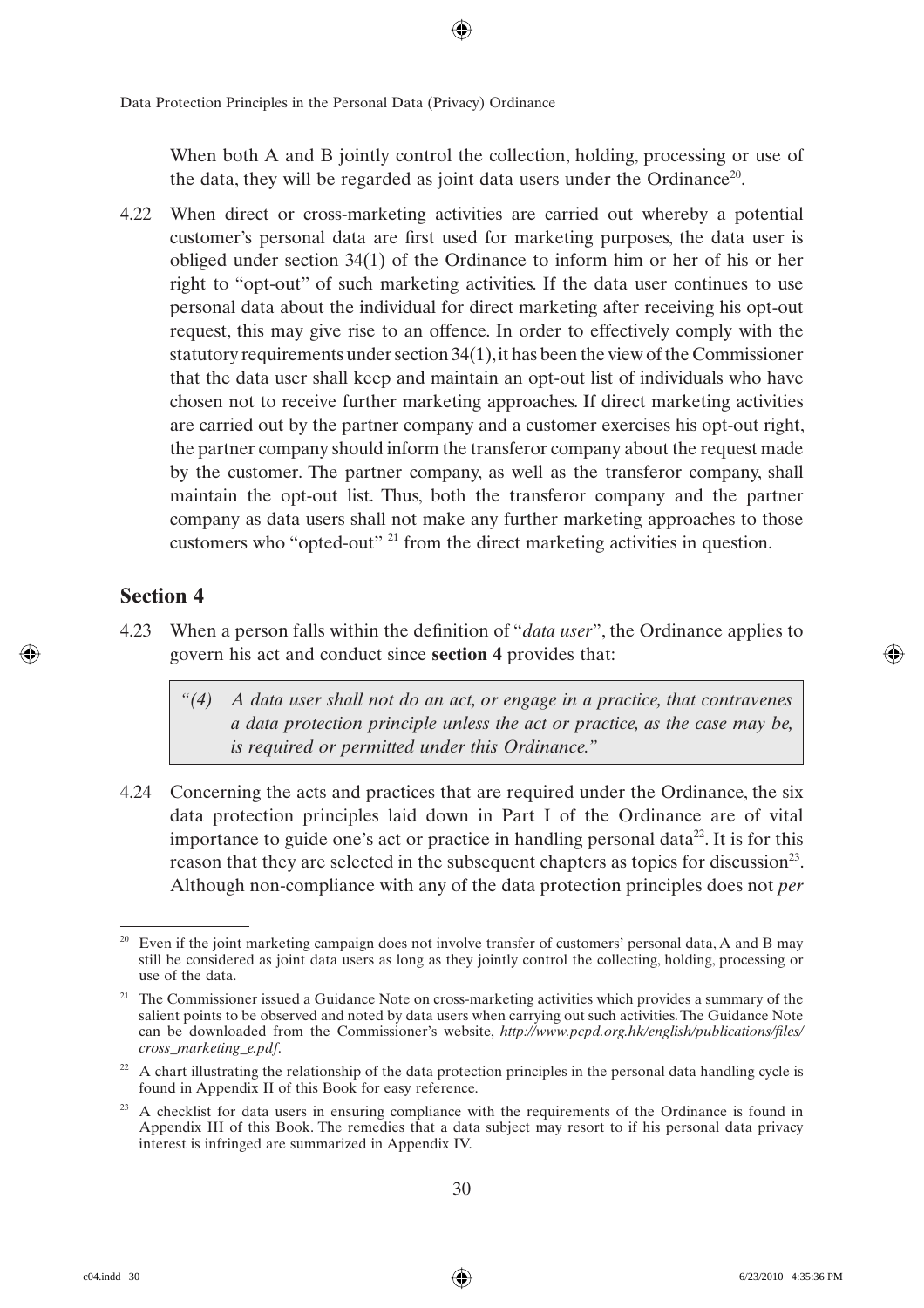*se* attract criminal sanction, when coupled with provisions in the Ordinance that are relevant to the application of the data protection principles, the wrongful act or practice may constitute an offence under the Ordinance. For instance, section 19 of the Ordinance obliges the data user to comply with the data access request and it is regarded as a statutory requirement in relation to compliance with DPP6. Similarly, section 26 provides for the erasure of personal data no longer required and it is also a statutory requirement applicable to compliance with DPP2(2). Under section 64(10), the contravention of a requirement of the Ordinance, other than the data protection principles, is an offence liable on conviction to a fine at level 3.

4.25 As for acts that are permitted under the Ordinance which would otherwise render the act in question contravention of the data protection principles, the exemption provisions in Part VIII of the Ordinance are of particular relevance and the application of these exemption provisions are discussed in more detail in Chapter 12.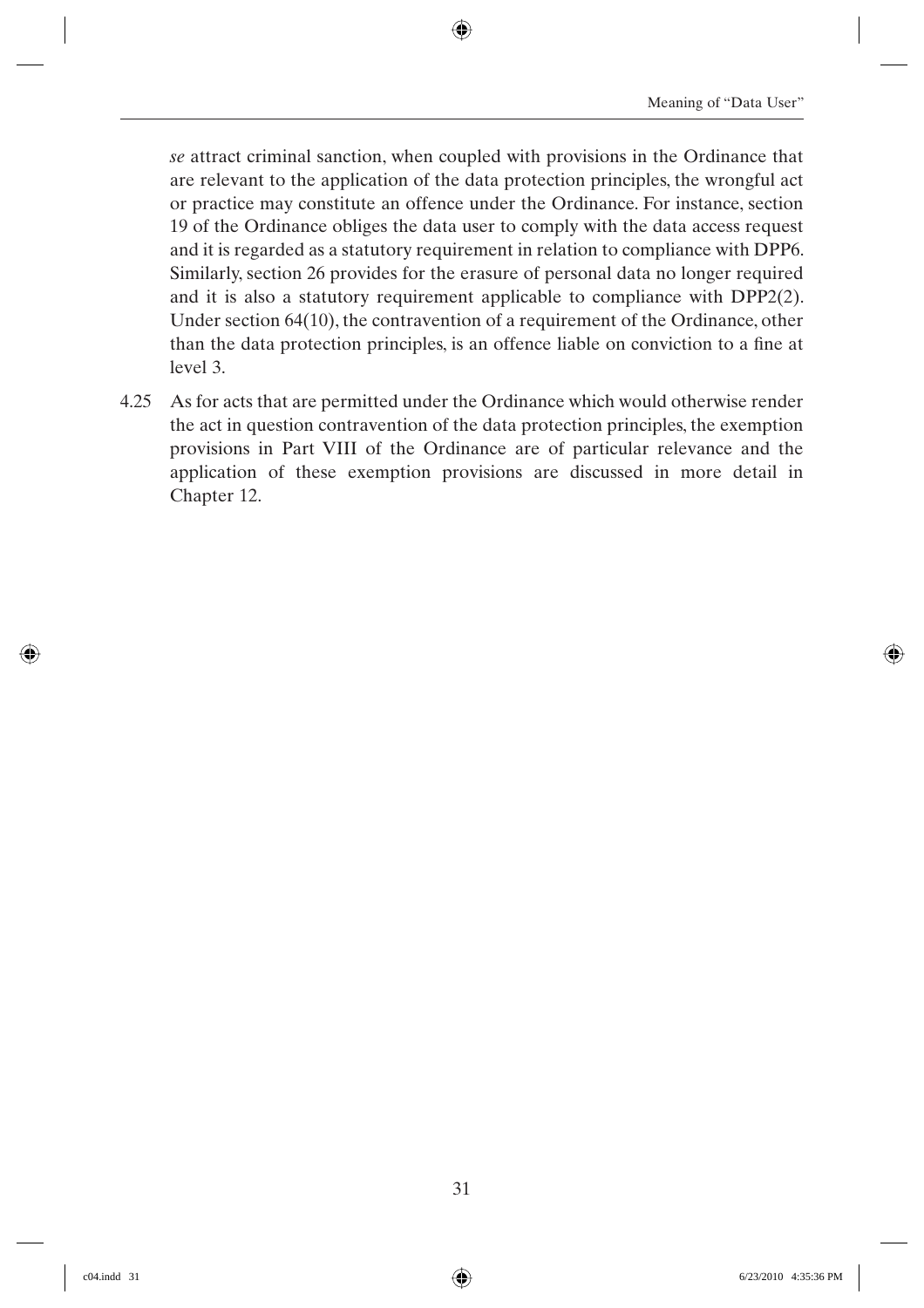# **Chapter 5**

## **Data Protection Principle 1**

# **The main questions:** • What are the general requirements under DPP1(1)? In particular, for the purpose of  $DPP1(1)(a)$ , how is the "function and activity" of a data user ascertained?

- What are the general requirements under DPP1(2)?
- What are the common examples of collection of personal data by unfair means?
- What are the general requirements under DPP1(3)?
- When do such requirements apply to the collection of personal data, and how?
- What should be considered in attempting to collect biometric data?

The questions of the purpose and manner of collection of personal data discussed in this chapter concerning DPP1 have been selected on the basis of their practical importance in light of the Commissioner's own experience. Before reading this chapter, the reader should read paragraphs 1.6 to 1.11 in *Chapter 1 – Introduction*, which contain important information on using this Book in general.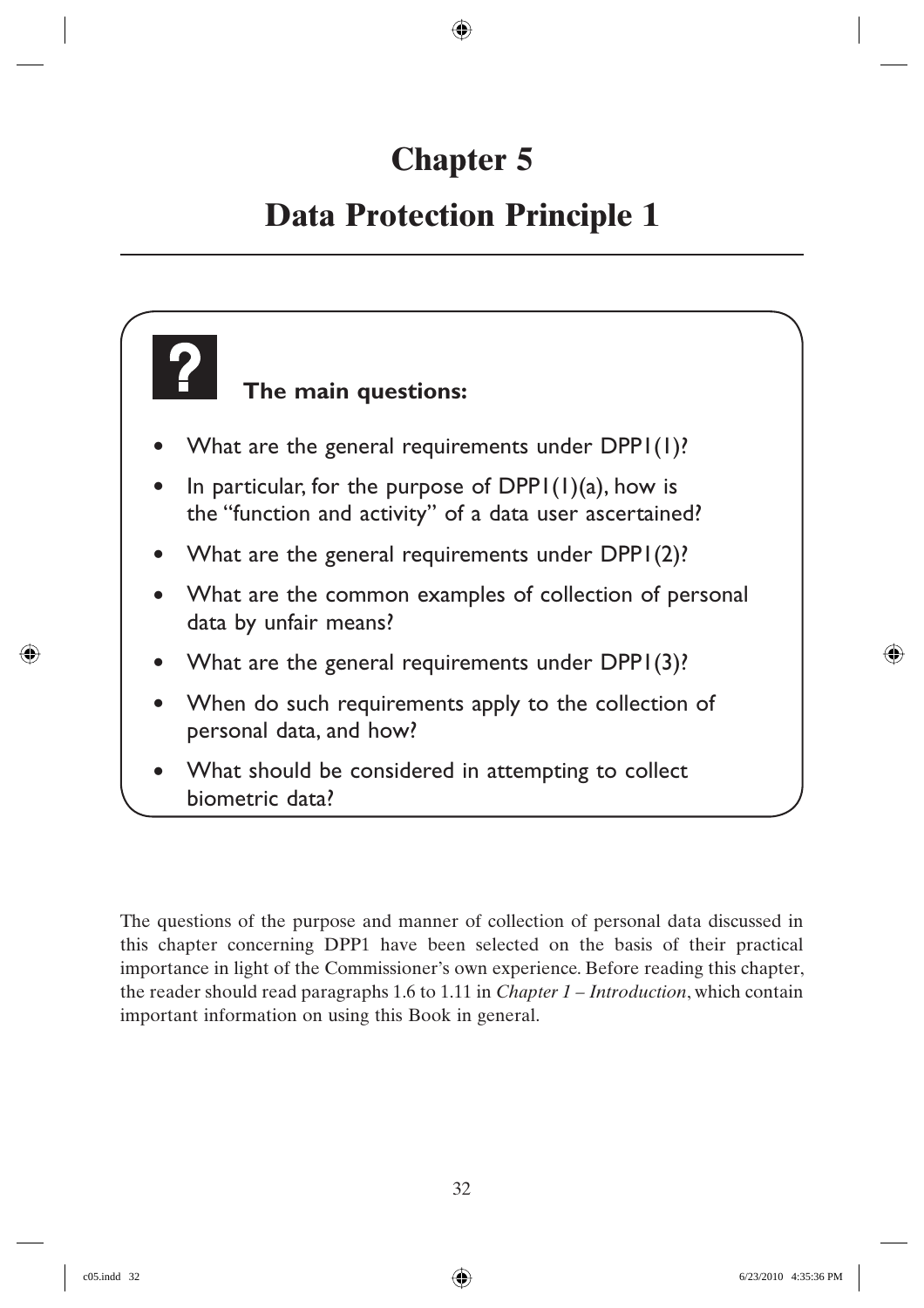## **DPP1(1)**

5.1 **Data Protection Principle 1(1)** in Schedule 1 of the Ordinance provides as follows:

*"Principle 1 – purpose and manner of collection of personal data*

- *(1) Personal data shall not be collected unless –*
	- *(a) the data are collected for a lawful purpose directly related to a function or activity of the data user who is to use the data;*
	- *(b) subject to paragraph (c), the collection of the data is necessary for or directly related to that purpose; and*
	- *(c) the data are adequate but not excessive in relation to that purpose."*
- 5.2 The wording used in DPP1 $(1)$  allows considerable flexibility in interpretation. In applying this, the Commissioner will take into account all relevant factors according to the circumstances<sup>24</sup> and is mindful about the proper application of the rules of interpretation stated in paragraphs 1.6 to 1.8 in Chapter 1.
- 5.3 For the purpose of paragraph (a), in the case of a government bureau or department or a public body being the data user, the Commissioner will generally regard the "*function and activity*" of the data user as being restricted to its generally recognized functions, whether conferred on it by statute or otherwise. Hence, a government department should not collect personal data for the sole purpose of assisting another department, where such collection is directly related to the function and activity of the other department, but not to that of its  $own<sup>25</sup>$
- 5.4 The same approach is adopted in the case of data users that are private organizations, but perhaps with greater difficulty. The function or activity of a private organization may change in response to changes in the business environment, making it harder to define its scope of business precisely.
- 5.5 Indeed, given the advent of low cost high performance technology for information storage, an organization may easily be tempted to collect from a variety of sources and hoard personal data (especially those of prospective customers or clients) just in case such data may become useful at some future date. Insofar as there is an intention on the part of the data user to compile information about these identified or identifiable

<sup>&</sup>lt;sup>24</sup> For enquiries made to the Commissioner concerning the application of DPP1(1) to the collection of personal data in particular situations, the reader may refer to relevant cases in the Complaint and Enquiry Case Notes Section on the Commissioner's website, *http://www.pcpd.org.hk/english/casenotes/case.html*.

 $25$  For a discussion of the treatment of different government bureaux and departments as separate data users, the reader may refer to paragraphs 4.16 to 4.18 in Chapter 4.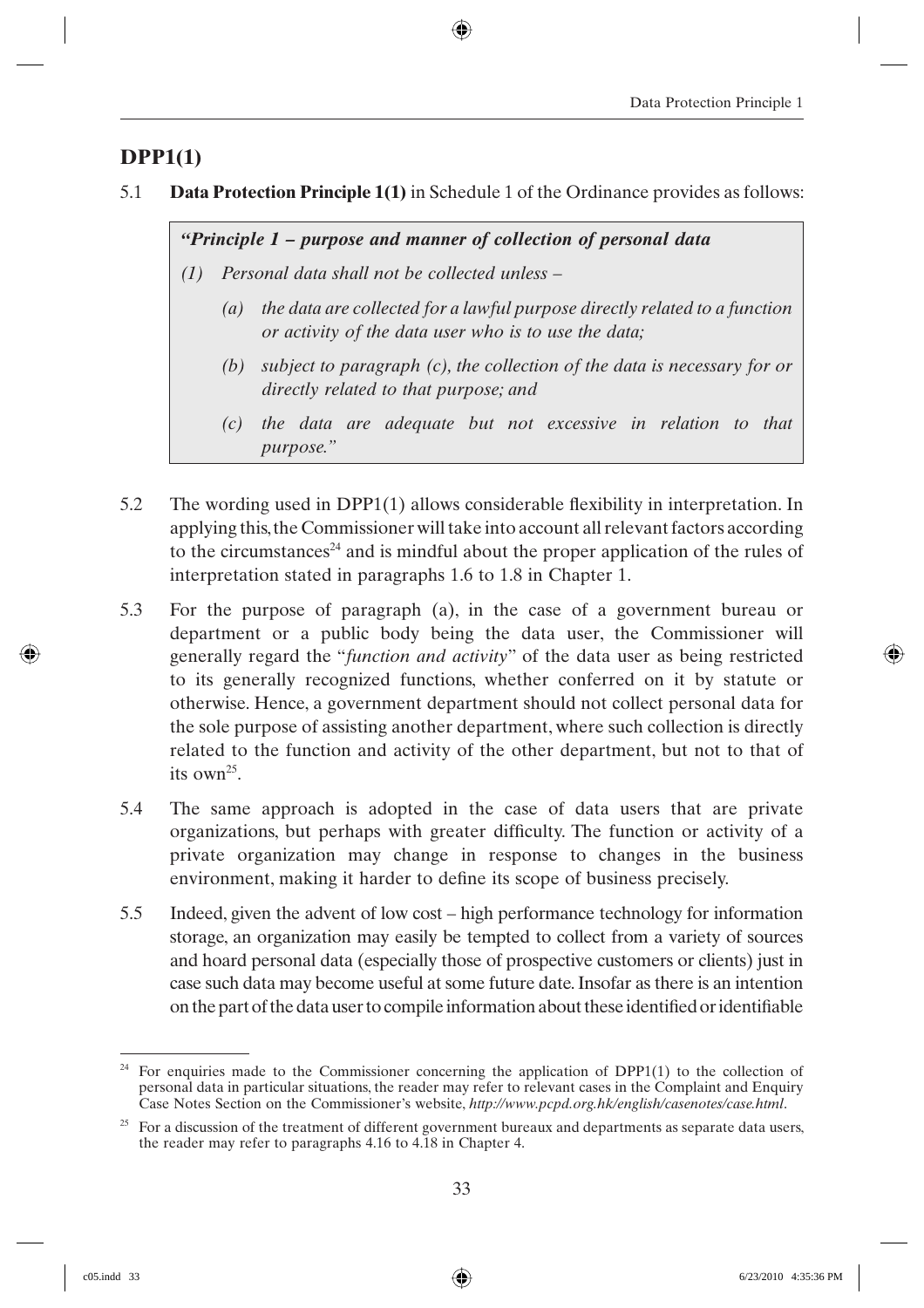individuals in the *Eastweek* sense<sup>26</sup>, the personal data of these data subjects are treated as having been collected. The indiscriminate collection of personal data, in particular, if it involves sensitive personal data, is likely to be viewed by the Commissioner as a contravention of DPP1(1), in that it may be considered not directly related to, or even excessive for, the organization's function and activity.

- 5.6 In a case that came before the Commissioner, a job seeker sought the service of an employment agency and the employment agency requested the deposit of a copy of the job applicant's HKID on the ground that it would guarantee the payment of commission by the employer on successful placement of jobs. The Commissioner found the act and practice of collecting a copy of the HKID excessive having regard to the fact that the payment of commission is a contractual agreement with the employment agency and the prospective employer. In collecting personal data from job applicants, a prospective employer should be mindful of the need to demonstrate that the personal data to be collected are directly relevant to the purpose of identifying suitable candidates. For example, these may include work experience, job skills, competencies, academic or professional qualifications, good character and other attributes required for the job.
- 5.7 Three codes of practice have so far been issued by the Commissioner under section 12(1) of the Ordinance which provide useful references setting out the scope of personal data that, in the opinion of the Commissioner, may be collected under DPP1(1) in respect of the relevant industries and/or fields of activity<sup>27</sup>. The collection of personal data by a data user in excess of that expressly permitted under the relevant code of practice will give rise to a presumption of contravention of DPP1(1) under section 13 of the Ordinance in proceedings brought before a magistrate, a court or the AAB.
- 5.8 In the case of collection of HKID numbers by a management company of drivers who visited the car park of a commercial building open to public, the Commissioner found, in a complaint case brought before him, contravention by the management company of DPP1(1) and Clause 2.3 of the *Code of Practice on the Identity Card Number and other Personal Identifiers* when such collection was not shown to be necessary for the prevention of crime as alleged. The management company appealed against the enforcement notice issued by the Commissioner. The appeal was dismissed by the AAB in *AAB No. 41/2004* and the decision of the Commissioner upheld.

<sup>26</sup> See Chapter 3 on the *Eastweek* case and the meaning of "*collect*".

<sup>&</sup>lt;sup>27</sup> See Appendix I of this Book on a brief description of the following Codes of Practice issued by the Commissioner:

a. Code of Practice on the Identity Card Number and Other Personal Identifiers;

b. Code of Practice on Consumer Credit Data; and

c. Code of Practice on Human Resource Management.

Full versions of the above Codes can be downloaded at http://www.pcpd.org.hk/english/publications/code\_ pra\_ex.html.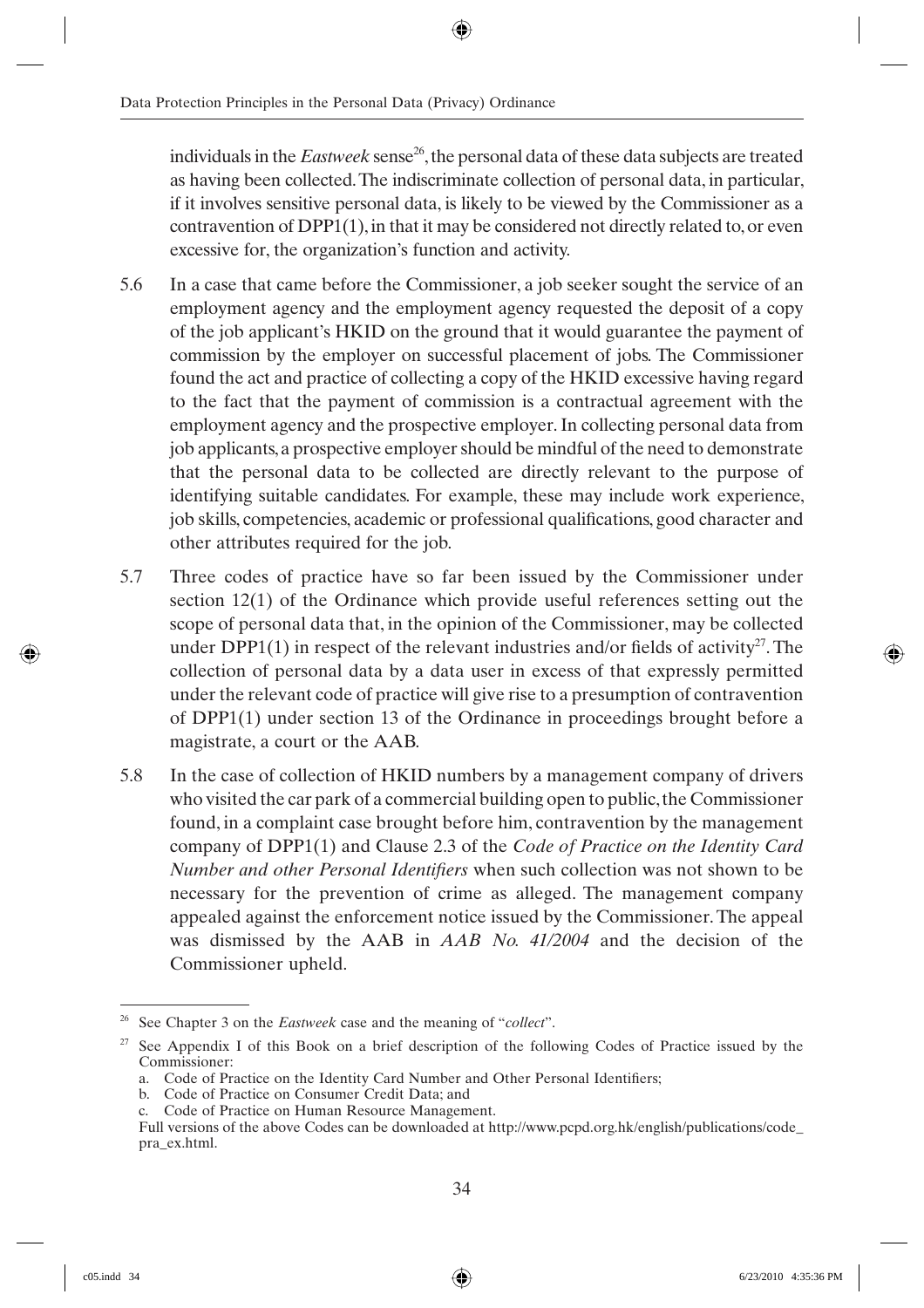- 5.9 In other situations where there is no applicable code of practice to refer to for ensuring compliance with  $DPP1(1)$ , a data user should nonetheless, before the collection of any personal data, give due consideration to relevant factors such as:
	- the particular function or activity to which the collection of the data concerned is considered directly related;
	- the degree of sensitivity of such data;
	- the legitimate purposes to be served in collecting the personal data and the adverse impact on personal data privacy;
	- whether there is a real need (i.e. the degree of likelihood of such need arising) for the data to be collected in order to carry out that function or activity;
	- whether there is any realistic and less privacy intrusive alternative for attaining the purpose of collection.
- 5.10 Collection of certain personal data in marketing activities may contravene DPP1(1) if there is no actual need to collect those data. For the purpose of marketing, collection of name and contact information may be allowed if it is necessary to use those data to contact the relevant persons. While collection of background information of the relevant individuals, such as age, sex, income and occupation, may provide valuable information for the purpose of enhancing the chance of successful promotion, such collection is only allowed if the same purpose cannot be achieved by less intrusive alternative. For instance, data user shall not collect age and income when information about age group and income group are already adequate for assessing the background of the relevant persons.
- 5.11 Collection of HKID number should be more cautious. Other than the necessity to comply with the general requirements of DPP1, data users should be aware of the restrictions imposed by clause 2.3 of the Code of Practice on the Identity Card Number and other Personal Identifiers.
- 5.12 In a complaint handled by the Commissioner, a food company required purchasers of its food products who wished to be registered for a lucky draw to provide it with the purchasers' names, contact information, HKID numbers and dates of birth. Prizes of the lucky draws included credit card free spending credit and gift vouchers worth of several thousand dollars. Upon investigation, the Commissioner found that there were two categories of lucky draw tickets, namely tickets placed inside the products all bearing the same lucky draw number, and tickets that were attached to the package boxes of other products with unique lucky draw numbers. The Commissioner decided that if participants were issued with unique lucky draw numbers, the company should be able to identify the winners by checking the lucky draw numbers together with the names and addresses of the winners. As such, collection of HKID numbers of those participants was excessive and in contravention of DPP1(1). As for those participants holding the same lucky draw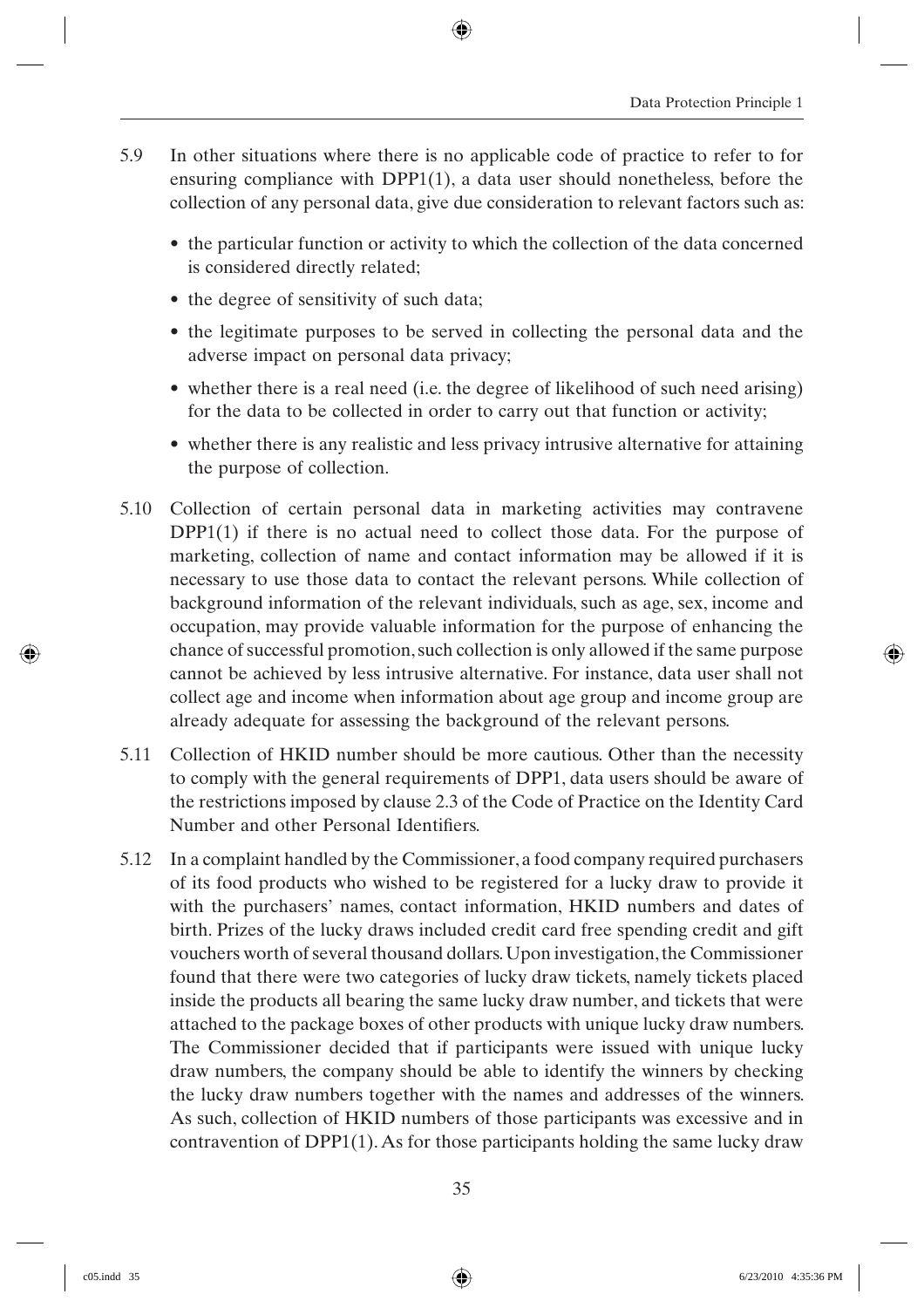numbers, the Commissioner considered that collection of their HKID numbers was to avoid damage or loss which was more than trivial in the circumstances permitted under clause 2.3.3.3 of the Code of Practice on the Identity Card Number and other Personal Identifiers. The Commissioner also considered that it was unnecessary for the company to collect the participants' date of birth for the purpose of contacting them and verifying their identities<sup>28</sup>.

- 5.13 In another case, a credit company sent letters without naming the recipients, inviting the recipients to supply to it "simple information" about four individuals in the household and upon verification, the individuals would receive a supermarket gift coupon of \$20. The "simple information" required by the credit company included HKID numbers of the individuals. The credit company claimed that the HKID numbers of the individuals were for identification purpose to prevent those individuals from redeeming more than one coupon by multiple submissions. The Commissioner considered that since the possible loss was only \$20, the collection of the HKID numbers of the individuals was not the one permitted under clause 2.3.3.3 of the Code of Practice on the Identity Card Number and other Personal Identifiers $29$
- 5.14 In relation to the collection of copy of HKID, clause 3.2 of the Code of Practice on the Identity Card Number and other Personal Identifiers has prescribed situations under which such collection is allowed. Clause 3.3.1 made clear that no collection of copy of HKID should be allowed merely to safeguard against clerical error in recording name or HKID number of the individual. There was a complaint against a government department for taking photograph of the complainant's HKID for the purpose of verifying the complainant's identity as a witness. The Commissioner opined that such act was contrary to the relevant DPP and the Code. The government department agreed that collection of the photographed image of the complainant's HKID was unnecessary and deleted the image.

### **DPP1(2)**

#### 5.15 **Data Protection Principle 1(2)** in Schedule 1 of the Ordinance provides as follows:

*"(2) Personal data shall be collected by means which are –*

*(a) lawful; and*

*(b) fair in the circumstances of the case."*

<sup>&</sup>lt;sup>28</sup> Details of the Commissioner's findings are contained in the Investigation Report Number R09-3658, which can be downloaded from http://www.pcpd.org.hk/english/publications/files/Food\_company\_Report\_e.pdf.

<sup>&</sup>lt;sup>29</sup> Details of the Commissioner's findings are contained in the Investigation Report Number R07-6168, which can be downloaded from http://www.pcpd.org.hk/english/publications/files/R07-6168 e.pdf.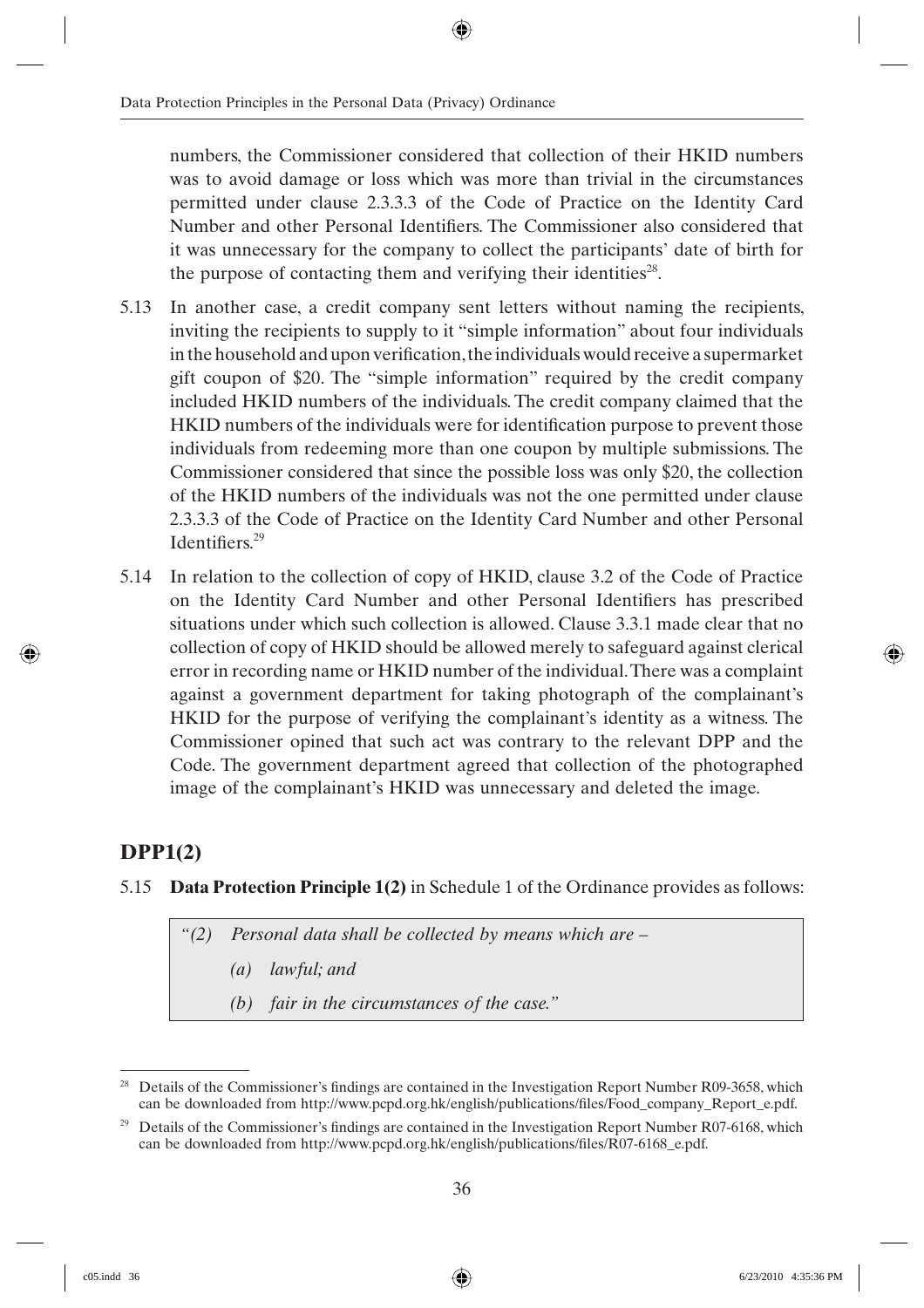- 5.16 The wording used in DPP1(2), especially paragraph (b), allows considerable flexibility in interpretation. To the Commissioner, an obvious example of data being obtained by unfair and perhaps also unlawful means is personal data being obtained through deception or coercion – for instance, the offering of free gifts on the street by a survey conductor to attract passers-by to complete a questionnaire and to provide his or her personal data when the true purpose is to collect and amass personal data for sale in bulk to direct marketing companies for profits.
- 5.17 A similar, but perhaps less clear, situation in which the issue of  $DPP1(2)(b)$  may arise, relates to capturing and recording the visual image of an individual by means of a camera, video recorder or other device<sup>30</sup>. One illustration of the Commissioner's position in this regard may be found in the investigation report published<sup>31</sup> in respect of the covert video taping of the activities of a female hostel inmate of a university by her friend using a hidden camera installed in her room without her knowledge. The Commissioner found that the manner of collecting the complainant's personal data was highly privacy intrusive and that the means adopted without the knowledge and consent of the complainant was unfair in the circumstances of the case, in breach of DPP1(2).
- 5.18 In a case concerning secret recording of conversation, the Commissioner considered that the collection was by unfair means. The conversations were secretly recorded in a lunch between a teacher and his supervisor. The purpose of the lunch was to discuss the teacher's performance and to offer the teacher some counseling. The recording was made without the knowledge of the supervisor and the recorded conversations were subsequently uploaded onto a website accessible by the public. In the appeal *AAB No. 46/2006*, the AAB opined that the subsequent use of the recorded conversations indicated that the recording was not made with the bona fide intention of keeping a record of the meeting. The AAB agreed that the means of collection of the personal data contained in the recorded conversations was unfair contrary to DPP1(2).
- 5.19 Fairness of means of collection was considered extensively in a case concerning collection by an airline of past medical data of its cabin crew members. The airline required its cabin crew members who took long or frequent sick leave to consent

<sup>30</sup> For collection of employees' personal data through telephone, email, internet or video monitoring carried out by an employer, the Commissioner has, in the exercise of his powers under section 8(5) of the Ordinance, issued a *Privacy Guidelines: Monitoring and Personal Data Privacy at Work* in December 2004 which gives practical guidance for employer's consideration. The 3 A's concept was introduced, i.e. assessment, alternatives and accountability for the employer to take into account before deciding whether to engage in any employee monitoring activity.

 $31$  Report No. R97-1948 issued by the Commissioner on 13 October 1997 under section 48(2) of the Ordinance. See also Report No. R05-7230 issued by the Commissioner on 8 December 2005 in respect of the collection of employees' personal data by an employer for a suspected crime of theft through the installation of pinhole cameras. The employer was found to have contravened DPP1(2) in collecting employees' personal data by unfair means in the circumstances of the case. The Report can be viewed at *http://www.pcpd.org. hk/english/infocentre/fi les/R05-7230\_e.pdf*.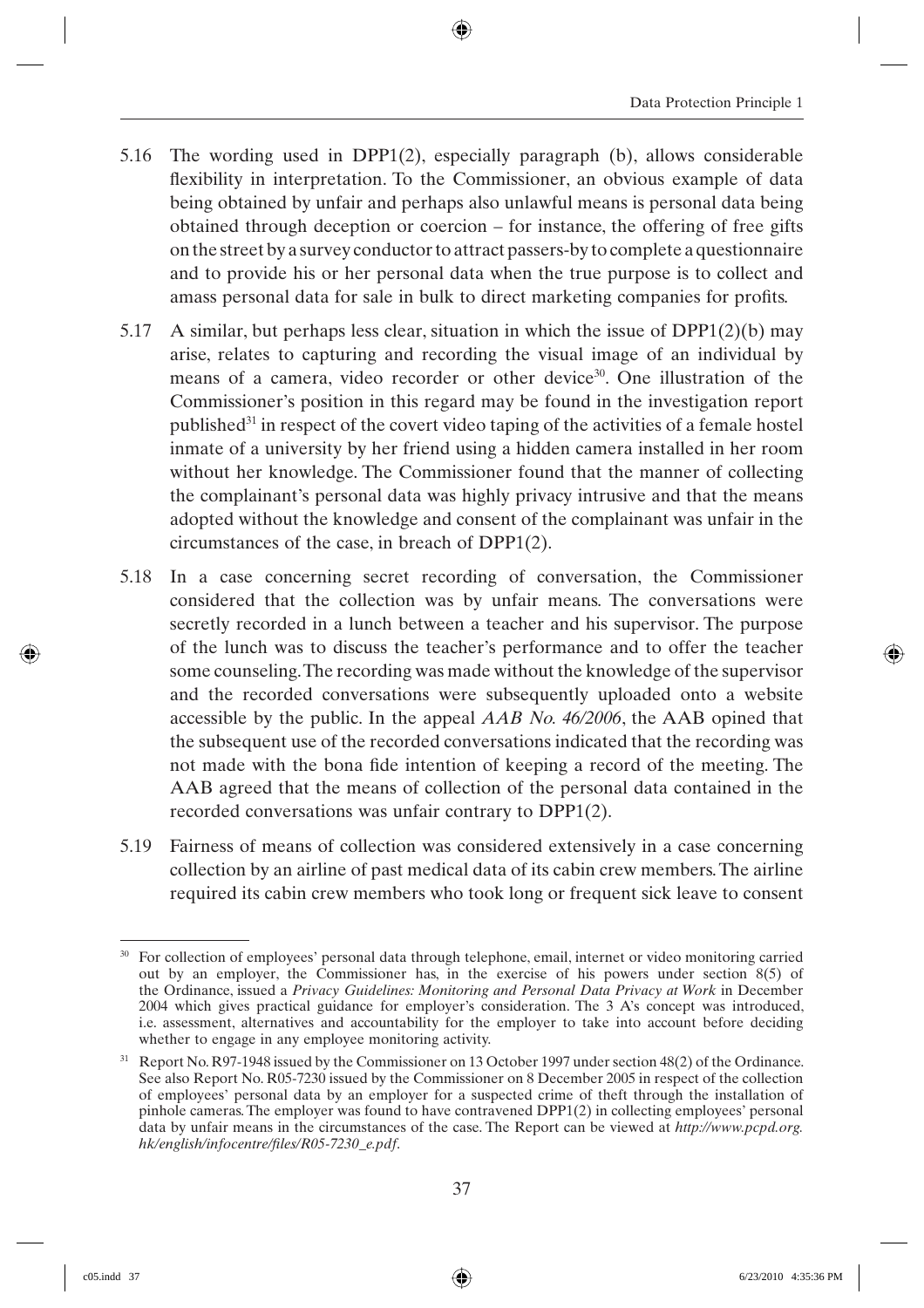to the release of their medical data for the previous 12 months which related to the causes of their absences. The Commissioner found that there was an element of threat in the manner the airline expressed its requirement especially through its newsletter in which it was indicated that failure to provide consent would be treated as a disciplinary and grievance matter. To that extent, the Commissioner decided that the airline's means of collection of the past medical data was unfair in the circumstances. On appeal in *AAB No. 3/2007*, the AAB upheld the decision of the Commissioner.

- 5.20 The airline applied to the Court of First Instance of the High Court for a judicial review of the decisions made by both the Commissioner and the AAB32. The High Court decided that in circumstances when disclosure of personal data is properly rendered mandatory, it is necessary for the airline to advise the cabin crew of the adverse consequence of failing to make disclosure, hence, the advice given by the airline to its cabin crew members did not of itself constitute a threat or the exertion of undue influence to the latter. The Court quashed the decisions of the Commissioner and the AAB.
- 5.21 The learned judges commented that the disquiet expressed by the Commissioner and the AAB, "*was to a material degree, based on the blunt and brusque manner in which certain of the information concerning the failure to consent to deliver up medical records under the [airline's relevant policy] was conveyed to cabin crew members*" and the "*threatening or oppressive tone of relevant literature*". In the learned judges' views, "*fairness is a broad principle and, as to the manner in which personal data is to be collected, is capable of encompassing the form in which relevant information is conveyed as well as the substance of that information*".
- 5.22 The Commissioner is of the view that, given that the airline was under a duty to comply with Directive 360 of the Civil Aviation Directives in ensuring that cabin crew members remain medically fit to discharge the duties specified in the operations manual, application of the High Court decision should be confined to its own facts and circumstances. The Commissioner considers that the case does not affect the principles that collection of past medical records of employees by the employer must be justified on the ground that such collection is necessary, adequate and not excessive and are collected by means that are fair in the circumstances under DPP1.
- 5.23 Another example of collecting personal data by unfair means is the resort to the use of blind advertisements published without disclosing the identity of the data user where job applicants are lulled into sending in resumes to an unknown party<sup>33</sup>. The situation is even worse where there is in fact no recruitment exercise

<sup>32</sup> HCAL 50/2008

<sup>33</sup> See clause 2.3.3 of the *Code of Practice on Human Resource Management*.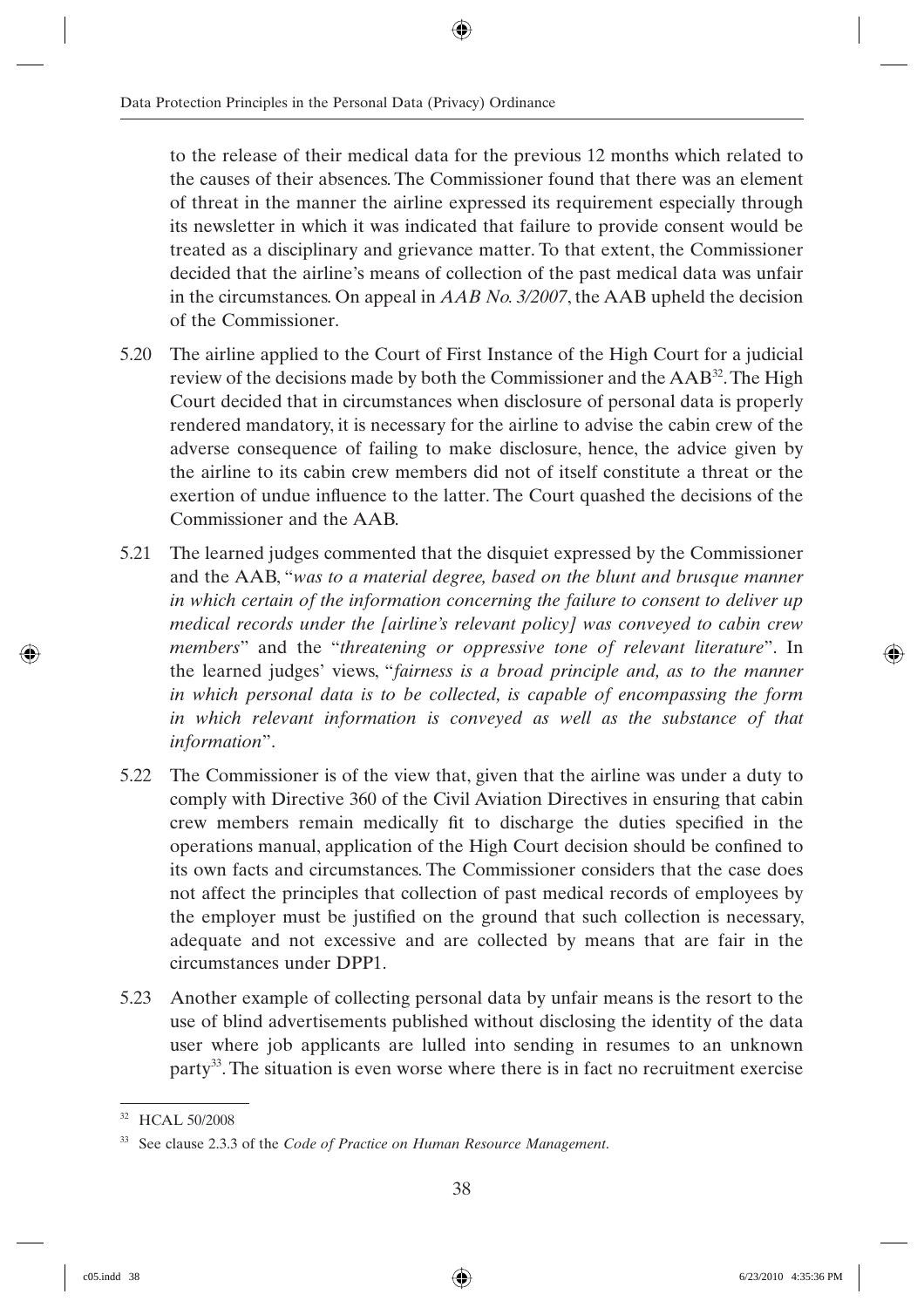being conducted and the advertisement is placed solely as a pretext to collect personal data for use in conjunction with other purposes, such as the compilation of a list of individuals for carrying out direct marketing activities.

- 5.24 The concept of fairness can also be illustrated by collection of consumer credit data pursuant to the Code of Practice on Consumer Credit Data issued by the Commissioner. Pursuant to clause 2.11 of the Code, for every access to the database of a credit reference agency by a credit provider, the credit provider shall confirm the purpose of access to the data in order to prevent arbitrary or indiscriminate access to these sensitive personal data.
- 5.25 The means of collection is unlawful if it is prohibited under any law<sup>34</sup>. The theft of one's credit card or bank account information is a typical example of collection by unlawful means.

#### **DPP1(3)**

- 5.26 **Data Protection Principle 1(3)** in Schedule 1 of the Ordinance provides as follows:
	- *"(3) Where the person from whom personal data are or are to be collected is the data subject, all practicable steps shall be taken to ensure that –*
		- *(a) he is explicitly or implicitly informed, on or before collecting the data, of –*
			- *(i) whether it is obligatory or voluntary for him to supply the data; and*
			- *(ii) where it is obligatory for him to supply the data, the consequences for him if he fails to supply the data; and*
		- *(b) he is explicitly informed –*
			- *(i) on or before collecting the data, of –*
				- *(A)* the purpose (in general or specific terms) for which the data *are to be used; and*
				- *(B) the classes of persons to whom the data may be transferred; and*

<sup>&</sup>lt;sup>34</sup> The interception of the communications of individuals by law enforcement agencies carried out under section 33 of the Telecommunications Ordinance, Cap. 106 was ruled in the case of *Leung Kwok Hung and another v HKSAR* [2006] HKCU 230 to be inconsistent with Articles 30 and 39 of the Basic Law and hence unconstitutional. With the introduction of the Interception of Communications and Surveillance Ordinance, Cap. 586 in 2006, personal data which are, or are contained in, protected product or relevant records are exempt from the provisions of the Ordinance, including the requirements under DPP1.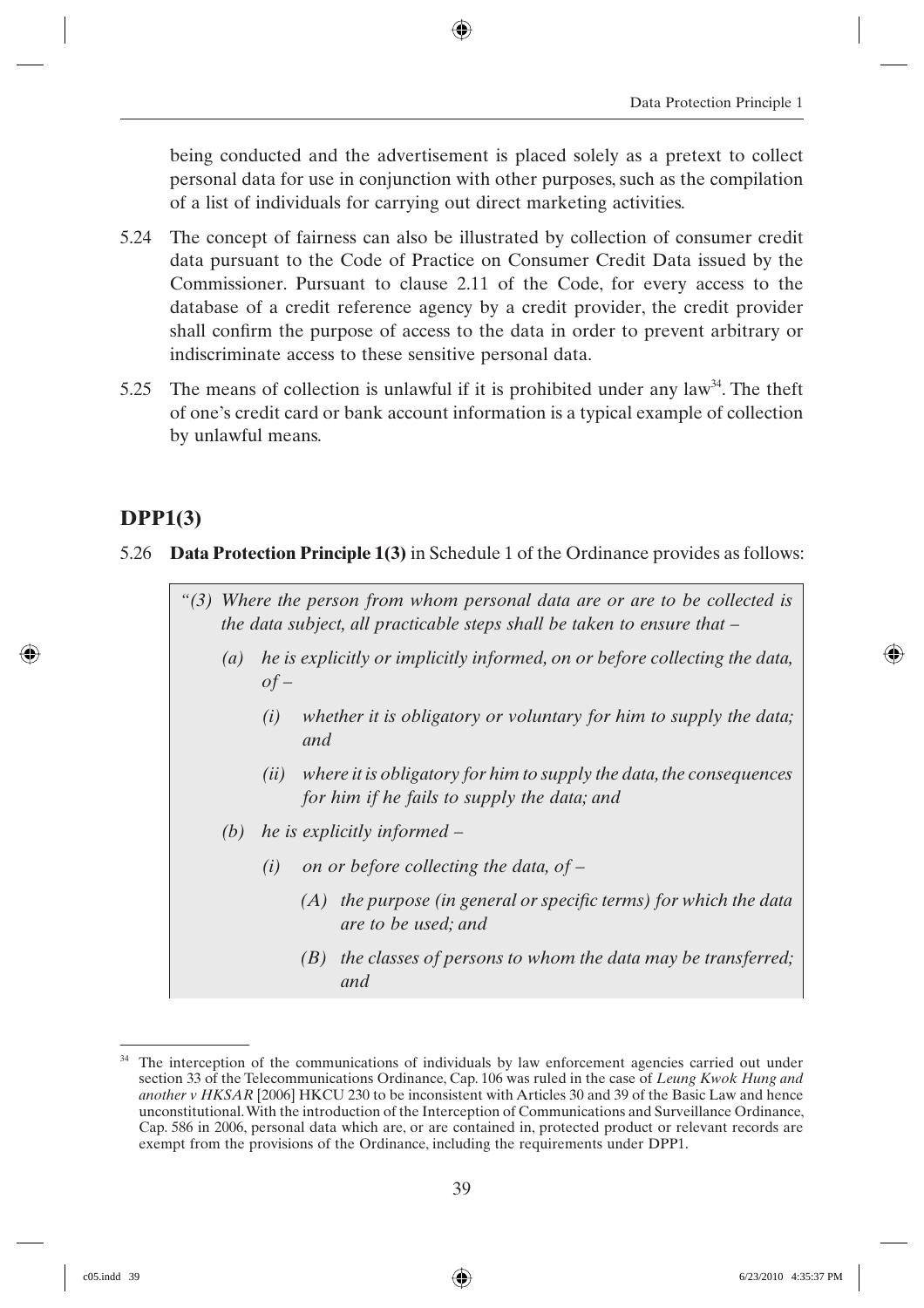- *(ii)* on or before first use of the data for the purpose for which they *were collected, of –*
	- *(A) his rights to request access to and to request the correction of the data; and*
	- *(B) the name and address of the individual to whom any such request may be made,*

*unless to comply with the provisions of this subsection would be likely to prejudice the purpose for which the data were collected and that purpose is specified in Part VIII of this Ordinance as a purpose in relation to which personal data are exempt from the provisions of data protection principle 6."*

5.27 DPP1(3) requires a data user to inform the data subject of the prescribed information on or before collection of his personal data. Such requirement is however applicable only to collection of personal data directly from the data subject. It implies that personal data may be collected from a third party in the absence of the data subject's consent or even knowledge without contravening DPP1(3). The AAB in *AAB No.64/2005* expressed their concern that in such circumstances the privacy of the data subject would not be well protected because the data subject would not have any redress against the data collector, albeit the disclosure of personal data by the third party has to be in compliance with DPP3.

#### **When does DPP1(3) apply?**

- 5.28 Given the wording used in DPP1(3), i.e. *"from whom personal data are or are to be collected is the data subject"*, the duty to inform the data subject of the matters prescribed thereunder is taken to arise in situations when the data in question are collected directly from the data subject. Hence, the notification requirement under this principle is generally considered by the Commissioner not to be applicable where the personal data in question are:
	- collected from a third party;
	- unsolicited and supplied by the data subject; or
	- generated by the data user itself (this is possible because the definition of "*data*", as referred to in paragraph 2.1 of Chapter 2, includes an expression of opinion in a document).
- 5.29 The notification obligation under  $DPP1(3)$  arises in commonly encountered situations of collection of personal data, such as when: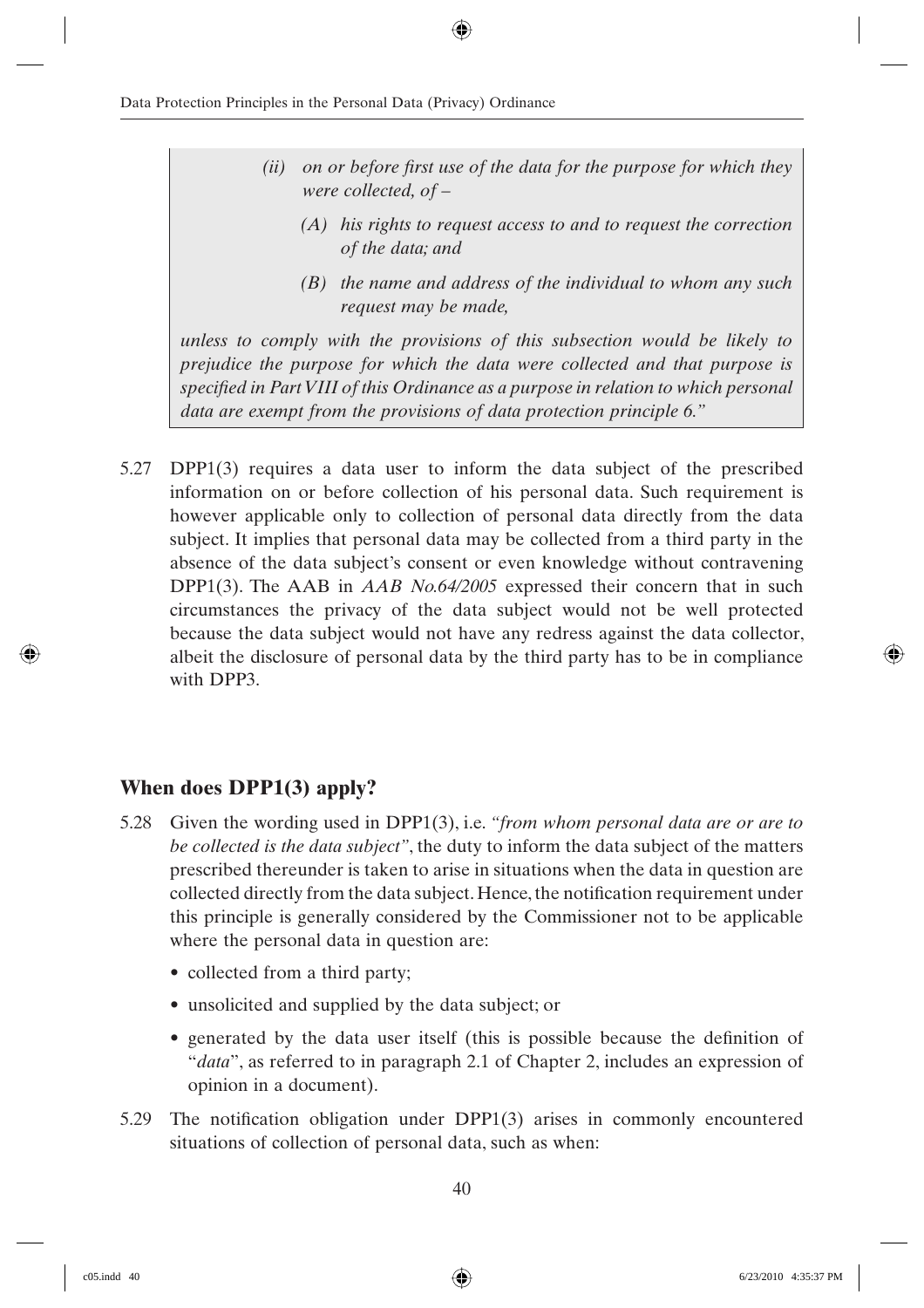- an individual is asked to provide written information about himself (e.g. by filling in a form);
- the individual is asked to provide oral information to be recorded (e.g. making a statement to the Police);
- personal data are generated by the data user in the course of its conduct with the data subject (e.g. entering into employment or banking transactions); or
- personal data about the individual are obtained through automatic or scientific devices (e.g. recording a telephone conversation, conducting a medical checkup, etc.)

#### **Obligation not absolute – "all practicable steps"**

- 5.30 In situations where the condition is satisfied, DPP1(3) requires "all *practicable steps*" to be taken to ensure that the data subject is informed of the matters mentioned therein on or before the collection of the data. As mentioned previously, the word "*practicable*" is defined under section 2(1) as meaning "*reasonably practicable*".
- 5.31 Accordingly, the requirement under DPP1(3) does not apply in those situations where it is not reasonably practicable to inform the data subject, examples of which may include the following:
	- Law enforcement where it is required in the course of law enforcement to collect the personal data of an individual without prior notification.
	- Employment where personal data were collected as evidence of an employee's dereliction of his duty, e.g. video images showing that an employee was sleeping while on duty (*AAB No. 23/2008*).
	- Receiving unsolicited data from the data subject the term "unsolicited data" is used here to denote data received without having been requested. In relation to such data, it is impractical in most cases to expect the recipient to give notice pursuant to DPP1(3) to the sender, for example, the voluntary sending of a job resume or name card to a company to seek employment or solicit business.
	- Subsequent "collection" in the *Eastweek* sense even if the recipient does "*collect*" the data in the sense of the *Eastweek* case (according to that case, there would be collection of personal data if, having received the unsolicited data, the recipient subsequently compiles information about the data subject).
- 5.32 In situations where a data user is required to inform the data subject from whom personal data are collected about the matters mentioned in DPP1(3), the next question to ask is whether the effort made to inform the data subject sufficiently constitutes "*all reasonably practicable steps*" as required under DPP1(3). For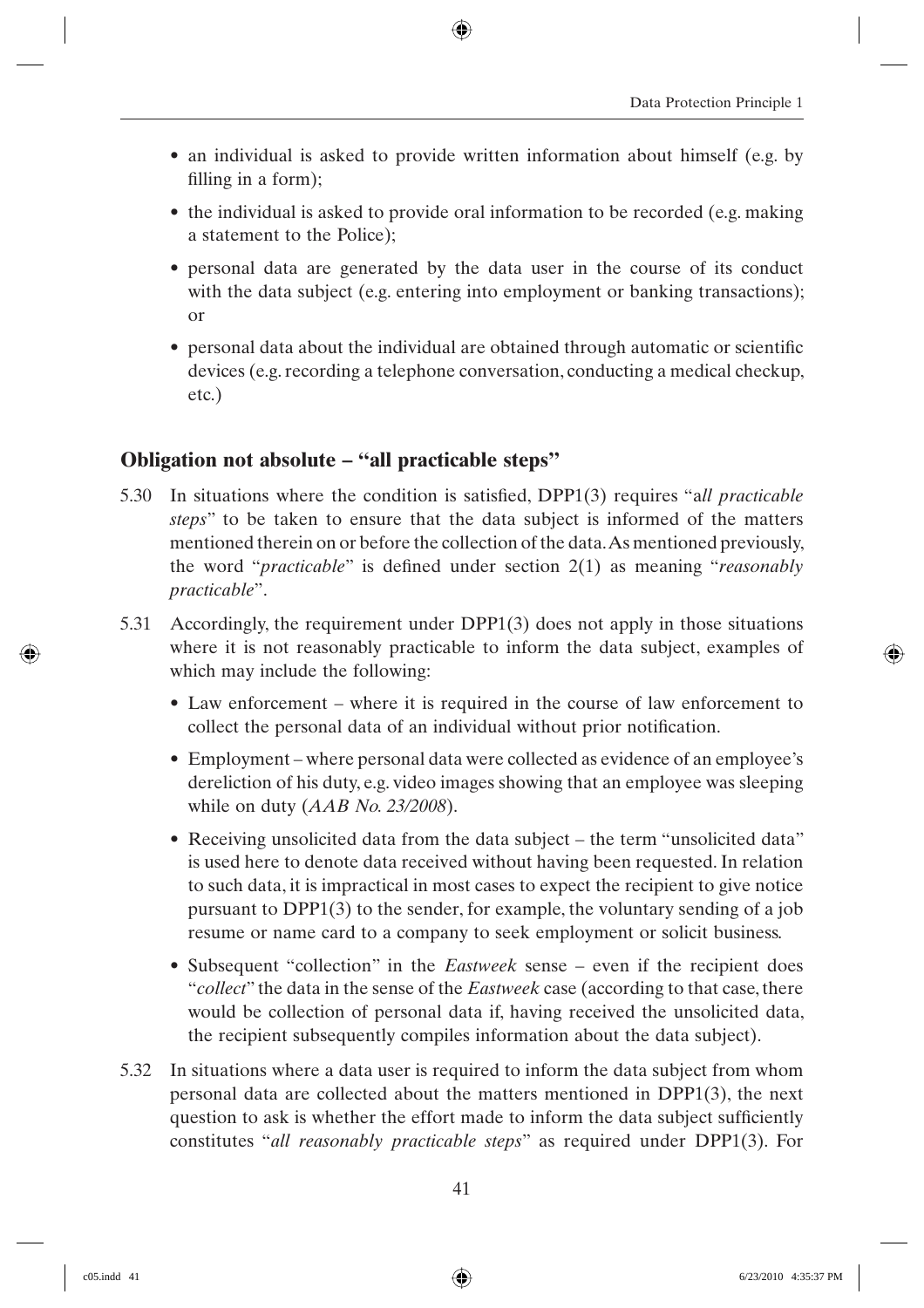example, where a notice has been posted up, matters such as the prominence of the notice, whether and the manner by which the data subject has been told about the existence of the notice are relevant for consideration. Where direct communication with the data subject is not possible, whether there may be other practical alternatives to bring the notice to the attention of the data subject, are also matters that need to be taken into account in deciding whether "*all reasonably practicable steps*" have been taken in compliance with DPP1(3). In *AAB No. 25/1999,* the AAB found the hospital was in breach of DPP1(3) by having failed to take all reasonably practicable steps in bringing the PICS to the attention of its private patients as the notice displayed in the waiting room was not prominent enough.

#### **Matters to be informed**

- 5.33 Turning then to the specific matters of which an individual needs to be informed under  $DPP1(3)$ , these fall under either paragraph (a) or paragraph (b). For those matters falling under paragraph (a), it is required that the individual be "**explicitly or implicitly**" informed of such matters. Accordingly, the Commissioner takes the view that explicit notification of those matters will not be required where it is obvious from the circumstances. For example, where there is an invitation to submit contact data for inclusion in a mailing list for a product promotion, it is not necessary to state explicitly that provision of data is purely voluntary, which is obvious from the circumstances. Another example is where a policeman, in discharging his duties, asks a man in the street to provide his name and address in which the obligatory nature of such request is also obvious from the circumstances. However, in situations where a data subject is given an option to decide whether to supply voluntarily his personal data for use by the data user for a number of different purposes, it is good practice for the data user to give clear indication of the choice to be given to the data subject to avoid misunderstanding.
- 5.34 In contrast, under paragraph (b) a data user is required to take all reasonably practicable steps to ensure the individual is "**explicitly**" informed of the matters mentioned therein. Accordingly, notification is necessary even if it may appear to be stating the obvious. There is however no requirement for the notification to be in writing, although the Commissioner would consider it to be good practice to follow, especially for organizational data users. It is common practice for the notifications required under  $DPP1(3)$  to be conveniently included in one written statement, generally referred to as a **Personal Information Collection Statement**  or, in short, "**PICS**".
- 5.35 Under DPP1(3)(b)(i), the individual is to be explicitly informed of "*(A) the purpose (in general or specific terms) for which the data are to be used, and (B) the classes of persons to whom the data may be transferred*", on or before the collection of the data.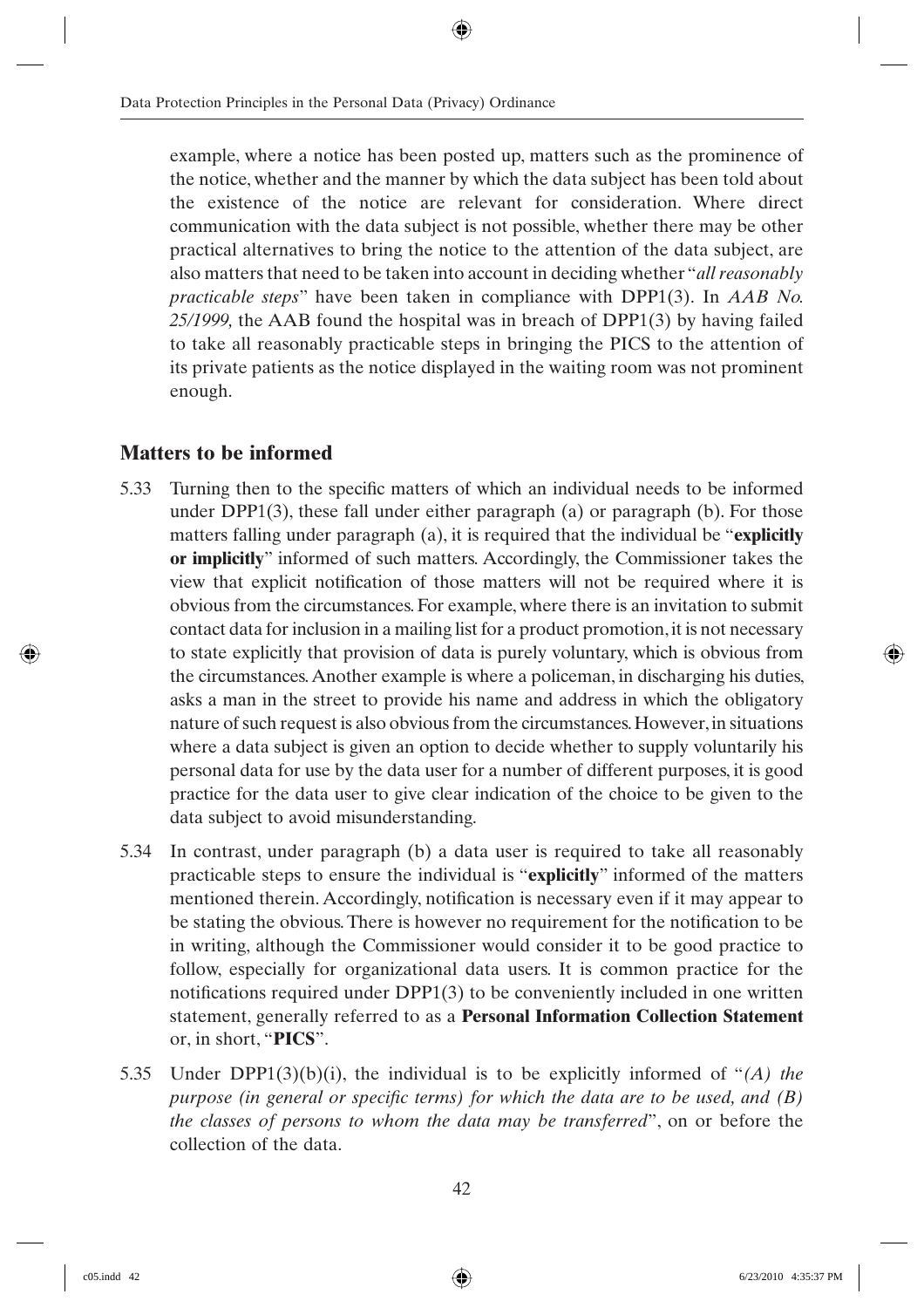- 5.36 Of the various kinds of information of which an individual has to be informed under  $DPP1(3)$ , the above item  $(A)$  is perhaps the most important. This is because many of the requirements of the Ordinance (including, for example, those under DPP1(1), DPP2, DPP3, DPP5 and section 26, as well as some of the exemptions under Part VIII) apply by reference to the "*purpose*" of the collection of the data. Hence, a data user should make sure that such purpose is reflected correctly and adequately in the PICS. It is noteworthy that the purpose as stated in the PICS is one of the relevant factors, though not necessarily the sole factor, that the Commissioner will look at in determining whether there is contravention of any of the provisions of the Ordinance. For a more complete discussion of those other factors that are also considered relevant in ascertaining the permitted purpose of use, the reader is referred to Chapter 7.
- 5.37 In the experience of the Commissioner, paragraph (B) of DPP1(3)(b)(i), which concerns the classes of persons to whom the data may be transferred, is also very often the bone of contention between the data user and the data subject. This is so especially because many ordinary transactions in modern society are in fact procedurally more complicated than they appear. Hence, a transaction involving the collection of personal data from an individual may entail the further transfer of such data to a third party beyond the expectation of the individual. In this connection, a well drafted "transferee clause" in a PICS will help to avoid any unpleasant surprise or dispute. A common example is found in the case of the transfer of personal data of the debtor by a credit provider to a debt collection agent for the purpose of debt recovery.
- 5.38 It is also important to note that the word "**use**", in relation to personal data, is defined in section 2(1) of the Ordinance as including to "**disclose**" or "**transfer**" the data. In other words, "*transfer*" is one type of "*use*". On this basis, the Commissioner takes the view that paragraph  $(B)$  in DPP1 $(3)(b)(i)$  should be read always subject to paragraph  $(A)$ , in the sense that the transfer of data to a third party coming within paragraph (B) may happen only where the purpose for such transfer comes within paragraph (A), but not otherwise.
- 5.39 Regarding the matters to be notified to a data subject under DPP1(3)(b)(ii), it should be noted that they differ from those under  $DPP1(3)(b)(i)$  in that the notification is required to be given "*on or before first use* of the data for the *purpose for which they were collected*". It is therefore strictly permissible under  $DPP1(3)(b)$  for a data user first, on or before the collection of personal data, to give to the data subject notification under  $DPP1(3)(b)(i)$ , and later, on or before first using such data, to give a separate notification under  $DPP1(3)(b)(ii)$ . However, save in exceptional situations, there would seem to be little advantage in adopting a two-step process. Instead, it would be more sensible and practicable for a data user to give a comprehensive PICS in compliance with both sets of requirements at the same time.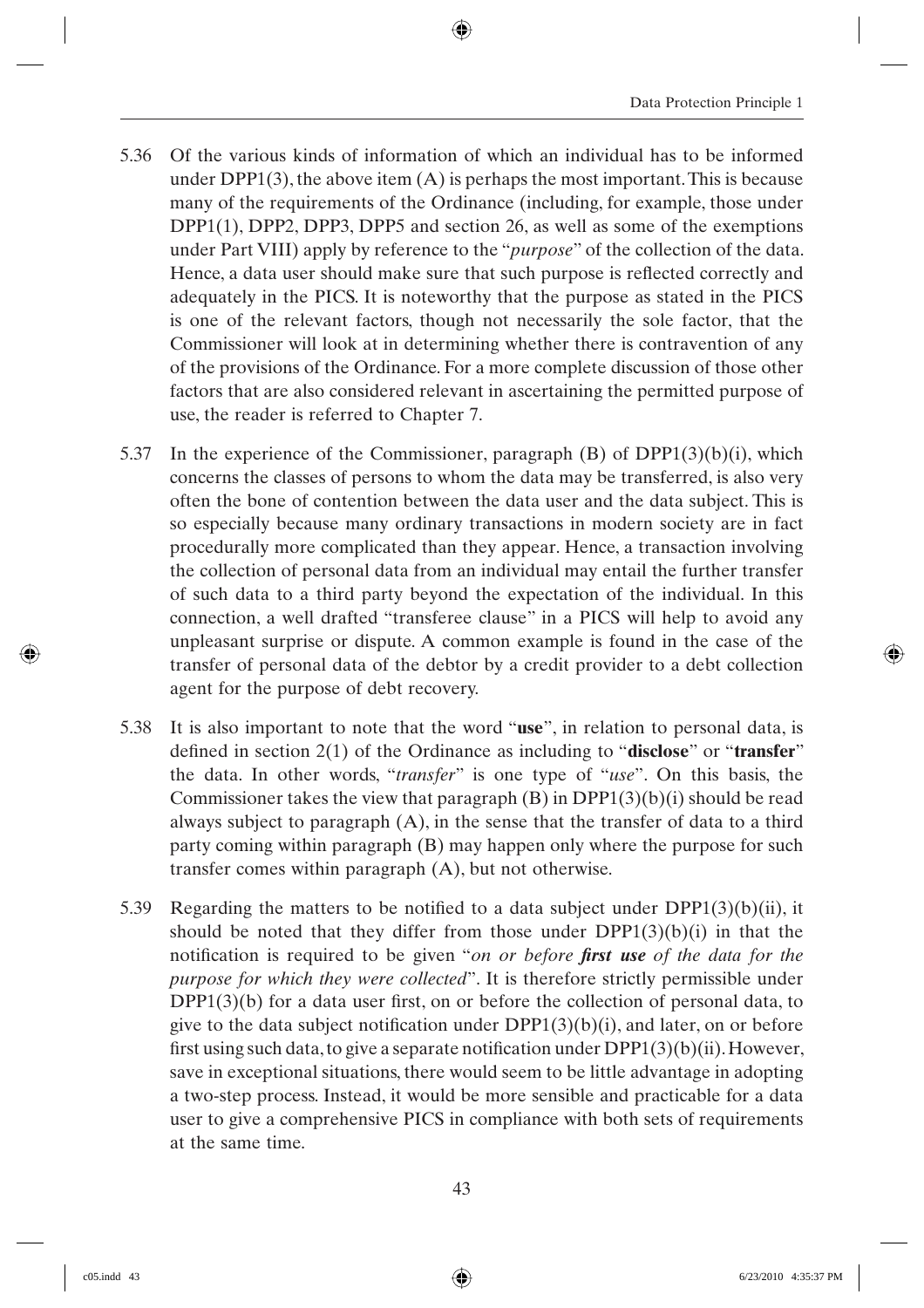- 5.40 Similar to DPP1(3)(b)(i), DPP1(3)(b)(ii) also consists of two paragraphs (A) and (B). The requirement under paragraph (B), however, may appear somewhat unusual in that it requires a data user to notify the data subject of "*the name and address of the individual to whom any (data access or correction) request may be made*".
- 5.41 The "*individual*" referred to in DPP1(3)(b)(ii)(B) will, in most cases, be a designated officer in an organization. Given that the relevant officer named in a PICS is subject to personnel changes, it is not entirely clear why the name, instead of his position or title, is required to be stated in the PICS. Whilst an organization may issue a further notice following change of personnel, such notification will have been given after "first use".
- 5.42 As a pragmatic approach, therefore, the Commissioner is inclined to accept as sufficient a PICS that, in giving notification under  $DPP1(3)(b)(ii)(B)$ , refers to the person in question by position or title. The proposal to allow data user to give the post title of the person to whom a data access or correction request may be made has been included by the Administration in the Consultation Document on Review of the Personal Data (Privacy) Ordinance released in August 2009.
- 5.43 It should be noted that there is an express exemption under DPP1(3) in that compliance with that subsection is unnecessary where such compliance *"would be likely to prejudice the purpose for which the data were collected and that purpose is specified in Part VIII of this Ordinance as a purpose in relation to which personal data are exempt from the provisions of data protection principle 6"*. The practical effect of this is that, in many of the situations in which personal data are exempted from DPP6 under one of the relevant exemptions provided for in Part VIII of the Ordinance, there is also likely to be exemption from DPP1(3). In *AAB No. 23/2008*, the AAB considered that the purpose of recording the video image of an employee sleeping while on duty was for the determination of the suitability for continuance in employment under section 55 of the Ordinance, it would not be necessary for the employer to comply with DPP1(3) on or before making the recording. An even more obvious example is where the police collect evidence from a targeted person, the police would not be required to notify the person before collection of evidence.

#### **Collection of biometric data**

5.44 Given the sensitive nature of biometric data, collection of such data should be handled with extra care and caution. In seeking to collect biometric data from data subjects, one should consider providing an option to the data subjects who are unwilling to supply such data. Where the data subjects are willing to supply their biometric data, their genuine consent to do so should be obtained. This is particularly so where the data subjects are considered to be vulnerable, e.g. a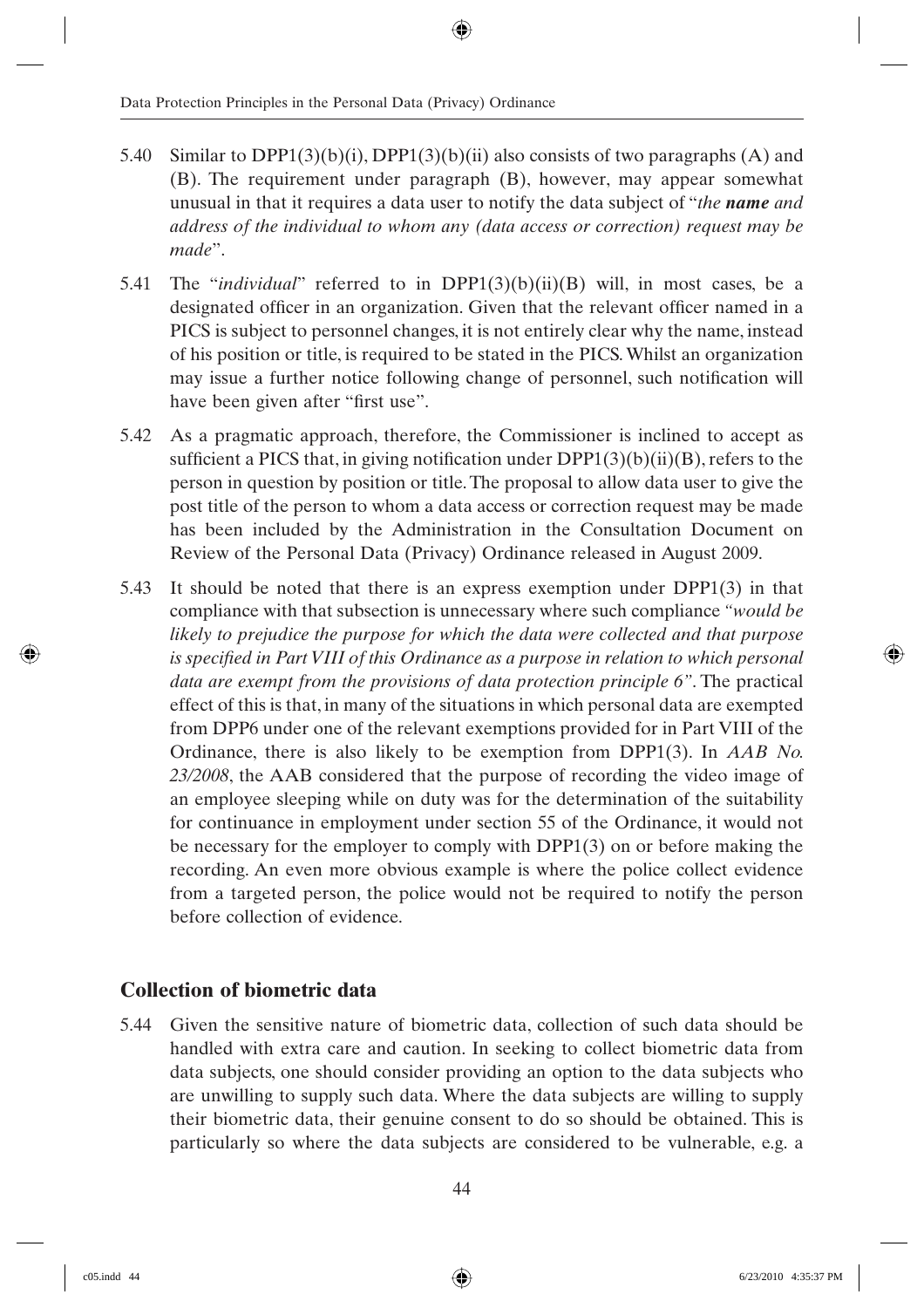minor. It is relevant to note that the consent may be given out of pressure and the disparity of bargaining power, or that the data subjects may not even possess the full capacity to fully understand the privacy impact. In such cases, the collection may be viewed as collection without genuine consent and thus in breach of DPP1(2) for being unfair or unlawful.

- 5.45 In a complaint case in which an employer collected fingerprint data to record staff attendance, the Commissioner considered that the goal of collecting staff's attendance record effectively and accurately was not a sufficient ground for collection of fingerprint data. Since the employer had also installed surveillance cameras to monitor staff attendance and the system that collected fingerprint data also offered the option of using passwords for identification, the goal could also be achieved by those means without collecting the staff's fingerprint data. The Commissioner therefore decided that the collection of fingerprint data by the employer was unnecessary and excessive. The Commissioner also found on the facts that the employer might dismiss the staff who did not cooperate in using the fingerprint attendance system, and the employer had not provided that staff with sufficient information to enable the staff to make an informed decision on whether to supply the data to the employer. In the circumstances, the Commissioner found that the employer's means of collecting the fingerprint data was unfair under  $DPP1(2)(b)^{35}$ .
- 5.46 Despite the advantages of using biometric data, from the perspective of data privacy protection, it is advisable for data users to resort to less privacy intrusive but equally effective alternatives.

<sup>&</sup>lt;sup>35</sup> Details of the Commissioner's findings in the investigation can be found in the Report Number R09-7884, which can be downloaded from http://www.pcpd.org.hk/english/publications/files/report\_Fingerprint\_e.pdf.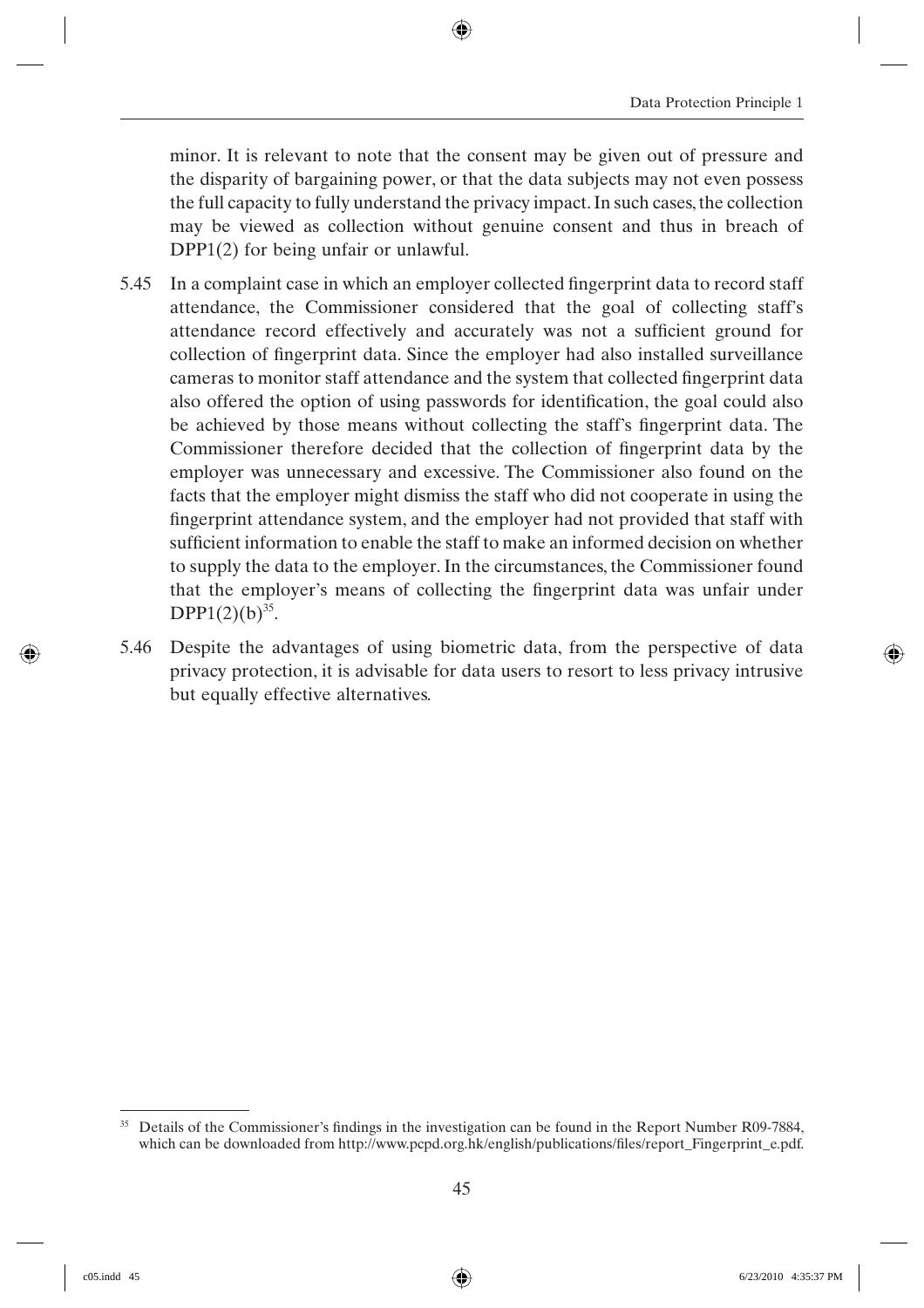## **Chapter 6**

## **Data Protection Principle 2**

# **The main questions:** • What are the general requirements for accuracy of personal data under DPP2(1), and how do they apply? What are the general requirements for retention of personal data under DPP2(2) and section 26, and how do they apply?

The questions of accuracy and duration of retention of personal data discussed in this chapter concerning DPP2 and section 26 have been selected on the basis of their practical importance in light of the Commissioner's own experience. Before reading this chapter, the reader should read paragraphs 1.6 to 1.11 in *Chapter 1 – Introduction*, which contain important information on using this Book in general.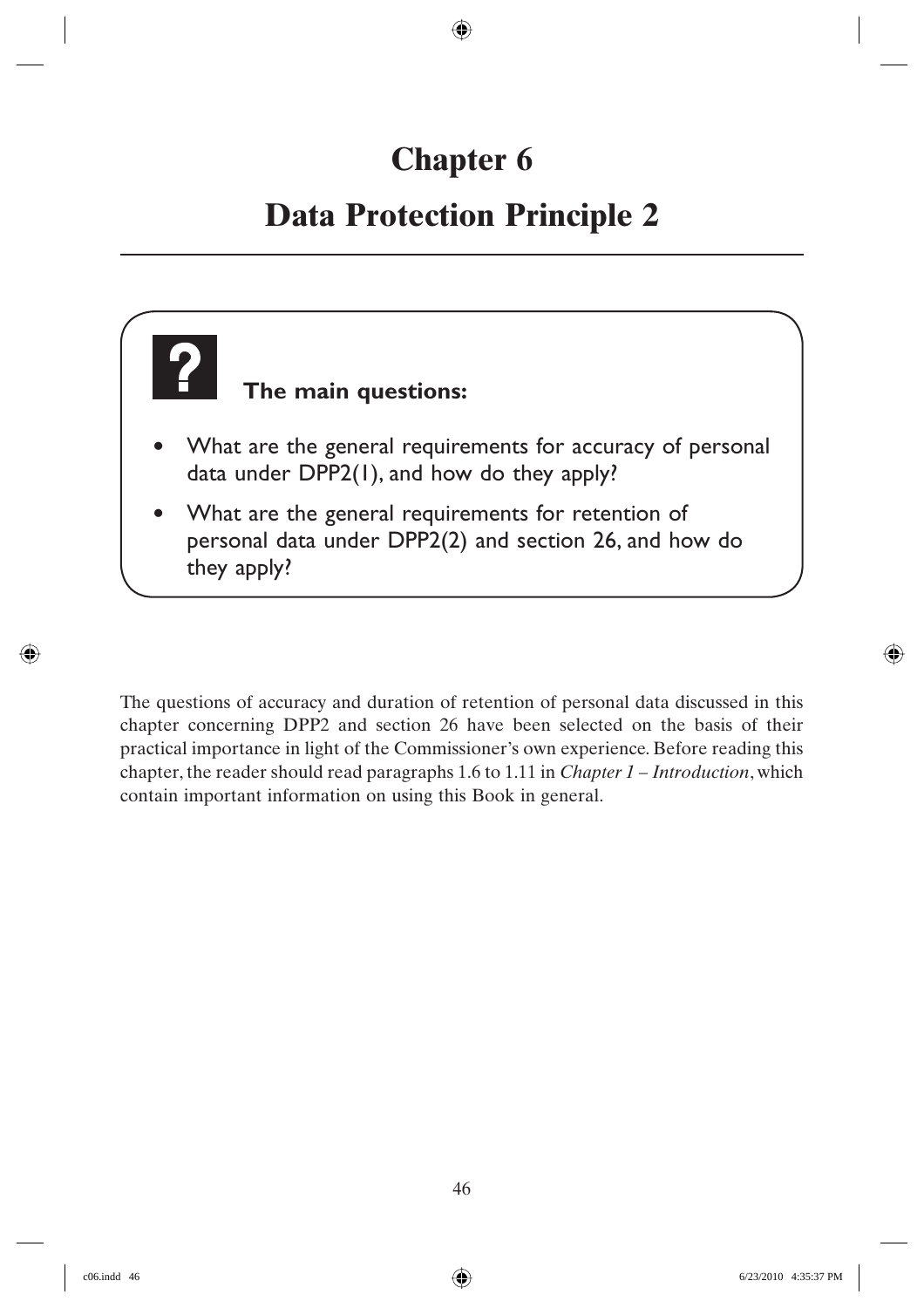## **DPP2(1)**

6.1 **Data Protection Principle 2(1)** in Schedule 1 of the Ordinance provides as follows:

*"Principle 2 – accuracy and duration of retention of personal data*

- *(1) All practicable steps shall be taken to ensure that –*
	- *(a) personal data are accurate having regard to the purpose (including any directly related purpose) for which the personal data are or are to be used;*
	- *(b) where there are reasonable grounds for believing that personal data are inaccurate having regard to the purpose (including any directly related purpose) for which the data are or are to be used –*
		- *(i) the data are not used for that purpose unless and until those grounds cease to be applicable to the data, whether by the rectifi cation of the data or otherwise; or*
		- *(ii) the data are erased;*
	- *(c) where it is practicable in all the circumstances of the case to know that –*
		- *(i) personal data disclosed on or after the appointed day to a third party are materially inaccurate having regard to the purpose (including any directly related purpose) for which the data are or are to be used by the third party; and*
		- *(ii) that data were inaccurate at the time of such disclosure, that the third party –*
			- *(A) is informed that the data are inaccurate; and*
			- *(B) is provided with such particulars as will enable the third party to rectify the data having regard to that purpose."*
- 6.2 The first point to note about the requirement under  $DPP2(1)$  is that the requirement is not absolute. In particular, as mentioned in the previous chapters, the word "*practicable*" as used throughout the Ordinance is defined in section 2(1) to mean "*reasonably practicable*". It follows that the duty of a data user under DPP2(1) is to take all **reasonably practicable steps** in ensuring (as opposed to, say, guaranteeing) the accuracy of all personal data held by it. Indeed, the fact that DPP2(1) does not impose an absolute standard is understandable, given the inevitability of human error. In an appeal lodged by a customer of a telecommunications company, the AAB ruled in *AAB No. 19/1999* that the obligation under DPP2(1) is not an absolute one. The AAB in this case was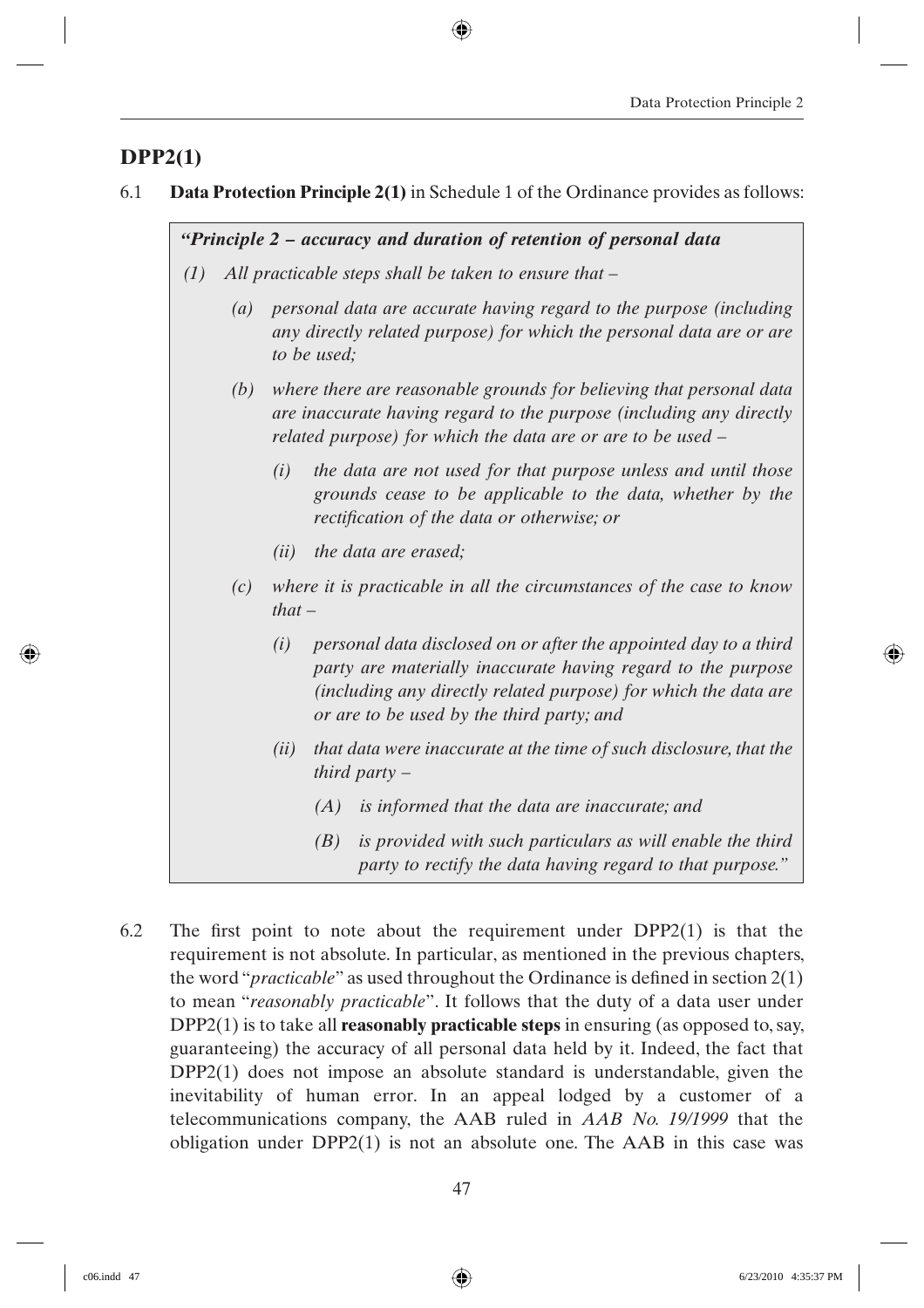satisfied that the company in maintaining accuracy of personal data of its customers had in place a sound system of recording and updating instructions given by customers. The AAB upheld the Commissioner's decision and the appeal was dismissed owing to lack of evidence to prove a breach of DPP2(1) by the company.

- 6.3 As for the meaning of the word "**accurate**", this can be inferred from the definition of "*inaccurate*" in section 2(1) which, in relation to personal data, means the data is "*incorrect, misleading, incomplete or obsolete*".
- 6.4 In this connection, however, it is also relevant to note that  $DPP2(1)(a)$  speaks of personal data being accurate *"having regard to the purpose for which (they) are to be used"*. The Commissioner is fully cognizant of the fact that the standard of accuracy varies according to the circumstances and there is no hard and fast rule to be universally applied. For instance, a greater degree of care would need to be taken to ensure the accuracy of such data the inaccuracy of which may involve serious consequences, as opposed to data concerning trivial matters.
- 6.5 The mere fact that the personal data kept by a data user are found to be inaccurate by the data subject does not necessarily result in a breach of DPP2(1)(a). In *AAB No. 12/2008*, the AAB considered that "*[The requirement of DPP2(1)(a)] does not mean that data held by the data user must be correct in all respects. The requirement is this : provided that the data user has taken all practicable steps to ensure the personal data kept by him are accurate, it is no breach of this requirement if the data are subsequently found to be incorrect by the data subject. If that happens, the data subject may pursuant to section 22 of the Ordinance ask the data user to correct the inaccuracies. Thus, there is no contravention of a requirement of the Ordinance where the personal data kept by the data user are inaccurate but it would*  be in contravention if the data user refused to correct the inaccuracies when the *data subject lodged a data correction request with him*."
- 6.6 If the result of an investigation reveals that error committed is attributable to some identifiable defect in the data handling system or procedures of the data user, the Commissioner is likely to form the view that there is contravention of DPP2(1) and that it is likely that the contravention will continue or be repeated. By way of remedial action, the Commissioner will normally require the data user to take appropriate steps to improve its data handling system or procedures, with a view to preventing repetition of similar inaccuracy in the future.
- 6.7 In contrast, complaints may be lodged with the Commissioner by an individual against another which typically involve an ongoing dispute about the accuracy of the allegations, sometimes defamatory in nature, made by one party against the other. Since the allegations may in some cases technically constitute the personal data of the complainant, he will invariably contest their accuracy.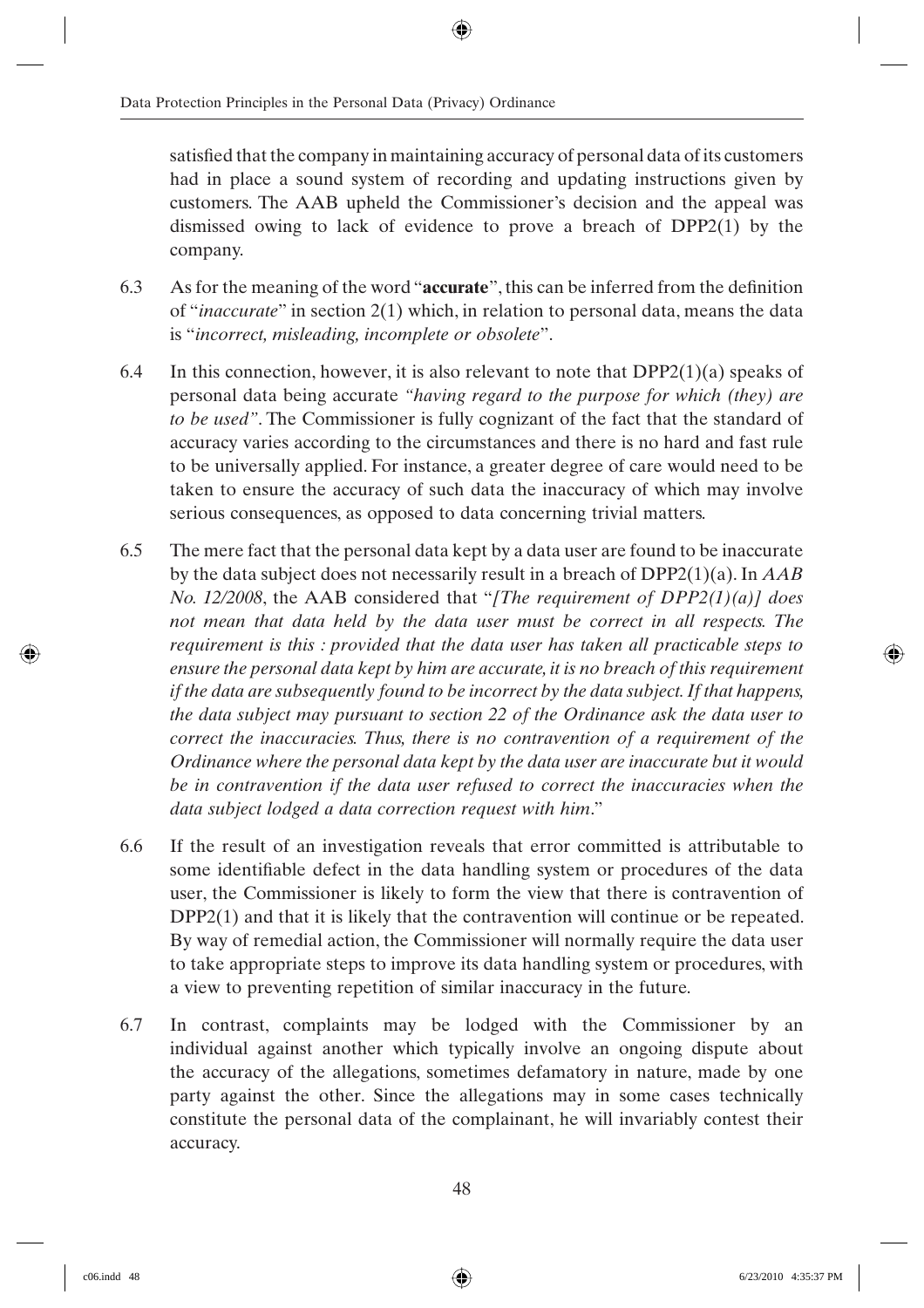6.8 Not surprisingly, the complainant may seek to complain to the Commissioner about the "*inaccuracy*" of the data on the ground of contravention of DPP2(1) by the other party. The Commissioner would, in general, decline to investigate such a case, insofar as the true essence of it lies in the resolution of the parties' dispute, and not so much in the inaccuracy of personal data held. In such a situation, it is the court or tribunal of competent jurisdiction, rather than the Commissioner, that is the appropriate forum for adjudicating such a dispute. The same applies in a similar situation where the individual, having taken the further step of making a data correction request to the other party, complains to the Commissioner about the latter's refusal to "*correct*" the data in the way he wants. Comments contained in a dismissal letter are inherently contentious and the appellant in *AAB No. 22/2000* sought to correct the comments by making a data correction request. The AAB dismissed the appeal and ruled that the proper channel for redressing the dispute was to commence proceedings in the Labour Tribunal, not by way of a data correction request. (For further discussion on data correction request, the reader is referred to paragraphs 11.15 to 11.20 in Chapter 11).

## **DPP2(2) and section 26**

- 6.9 **Data Protection Principle 2(2)** provides as follows:
	- *"(2) Personal data shall not be kept longer than is necessary for the fulfilment of the purpose (including any directly related purpose) for which the data are or are to be used."*
- 6.10 Unlike DPP2(1), the application of DPP2(2) is not confined to the taking of what is a "(reasonably) practicable" step. Similarly, no such confinement is found in **section 26(1)** concerning erasure of personal data no longer required, which provides as follows:
	- *"(1) A data user shall erase personal data held by the data user where the data are no longer required for the purpose (including any directly related purpose) for which the data were used unless –*
		- *(a) any such erasure is prohibited under any law; or*
		- *(b) it is in the public interest (including historical interest) for the data not to be erased."*
- 6.11 In connection with the penalty that attaches for contravening section  $26(1)$ , it is relevant to take note of **section 64(10)** of the Ordinance which provides as follows: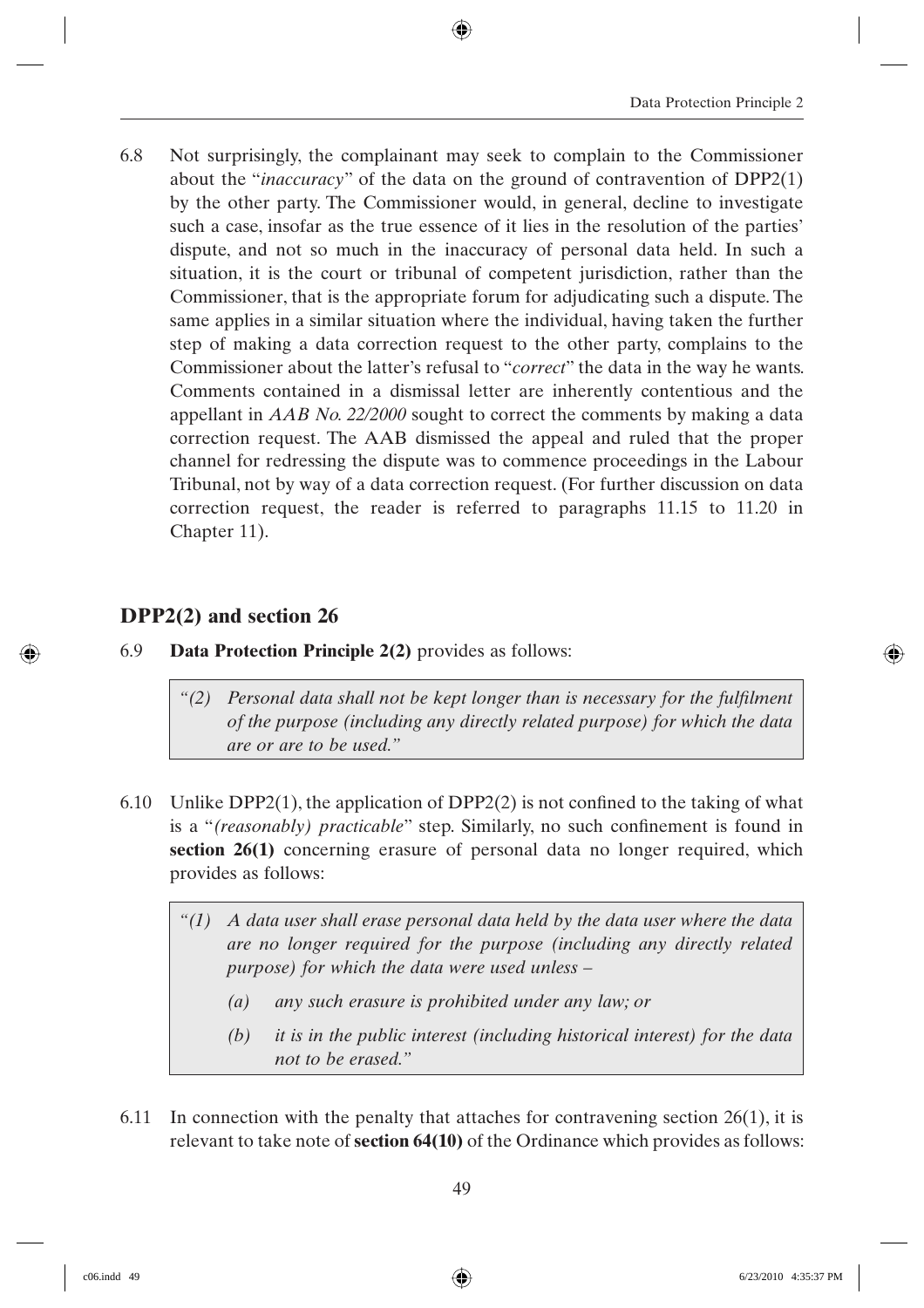- *"(10) A data user who, without reasonable excuse, contravenes any requirement under this Ordinance (other than a contravention of a data protection principle) for which no other penalty is specified in this section commits* an offence and is liable on conviction to a fine at level 3."
- 6.12 Since section 26(1) is not a DPP, it follows that a contravention of section 26(1) without reasonable excuse constitutes an offence under section 64(10). Thus,  $DPP2(2)$ , backed up by section 26(1), seems to be imposing a more stringent obligation on the data user than the other DPPs (except for DPP6, which is backed up by parallel provisions in Part V of the Ordinance, as discussed in Chapters 10 and 11).
- 6.13 It is apparent that the central concept, by reference to which both DPP2(2) and section 26(1) operate, is the **purpose** for which the data in question were, or are to be, used. Indeed, the concept of purpose is important not only for the operation of  $DPP2(2)$  and section  $26(1)$ , but also for the operation of other requirements of the Ordinance. How the permitted purposes of use are to be ascertained will be discussed in detail in paragraphs 7.5 to 7.35 in Chapter 7.
- 6.14 In the absence of any statutory requirements or strong evidence supporting a genuine need for a data user to do so, the Commissioner is unlikely to accept retention of personal data indefinitely. In a case handled by the Commissioner in 2008, a former insurance agent abandoned copies of a huge amount of documents containing personal data of the agent's former clients collected more than four years before. The former insurance agent was prosecuted for contravention of section  $26(1)$  of the Ordinance, and was fined accordingly. In a complaint case investigated by the Commissioner in 2007, an unsuccessful insurance applicant complained to the Commissioner against an insurance company for retaining the applicant's personal data. During investigation, it was revealed that the insurance company did not have a specific retention policy and would retain personal data of unsuccessful applicant indefinitely. The Commissioner found that the insurance company was in breach of DPP2(2). The Commissioner was of the view that the optimal period for retention of personal data for unsuccessful insurance applications with and without money transaction involved should be no more than seven and two years respectively.
- 6.15 The Commissioner is of the view that, for prudent business and good privacy practice, data users should devise a clear privacy policy and practice to ensure compliance with DPP2(2) to erase those personal data when the purpose of collection is fulfilled.
- 6.16 Sometimes, personal data may be kept longer than usual in compliance with specific requirements provided by statutes, code of practices or guidelines applicable to a particular trade or industry. For example, in cases where there are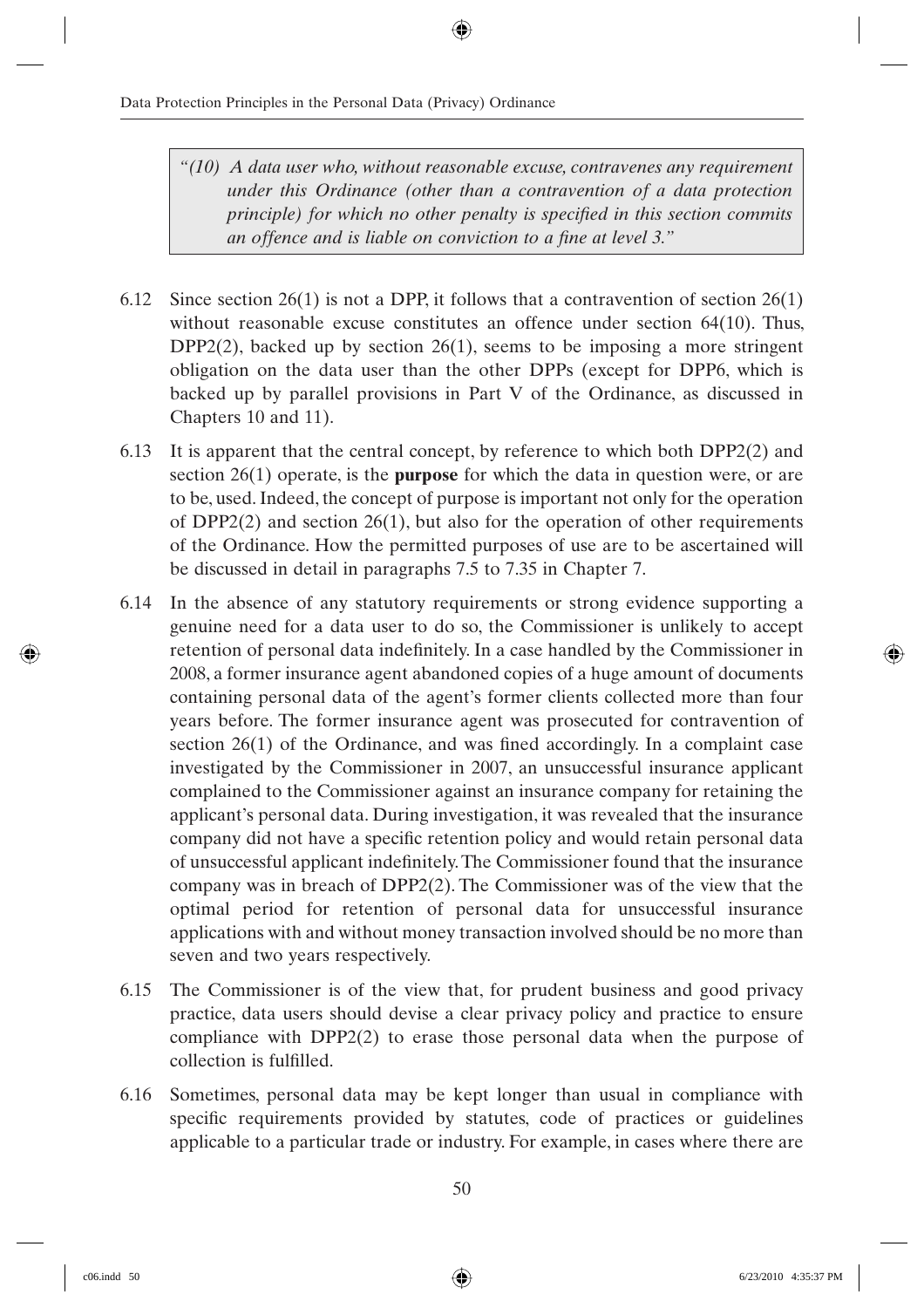suspected money laundering activities, the banks are required to comply with the Guidelines on Prevention of Money Laundering issued by the Monetary Authority to combat money laundering and retain records for that purpose<sup>36</sup>. Some statutes<sup>37</sup>, codes of practices<sup>38</sup> or guidelines may provide for the prescribed period of retention of documents containing personal data in which case the data user may be obliged to comply.

- 6.17 Practical difficulty may arise in a situation where personal data are collected at different times for various purposes. The strict compliance with DPP2(1) and section 26(1) may entail the data user in tediously going through the items of personal data held and deleting those that have outlived their purposes on a regular basis. In this respect, a clearly promulgated retention policy may facilitate the data users, especially organizational ones, in implementing appropriate measures, such as the installation of automatic verification software to ensure those unnecessary data are properly erased. Without confining the obligation to the taking of "*all (reasonably) practicable steps*", the duty imposed on the data users under  $DPP2(2)$  and section 26(1) appears to be a harsh one to discharge. The Commissioner has thus proposed to the Administration to limit the extent of liability under section 26 and DPP2(2) so that a data user's duty is discharged insofar as it has taken all reasonably practicable steps to comply with the said requirements on retention and erasure of personal data. The proposal has been included by the Administration in the Consultation Document on Review of the Personal Data (Privacy) Ordinance released in August 2009.
- $6.18$  Setting aside the practical difficulty mentioned above, in considering the application of DPP2(2) and section 26, it is also relevant to give due regard to the

<sup>36</sup> Sections 7.3 to 7.5 of *Prevention of Money Laundering: Guidelines issued by the Monetary Authority under section 7(3) of the Banking Ordinance*.

 $37$  For instance, in complying with section 51C of the Inland Revenue Ordinance, Cap 112 on keeping business records for not less than 7 years, personal data contained in such records shall be so retained. Under s.59(3) of the Police Force Ordinance, Cap. 232, the police who arrested a person and took identifying particulars of the arrested person, such as photographs and fingerprints, may retain the identifying particulars if the arrested person had been previously convicted of any offence or was the subject of a removal order under the Immigration Ordinance, Cap. 115. The retention period of the identifying particulars was specified in the Hong Kong Police Force Procedures Manual as 12 months. Another example is found in the three pieces of anti-discrimination legislation, namely, the Disability Discrimination Ordinance, Cap 487, the Family Status Discrimination Ordinance, Cap 527 and the Sex Discrimination Ordinance, Cap 480 which permit an individual to make a claim to the District Court against another person for an act of discrimination against him before the end of the period of 2 years beginning (a) when the act complained of was done; or (b) if there is a relevant report in relation to the act, the day on which the report is published or made available for inspection. The relevant documents containing personal data may therefore be kept for responding to a possible claim brought by the employee or ex-employee.

<sup>38</sup> Clause 1.3.3 of the *Code of Practice on Human Resource Management* issued by the Commissioner provides that personal data in respect of recruitment-related data held about job applicants be retained for not longer than 2 years and that personal data in respect of employment-related data about an employee be kept for not longer than 7 years. Clause 3.3 of the Code of Practice on Consumer Credit Data issued by the Commissioner provides that credit reference agency may retain account repayment data revealing material default (i.e. default in payment for a period in excess of 60 days) for 5 years either from the date of final settlement or from the date of the individual's discharge from bankruptcy, whichever is the earlier.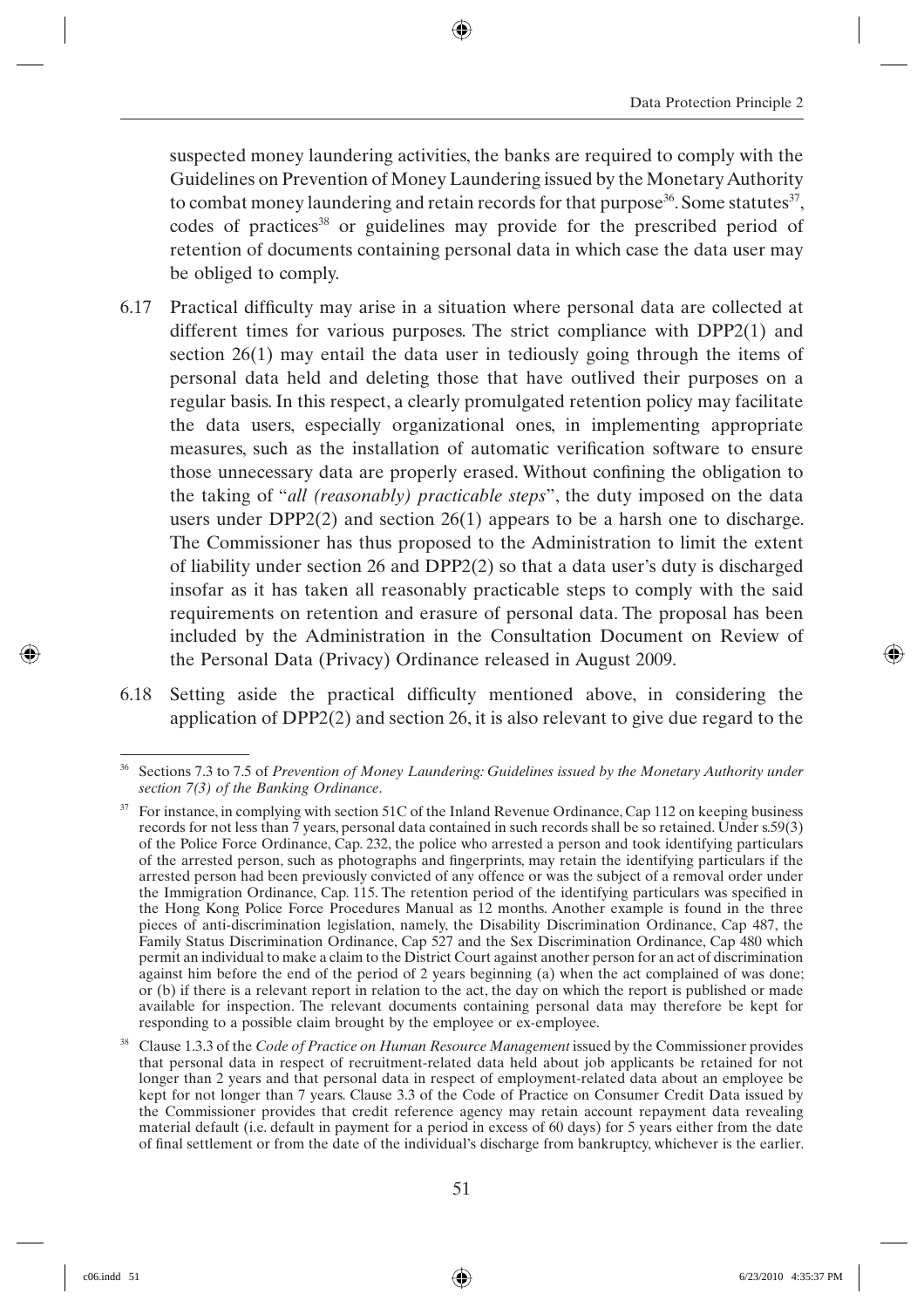decision of the *Eastweek* case which is authority that where there has been no collection of personal data by a data user (as the term "*collect*" is defined in the case), the data protection principles will not be engaged. On that basis, it seems a person needs not worry about accidental contravention of DPP2(2) or section 26(1) in respect of any information that happens to be in his physical possession, unless he has "*collected*" such personal data in the sense that he compiled information about the relevant individual whom he has identified or intends or seeks to identify. To give a simple illustration, a newspaper may publish an article about a named individual which, in a technical sense, constitutes that individual's personal data. According to the *Eastweek* case, a person who merely holds a copy of the newspaper need not worry about compliance with DPP2(2) or section 26(1), but the situation may change if the newspaper clippings are retained and filed by that person as part of his compilation of information about that data subject mentioned in the clippings.<sup>39</sup>

6.19 Finally, according to section 26(1), it is to be noted that the erasure of personal data is not required under two alternative conditions, namely: (a) where the erasure of the data is prohibited under any law<sup>40</sup>, or (b) where it is in the public interest (including historical interest) for the data not to be erased $4^1$ . Hence, in a case where one of the two conditions mentioned in section  $26(1)$  is satisfied, the data in question may be retained under DPP2(2) despite fulfilment of the purpose of use, because without infringing section 4, a data user may perform an act or engage in a practice contrary to a DPP if this is required or permitted under the Ordinance.

<sup>&</sup>lt;sup>39</sup> For enquiries made to the Commissioner concerning whether the proposed retention of personal data in particular situations is likely to be consistent with DPP2(2) and section 26, the reader may refer to relevant cases in the Complaint and Enquiry Case Notes Section on the Commissioner's website, *http://www.pcpd. org.hk/english/casenotes/case.html*.

<sup>40</sup> For example, under section 56(3) of the Employment Ordinance, Cap 57, an employment agency shall retain records of all job applicants for a period of not less than 12 months after expiration of each accounting year of the employment agency concerned.

<sup>&</sup>lt;sup>41</sup> For example, the Government Records Service of Hong Kong manages and records information for the HKSAR Government through its Public Records Office by developing a record-keeping programme that enables bureaux and departments to manage information resources appropriate to their purpose. The public can access Hong Kong's archives through documents, movies, photographs, posters or other records kept by it.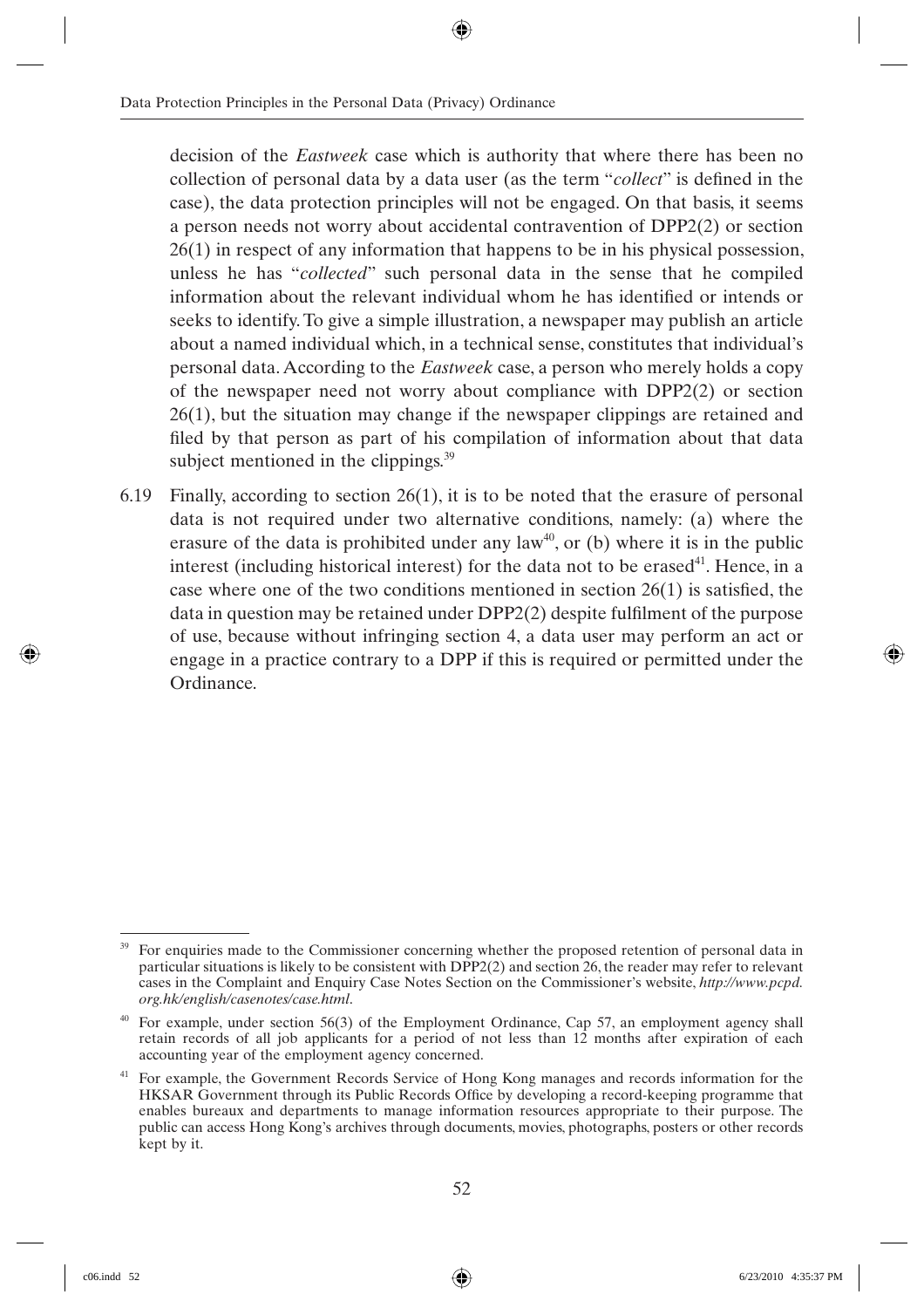# **Chapter 7**

## **Data Protection Principle 3**



The questions of use of personal data discussed in this chapter concerning DPP3 have been selected on the basis of their practical importance in light of the Commissioner's own experience. Before reading this chapter, the reader should read paragraphs 1.6 to 1.11 in *Chapter 1 – Introduction*, which contain important information on using this Book in general.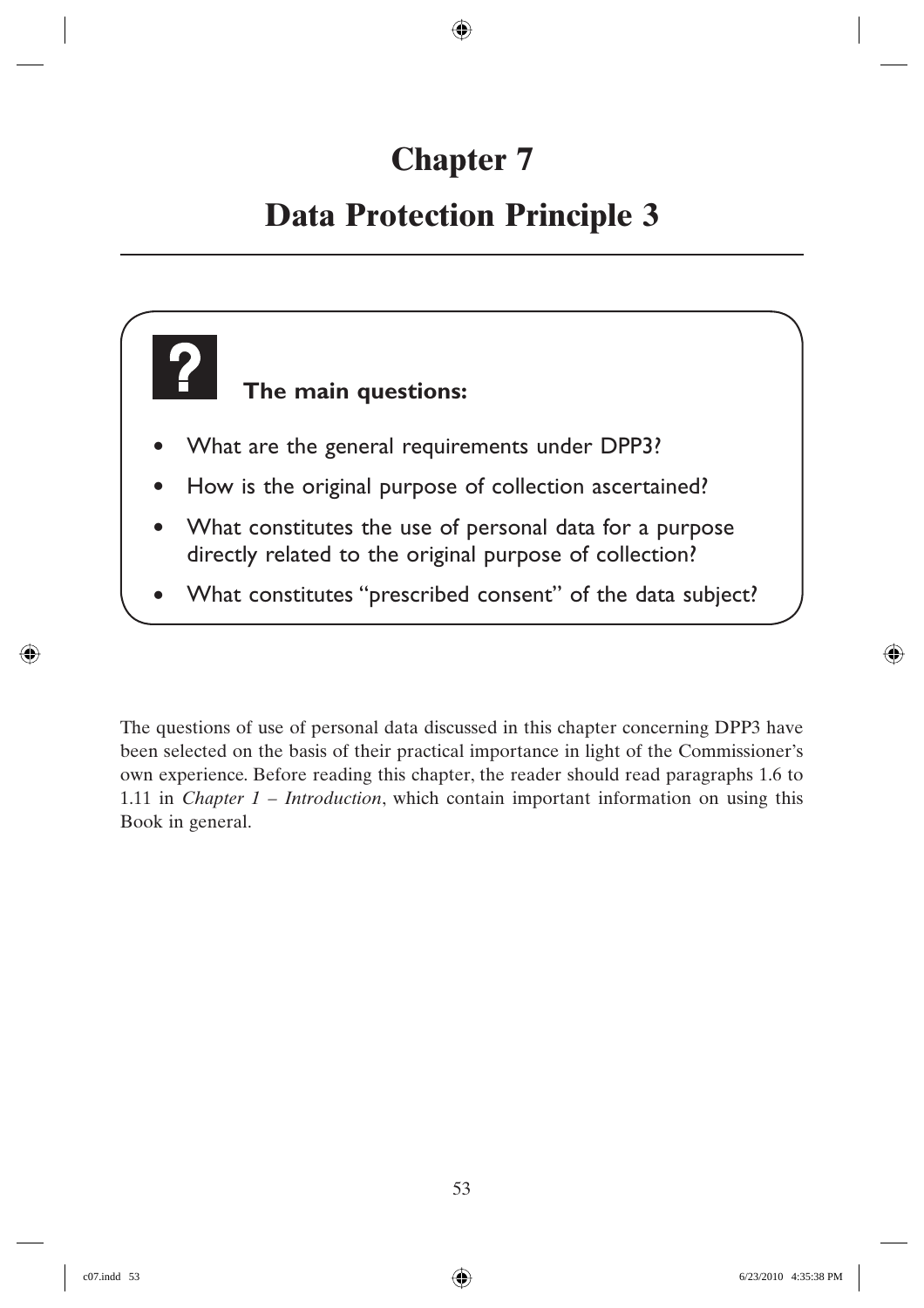#### **Importance of DPP3**

7.1 **Data Protection Principle 3** provides as follows:

*"Principle 3 – use of personal data*

*Personal data shall not, without the prescribed consent of the data subject, be used for any purpose other than –*

- *(a) the purpose for which the data were to be used at the time of the collection of the data, or*
- *(b) a purpose directly related to the purpose referred to in paragraph (a)."*
- 7.2 The word "**use**", in relation to personal data, is defined in section  $2(1)$  as including the **disclosure** or **transfer** of data.
- 7.3 Among the six data protection principles, DPP3 is the one that governs the use of personal data, and as such, is probably of the greatest practical importance and concern to both data users and data subjects. Apart from using personal data for its own purposes, a data user may sometimes be asked to disclose the data to a third party, which disclosure also amounts to "*use*". Any improper use, disclosure or transfer of the personal data by the data user may contravene the requirements under DPP3. The ascertaining of the lawful and permitted purpose of use is therefore relevant not only for the application of DPP3, but also for the application of other purposes – related provisions of the Ordinance, such as,  $DPP1(3)$ , DPP2(2), DPP5 and section 26.
- 7.4 In essence, the use of personal data, in order not to contravene under DPP3, must be for a purpose:
	- that is the same as the purpose for which the data were to be used at the time of their original collection by the data user;
	- directly related to the original purpose of collection; or
	- $\bullet$  to which the prescribed consent<sup>42</sup> of the data subject has been obtained.

#### **The original purpose of collection**

7.5 Paragraph (a) of DPP3 allows the use of personal data for the purpose for which the data were originally collected. In ascertaining the original purpose of collection, the following factors are relevant for consideration:

<sup>42</sup> For a discussion of the meaning of "*prescribed consent*", the reader is referred to paragraphs 7.36 to 7.44 below.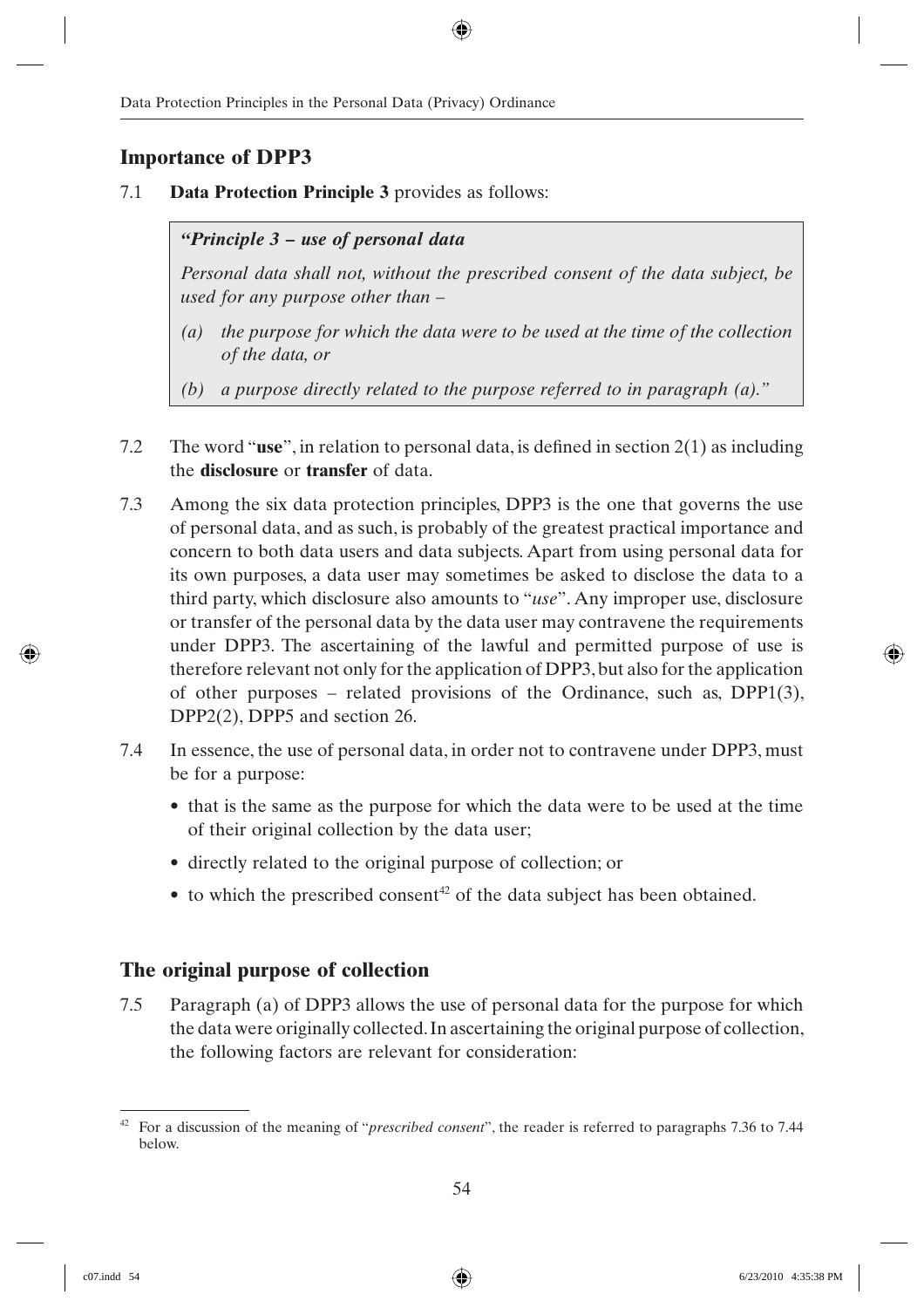- the explicit purposes stated in the PICS given under DPP1(3);
- the function or activity of the data user;
- the restrictions of use imposed by the data subject or the transferor of the data;
- personal data collected in the public domain; and
- compliance with legal<sup>43</sup> or statutory requirements
- 7.6 It was mentioned in Chapter 5 that DPP1(3) requires a data user, on or before the collection of personal data from a data subject, to take all reasonably practicable steps to ensure that the data subject is informed, amongst others*,* of the purpose for which his data are to be used. The informed purpose obviously reflects the data user's then expectation regarding the use of the data collected. However, the question is to what extent does this also reflect the expectation of the data subject.
- 7.7 Apparently, insofar as the data subject allows the collection of data from him with the knowledge of the informed purpose on or before such collection, he is treated to have implicitly agreed to the use of his personal data for such informed purpose and therefore to be bound by it. The simplicity of this argument notwithstanding, the Commissioner will also take into account the following considerations in assessing the purposes of use.
- 7.8 First, in most, if not all, cases of data collection, the PICS tends to be an imposition by one party rather than a result of negotiation by both. This is especially so where the activity giving rise to the collection of data is one involving the provision of an essential service (e.g. educational, medical or other social service, public utility or banking service), or is otherwise important to the data subject (e.g. concerning his employment), or even compulsory in nature (e.g. the collection of data at an immigration check-point). In all these situations, it would be unrealistic to expect the data subject to refrain from such activity solely on account of his dissatisfaction with the PICS
- 7.9 It is also common to find the purposes stated in the PICS couched in highly legalistic language, appearing in fine print among other lengthy and complicated standard terms and conditions of contract. Some data users may have a tendency to frame the intended purposes in terms as general and as wide as possible (which is arguably permitted under  $DPP1(3)(b)(i)(A)$  which allows the purposes to be stated "*in general or specific terms*") for the sake of flexibility. It would render the protection of personal data intended under DPP3 virtually meaningless if the data user were allowed to unilaterally dictate the purposes of collection as would

<sup>43</sup> In *AAB No. 40/2004*, the AAB recognized the prosecution's common law duty of disclosure on evidence collected though not used by it for prosecution. The common law principles of fair trial and open justice require disclosure of the "unused materials" categorized by the prosecution to the defendants of the action and was viewed by the AAB to be used for a purpose consistent with the original purpose of collection, not contravening DPP3.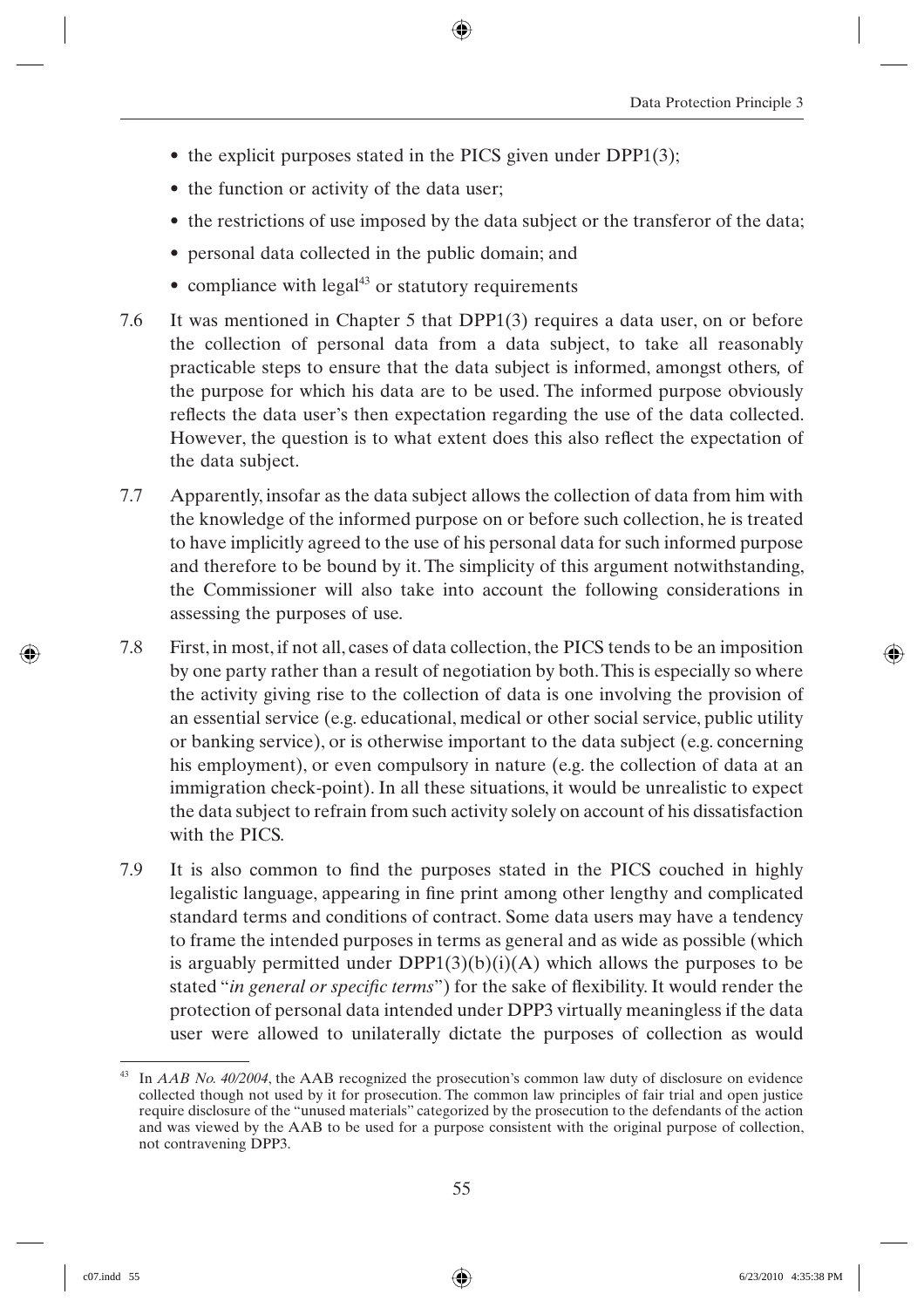exceed its lawful function and activities and the reasonable expectation of the data subject. To take a hypothetical example, where an individual applies for the opening of an account for a particular service, the account opening form may contain the following statement:

*"Any information provided in this application may be transferred by the Company to any other companies inside or outside Hong Kong for such purpose as the Company may in its absolute discretion deem fit.*"

- 7.10 It would seem to fall within the literal meaning of the stated purpose if the Company decided, say, to sell its customer database to a third party for profit. However, having regard to the data subject's reasonable expectation that his data provided to the Company were to be used only for purposes directly related to his application for service (including, for example, application processing, service provision, billing and debt recovery, etc.) but not for any other unrelated purpose, the sale of the data by the Company to third parties would be likely to be construed as a change in purpose of use inconsistent with the original purpose of collection.
- 7.11 As prescribed in DPP1(1), personal data shall be collected for a lawful purpose directly related to the data user's function or activity. Thus, the lawful function and activity of the data user is a prime factor in deciding whether the use is proper in particular in situations where no PICS was given or where the wording of the PICS is ambiguous. For example, where personal data of job applicants are received in a recruitment exercise by Company A (not being an employment agency), the referral by it of such job applications to unrelated parties or other prospective employers without the job applicants' consent may exceed its normal functions and activities and thus constitute a change in purpose of use.
- 7.12 However, sometimes the function or activity of the data user may entail the disclosing of personal data to a party to the complaint. In one complaint case that came before the Commissioner, a flat owner A repeatedly complained to the management company about water dripping from the flat owned by B. As a result of the complaint, the management company collected the personal data of A and upon the request of B, the personal data collected were disclosed to B who subsequently commenced civil proceedings against A. On appeal in *AAB No.*  66/2003, the AAB upheld the Commissioner's finding that since A's personal data collected was for the purpose of handling and following up on the dispute in question, the disclosure of A's personal data by the management company to B was for a purpose consistent with the original purpose of collection and hence no prescribed consent from A was required prior to the disclosure.
- 7.13 It can be seen from the examples provided that the function and activity of a data user is of particular relevance in ascertaining the lawful purpose of use of personal data especially in relation to unsolicited data or data collected from third parties. On the other hand, there may be occasions where, upon provision by a person of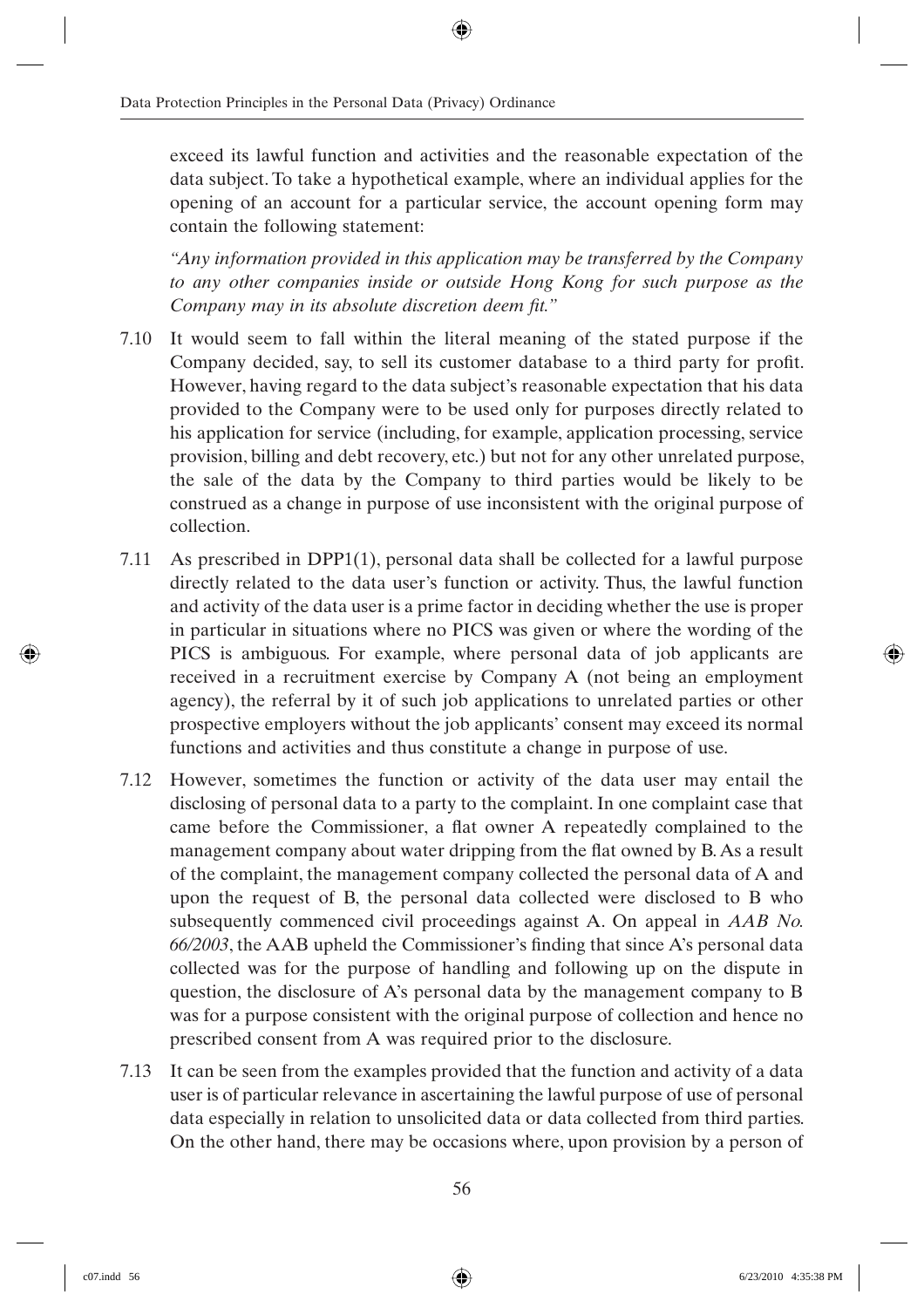his personal data, he may have chosen to make an express stipulation regarding particular ways in which the data may or may not be used. Generally speaking, if the recipient has no intention to compile information about the individual in the *Eastweek* sense, such restrictions on use, if any, imposed might not have a part to play and the Ordinance has no application as the recipient did not "*collect*" the personal data in question. However, if the recipient subsequently compiled information about the individual whom it has identified or intends to or seeks to identify, the restrictions on use imposed may then become a relevant factor for consideration.

- 7.14 The way in which such express stipulation is viewed by the Commissioner is illustrated in this case: a bank customer, in providing his data to a bank officer in making an application for a particular service, requested his data to be handled only by that particular bank officer. Subsequently, in accordance with the bank's normal procedures, the bank officer transferred the data to other bank officers for further processing, in order to provide the customer with the service applied for. Such passing on of the data within the bank contrary to the data subject's request (which may, however, be considered to be unreasonable) was considered by the Commissioner not to amount to use of the data contrary to DPP3.
- 7.15 Another example is found in cases where complainants, upon lodging complaints to various authorities, requested non-disclosure of their identities to the parties complained against. In some of these cases, such anonymity may not affect the effective and fair handling of the complaint in question. When this is the case, the request may, in the Commissioner's view, have the effect of limiting the purposes of use for which the identity data in question were collected, so that their disclosure to the party complained against might amount to contravention of DPP3. The Commissioner's view on the matter could well be different, however, in other cases where a request for non-disclosure of the complainant's identity is not made, in which case, there will not be any contravention of DPP3 if disclosure of the complainant's identity is for the purpose of handling the complaint. Generally, when a data subject has imposed a condition to keep his personal data confidential, the more prudent practice is to obtain his prior consent before disclosing his personal data to a third party.
- 7.16 It is worth noting that the potential opportunity for a data subject to define, through the making of an express stipulation as mentioned above, the purposes of use in relation to personal data collected, exists only **on or before** the collection of the data. In other words, the Commissioner considers that it is not open for a data subject, whose personal data have already been collected or even used by a data user, to unilaterally introduce **thereafter** any restriction on or modification to the purposes of use.
- 7.17 For personal data that are intended by the data subject to be held confidentially, the mere fact that there might exist a duty of confidentiality does not thereby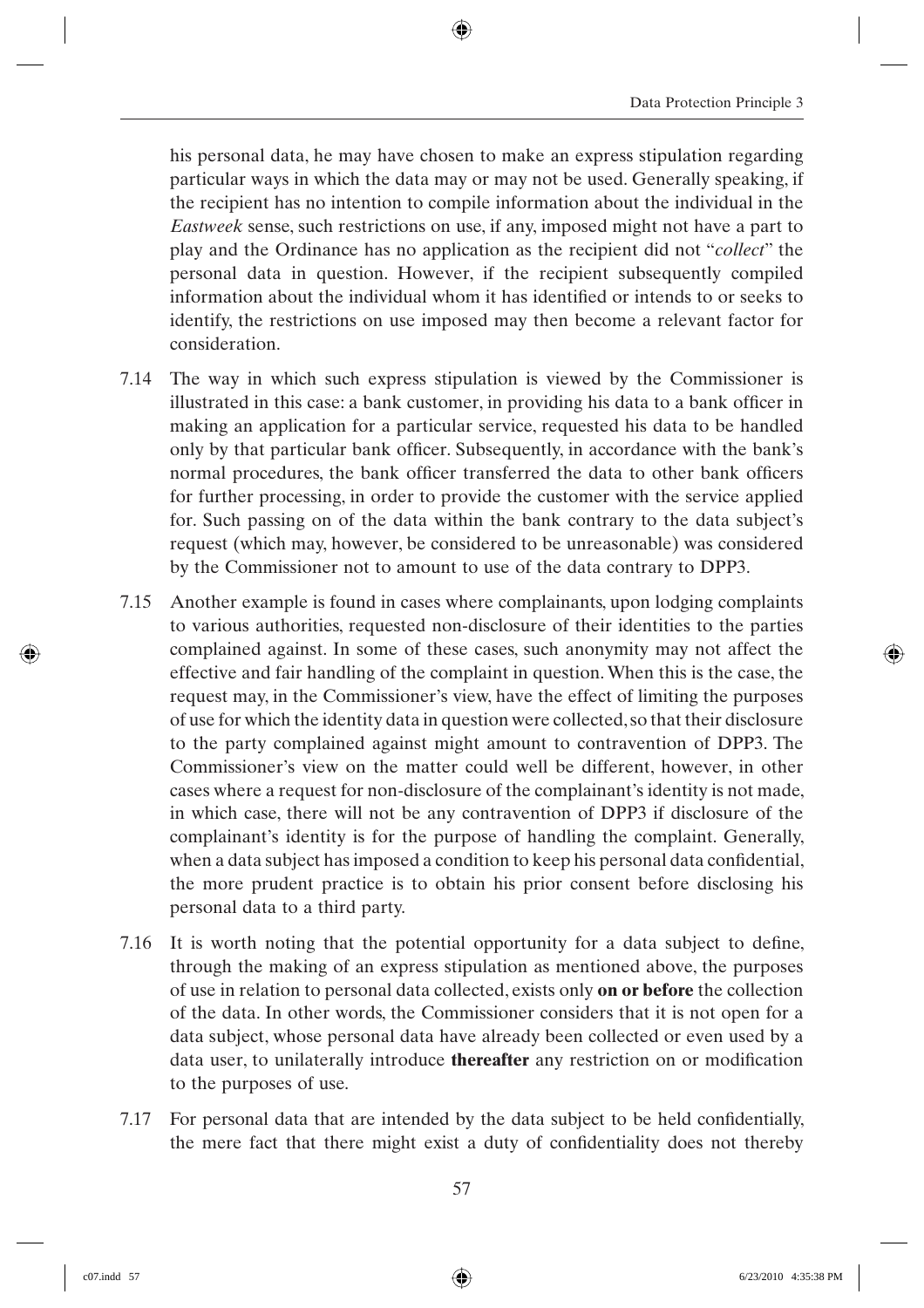necessarily render the disclosure by the data user a breach of DPP3. The tenet is to look at the purpose of disclosure. A complainant in his complaint to the Commissioner alleged that his employer wrongfully disclosed the fact that he was subject to disciplinary proceedings (which he claimed to be a confidential matter) to his visiting doctor in requesting a medical certificate as to his mental and physical fitness to attend the proceedings. The evidence supplied showed that the disciplinary proceedings had been postponed several times as a result of the excuse of sick leave by the complainant. The Commissioner found that personal data collected for the disciplinary proceedings was for the purpose of deciding the employment matter of the complainant and the disclosure of this fact to his visiting doctor to certify his fitness to attend the proceedings was, in the circumstances of the case, proper as being for the same or directly related purpose under DPP3 and this view was upheld by the AAB in *AAB No. 26/2004* on appeal by the complainant.

- 7.18 Sometimes when personal data are transferred by a data user ("the transferor") to another data user ("the recipient"), the transferor may specify the purpose for providing such data in order to prevent the risk of data abuse. Once so specified, this may be regarded as the purpose by reference to which any future use of the data by the recipient will be restricted under DPP3. However, there may be cases where the transferor did not stipulate any purpose of use. Must the recipient make enquiries into the purpose of use for which the data were originally acquired by the transferor (or even, where the data have gone through a chain of transfers, the purpose for which the data were originally collected by the first data user in the chain), so as to be bound by such purpose under DPP3? The Commissioner finds no support for the existence of such a duty in the language of DPP3, which duty (if existing at all) would be difficult to comply with or to enforce. The better view appears to be that where no restrictions of use were imposed, the recipient should only use the personal data for the purposes for which such data were collected by it or the directly related purposes. In case of doubt, the prudent practice is to seek the prescribed consent of the data subject before making further use of the personal data.
- 7.19 In the case of *AAB No. 41/2006*, the complainant lodged a complaint against the management company for disclosing her personal data, including her name, address and contact telephone number, to a law enforcement agency without her consent and contrary to prior agreement not to do so for investigation of a complaint of nuisance. Accepting the complainant's evidence that the management company had promised not to disclose her personal data to the law enforcement agency, the AAB ruled that when the management company provided the complainant's personal data to the law enforcement agency upon their request, the management company was using them for a purpose which was directly related to the purpose for which her data was collected in the first place (i.e. for investigation of the complaint of foul smell). Accordingly, the AAB found there was no contravention of DPP3.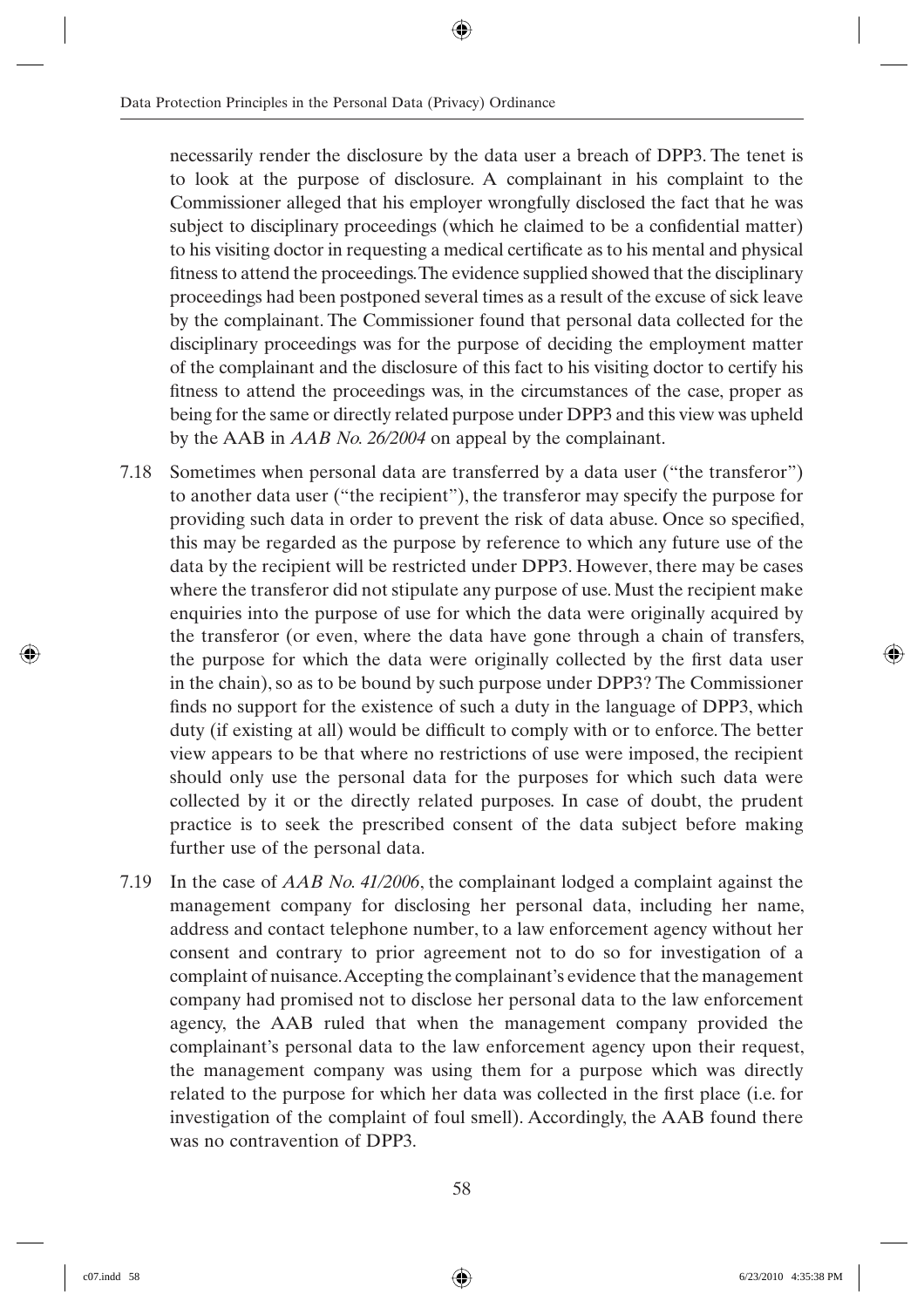- 7.20 Where personal data are collected in the public domain, for example, from the public register or where the personal data are being publicly made known, is the data user then free to use such data for whatever puropse as he wishes? It should be noted that the Ordinance does not differentiate or exempt from its application personal data collected in the public domain. Certain public records may expressly restrict the purposes for which the information, including the personal data, contained in the records may be used. Where the lawful perimeters for making further use of the data so obtained are defined or inferred, the subsequent data user is still liable and accountable for any abusive or improper use by it of the personal data. For instance, in a case that came before the Commissioner, a data user had subscribed from a public registry an online bulk service for public records containing personal data of third parties, and the subscription contract contained provisions stipulating that the information obtained should not be sold for the purpose of commercial gain. The data user subsequently developed and explored new search engines enabling name searches to be undertaken by subscribers to the services provided by the data user and the act was viewed as a change in purpose of use, contravening DPP3. Sometimes the purpose of use is spelt out in the enabling legislation<sup>44</sup> and sanctions may be imposed for improper use of the personal data<sup>45</sup>. The purpose statement may serve to define or limit the scope of lawful uses to be applied by the data user to the personal data obtained from the public registry.
- 7.21 Where there is a mandatory requirement under statute or common law for a data user to use personal data held by it in a particular way<sup>46</sup>, the Commissioner would generally regard this to be a consistent purpose of use permitted under DPP3. This may, for example, be in the form of a statutory obligation to disclose information to a relevant authority, or in the form of a court order to disclose information to another party during litigation.
- 7.22 However, in the case of *AAB No. 16/2007*, the AAB did not agree with the Commissioner's view and considered that disclosure by a webmail service provider to public prosecution authorities in compliance with statutory requirement could not be considered as a use of the information intended by the parties when the

<sup>44</sup> For example, section 136(4) of the Securities and Futures Ordinance, Cap 571 stipulates that the purposes of the register of licensed persons and registered institutions available for public inspection are to enable members of the public to ascertain whether he is dealing with a licensed person or a registered institution in matters connected with any regulated activity, etc.

<sup>45</sup> See, for example, section 22(3) of the Electoral Affairs Commission (Registration of Electors)(Legislative Council Geographical Constituencies)(District Council Constituencies) Regulation, Cap. 541A for sanctions imposed for improper use of information obtained from the voters' register.

 $46$  For example, section 5 of the Registration of Persons Ordinance, Cap 177 confers on a public officer the power to require a registered person in all dealings with the government to furnish his identity card number and, so far as he is able, the identity card number of any other person whose particulars he is required by law to furnish. Section 56 of the Employment Ordinance, Cap 57 also requires a licensed employment agency to maintain a record of all job applicants containing name, address, identity card number or passport number available for inspection by the Commissioner of Labour.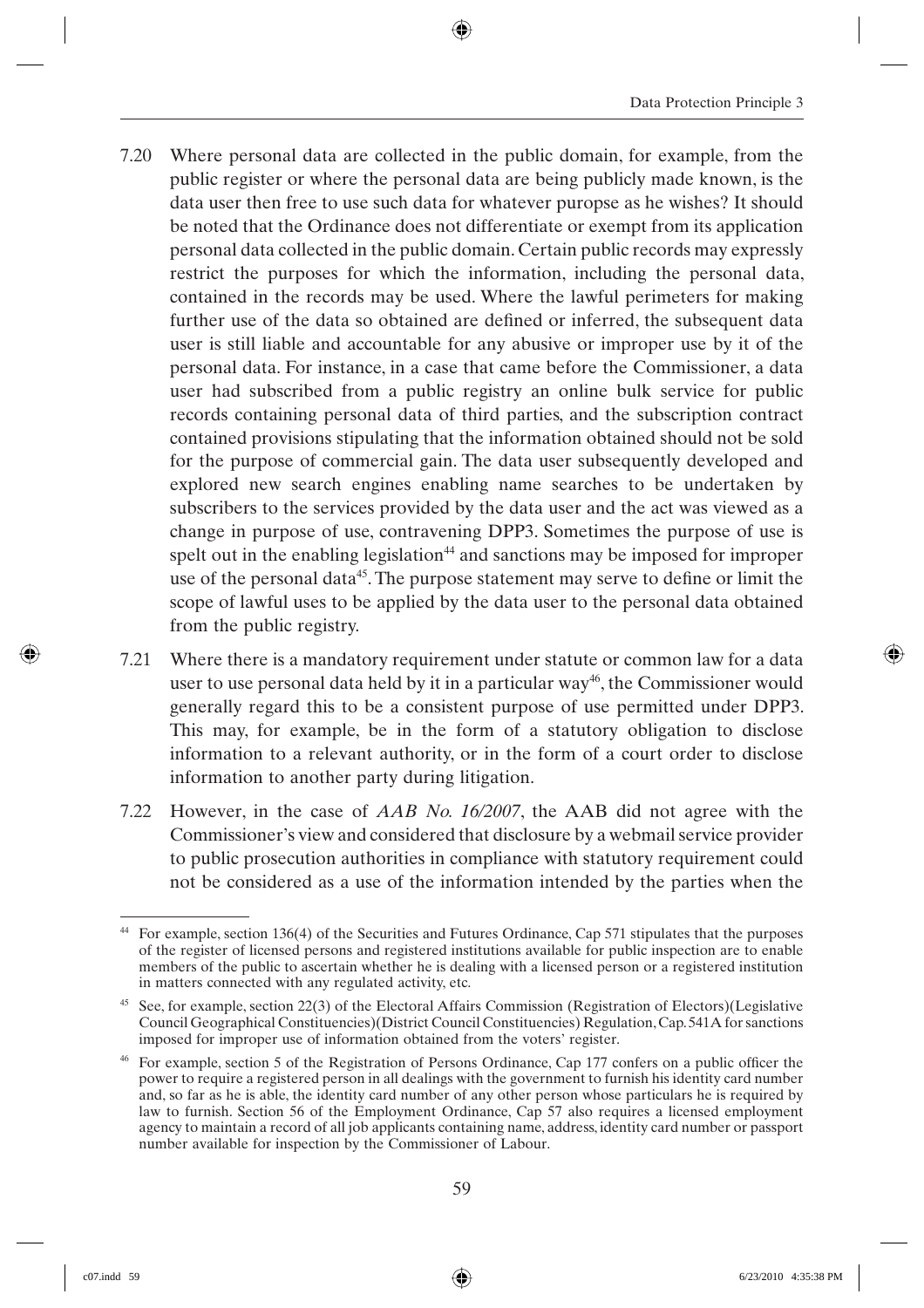information was collected. The AAB nevertheless concluded that the webmail service provider was not in breach of DPP3 because the Terms of Services agreed between the data subject and the service provider contained a provision whereby the service provider was authorized to make disclosure "in accordance with legal procedure". The AAB considered that the data subject had thereby given his prescribed consent to the relevant disclosure.

- 7.23 The rationale for treating compliance with the lawful requirements on use of personal data as being consistent with the original purpose of use is that it is commonly and generally understood by society that all law abiding citizens shall observe and comply with lawful requirements in discharging their civic duties.
- 7.24 That said, even where the use of personal data is permitted or required under statute or common law, unless the scope of personal data are clearly and sufficiently laid down, care should nonetheless be taken to ensure that irrelevant or excessive personal data not contemplated by statute or common law are not used. For example, where there is relevant statutory provision empowering the data user to publish a report consequent upon, say, the completion of an investigation conducted by it, it should take steps to ensure that only necessary and relevant personal data in compliance with the statutory provision are used and that where appropriate, certain editing, erasure or omission be carried out in respect of the unnecessary personal data. In case of doubt, the obtaining of the prior prescribed consent of the data subject is viewed as prudent practice.

#### **Purposes directly related to the original purpose of collection**

- 7.25 Paragraph (b) of DPP3 allows personal data to be used for a purpose directly related to the original purpose of collection. This makes sense as in many cases not all purposes of use of personal data can be definitively stated on or before the collection of the personal data by the data user. The concept of "**directly related purpose**" is of great practical significance, without which the use of personal data for various ordinary and innocuous purposes by the data user may be hampered.
- 7.26 In assessing whether the act in question is done for a "*directly related purpose*" and thus covered by DPP3(b), the Commissioner will take into account factors such as:
	- the nature of the transaction giving rise to the need for using the personal data; and
	- the reasonable expectation of the data subject.
- 7.27 The need of the transaction in question is regarded as relevant because one would expect that a data subject provides his personal data in order to enable or facilitate the transaction with the data user. It would therefore be within the reasonable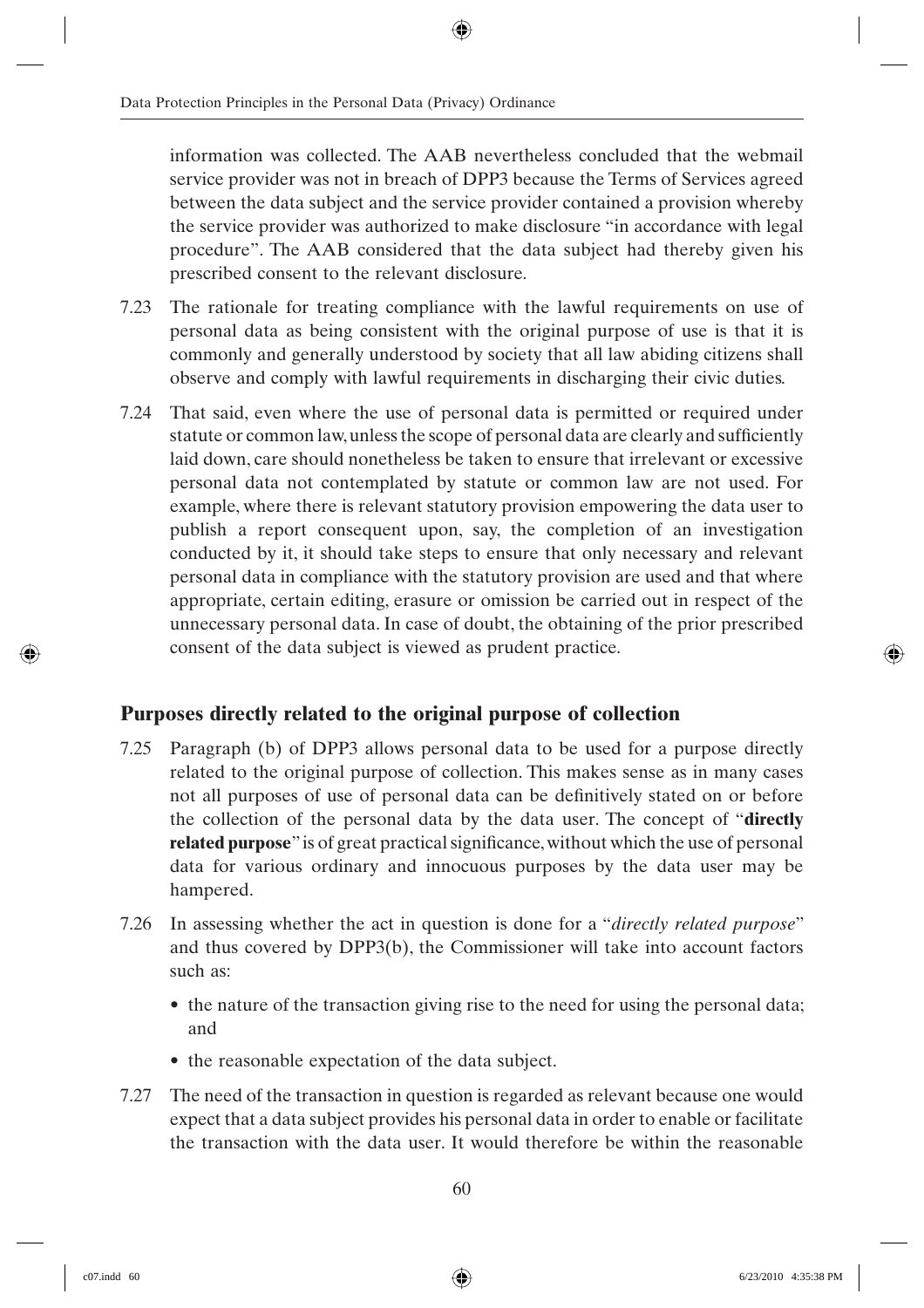contemplation of the data subject that the use of his personal data shall consist of all such uses as would be necessary to effect the intended transaction.

- 7.28 In commercial transactions, such as the hire purchase or credit sale of goods, the provision of banking or financial services, the provision of utility or telecommunications services, etc., service providers have a legitimate interest to ensure the full and prompt settlement of all sums due and owed by the party to the transactions for services rendered. Hence, it is generally viewed that debt collection is a directly related purpose for the provision of the paid services and the creditor may transfer the personal data of the debtor to the debt collection agent or its solicitors to take recovery action<sup>47</sup>. In transferring personal data for the debt collection purpose, the creditor should nonetheless note that only necessary or sufficient personal data should be disclosed, lest it be challenged as a change in purpose of use.
- 7.29 In a complaint case handled by the Commissioner, the complainant complained against a credit provider for having transferred his personal data to a debt collector, who subsequently disclosed the personal data in a public place in the course of collecting a debt owed by the son of the complainant. The Commissioner found that the personal data of the complainant were provided to the credit provider in a loan application form as a family member of the son when the son applied for a loan from the credit provider. The credit provider explained to the Commissioner that the application form was prepared by its agent and it did not require the personal data of the family members of a loan applicant at all. When it passed the loan application form to the debt collector for recovery of the son's debt, the complainant's personal data were not intended to be used by the debt collector. The Commissioner was of the opinion that the credit provider should have withheld the personal data of the complainant from the debt collector since they were not intended to be used by the debt collector for the purpose of recovering the son's debt. As the credit provider had disclosed the complainant's personal data to the debt collector, the credit provider had contravened DPP3.
- 7.30 In the field of human resources management, the personal data of the employees are collected for human resources purposes, such as promotion or renewal of contracts or discontinuation of employment, etc. which are generally viewed as for a directly related purpose. Other examples of the use of employees' personal data by employers for directly related purposes are: the disclosure to Mandatory Provident Fund providers for the administering of the MPF scheme; the use of data for integrity checking owing to the inherent nature of the job; the inclusion in a medical insurance plan taken out by an employer; conducting of disciplinary proceedings or compiling performance appraisal reports about an employee in

<sup>47</sup> In *AAB No. 19/1999*, the AAB decided that there was no change of purpose of use in the passing of the appellant's personal data by the telecommunications company to a debt collecting agent to pursue a debt owed by the appellant, being its customer.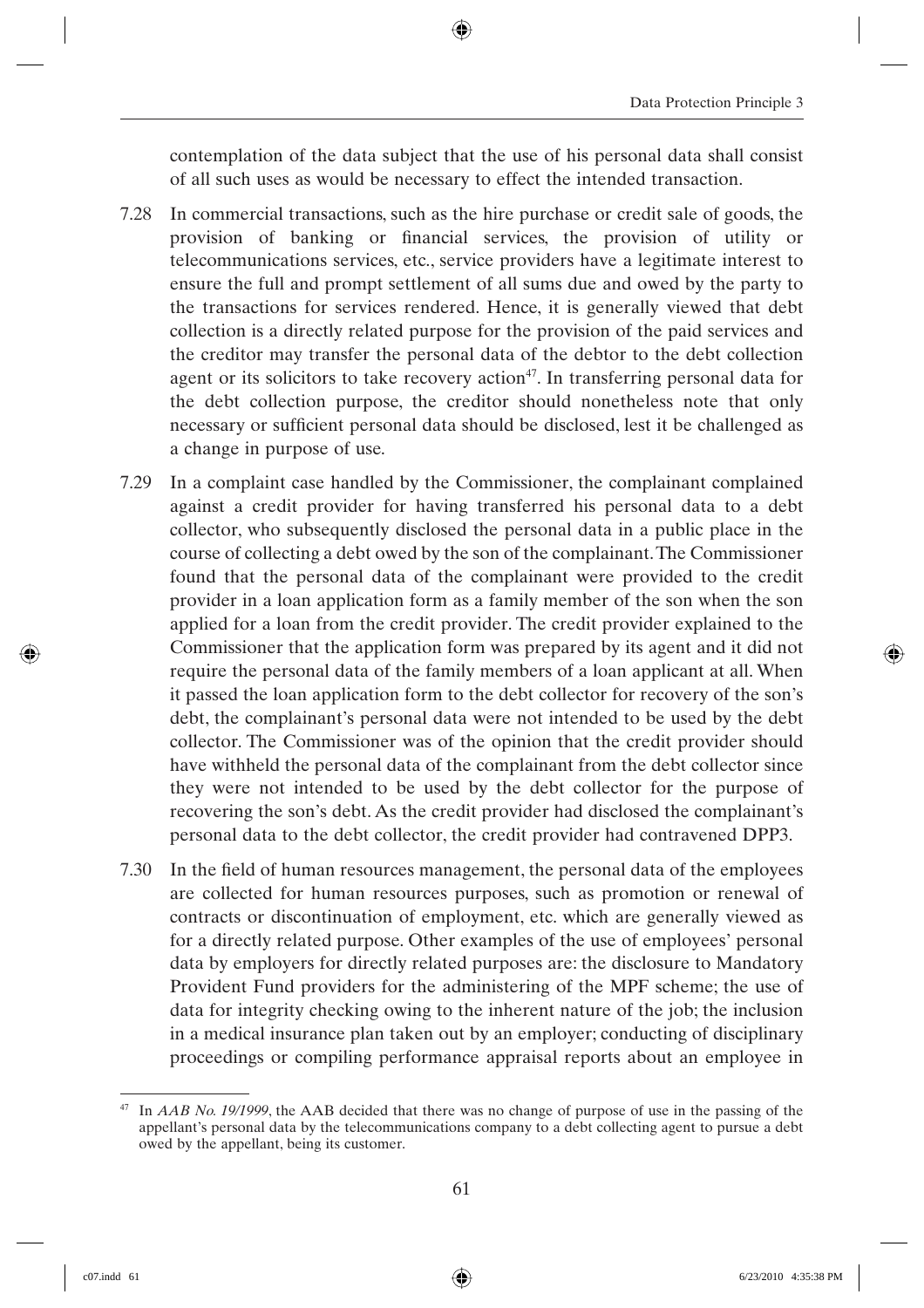question. In a complaint case that came before the Commissioner, the complainant alleged that her employer was wrong in disclosing her medical records to the medical board convened for the purpose of determining her fitness for employment. The Commissioner found that the disclosure of her medical records was necessary for the purpose of the hearing and for a purpose directly related to her employment, permitted under DPP3. Not satisfied with the finding of no contravention, the complainant appealed to the AAB which appeal was subsequently dismissed<sup>48</sup>.

- 7.31 There are cases in which the use of the personal data of the job applicants or employees may be viewed as being used for a non-related purpose. For instance, in a case that came before the Commissioner, a job applicant complained that the prospective employer used his personal data for making a direct marketing approach to him after the job interview which act was found by the Commissioner in the circumstances of the case to have exceeded the original purpose of collecting the job applicant's personal data, namely, for human resources purposes only. In another case, the employer engaged in a credit card promotion campaign with a credit card company by offering special terms and conditions for its employees. The employer should not, in such a case, use the employees' personal data and pass them to the credit card company for marketing of the card without first obtaining the prescribed consent of the employees as such act might amount to a change in purpose of use, contravening DPP3.
- 7.32 Notwithstanding that the use of the personal data can be shown to be for a purpose directly related to its original purpose of collection, care should be taken to ensure that the amount and kind of personal data disclosed are necessary for attaining that related purpose of use. For instance, where a PICS provides for the transfer of customers' personal data to the data user's associated company for direct marketing purposes, it is generally taken by the Commissioner that the transfer of contact data, such as name, telephone number or address would be sufficient for such purpose and any further disclosure of personal data might, depending on the circumstances of the case, be viewed as excessive and thus amount to a change in purpose of use. Similarly, in some of the cases involving the posting of debtors' identity cards in public by debt collection agents for debt recovery action, the Commissioner found that the transfer of the copy of the identity card of the debtor by the creditor to the debt collection agents was not necessary for the purpose of debt recovery and as such a contravention of the requirements of DPP3. Location or contact data would generally suffice for such purpose.

<sup>48</sup> *AAB No. 17/2002*. In the course of hearing evidence it emerged that the complainant did in fact give her written consent to the disclosure of her medical records to the Medical Board. In another AAB case, *AAB No. 11/2004*, the educational institution's disclosure of the evaluation questionnaire completed by students by submitting them to an academic committee for a staff assessment review was held to be for a directly related purpose in the circumstances of the case.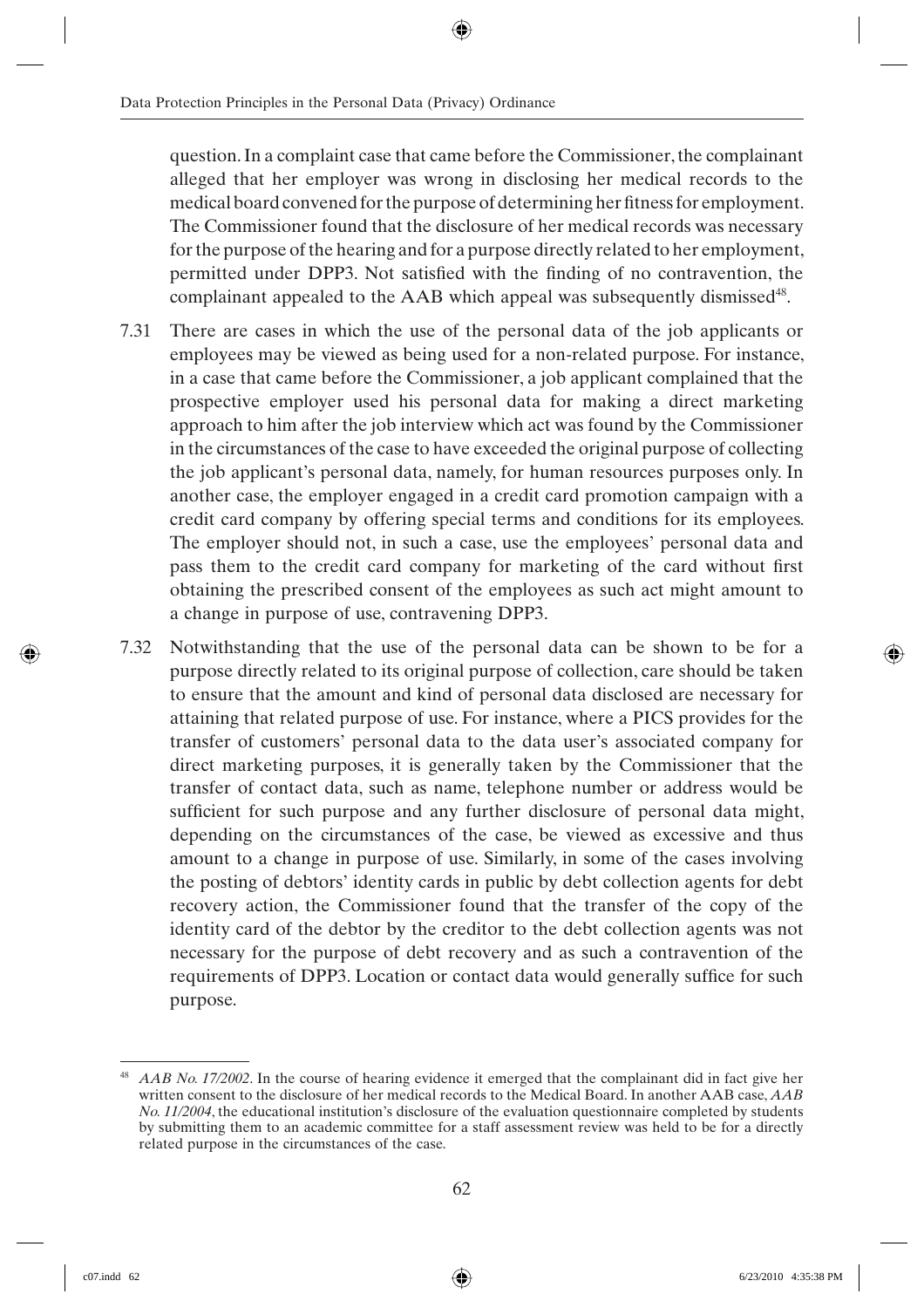- 7.33 Any excessive disclosure of personal data not necessary for the purpose of use will run the risk of being accused by the data subject as a change in purpose of use. In particular where such personal data will be made public, the damage that is likely to occur to a data subject on wrongful disclosure may be significant having regard to the nature and type of personal data involved. Sometimes the extent of disclosure may exceed the reasonable expectation of the data subject, and thus might become the subject of potential dispute.
- 7.34 This is illustrated in a complaint case handled by the Commissioner. A government department collected a witness statement for the purpose of prosecuting an offender and the standard form witness statement contained personal particulars of the witness, such as his name, address, HKID number, date of birth, place of employment, etc. The department furnished the whole unedited version of the witness statement to the defendant. While it was accepted that the disclosure of the contents of the statement made by the witness to the defendant was necessary for the defendant to answer the charge, the disclosure of such personal particulars of the witness, such as HKID number, address, date of birth and place of employment, was not justified in the circumstances of the case to be necessary. Based upon the findings of the Commissioner, the government department agreed to revise its working manual such that unnecessary personal particulars of the witness were edited out before supplying it to other parties to the proceedings.
- 7.35 In the case of *AAB No. 46/2006*, an employee secretly recorded his conversation with his supervisor during a lunch meeting and then uploaded the recorded conversation onto the websites and internet discussion forum inviting downloading. The Commissioner found the mode, magnitude and extent of disclosure of personal data via the borderless world of the Internet privacy intrusive, exceeding the original purpose of collection (i.e. for handling personal affairs) and hence in contravention of DPP3.

#### **Prescribed consent**

7.36 When the use of personal data collected does not fall within the original purpose of collection or its directly related purpose or where the data user is uncertain as to the proper use of the personal data, the prescribed consent obtained from the data subject is of particular relevance in ensuring compliance with DPP3 unless otherwise exempted under Part VIII of the Ordinance<sup>49</sup>. The term "**prescribed consent**" is defined under **section 2(3)** of the Ordinance:

<sup>49</sup> For discussion of the Part VIII exemptions, reader may refer to Chapter 12.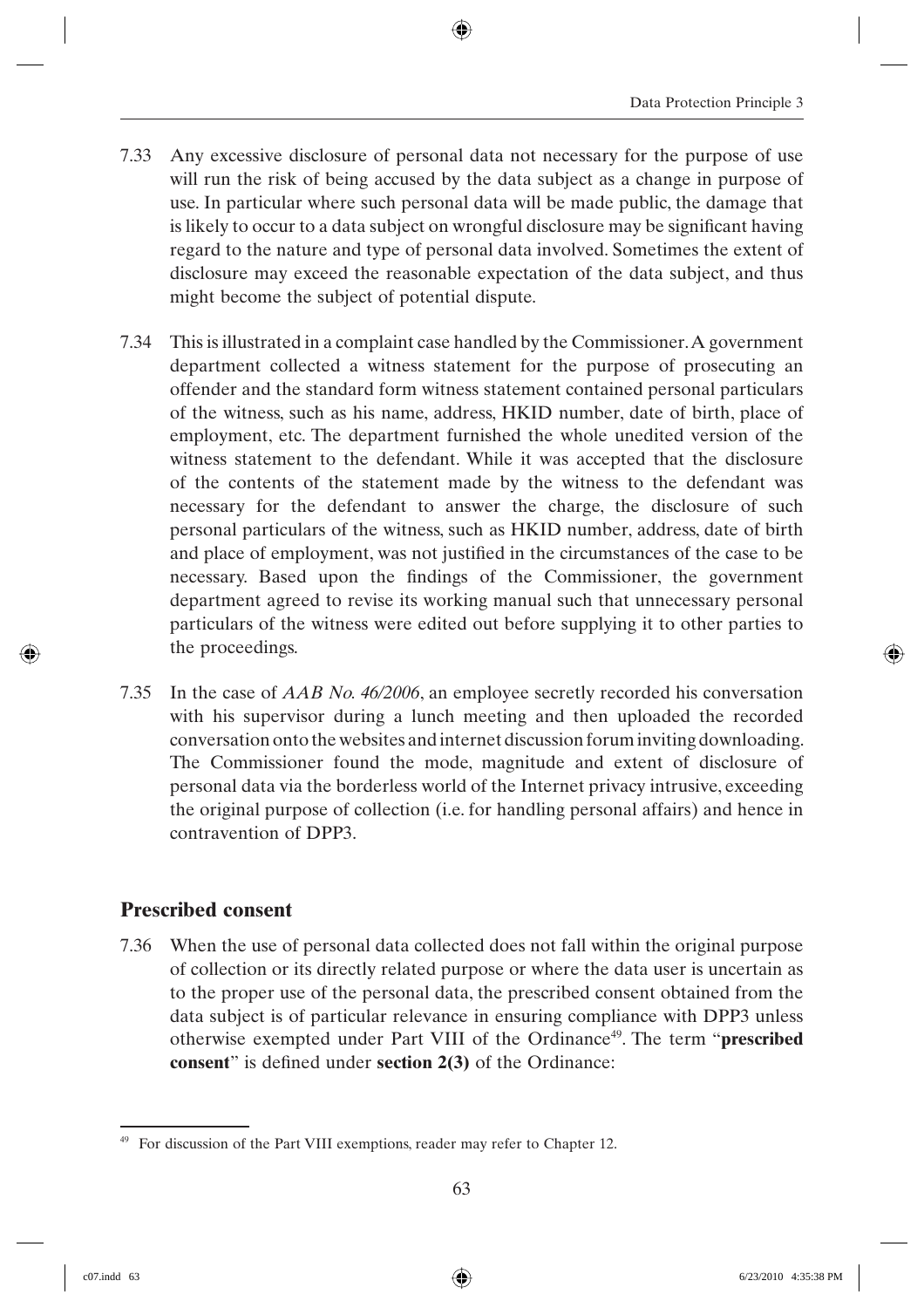- *"(3) Where under this Ordinance an act may be done with the prescribed consent of a person (and howsoever the person is described), such consent –*
	- *(a) means the express consent of the person given voluntarily;*
	- *(b) does not include any consent which has been withdrawn by notice in writing served on the person to whom the consent has been given (but without prejudice to so much of that act that has been done pursuant to the consent at any time before the notice is so served)."*
- 7.37 There are two important points to note regarding paragraph (a) of the above definition. First, prescribed consent has to be **express**. In other words, no such consent is to be implied from conduct or omission by the data subject. Subject to this, however, there is no requirement for such consent to be in writing, which means that it may be given orally. For evidentiary reasons, it would certainly be advantageous if prescribed consent in writing were obtained.
- 7.38 Consent should not be deemed given merely by the fact that the data subject does not respond or object to the giving of such consent. In one complaint case, an estate agent notified its client that he would automatically become a member of a club operated by the estate agent's related company (which offered multifarious services other than estate agency services) if he failed to object. The client did not respond and as a result the estate agent transferred his personal data to the club. Since such transfer was not for a directly related purpose, the prescribed consent of the data subject was needed. The Commissioner found that the non response could in no way be construed as consent expressly given within the meaning of "*prescribed consent*".
- 7.39 The other important point to note from paragraph (a) is that prescribed consent must be "*given voluntarily*". What this means exactly, however, may be open to some doubt, as discussed below.
- 7.40 As the true meaning of the word suggests, "*consent*" obtained by misrepresentation or duress is no consent at all and thus cannot possibly amount to "*prescribed consent*". This arguably is already the case even without the reference to voluntariness in paragraph (a). By including the element of voluntariness, therefore, it seems possible that the legislature's intention was to impose a higher standard than merely the absence of misrepresentation or duress.
- 7.41 With this in mind, in ascertaining whether the consent is voluntarily given under paragraph (a) of section 2(3), the Commissioner would give due regard to such factors as whether the data subject is in fact free to choose between giving and withholding consent, **without fear of any adverse consequence** either way. In this connection, "*adverse consequence*" may include, for example, the denial to the data subject of any benefit or any service (especially essential service) by the data user, if the data subject were to withhold his consent.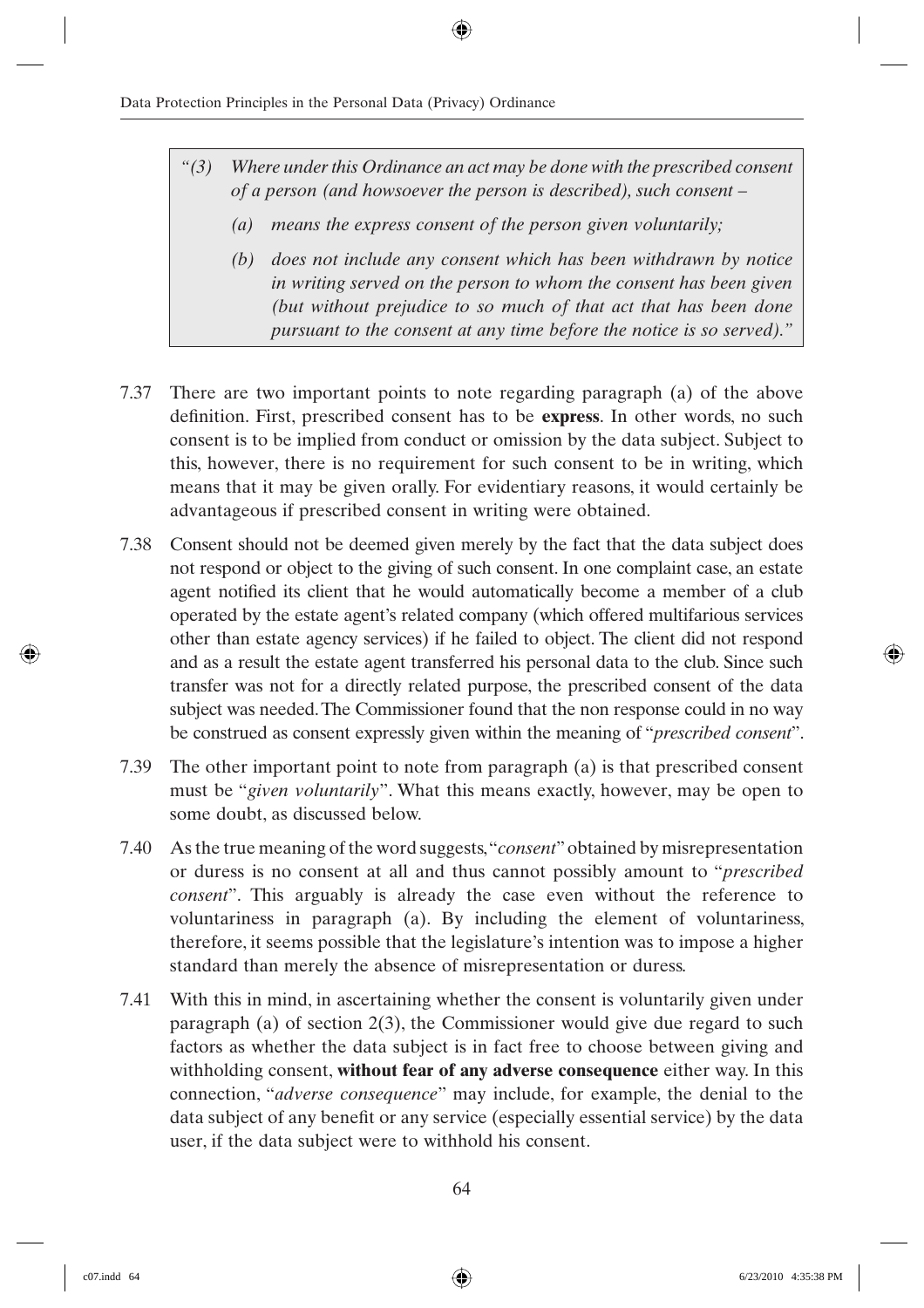- 7.42 Hence, in negating the giving of consent with the free will of the data subject, a data subject may adduce contrary evidence to prove that any consent purportedly given was not voluntarily made. The Commissioner will look at all the relevant evidence and circumstances of the case before deciding whether prescribed consent was indeed given by the data subject.
- 7.43 According to section 2(3)(b), prescribed consent does not include any consent which has been withdrawn by notice in writing served on the person to whom the consent had been given. However, for avoidance of doubt, acts done pursuant to the consent before the notice withdrawing such consent is served are not affected. Hence, it is noted that although prescribed consent is not statutorily required to be given in writing, written as opposed to verbal notice in withdrawing the consent is required under this provision in the interest of clarity which may also serve as evidence to avoid any misunderstanding on the part of data users.
- 7.44 It is controversial whether minors and persons under disability are able to give valid consent. Sometimes the data subject does not have a sufficient understanding of what is proposed to him for consent owing to age or mental incapacity. In cases involving minors and persons under disability, consideration should be given as to whether the person has a "sufficient understanding and intelligence" to enable him/her to fully understand what is proposed to him/her. This is a test derived from a UK court decision in *Gillick v West Norfolk and Wisbech Area Health Authority and Another* [1986] AC 112.

### **When Part VIII exemption applies**

- 7.45 There are situations where use of personal data for other purposes unrelated to the original purpose of collection is necessary and the prescribed consent of the data subject is neither forthcoming nor could it be practicably obtained, such as, for instance, the reporting of evidence of crime to the law enforcement agencies. Part VIII of the Ordinance contains relevant provisions exempting personal data from the application of DPP3 where use of the personal data is for certain exempted purpose(s) and the data user has reasonable grounds to believe that failure to so use the personal data would prejudice the exempted purpose(s). The ones that are commonly raised are found in section  $58(1)$  (a) and (d) where personal data are used for the prevention or detection of crime or the prevention, preclusion or remedying of unlawful or seriously improper conduct, etc.
- 7.46 The Part VIII exemption provisions, however, do not have the force of compelling or requiring the data user to disclose or use the personal data for exempted purposes. Rather, it is only to be invoked by the data user to justify his use of personal data as "**permitted**" under section 4 of the Ordinance. For more details on how Part VIII exemptions can be properly invoked to exempt personal data from the application of DPP3, the reader is referred to Chapter 12.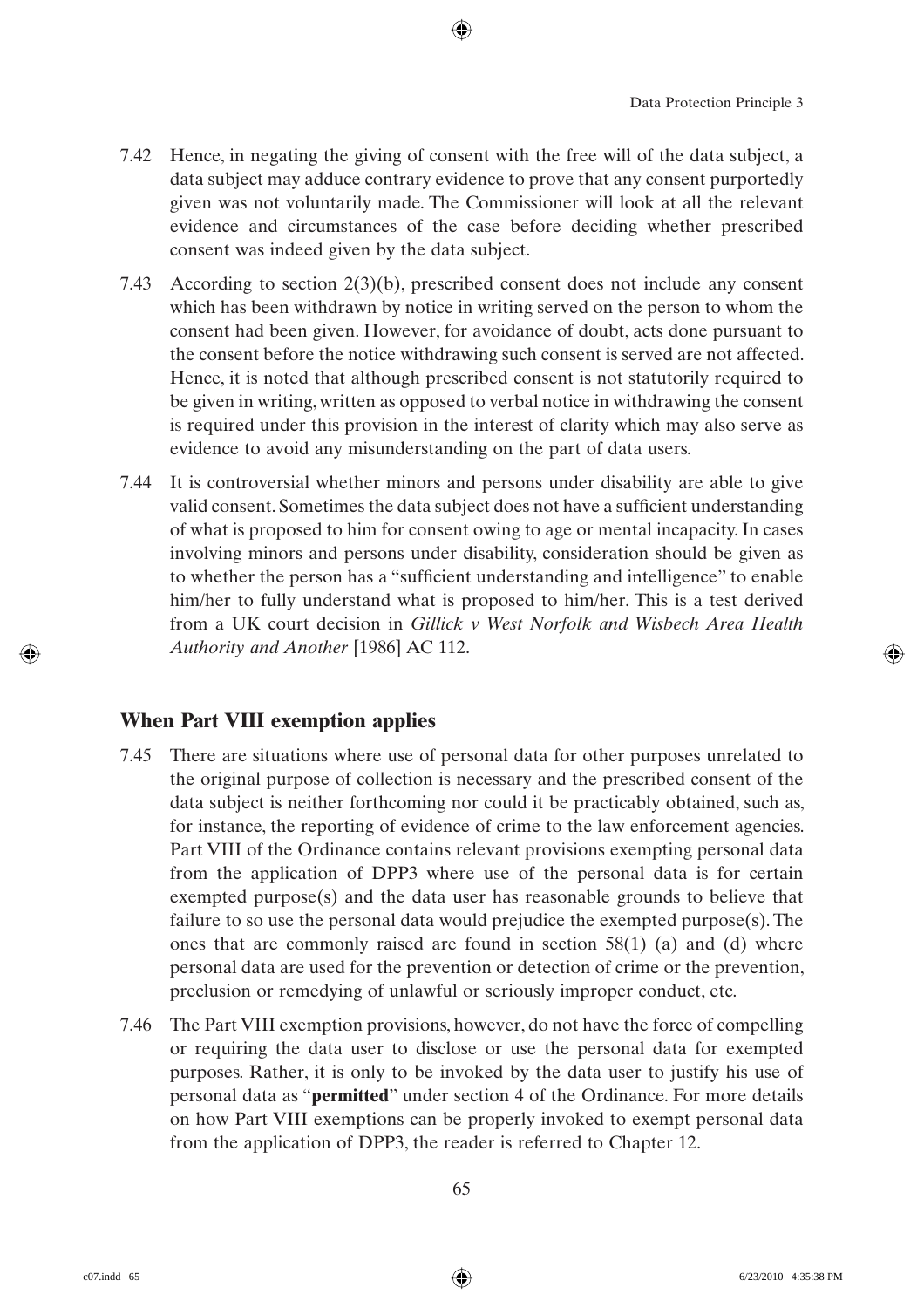# **Chapter 8**

## **Data Protection Principle 4**



The questions of security of personal data discussed in this chapter concerning DPP4 have been selected on the basis of their practical importance in light of the Commissioner's own experience. Before reading this chapter, the reader should read paragraphs 1.6 to 1.11 in *Chapter 1 – Introduction*, which contain important information on using this Book in general.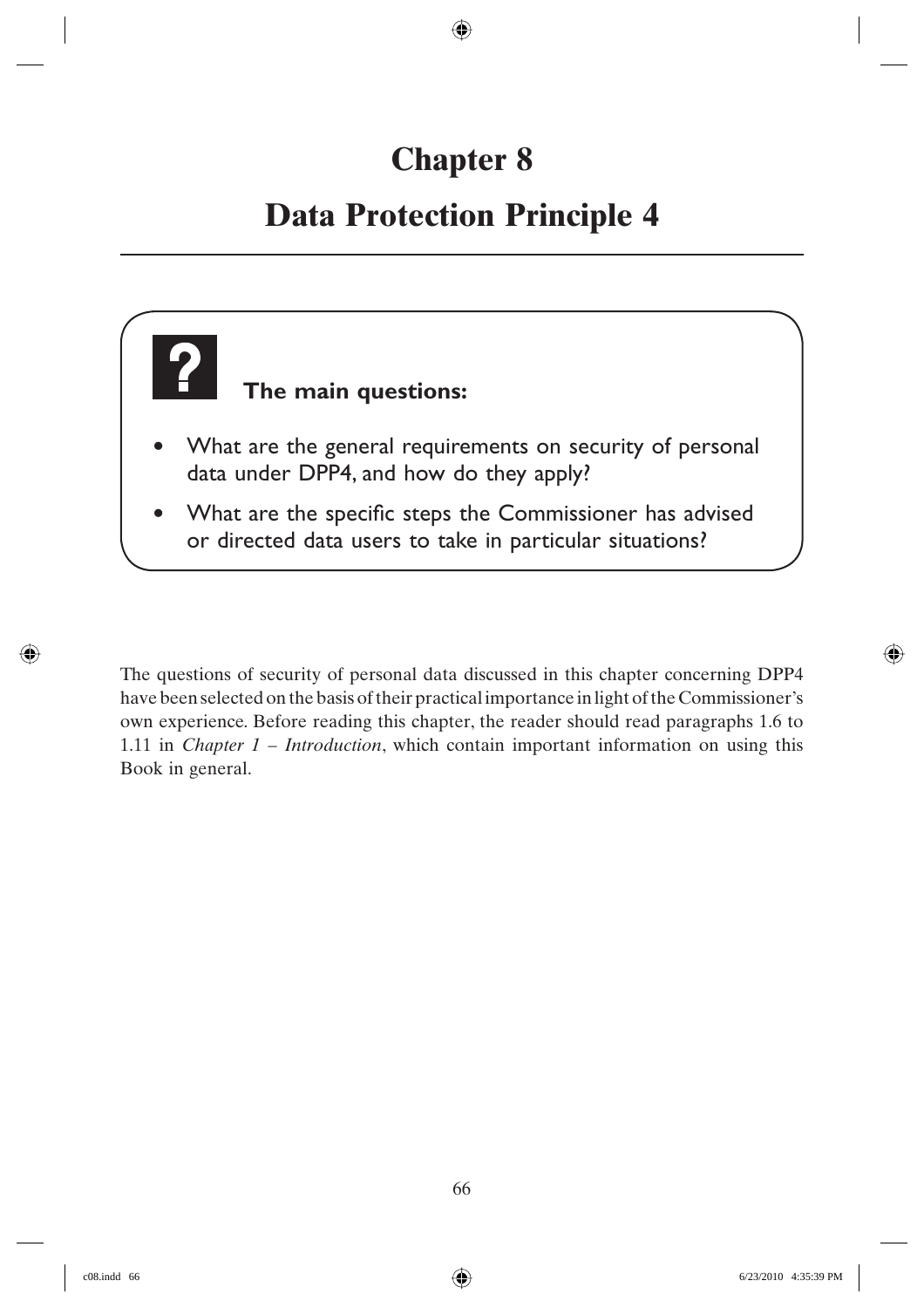### **The general requirements of DPP4**

8.1 **Data Protection Principle 4** provides as follows:

#### *"Principle 4 – security of personal data*

*All practicable steps shall be taken to ensure that personal data (including data in a form in which access to or processing of the data is not practicable) held by a data user are protected against unauthorized or accidental access, processing, erasure or other use having particular regard to –*

- *(a) the kind of data and the harm that could result if any of those things should occur;*
- *(b) the physical location where the data are stored;*
- *(c) any security measures incorporated (whether by automated means or otherwise) into any equipment in which the data are stored;*
- *(d) any measures taken for ensuring the integrity, prudence and competence of persons having access to the data, and*
- *(e) any measures taken for ensuring the secure transmission of the data."*
- 8.2 As mentioned previously, the word "*practicable*" is defined in section 2(1) as meaning "*reasonably practicable*". It follows that DPP4 does not require a data user to provide an absolute guarantee for the security of personal data held by it, but rather, only to take such steps as may be reasonably practicable in the circumstances, having regard to the matters mentioned in paragraphs (a) to (e).
- 8.3 Of the said paragraphs (a) to (e), the "harm test" covered by paragraph (a) is an important consideration. In determining the appropriate security measures to be undertaken by the data user with respect to the data held, they should be proportionate to the degree of sensitivity of the data and harm that will result from accidental or unauthorized access to such data. Take for example the personal data held by a bank about its customers: DPP4 would require a higher degree of care in handling personal data such as the bank statements of its customers as opposed to direct marketing or promotional materials sent to customers.
- 8.4 In a complaint about the loss of credit card application forms and HKID copies collected by bank staff in an outdoor marketing campaign who accidentally left these sensitive data on a public light bus while carrying them home, the Commissioner found the bank did not have in place adequate security measures to guard against the loss of these sensitive personal data. As a result of the investigation, the bank revised the working procedures and personal data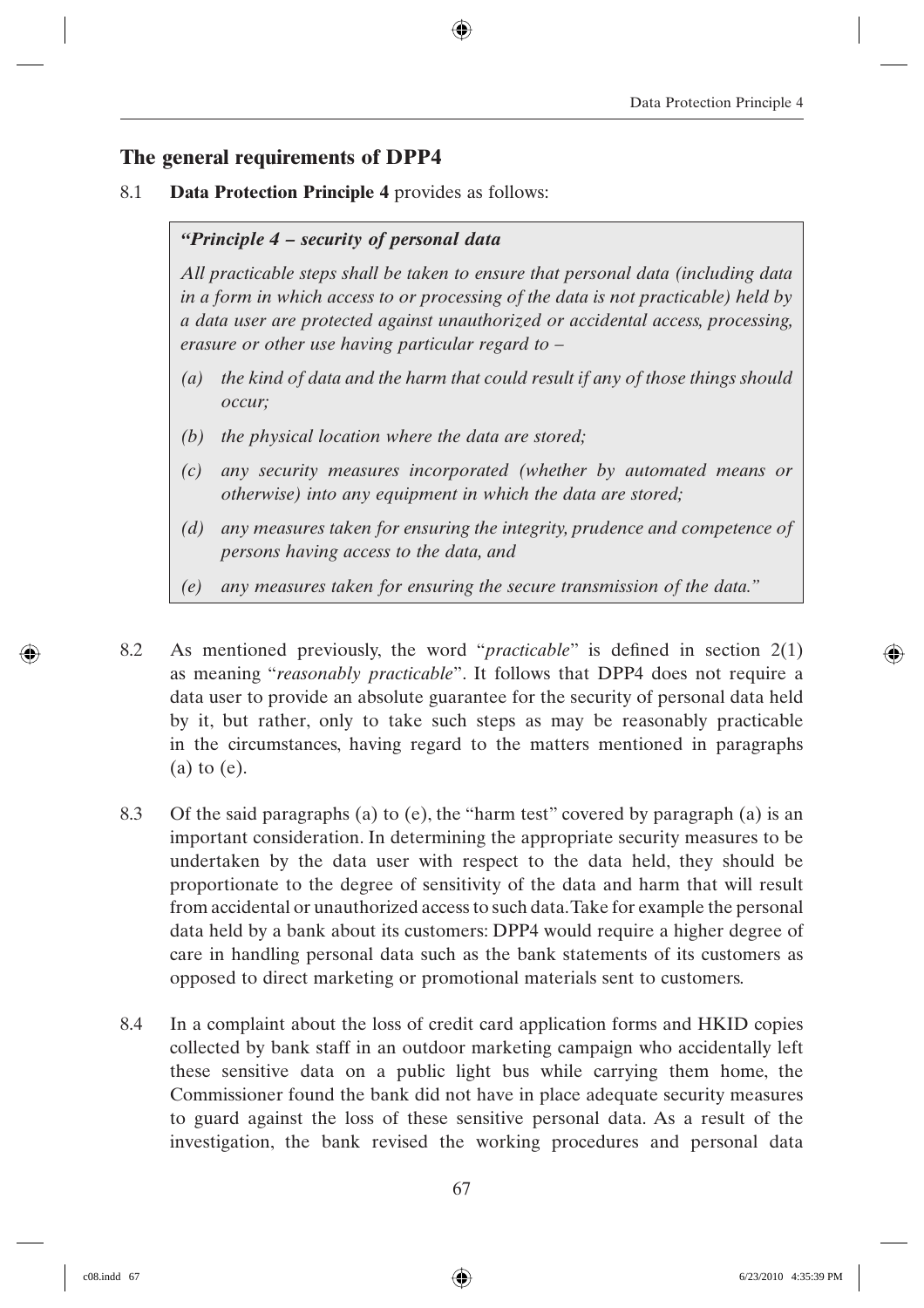collected in the course of outdoor marketing campaigns shall be transmitted to the nearby branch and the staff are not allowed to carry these sensitive personal data home.

- 8.5 With the common and widespread use of online services to gain access to essential services, such as telecommunications, e-banking and e-shopping, service providers should take extra care to attend to the technological pitfalls so that their customers' personal data are stored and transmitted in a safe manner so as to prevent unauthorized or accidental access of these data by, for example, computer hackers or unintended users.
- 8.6 In some cases handled by the Commissioner, it was found that when applying for network services, service providers collected customers' personal data such as name, identification document number, address and contact telephone number for the purpose of processing the application. In the welcome letter advising the online registration, the activation of the account usually entails the typing in of the login ID and the password of the user. The service providers would in some cases provide the customers with a default password by using the customer's HKID number. In a complaint case handled by the Commissioner, the complainant's creditor successfully gained access to the electronic telephone bills of the complainant by typing in his HKID number as the password for online access which as a result enabled the creditor to collect the telephone records of the complainant and to use them for making nuisance calls to his friends. The telecommunications company in question was found to have contravened DPP4 in failing to take all reasonably practicable steps to safeguard the customers' personal data. In the enforcement notice served by the Commissioner, the company was required to cease the practice of using HKID numbers as default passwords. Given the easy guess for the passwords and the likelihood of manipulation, service providers were advised to take steps to protect the security of the customers' personal data by provision, for example, of randomly selected passwords.
- 8.7 Also, it is important to note that DPP4 concerns only the way in which personal data are kept or transmitted, but not the way they are used (which is governed under DPP3). This distinction is illustrated clearly in the AAB's decision in the case of *AAB No. 5/1999*.
- 8.8 In that case, the Commissioner received a complaint from an individual against a newspaper for publishing his name and name of the street to which he moved in a news report. The report related to an assault case in which the complainant's father was injured by a former neighbour. The publishing of the address data of the complainant was considered likely to cause risk of serious harm to him and his family, since the assailant, who remained at large, was known to be a dangerous individual suspected to be of unsound mind, and had previously already committed a series of assaults on the complainant and his family. In fact, it was because of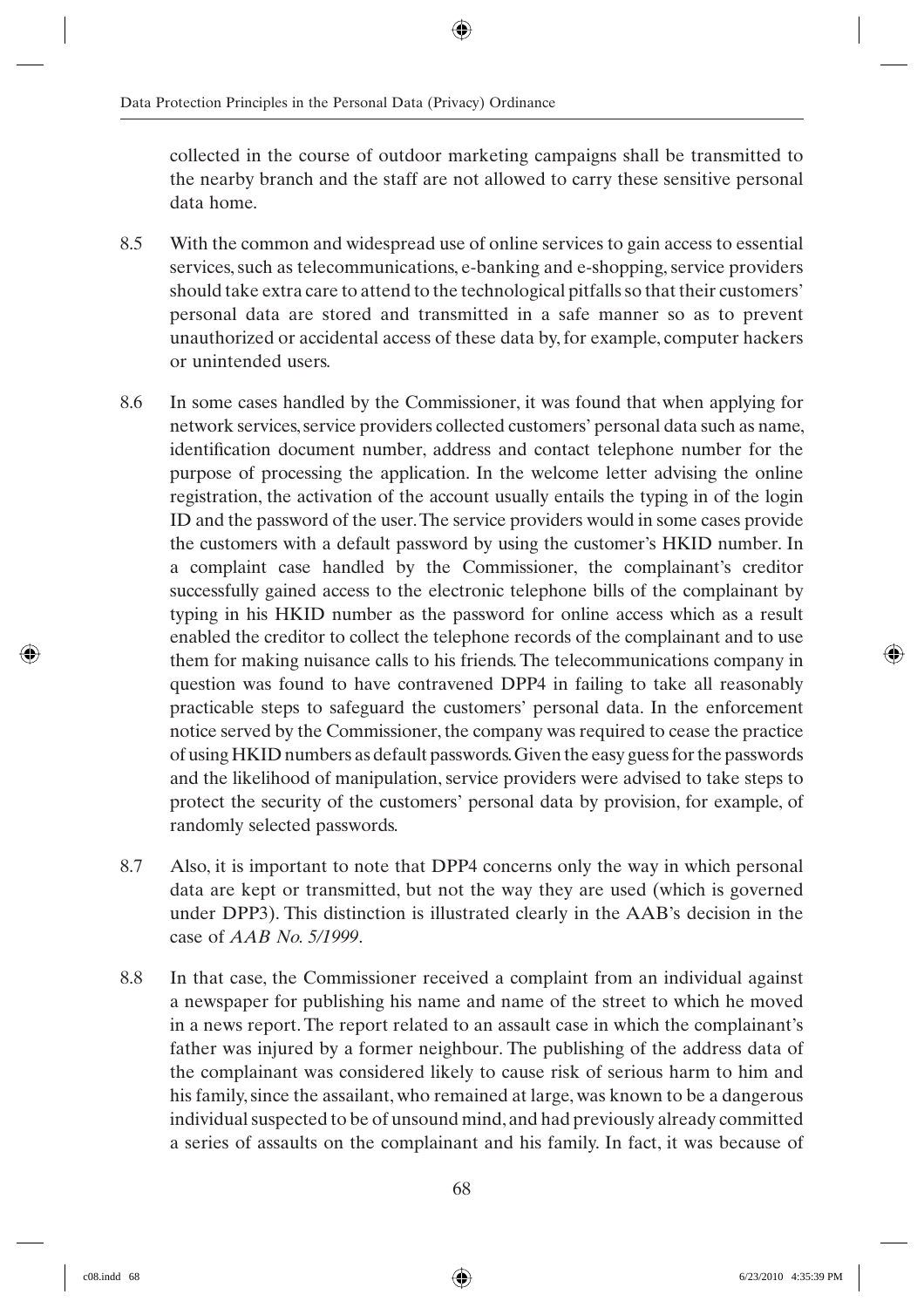those previous attacks that the complainant and his family had moved to their current address which was exposed in the news report.

- 8.9 Despite the harm likely to be caused to the data subject by disclosure of his personal data in the news report, the AAB reversed the Commissioner's original finding of contravention of DPP4 against the newspaper publisher. In particular, the AAB observed that a newspaper uses personal data in publishing them. Once published, the public will inevitably gain access to such data. Accordingly, any access by the assailant to the address data of the complainant in the case would not have been "*unauthorized or accidental*" within the meaning of DPP4<sup>50</sup>. According to the AAB, therefore, the relevance of DPP4 is confined only to security in the storage and transmission of the data. Since this decision, the Commissioner has become mindful of the distinction, sometimes a fine one, between the **use**, especially the disclosure to public or third parties of the personal data of the data subject which might involve a change in purpose of use (of which DPP3 is the subject of concern) and the security requirements on **transit and storage** of personal data to prevent unauthorized or accidental access to the personal data (which is a DPP4 issue).
- 8.10 In the case of outsourcing work to contractor, data users should take extra care where the contractor would be entrusted to handle the personal data in the course of performing services. For instance, if a contractor is retained to develop, enhance or maintain computer system for processing database which contains personal data, and it is necessary to entrust the personal data to the contractor for handling, the data user should ensure that the personal data are accessible by the contractor only. In order to minimize the risk of unauthorized or accidental disclosure of personal data, e.g. leakage of data from computer database through the Internet, data users should avoid using real personal data, even for the purpose of test running the computer system.
- 8.11 If personal data are accessible by the contractor, it is essential for the data user to take measures to prohibit the contractor from conveying the data to third parties, especially when the data user has no control over these third parties on how the personal data are handled. In this regard, the Commissioner is of the view that the data user in the circumstance should ensure the inclusion of a prohibition clause in the service contract with the contractor. Data users should also consider the possibility of arranging all handling of the personal data to be performed within the premises of the data users, in order to minimize the risk of data  $loss^{51}$ .

<sup>&</sup>lt;sup>50</sup> Whether the publication of the address data by the newspaper publisher could have been regarded as giving rise to any requirement in the Ordinance other than DPP4 (e.g. DPP3) was not raised, hence not decided upon by the AAB.

 $51$  The Commissioner has made detailed findings and recommendations in an investigation. The relevant investigation report no. R06-2599, can be downloaded from http://www.pcpd.org.hk/english/publications/ files/IPCC\_e.pdf.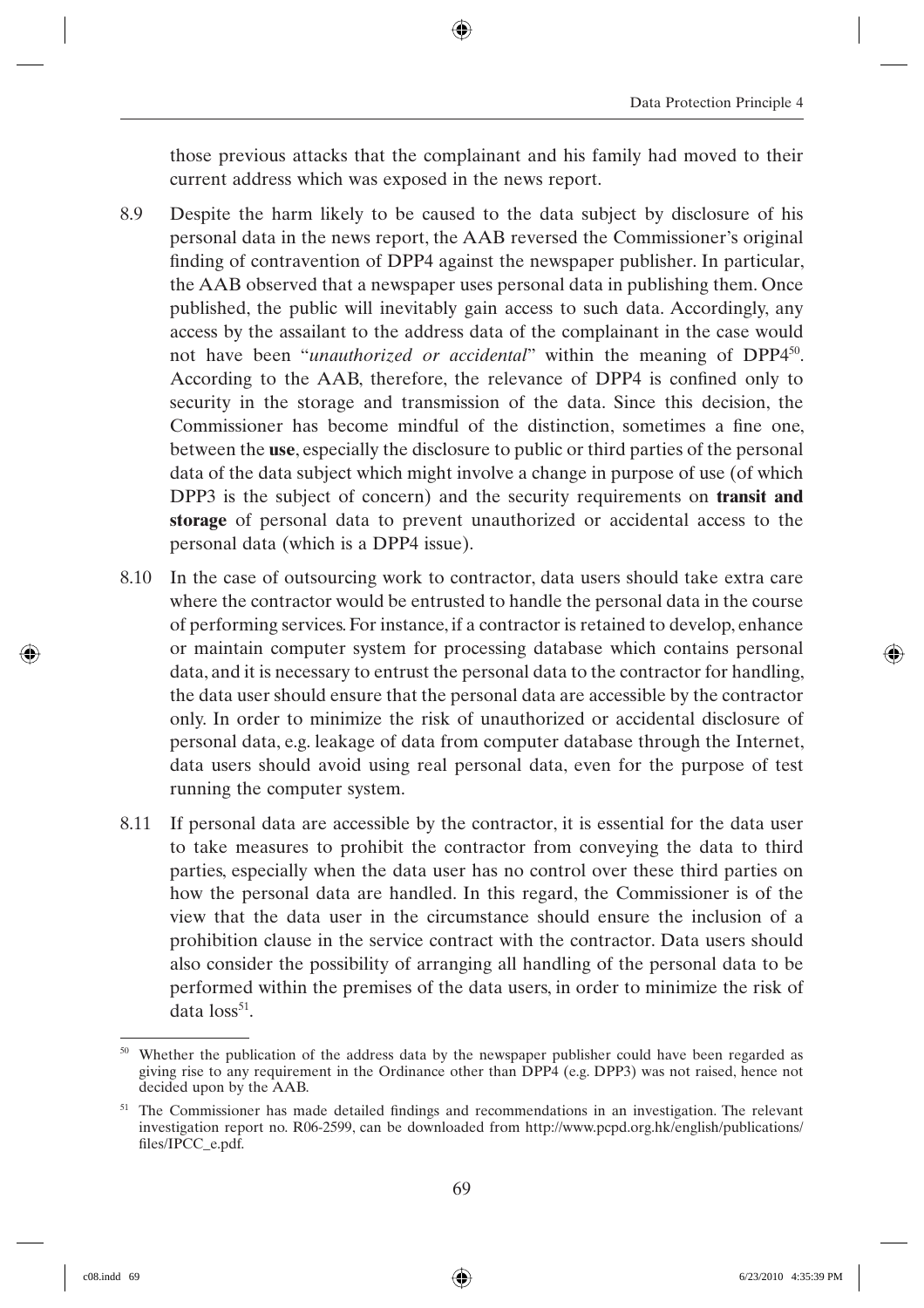- 8.12 Internet and telecommunication services providers are usually in possession of voluminous personal data of their customers. Thus, it should be a prime concern of them to ensure data security in order to avoid any leakage of data. Customers sometimes may have forgotten the passwords to their e-mail account(s) or telephone call records. In such circumstances, services providers must be cautious in verifying the identity of the customer before rendering any assistance that could facilitate the access to any information of that customer's account. The Commissioner received a complaint in which the Internet service provider reset a customer's password upon the request of a person who knew the name and HKID number of that customer, even though the caller was not the customer and the customer was not aware of the request. Such practice of the service provider was held as not meeting the standard of DPP4 in ensuring data security.
- 8.13 Universal Serial Bus (USB) flash drives have been widely used for their advantages of portability and high storage capacity. However, their mobility and compact sizes have also increased the risk of data loss as the USB flash drives containing the data may be misplaced or lost without the notice of the users. In 2008, repeated incidents of loss of patients' personal data contained in USB flash drives caused the public concern on the use of USB flash drives. As a result, the Commissioner carried out an inspection for the first time of the personal data system of the Hospital Authority<sup>52</sup>. If portable storage devices like the USB flash drives are to be used, all reasonably practicable steps shall be taken to prevent such devices from being obtained and accessed by unauthorised persons and clear policy and guidance should be devised governing the use of such portable storage devices.

#### **Specific situations**

8.14 Given the flexibility of the meaning of the phrase *"all reasonably practicable steps"*, it should not be surprising that the steps thus required of a data user may vary widely from situation to situation. Nevertheless, from the experience acquired by the Commissioner in handling cases on the application of DPP4, the following precautionary steps (without in anyway limiting or affecting the Commissioner's exercise of his powers according to the particular circumstances of each case) are generally accepted to be examples of the appropriate measures to be taken by data user in the situations cited below (some suggestions originated from: http:// www.getsafeonline.org/):

<sup>52</sup> The relevant inspection report no. R08-4232 can be downloaded from http://www.pcpd.org.hk/english/ publications/files/HA\_inspection\_report\_e.pdf. See also the investigation report no. R08-1935 in relation to a complaint against a hospital for loss of a USB flash drive containing the complainant's personal data. The report can be downloaded from http://www.pcpd.org.hk/english/publications/files/UCH\_investigation report\_e.pdf.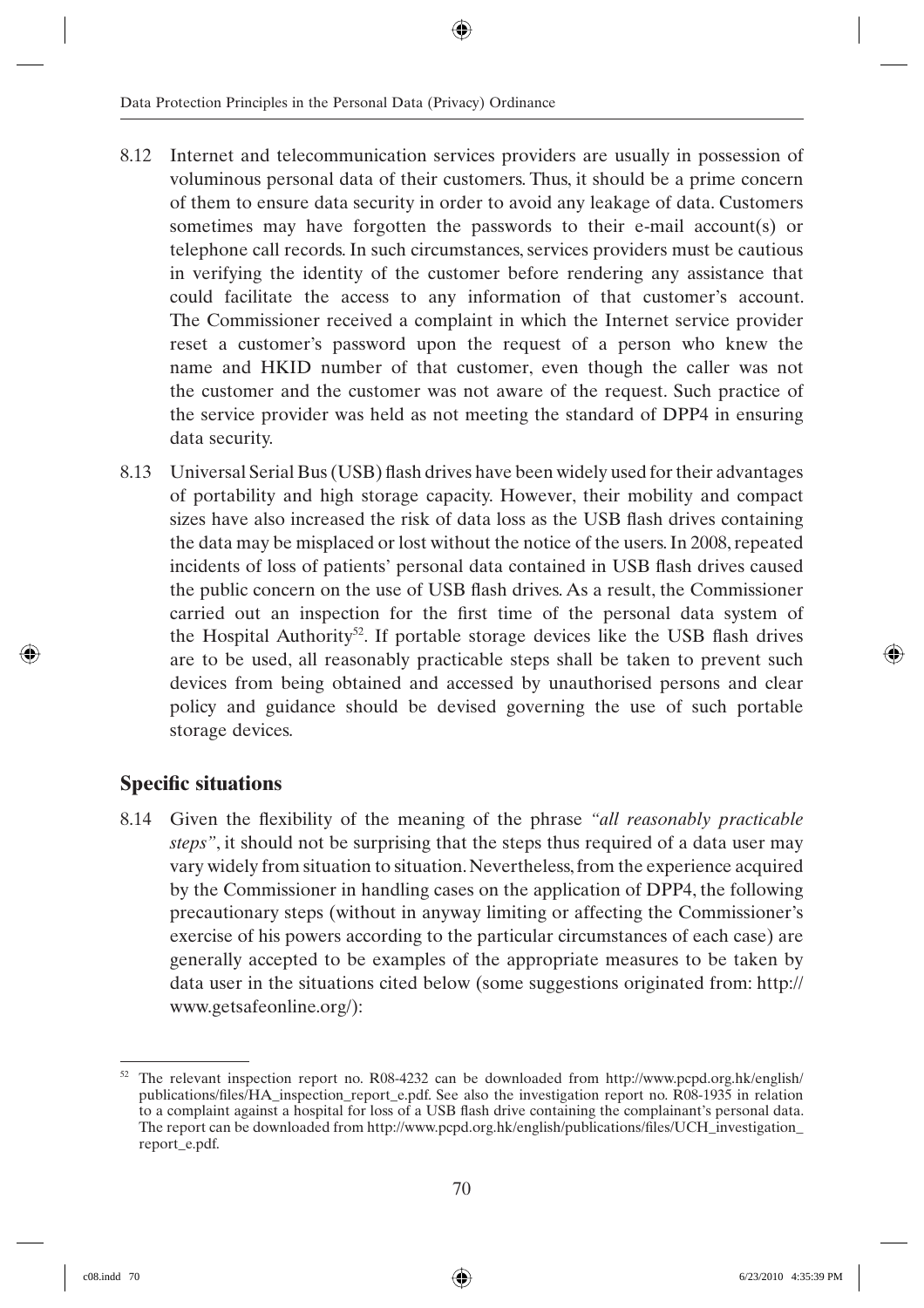| <b>Situation</b>                                                 | <b>Appropriate steps</b>                                                                                                                                                                                                                                                                                                                                                                                                                                                                                                                         |
|------------------------------------------------------------------|--------------------------------------------------------------------------------------------------------------------------------------------------------------------------------------------------------------------------------------------------------------------------------------------------------------------------------------------------------------------------------------------------------------------------------------------------------------------------------------------------------------------------------------------------|
| Storage of data in paper files                                   | - files under lock and key or in a secure area<br>- access by authorized personnel on a need-to-know basis<br>- shred the paper files<br>- have a 'clear-desk' policy requiring employees to lock up<br>sensitive papers when they are not working on them                                                                                                                                                                                                                                                                                       |
| Transmission of data by mail                                     | - the use of sealed envelopes<br>- making sure no sensitive data (e.g. HKID number) are<br>visible through envelope window<br>- mail marked "private and confidential" if intended for<br>the eyes of the addressee only<br>- making sure dedicated fax machine, if available, is used<br>at the receiving end<br>- advance notification to the recipient of incoming fax<br>- checking the accuracy of the fax number before dialing                                                                                                            |
| Electronic storage and<br>transmission                           | - the use of encryption<br>- "confidential mail boxes"<br>- automatic routing to a dedicated computer directory<br>- passwords for access<br>- restriction against indiscriminate uploading or down-<br>loading of data via web enabling public access through<br>search engines                                                                                                                                                                                                                                                                 |
| Portable electronic storage<br>device                            | - the use of password protected device, e.g. password<br>protected USB flash drives<br>- The use of encryption                                                                                                                                                                                                                                                                                                                                                                                                                                   |
| Account data accessible by<br>account holder via<br>the Internet | - service providers avoid setting "obvious" default<br>passwords, such as data subject's HKID number<br>- reminder to data subject to change password regularly                                                                                                                                                                                                                                                                                                                                                                                  |
| Service of legal processes                                       | - documents contained in sealed envelopes except where<br>personal service is to be effected directly on the<br>individual                                                                                                                                                                                                                                                                                                                                                                                                                       |
| Server security                                                  | - Keep servers and network switch boards in a locked<br>room and control access to it<br>Unplug unused network extensions<br>- Consider hiring a knowledgeable IT manager or<br>outsourcing the work to a trusted supplier<br>- Restrict the number of administrator passwords<br>- As with desktop personal computers, servers need<br>a firewall, regular updates and anti-virus software<br>- Do not use a server as an employee's workstation<br>- Read server reports, such as security logs, and monitor<br>for changes and irregularities |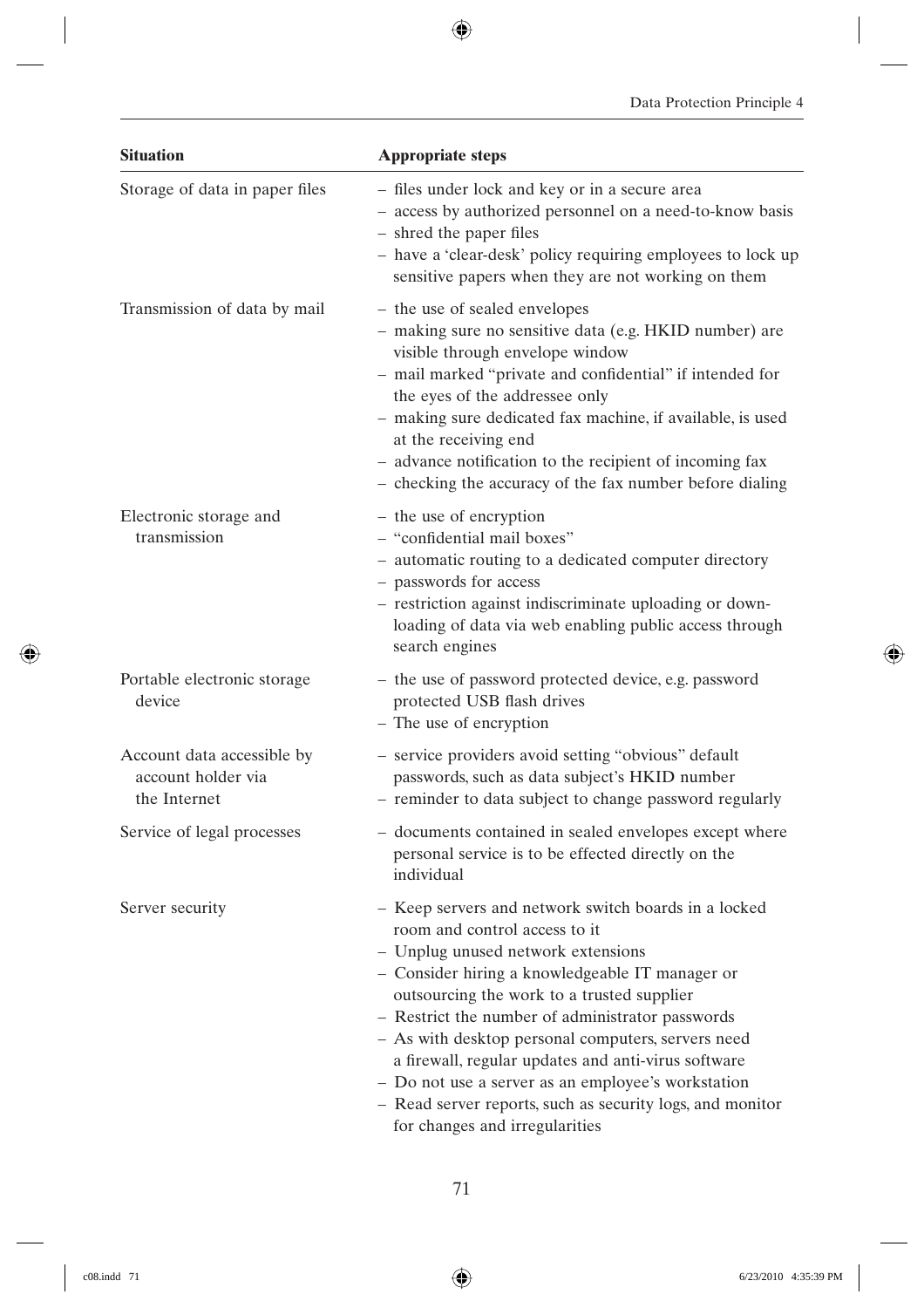| <b>Situation</b>   | <b>Appropriate steps</b>                                                                                                                                                                                                                                                                                                                                                                                                                                                                                                                                                                                                                                                                                                                                                                                                                                                                                                                                                                                                                                                                                                                                                                                                                                                                                                                                                                                                                                                                                                                                                                                                  |
|--------------------|---------------------------------------------------------------------------------------------------------------------------------------------------------------------------------------------------------------------------------------------------------------------------------------------------------------------------------------------------------------------------------------------------------------------------------------------------------------------------------------------------------------------------------------------------------------------------------------------------------------------------------------------------------------------------------------------------------------------------------------------------------------------------------------------------------------------------------------------------------------------------------------------------------------------------------------------------------------------------------------------------------------------------------------------------------------------------------------------------------------------------------------------------------------------------------------------------------------------------------------------------------------------------------------------------------------------------------------------------------------------------------------------------------------------------------------------------------------------------------------------------------------------------------------------------------------------------------------------------------------------------|
|                    | - A rapid response maintenance contract for any servers.<br>- Treat server backups as if they were complete copies of<br>all the information on the server (which they are) and<br>make sure that they are also kept under lock and key<br>and only available to authorized personnel                                                                                                                                                                                                                                                                                                                                                                                                                                                                                                                                                                                                                                                                                                                                                                                                                                                                                                                                                                                                                                                                                                                                                                                                                                                                                                                                     |
| Accessing database | - Regularly review who has access to information and<br>change access privileges as necessary<br>- Limit the number and scope of administrative users<br>- For consistency, allocate access on the basis of an<br>individual's role, not on a person-by-person basis. For<br>example, employees in the accounts department may<br>need access to the book keeping system and the human<br>resources managers and finance managers may need<br>access to personnel records.<br>- Each employee should have his own user ID. They<br>should be treated like office keys and not shared or<br>compromised in any way.<br>- Make sure that all computers attached to the network<br>require a secure log in and that they are all set to log out<br>automatically if left unattended for more than a few<br>minutes.<br>- Delete users' access privileges once they stop working<br>for the company.<br>- A secure network, including an effective firewall to keep<br>out unwanted connections.<br>- Delete remote access privileges once they are not<br>needed. For example, do not let any departed employees<br>retain access to your network.<br>- Review firewall and other server logs to monitor remote<br>access. Watch for unusual activity.<br>- Keeping firewall and VPN software up-to-date to protect<br>against evolving threats.<br>- Many remote desktop programs rely on installing a client<br>program on an office computer. This creates a tunnel<br>through the firewall. Do not allow employees to do this<br>on their own initiative. Control which programs are used<br>and how they are installed. |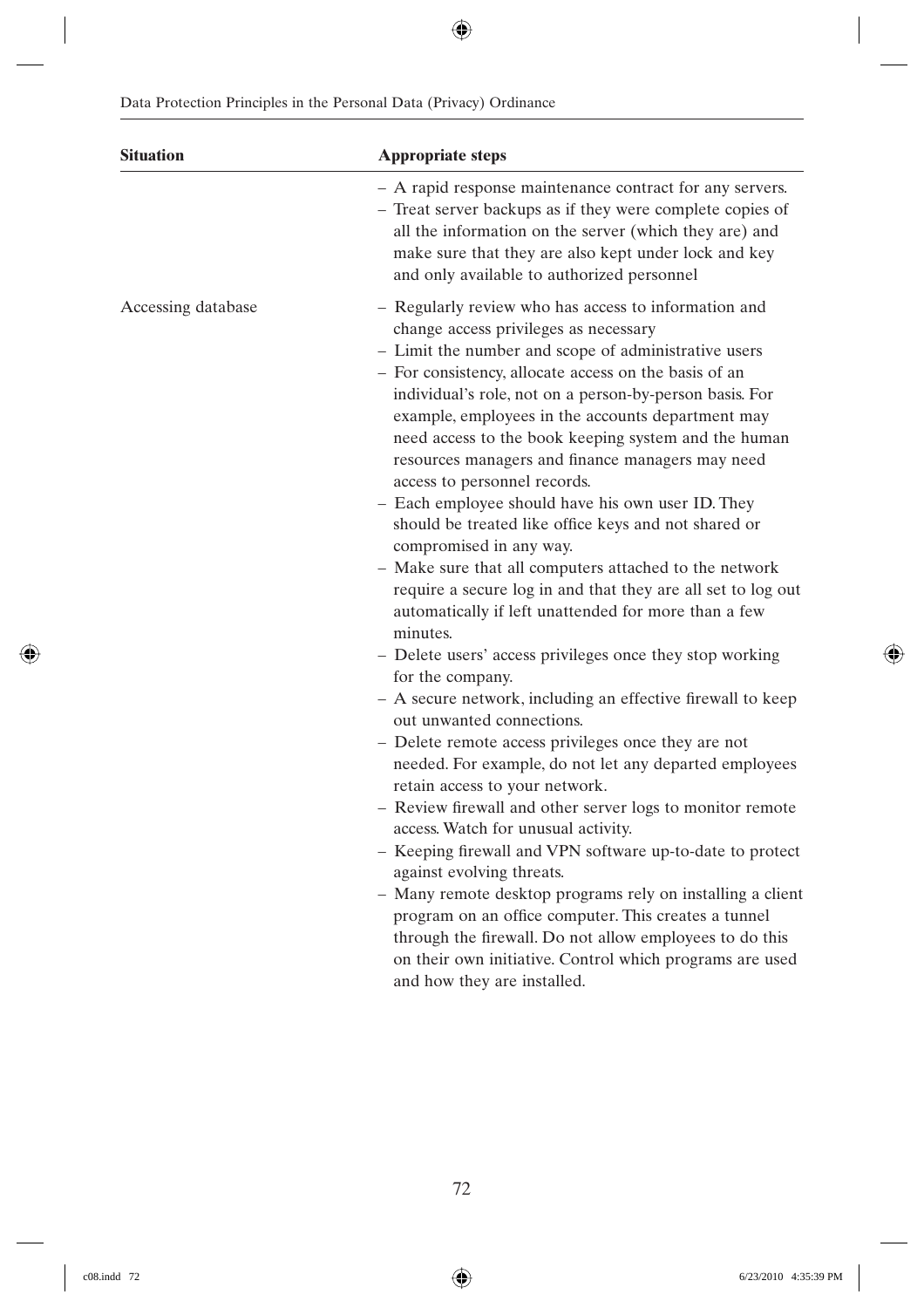# **Chapter 9**

## **Data Protection Principle 5**



The questions of making information generally available by a data user discussed in this chapter concerning DPP5 have been selected on the basis of their practical importance in light of the Commissioner's own experience. Before reading this chapter, the reader should read paragraphs 1.6 to 1.11 in *Chapter 1 – Introduction*, which contain important information on using this Book in general.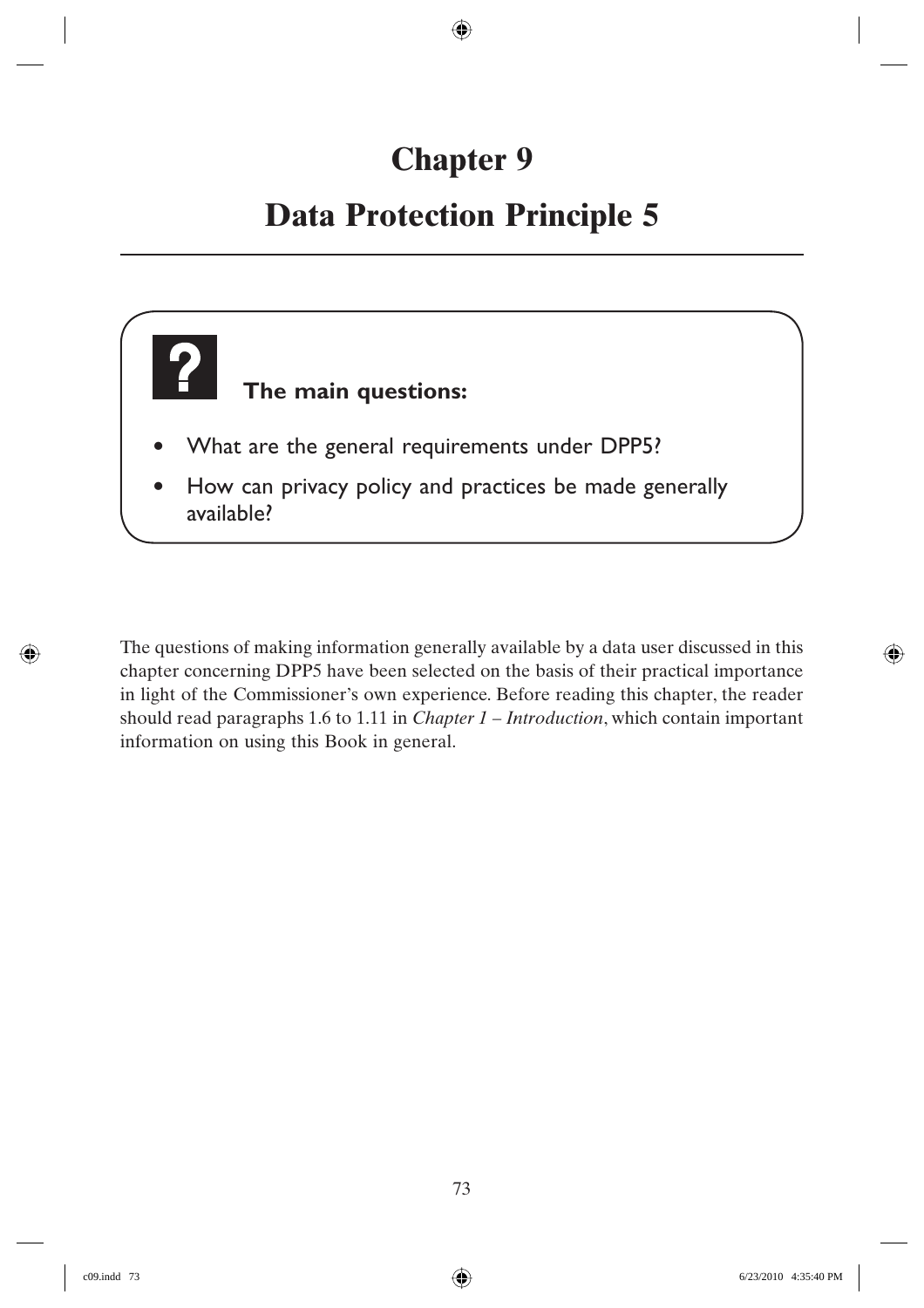#### **The general requirement of DPP5**

9.1 **Data Protection Principle 5** provides as follows:

#### *"Principle 5 – information to be generally available*

*All practicable steps shall be taken to ensure that a person can –*

- *(a) ascertain a data user's policies and practices in relation to personal data;*
- *(b) be informed of the kind of personal data held by a data user;*
- *(c) be informed of the main purposes for which personal data held by a data user are or are to be used."*
- 9.2 Although the obligation imposed under DPP5 is not an absolute one insofar as it only requires a data user to take all reasonably practicable steps to comply with it, the Commissioner regards it as important for a data user who engages in regular acts or practices that involve the collection of substantial amount of personal data in the course of its business or performance of its activities or functions, to make known and be transparent about its personal data policies and practices. Good governance dictates that organizational data users, such as government departments or corporations take heed of increasing public concern to ensure that data subjects' personal data privacy is properly protected by following a set of privacy policies or practices that is made generally available. In *AAB No. 15/2000*, the Commissioner's decision to issue an enforcement notice on implementing a privacy policy statement in compliance with DPP5 against a regulatory body whose daily operation involves the collection of sensitive personal data from general public was upheld by the AAB.
- 9.3 DPP5 does not require the data user's policies or practices to be produced in writing. However, in order to effectively communicate its data management policies and practices and for avoidance of doubt, it is proper and prudent to have a written privacy policy statement, which is commonly known as a **Privacy Policy Statement**, or in short, "**PPS**", implemented incorporating such essential matters as the kind of personal data held and the main purposes for which personal data held by a data user are or are to be used. An effective PPS may also include other useful information which might affect the data subjects' personal data privacy, such as the retention period for the data collected, the security measures in place and the proper mechanism for erasure or destruction of records, etc. When the actual practice on data management changes in response to business needs, the data user should review or revise its PPS so that current acts or practices of personal data collection accord with its published PPS.
- 9.4 The PPS once in place has to be effectively communicated to the persons affected and some of the common ways of dissemination are by putting up conspicuous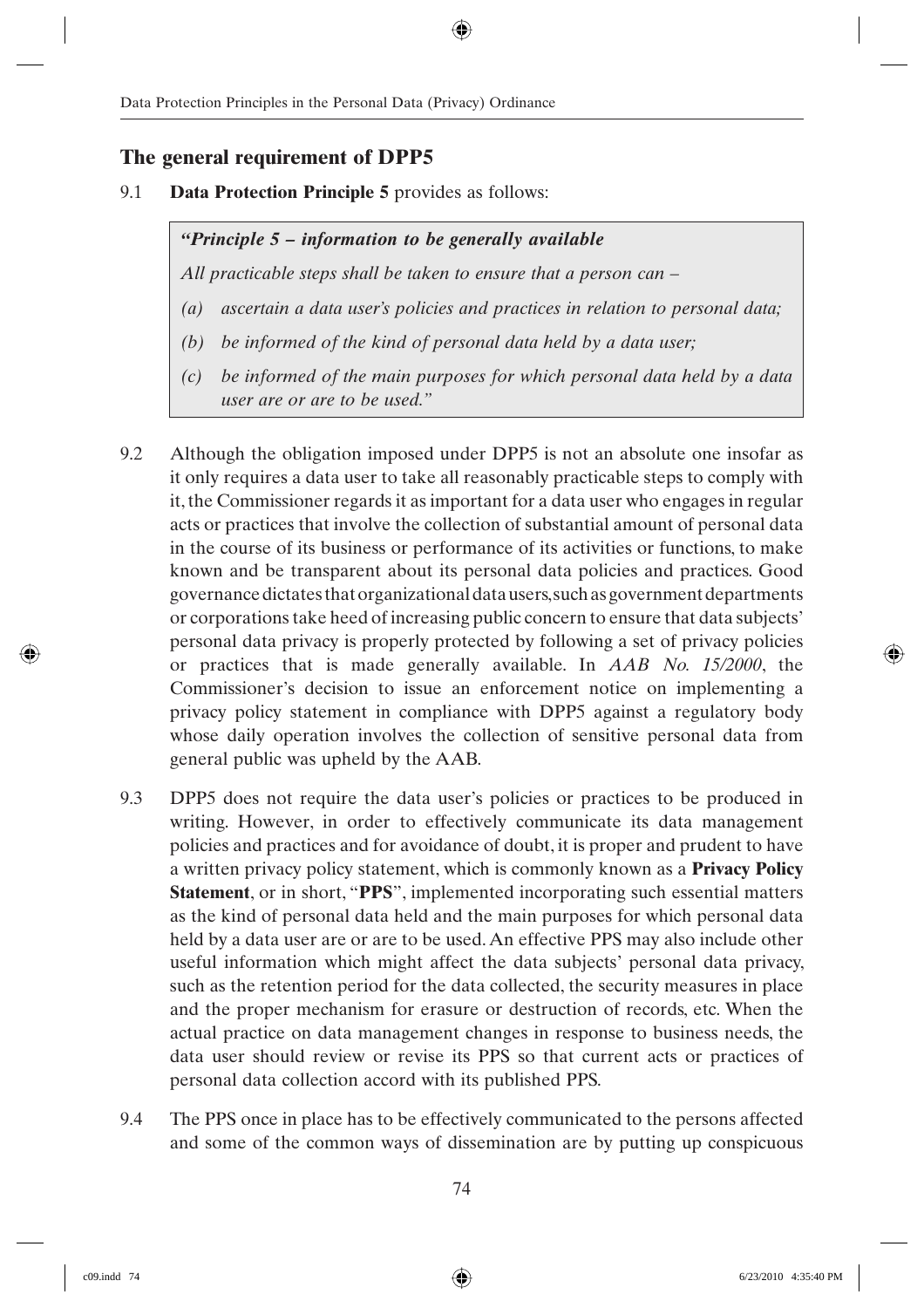notices displaying the PPS publicly, playing a pre-recorded PPS if personal data are collected through telephone conversation<sup>53</sup>, or incorporating it in relevant documents when personal data are collected or uploading the PPS onto the data user's website, etc. A data user may explore other effective and appropriate means of keeping data subjects informed of its personal data policies and practices taking into account its nature of business.

- 9.5 The complainant in *AAB No. 35/2003* alleged that a library failed to comply with DPP5 in making known its privacy policies and practices in respect of personal data collected by the library's prescribed forms. The appeal was dismissed and the AAB in upholding the Commissioner's decision not to investigate the complaint decided that the publication via the library's website of its privacy policy statement was sufficient compliance with DPP5.
- 9.6 The principle of transparency has assumed increasing importance not only in relation to dealing with personal data in the business-to-customer market segment, but also in respect of employees' personal data privacy rights. This is particularly so when an employer intends to carry out monitoring activities in the workplace where personal data of employers are collected via telephone, email, internet or video monitoring. Owing to its privacy intrusive nature, the employer should as far as practicable, formulate and disseminate its monitoring policy in order to keep employees informed of the extent, scope and manner in which such activities are carried out and how their personal data would be subsequently used and transferred and the possible adverse or disciplinary action that may ensue. Employers shall also ensure that new employees are aware of the existing PPS. In an AAB's decision<sup>54</sup>, the AAB opined that an employer who failed to draw the attention of an employee employed in 2004 to an existing PPS issued in 2000 could be in breach of DPP5.
- 9.7 In facilitating compliance with the requirements of the Ordinance by employer as data user and in exercise of the Commissioner's powers under section 8(5) of the Ordinance, the Commissioner issued in December 2004 the *Privacy Guidelines: Monitoring and Personal Data Privacy at Work* indicating the manner in which the Commissioner proposes to perform his functions and powers in relation to employee monitoring<sup>55</sup>. Where employee monitoring is justified for legitimate business purposes, an employer should take practicable steps to formulate and

<sup>53</sup> See the inquiry case note no. 2007106, which can be downloaded from http://www.pcpd.org.hk/english/ casenotes/case\_complaint2.php?id=275&casetype=O&cid=17.

<sup>54</sup> *AAB No. 14/06.*

<sup>&</sup>lt;sup>55</sup> In the Guidelines, the 3A's concept (i.e. Assessment, Alternatives and Accountability) in assessing the appropriateness of employee monitoring and the 3C's approach (i.e. Clarity, Communication and Control) were introduced in relation to the handling of personal data collected during monitoring. The DPP5 requirements were expounded in the Clarity and Communication concepts in devising and making known a Monitoring Policy. Employers are encouraged to follow the recommended good practices mentioned in the Guidelines.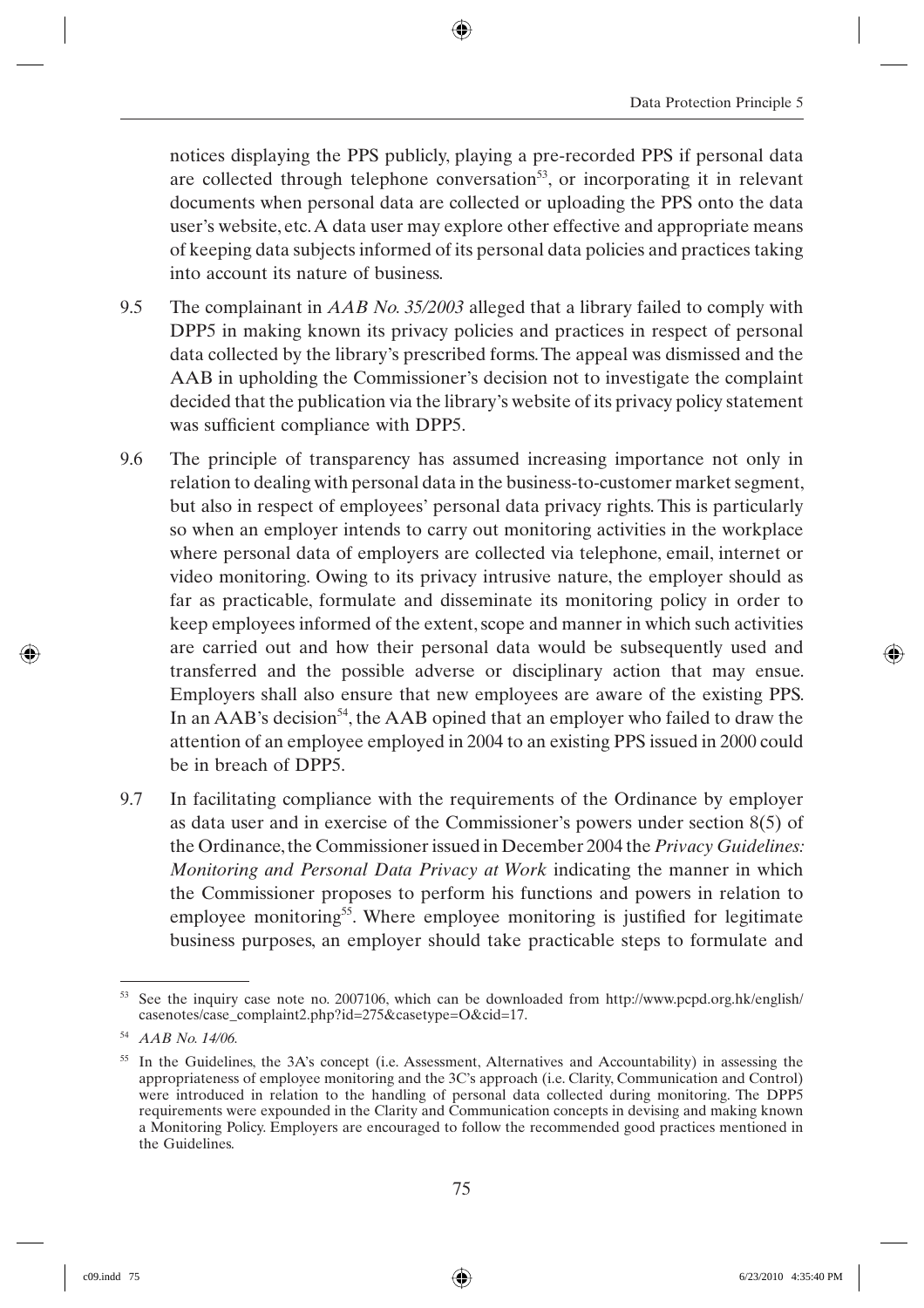make known its monitoring policy and due regard should be given to the legitimate expectation of the employees of personal data privacy. It has been generally accepted that by entering into employment relationships, the employees though submitting themselves to the lawful instructions to be given by the employer, do not thereby forsake all their rights to personal data privacy, their legitimate expectation of privacy would extend to cover such matters as abhorrence of the installation of CCTV in toilets or changing rooms, the indiscriminate collection of the contents of their personal emails or the taping of private calls without proper justification. The transparency of actions expressed through a clearly written and communicated PPS is conducive to building mutual trust between employers and employees.

9.8 In a complaint case that came before the Commissioner, a public organization was found to have installed covert pinhole cameras for detecting the theft of its property believed to be committed by its staff. Upon investigation, it was found that the use of pinhole cameras was extensive and out of proportion in relation to the objective of gathering evidence of crime and the means adopted was unfair. Also, the organization did not have in place a monitoring policy which, in view of the activities carried out by the organization and the number of employees affected, was found not to have taken reasonably practicable steps to comply with  $DPP5^{56}$ 

<sup>&</sup>lt;sup>56</sup> A report on this complaint case was published pursuant to section 48 of the Ordinance and readers may refer to the report at the Commissioner's website, *http://www.pcpd.org.hk/english/infocentre/files/ R05-7230\_e.pdf.*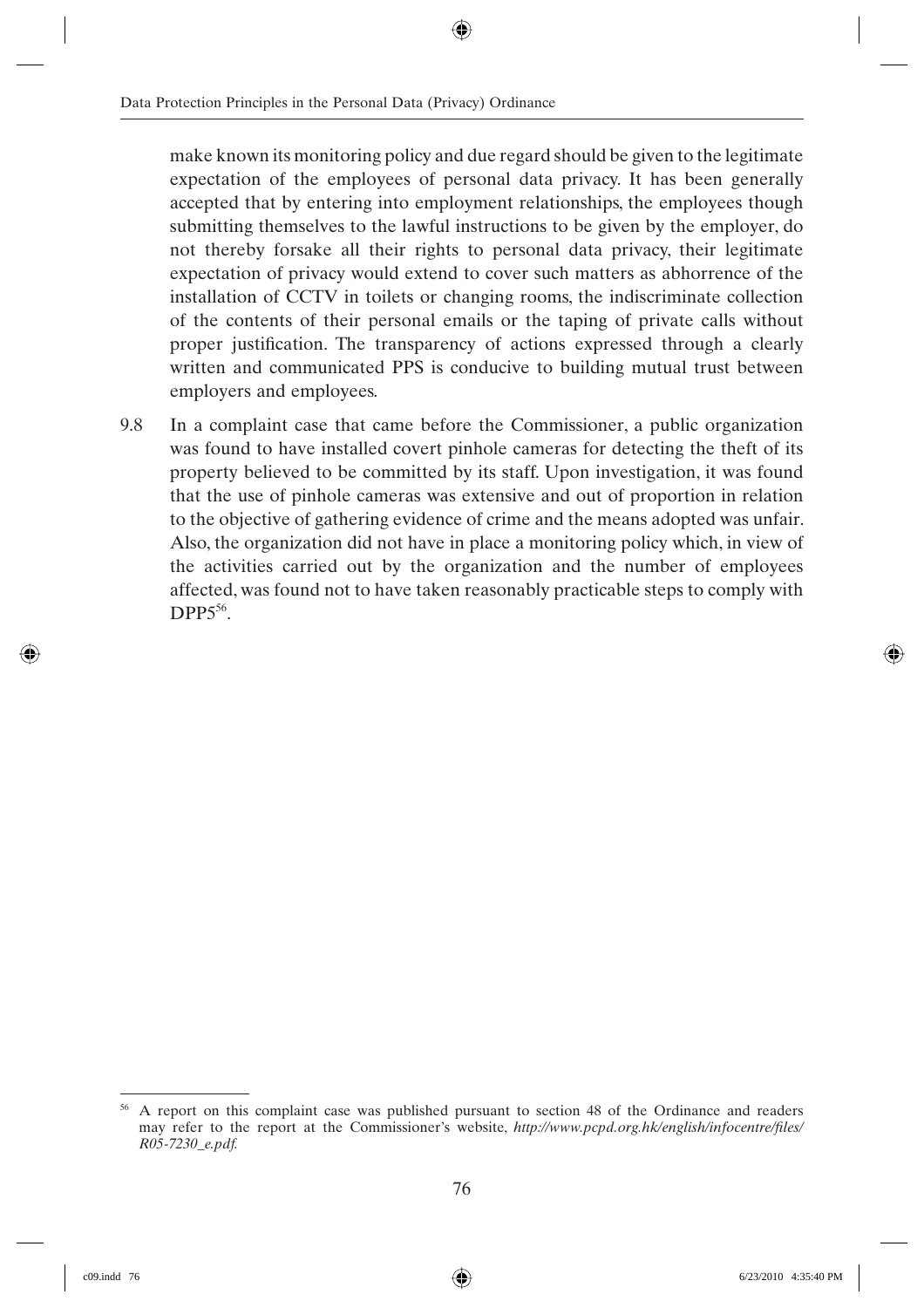## **Chapter 10**

### **Data Protection Principle 6(a) to (d) and the Data Access Provisions in Part V**

### **The main questions:**

- What constitutes a data access request?
- Who may make a data access request?
- How can a data access request be made?
- How can a data user comply with a data access request?
- What charge may a data user levy for complying with a data access request?
- When shall a data user refuse to comply with a data access request?
- When may a data user refuse to comply with a data access request?
- What steps must a data user take in refusing to comply with a data access request?

The questions discussed in this chapter concerning data access requests and DPP6 and Part V of the Ordinance have been selected on the basis of their practical importance in light of the Commissioner's own experience. Before reading this chapter, the reader should read paragraphs 1.6 to 1.11 in *Chapter 1 – Introduction*, which contain important information on using this Book in general.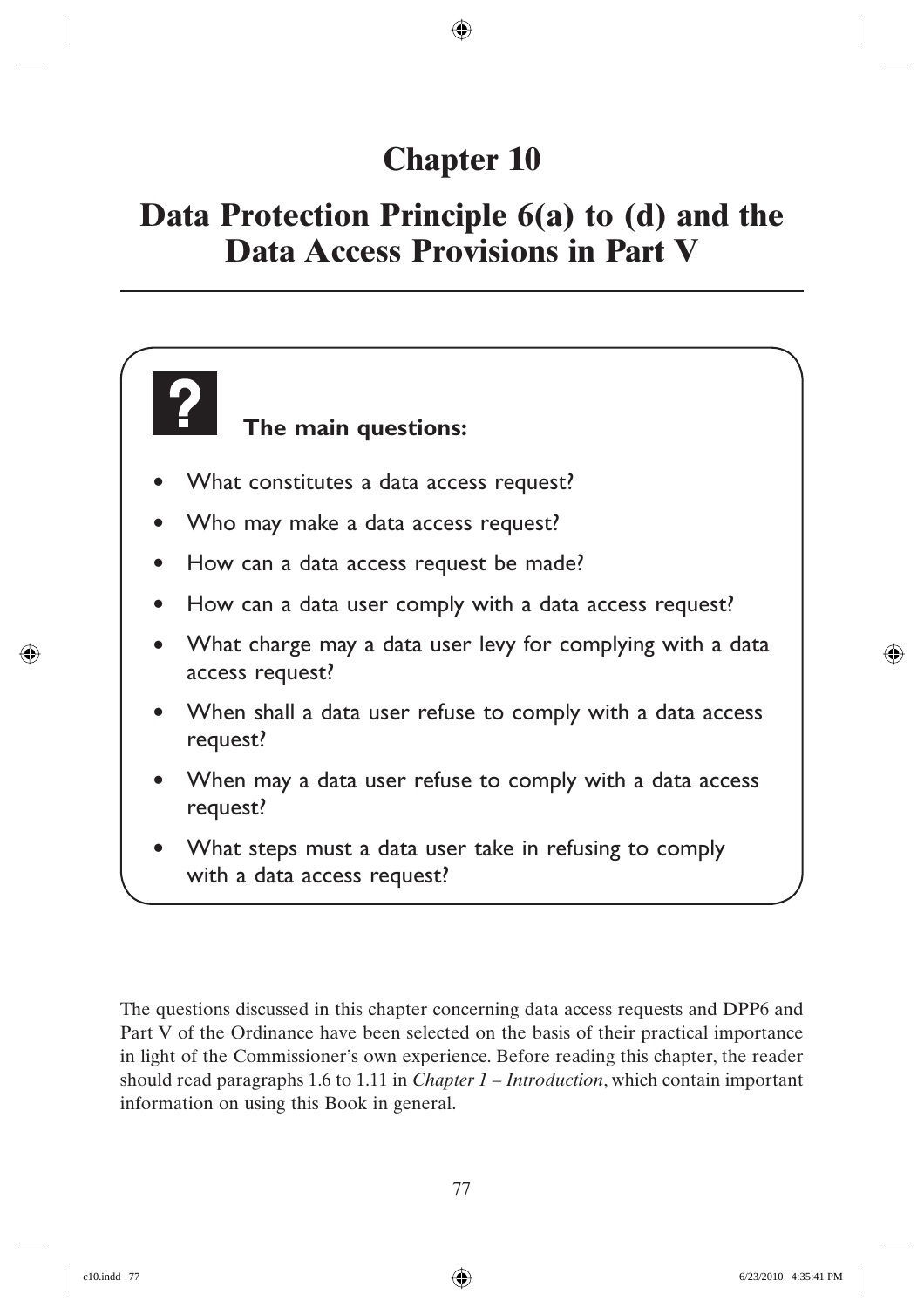#### **The basis of a data access request**

10.1 The right of a data subject to access his personal data held by the data user is provided for under paragraphs (a) to (d) of **Data Protection Principle 6**:

> *"Principle 6 – access to personal data A data subject shall be entitled to – (a) ascertain whether a data user holds personal data of which he is the data subject; (b) request access to personal data – (i) within a reasonable time; (ii) at a fee, if any, that is not excessive; (iii) in a reasonable manner; and (iv) in a form that is intelligible; (c) be given reasons if a request referred to in paragraph (b) is refused; (d) object to a refusal referred to in paragraph (c); . . ."*

- 10.2 In addition, Part V of the Ordinance contains detailed provisions and procedural requirements regarding how a data subject may make, and how a data user complies with, a data access request. Apart from reliance on some valid grounds provided under Part V that the data user shall or may refuse to comply with a data access request, there are exemption provisions in Part VIII of the Ordinance which, when properly invoked, may exempt the data user from compliance with a data access request.
- 10.3 Generally speaking, there are stringent provisions relating to compliance with a data access request that a data user shall carefully observe. Thus, when a data access request is received, the data user shall properly handle it by examining the relevant provisions under Parts V and VIII of the Ordinance in complying with or refusing to comply with, the data access request.
- 10.4 To facilitate understanding, the salient points to the making of a data access request by a data subject or his relevant person, and to the handling and responding to such request by the data user are set out below.

#### **What constitutes a data access request?**

10.5 The first question relevant to considering the data access provisions of the Ordinance is what constitutes a data access request? In this connection, the term "**data access request**" is defined in section 2(1) as "*a request under section 18"*.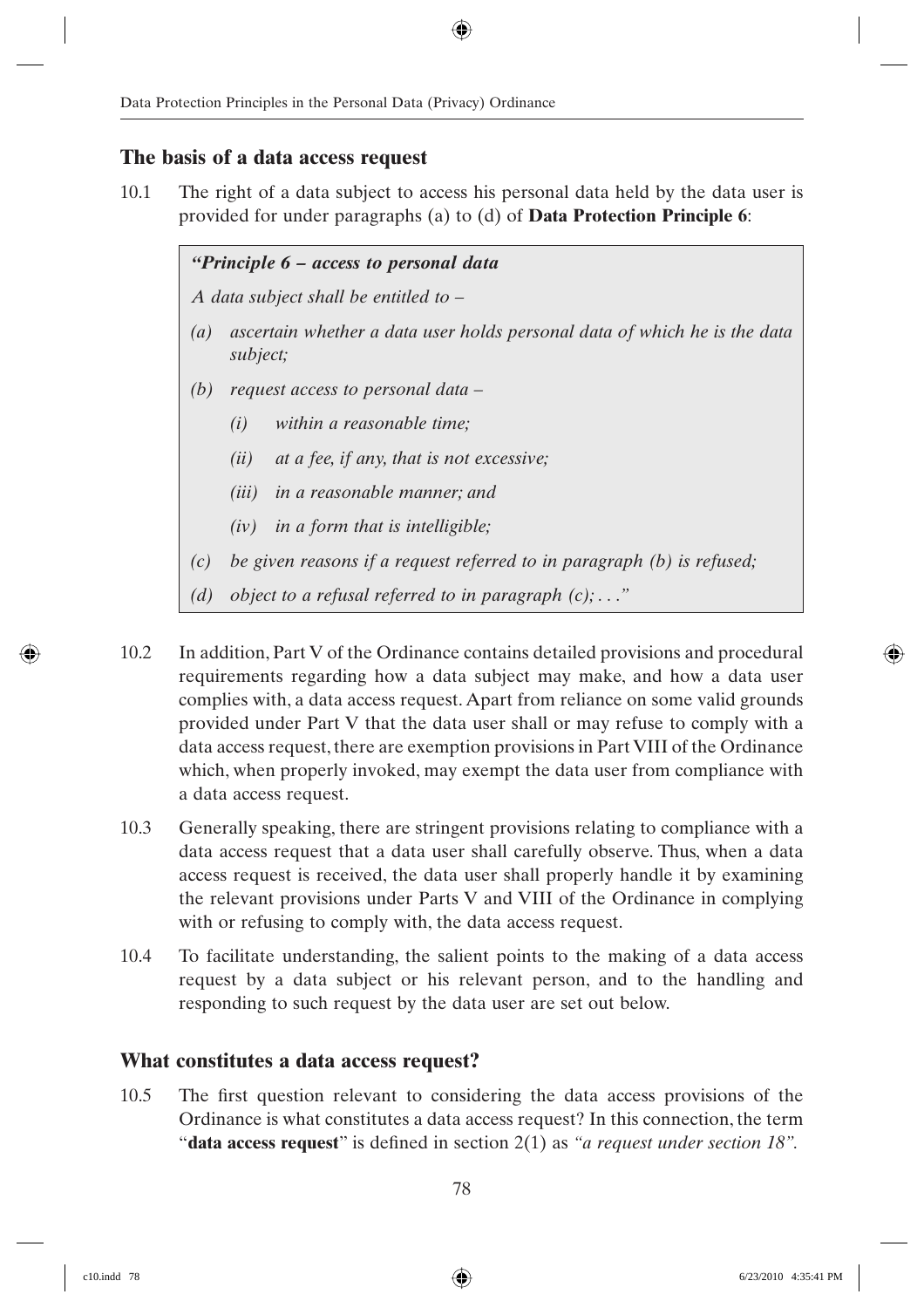#### 10.6 **Section 18(1)** provides as follows:

- *"(1) An individual, or a relevant person on behalf of an individual, may make a request –*
	- *(a) to be informed by a data user whether the data user holds personal data of which the individual is the data subject;*
	- *(b) if the data user holds such data, to be supplied by the data user with a copy of such data."*
- 10.7 The first thing to note from the definition in section  $18(1)$  is that neither the word "*and*" nor the word "*or*" appears between paragraphs (a) and (b). Taking the grammatical meaning that it bears, and in applying the rule of literal interpretation, paragraphs (a) and (b) could be construed to be two distinct categories of request. The Commissioner adopts the view that the two paragraphs are not conjunctive in character and should be construed to cover two separate categories of request that a requestor, in making a data access request, is entitled to express his choice. In other words, a data access request may consist of only a request under paragraph (a), or only a request under paragraph (b), or both.
- 10.8 However, when a data access request purportedly made under section  $18(1)(a)$ is received, section 18(3) provides that the data user may, in the absence of evidence to the contrary, treat the data access request as one made under both section  $18(1)(a)$  and (b) and in addition to simply responding to the request made under section  $18(1)(a)$ , supply also the copy of the personal data to the requestor pursuant to section  $18(1)(b)$  of the Ordinance. The reverse situation (i.e. a request purportedly made under section  $18(1)(b)$ ) however is not provided for in the Ordinance, it is therefore doubtful whether the same rationale applies. The Commissioner takes the view that each case should be determined according to its own set of facts and relevant evidence in ascertaining the scope of the data access request made by a requestor.
- 10.9 It should also be noted that in reading paragraph (a) alone, it is not clear whether the term *"personal data"* appearing therein refers to personal data in general or any specific item of personal data. The Commissioner takes the view that the meaning of that term includes both. In other words, in a data access request under paragraph (a), the requestor may choose to ask a data user, "*Do you hold any of my personal data?*" or, alternatively, "*Do you hold Item X?*" (X being a description of one or more items believed to constitute or contain the requestor's personal data).
- 10.10 Insofar as paragraph (b) is concerned, the reference to *"a copy of such data"* must necessarily mean the data referred to in paragraph (a). It should be noted, however, that no reference is made in paragraph (a) or (b) of a description or list of data (if any) being held. Accordingly, where a data access request is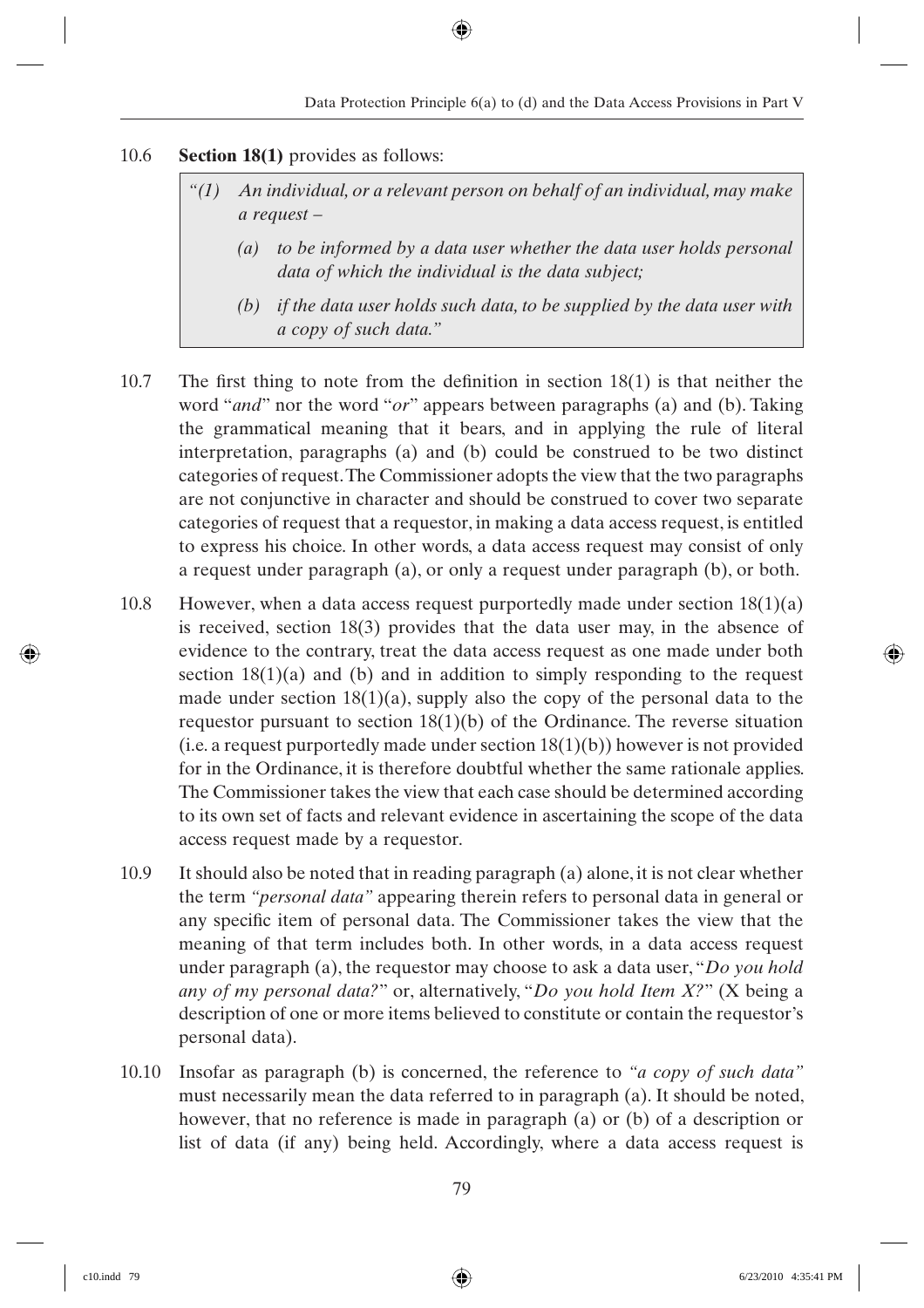phrased in terms such as: "*give me a list of all my data held by you*", the Commissioner is inclined to the view that this does not strictly constitute a data access request within the meaning of section 18(1) obligating compliance by the data user under the Ordinance. It has been confirmed in the case of *AAB No. 24/2001* (discussed in paragraphs 10.29 to 10.32 below) that a data subject has no right to demand an exhaustive list of all his data held by a data user. A data user, however, may sometimes choose to provide such a list to facilitate its handling of a data access request, especially a request under section 18(1)(b).

10.11 Similarly, the Commissioner has received complaints about alleged failure to comply with requests worded like: "*give me in writing the reason for (my dismissal, your rejecting my application, etc.)*." In this connection, it is important to remember that the term "*data*" is defined in section  $2(1)$  as meaning the representation of information in a document. Hence, unless the reason or explanation being sought **already exists** in such a document (which in most cases means in writing), the Commissioner takes the view that the data user has **no**  obligation, upon receiving the request, then to reduce to writing the reason or explanation being sought, i.e. to **create** data for the sake of complying with the data access request.

#### **Who may make a data access request?**

10.12 Having considered what constitutes a data access request, the next question to consider is who may make such a request. In this connection, section 18(1) provides for the making of a data access request by "*an individual, or a relevant person on behalf of an individual*". The term "*relevant person*" is defined in **section 2(1)** as follows:

> *"'relevant person', in relation to an individual (howsoever the individual is described), means –*

- *(a) where the individual is a minor, a person who has parental responsibility for the minor;*
- *(b) where the individual is incapable of managing his own affairs, a person who has been appointed by a court to manage those affairs;*
- *(c) in any other case, a person authorized in writing by the individual to make a data access request, a data correction request, or both such requests, on behalf of the individual."*
- 10.13 The provisions of the Ordinance give no indication, however, of the kind of situation in which a data access request made by a relevant person is to be regarded as being so made "*on behalf of*" the individual. Doubt may arise as to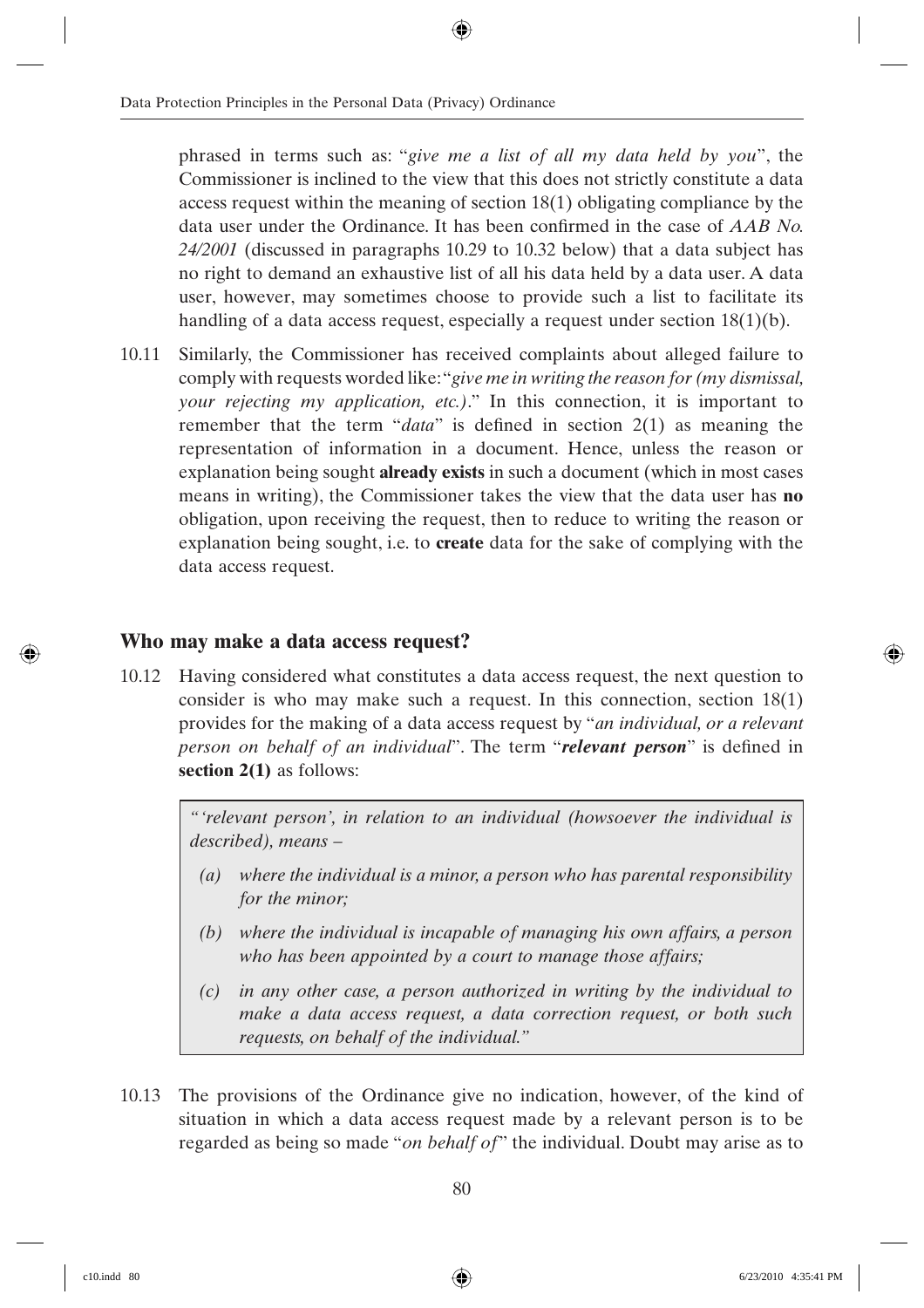whether a data access request is properly made by one of the parents as a relevant person on behalf of a minor in the two situations illustrated: first, where the parent is physically separated from the minor, so that one may suspect the data access request is in fact made by the parent for his/her own purposes such as to enable himself or herself to locate the minor or the other parent of the minor rather than on behalf of the minor; secondly, where the minor could well be disinclined, if asked, to have his data released to the parent (e.g. youths receiving help from social workers).

10.14 The Commissioner has encountered cases where a parent who was denied physical access to his or her child by the custodian parent, lodged a data access request under the Ordinance in the name of the child's relevant person, with parties such as the school that the child attended or the social welfare organization that provides welfare services to the child seeking access to the location data (e.g. the address) of the child. It is obvious from the subject matter raised in the request that the child has actual knowledge of the location data requested and is therefore apparent that the requestor parent has his or her own rather than his or her child's interest to serve in tracing the whereabouts of the child. In situations like this, the Commissioner will incline to the view that the request is not one made "*on behalf of* " the child and does not therefore satisfy the requirements under section 18(1) of the Ordinance.

#### **How to make a data access request?**

- 10.15 Having considered who may make a data access request, the next question is how such a request can be made.
- 10.16 The Ordinance does not prescribe any particular form or mode in which a data access request must be made, except that under section  $20(3)(a)$ , if a data access request is not made "*in writing in the Chinese or English language*", this will constitute valid grounds on which the request may be refused. Even so, the data user is still bound to comply with the requirements applicable to such a refusal, as will be discussed in paragraphs 10.54 to 10.63 below.
- 10.17 In early cases handled by the Commissioner, the absence of any prescribed form for a data access request would often cause confusion. In particular, a data user receiving such a request could easily be unaware of it being a data access request, hence its obligation to respond to it in strict compliance with the Ordinance. This had significant impact on data users such as any public or private organization that its regular dealings with individuals and it is not unusual for it to have to handle data access requests from time to time. Even if a request is not meant to be made pursuant to the Ordinance (for example, a request made to a government department pursuant to the Code of Access to Information), the requested information may happen to contain the requestor's personal data.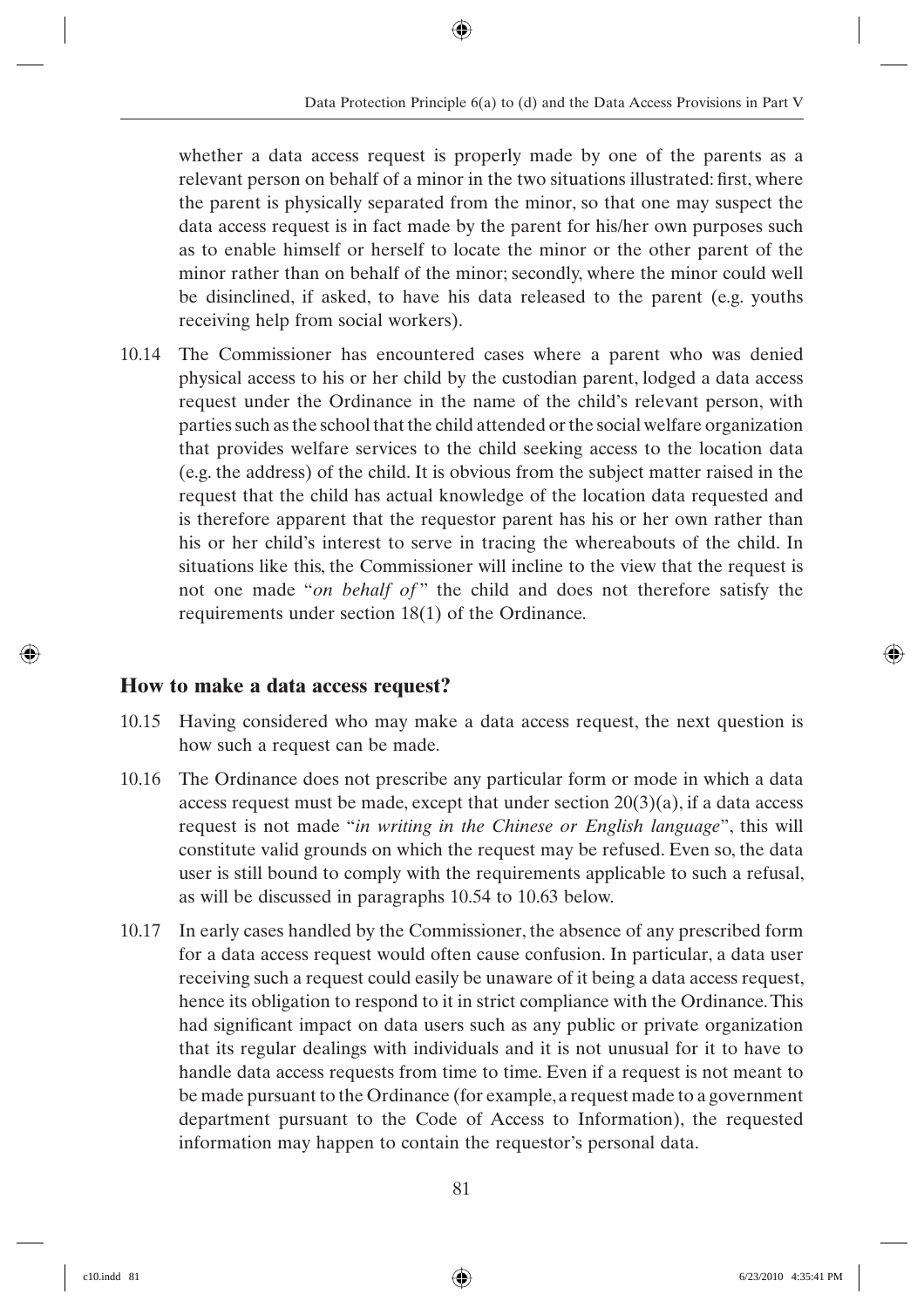10.18 The Commissioner took the view that for a data access request intended to be made under the Ordinance (whether under section  $18(1)(a)$ ,  $18(1)(b)$  or both), the requestor should at least refer to terms such as "*personal data*", "*Personal Data (Privacy) Ordinance*", "*Cap. 486*", "*data access request*", etc. In order to prevent or reduce the risk of misunderstanding, the Commissioner has, since December 1999, pursuant to his power to specify forms under section 67(1) of the Ordinance, specified a Data Access Request Form<sup>57</sup> in which data access requests are to be made. The consequence for making a data access request **not** in the specified form is provided for in **section 20(3)(e)** as follows:

> *"(3) A data user may refuse to comply with a data access request if – . . . (e)* the form in which the request shall be made has been specified *under section 67 and the request is not made in that form; . . ."*

- 10.19 The Data Access Request Form has been designed to make clear, both to the party using it to make a data access request and to the party receiving it, the following essential matters:
	- the fact that a data access request is being made under the Ordinance;
	- the particular provision(s) under which such request is being made (i.e. paragraph (a) or (b) of section 18(1), or both);
	- the precise scope of the data to which the request relates (in this regard, the data subject is guided through to frame his request as specific as possible);
	- the way of handling (including the time for compliance with) such a request, and possible consequences of failure to do so.
- 10.20 It is to be noted that failure to use the Data Access Request Form does not of itself render the data access request invalid nor does it exonerate the data user from responding to it in a manner prescribed by the Ordinance though it may afford the data user a ground under section  $20(3)(e)$  to refuse compliance with it as mentioned in paragraph 10.18 above.
- 10.21 The benefi t derived from the introduction of the prescribed Data Access Request Form is seen in the significant reduction of the number of complaint cases received by the Commissioner concerning disputes as to whether a data access request is made under the Ordinance.

<sup>57</sup> Form OPS003.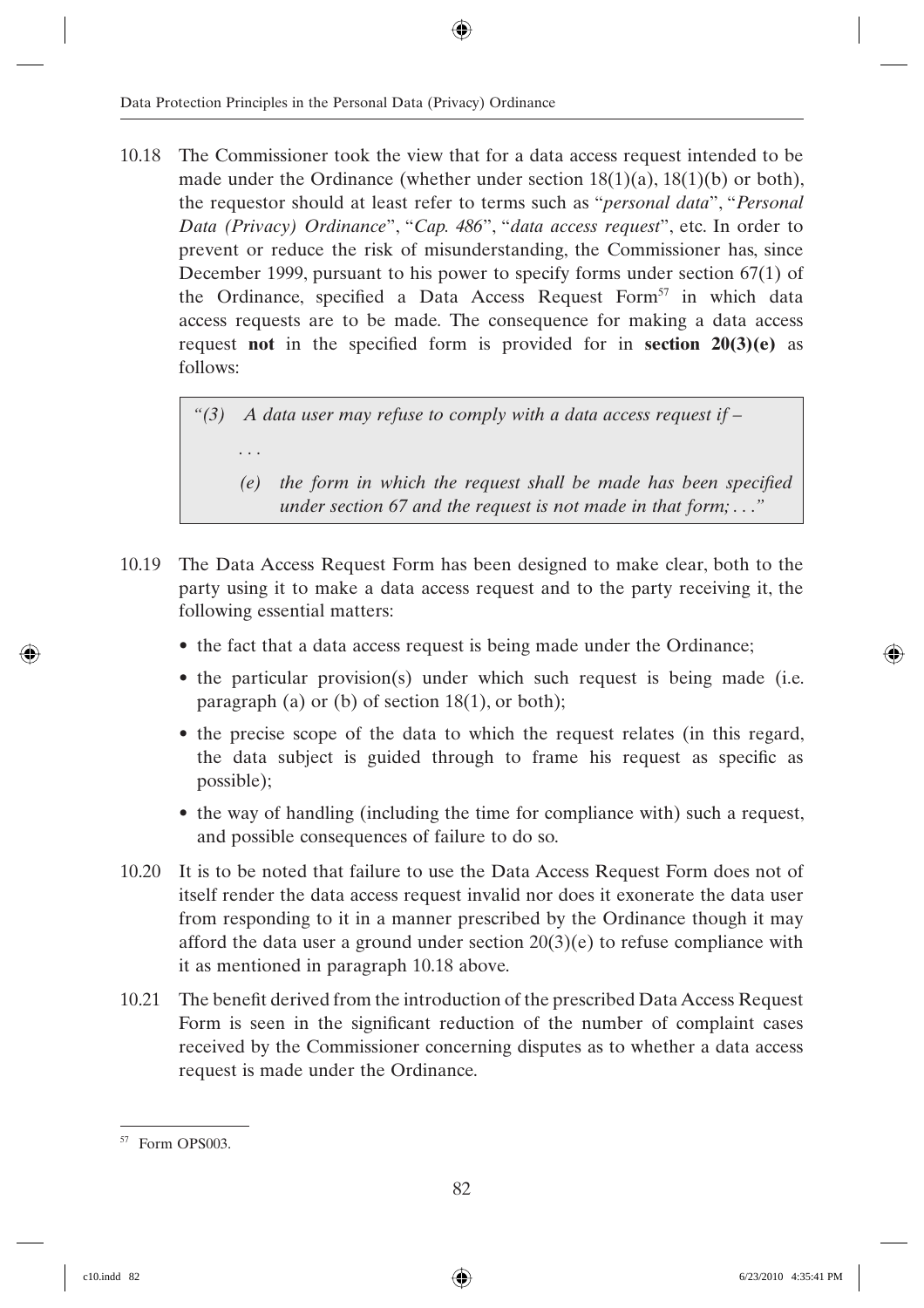#### **How to comply with a data access request?**

- 10.22 A data user, upon receiving a data access request, may decide to comply with such a request. A relevant point to note, then, is how this may be done.
- 10.23 First, it should be noted that a data access request under section  $18(1)(a)$  is a request to *"be informed by a data user*" whether any personal data of the data subject are being held. To comply with the request, there is no express requirement under the Ordinance for the requested information to be provided in writing. Nevertheless, this would be highly desirable for the sake of avoiding disputes.
- 10.24 On the other hand, a data access request under section  $18(1)(b)$  is a request to be supplied with a copy of the data held, if any. In this connection, it may be noted that **section 19(3)(a)** provides, *inter alia*, as follows:
	- *"(3) A copy of the personal data to be supplied by a data user in compliance with a data access request shall –*
		- *(a) be supplied by reference to the data at the time when the request is received except that the copy may take account of –*
			- *(i) any processing of the data –*
				- *(A) made between that time and the time when the copy is supplied; and*
				- *(B) that would have been made irrespective of the receipt of the request; . . ."*
- 10.25 Thus, it can be seen that the relevant point in time by reference to which personal data are said to be held by the data user is the time when the request is received by the data user and not any subsequent time when further personal data might be collected. That said, the data user may, but is not obliged to, take into account any processing of the data that would in any event take place prior to compliance with the data access request. The latter duty is however not a strict one imposed upon the data user.
- 10.26 The operation of section  $19(3)(a)$  may lead to the interesting question being asked as to the application of the other provisions relating to compliance or non-compliance with the data access request. For instance, if a data user invokes the application of any of the Part VIII exemptions in refusing to comply with the data access request, does it also mean that the exempting circumstances can only be ascertained at the time when the request was received and no account shall be taken of any exempting circumstances that exist after receipt but before compliance with the data access request? The better view adopted by the Commissioner is that section  $19(3)(a)$  concerns only the technical aspect of drawing the time line for the obligation of the data user to supply copies of the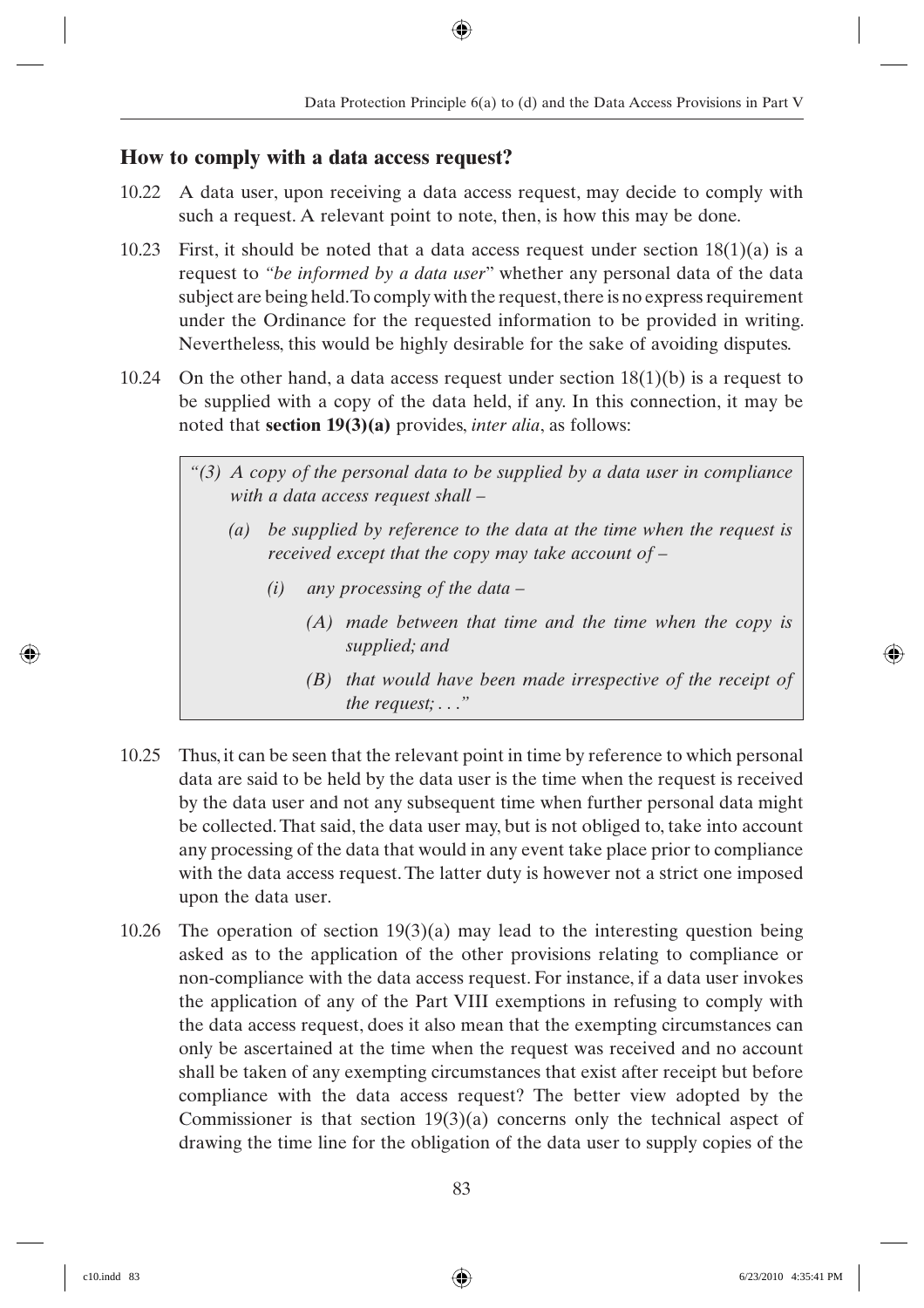personal data. The right to refuse compliance, as provided under section 20 of the Ordinance, does not contain provisions that restrict or confine its application insofar as they are properly invoked with reasons stated and the requestor is notified in accordance with section 21.

- 10.27 Sometimes, a data access request may be framed in such a way that it contains a **subjective** element (e.g. "*all data that affect my reputation*"). In complaints arising from this, the Commissioner has generally taken the view that a data subject who chooses to make his request in an unspecific manner will have to rely on the judgment of the data user in selecting the relevant data that need to be provided (if any).
- 10.28 Even more commonly, a data subject may, in the data access request, ask for copies of "*all personal data*" relating to him or her held by the data user. This, however, may create serious practical difficulty for the data user, especially where there has been extensive dealings between the parties, during which a large amount of personal data may have been created, e.g. where the data subject is or used to be employed by the data user for many years.
- 10.29 Such, indeed, was the situation in the case of *AAB No. 24/2001*. In that case, the appellant institution was found by the Commissioner to have failed to comply fully with data access requests by a former staff member by omitting to provide her with some of her personal data. In her data access requests, she asked for "*all of my personal data*" held by the appellant, including but not limited to certain named categories. Despite repeated requests for clarification from the appellant, the requestor refused to narrow the scope of her data access requests in any way. In his enforcement notice issued against the appellant under section 50 of the Ordinance, therefore, as one of the remedial measures to be taken, the Commissioner directed the appellant to conduct a "*thorough search*" for the data as requested.
- 10.30 Upon appeal by the appellant against the enforcement notice issued against it by the Commissioner, AAB upheld the appeal and observed that such a direction was contrary to **section 20(3)(b)** of the Ordinance, which provides that:

*"(3)* A *data user may refuse to comply with a data access request if –*

*. . .*

- *(b) the data user is not supplied with such information as the data user may reasonably require to locate the personal data to which the request relates; . . .".*
- 10.31 According to the AAB's decision, therefore, it appears that the said provision of section  $20(3)(b)$ , in addition to constituting grounds upon which a data user may make a formal refusal under section 21 to a data access request, may also,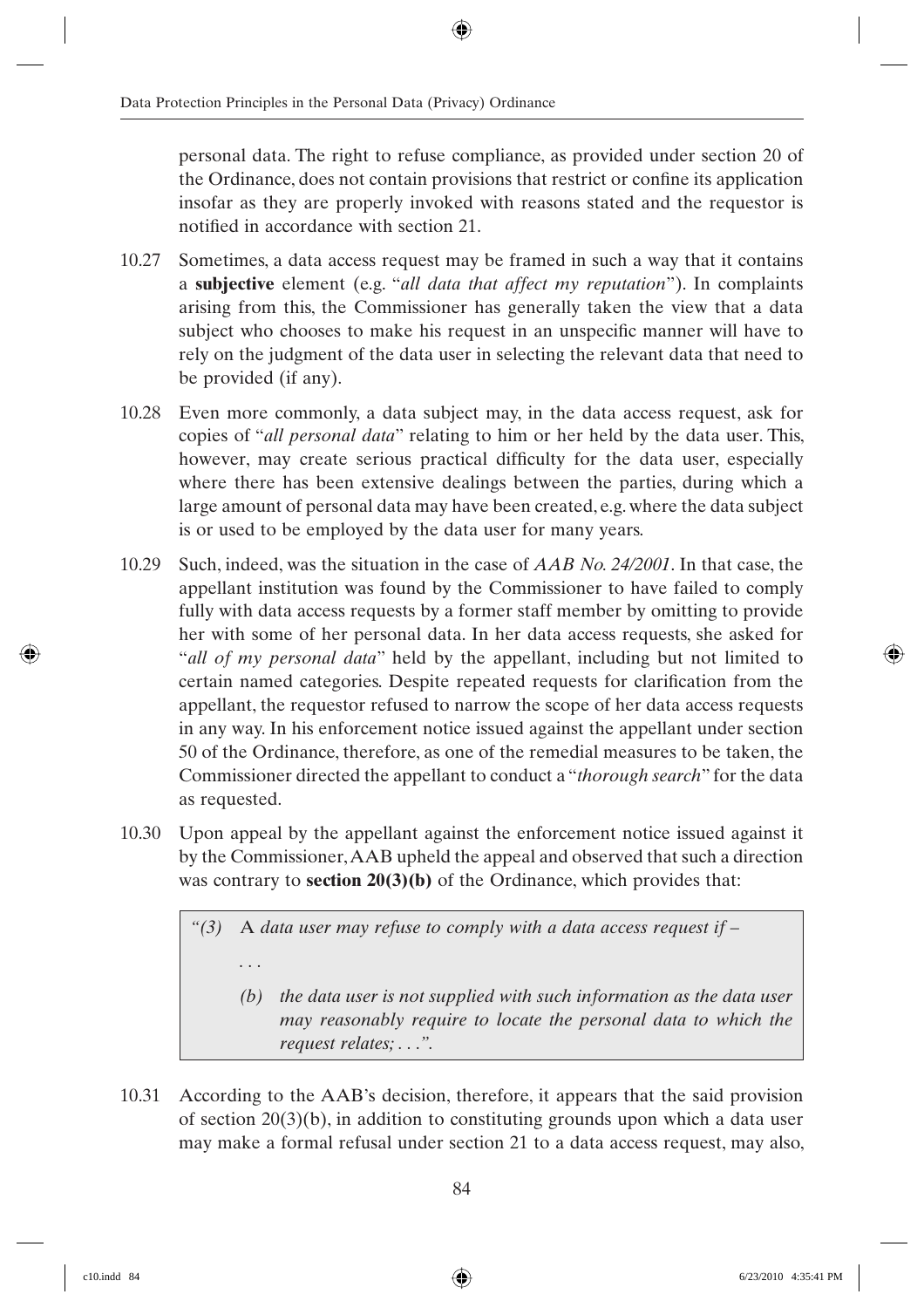even where no such formal refusal is made, operate to limit the scope of data which the data user is obliged to provide in compliance with the request. In particular, it seems that where the data access request is of a general nature, and in the absence of any information from the requestor to specify or to otherwise assist in the location of the data requested, the data user's duty of compliance may only extend to such data as it may reasonably and practicably be expected to provide (even if this may not necessarily be exhaustive of all data held by the data user that fall under the description of the data requested) $58$ .

10.32 Indeed, in so ruling, the AAB seems to have made compliance with a data access request somewhat less onerous than it otherwise might have been in some situations. To a certain extent, the view expressed in the following extracted passage from the AAB's decision may be seen to be relevant to the AAB's adoption of a pragmatic approach:

*"The Board wish to make it known that we deprecate any attempt by persons to use the Board as a forum for the pursuit of personal vendetta or to vent their anger. The Ordinance must be interpreted and applied sensibly, reasonably and practicably so that it is not used as a tool of oppression or revenge."*

- 10.33 In the case of *CACV351/2006* (in relation to *AAB No. 61/2005***)**, the Court of Appeal held that a person making the data access request has a duty to make clear what personal data are requested under the data access request and also to supply further information to clarify if so requested by the data user. Furthermore, the AAB has also decided in *AAB No. 16/2008* that where the data user reasonably requires the data requestor to supply information to enable him to locate the relevant personal data, unless and until such information has been supplied, there is no valid data access request for the data user to comply with. Whether the request for information by the data user is reasonably made is a question of fact depending upon the circumstances and the facts of each case.
- 10.34 It is also important to note that the data requester is entitled to a copy of his personal data only, not every document which refers to him. This view is confirmed by the AAB in *AAB No. 27/2006* and the Court of First Instance in *Wu Kit Ping v Administrative Appeals Board [2007] 5 HKC 450*. The Court considered that "*If in a document, the maker of the document expresses an opinion about a data subject, that opinion will constitute personal data to which the data subject will be entitled to access. However, an opinion expressed in the same document, by the maker of the document, about the maker of the document himself, unless relating*

<sup>&</sup>lt;sup>58</sup> Indeed, in a situation where the data access request is framed so widely that the type and scope of the data requested is obviously unclear so that further clarification is required before it can be complied with, the AAB in *AAB No. 17/2004* took the view that the data access request may be regarded as unclear and should not have been accepted for processing and the time to comply with the data access request does not start to operate until a properly completed data access request is received.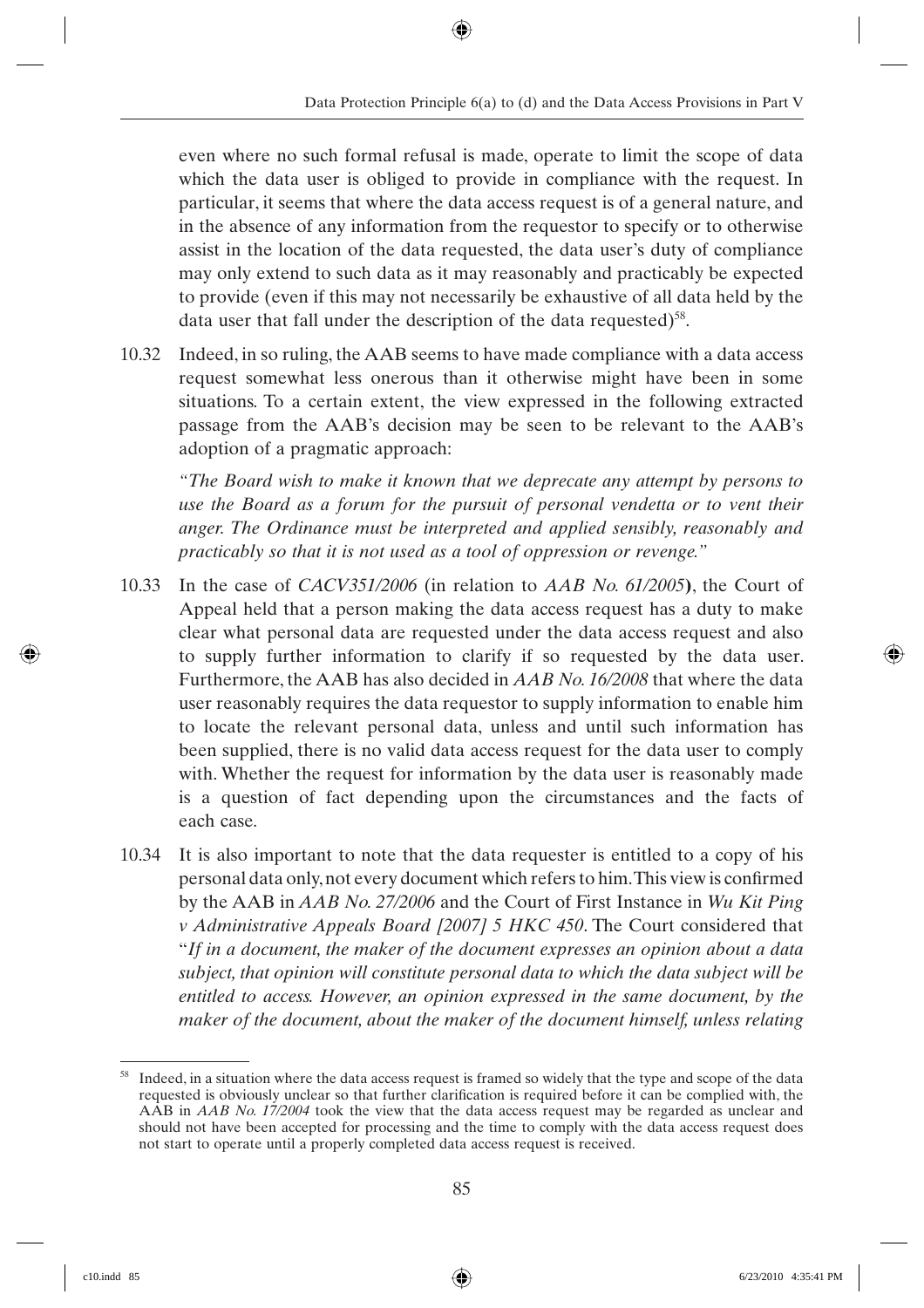*indirectly to the data subject, will not constitute the personal data of the data subject*".

- 10.35 Regarding compliance with a data access request, one last important point to note is the time requirement for compliance with a data access request provided for in **sections 19(1)** and **(2)** of the Ordinance, as follows:
	- *"(1) Subject to subsection (2) and sections 20 and 28(5), a data user shall comply with a data access request not later than 40 days after receiving the request.*
	- *(2) A data user who is unable to comply with a data access request within the period specified in subsection (1) shall –* 
		- *(a) before the expiration of that period –*
			- *(i) by notice in writing inform the requestor that the data user is so unable and of the reasons why the data user is so unable; and*
			- *(ii) comply with the request to the extent, if any, that the data user is able to comply with the request; and*
		- *(b) as soon as practicable after the expiration of that period, comply or fully comply, as the case may be, with the request."*
- 10.36 As seen from section 19(1) above, the normal time period for complying with a data access request is 40 days after the receipt of such request. This, however, is subject to sections 19(2), 20 and 28(5). In this connection, the application of sections 20 and 28(5), which relate respectively to a data user's refusal to comply with, and imposition of a fee for compliance with, a data access request, will be dealt with in paragraphs 10.38 to 10.53 below.
- 10.37 As for section 19(2), that provision does not lay down the precise situations in which a data user may legitimately claim to be "*unable*" to comply with a data access request within the prescribed period. In previous complaint cases, the Commissioner has accepted as valid a data user's claim that before complying, it needed to obtain legal advice, or clarification from the requestor on the scope of the request. It is however important to still observe the time limit imposed under section 19(2) to respond and give reasons for being unable to comply with the whole or part of the request within 40 days. *AAB No. 17/2004* concerned a data access request made by a patient for medical records kept by a hospital. The hospital charged for the expenses for making copies of the requested data which was paid by the requestor near to the expiration of the 40 days. The hospital supplied the copies some 60 days after receipt of the request and was ruled by the AAB to have breached section 19(2) in failing to respond within 40 days after receipt of the data access request.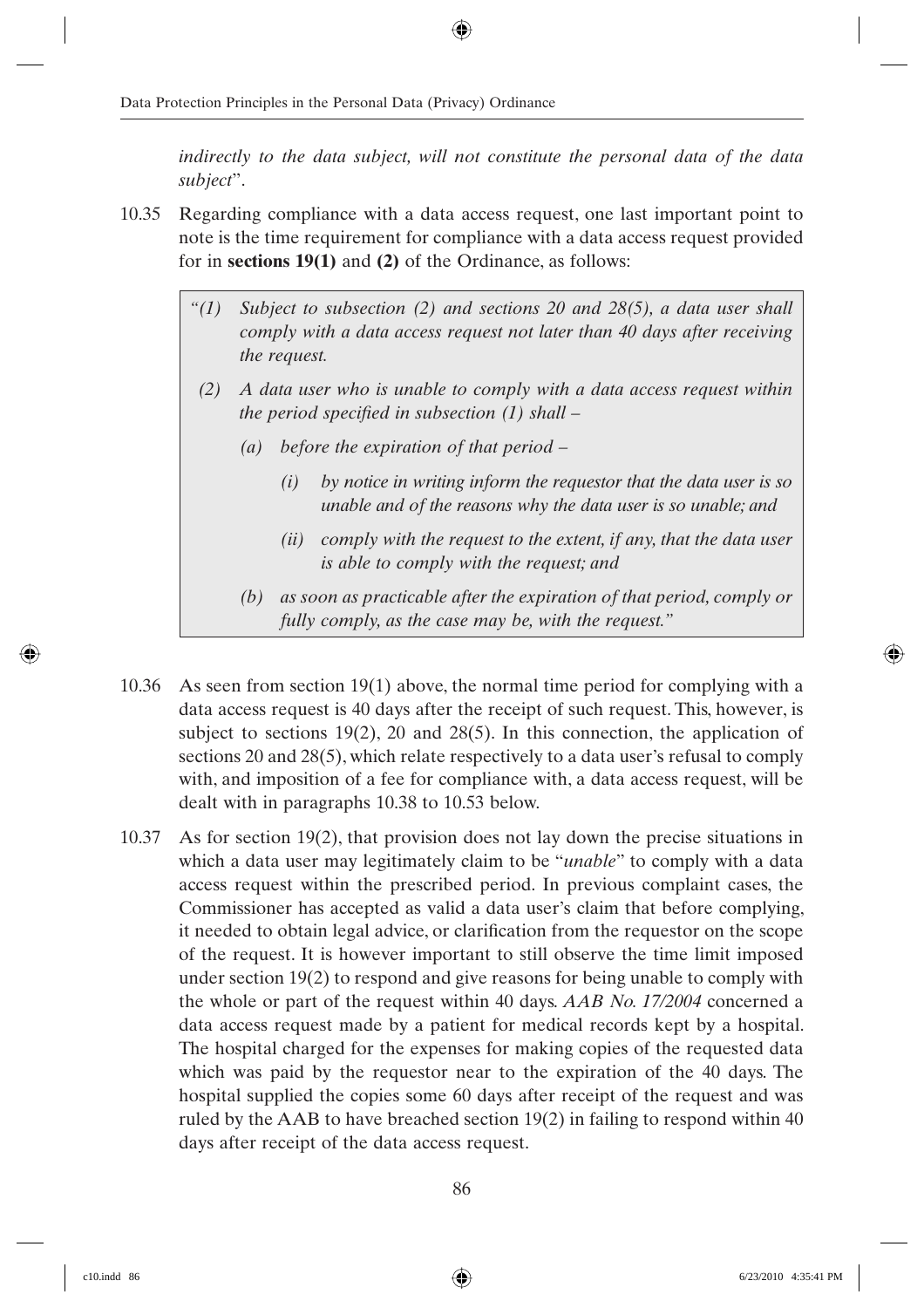#### **Charge for complying with a data access request**

- 10.38 For compliance with a data access request, a data user may levy a charge on the requestor in accordance with the following provisions in **section 28** of the Ordinance:
	- *"(1) A data user shall not impose a fee for complying or refusing to comply with a data access request or data correction request unless the imposition of the fee is expressly permitted by this section.*
	- *(2) Subject to subsections (3) and (4), a data user may impose a fee for complying with a data access request.*
	- *(3) No fee imposed for complying with a data access request shall be excessive.*
	- *. . .*
	- *(5) A data user may refuse to comply with a data access request unless and until any fee imposed by the data user for complying with the request has been paid. . . ."*
- 10.39 While section 28(3) prohibits the imposition of an "*excessive*" fee for complying with a data access request, that word is not defined. In determining whether the fee imposed by the data user is excessive, the Commissioner regards it as important that the fee, if any, charged should not be set with a view to generate profit, or worse, to deter the data subject from exercising his data access right under the Ordinance. In cases handled by the Commissioner, the charging for the actual out-of-pocket expenses, such as the photocopying fee and postage incurred by the data user are not regarded as excessive. A data user may be asked to justify the basis of calculation of the fee in determining whether the fee charged is excessive in the circumstances of the case. In a complaint case, a parent complained against the school for imposing an excessive fee for complying with his data access request made on behalf of his son. In determining whether the fee was excessive, a data user may be allowed to recover only the labour costs and actual out-of-pocket expenses involved in the process of complying with a data access request insofar as they relate to the location, retrieval or reproduction of the data requested. The labour costs should only refer to the normal salary of a clerical or administrative staff who is to handle the location, retrieval or reproduction work. No charge for the sum incurred for legal advice or the time spent in redacting data or deciding which personal data should be disclosed or refused to be disclosed. The fee imposed by the school in this case based upon an average hourly salary comprising those of the headmaster, principal, and other senior staff was excessive and contrary to section 28(3) of the Ordinance.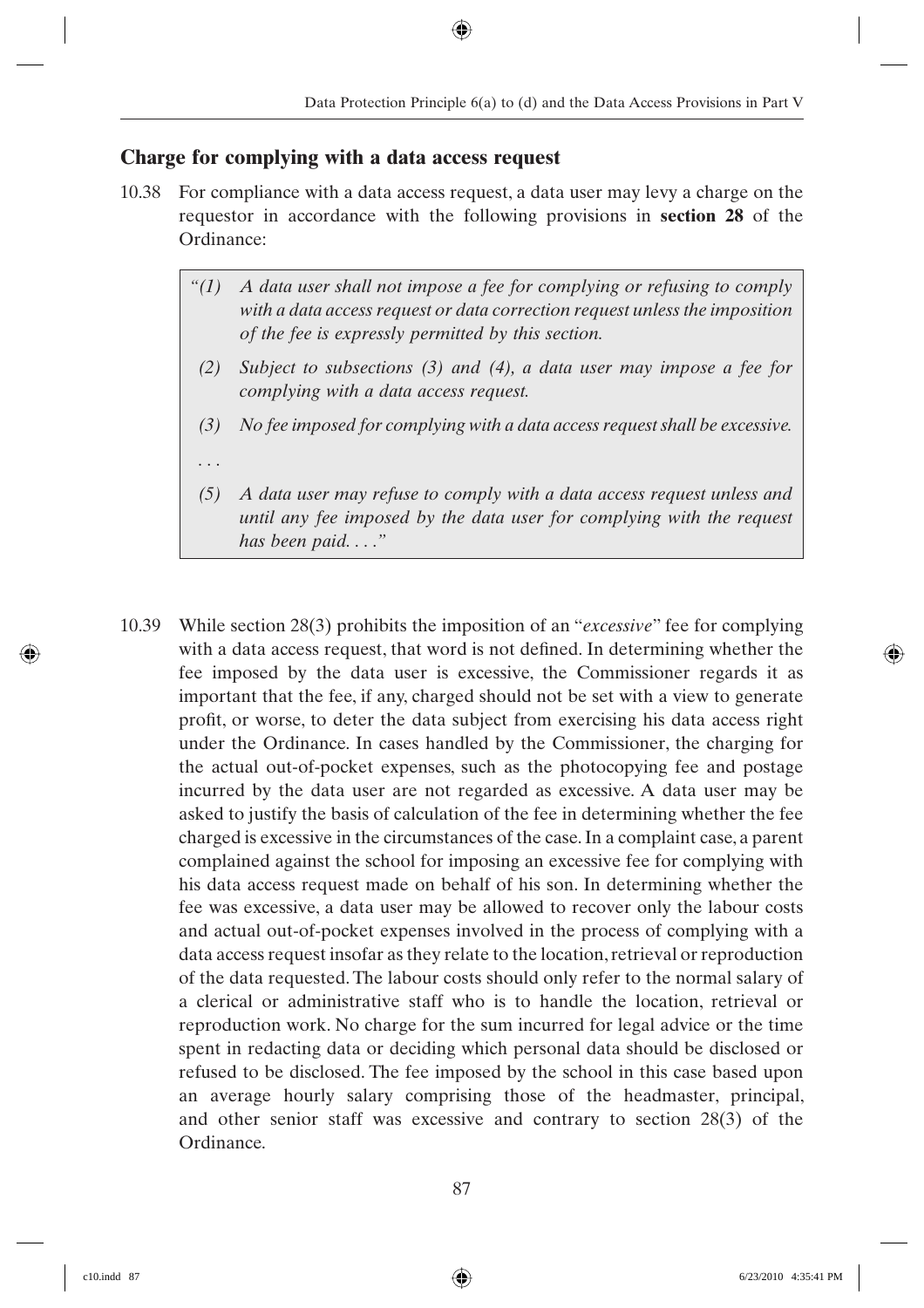10.40 Section 28(5) entitles a data user to refuse to comply with a data access request unless and until the fee imposed has been paid. However, there is no provision in the Ordinance to entitle a data user to charge for the work done (e.g. in retrieving and quantifying the data) for compliance with the data access request if the requestor finally refuses to pay for the fee imposed.

#### **When shall a data user refuse to comply with a data access request?**

- 10.41 The obligation under section 19(1) for a data user to comply with a data access request is subject to sections 19(2), 20 and 28(5). The provisions of sections 19(2) and 28(5) have already been discussed. Section 20(1) and (3) provide respectively for a variety of situations in which the data user shall, or may, refuse to comply with a data access request. The following discussion deals with the situations under section 20(1).
- 10.42 **Section 20(1)** provides as follows:
	- *"(1) A data user shall refuse to comply with a data access request –*
		- *(a) if the data user is not supplied with such information as the data user may reasonably require –*
			- *(i) in order to satisfy the data user as to the identity of the requestor;*
			- *(ii) where the requestor purports to be a relevant person, in order to satisfy the data user –*
				- *(A) as to the identity of the individual in relation to whom the requestor purports to be such a person; and*
				- *(B) that the requestor is such a person in relation to that individual;*
			- *(b) subject to subsection (2), if the data user cannot comply with the request without disclosing personal data of which any other individual is the data subject unless the data user is satisfied that the other individual has consented to the disclosure of the data to the requestor; or*
			- *(c) in any other case, if compliance with the request is for the time being prohibited under this Ordinance."*
- 10.43 Of the situations mentioned in section  $20(1)$ , the difficult one is that provided for under paragraph (b), i.e. where personal data requested by a data subject or his relevant person contain also the personal data of another individual. This is therefore discussed first.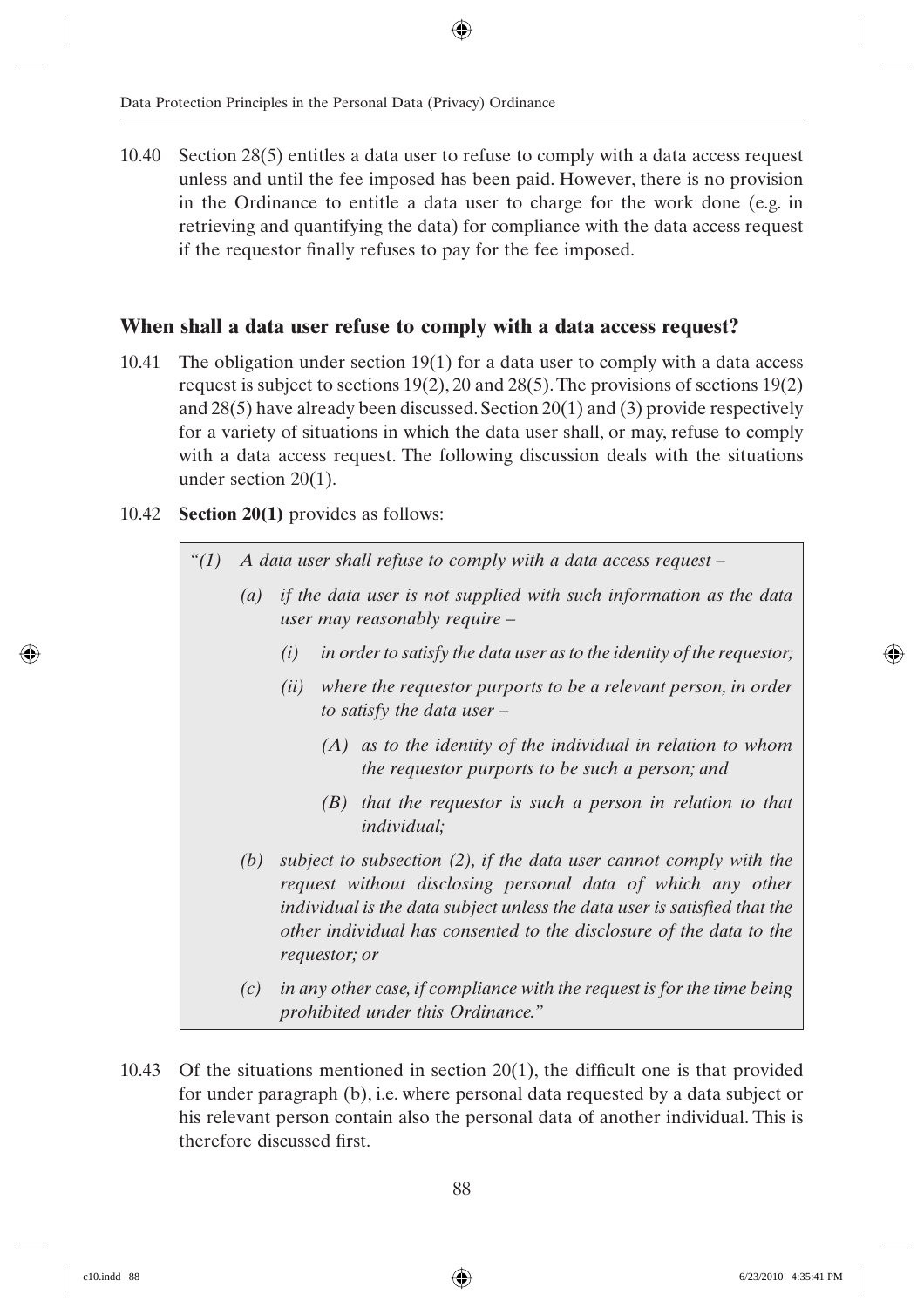- 10.44 It should be noted that when applying the definition of "*personal data*" under section 2(1), it is possible for an item of information to constitute simultaneously the personal data of two or more individuals. Take, for example, a statement contained in a letter which says, *"John Doe is a distant cousin of Mary Doe."* Obviously, the statement constitutes the personal data of John Doe and, at the same time, that of Mary Doe, and it is impossible to separate one from the other. In other words, compliance with a data access request from one of the individuals may involve the disclosure of the personal data of the other.
- 10.45 In this situation, section  $20(1)(b)$  requires that the data access request be refused unless the other data subject has consented to the disclosure of the data to the requestor. Such requirement, however, is subject to section 20(2).
- 10.46 Regarding consent from the other data subject, it is important to note that section 20(1)(b) does not contain any express provision as to who (as between the data user and the data subject) may have the responsibility for asking the third party for consent. However, in most situations, insofar as it is likely to be the data user who has contact information about the third party, and insofar as it is the data user who is seeking to rely on section  $20(1)(b)$  to justify its refusal to comply with the data access request, the better view, therefore, seems to be that the responsibility should lie with the data user.
- 10.47 To make the situation regarding the handling of third party data even more complicated, section 20(1)(b) is expressly provided to be read subject to **section 20(2)**, which provides as follows:
	- *"(2) Subsection (1)(b) shall not operate –*
		- *(a) so that the reference in that subsection to personal data of which any other individual is the data subject includes a reference to information identifying that individual as the source of the personal data to which the data access request concerned relates unless that information names or otherwise explicitly identifies that individual;* 
			- *(b) so as to excuse a data user from complying with the data access request concerned to the extent that the request may be complied with without disclosing the identity of the other individual, whether by the omission of names, or other identifying particulars, or otherwise."*
- 10.48 Section  $20(1)(b)$  and section  $20(2)$  together make difficult reading. In a nutshell, their overall effect, gathered from experience in handling cases that came before the Commissioner, has been taken to be as follows:
	- 10.48.1 Where the information requested under a data access request contains personal data about another individual (whether as the provider of the information or otherwise) whose consent for the release of such data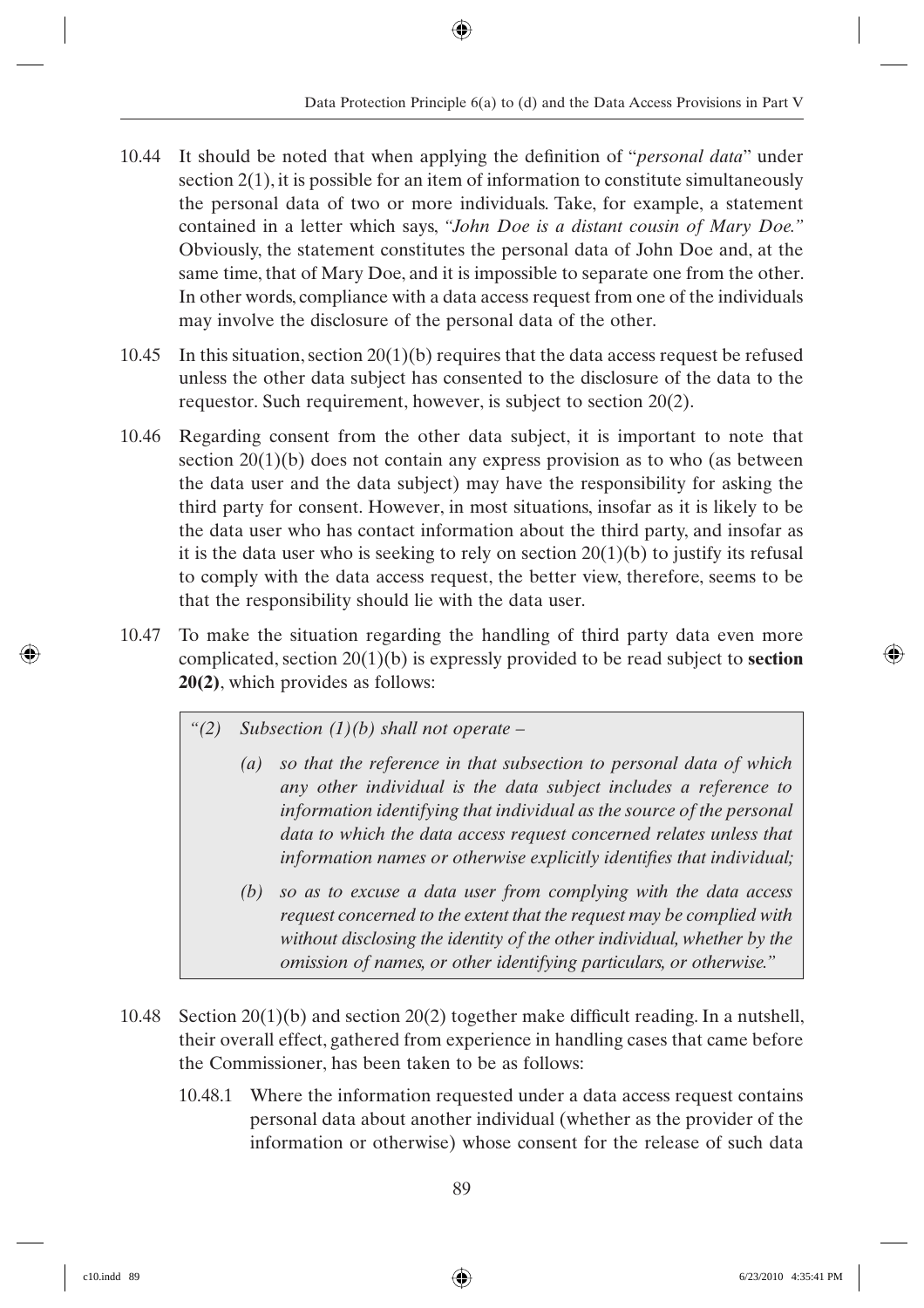to the requestor has not been obtained<sup>59</sup>, the data user, in complying with the request, shall erase from the data released the name or other explicit identification of the other individual;

- 10.48.2 It is **not** the data user's concern, however, whether such erasure may be effective in preventing the requestor from knowing the identity of the individual whose name or other explicit identification has been so erased. To impose otherwise an additional duty on the data user to ascertain the subjective knowledge of the requestor in relation to the identity of such third party, notwithstanding the erasure of the name or other explicit identification prior to compliance with the data access request, would be too onerous a burden to discharge and not in accordance with the letter and spirit of section 20(2). For example, where in the data access request the requestor asks for written comments on himself made by a specified third party, the fact that the requestor already knows the identity of the third party does not, in the Commissioner's view, give the data user any justification for refusing to comply with the data access request, for the sake of protecting the privacy of the third party involved. All the data user needs to ensure is that the data as released do not contain the name or other identifying information of the third party. This view has been confirmed in *Wu Kit Ping v Administrative Appeals Board [2007] 5 HKC 450*, in which the learned judge considered that "*. . . by s.20(2)(a), the restriction on the disclosure of personal data of one data subject, which might disclose the personal data of other data subject, operates only where the maker of the report, that is the source of the personal data to which the data access request is concerned, is named or explicitly identified. If the person who examined diagnosed and treated Ms Wu is not named in the report, it is likely that by deduction or inference Ms Wu will know the name of that person, if it had been given to her, for example, at the time of treatment. The fact that that deduction or inference may be made is not a barrier to the disclosure of Ms Wu's personal data . . . But unless the data names or otherwise explicitly identifies the complainant, the fact that the complainant's identity might be determined by deduction or inference is not a barrier to the disclosure of the data . . . The effect of s.20(2)(b) is that if the data user can supply to the data subject his personal data, without the disclosure of the identity of the source of the information, then a means to supply the data must be found.*"
- 10.49 Of the other situations covered by section 20(1), it is worth mentioning that under paragraph (c), a data user shall refuse to comply with a data access request where such compliance is "*for the time being prohibited*" under the Ordinance.

<sup>59</sup> For discussion of the question of whose responsibility it is to seek such consent, see paragraph 10.46 above.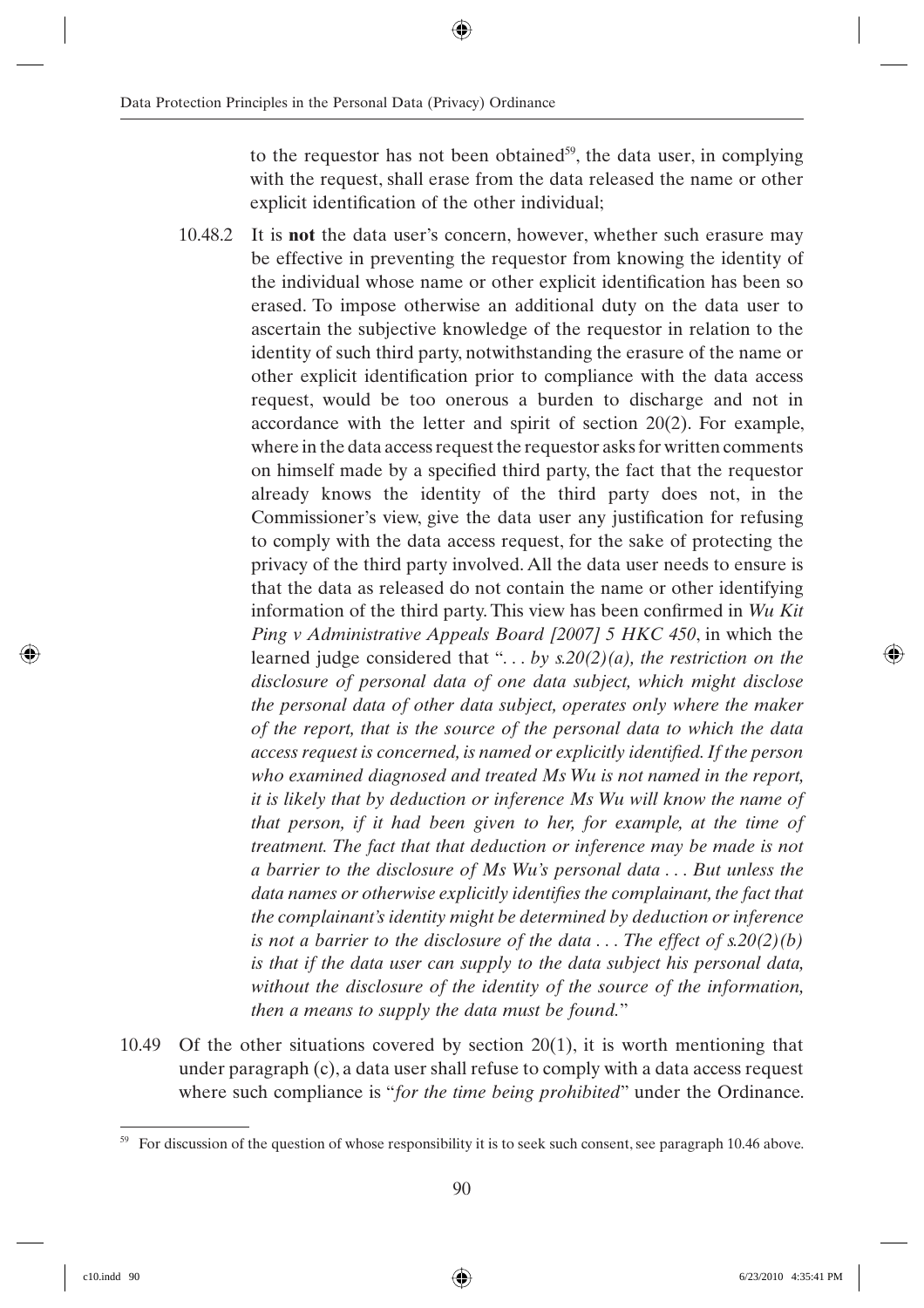There are few situations in which compliance with a data access request is expressly prohibited under the Ordinance, one of them is found in a situation in which a data access request is made to the Commissioner himself for personal data collected by the Commissioner in the course of his investigation under Part VII of the Ordinance. With regard to such data, section 46(1) imposes on the Commissioner and officers of the Commissioner a duty to maintain secrecy, subject to certain exceptions provided for in section 46(2) and (3), and unless any of these exceptions applies, the Commissioner is obliged to refuse the data access request according to section 20(1)(c).

#### **When may a data user refuse to comply with a data access request?**

- 10.50 Having considered the provisions in the Ordinance which oblige a data user to refuse to comply with a data access request, we turn to other situations where such refusal may be exercised by the data user. These are provided for in **section 20(3)** as follows:
	- *"(3) A data user may refuse to comply with a data access request if –*
		- *(a) the request is not in writing in the Chinese or English language;*
		- *(b) the data user is not supplied with such information as the data user may reasonably require to locate the personal data to which the request relates;*
		- *(c) the request follows 2 or more similar requests made by –*
			- *(i) the individual who is the data subject in respect of the personal data to which the request relates;*
			- *(ii) one or more relevant persons on behalf of that individual; or*
			- *(iii) any combination of that individual and those relevant persons, and it is unreasonable in all the circumstances for the data user to comply with the request;*
		- *(d) subject to subsection (4), any other data user controls the use of the*  data in such a way as to prohibit the first-mentioned data user from *complying (whether in whole or in part) with the request;*
		- *(e)* the form in which the request shall be made has been specified *under section 67 and the request is not made in that form; or*
		- *(f) in any other case, compliance with the request may for the time being be refused under this Ordinance, whether by virtue of an exemption under Part VIII or otherwise."*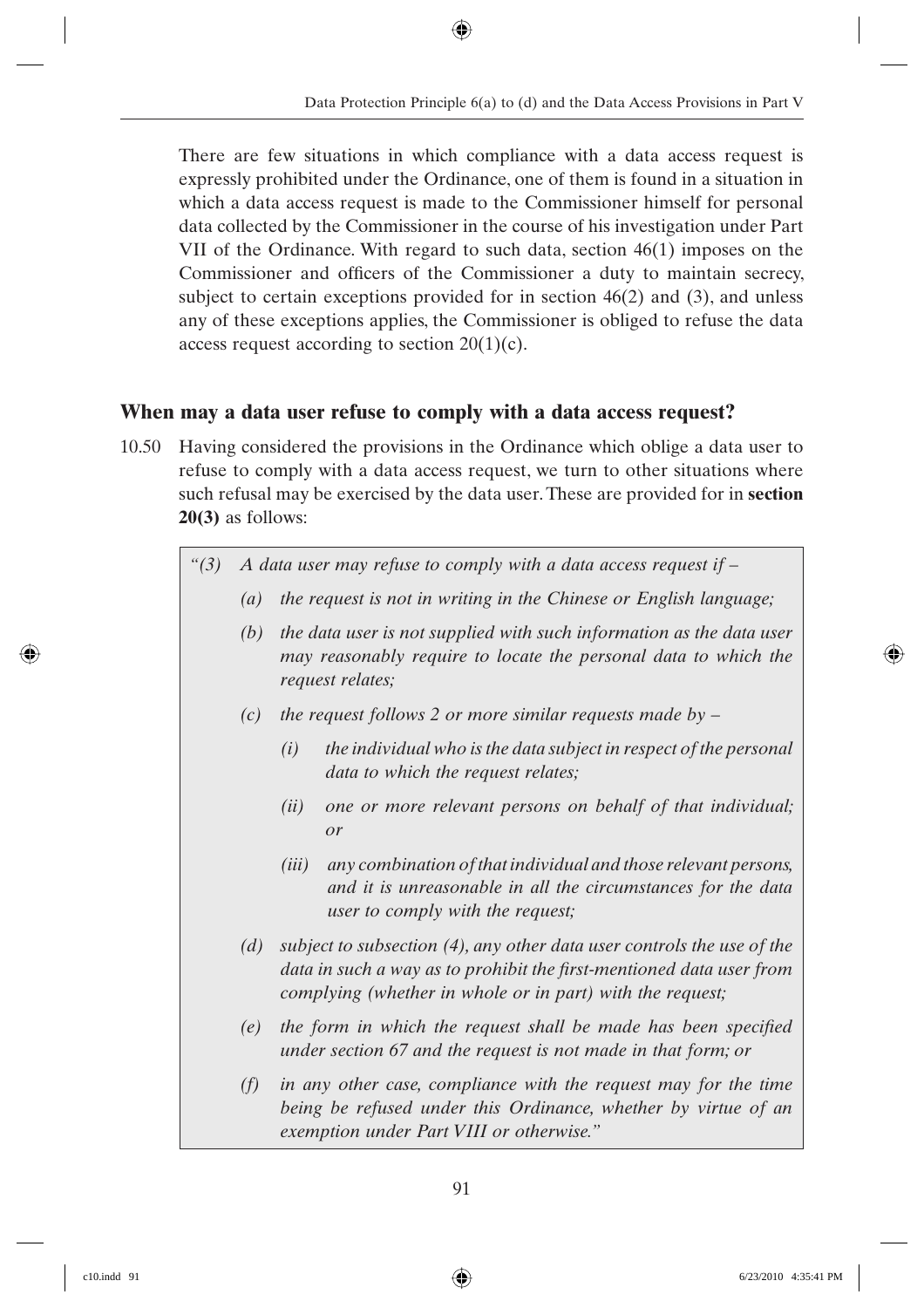- 10.51 Of the various grounds of refusal provided for above, the one under paragraph (f) is the broadest. In particular, Part VIII of the Ordinance provides for many situations in which personal data are exempted from access by the data subject<sup>60</sup>. When a data user is uncertain whether any of the exemption provisions applies to a particular case, the more prudent practice is to seek independent legal advice before relying upon the exemption to comply with a data access request. This is important particularly because the Commissioner takes the view that refusal of a data access request on invalid grounds (which the data user innocently believed to be valid) technically constitutes contravention of section 19(1) by the data user.
- 10.52 Of the remaining provisions in section 20(3), paragraph (d) also deserves mentioning. In fact, this paragraph needs to be read in conjunction with sections 21(1) and 18(4), which provide as follows:

#### **Section 21(1) –**

- *"(1) Subject to subsection (2), a data user who pursuant to section 20 refuses to comply with a data access request shall, as soon as practicable but, in any case, not later than 40 days after receiving the request, by notice in writing inform the requestor – (a) of the refusal; . . .*
	- *(c) where section 20(3)(d) is applicable, of the name and address of the other data user concerned."*

#### **Section 18(4) –**

- *"(4) A data user who, in relation to personal data –*
	- *(a) does not hold the data; but*
	- *(b) controls the use of the data in such a way as to prohibit the data user who does hold the data from complying (whether in whole or in part) with a data access request which relates to the data,*

*shall be deemed to hold those data, and the provisions of this Ordinance (including this section) shall be construed accordingly."*

10.53 In other words, where a data access request has been refused based on section  $20(3)(d)$ , there is an alternative channel for the requestor to make a request to

<sup>&</sup>lt;sup>60</sup> For discussion of some of these exemptions, see Chapter 12.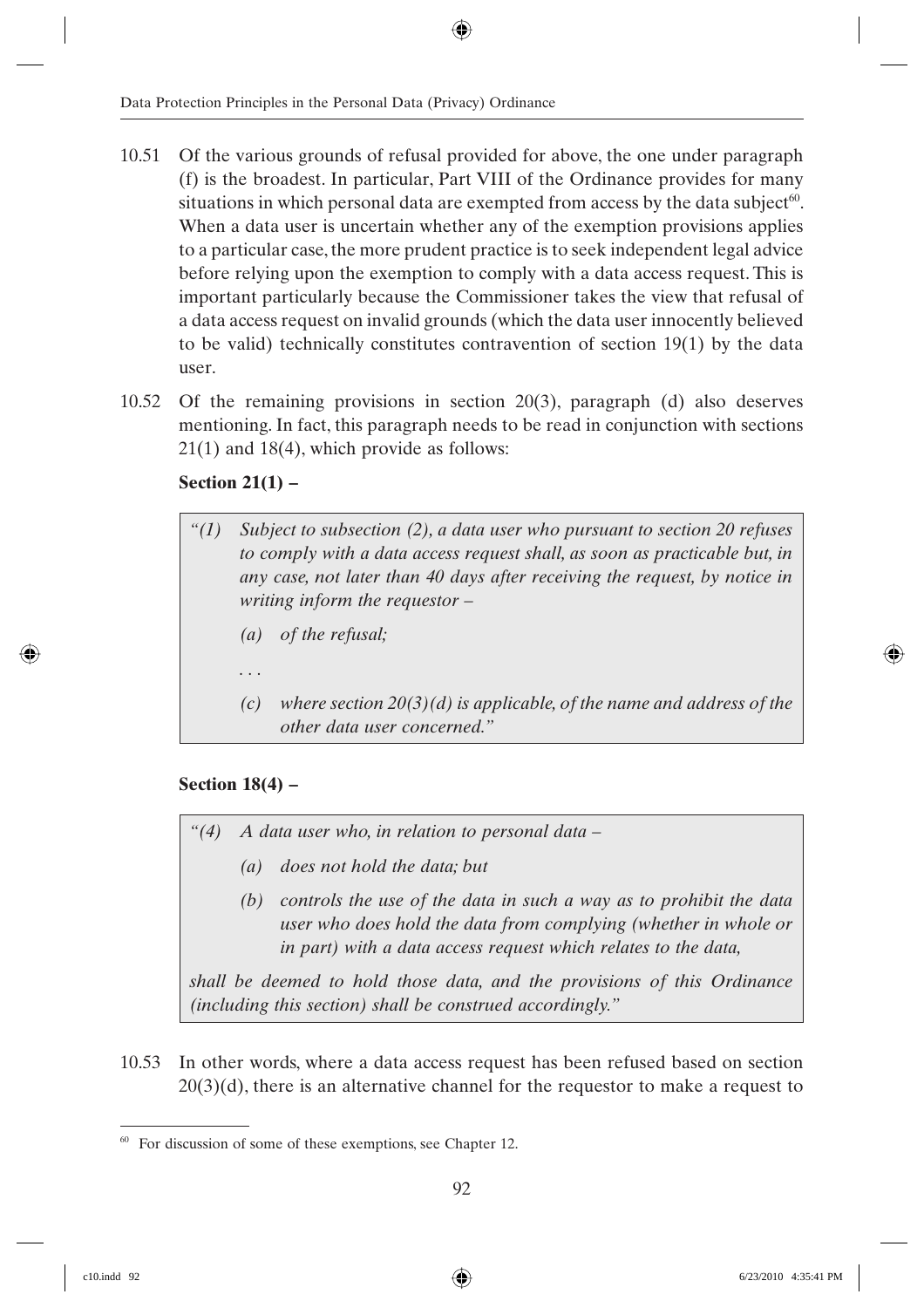the party that ultimately controls the use of the data (even if it does not physically hold such data). An example is where the data user owes a legal duty of confidentiality to a third party in respect of the personal data held by it and thus is refrained from complying with the data access request. In such a situation, the data access request may be made to the third party as notified to the requestor.

### **Steps to take in refusing to comply with a data access request**

- 10.54 Where a data user is entitled, on one of the grounds provided for in section 20, to refuse to comply with a data access request, this does not mean that the data user can thereby ignore the request altogether. Rather, there are two steps which the data user is required to take in relation to such refusal to comply, namely, putting a relevant entry in its log book as required under section 27(2), and notifying the requestor in accordance with section 21(1).
- 10.55 Regarding the requirement to notify the requestor, **section 21(1)** provides as follows:
	- *"(1) Subject to subsection (2), a data user who pursuant to section 20 refuses to comply with a data access request shall, as soon as practicable but, in any case, not later than 40 days after receiving the request, by notice in writing inform the requestor –*
		- *(a) of the refusal;*
		- *(b) subject to subsection (2), of the reasons for the refusal; and*
		- *(c) where section 20(3)(d) is applicable, of the name and address of the other data user concerned."*
- 10.56 It is important to note that even though a data user may be legally entitled to refuse to comply with a data access request, it is still obliged to give to the requestor written notification of the prescribed matters **within 40 days of receiving the request**. Failure to comply with this requirement will result in contravention of section 21(1).
- 10.57 Pursuant to section  $21(1)(a)$  and (b), a data user who refuses to comply shall by notice in writing inform the requestor of the **refusal** and the **reason** for such refusal. Presumably, the intention behind such a requirement on the part of the data user is to give a dissatisfied requestor a fair chance to challenge the refusal without undue delay.
- 10.58 In this connection, it is important also to note that where, in response to a data access request, a data user releases to the requestor only **part** of the data held, then regarding the **remainder** of the data being withheld, the data user is in effect **refusing** to comply with the data access request. The notification requirements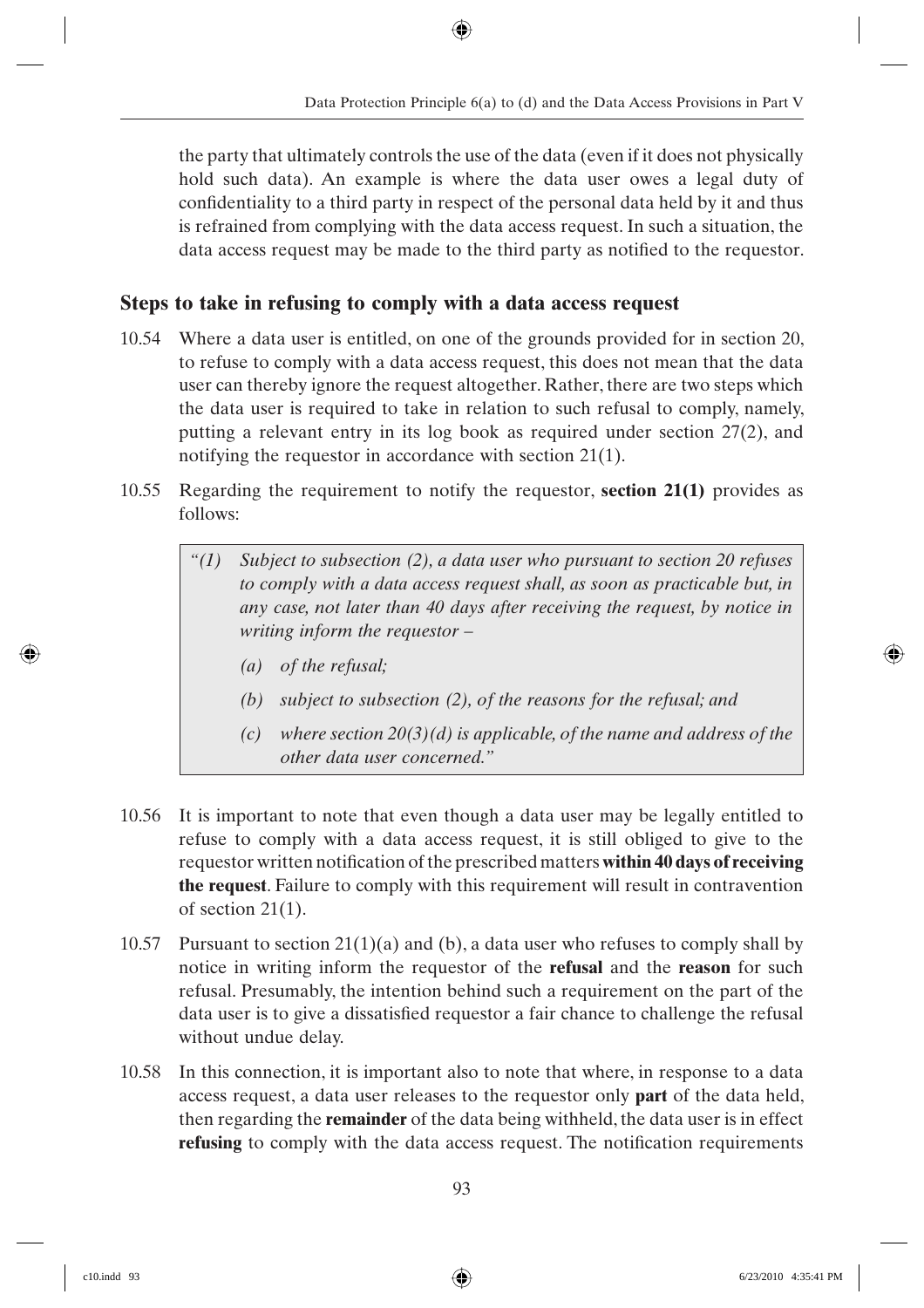under section  $21(1)$  also apply to that part of the data that are withheld. In other words, in compliance with paragraph (a), the data user is obliged to notify the requestor, with reasons, for withholding of certain requested data, otherwise the requestor might be given the impression that the copy data provided to him constitutes all that are being held, which might not be true.

- $10.59$  In relation to notification under paragraph (b), one question is how specific the reasons should be. In this regard, the notification given should at least be specific enough to enable the requestor, if he so wishes, to challenge the refusal. In previous cases handled, the Commissioner has considered the notification given by a data user to be sufficient where it mentioned the grounds relied on (e.g. "*legal professional privilege*") or, alternatively, the exact section number of the relevant exemption provision (in the example just quoted, "*section 60*").
- 10.60 However, where the data user has failed to notify the requestor of the grounds relied upon under section 20(1) and (3) to refuse compliance with the data access request, even where valid grounds do exist to justify refusal, the data user is still regarded as having breached section 19(1) in complying with a data access request. Care should thus be taken to ensure that where proper grounds of refusal are relied upon in refusing compliance with a data access request, they should be clearly notified in accordance with section 21 of the Ordinance.
- 10.61 Prior to giving notification to the requestor, a data user refusing a data access request is required to keep a log entry of any refusal. In particular, **section 27(1), (2)(a)** and **(3)(a)** provide as follows:
	- *"(1) A data user shall keep and maintain a log book –*
		- *(a) for the purposes of this Part;*
		- *(b) in the Chinese or English language; . . .*
	- *(2) A data user shall in accordance with subsection (3) enter in the log book –*
		- *(a) where pursuant to section 20 the data user refuses to comply with a data access request, particulars of the reasons for the refusal; . . ."*
	- *(3) The particulars required by subsection (2) to be entered by a data user in the log book shall be so entered –*
		- *(a) in the case of particulars referred to in paragraph (a) of that subsection, on or before the notice under section 21(1) is served in respect of the refusal to which those particulars relate; . . ."*
- 10.62 In this connection, it should be noted that "log book" is not defined in the Ordinance. One may therefore question whether, besides a bound book which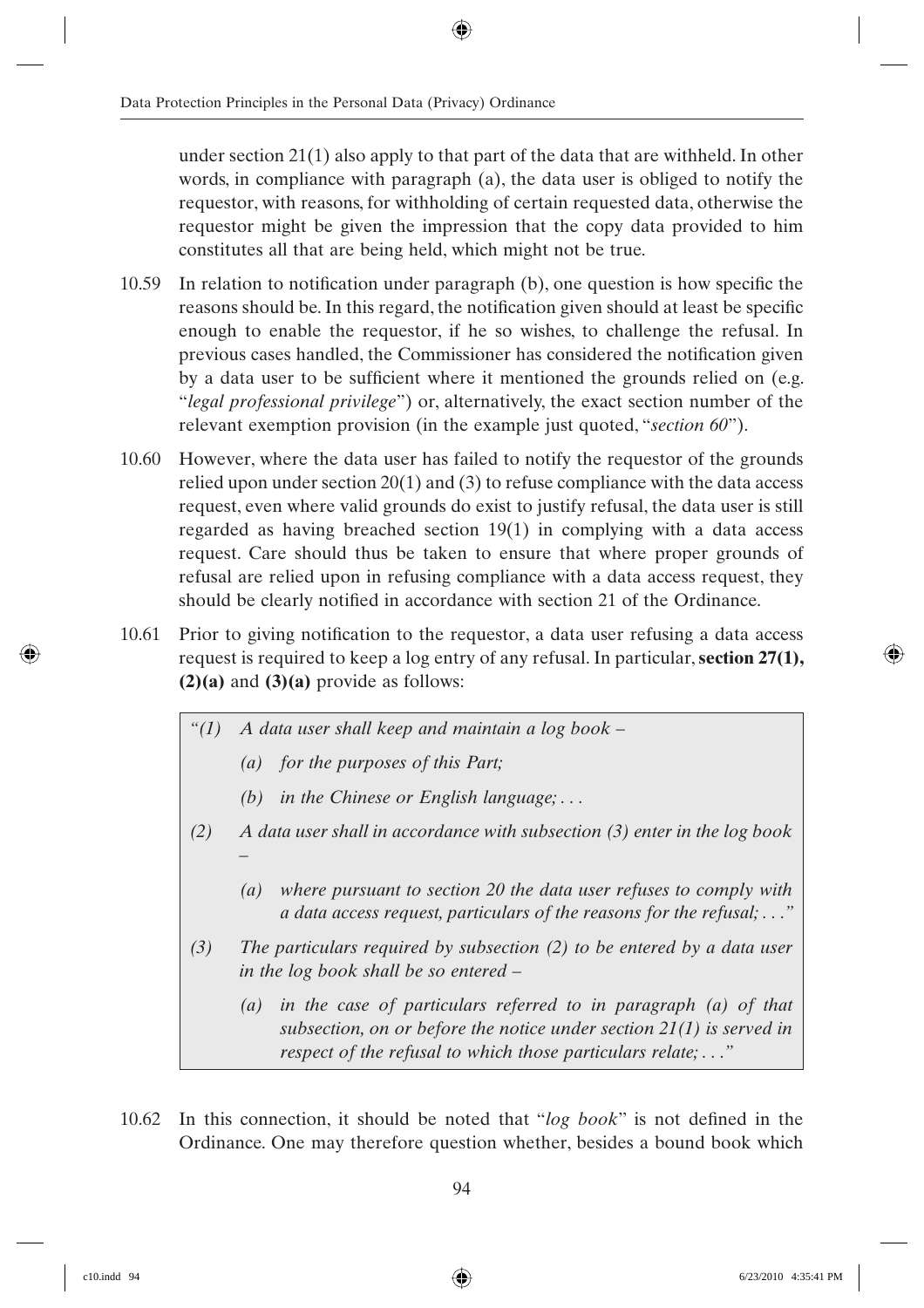is a generally accepted form of a "*log book*", records kept in different forms, e.g. by electronic means would also suffice as constituting a "*log book*" for the purposes of section 27(1)? There is nothing in the Ordinance to prevent the giving of a liberal meaning to "log book" to include one existing in electronic format so long as the procedures prescribed under section 27(1) are followed and the Commissioner is not hindered from exercising his powers under section 27(4) to inspect and copy the log book at any reasonable time.

10.63 The question also arises as to whether section 27 actually requires every data user always to have ready a blank log book for the purpose of that section, even **before** it refuses any data access request, i.e. before there is anything to record. The Commissioner takes the view that this would not be necessary so long as the refusal to comply with a data access request is properly recorded in accordance with section 27.

#### **Proper exercise of the right to access personal data**

- 10.64 It should be emphasized that the data access right conferred upon a data subject under section 18 of the Ordinance is not to be abused nor should it be exercised to substitute or replace other proper channels for discovery of documents readily available to the data subject. The Commissioner is vigilant in examining all relevant circumstances of the case in ensuring that such right is not being abused so as to become an instrument of harassment against the party to the request which goes against the legislative intent of the Ordinance.
- 10.65 Use of data access request shall not supplement the rights of discovery in legal proceedings. In the case of *Wu Kit Ping v Administrative Appeals Board [2007] 5 HKC 450* (in relation to *AAB No. 27/2006*), it was held that the right of an individual to obtain data is limited to that individual's personal data and the entitlement of a data subject is to know what "personal data" the data user holds. The learned judge took the view that the data subject's entitlement is to a copy of the data, not to "*see every document which refers to a data subject*". Furthermore, "*It is not the purpose of the Ordinance to supplement rights of discovery in legal proceedings, nor to add any wider action for discovery for the purpose of discovering the identity of a wrongdoer*" under the third party Norwich Pharmacal discovery principle. The purpose of the Ordinance "*is not to enable a data subject to locate information for other purposes, such as litigation*".
- 10.66 To illustrate this point, in a complaint lodged by a dismissed employee against his former employer, he claimed that the employer failed to comply with a series of his data access requests for various internal minutes, letters and records on incidents which concerned him by omitting or deleting data which he believed to belong to him. After examining the reply and documents supplied, the Commissioner took the view that the former employer had complied with his requests. It was also noted that the complainant had separately commenced legal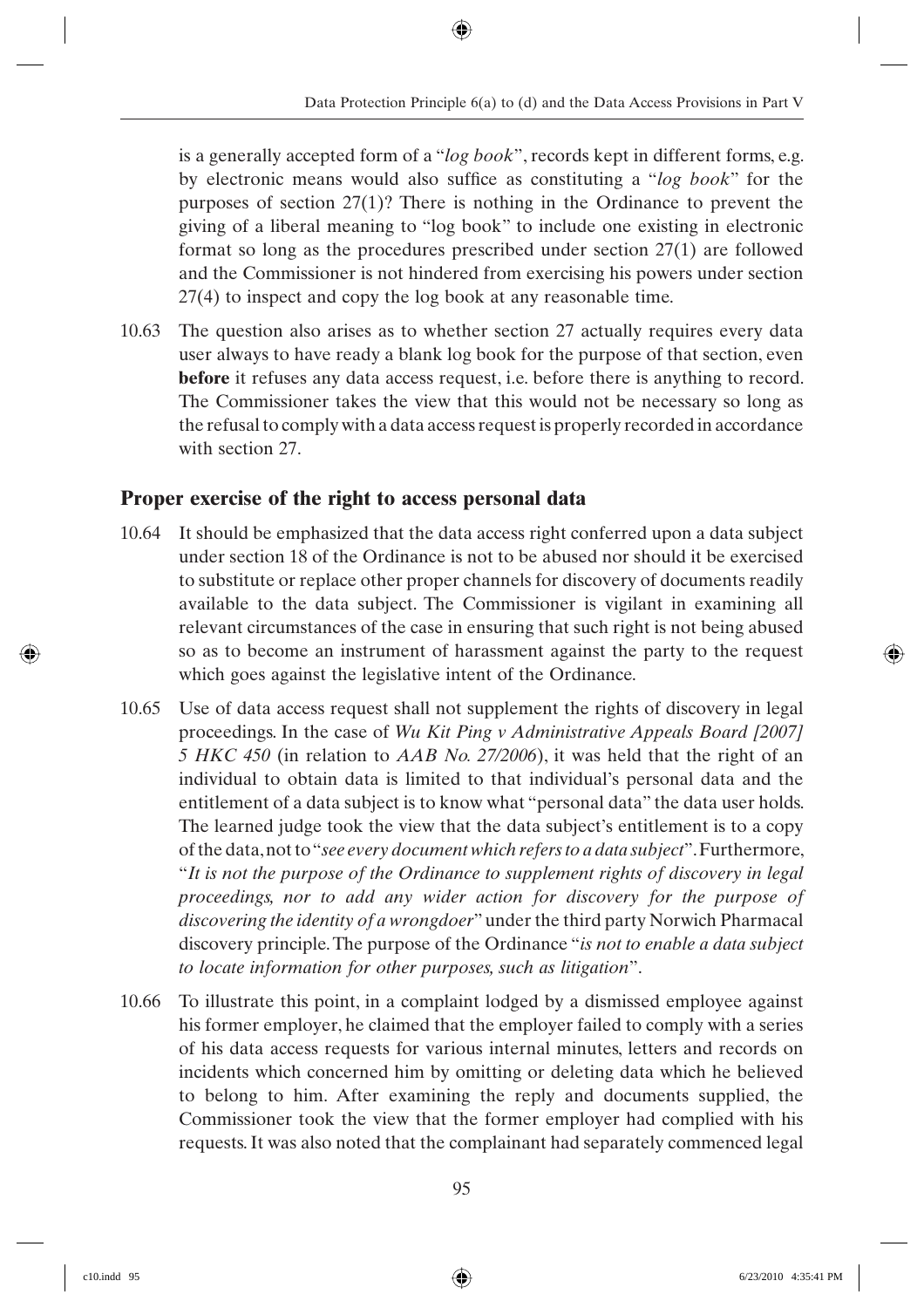action against his ex-employer for unlawful dismissal. The way and manner that the complainant conducted his complaint led the Commissioner to conclude that the complaint was frivolous or vexatious or was not made in good faith under section  $39(2)(c)$  of the Ordinance. Dissatisfied with the Commissioner's finding, the complainant applied to the Court of First Instance for a judicial review.

- 10.67 The Judge<sup>61</sup> dismissed the application and ruled that since it transpired that the complainant had already obtained or would be able to obtain the documents he requested for in the process of legal discovery in the separate lawsuits, the attempt to obtain his personal data by lodging data access requests against his ex-employer under section 18 of the Ordinance had become meaningless. In *AAB No. 46/2004*, the AAB accepted the fact that the complainant had obtained a copy of the document she requested in her data access request through other legal proceedings is a relevant factor for the Commissioner to consider in exercising his discretion to refuse to carry out any or further investigation under section  $39(2)(d)$ .
- 10.68 It is also to be noted that when a data access request is made against judicial officers in exercise of their judicial function, for example, request for notes written by judges at the hearing, the Commissioner took the view that section 18 of the Ordinance has no application to such a situation. The rationale being that the independence of judiciary is inviolable and protected under the Basic Law of the HKSAR, pursuant to which, members of the judiciary shall be immune from legal action in the performance of their judicial functions<sup>62</sup>. All laws previously in force including the Ordinance shall not contravene the Basic  $Law<sup>63</sup>$  and therefore the data access right shall not apply to inhibit or infringe upon the independence of the judiciary in performance of judicial acts.
- 10.69 This view has been endorsed by the AAB in *AAB No. 39/2004* concerning the disclosure of a sickness certificate belonging to the complainant by a Tribunal to the other party to the proceedings. Although the case concerns the proper use of the personal data and not a data access request, the AAB ruled that the Ordinance does not apply to judicial acts and any error of laws or impropriety of procedures should be dealt with by appeal procedures and are not subject to the regulatory remit of the Ordinance. This provides certainty to the scope of application of the data access right.

<sup>61</sup> Cheung J. in judgment given in *Tsui Koon Wai v Privacy Commissioner for Personal Data* [2004] 2 HKLRD 840.

<sup>&</sup>lt;sup>62</sup> Article 85 of the Basic Law provides, "The Courts of the Hong Kong Special Administrative Region shall *exercise judicial power independently, free from any interference. Members of the judiciary shall be immune from legal action in the performance of their judicial functions."*

<sup>63</sup> Section 2A(1) of the Interpretation and General Clauses Ordinance, Cap 1 has made it clear that *"All laws previously in force shall be construed with such modifi cations, adaptations, limitations and exceptions as may be necessary so as not to contravene the Basic Law and to bring them into conformity with the status of Hong Kong as a Special Administrative Region of the People's Republic of China."*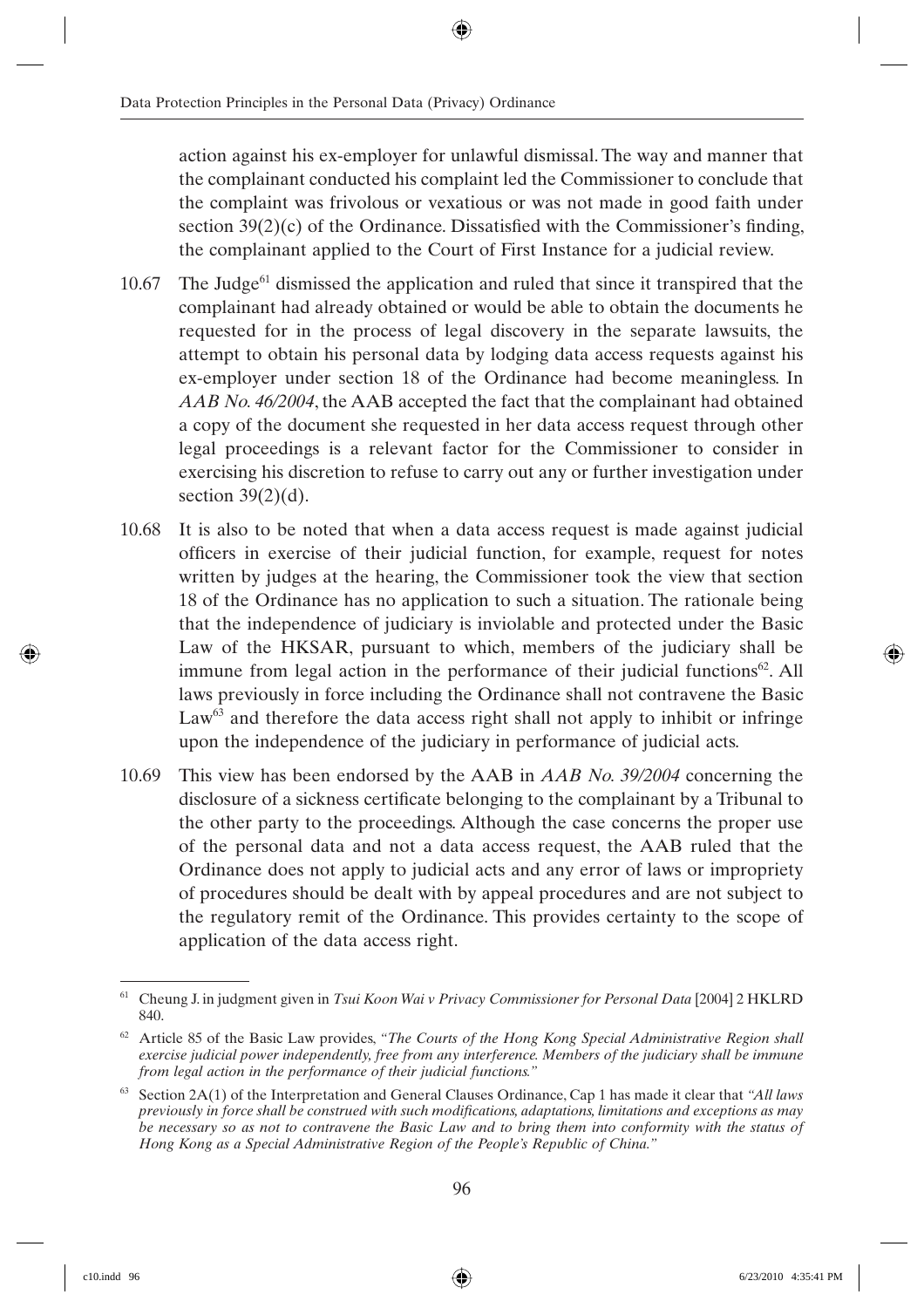# **Chapter 11**

### **Data Protection Principle 6(e) to (g) and the Data Correction Provisions in Part V**

### **The main questions:**

- What is the relationship between a data correction request and a data access request?
- How can a data user comply with a data correction request?
- When shall, or may, a data user refuse to comply with a data correction request?
- What steps must a data user take in refusing to comply with a data correction request?

The questions discussed in this chapter concerning data correction requests, DPP6 and Part V of the Ordinance have been selected on the basis of their practical importance in light of the Commissioner's own experience. Before reading this chapter, the reader should read paragraphs 1.6 to 1.11 in *Chapter 1 – Introduction*, which contain important information on using this Book in general.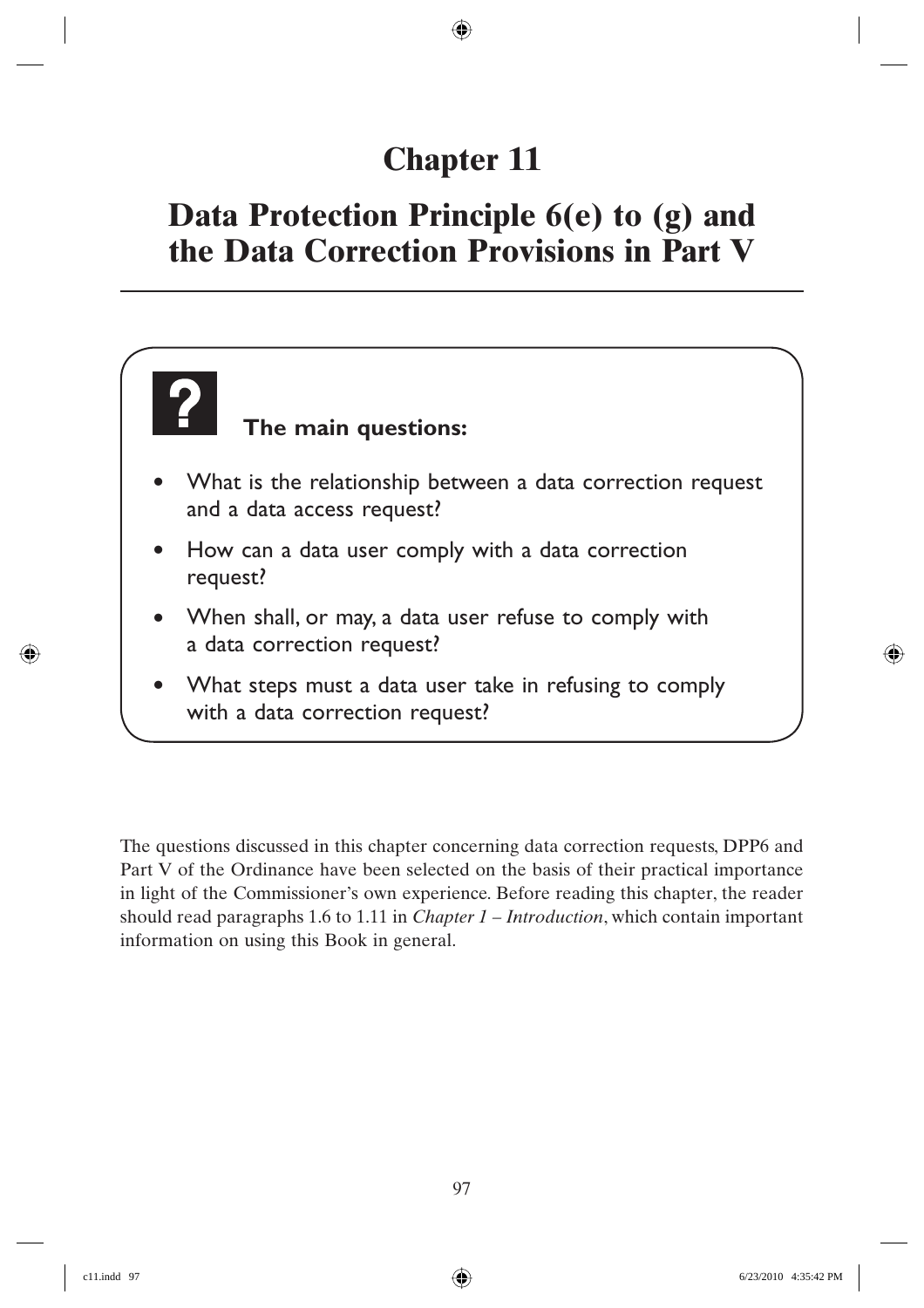#### **Relationship between data correction request and data access request**

11.1 **Data Protection Principle 6**, after providing for an individual's data access rights under paragraphs (a) to (d), proceeds to provide for his data correction rights under paragraphs (e) to (g) as follows:

#### *"Principle 6 – access to personal data*

*A data subject shall be entitled to –*

*. . .*

- *(e) request the correction of personal data;*
- *(f) be given reasons if a request referred to in paragraph (e) is refused; and*
- *(g) object to a refusal referred to in paragraph (f)."*
- 11.2 More specifically, the term "**data correction request**" is defined in section  $2(1)$  as "*a request under section 22(1)*", and **section 22(1)** provides as follows:

*"(1) Subject to subsection (2), where –*

- *(a) a copy of personal data has been supplied by a data user in compliance with a data access request; and*
- *(b) the individual, or a relevant person on behalf of the individual, who is the data subject considers that the data are inaccurate,*

*then that individual or relevant person, as the case may be, may make a request that the data user make the necessary correction to the data."*

- 11.3 From the above, it should be noted that a data correction request applies only to personal data a copy of which has been provided to the requestor pursuant to an earlier data access request. In other words, a data correction request must be preceded by a data access request.
- 11.4 It also follows that where a data access request has been properly refused by a data user (for example, pursuant to an applicable exemption under Part VIII of the Ordinance), there can be no subsequent data correction request made in respect of the data in question. In this sense, the exemptions under Part VIII that apply to data access could be interpreted as applying equally to data correction.
- 11.5 In terms similar to those applicable to a data access request, section 22(1) allows a data correction request to be made by a data subject or by "*a relevant person on behalf of*" the data subject. The issues concerning the meaning of this phrase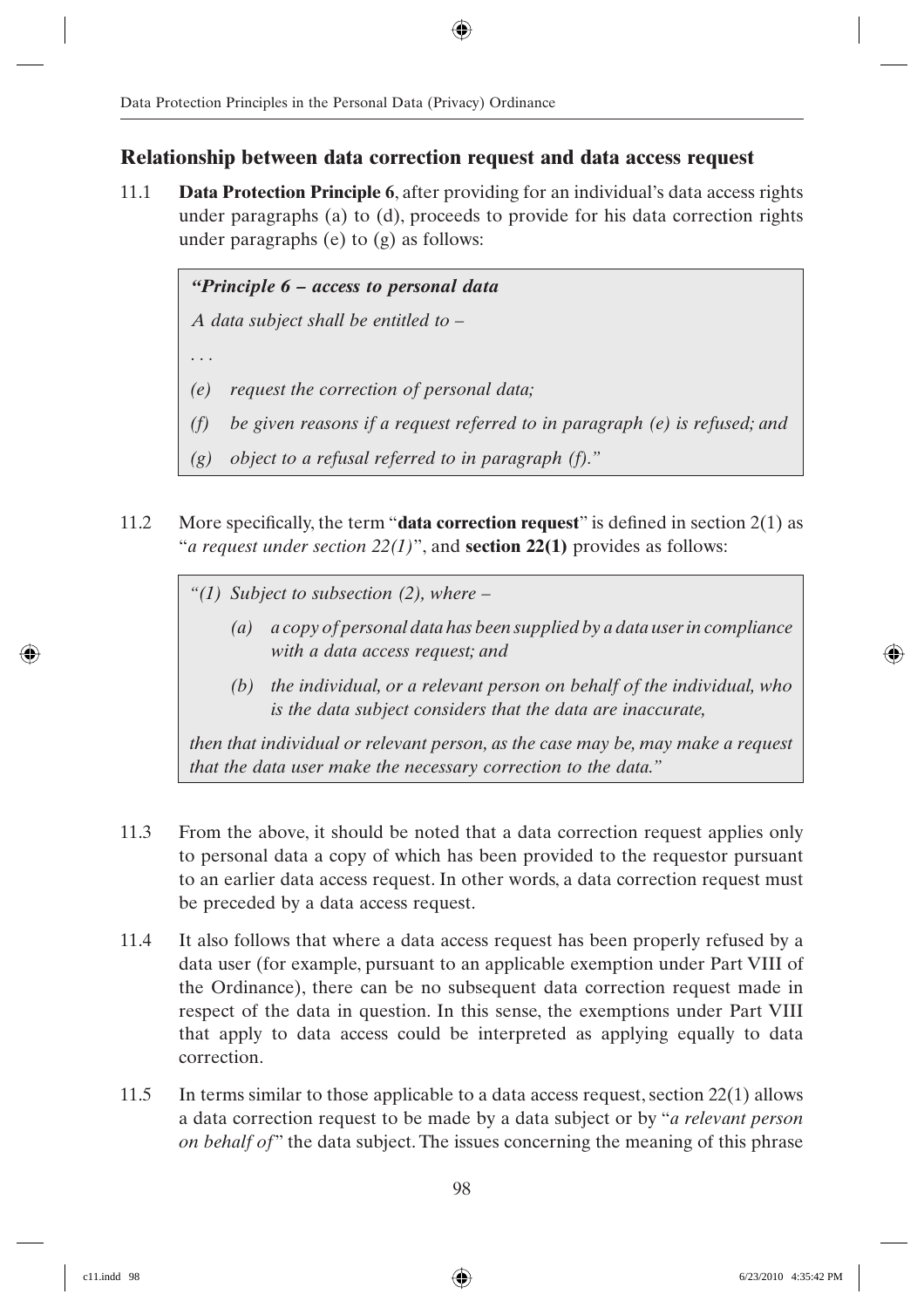have already been discussed in paragraphs 10.12 to 10.14 in Chapter 10, to which the reader may refer.

- 11.6 As in the case of a data access request, although section  $24(3)(a)$  allows a data user to refuse to comply with a data correction request not made "*in writing in the Chinese or English language*", the non-fulfilment of this condition does not, strictly speaking, prevent the request from being a data correction request (albeit one that may be legitimately refused). An important consequence of this is that the data user refusing the request on such ground will still be required to comply with the requirements applicable to such refusal, as will be discussed in paragraphs 11.22 to 11.28 below. In any case the AAB has considered in *AAB No. 12/2008* that a data correction request cannot be made verbally.
- 11.7 Similarly, neither section 22(1) nor any other provision in the Ordinance provides for any particular way in which a data correction request must be framed. However, since a data correction request must be preceded by a data access request, by the time the data user receives the data correction request, he should be aware of its nature as such.

## **Compliance with a data correction request**

- 11.8 **Section 23(1)** of the Ordinance, which deals with compliance with a data correction request, provides as follows:
	- $f'(1)$  *Subject to subsection (2) and section 24, a data user who is satisfied that personal data to which a data correction request relates are inaccurate shall, not later than 40 days after receiving the request –*
		- *(a) make the necessary correction to those data;*
		- *(b) supply the requestor with a copy of those data as so corrected; and*
		- *(c) subject to subsection (3), if –*
			- *(i) those data have been disclosed to a third party during the 12 months immediately preceding the day on which the correction is made; and*
			- *(ii) the data user has no reason to believe that the third party has ceased using those data for the purpose (including any directly related purpose) for which the data were disclosed to the third party,*

*take all practicable steps to supply the third party with a copy of those data as so corrected accompanied by a notice in writing stating the reasons for the correction."*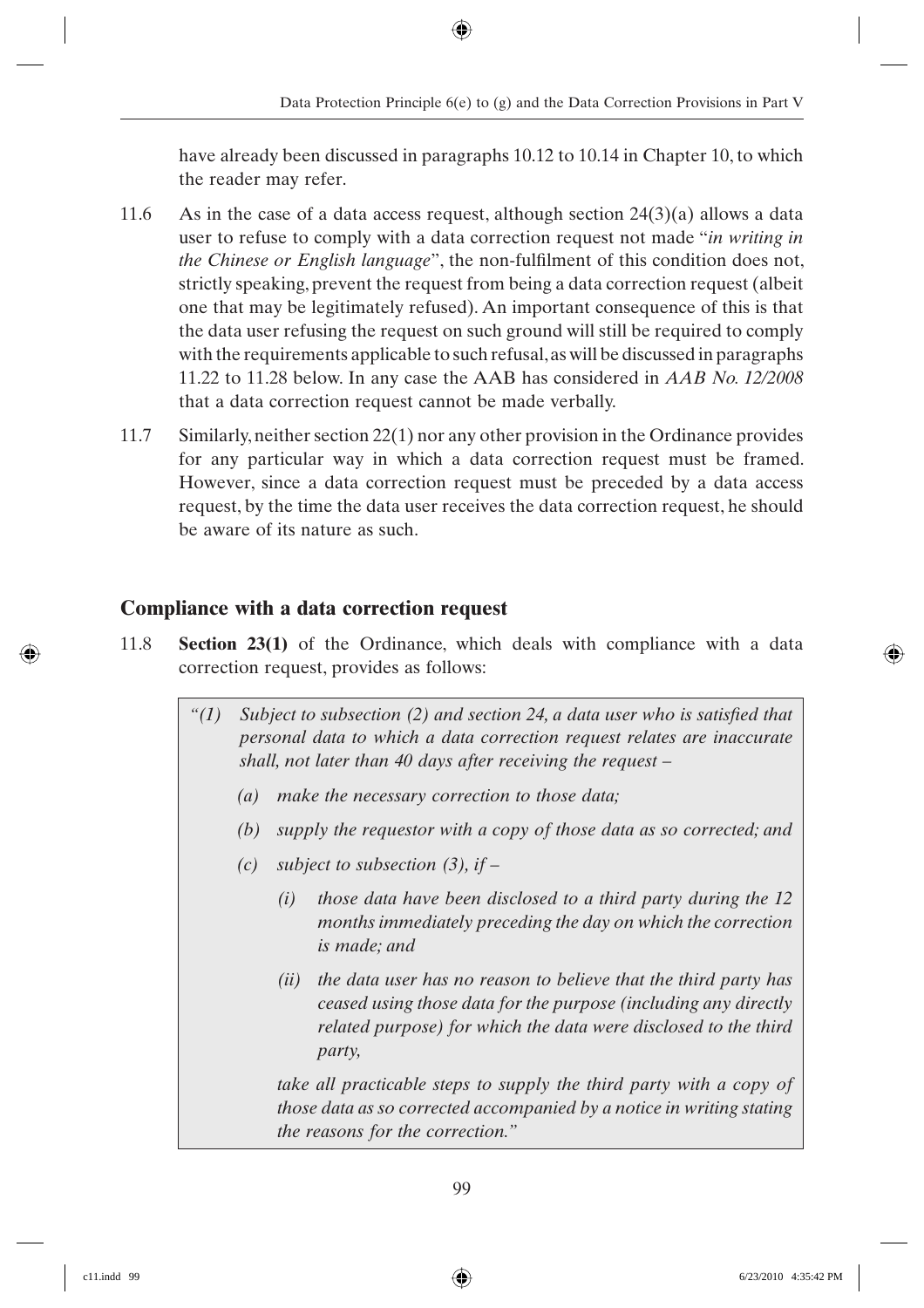- 11.9 The first point to note from the above is that, a data user is obliged to comply with a data correction request only if it is "*satisfied that the personal data to which the data correction request relates are inaccurate*". Where the data user is not satisfied that is so, the data user may refuse to comply with the data correction request in accordance with section 24(3)(b), as discussed in paragraphs 11.17 to 11.21 below.
- 11.10 Another point to note is that "**correction**", in relation to personal data, is defined in section 2(1) as meaning "*rectification, erasure or completion*". How this has been applied by the Commissioner is illustrated in a complaint case, in which the complainant made a data correction request to a government bureau in relation to a file minutes kept by the bureau. The minutes, being the record of an interview with a third person, contained certain information provided by the third person in the interview about the complainant, information which later proved to be inaccurate. The complainant therefore requested the deletion of his data contained in the minutes.
- 11.11 Rather than deleting the data, the government bureau created a note in the same file clearly pointing out the inaccuracy of the information contained in the minutes. A copy of the file note was provided to the complainant. Also, a marker was added to the relevant file to refer the reader to the new file note.
- 11.12 Although the complainant was dissatisfied with the manner in which his request had been complied with, the Commissioner took the view that what the government bureau had done was in effect "*rectifi cation*" or "*completion*" of the relevant data, and as such, amounted to adequate compliance with section 23(1). This is because the manner of compliance was regarded as more appropriate than simply deleting the data as suggested by the complainant so as to preserve a true record of what the third person had actually said in the interview, despite the accuracy of the information spoken about.
- 11.13 Finally, insofar as compliance with a data correction request involves, *inter alia*, providing a copy of the corrected data to the requestor, it is to be noted that **section 28(1)** provides as follows:

*"(1) A data user shall not impose a fee for complying or refusing to comply with a data access request or data correction request unless the imposition of the fee is expressly permitted by this section."*

11.14 While section 28(2) expressly permits imposing a fee for compliance with a data access request, section 28 contains no similar provision for a data correction request. It follows therefore that a data user cannot impose any fee for compliance with a data correction request.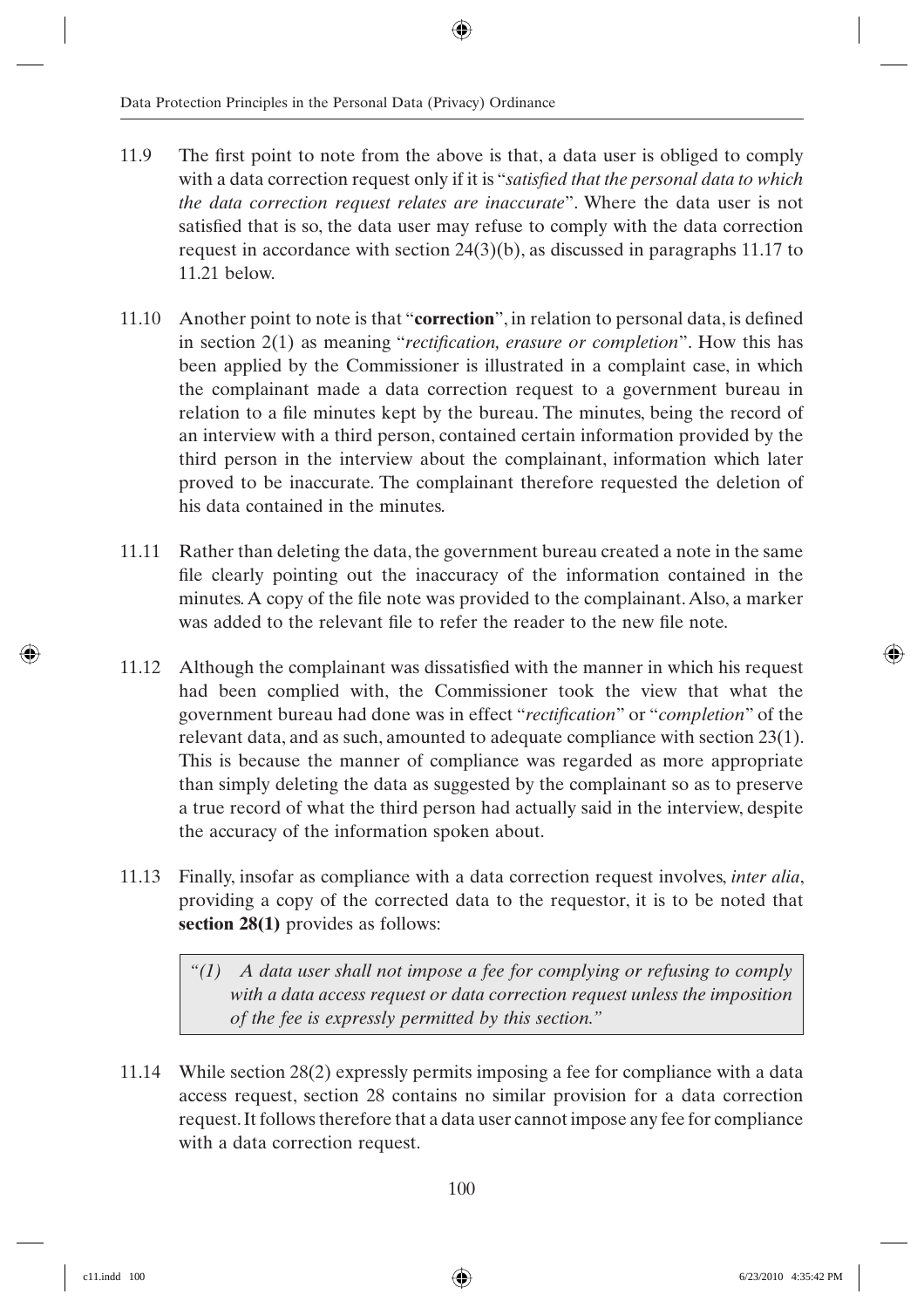## **Circumstances in which a data user shall or may refuse to comply with a data correction request**

- 11.15 The circumstances in which a data user shall refuse to comply with a data correction request are given under **section 24(1)**, which provides as follows:
	- *"(1) Subject to subsection (2), a data user shall refuse to comply with section 23(1) in relation to a data correction request if the data user is not supplied with such information as the data user may reasonably require –*
		- *(a) in order to satisfy the data user as to the identity of the requestor;*
		- *(b) where the requestor purports to be a relevant person, in order to satisfy the data user –*
			- *(i) as to the identity of the individual in relation to whom the requestor purports to be such a person; and*
			- *(ii) that the requestor is such a person in relation to that individual."*
- 11.16 It can be seen that these circumstances are similar to those provided for in section 20(1), in which a data user receiving a data access request is obliged to refuse to comply with the request.
- 11.17 Regarding the circumstances in which a data user receiving a data correction request may refuse to comply with the request, these are given under **section 24(3)**, which provides as follows:
	- *"(3) A data user may refuse to comply with section 23(1) in relation to a data correction request if –*
		- *(a) the request is not in writing in the Chinese or English language;*
		- (b) the data user is not satisfied that the personal data to which the *request relates are inaccurate;*
		- *(c) the data user is not supplied with such information as the data user may reasonably require to ascertain in what way the personal data to which the request relates are inaccurate;*
		- *(d)* the data user is not satisfied that the correction which is the subject *of the request is accurate; or*
		- *(e) subject to subsection (4), any other data user controls the processing of the personal data to which the request relates in such a way as*  to prohibit the first-mentioned data user from complying (whether *in whole or in part) with that section."*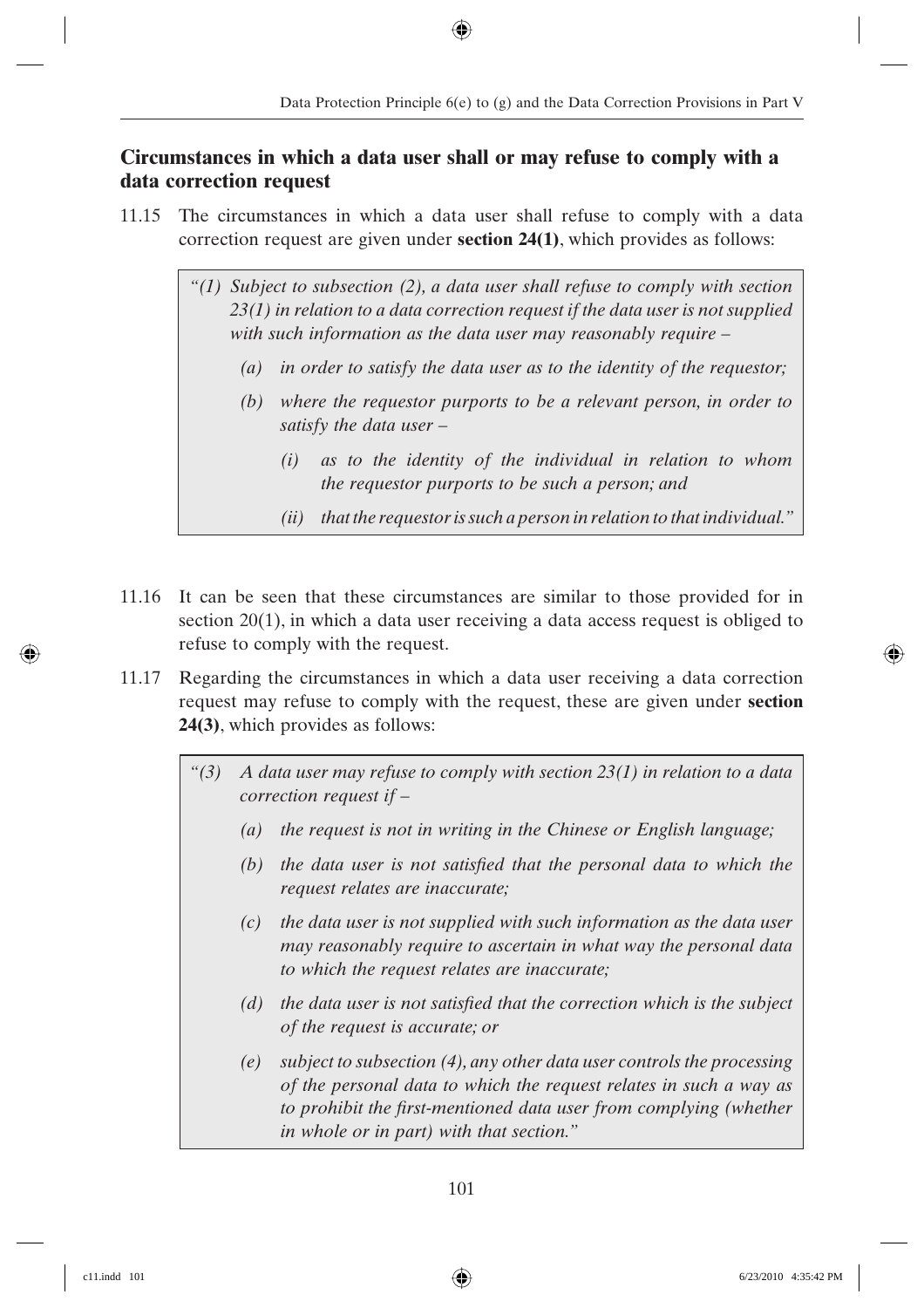- 11.18 Again, most of the circumstances provided for in section 24(3) are largely similar to those provided for in section 20(3), under which a data user receiving a data access request may refuse to comply with such request. In addition, it is a ground for refusal, under paragraph (b), when the data user is not satisfied that the personal data to which the request relates are inaccurate.
- 11.19 In this regard, the Ordinance does not lay down any standard for determining whether a data user is justified in claiming that the data user is not "*satisfied*" that the personal data to which a data correction request relates are inaccurate. However, it has already been explained in paragraphs 6.7 and 6.8 in Chapter 6, in relation to the requirement for data accuracy under DPP2(1), that where the true essence of any allegation by an individual of an inaccuracy in data held lies in the dispute between two parties on matters that should be appropriately decided by a court or tribunal of competent jurisdiction, the parties should not turn to the Commissioner for deciding the dispute. Thus, the Commissioner will only intervene when a data user refuses to correct an obvious inaccuracy in the personal data it holds. In the case of *AAB No. 22/2000*, the complainant made a data correction request to his ex-employer regarding allegations made against him in his letter of termination. The Commissioner took the view that in refusing to amend the letter of termination as requested, the employer was not in breach of section 23(1). On appeal to the AAB, the AAB upheld the Commissioner's view that the Ordinance was inapplicable to the case. In particular, according to the AAB, if an employee is dissatisfied with the grounds for termination, he should seek to resolve the dispute through other legal channels, such as taking the case to the Labour Tribunal. In this respect, the Commissioner cannot assume the role of a presiding officer of the Tribunal in deciding the validity of the grounds for termination.
- 11.20 It is perhaps worth mentioning here that in many of the complaint cases that came before the Commissioner, aggrieved employees often seek to rely upon their data correction rights under the Ordinance in attempting to "*correct*" the opinions or comments expressed in appraisal reports or letters of dismissal issued by employers or supervisors. Save for an obvious mistake or omission committed by the data user, it is beyond the jurisdiction of the Commissioner to assume the role of an adjudicator or arbitrator to resolve any dispute between these antagonistic parties. Such disputes should be more appropriately dealt with through other proper legal channels. A recent example is *AAB No. 12/2008*, in which an employee complained to her employer alleging that she had been receiving unfair treatment by her supervisor. Upon investigation, the employer found that the employee's complaint was not substantiated. The employee subsequently made a data access request to the employer for copy of all her personal records and the employer complied with the request. After receiving the documents from her employer, the employee complained to the Commissioner against the employer, alleging that there were 16 items of "incorrect facts" she found in the documents. The Commissioner considered that the alleged "incorrect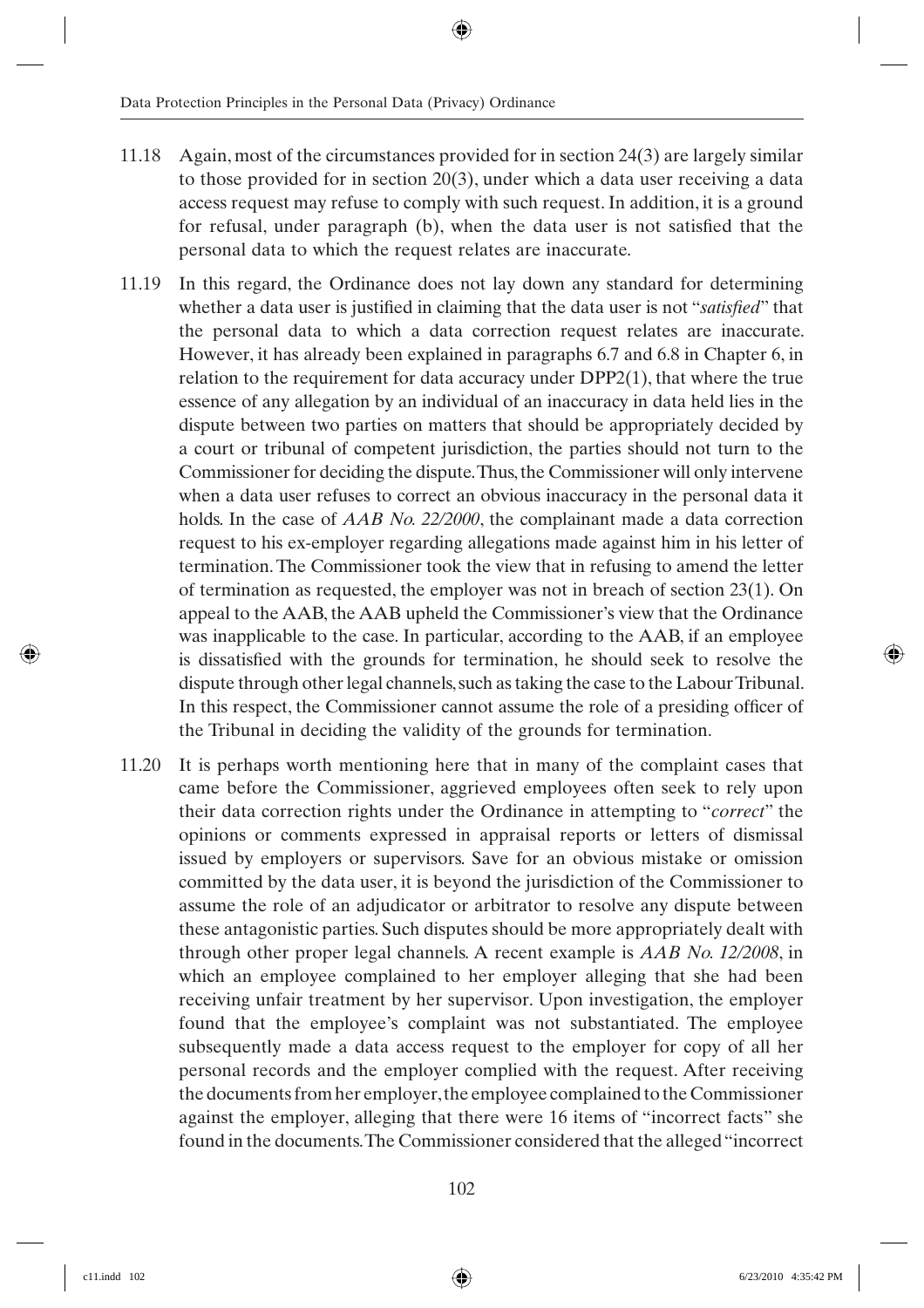facts" concerned essentially employment disputes on unfair treatment and discrimination, it was not for the Commissioner to resolve disputes on errors of facts. The Commissioner decided not to carry out an investigation. On appeal, the AAB agreed that the Commissioner was not empowered to investigate such matters relating to the employee's employment.

11.21 It is common that the data subjects and the data users may have contradictory views on the correctness of opinion data. For instance, a patient would disagree with a doctor's diagnosis of mental illness. Pursuant to section 24(3), a data user may refuse to comply with a data correct request if the data user is not satisfied that the personal data to which the request relates are inaccurate. In respect of medical opinion, for instance, the Commissioner would not be in a position to comment on the accuracy or otherwise of an opinion made by a medical professional. In *AAB No. 42/2006*, the AAB stated in its decision: "*. . . [the AAB] is not in a position to find any error in the Commissioner's view that he would not be in a position to determine whether the opinions concerning the mental condition of the Appellant contained in the Forms were accurate or not. That is clearly something beyond the scope of the Commissioner's duty.*"

## **Steps to take in refusing to comply with a data correction request**

- 11.22 Usually, where a data user refuses to comply with a data correction request, two basic steps should be taken: first, to put a relevant entry in its log book as required under section  $27(2)(c)$  and  $(3)(c)$ , and secondly, to notify the requestor in accordance with section 25(1).
- 11.23 In this connection, **section 27(2)(c)** and **(3)(c)** provide as follows:

*. . .*

*. . .*

*"(2) A data user shall in accordance with subsection (3) enter in the log book – . . .*

- *(c) where pursuant to section 24 the data user refuses to comply with section 23(1) in relation to a data correction request, particulars of the reasons for the refusal;*
- *(3) The particulars required by subsection (2) to be entered by a data user in the log book shall be so entered –*
	- *(c) in the case of the particulars referred to in paragraph (c) of that subsection, on or before the notice under section 25(1) is served in respect of the refusal to which those particulars relate; . . ."*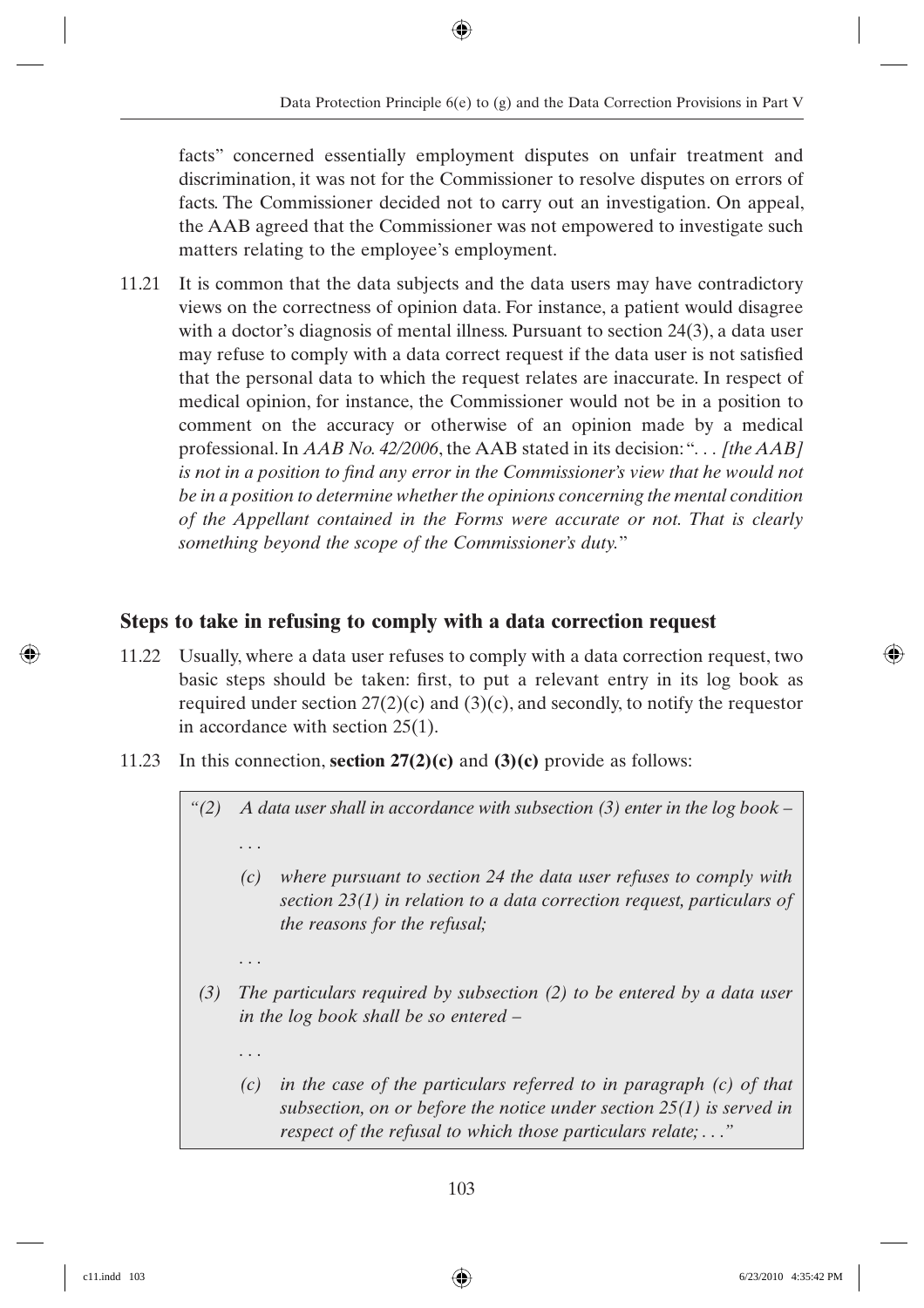#### 11.24 **Section 25(1)** provides as follows:

*"(1) A data user who pursuant to section 24 refuses to comply with section 23(1) in relation to a data correction request shall, as soon as practicable but, in any case, not later than 40 days after receiving the request, by notice in writing inform the requestor –*

*(a) of the refusal and the reasons for the refusal . . ."*

- 11.25 The above requirements to enter into a log book the refusal to comply with a data access request, and to give notification of such refusal to the requestor, are similar to the corresponding requirements in relation to a data access request. Regarding the requirement for a data user to keep a log book under section 27(1), the reader is referred to the discussion in paragraphs 10.61 to 10.63 in Chapter 10.
- 11.26 Finally, where the data correction request relates to data that constitute an "**expression of opinion**", there are additional requirements for the data user to comply with. These are provided for in **section 25(2)** and **(3)**, as follows:
	- *"(2) Without prejudice to the generality of subsection (1), where –*
		- *(a) the personal data to which a data correction request relates are an expression of opinion, and*
		- *(b)* the data user concerned is not satisfied that the opinion is inaccurate, *then the data user shall –*
			- *(i) make a note, whether annexed to that data or elsewhere –*
				- *(A) of the matters in respect of which the opinion is considered by the requestor to be inaccurate; and*
				- *(B) in such a way that those data cannot be used by a person (including the data user and a third party) without the note being drawn to the attention of, and being available for inspection by, that person; and*
			- *(ii) attach a copy of the note to the notice referred to in subsection (1) which relates to that request.*
	- *(3)* In this section, "expression of opinion" (意見表達) includes an assertion *of fact which –*
		- *(a) is unverifi able; or*
		- *(b) in all the circumstances of the case, is not practicable to verify."*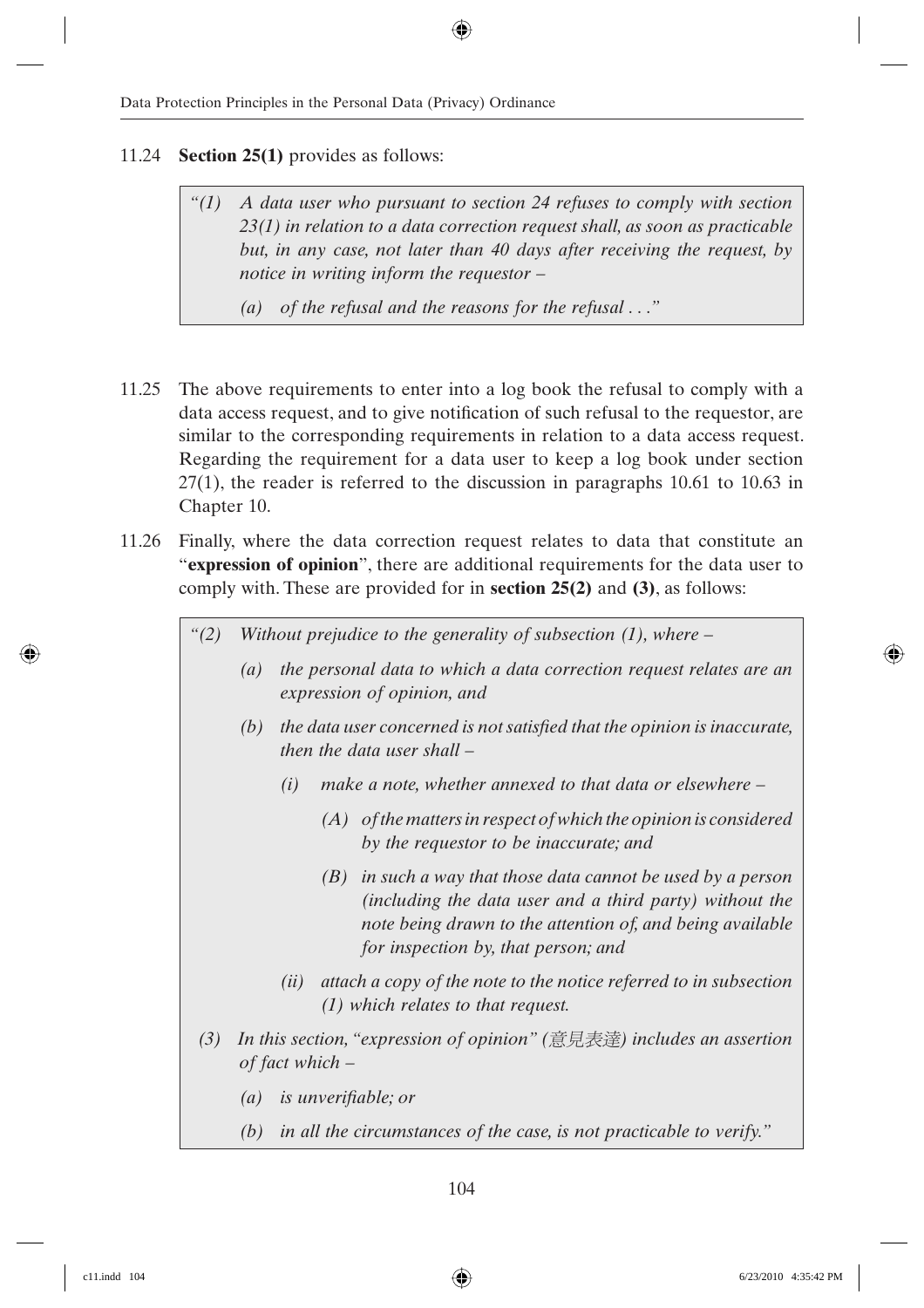- 11.27 What amounts to an "*expression of opinion*" hinges on the distinction between factual and evaluative statements and is often a matter of form and difficult to judge. The evaluative statements made by one person against the other, such as, those made in an appraisal report or in a letter of termination of employment, are often the subject of dispute by dissatisfied data subjects. While it is easy to ascertain and correct factual statements, for example, the name, age, address, or identity card number of the data subject, the Ordinance recognizes the difficulty of assessing the *"correctness"* of an evaluative statement. Other courses of action, like a civil claim for defamation or the filing of an employee claim for unlawful dismissal seem to be the more suitable channels for redress.
- 11.28 As an illustration of how section  $25(2)(b)(i)(B)$  has been applied by the Commissioner, in a complaint brought against an educational institution, it was found that the institution had kept, in two of its departments, the same record of an expression of opinion about a staff member. In response to a data correction request from the staff member, the educational institution had caused a note under section  $25(2)(b)(i)$  to be annexed to the record kept in one department, but had omitted to do the same to the record kept in the other department. As a result of this omission, the educational institution was found to have contravened section  $25(2)$ .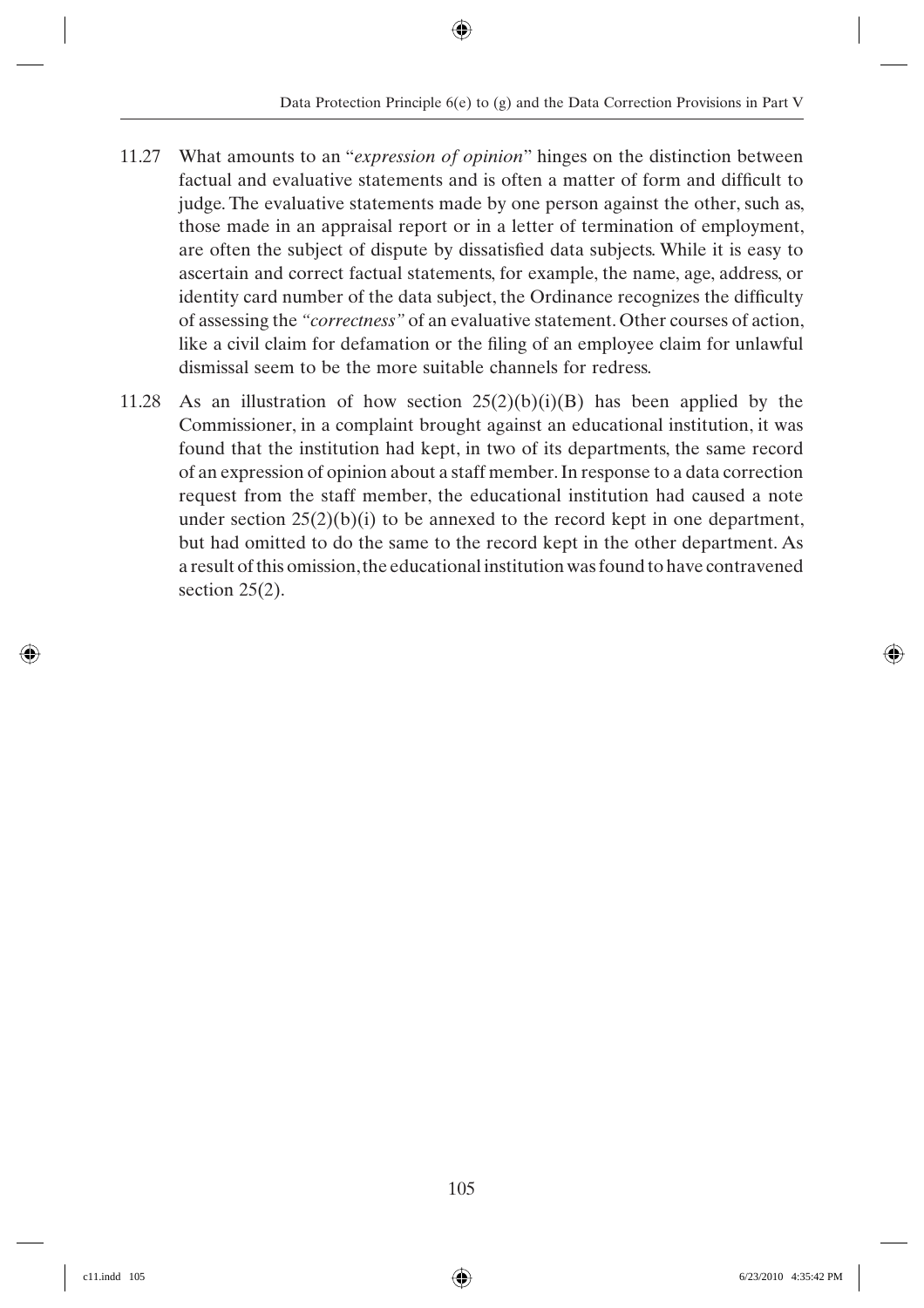# **Chapter 12**

## **Exemption Provisions in Part VIII**

## **The main questions:** • What are the different categories of exemption provisions contained in Part VIII? • What is the scope of the "domestic purposes" exemption intended to be covered by section 52? • When do employment-related exemptions in sections 53 and 54 and the evaluative process exemptions in sections 55 and 56 apply? • What is the effect of invoking section 57, i.e. security, etc. of Hong Kong in denying a data access request? • What are the Commissioner's views on the operation of section 58? • When does legal professional privilege exempted under section 60 arise? • What constitutes "news activity" exempted under section 61?

The questions discussed in this chapter concerning the exemption provisions in Part VIII of the Ordinance have been selected on the basis of their practical importance in light of the Commissioner's own experience. Before reading this chapter, the reader should read paragraphs 1.6 to 1.11 in *Chapter 1 – Introduction*, which contain important information on using this Book in general.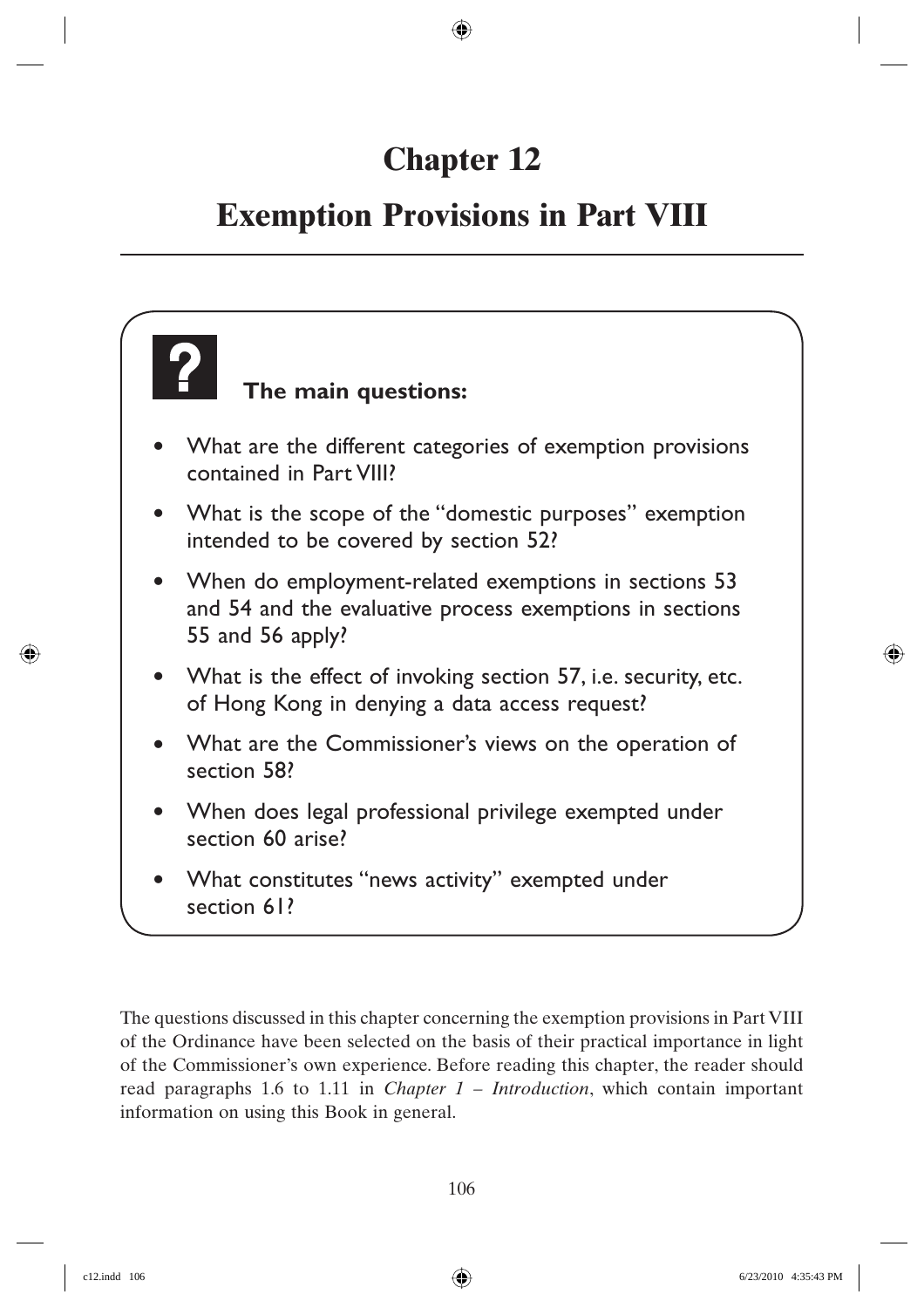## **Exemptions in general**

12.1 **Section 51** in Part VIII of the Ordinance provides as follows:

*"Where any personal data are exempt from any provision of this Ordinance by virtue of this Part, then, in respect of those data and to the extent of that exemption, that provision neither confers any right nor imposes any requirement on any person, and the other provisions of this Ordinance which relate (whether directly or indirectly) to that provision shall be construed accordingly."*

- 12.2 Accordingly, sections 52 to 63A provide for specific exemptions from all or some of the provisions of the Ordinance. Broadly speaking, the exemption provisions in Part VIII may be divided into the following categories:
	- exemption from DPPs, Parts IV and V and sections 36 and 38(b) section 52
	- exemption from DPP6 and section 18(1)(b) for (mainly) employment-related data – sections 53 to 56
	- exemption from DPP3, DPP6 and section  $18(1)(b)$  sections 57 to 59
	- exemption from all the provisions of the Ordinance section 58A
	- exemption from DPP6 and section  $18(1)(b)$  of the Ordinance section 60
	- exemption from DPP3, sections 36 and 38(b) and limited exemption from DPP6, sections  $18(1)(b)$  and  $38(i)$  – section 61
	- exemption from DPP3 section 62
	- exemption from section  $18(1)(a)$  when compliance with data access request under section  $18(1)(b)$  is exempted by virtue of section 57 or 58 – section 63
	- exemption from DPP6 and section  $18(1)(b)$ , and further exemption from section  $18(1)(a)$  – section 63A

### **Section 52 – domestic purposes**

- 12.3 Section 52 is generally taken as one of the broadest exemption provisions found in Part VIII of the Ordinance in that it exempts from application the data protection principles and other provisions of the Ordinance such as the submission of a data user's return and access to or correction of personal data, etc. in respect of personal data held for management of personal, family or household affairs or recreational purposes. A common example would be the holding of an address and telephone list of friends and relatives by an individual for communication purposes and social or recreational activities, such as the sending of Christmas cards.
- 12.4 To understand its scope of application, **section 52** provides as follows: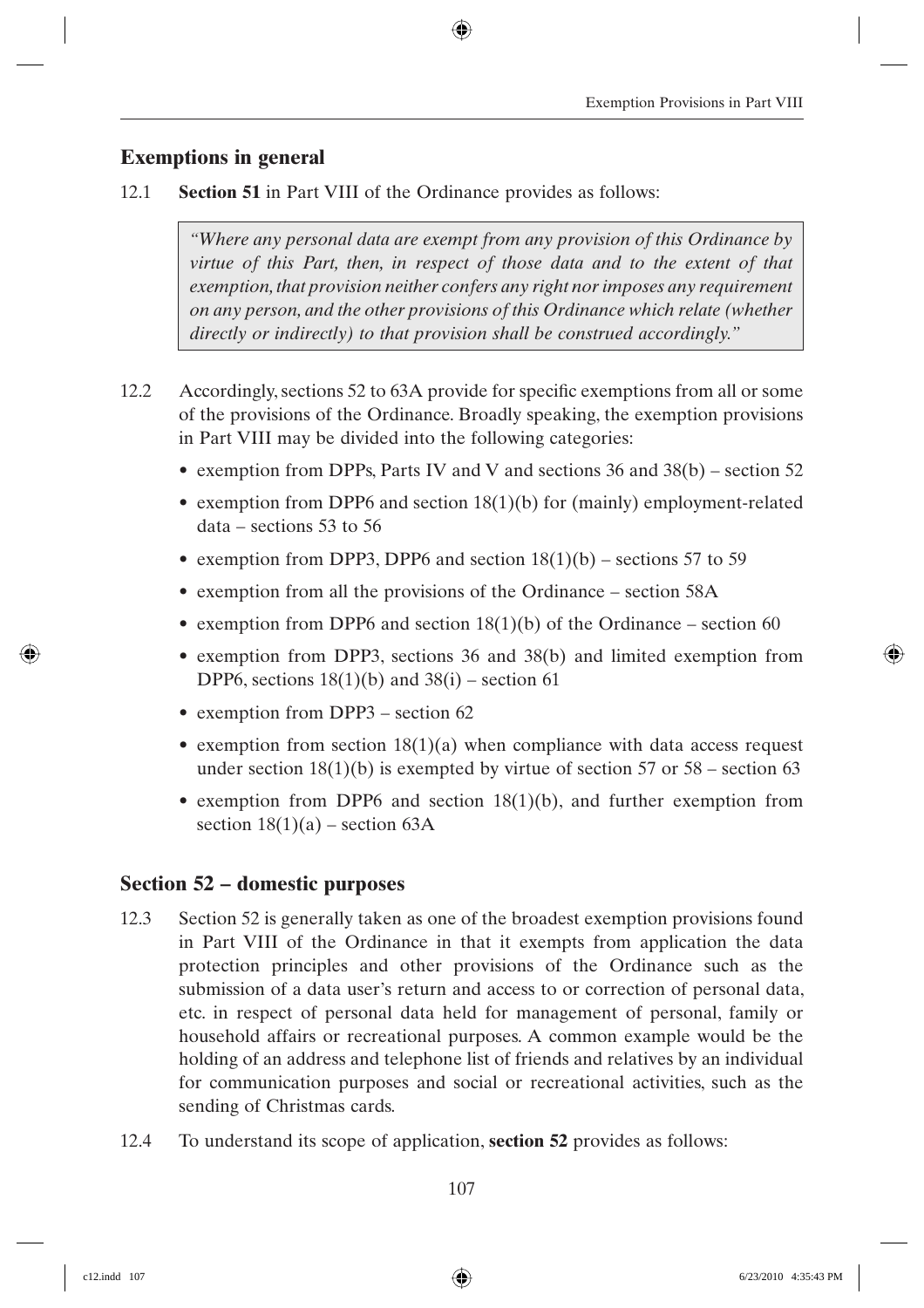#### *"52. Domestic purposes*

*Personal data held by an individual and –*

- *(a) concerned only with the management of his personal, family or household affairs; or*
- *(b) so held only for recreational purposes,*

*are exempt from the provisions of the data protection principles, Parts IV and V and sections 36 and 38(b)."*

- 12.5 Although section 52 appears to be a broad exemption in Part VIII, the use of words such as "**held**", "**individual**" and "**only**" in this section necessarily limits its application accordingly. First, as decided by the AAB in *AAB No. 46/2006*, section 52 only applies to data already **held** by an individual and has no application to DPP1 in respect of collection of personal data. Second, section 52 applies to personal data held by an **individual**, as opposed to being held by a corporation. Third, the personal data must be held **only** for the management of personal, family, or household affairs or only for recreational purposes. Thus, if personal data are not held solely for these allowed purposes but for other purposes as well, then section 52 exemption is not be applicable.
- 12.6 A common example in which section 52 is invoked is found in situations where an individual, without the consent of his relative or friend, uses his or her personal data as a credit referee for a loan or credit application. Subsequently the individual defaults in repayment resulting in the credit provider, or their appointed debt collection agent pursuing the referee to locate the whereabouts of the debtor for recovery of the outstanding loan, causing him or her annoyance and distress. When complaints of this nature are received, the Commissioner will look at the totality of evidence and take into account factors such as whether any actual damage is suffered by the individual concerned, the relationship between the complainant and the party complained against and the purpose for which the personal data were held, processed or used before deciding whether section 52 exemption is applicable to the case in question.
- 12.7 An interesting point to note in the context of Chinese culture is the close linkage of kinship and the readiness to render mutual assistance. The question to be asked therefore, is whether this traditional concept turns the use of a relative's personal data as a credit reference in the situation mentioned above into a "*directly related purpose*" permitted under DPP3? Conceivably, it may be argued that to use a relative's personal data as a reference in a personal loan application by the individual is for a directly related purpose as the relatives, if asked for such assistance, would in most cases not object to the use. The argument follows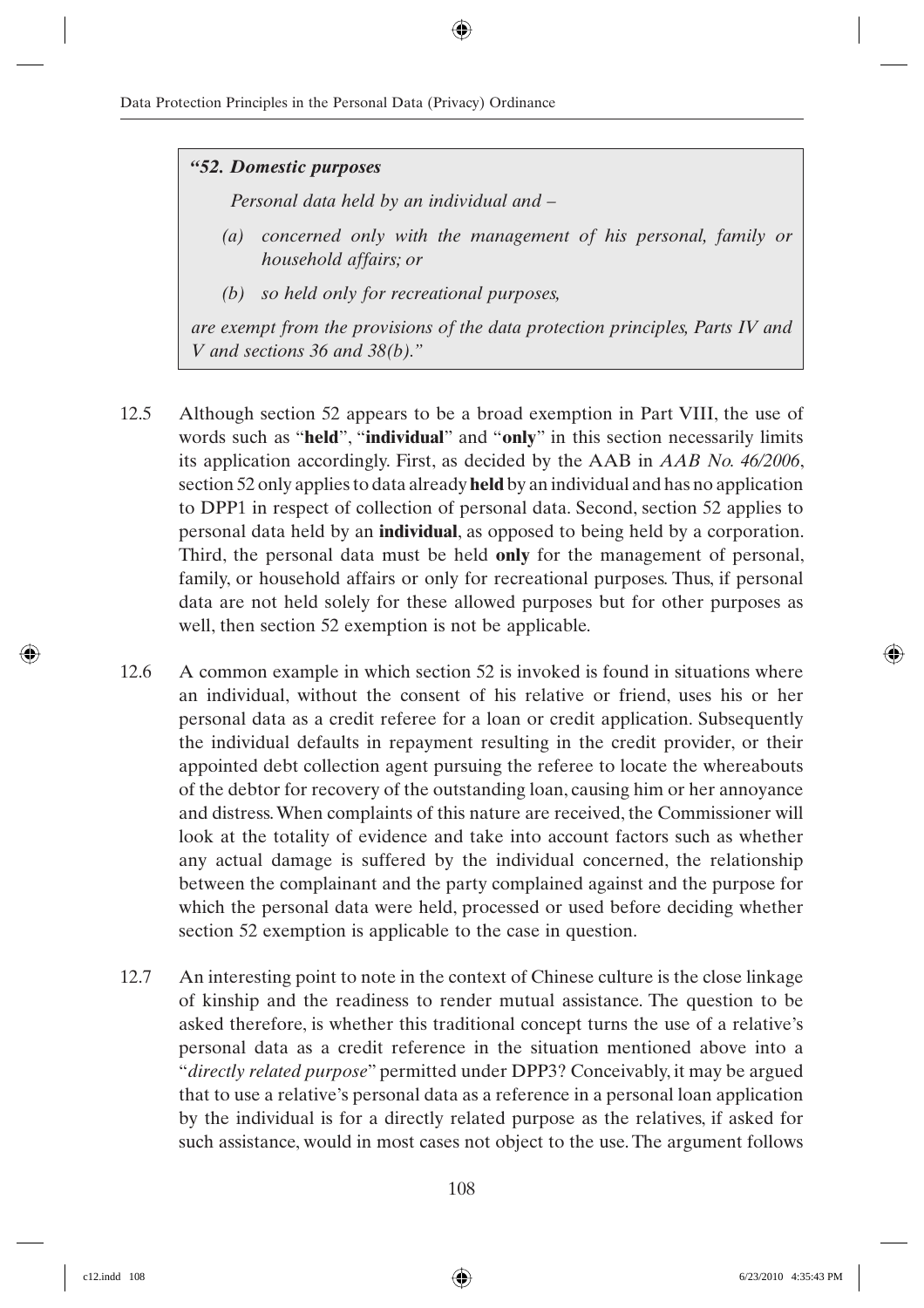that if it can be established that there is no change of use of the personal data as allowed by DPP3, it would not be necessary to consider further the application of Part VIII exemptions to the act in question. The practice adopted by the Commissioner is to look at the facts of each case independently before any view is formed on the matter.

## **Sections 53 and 54 – staff planning and employment**

- 12.8 **Section 53** is seen to be a straightforward provision which exempts from application DPP6 and section  $18(1)(b)$  to personal data which consist of information relevant to a staff planning proposal to:
	- *"(a) fi ll any series of positions of employment which are presently, or may become unfilled; or*
	- *(b) cease any group of individuals' employment. . . ."*
- 12.9 It is clear that the wording of this section is not intended to apply to any single position occupied by a particular employee but to any series of positions or any group of individuals' employment. It is therefore only in a staff planning situation within the scope contemplated by section 53 that the employer can avail itself of this exemption and refuse to accede to a data access request made by a data subject. Furthermore, the Commissioner takes the view that section 53 should not apply where the data user merely anticipates a possible staff planning in future.
- 12.10 **Section 54(1)** is a 7-year transitional provision that ceased to be operative since 3 August 2002. The practical effect of section 54(1) was that it exempted from application DPP6 and section 18(1)(b) employment-related personal data held by the employer before 20 December 1996 (i.e. the effective date of the operation of the Ordinance) which were provided by the individual on the implicit or explicit condition that the data subject would not have access to the data. This transitional provision aimed to give employers time to adjust and familiarize themselves with the requirements introduced by the Ordinance without causing them undue hardship.
- 12.11 In cases previously handled by the Commissioner involving a civil servant making a data access request to a particular government department that he worked under, the Commissioner has formed the view that although a civil servant is generally taken as being employed by the government, the department that he works under also qualifies as a data user as explained in paragraphs 4.16 to 4.18 in Chapter 4. Thus, the word "*employe*r" in the context of it being a data user and appearing in section  $54(1)(a)(ii)$  should be liberally construed to mean the government department for which the data subject is working. The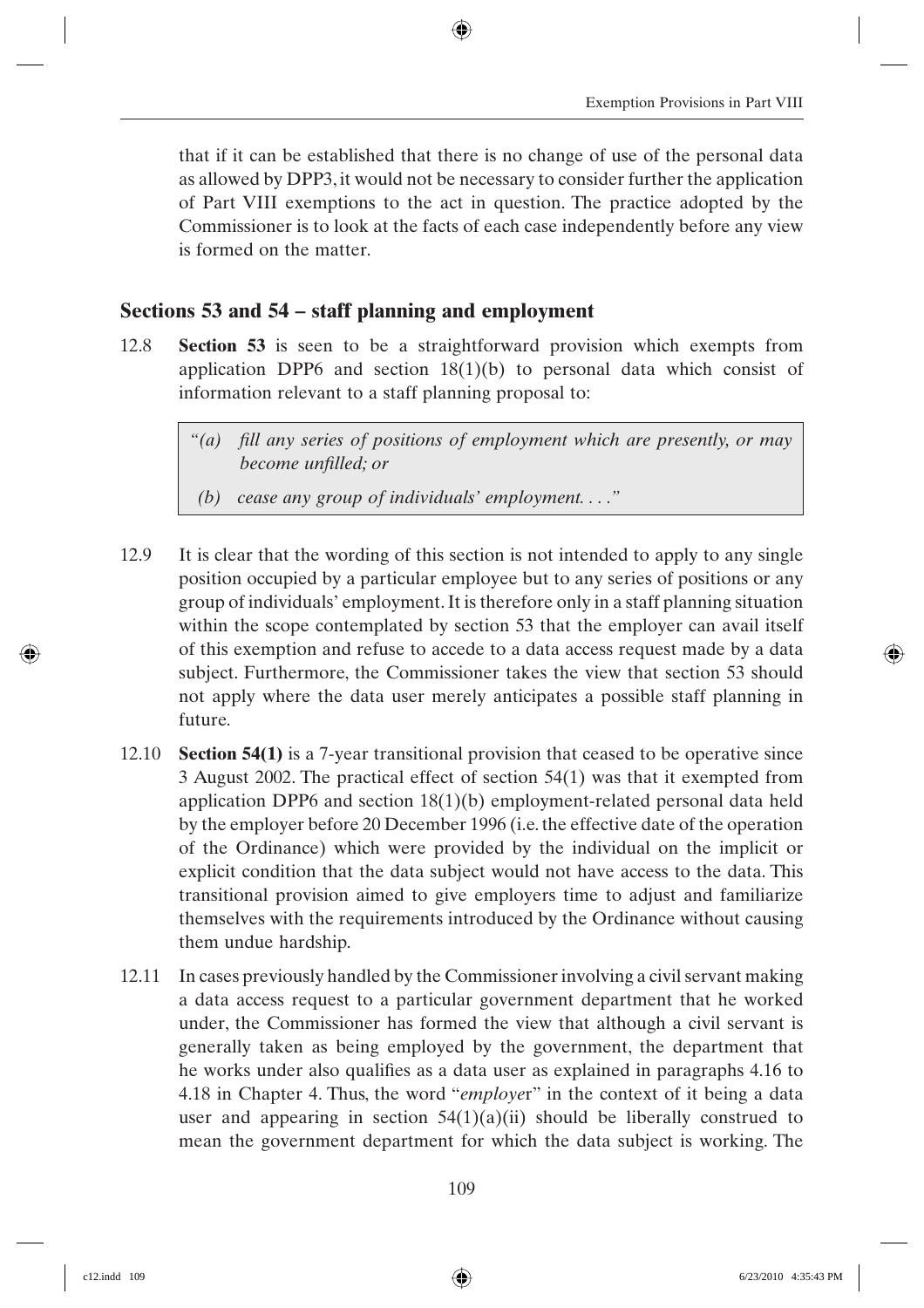rationale being that if a civil servant was always regarded as being employed by the government and not the individual department for which he or she worked, then the department, being the data user (yet never the employer of the civil servant), would not be in a position to avail itself of the section 54 exemption.

### **Section 55 – relevant process**

- 12.12 **Section 55(1)** provides as follows:
	- *"(1) Personal data the subject of a relevant process are exempt from the provisions of data protection principle 6 and section 18(1)(b) until the completion of that process."*
- 12.13 The term "**relevant process**" is in turn defined in sub-section  $(2)$  as follows:

*" 'relevant process' –*

- *(a) subject to paragraph (b), means any process whereby personal data are considered by one or more persons for the purpose of determining, or enabling there to be determined –*
	- *(i)* the suitability, eligibility or qualifications of the data subject for
		- *(A)* employment or appointment to office;
		- *(B)* promotion in employment or office or continuance in *employment or office;*
		- *(C)* removal from employment or office; or
		- *(D) the awarding of contracts, awards (including academic and professional qualifications), scholarships, honours or other benefits;*
	- *(ii) whether any contract, award (including academic and professional qualifications), scholarship, honour or benefit relating to the data* subject should be continued, modified or cancelled; or
	- *(iii) whether any disciplinary action should be taken against the data subject for a breach of the terms of his employment or appointment*  to office;
- *(b) does not include any such process where no appeal, whether under an Ordinance or otherwise, may be made against any such determination."*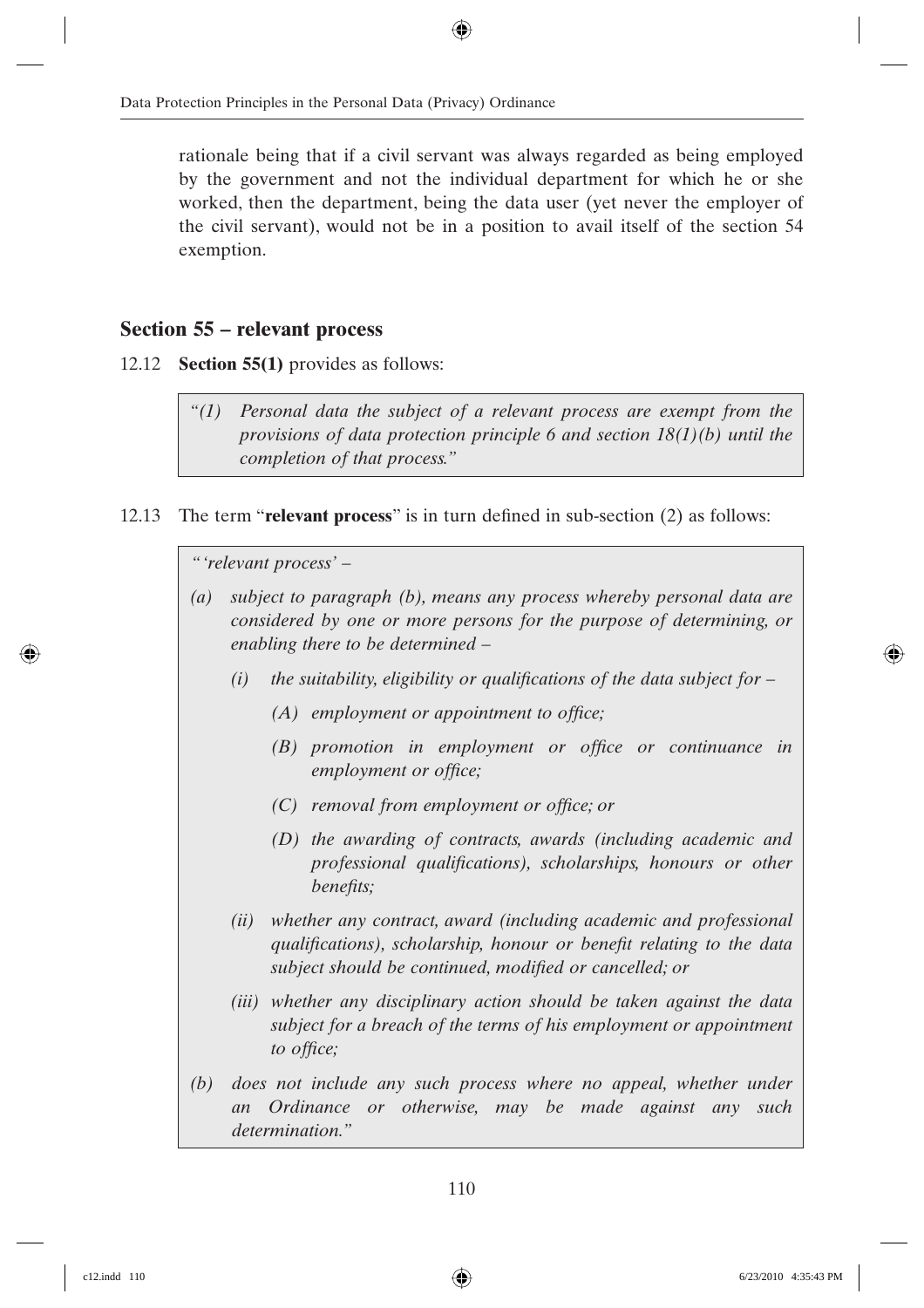- 12.14 In other words, before the completion, i.e. the making of the determination of the relevant process, the data user may refuse to comply with a data access request by invoking this exemption provision. As soon as the relevant process is completed, the exemption will no longer be available to the data user. However, it should be noted that pursuant to sub-section (2)(b), this exemption does not apply to cases where the data subject has no right to appeal against any such determination.
- 12.15 The meaning of the word "*appeal*" in section 55(2)(b) was considered in a complaint case in which the employer data user refused to comply with a data access request made by an employee on the grounds that the employee had right to "*appeal*" against the decision made against him in the relevant process. The "*appeal*" referred to was in fact a possible review by the Chief Executive of his own decision. The Commissioner came to the view that neither the type of review mentioned nor the limited form of judicial review (concerned largely with procedure rather than merit) by the courts of the decision made pursuant to completion of the relevant process would constitute an "*appeal*" within the meaning of section 55(2)(b).

## **Section 56 – personal references**

- 12.16 **Section 56** concerns personal references
	- *"(a) given by an individual other than in the ordinary course of his occupation; and*
	- *(b) relevant to another individual's suitability or otherwise to fill any position of employment or office which is presently, or may become, unfilled, ...*"
- 12.17 In order to ensure that these personal references are given without fear of their being accessed by candidates prior to the determination of the selection process and being disputed as to the accuracy of the contents (which in most cases will comprise subjective personal comments or opinions), section 56 provides for an exemption from the application of DPP6 and section 18(1)(b) unless the person who gave the reference –
	- *"(i) . . . has informed the data user in writing that he has no objection to the reference being seen by the individual . . . (or words to the like effect); or*
	- *(ii) in the case of a reference given on or after the day on which this section comes into operation, until the individual . . . has been informed in writing*  that he has been accepted or rejected to fill that position or office (or words *to the like effect*), *whichever first occurs.*"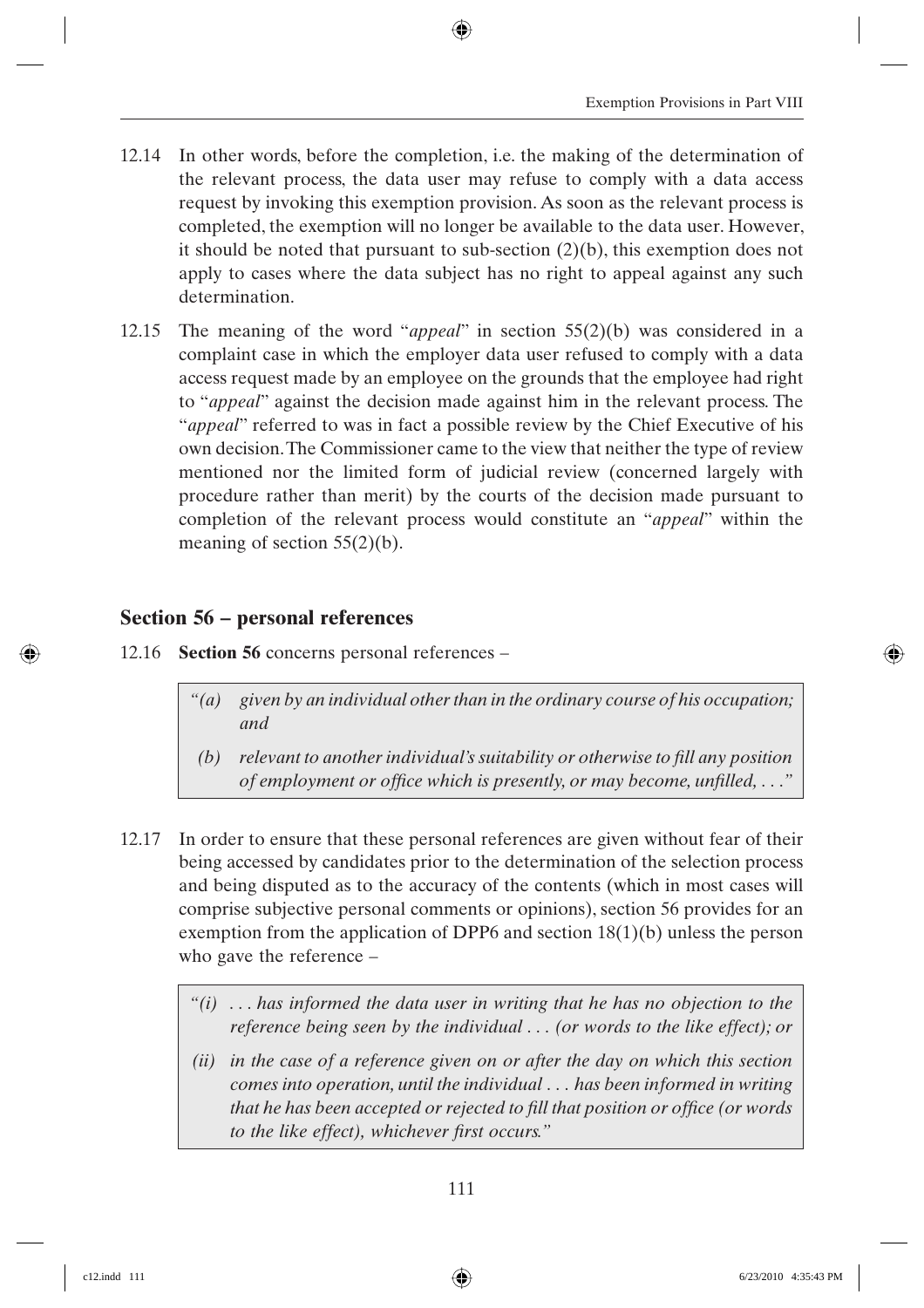- 12.18 This exemption provision is comparatively easy to understand and apply. The condition (ii) mentioned above is in line with the completion of relevant process mentioned in section  $55(2)(a)(i)(A)$  whereby personal data are considered for the purpose of determining the suitability, eligibility or qualifications of the data subject for employment or appointment to office.
- 12.19 It is worth noting that after the candidate has been informed in writing of the result of his job application, the data user could not then rely on this exemption provision to deny the data subject the right to make a data access request under section 18(1) of the Ordinance in respect of references given on, or after the coming into effect of, section 56. However, before complying with the provisions of DPP6 and section 18(1)(b), the data user should be careful to check whether the personal references may contain, other than the personal data of the data subject, also the personal data of other individuals, for example, the names or identifying particulars of referees. In complying with the data access request so made, the data user shall, pursuant to section  $20(1)(b)$  and  $20(2)$ , give copies of the requested data only after the omission or editing out of the identifying particulars of such third parties unless the data user is satisfied that they have consented to the disclosure of their personal data to the requestor. An analysis of the application of section  $20(1)(b)$  and  $20(2)$  is found in paragraphs 10.41 to 10.49 in Chapter 10.

## **Section 57 – security, etc. in respect of Hong Kong**

- 12.20 **Section 57** exempts from application the provisions of DPP6, section 18(1)(b) and DPP3 to personal data held or used for the following purposes: –
	- *"(1) Personal data held by or on behalf of the Government for the purposes of safeguarding security, defence or international relations in respect of Hong Kong are exempt from the provisions of data protection principle 6 and section 18(1)(b) where the application of those provisions to the data would be likely to prejudice any of the matters referred to in this subsection.*
	- *(2) Personal data are exempt from the provisions of data protection principle 3 in any case in which –*
		- *(a) the use of the data is for any of the purposes referred to in subsection (1) (and whether or not the data are held for any of those purposes); and*
		- *(b) the application of those provisions in relation to such use would be likely to prejudice any of the matters referred to in that subsection, . . ."*
- 12.21 In determining whether exemption under sub-section (1) or (2) of section 57 is, or was at any time applicable to a particular case, the Commissioner will take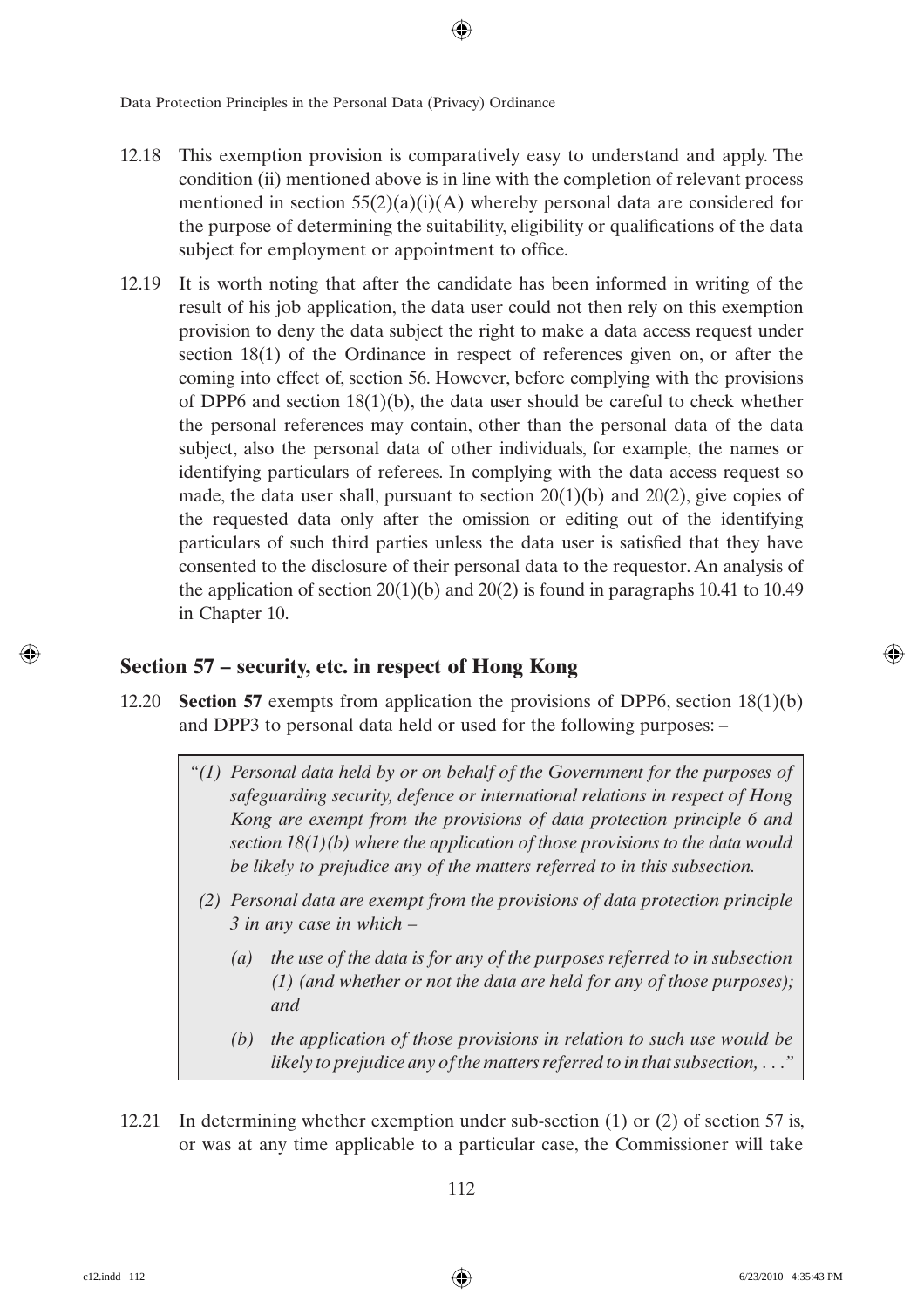into account any certificate signed by the Chief Executive or Chief Secretary for Administration who are empowered under sub-sections (3) and (4) of section 57, as evidence of that fact, to certify that exemption is or was required or that personal data are or have been used for any purposes referred to in sub-section  $(1)$ . They may also in the certificate direct the Commissioner not to carry out an inspection or investigation and the Commissioner shall comply with that directive.

- 12.22 This exemption is necessary in safeguarding security, defence or international relations in respect of Hong Kong. So far no appeal has been lodged with the AAB on the applicability of this exemption provision. For cases concerning noncompliance with a data access request, the Commissioner has taken a broad approach in deciding whether compliance with a data access request would jeopardize the purposes covered by sub-section (1).
- 12.23 The issue was illustrated in one case in which a complaint was lodged against a law enforcement agency for non-compliance with a data access request made under section  $18(1)$ . The requestor asked for records and documents in the law enforcement agency's possession that *". . . relate to or assist the [law enforcement agency] to come to the view or conclusion that I am a member of or linked to any triad society*". The law enforcement agency refused to confirm or deny the existence or non-existence of the data. The reason put forward was that the disclosure of such information, even if it existed at all, would put the lives and well-being of those individuals who contributed the information to the law enforcement agency in jeopardy. Exemptions under sections 57(1), 58(1)(a) (i.e. the prevention or detection of crime) and  $58(1)(b)$  (i.e. the apprehension, prosecution or detention of offenders) were invoked for non-compliance with the data access request. The Commissioner found that there was no contravention of DPP6 on the grounds that the elements of these exemption provisions were satisfactorily proved by the law enforcement agency.
- 12.24 In coming to the aforesaid conclusion, consideration was given by the Commissioner to the fact that for statements made in confidence by members of the public to the law enforcement agency, the law enforcement agency has a substantial interest to ensure that all statement makers give full and frank disclosure without fear of their statements being used later for another purpose. The candour and frankness of statements given by the public would be inhibited if the statements are liable to be accessed by the individuals mentioned therein.

#### **Section 58 – crime, etc.**

12.25 Among the various exemption provisions in Part VIII, **section 58** probably has the widest application, and thus deserves careful study. It covers personal data held for the following purposes: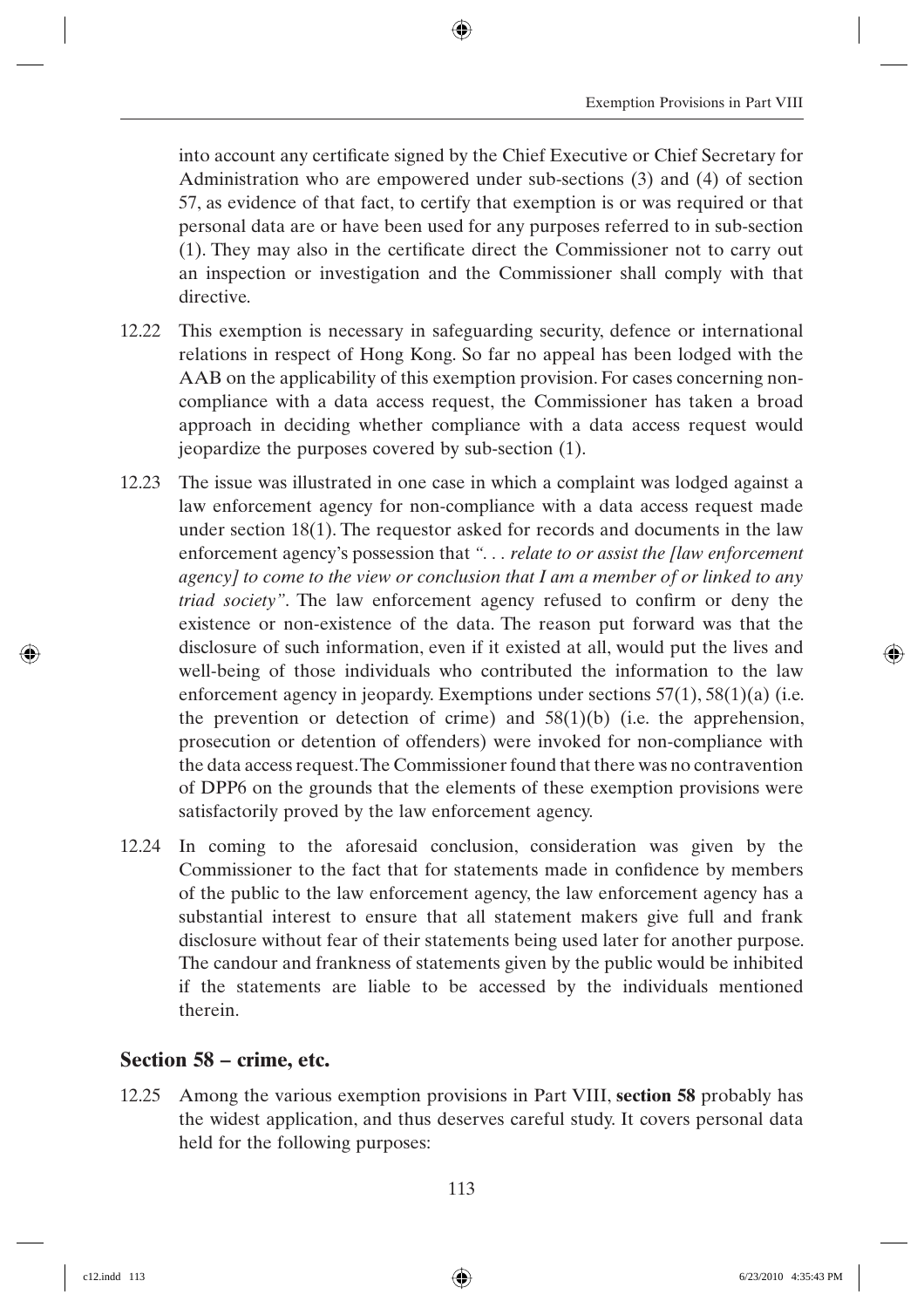| " $(1)$ | $\left( a\right)$ | the prevention or detection of crime;                                                                                                                     |
|---------|-------------------|-----------------------------------------------------------------------------------------------------------------------------------------------------------|
|         | (b)               | the apprehension, prosecution or detention of offenders;                                                                                                  |
|         | (c)               | the assessment or collection of any tax or duty;                                                                                                          |
|         | (d)               | the prevention, preclusion or remedying (including punishment) of<br>unlawful or seriously improper conduct, or dishonesty or<br>malpractice, by persons; |
|         | (e)               | the prevention or preclusion of significant financial loss arising<br>$from -$                                                                            |
|         |                   | any imprudent business practices or activities of persons; or<br>(i)                                                                                      |
|         |                   | unlawful or seriously improper conduct, or dishonesty or<br>(ii)<br>malpractice, by persons;                                                              |
|         | (f)               | ascertaining whether the character or activities of the data subject<br>are likely to have a significant adverse impact on any thing –                    |
|         |                   | to which the discharge of statutory functions by the data user<br>(i)<br>relates; or                                                                      |
|         |                   | which relates to the discharge of functions to which this<br>(ii)<br>paragraph applies by virtue of subsection $(3)$ ; or                                 |
|         | (g)               | discharging functions to which this paragraph applies by virtue of<br>subsection $(3), \ldots$ "                                                          |

- 12.26 On the whole, section 58(1) and (2) provide respectively for exemption from DPP6 and section 18(1)(b), and exemption from DPP3. In particular, under section 58(1), exemption from DPP6 and section  $18(1)(b)$  is available for any personal data that satisfy the following criteria:
	- the data are **held** for any of the specified purposes (section 58(1)(a) to (g)); and
	- the application of DPP6 and section 18(1)(b) to the data would either be **likely to prejudice** any of those purposes, or be **likely to identify** directly or indirectly the person who is the source of the data (section  $58(1)(i)$  and  $(ii)$ ).
- 12.27 In contrast, exemption from DPP3 is available under section 58(2) for any personal data that satisfy the following criteria:
	- $\bullet$  the **use** of the data is for any of the purposes specified in section 58(1) (section 58(2)(a)); and
	- the application of DPP3 to such use would be **likely to prejudice** any of those purposes (section 58(2)(b)).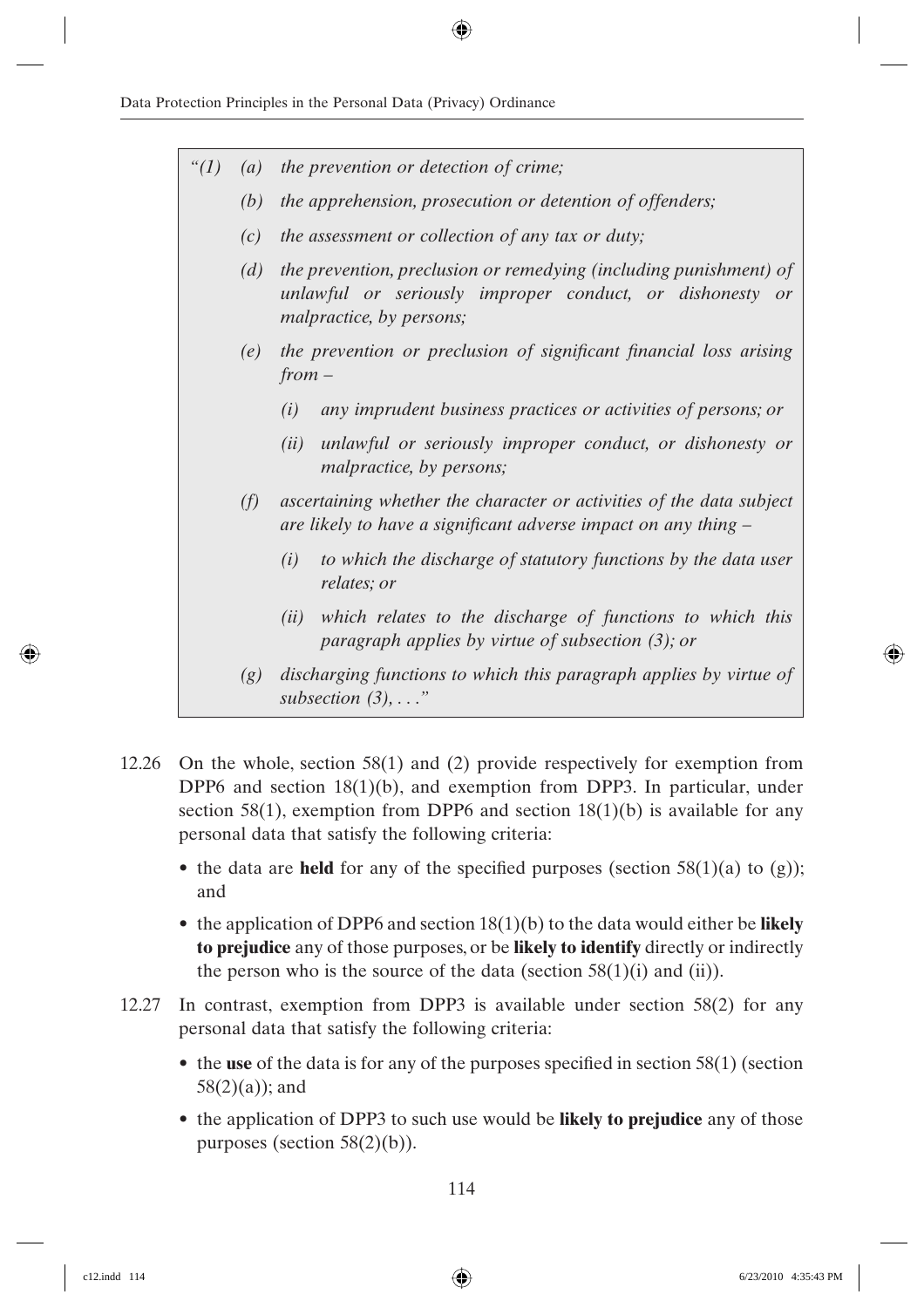- 12.28 From the above, it can be seen that the purposes specified in paragraphs (a) to (g) of section 58(1) are important in determining the operation of section 58. The Commissioner takes the view that data users seeking to rely on section 58 have to obtain sufficient evidence to establish that the data are held or used for the specified purposes. Mere or general assertion that the data are held or used for the specified purposes may not be sufficient<sup> $64$ </sup>.
- 12.29 Among the purposes set out in section  $58(1)$ , those specified in paragraphs (a), (b) and (c), namely, "*the prevention or detection of crime*", "*the apprehension, prosecution or detention of offenders*" and "*the assessment or collection of any tax or duty*", appear to be relatively straightforward. In deciding on the meaning of the word "crime" under section 58(1)(a), the Commissioner took the view that it only applies to crime under the laws of Hong Kong<sup>65</sup>. Similarly, section 58(1) (b) should only apply to offences under the laws of Hong Kong.
- 12.30 In comparison, the other purposes specified in paragraphs (d) to  $(g)$  appear to be more complicated. Of these, the purposes specified under paragraph  $(d)$ , namely, *"the prevention, preclusion or remedying (including punishment) of unlawful or seriously improper conduct, or dishonesty or malpractice, by persons"*, probably have the greatest practical importance. *AAB No. 26/2004* is an example on dishonesty. In the appeal, the complainant being a member of the disciplinary forces was subjected to disciplinary hearings which had to be repeatedly postponed as a result of the complainant's sickness. With reasonable suspicion, the employer disclosed the fact about the holding of disciplinary hearings to the complainant's doctors in order to obtain a medical certificate regarding his physical and mental fitness to attend the hearing. The AAB held that disclosure in the circumstances of the case met the exempted purpose under section 58(1) (d), i.e. for "*prevention, preclusion or remedying . . . of dishonesty . . .*" in avoiding the proceedings.
- 12.31 A "deeming" provision for what constitutes "*seriously improper conduct*" is found in section 2(9). It is deemed to be seriously improper conduct when a person who holds any office, profession or occupation and is required by any law or rule to be a fit and proper person to hold such office, profession or occupation, ceases to be a fit and proper person. Section  $2(13)$  also takes it to be seriously improper conduct if such conduct by a person has made him or could have made him a disqualified person or a suspended person under the Rules of Racing and Instructions by the Stewards of the Hong Kong Jockey Club. However, for conduct not otherwise falling within the statutory definitions mentioned, the term "*seriously improper conduct*" has received judicial scrutiny in the cases of *M v M* [1997] HKFamC 2, and *Lily Tse Lai Yin & Others v. The Incorporated Owners of Albert House & Others* [2001] HKCFI 976.

<sup>64</sup> *AAB No. 64/2005*

<sup>65</sup> *AAB No. 16/2007*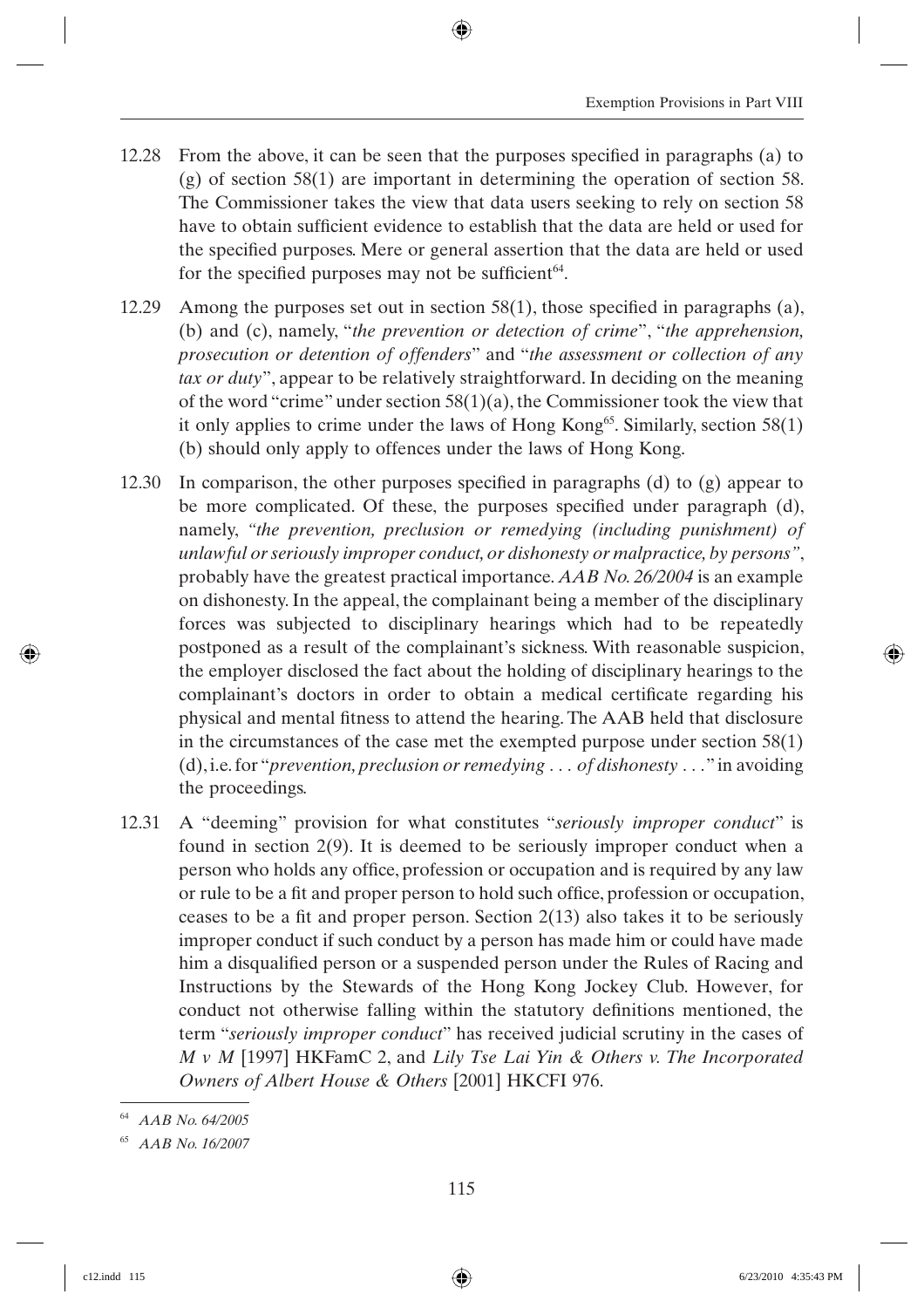- 12.32 In *M v M*, an ex-wife sought from the Housing Department the current address of her divorced husband, with a view to enforcing her right to maintenance payments pursuant to a court order. The Department refused to disclose such personal data about the husband on the grounds that this might be contrary to DPP3. Saunders, Deputy D.J. (as he then was) ruled, however, that although there is no definition in the Ordinance of the expression *"seriously improper conduct"*, the failure to pay maintenance in breach of the Court Order amounted to a contempt of court and as such was *"seriously improper conduct"* as those words are naturally used and understood in section 58(1)(d). In the circumstances of the case, the application of the provisions of DPP3 to the use of the data would prejudice the wife's taking steps to prevent the husband's seriously improper conduct. Accordingly, the exemption from DPP3 under section 58(2) was available.
- 12.33 On the application of section 58(2) in general, the judge had the following observations:

"I accordingly find that where a person is in breach of a Court order and another *person, being entitled to the benefit of that order, wishes to enforce the order, then, by virtue of the provisions of s.58(2) of the Data Privacy Ordinance, a data user is exempt from the provisions of data protection principle 3 and may supply the information upon appropriate request.*"

- 12.34 In contrast, the failure to honour a cheque by a person, without evidence of fraud or dishonesty, might not *per se* amount to "*seriously improper conduct*" to justify invoking the exemption provision under section  $58(1)(d)$  as this view was expressed by the AAB in *AAB No. 14/2004.* The appeal concerned the disclosure by a licence issuing authority to an applicant's employer being a government department the fact that the cheque for payment of the licence fee was not honoured upon presentation. The AAB took the view that the licence issuing authority could not avail itself of the exemption under section 58(1)(d).
- 12.35 In *Lily Tse Lai Yin*'s case, the plaintiffs claimed damages in respect of an accident involving a collapsed canopy. In an application in chambers, they applied for non-party discovery against the Director of Buildings, the Director of the Urban Services Department and the Commissioner of Police, for the inspection of certain files held by them. It was contended on behalf of the respondents, however, that the disclosure of those files to the plaintiffs would give rise to a contravention of DPP3 in relation to personal data contained therein.
- 12.36 In his judgment, Suffiad J. ruled that the use of personal data in a civil action for damages resulting from the collapse of the canopy would fall within the meaning of "*the remedying of unlawful conduct*" under section 58(1)(d). He said:

"*Firstly, I note that* (sic) *in section 58(1), the use of the word 'crime' in paragraph (a) and the word 'offender' in paragraph (b). This to my mind suggest* (sic)*,*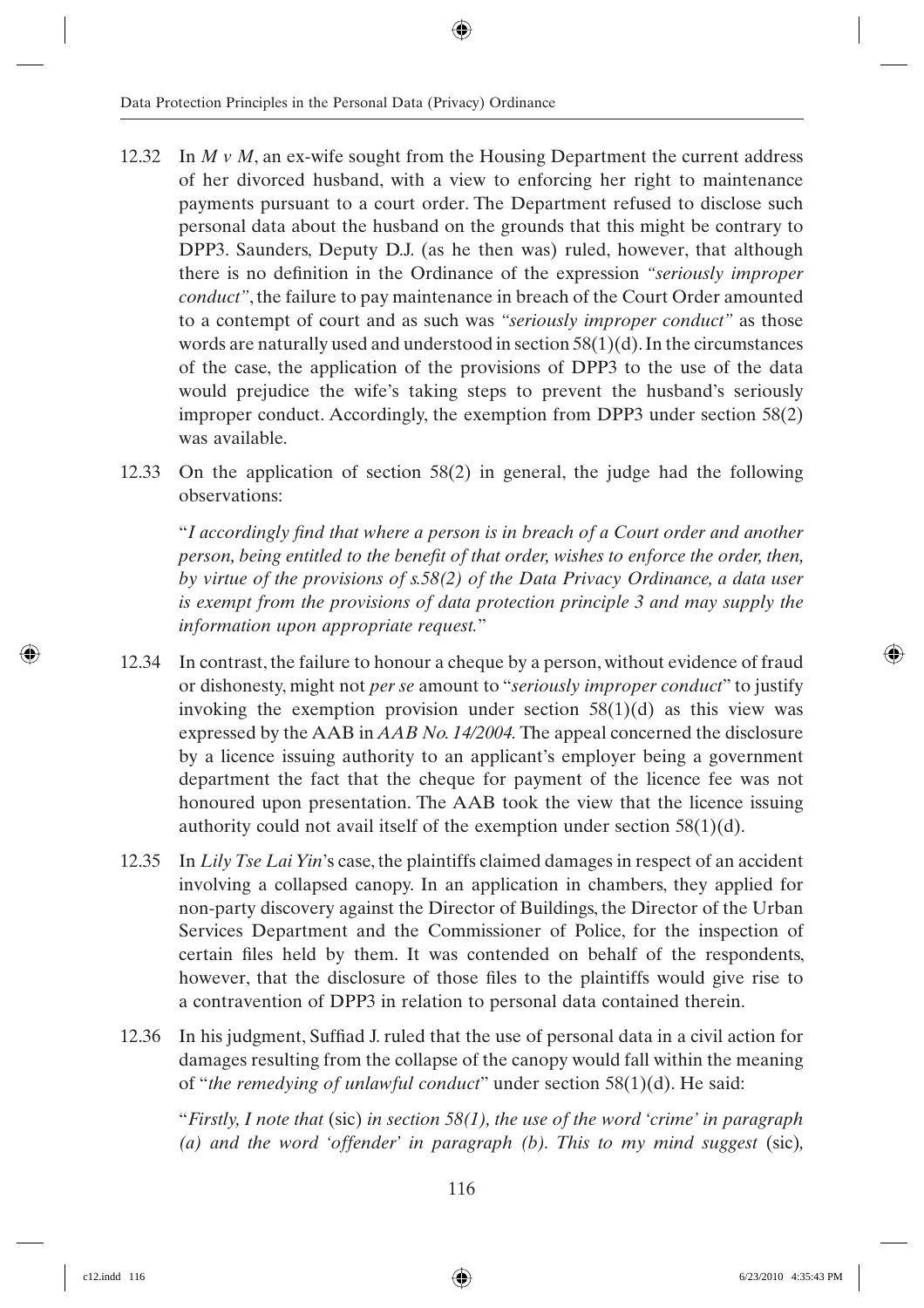*therefore, that the use of the words "unlawful or seriously improper conduct" in paragraph (d) extend* (sic) *beyond criminal conduct to include civil wrongs. Secondly, the use of the word 'remedying' in paragraph (d) is again suggestive of the same thing. The most natural meaning that can be given to the word 'unlawful' is that it normally describes something which is contrary to some law or enactment or is done without lawful justification or excuse. (See R. v. R. [1991] 4 All ER 481 per Lord Keith of Kinkel at page 484.)*

*Since tort is a civil wrong, the bringing of a civil claim for damages in tort amounts to the remedying of unlawful or seriously improper conduct. For these reasons, I have no hesitation in coming to the conclusion that the words contained in section 58(1)(d) of the Personal Data (Privacy) Ordinance is (sic) sufficiently wide to cover a claim for damages in a personal injuries and/or fatal accident case.*"

- 12.37 The analysis of Suffiad J. was adopted in *Cinepoly Records Co. Ltd. and Others v Hong Kong Broadband Network Ltd and Others* [2006] HKLRD 255, in which 7 music producers sought discovery from 4 internet service providers the names, identity card numbers and addresses of 22 alleged online copyright infringers. The Court in *Cinepoly* case ruled that the phrase "unlawful and seriously improper conduct" covers copyright infringement, and the music producers' use of the personal data sought was clearly for the purpose of prevention, preclusion (in the form of injunctions) or remedying of the copyright infringements of the producers' musical works.
- 12.38 Whether a conduct would amount to "*seriously improper conduct*" depends on the fact of each case. A conduct which does not appear to be "seriously improper" in nature, e.g. serious indebtedness, may be "seriously improper" in the circumstances of the data subject. In *AAB No. 5/2006*, the AAB considered that serious indebtedness of an officer of a law enforcement agency was contrary to the disciplinary guidelines of the law enforcement agency and amounted to "seriously improper conduct".
- 12.39 Even if the data are held or to be used for any of the purposes specified in paragraphs (a) to (g) of section 58(1), the exemption does not apply unless data users can also establish that application of DPP6 and section 18(1)(b), and DPP3, as the case may be, would be likely to prejudice the said purposes. Whether or not the specified purposes would be likely be prejudiced does not depend on the subjective view of the data user. The standard is an objective one<sup>66</sup>. The more enquiries and evidence the data users reasonably make and obtain to establish the prejudice requirement, the more likely that they may satisfy this objective requirement.
- 12.40 There is usually little or no doubt that the requested data provided to the law enforcement agency would be used in the discharge of the agency's functions (e.g. the prevention or detection of crime, the assessment or collection of any tax or

<sup>66</sup> *AAB No. 5/2006*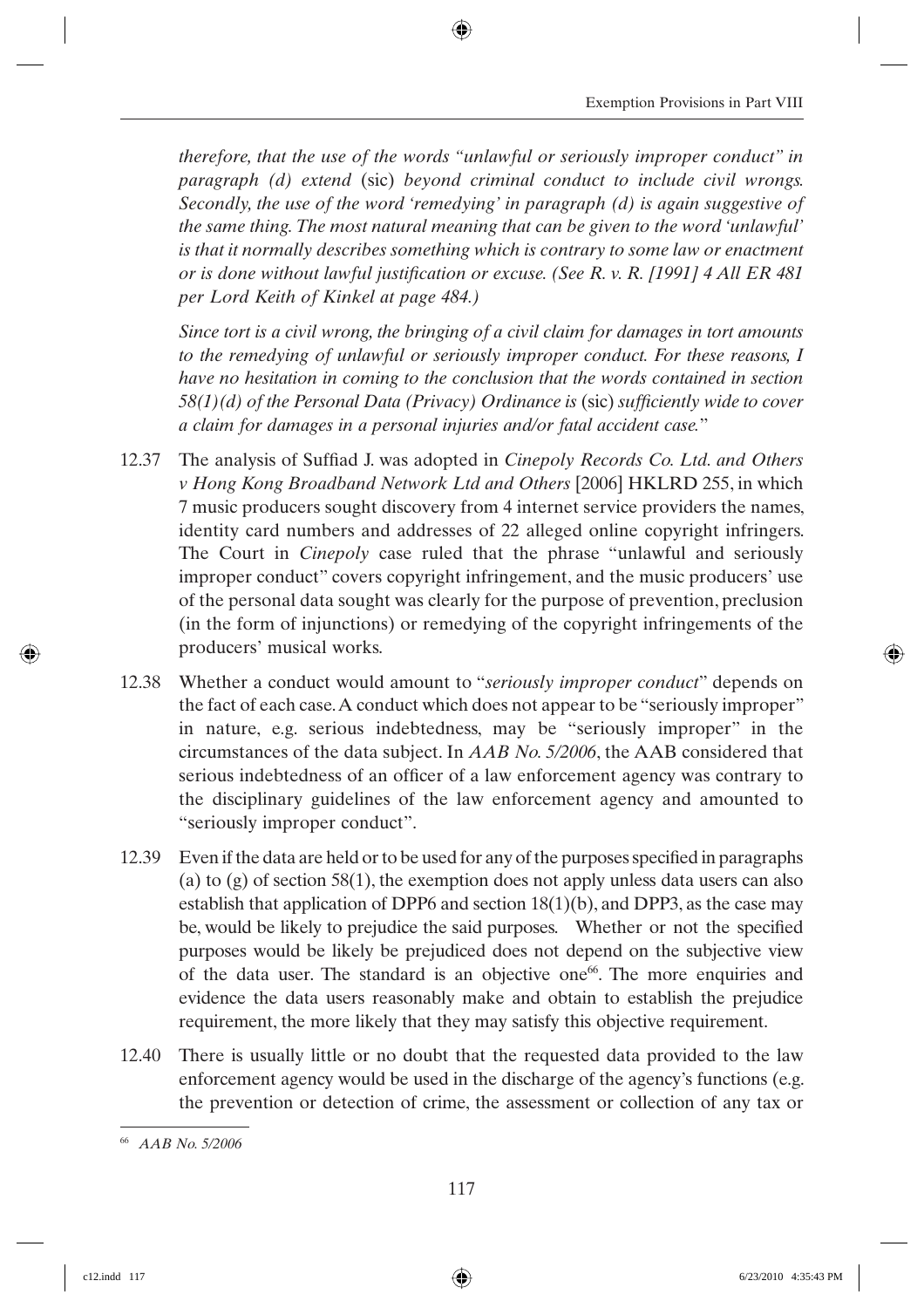duty, etc.), the matter of which would fall within section 58(1). What may be less certain, however, is whether the effect of the failure to use such data in a particular case would indeed be so serious as to be "*likely to prejudice*" any such matters, as required by section 58(2)(b). The view generally taken by the Commissioner is that in case of doubt, it is prudent for the data user to ask the law enforcement agency why the data were considered necessary and, in particular, how the failure to use such data would be likely to prejudice the intended purpose.

- 12.41 In addition to providing for exemption from DPP3, section 58(2) also creates a defence for a data user who shows, in any proceedings relating to the use of data contrary to DPP3, that he "*had reasonable grounds for believing that failure to so use the data would have been likely to prejudice*" any of the matters mentioned in section  $58(1)(a)$  to (g). Illustration of the potential importance of this defence, and of how the Commissioner has taken his operational stance in applying it, may be found in cases involving requests for information by law enforcement agencies.
- 12.42 In cases where the information being sought contains personal data, their disclosure by the data user to a law enforcement agency pursuant to a mere request (as opposed to a formal demand in the exercise of a legal or statutory power) is likely to fall outside the purposes for which such data were originally collected. To avoid any contravention of DPP3 in their disclosure by the data user, consideration of the application of exemption under section 58(2) becomes relevant.
- 12.43 Given the sensitive nature of most law enforcement operations, in so asking, the data user may not perhaps always be able to obtain a reply that contains clear proof that the *"prejudice*" test in section 58(2)(b) has been satisfied. Nevertheless, it is still likely that the law enforcement agency may provide some information, or confirmation of a general nature, on which the data user may reasonably rely. By asking for the supply of more information, the data user is put in a better position to invoke the defence under section 58(2) in any subsequent proceedings or complaint against it for alleged contravention of DPP3 in the disclosure of the data.

## **Section 58A**

12.44 Section 58A contains the broadest exemption in Part VIII. Pursuant to the provisions, any personal data which are or are contained in any communication or material (including their copies) obtained pursuant to the prescribed authorizations given by the panel judges or the authorizing officer for interception and covert surveillance under Interception of Communications and Surveillance Ordinance are exempt from the provisions of the Ordinance. In addition, any personal data system which is used by a data user for the collection, holding, processing or use of the relevant personal data are exempted from the provisions of the Ordinance.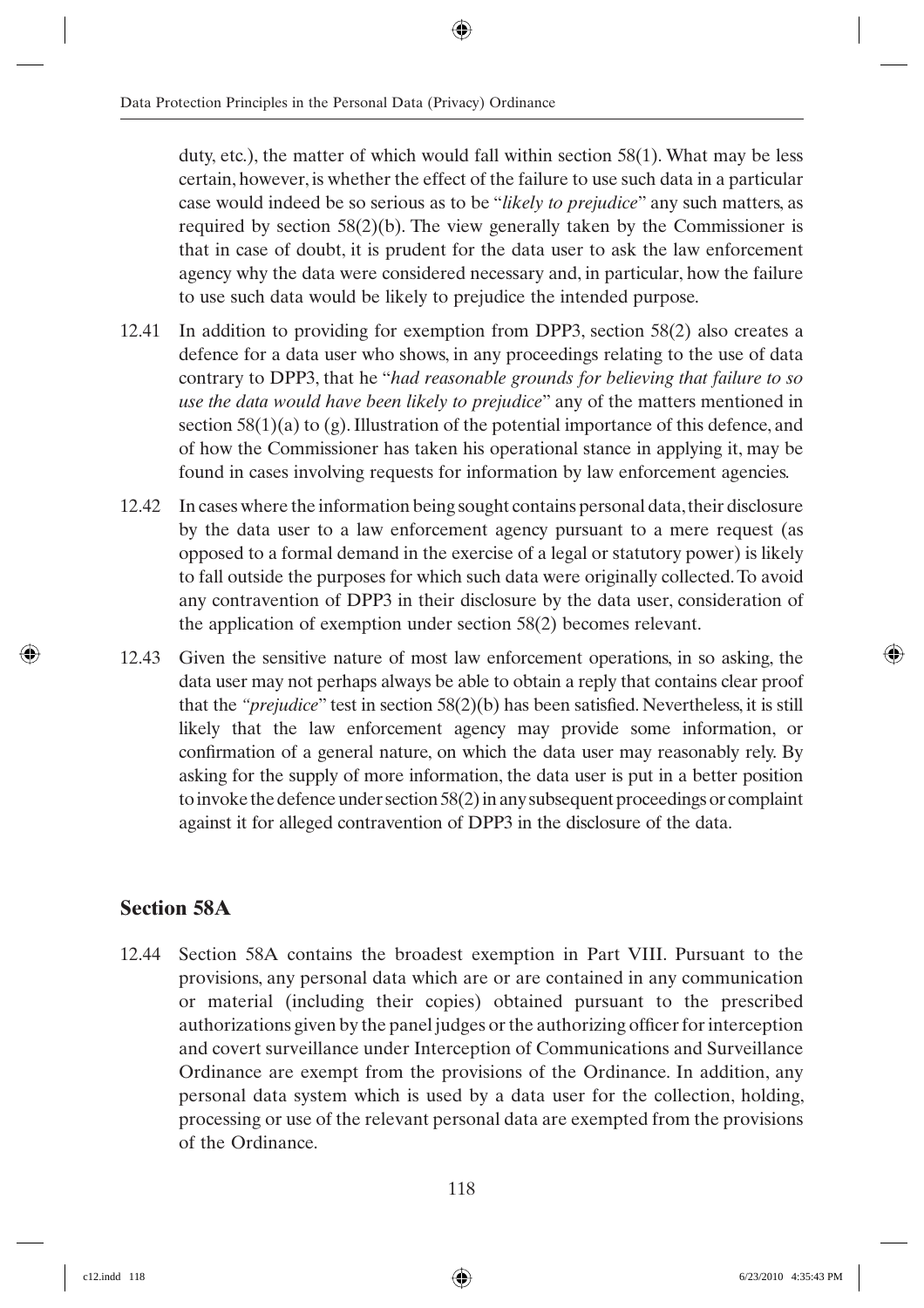### **Section 59 – health**

- 12.45 Personal data relating to the physical or mental health of the data subject are generally viewed as confidential and sensitive personal data that should be carefully guarded against unlawful use and access. However, the right to protect these data may have to give way when the harm that it will cause to others (including the data subject himself) outweighs the benefit of strict compliance with DPP3 and DPP6. How this is to be assessed and balanced is exemplified in section 59.
- 12.46 The criterion laid down in **section 59** exempting physical and mental health data from the provisions of DPP3, DPP6 and section  $18(1)(b)$  is when:

*". . . the application of those provisions to the data would be likely to cause serious harm to the physical or mental health of –*

- *(i) the data subject; or*
- *(ii) any other individual."*
- 12.47 The burden of proof is seen not to be a particularly onerous one for a data user to discharge as he is only required to prove that the application of those provisions of the Ordinance **would be likely** to cause serious harm to the physical or mental health of the data subject or any other individuals. No actual serious harm needs to be proven to have been suffered. Although section 59 does not spell out whether the harm test mentioned therein is a subjective or objective one, in cases brought before the Commissioner, due consideration will be given as to whether a reasonable man in the circumstances of the case would come to the same conclusion as the data user in question. In a complaint case lodged against a Chinese herbal medical practitioner who failed to comply with a data access request by his patient for copies of the medical prescriptions prescribed for him, the medical practitioner relied upon section 59 exemption as grounds for refusal. The Commissioner found that the exemption did not apply in the circumstances of the case as the disclosure would not be likely to cause serious harm to the physical or mental health of the data subject. On the contrary, the refusal to supply the information on the medicines prescribed for the patient would be more likely than not to cause harm to the requestor. It has always been the regulatory philosophy of the Commissioner that in situations where less privacy intrusive alternatives are available to achieve the same result, they should first be explored and resorted to unless there are good reasons for not doing so.
- 12.48 Illustration of the application of section 59 is found in a case in which an employee expressed suicidal intent to his employer. From the staff records kept by the employer, it was evident that he had been a patient of a psychiatric hospital. Led by the belief that the person might cause serious physical harm to himself, the employer disclosed the information to the psychiatric hospital for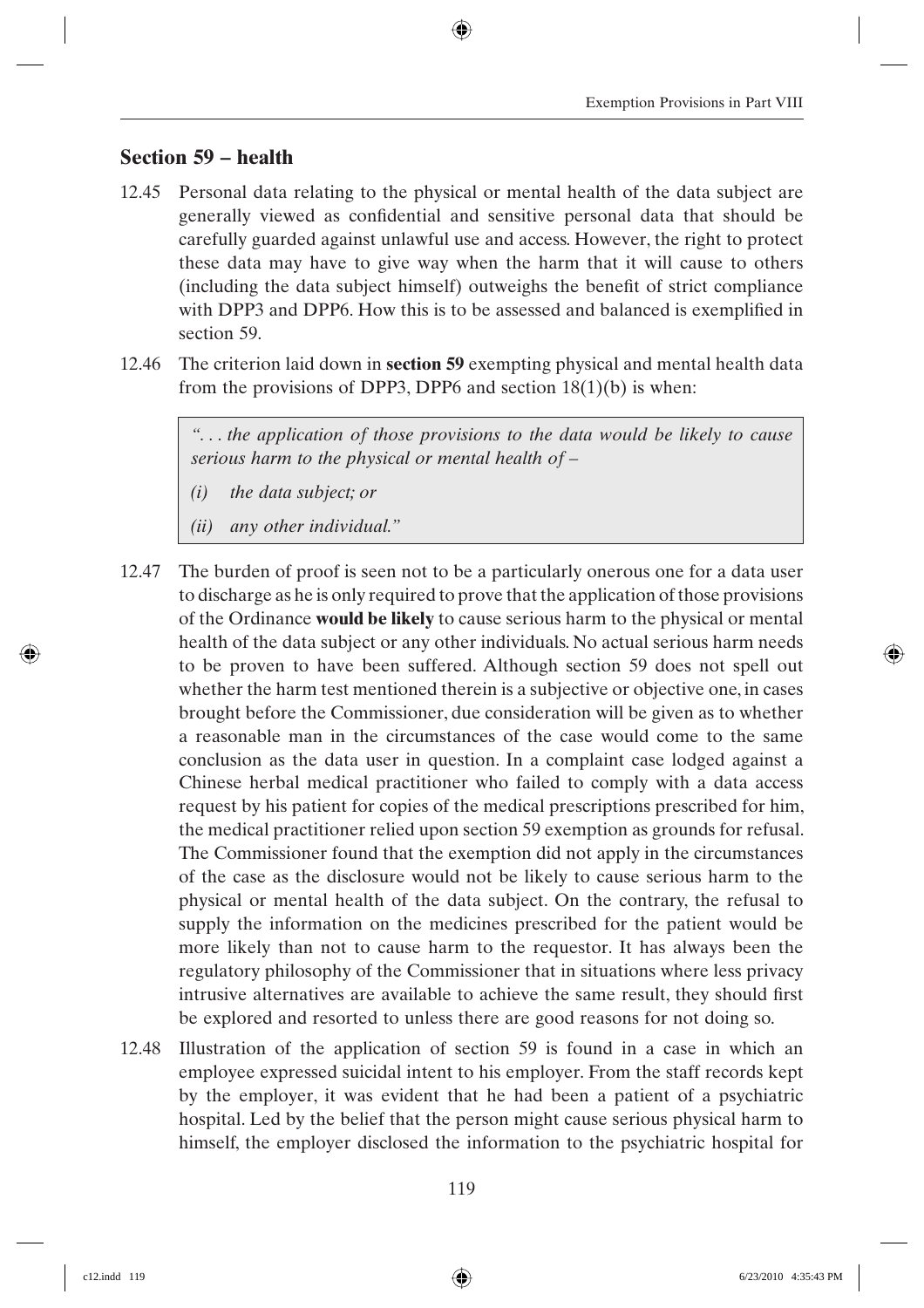medical follow up. The Commissioner was satisfied that since the life and limb of the data subject was at stake, section 59 was properly invoked to exempt the application of DPP3 to the personal data of that person held by his employer.

- 12.49 In a complaint case, a mechanic suffered injury from work and required psychological treatment. His employer, a public transport company, referred the mechanic to an organization for such treatment. During the course of the treatment, the mechanic told the psychiatrist and a counselor of the organization that he had planned to bomb the public transport system operated by his employer. Having consulted the mechanic's psychiatrist, the organization informed the mechanic's employer accordingly with a view to warning the employers and protecting the safety of the mechanic himself and the public. The mechanic was subsequently dismissed by the employer. The mechanic complained against the organization for having disclosed information about his health condition to his employer without his prescribed consent, in contravention of DPP3. The Commissioner considered, among others, that the information related to the mental health of the mechanic and should be exempted under section 59. In the circumstances, the organization was not required to comply with DPP3 in disclosing the information to the mechanic's employer. On appeal in *AAB No. 15/2009*, the AAB accepted that the decision of the organization in disclosing the information to the employer was reached upon detailed consideration and proper balance between the interests of the mechanic's data privacy and public safety. The AAB agreed that the personal data disclosed by the organization were exempted under section 59.
- 12.50 It is however to be noted that section 59 has only a narrow application to physical and mental health data and it does not extend to exempt disclosure of other data such as location data of the data subject.

## **Section 60 – legal professional privilege**

- 12.51 This exemption reinstates the basic rule of evidence that exempts from discovery proceedings communications between a legal adviser and his or her clients for the purpose of obtaining legal advice or when litigation is contemplated. This legal professional privilege is important so that legal advice may be safely and sufficiently obtained and protected. It is a right recognized by the Basic Law<sup>67</sup> which provides that Hong Kong residents shall have the right to confidential legal advice.
- 12.52 For this exemption to apply, **section 60** does not require absolute proof of the existence of the privilege but a plausible claim to such privilege will suffice as the wording, "*in respect of which a claim to legal professional privilege could be maintained in law*" suggests. The validity or otherwise of the claim is therefore ultimately, a matter for the court not the Commissioner to decide.

<sup>67</sup> Article 35 of the Basic Law of Hong Kong.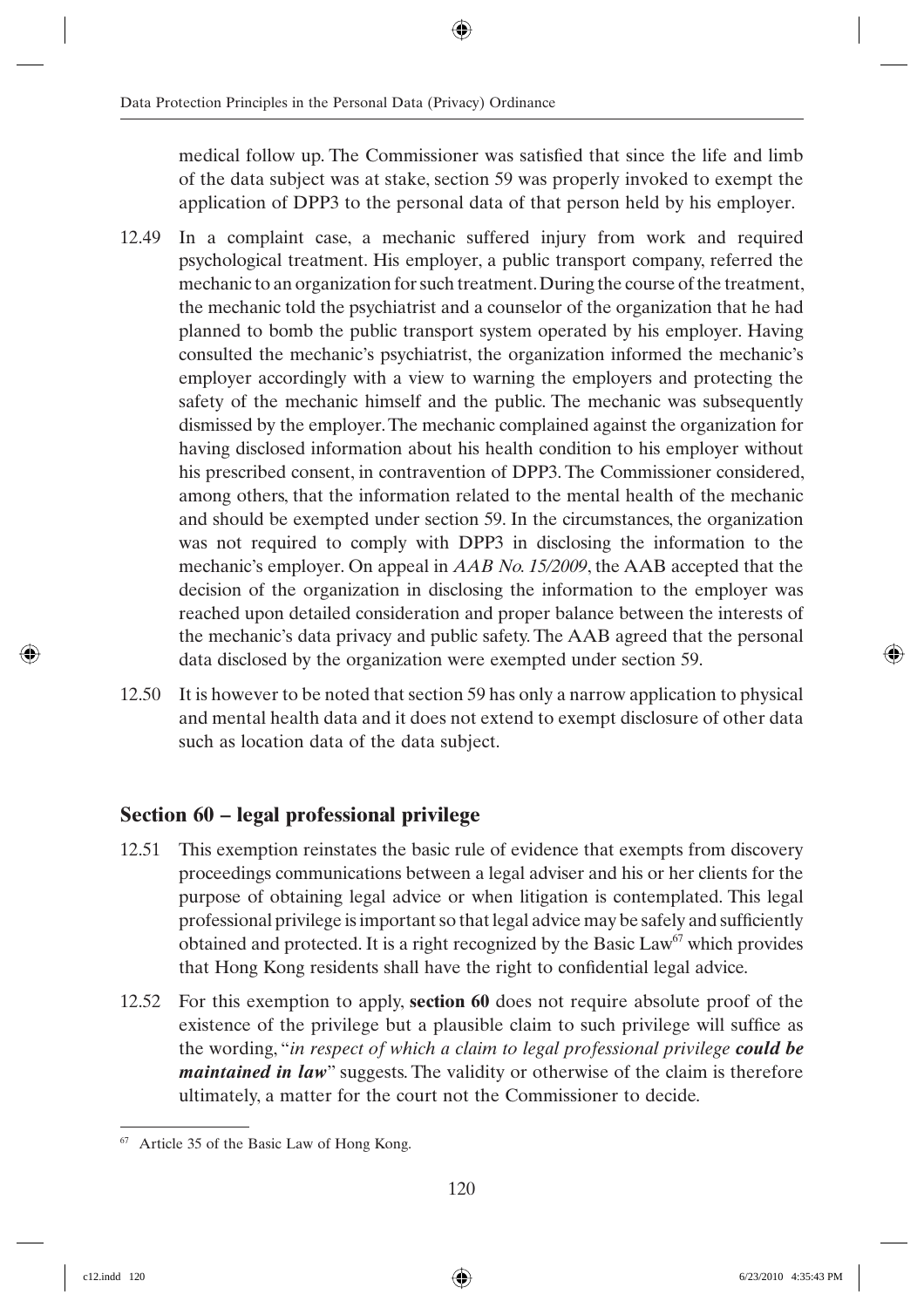- 12.53 This exemption therefore operates to exempt personal data from the application of DPP6 and section 18(1)(b) as any data access request for personal data so held would be contrary to the concept of protection of this "*privileged*" information. This is particularly so when a party to litigation might seek to use a data access request to obtain personal data held by the other party's legal adviser about him or her, sometimes motivated by the ulterior intent of fishing for useful information.
- 12.54 This happened in a complaint case handled by the Commissioner in which a defendant of an ongoing litigation action made a data access request to the plaintiff's solicitors for *"all data held by you in respect of myself and all personal data passed by you to third parties"*. As it turned out, information containing personal data of the defendant was directly or indirectly obtained by the plaintiff's solicitors from their client in the conduct of the litigation and used in the course of legitimate legal enquiries. On the basis that such personal data were held and used by the solicitors in relation to an ongoing litigation case and held in their legal capacity as legal adviser to the plaintiff, the Commissioner came to the view that a claim for legal professional privilege could be maintained in law, hence section 60 exemption was properly invoked to refuse such data access request.
- 12.55 In another case handled by the Commissioner, an individual sought from his insurer, by means of a data access request under section 18(1)(b), a copy of the loss adjuster's report prepared for his claim for compensation relating to an alleged car accident. The insurer refused to comply with the data access request on the ground that the personal data in the said report were exempted from being accessed by means of legal professional privilege. Despite the fact that the insurer honoured the claim subsequently without going through any litigation, there was evidence to show that the insurer had found the claim suspicious and therefore had the report prepared with the dominant purpose to seek legal advice in relation to the contemplated litigation. The Commissioner came to the view that the report could be protected by legal professional privilege and that section 60 exemption was properly invoked. The same rationale applies in respect of medical reports obtained by an insurance company for the purpose of seeking legal advice in response to an insurance claim lodged by the insured when litigation is contemplated.
- 12.56 The Commissioner is of the view that section 60 also applies to legal advice given to the data users by their internal legal advisers. In a case handled by the Commissioner, an individual made a complaint to a statutory body and applied for legal assistance from the statutory body in relation to the complaint. The statutory body subsequently turned down the complaint and the application. The individual made a data access request to the statutory body pursuant to section 18(1) for information in relation to her complaint and application. Pursuant to the request, the statutory body provided certain documents to the individual but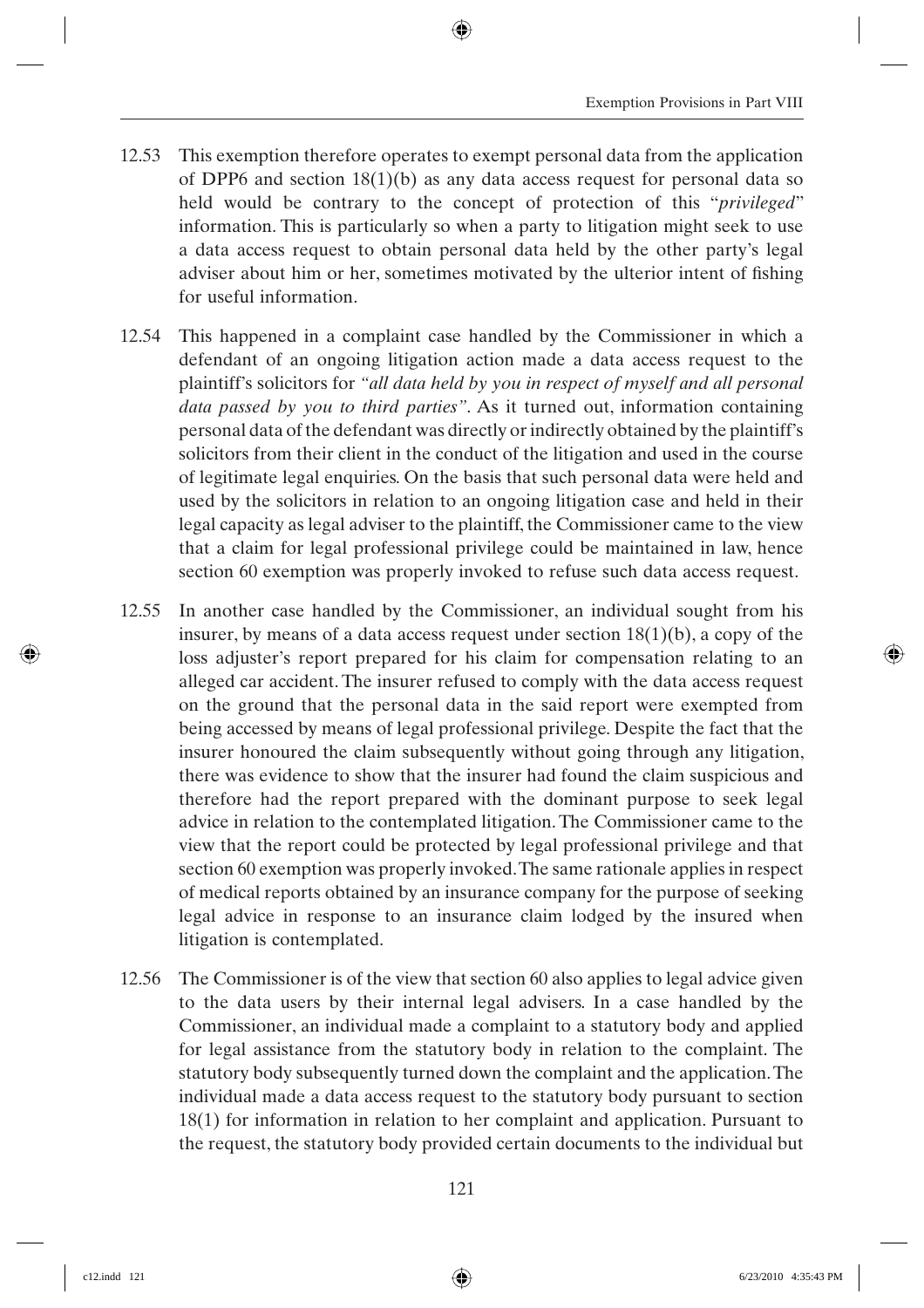refused to disclose certain parts of the documents to the individual by relying on section 60. Since the parts which the statutory body refused to disclose to the individual are legal advice given by the body's internal legal department in relation to the complaint and the application, the Commissioner opined that the exemption under section 60 was available to the statutory body.

## **Section 61 – news**

- 12.57 In striving to strike a fair balance between upholding the freedom of the press essential to journalists and the protection of the personal data privacy rights of individuals, section 61 is viewed as important in achieving this objective. Section 61 applies to personal data held by a data user who engages in news activity for the sole purpose of that activity and primarily seeks to protect the source of information and to limit the right of access to such information. As this exemption only applies in relation to "*news activity*", it is important to ascertain what kind of activity so qualifies.
- 12.58 The term "**news activity**" is defined in sub-section (3) to mean any journalistic activity and includes –

*"(a) the –*

- *(i) gathering of news;*
- *(ii) preparation or compiling of articles or programmes concerning news; or*
- *(iii) observations on news or current affairs,*

*for the purpose of dissemination to the public; or*

- *(b) the dissemination to the public of*
	- *(i) any article or programme of or concerning news; or*
	- *(ii) observations on news or current affairs."*
- 12.59 As no further definition is found in respect of the word *"news"*, its natural meaning is adopted to mean information about recent events or happenings, especially as reported by newspapers, periodicals, radio or television. The question as to whether the activity in question amounts to the gathering of news was dealt with in the *Eastweek* case. The Commissioner took the view that since the article in issue was written only as a commentary on dress sense and the criticism of an individual's taste in clothes was based on the random thoughts of the reporter rather than a report on fashion trends, the taking of the complainant's photograph to illustrate such an article, did not amount to news gathering. Though no ruling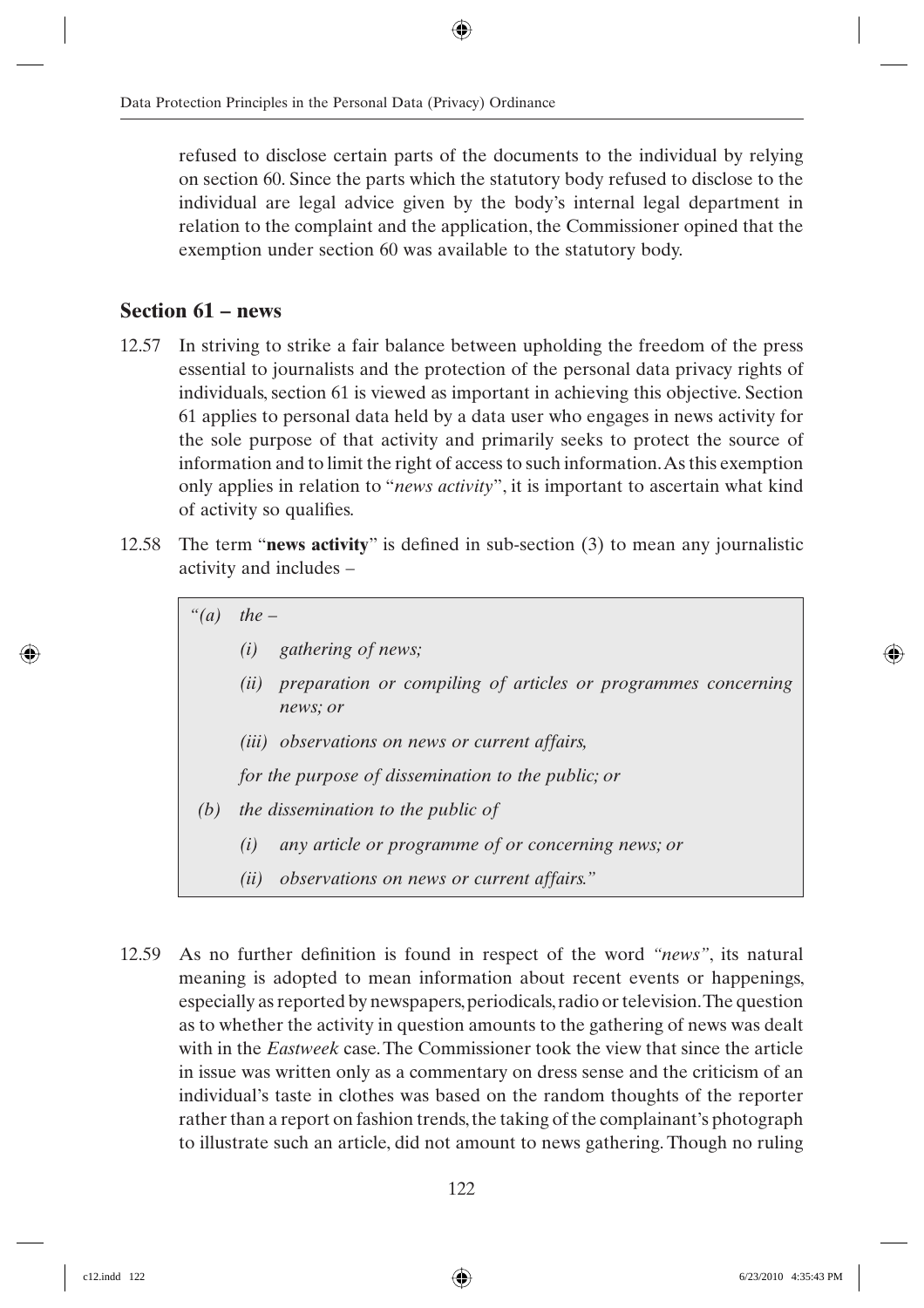was made as to the nature of reporting activities that constitute news gathering, Keith JA, the judge at first instance, concluded that it was open for the Commissioner not to regard the article in question as news gathering.

- 12.60 Since news activity depends very much on information that is being collected, the journalists are concerned that the source of information is free to disclose information without fear of contravening the requirements of the Ordinance, in particular, DPP3. It is not hard to imagine that the informant who discloses information, in particular, sensitive or "insider" information concerning personal data of another individual to the media will in most cases be committing an act in contravention of DPP3 unless doing so can be justified as a directly related purpose of their collection or with the prescribed consent of the data subject.
- 12.61 **Section 61(2)** comes in to exempt the source of information from the provisions of DPP3 if the following two criteria set out therein are satisfied, viz.:
	- *"(a) the use of the data consists of disclosing the data to a data user referred to in subsection (1); and*
	- *(b) such disclosure is made by a person who has reasonable grounds to believe (and reasonably believes) that the publishing or broadcasting (wherever and by whatever means) of the data (and whether or not they are published or broadcast) is in the public interest."*
- 12.62 The first criterion is straightforward and easy to apply. What is less clear is the second part on what constitutes "*reasonable belief*" and "*public interest*" as both of these terms are not defined in the Ordinance. The terms as the Commissioner understands and applies them are illustrated in a complaint case concerning the disclosure of the personal data of the complainant (who was on the staff of a college) by the principal of the college contained in an accident investigation report in respect of an employee compensation claim.
- 12.63 The disclosure was made in circumstances where the principal was confronted by reporters who sought to verify with him the allegation made by the complainant's wife that the college had procrastinated in releasing compensation money to the complainant. In rebutting the allegation, the principal found it necessary to disclose information contained in the investigation report. In response to the complaint later lodged by the complainant with the Commissioner on alleged contravention of DPP3, the college raised section 61 exemption as a defence since the principal had reasonable grounds to believe that disclosure of the personal information in question was in the public interest, i.e. in defending the image of the college and to enable journalists to present a balanced news report. The Commissioner was satisfied that the requirements in section  $61(2)$ were met.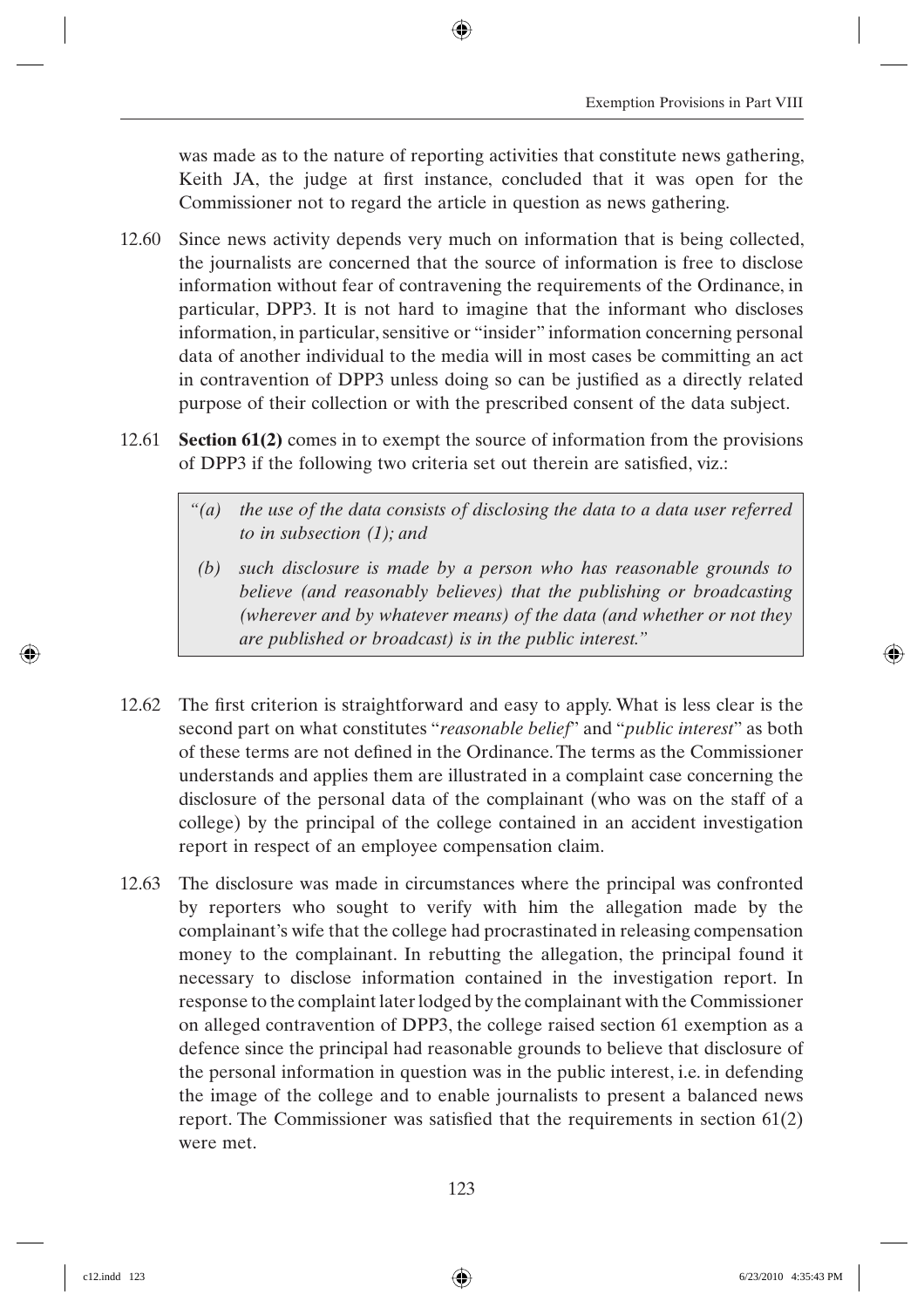- 12.64 Dissatisfied with the decision, the complainant appealed to the AAB under *AAB No. 23/1997.* The AAB agreed with the Commissioner's findings but did not give any definitive ruling on what constituted "*public interest*". It was said that each case should be decided on its own facts.
- 12.65 In handling complaints of this sort, the Commissioner is inclined to take a broad view of what constitutes the "*public interest*" in section 61(2) to mean and include the clear and strong public interest in having access to public information and a free press. The case would be strengthened when the personal data are disclosed to media for the purpose of serious news reporting. The Commissioner would in such cases be more ready to find that reasonable grounds exist to disclose the information in the public interest. Although the term "*public interest*" is not defined, fine distinction may need to be drawn between what the public is interested in knowing and what public interest there exists in disclosing the information.
- 12.66 As a corollary to exempting the application of DPP3 to the use of personal data in the public interest, Section 61(1) also exempts from application the provisions of DPP6 and section 18(1)(b) in preventing access to personal data unless the data are published or broadcast. This quells the concerns of journalists caused by requests from individuals to access the personal information they have collected in their news gathering activities prior to such data being published or broadcast.
- 12.67 Section 61(1) also has the effect in circumscribing the Commissioner's powers of inspection and investigation. The Commissioner has no power of inspection of any part of a personal information system that holds such information for the purpose of news activity (section  $61(1)(ii)$ ). Also, the Commissioner can only investigate a suspected contravention of the provisions of the Ordinance after the material that is the subject of the complaint has been published or broadcast (section  $61(1)(i)$ ) and only when he receives a complaint under section 38(a). In *AAB No. 34/2007*, a data requestor requested a newspaper for copies of emails from a person, who commented on the requestor and whose comments were reported in the newspaper. The data requestor argued that in order to ascertain whether the requested data were published or unpublished, all the contents of the requested data must be disclosed. The AAB rejected the argument and made the following comments: "*We believe this argument may have force if the Appellant may be able to demonstrate which part of the Article would have the effect as submitted. There is always a minimum threshold which the Appellant must show, at the least, that there is a prima facie case that there could be a reference in the published part to unpublished data, or somehow published and unpublished data are intertwined. To argue that there was a possibility of cross-reference or intertwining that would give rise to possible confusion is to argue in a vacuum. The logical extension of such argument would be that, . . . , all the contents of the email correspondence, whether or not their contents had not been published (and in the latter case should not be disclosed under the Section 61 exemption), must be disclosed otherwise the Commissioner nor the Appellant would not know if there had been any reference to an overlapping*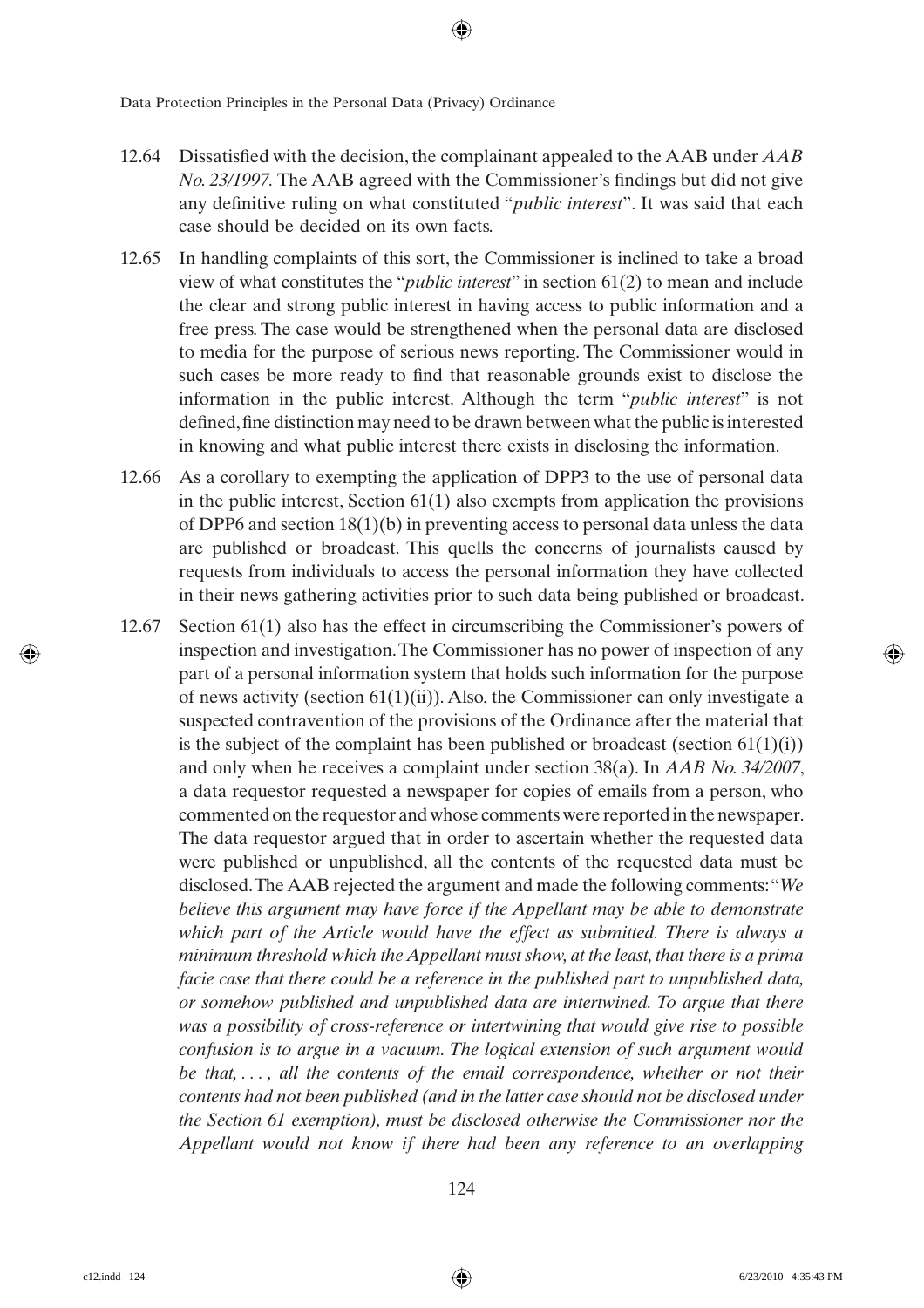*situation. This amounts to a submission that there can be no exemption under Section 61(1). We cannot accept such submission.*"

12.68 It is nevertheless worth noting that this exemption provision does not exempt from application the provisions of the other data protection principles with which the data user is still obliged to comply, in particular, DPP1(2), i.e. fair and lawful collection of personal data. Where a code of ethics<sup>68</sup> is in place, the press shall observe and follow it when collecting and using materials gathered for news reporting.

### **Section 62 – statistics and research**

- 12.69 Section 62 is comparatively easy to understand and of practical importance in exempting personal data from being used for preparing statistics or carrying out research. The utility value to be served by compiling statistics or conducting research is self-explanatory and conducive to the well-being of society as a whole.
- 12.70 **Section 62** exempts from application DPP3 when the following conditions are satisfied<sup>.</sup>
	- *"(a) the data are to be used for preparing statistics or carrying out research;*
	- *(b) the data are not to be used for any other purpose; and*
	- *(c) the resulting statistics or results of the research are not made available in a form which identifies the data subjects or any of them.*"
- 12.71 In order not to fall foul of this exemption provision, the data user must be careful to ensure compliance with these requirements, in particular, the requirement in (c) above, i.e. that the resulting statistics or research does not reveal the identities of the data subjects, or is compiled in such a way that makes it reasonably practicable for their identities to be ascertained.
- 12.72 Very few complaints have been brought before the Commissioner on the application of this exemption provision. Insofar as the requirements mentioned in this exemption provision are met, these raw data may continue to be retained by the data user for so long as this exemption applies. The latest version of the Code of Practice on Consumer Credit Data has specifically provided for the retention of data by the credit reference agency $69$  to be used for purposes exempted under section 62.

### **Section 63 – exemption from section 18(1)(a)**

12.73 This exemption provision supplements the application of sections 57 and 58 when being invoked by a data user to refuse to comply with a data access request

<sup>&</sup>lt;sup>68</sup> See the Joint Code of Ethics issued by the Hong Kong Journalists Association.

 $69$  See clause 3.7 of the Code which was revised and took effect on 1 June 2003.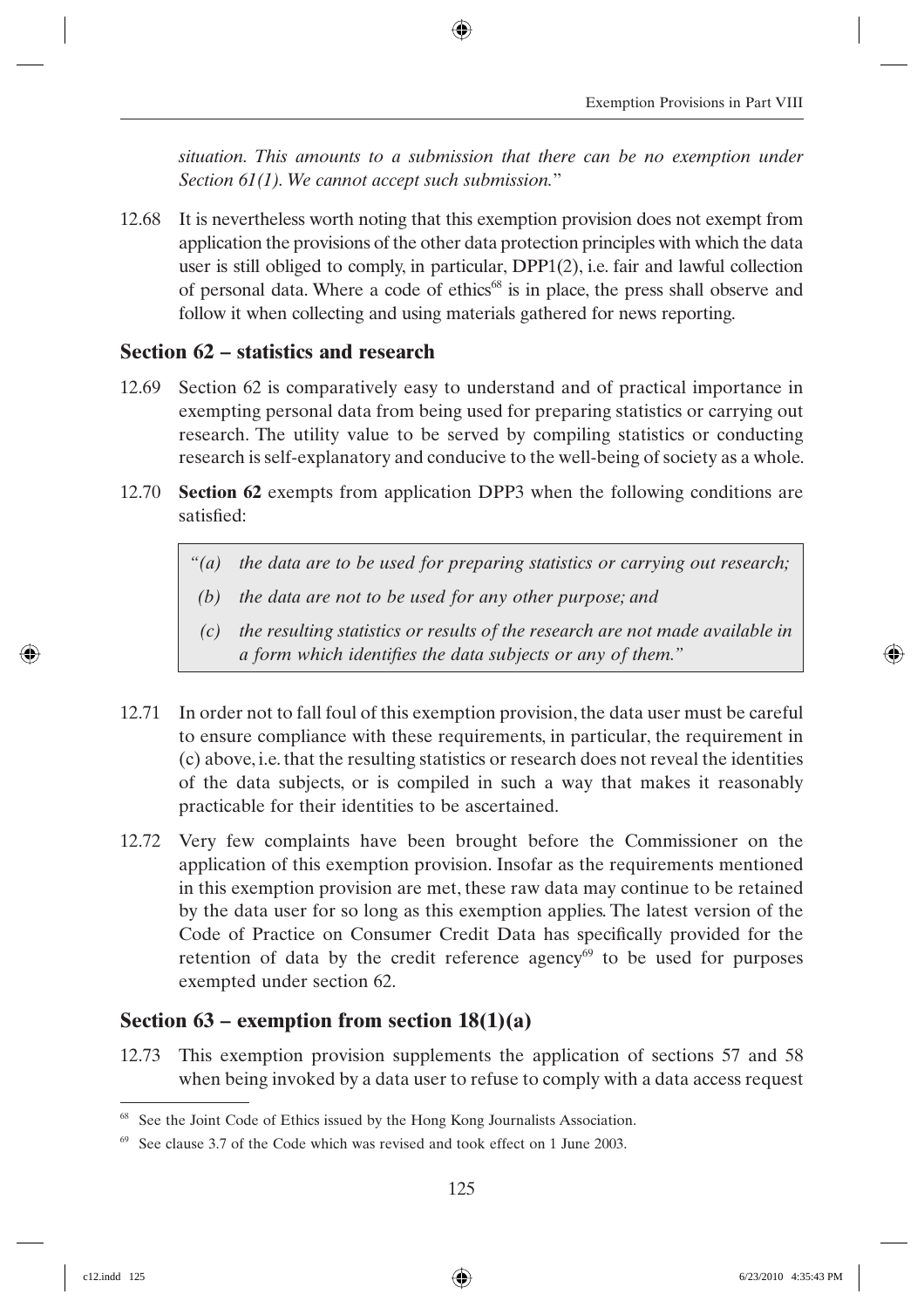made under section  $18(1)(b)$ . For scope of application of sections 57 and 58, the reader is referred to paragraphs 12.20 to 12.43 above.

12.74 The statutory duty to inform the data subject whether the data user holds his personal data under section 18(1)(a) is exempted under **section 63** which provides as follows:

#### *"Exemption from section 18(1)(a)*

*Where a data access request relates to personal data which are or, if the data existed, would be exempt from section 18(1)(b) by virtue of section 57 or 58, then the data are also exempt from section 18(1)(a) if the interest protected by that exemption would be likely to be prejudiced by the disclosure of the existence or non-existence of those data."*

- 12.75 There may be situations where, for reasons of security and/or the prevention or detection of crime, etc. mentioned in sections 57 and 58, the mere disclosure of the fact that the data do exist or not, would be likely to prejudice the interest protected by these exemption provisions. The classic example is the one quoted in paragraph 12.23 where the disclosure of the data pursuant to section  $18(1)(a)$ might put the lives and well-being of the informant in jeopardy.
- 12.76 Given the drafting of sections 57 and 58 as they presently stand which do not exempt from application section  $18(1)(a)$ , but for the existence of the saving provision of section 63, the data user would still be obliged to comply with section 18(1)(a) upon receipt of a data access request so made even though other conditions under sections 57 and 58, as the case may be, are met. Section 63 is thus viewed as important in providing the data user with a statutory basis insofar as the prejudice test therein laid down is satisfied to refuse to comply with a data access request made under section  $18(1)(a)$ , giving a more complete and meaningful application to sections 57 and 58.

### **Section 63A – Human embryos, etc.**

12.77 This new section was added in August 2007. The section provides that if personal data consist of information showing that an identifiable individual was, or may have been, born in consequence of a medical, surgical, obstetric or other procedure assisting or otherwise bringing about human reproduction by artificial means, such personal data are exempt from DPP6 and section 18(1)(b). The data are also exempted from section  $18(1)(a)$  if the interest protected by that exemption could be likely to be prejudiced by the disclosure of the existence on non existence of the data.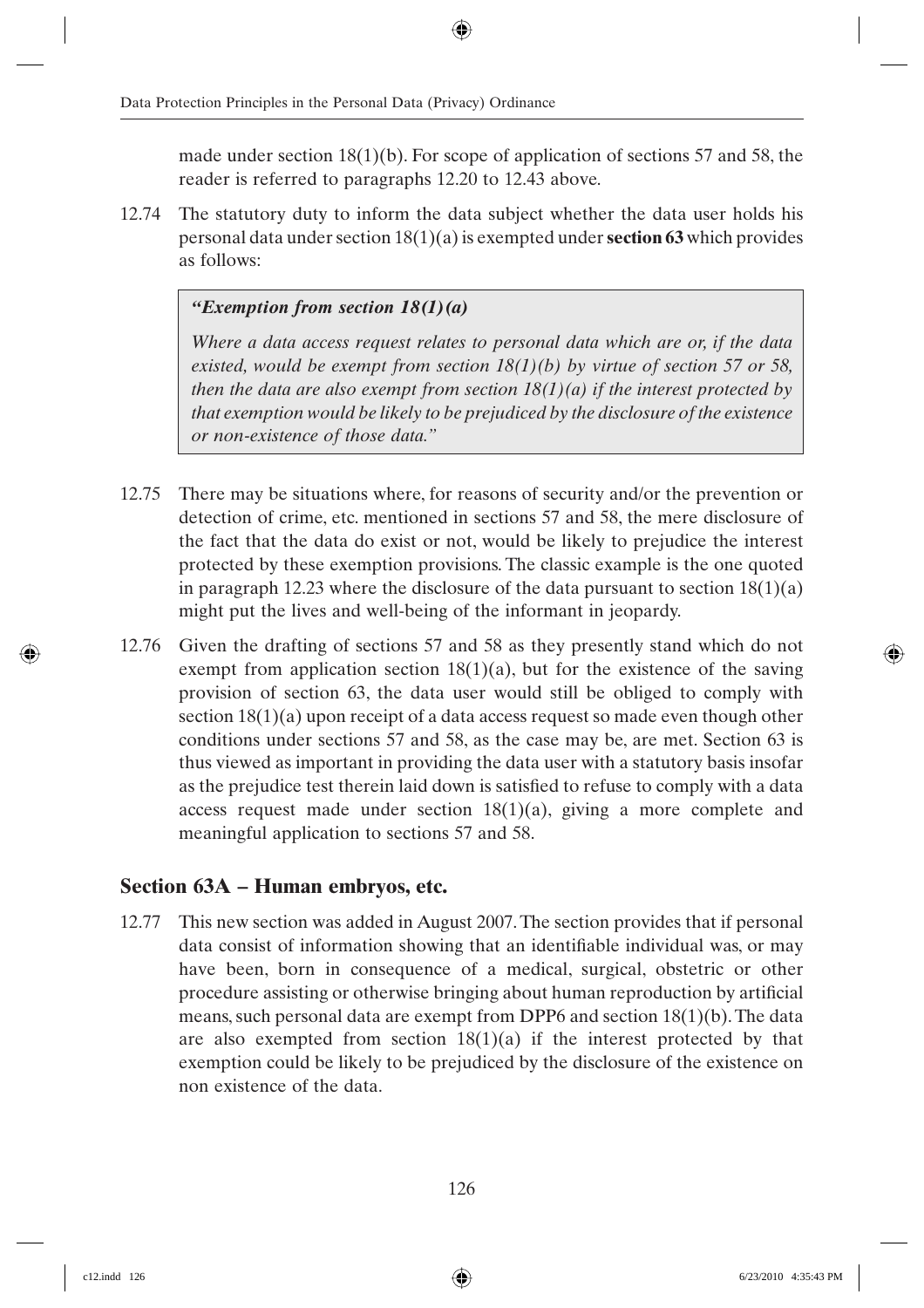## **Appendix I**

## **The Codes of Practice Issued by the Commissioner under Section 12 of the Ordinance**

#### **1.** Code of Practice on Identity Card Number and other Personal Identifiers

 Identity Card Numbers are commonly collected and used by a data user to identify individuals and manage records relating to them. Copies of Identity Cards are often collected by a data user for use as evidence of its dealings with the individuals concerned. The Commissioner holds the view that indiscriminate collection and improper handling of Identity Card Numbers and copies may unduly infringe the privacy of the individual, besides creating opportunities for fraud. The Code, gazetted on 19 December 1997, was issued for the purpose of providing guidance on the appropriate handling of personal identifiers in general and Identity Card Numbers and copies in particular. A "*personal identifier*" is usually a series of numbers or letters, such as a passport number or staff card number, that uniquely identifies an individual and the most commonly used personal identifier in Hong Kong is by far Identity Card Number.

#### **2. Code of Practice on Consumer Credit Data**

 In the ordinary course of business, a credit provider, who subscribes to the services of a credit reference agency, may provide consumer credit data to the credit reference agency and in return obtain a credit report of the individual for credit checking and assessment. In order to ensure that necessary privacy safeguards are followed, the Code was first issued in February 1998 and has since been revised twice. The latest version of the Code took effect on 2 June 2003. The Code gives practical guidance to data users on the handling of consumer credit data in compliance with the requirements of the Ordinance. It deals with collection, accuracy, retention, use, security, access and correction issues as they relate to personal data of individuals who are, or have been, applicants for consumer credit. The Code covers, on the one hand, credit reference agencies, and on the other hand, credit providers in their dealings with credit reference agencies and debt collection agents.

#### **3. Code of Practice on Human Resource Management**

 The primary objective of the Code is to provide practical guidance to employers and their staff on how to properly handle personal data that relate to each phase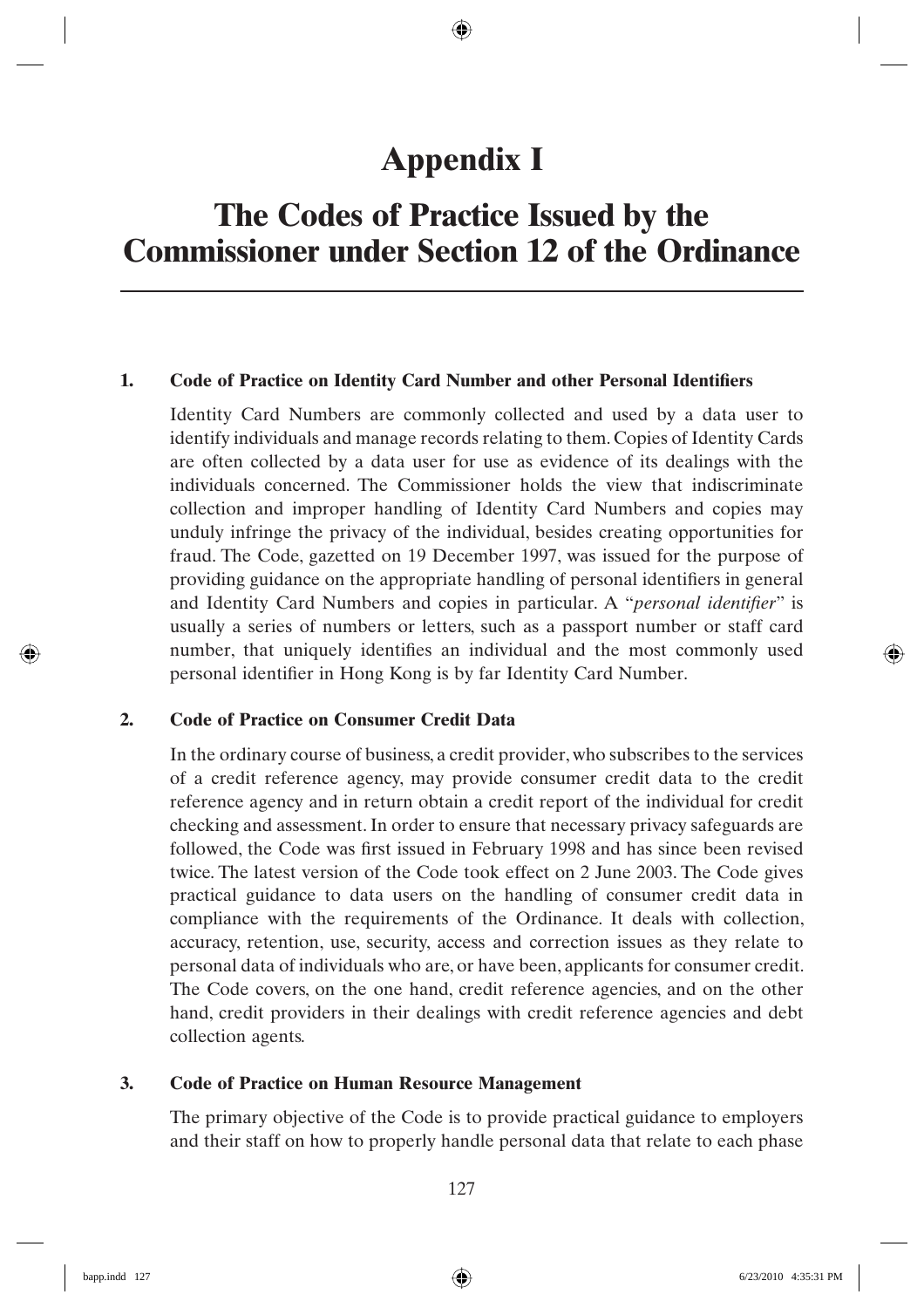of the employment process. It is issued to assist human resources practitioners in complying with the requirements of the Ordinance in their performance of human resources management functions and activities and it deals with issues concerning collection, holding, accuracy, use, security, data subject access and correction requests in relation to the personal data of prospective, current and former employees. The Code was gazetted on 20 September 2000 and became effective on 1 April 2001.

*(N.B. It is to be noted that these Codes of Practice, though not legally binding, breach of the Codes will give rise to a presumption against the data user in any proceedings under the Ordinance. Section 13 provides in essence that:*

- *(a) where a Code of Practice has been issued in relation to any requirement of the Ordinance;*
- *(b) the proof of a particular matter is essential for proving a contravention of that requirement;*
- *(c)* the specified body conducting the proceedings (a magistrate, a court or the *Administrative Appeals Board) considers that any particular provision of the Code of Practice is relevant to that essential matter; and if*
- *(d) it is proved that that provision of the Code of Practice has not been observed;*

*then that essential matter shall be taken as proved unless there is evidence that the requirement of the Ordinance was actually complied with in a different way, notwithstanding the non-observance of the Code of Practice.)*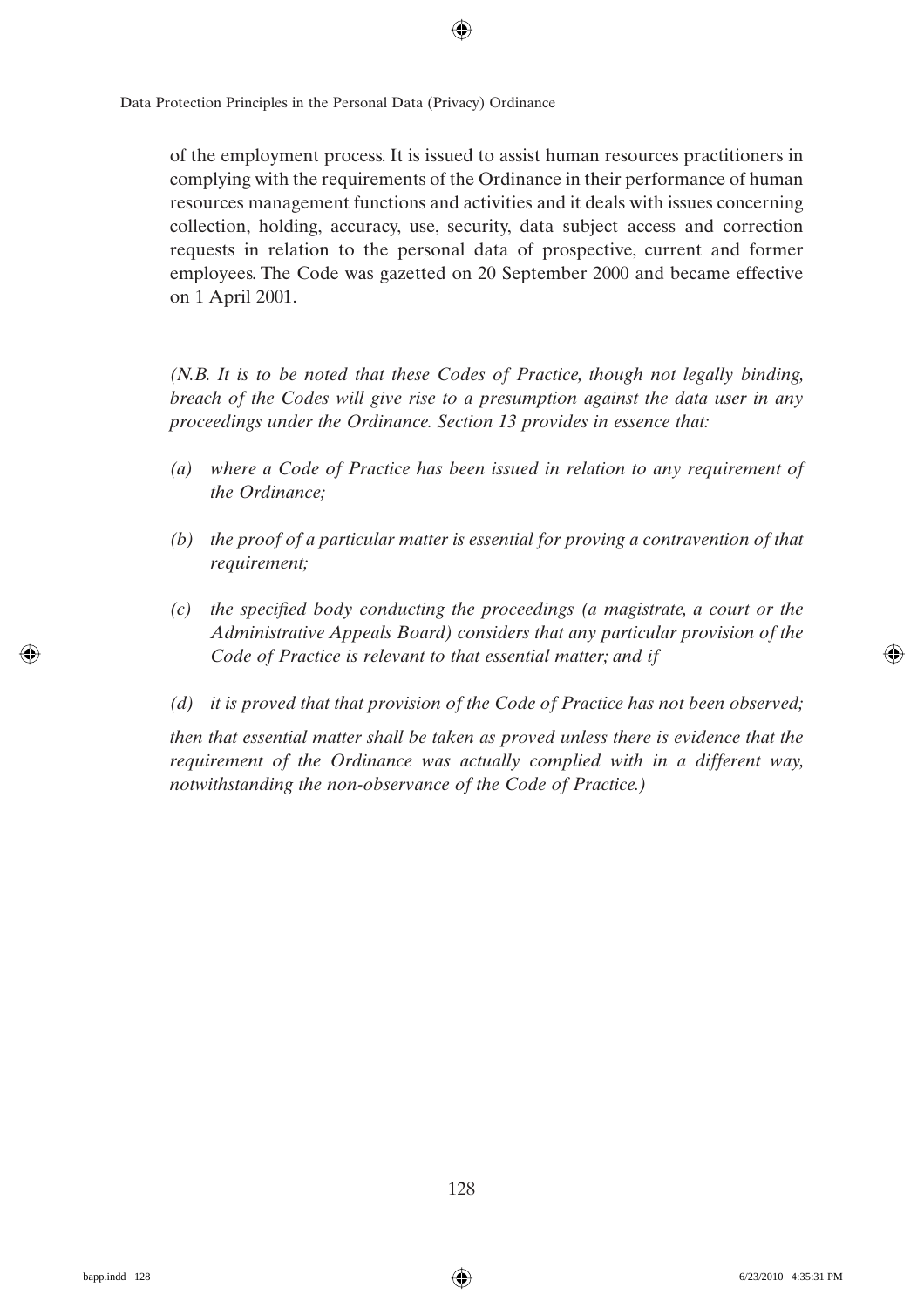# **Appendix II**

## **Data Protection Principles: Relationship Chart**

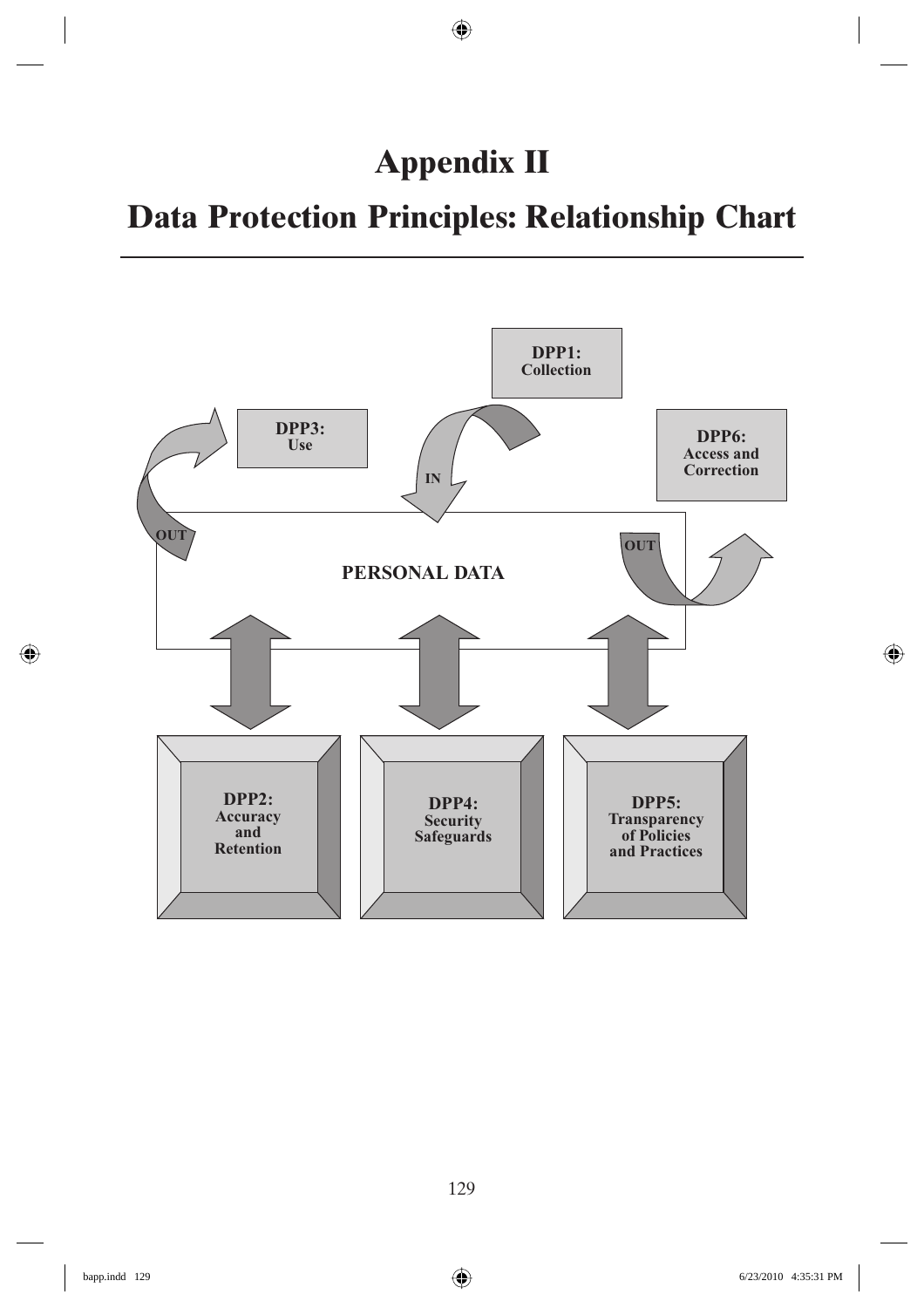# **Appendix III**

## **Checklist for Data Users in Ensuring Compliance with the Ordinance**

The following are the pertinent questions that a data user should properly address in order to ensure that its personal data management practice complies with the requirements of the Ordinance:

- 1. Is there any function or activity involving the collection of personal data? (Please refer to Chapters 2, 3 and 4 on the meaning of "**personal data**", "**collection**" and **"data user"** respectively.)
- 2. What are the purposes of use? Is collection of personal data necessary and means of collection lawful and fair? Are data collected adequate and not excessive? What information should be provided to the data subject on or before collection?

(Please refer to Chapter 5 for the requirements of **DPP1**.)

3. What are the practicable steps taken to ensure data accuracy and how long will the collected personal data be retained before erased?

(Please refer to Chapter 6 for the requirements of **DPP2** and **section 26**.)

4. Does the use (which term includes disclosure and transfer) of personal data fall within the original purpose of collection or its directly related purpose?

 (Please refer to Chapter 7 for the requirements of **DPP3** and Chapter 12 on the applicability of the exemption provisions.)

5. What are the practicable steps taken to ensure that there are in place adequate security measures so that personal data collected are protected from unauthorized or accidental access, erasure or other uses?

(Please refer to Chapter 8 for the requirements of **DPP4**.)

- 6. Are there privacy policies and practices in place and made generally available? (Please refer to Chapter 9 for the requirements of **DPP5**.)
- 7. Are the data access requests and data correction requests received being properly handled?

 (Please refer to Chapters 10 and 11 for the requirements of **DPP6** and **Part V** of the Ordinance.)

8. Are there any applicable exemptions from compliance with the relevant requirements of the Ordinance?

 (Please refer to Chapter 12 for the exemption provisions under **Part VIII** of the Ordinance.)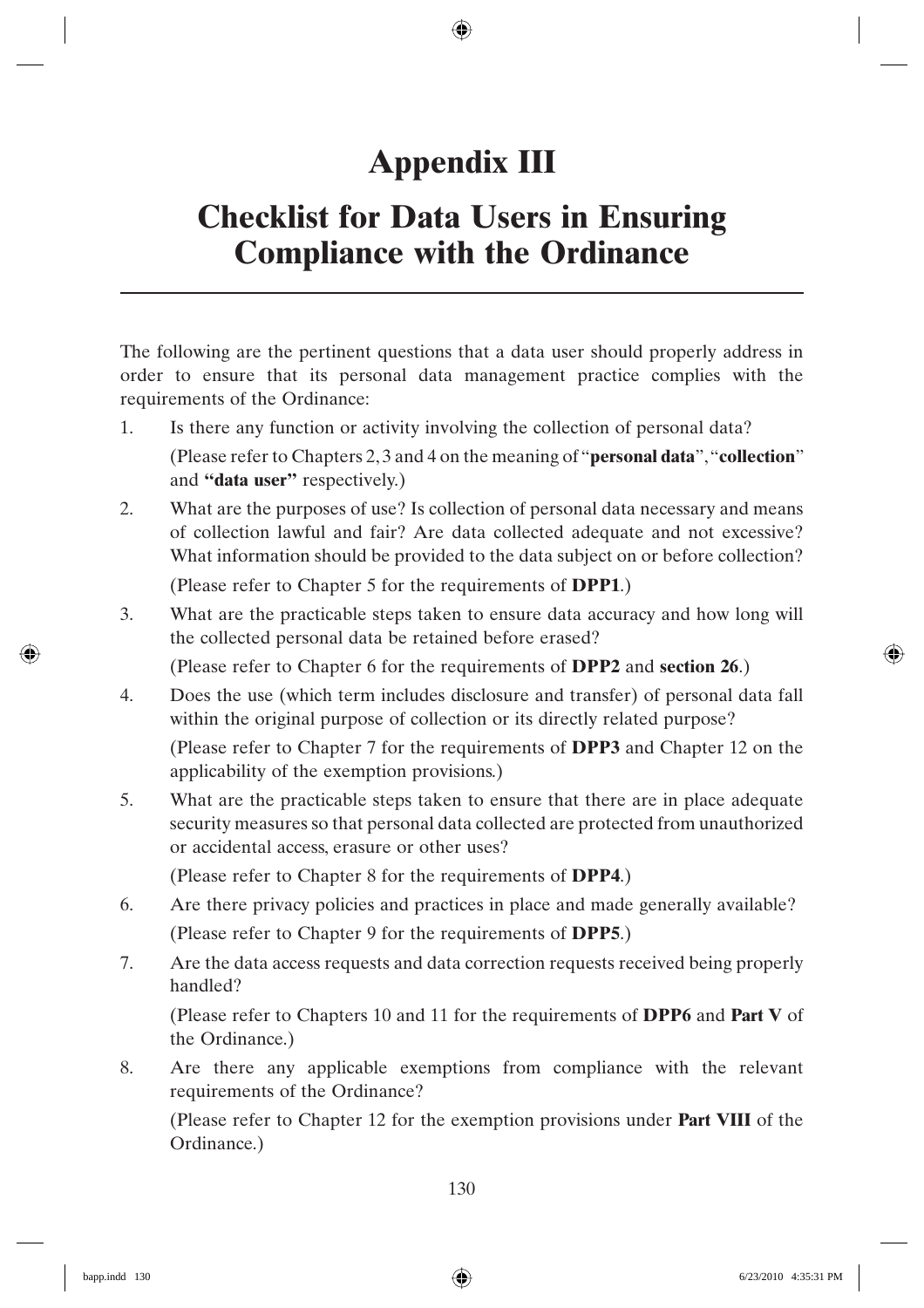## **Appendix IV**

## **Data Subject's Rights when his Personal Data Privacy Interest is Infringed**

#### **1. Mediation with the data user:**

 Mediation can be an effective and informal channel in abating the infringing act and in preventing repeated or continual acts or practice of personal data infringement. Sometimes misunderstanding of the application of the Ordinance can be clarified and avoided. The Commissioner encourages the conciliatory approach as a way of alternative dispute resolution.

#### **2. Lodging of a complaint to the Commissioner under section 37:**

 An individual who wants to lodge a complaint can put it in writing in either Chinese or English, giving contact details and full particulars of the case to the Commissioner. For convenience, this can be done by using a complaint form obtainable from the Commissioner's office. The complaint will be handled in accordance with the Commissioner's Complaint Handling Policy. In general, the Commissioner will first liaise with the complainant to determine whether formal investigation should be commenced, e.g. where a *prima facie* case is established. The Commissioner may or may not liaise with the party complained against. If the Commissioner commences investigation and upon which it is revealed that the data user has contravened a requirement under the Ordinance, the Commissioner may serve an enforcement notice on the data user concerned to direct it to take steps to remedy the contravention. Contravention of an enforcement notice is an offence under section  $64(7)$  of the Ordinance which could result in a fine and imprisonment. For cases where there are suspected contraventions of the provisions of the Ordinance, the Commissioner may, with the consent of the complainant, refer the case to the Hong Kong Police for investigation, to be followed by prosecution by the Department of Justice, where appropriate.

### **3. Appeal to the Administrative Appeals Board under section 9 of the Administrative Appeals Board Ordinance, Chapter 442, Laws of Hong Kong:**

A data subject who is dissatisfied with the Commissioner's decision not to carry out or to continue to carry out an investigation has the right under section 39(4) of the Ordinance to make an appeal to the Administrative Appeals Board. A right is also conferred upon a data subject under section 47(4) of the Ordinance to appeal against a decision of the Commissioner not to serve an enforcement notice on the relevant data user in consequence of the investigation concerned.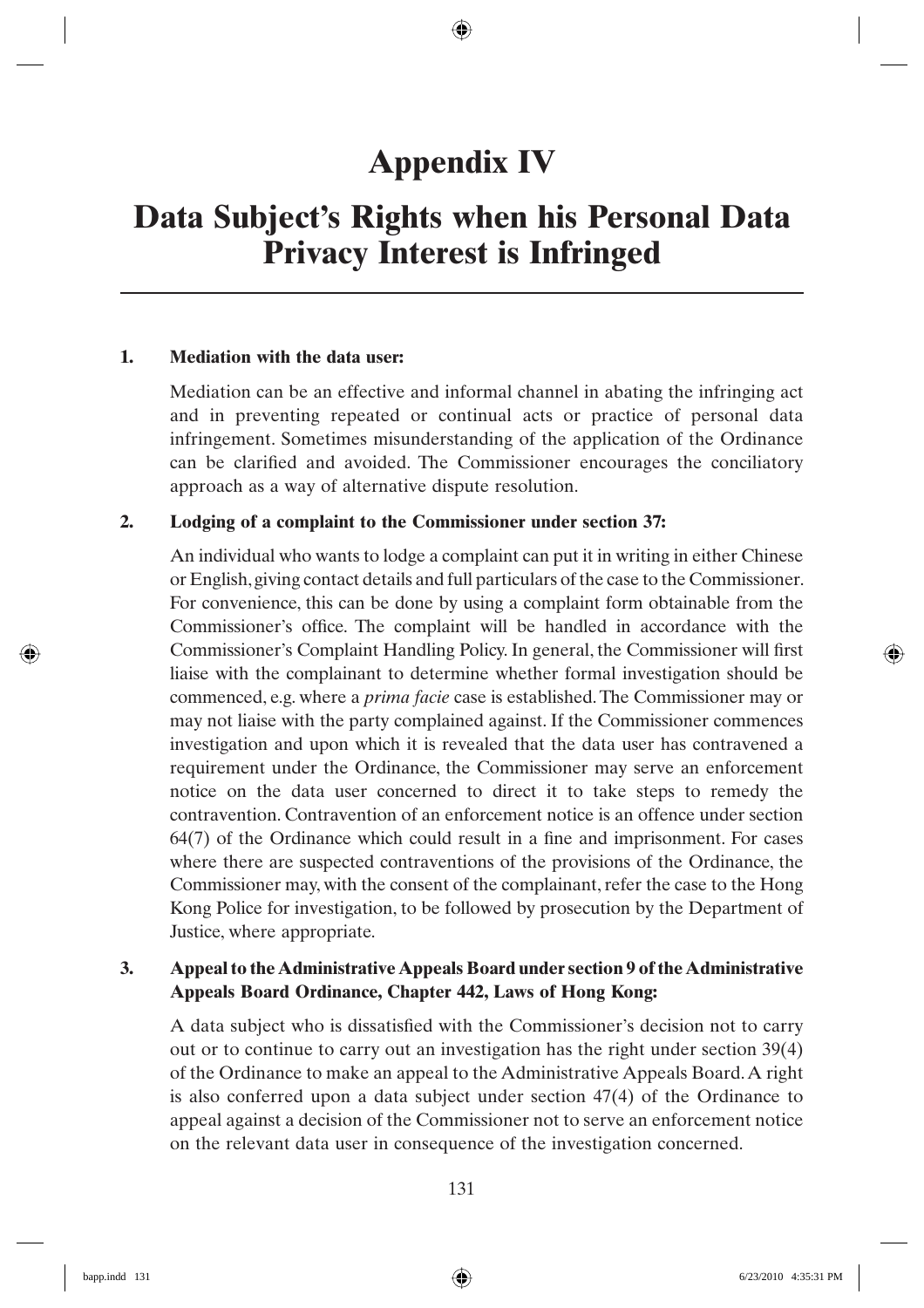### **4. Civil remedies:**

 Apart from criminal sanctions that can be imposed upon a data user who has contravened the Ordinance, where a data subject suffers damage by reason of a contravention of a requirement under the Ordinance by a data user, including injury to feelings, the data subject shall be entitled to compensation from the data user concerned through civil proceedings brought under section 66 of the Ordinance.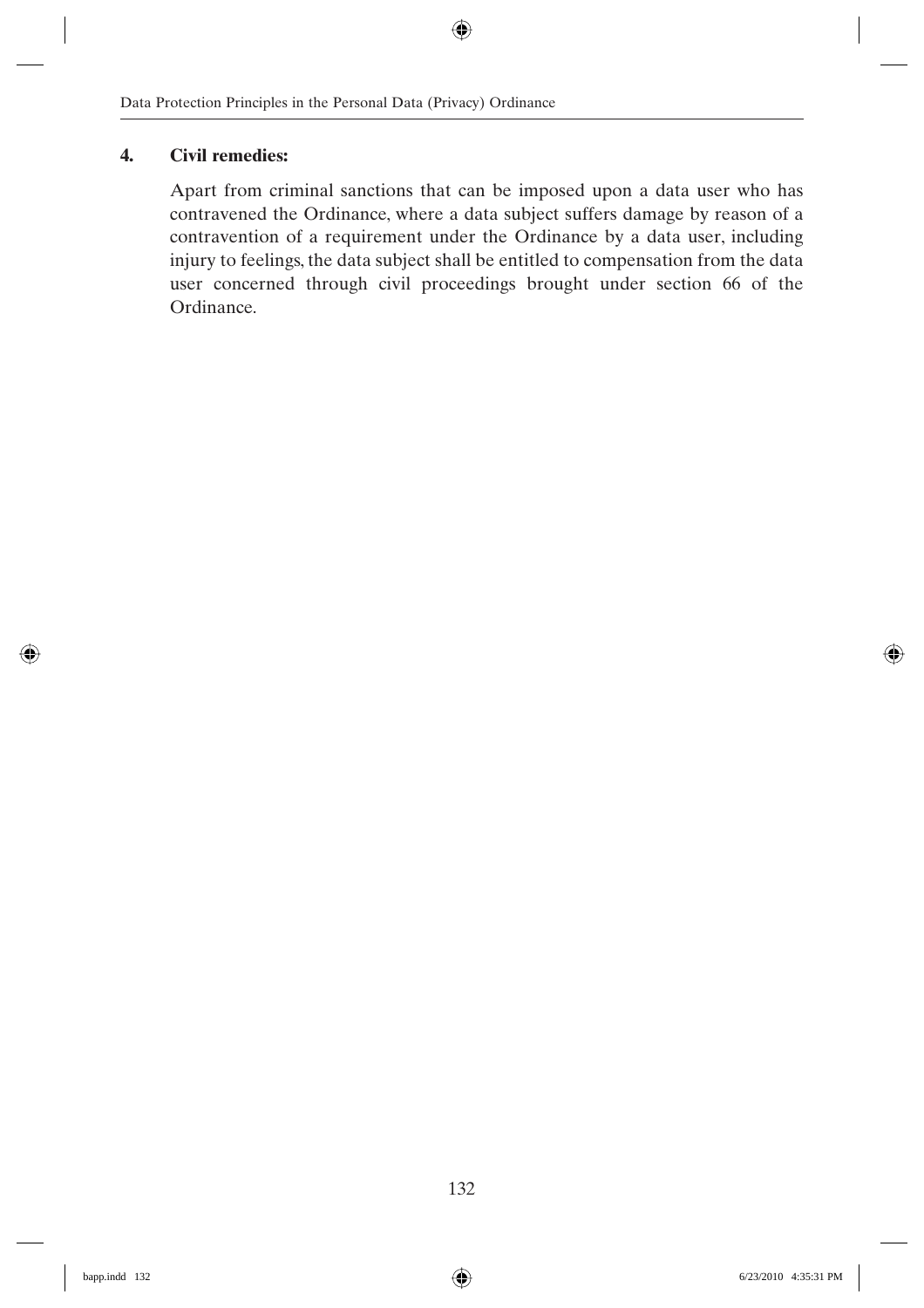# **Appendix V**

## **Data Protection Principles**

### **1. Principle 1 – purpose and manner of collection of personal data**

- (1) Personal data shall not be collected unless
	- (a) the data are collected for a lawful purpose directly related to a function or activity of the data user who is to use the data;
	- (b) subject to paragraph (c), the collection of the data is necessary for or directly related to that purpose; and
	- (c) the data are adequate but not excessive in relation to that purpose.
- (2) Personal data shall be collected by means which are
	- (a) lawful; and
	- (b) fair in the circumstances of the case.
- (3) Where the person from whom personal data are or are to be collected is the data subject, all practicable steps shall be taken to ensure that –
	- (a) he is explicitly or implicitly informed, on or before collecting the data, of  $-$ 
		- (i) whether it is obligatory or voluntary for him to supply the data; and
		- (ii) where it is obligatory for him to supply the data, the consequences for him if he fails to supply the data; and
	- (b) he is explicitly informed
		- (i) on or before collecting the data, of
			- $(A)$  the purpose (in general or specific terms) for which the data are to be used; and
			- (B) the classes of persons to whom the data may be transferred; and
		- (ii) on or before first use of the data for the purpose for which they were collected, of –
			- (A) his rights to request access to and to request the correction of the data; and
			- (B) the name and address of the individual to whom any such request may be made,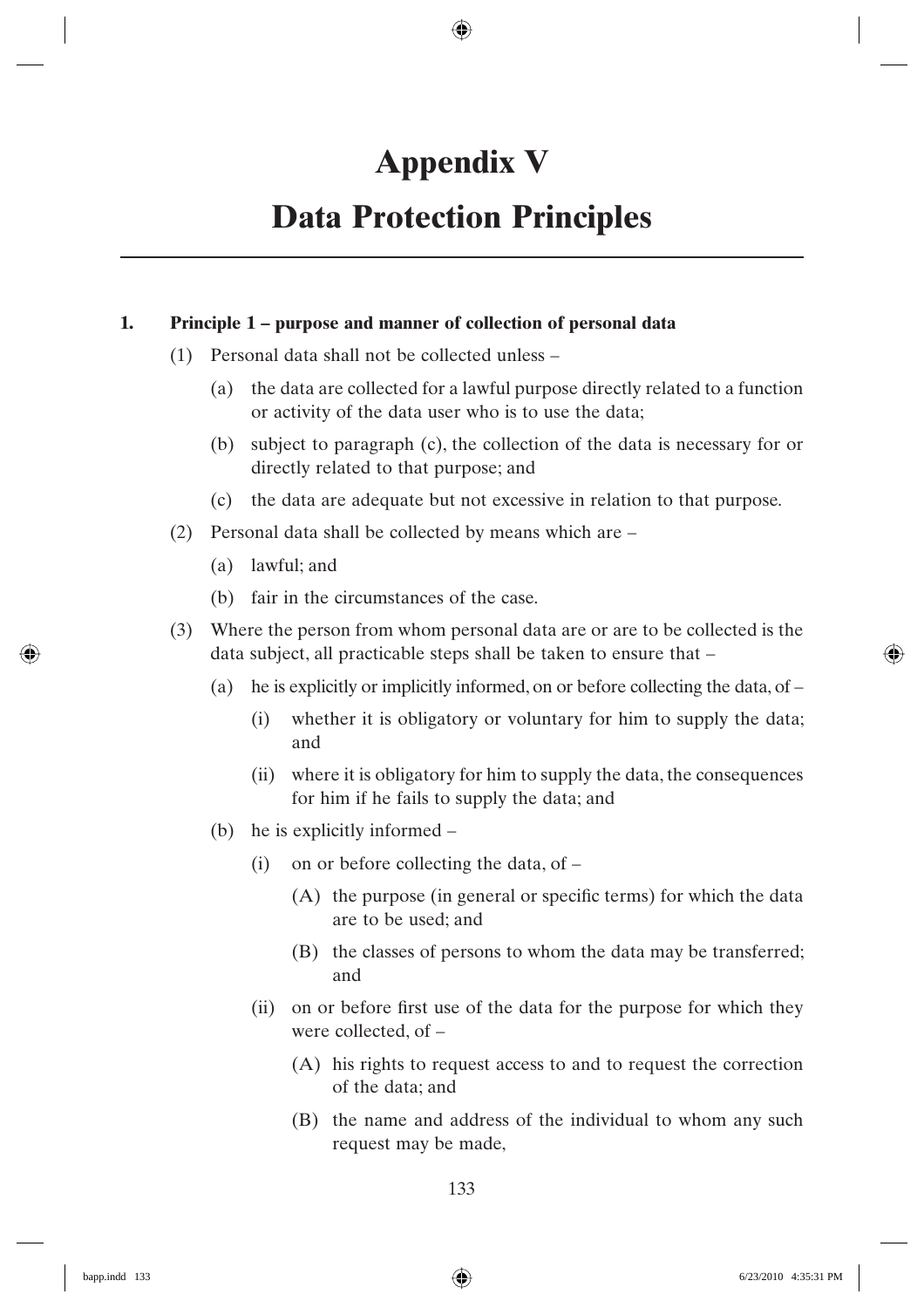unless to comply with the provisions of this subsection would be likely to prejudice the purpose for which the data were collected and that purpose is specified in Part VIII of this Ordinance as a purpose in relation to which personal data are exempt from the provisions of data protection principle 6.

### **2. Principle 2 – accuracy and duration of retention of personal data**

- (1) All practicable steps shall be taken to ensure that
	- (a) personal data are accurate having regard to the purpose (including any directly related purpose) for which the personal data are or are to be used;
	- (b) where there are reasonable grounds for believing that personal data are inaccurate having regard to the purpose (including any directly related purpose) for which the data are or are to be used –
		- (i) the data are not used for that purpose unless and until those grounds cease to be applicable to the data, whether by the rectification of the data or otherwise; or
		- (ii) the data are erased;
	- (c) where it is practicable in all the circumstances of the case to know that
		- (i) personal data disclosed on or after the appointed day to a third party are materially inaccurate having regard to the purpose (including any directly related purpose) for which the data are or are to be used by the third party; and
		- (ii) that data were inaccurate at the time of such disclosure,

that the third party –

- (A) is informed that the data are inaccurate; and
- (B) is provided with such particulars as will enable the third party to rectify the data having regard to that purpose.
- $(2)$  Personal data shall not be kept longer than is necessary for the fulfillment of the purpose (including any directly related purpose) for which the data are or are to be used.

### **3. Principle 3 – use of personal data**

 Personal data shall not, without the prescribed consent of the data subject, be used for any purpose other than –

- (a) the purpose for which the data were to be used at the time of the collection of the data; or
- (b) a purpose directly related to the purpose referred to in paragraph (a).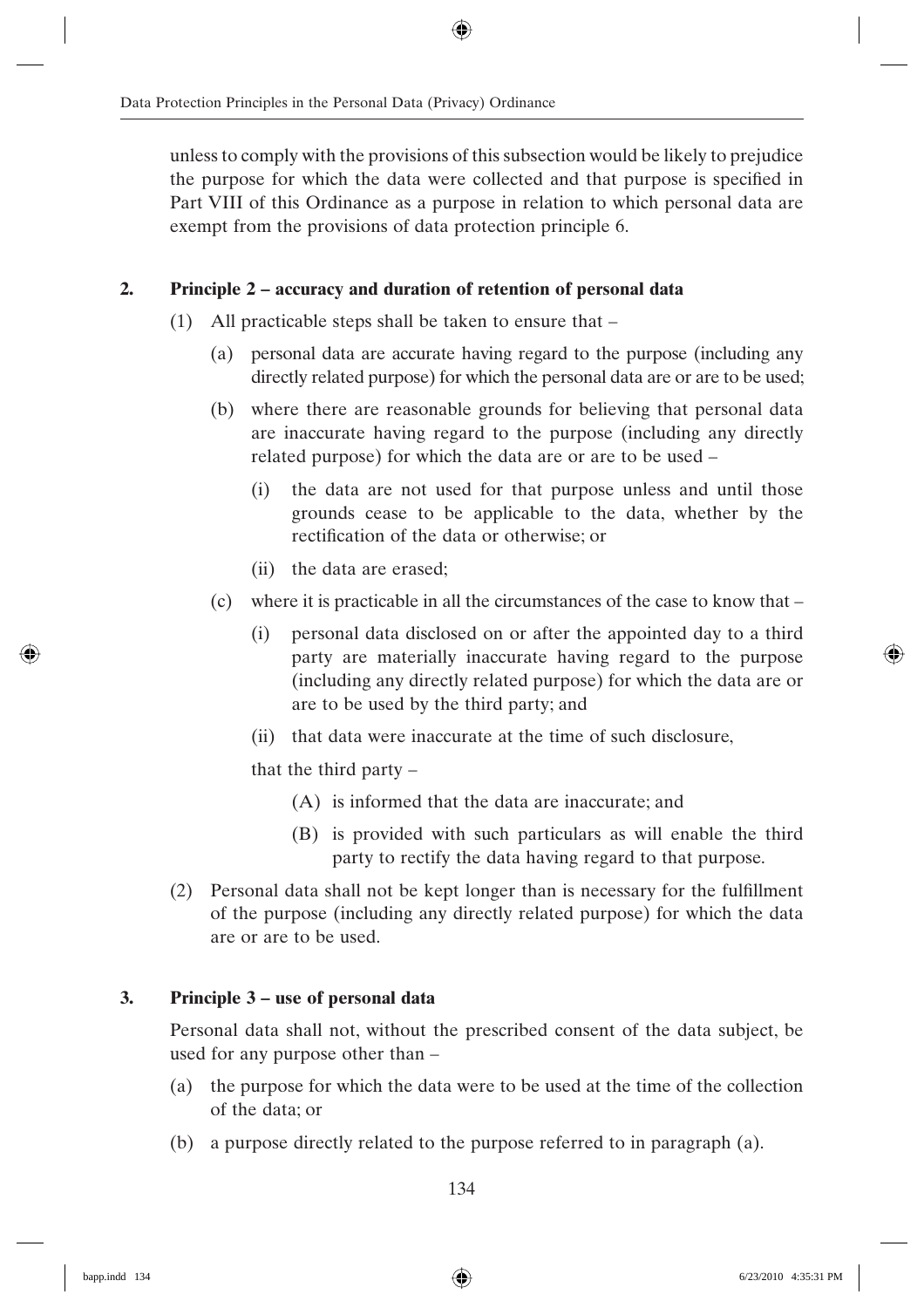# **4. Principle 4 – security of personal data**

 All practicable steps shall be taken to ensure that personal data (including data in a form in which access to or processing of the data is not practicable) held by a data user are protected against unauthorized or accidental access, processing, erasure or other use having particular regard to –

- (a) the kind of data and the harm that could result if any of those things should occur;
- (b) the physical location where the data are stored;
- (c) any security measures incorporated (whether by automated means or otherwise) into any equipment in which the data are stored;
- (d) any measures taken for ensuring the integrity, prudence and competence of persons having access to the data; and
- (e) any measures taken for ensuring the secure transmission of the data.

# **5. Principle 5 – information to be generally available**

All practicable steps shall be taken to ensure that a person can –

- (a) ascertain a data user's policies and practices in relation to personal data;
- (b) be informed of the kind of personal data held by a data user;
- (c) be informed of the main purposes for which personal data held by a data user are or are to be used.

# **6. Principle 6 – access to personal data**

A data subject shall be entitled to –

- (a) ascertain whether a data user holds personal data of which he is the data subject;
- (b) request access to personal data
	- (i) within a reasonable time;
	- (ii) at a fee, if any, that is not excessive;
	- (iii) in a reasonable manner; and
	- (iv) in a form that is intelligible;
- (c) be given reasons if a request referred to in paragraph (b) is refused;
- (d) object to a refusal referred to in paragraph (c);
- (e) request the correction of personal data;
- (f) be given reasons if a request referred to in paragraph (e) is refused; and
- (g) object to a refusal referred to in paragraph (f).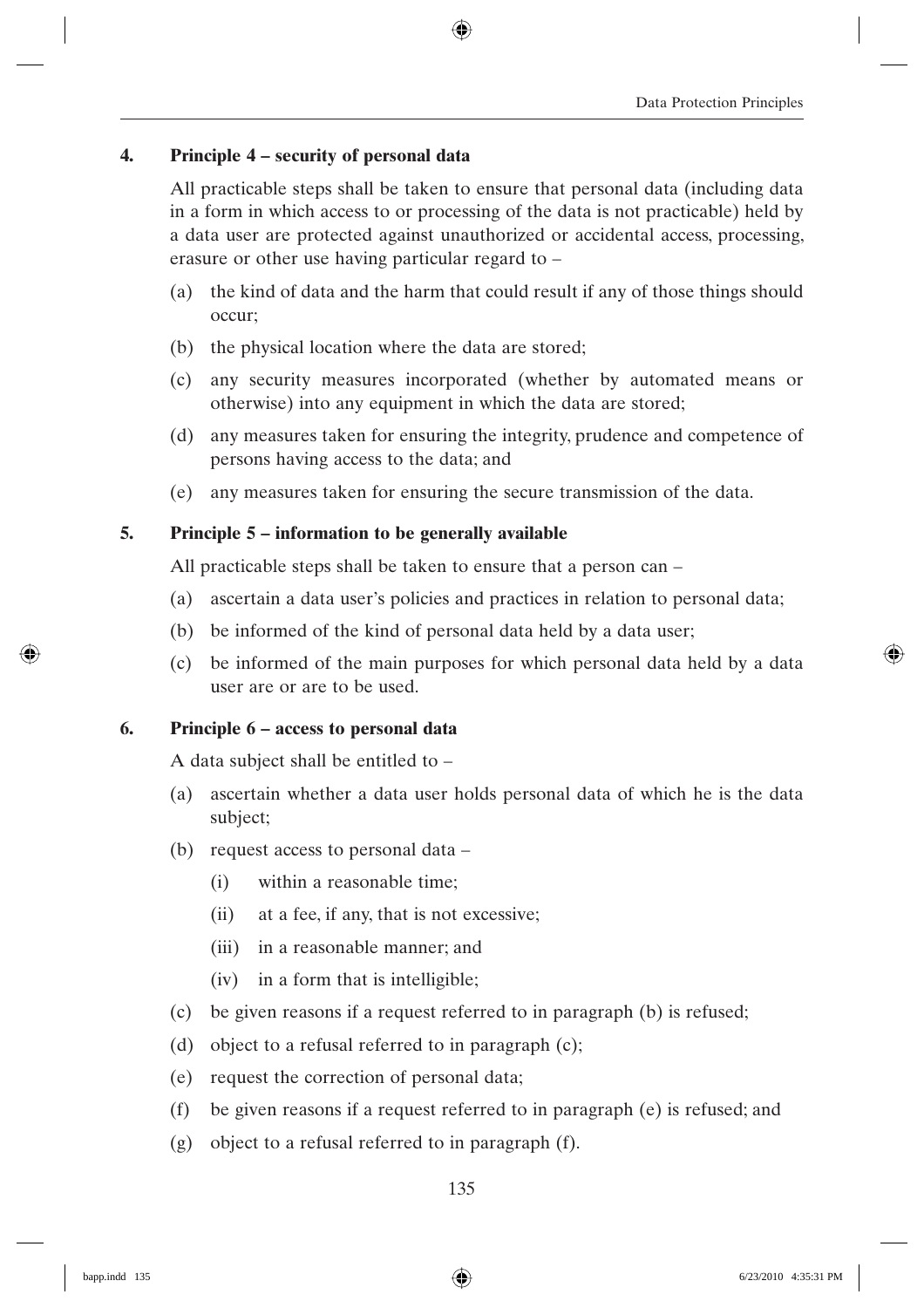# **Appendix VI**

# **Exemption Provisions under Part VIII of the Ordinance**

## **Section 51 Interpretation**

Where any personal data are exempt from any provision of this Ordinance by virtue of this Part, then, in respect of those data and to the extent of that exemption, that provision neither confers any right nor imposes any requirement on any person, and the other provisions of this Ordinance which relate (whether directly or indirectly) to that provision shall be construed accordingly.

# **Section 52 Domestic purposes**

Personal data held by an individual and –

- (a) concerned only with the management of his personal, family or household affairs; or
- (b) so held only for recreational purposes,

are exempt from the provisions of the data protection principles, Parts IV and V and sections 36 and 38(b).

# **Section 53 Employment – staff planning**

Personal data which consist of information relevant to any staff planning proposal  $\mathsf{to}$ 

- (a) fill any series of positions of employment which are presently, or may become, unfilled: or
- (b) cease any group of individuals' employment,

are exempt from the provisions of data protection principle 6 and section 18(1)(b).

## **Section 54 Employment – transitional provisions**

- (1) Personal data
	- (a) held by a data user
		- (i) immediately before the appointed day;
		- (ii) who is the employer of the data subject; and
		- (iii) relating to the employment of the subject; and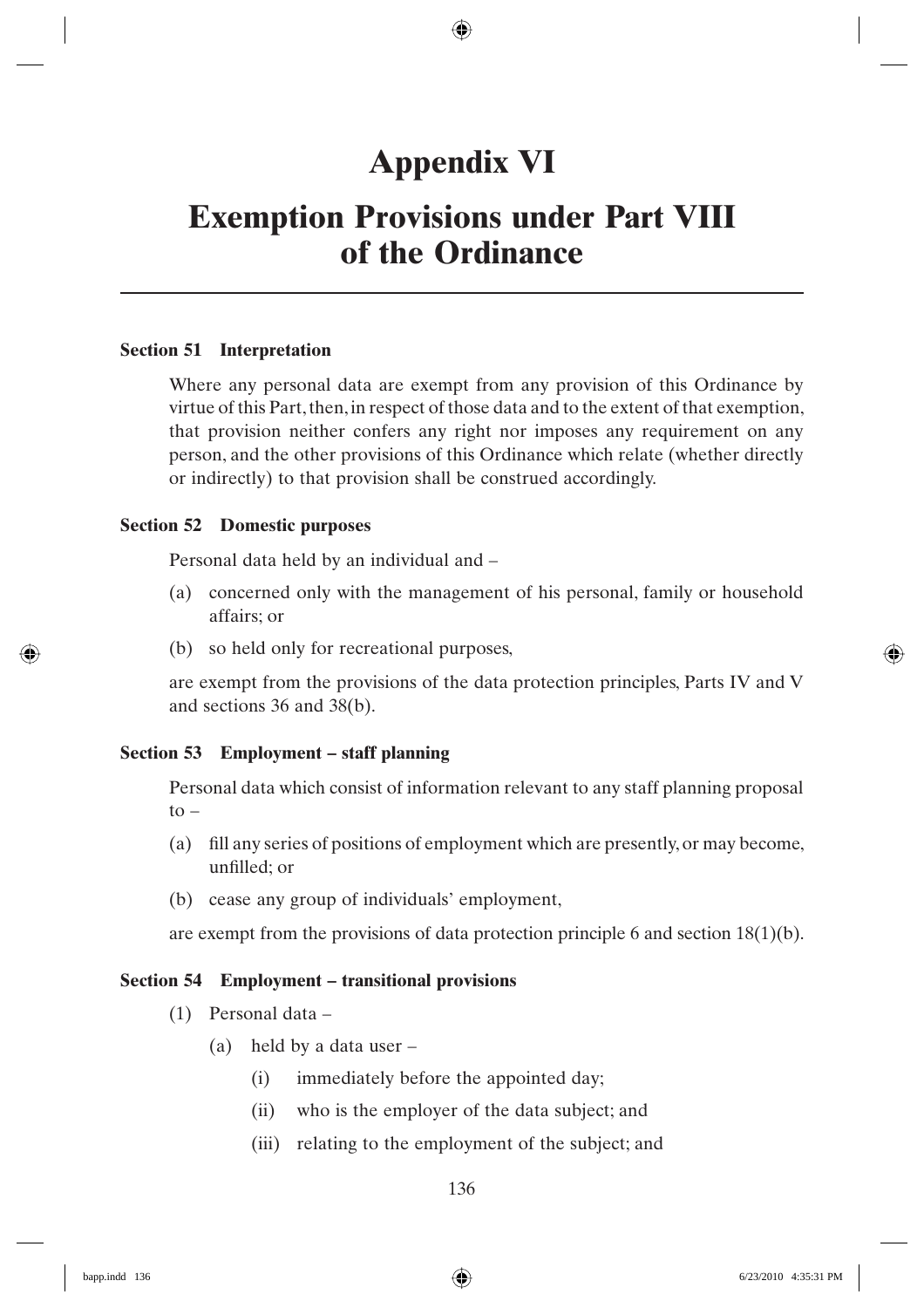(b) provided by an individual on the implicit or explicit condition that the subject would not have access to the data,

are exempt from the provisions of data protection principle 6 and section  $18(1)(b)$ until the expiration of 7 years immediately following the enactment of this Ordinance.

- (2) Personal data
	- (a) to which subsection  $(1)(a)$  applies; or
	- (b) held by a data user
		- (i) but not so held at any time before the appointed day;
		- (ii) who is the employer of the data subject; and
		- (iii) relating to the employment of the subject,

are exempt from the provisions of data protection principle 6 and section 18(1)(b) until 1 July 1996.

# **Section 55 Relevant process**

- (1) Personal data the subject of a relevant process are exempt from the provisions of data protection principle 6 and section  $18(1)(b)$  until the completion of that process.
- (2) In this section –

"completion" ( $\hat{\pi}$ ), in relation to a relevant process, means the making of the determination concerned referred to in paragraph (a) of the definition of "relevant process";

```
"relevant process" (有關程序) –
```
- (a) subject to paragraph (b), means any process whereby personal data are considered by one or more persons for the purpose of determining, or enabling there to be determined –
	- (i) the suitability, eligibility or qualifications of the data subject for  $-$ 
		- $(A)$  employment or appointment to office;
		- (B) promotion in employment or office or continuance in employment or office;
		- $(C)$  removal from employment or office; or
		- (D) the awarding of contracts, awards (including academic and professional qualifications), scholarships, honours or other benefits;
	- (ii) whether any contract, award (including academic and professional qualifications), scholarship, honour or benefit relating to the data subject should be continued, modified or cancelled; or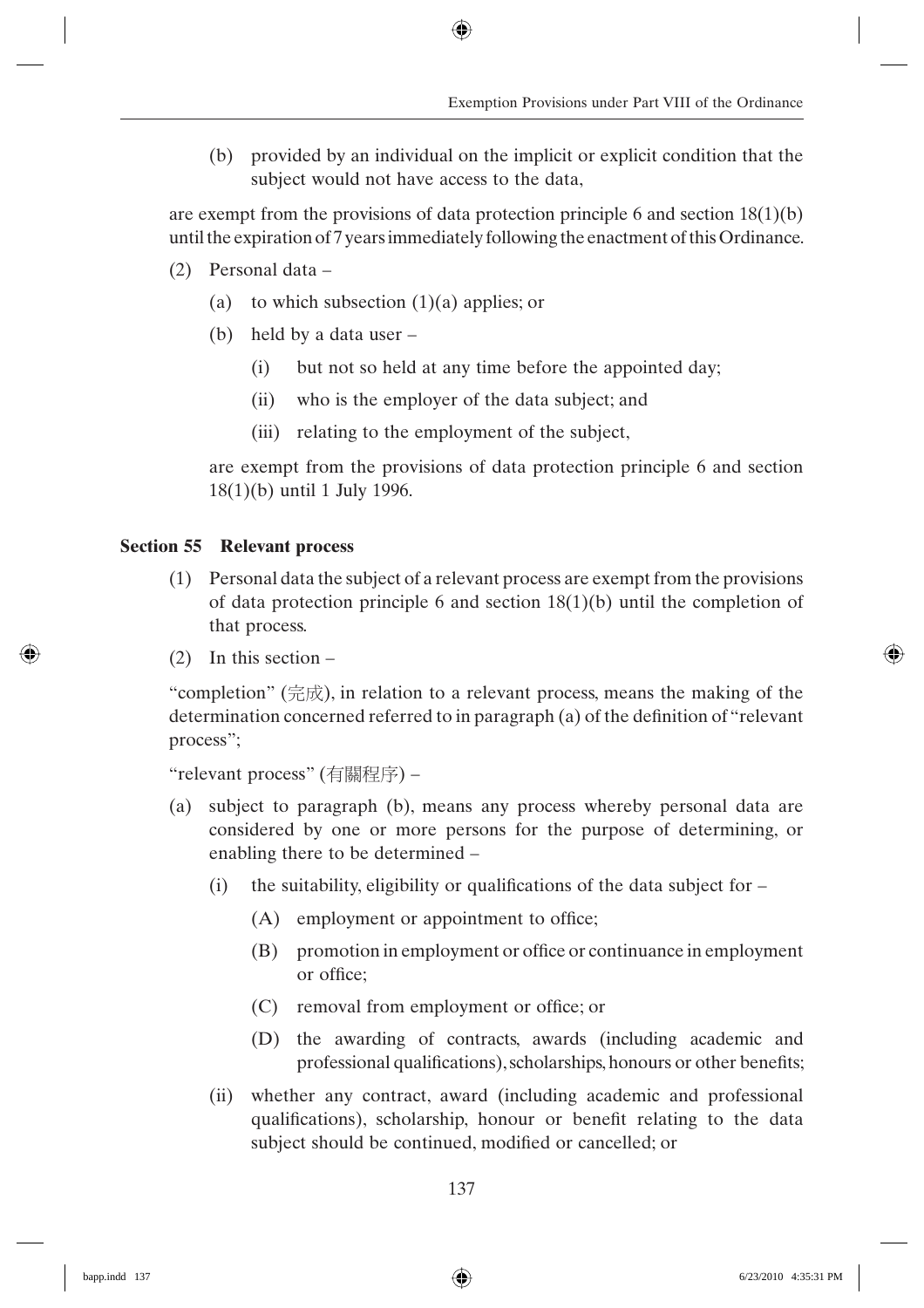- (iii) whether any disciplinary action should be taken against the data subject for a breach of the terms of his employment or appointment to office;
- (b) does not include any such process where no appeal, whether under an Ordinance or otherwise, may be made against any such determination.

# **Section 56 Personal references**

Personal data held by a data user which consist of a personal reference –

- (a) given by an individual other than in the ordinary course of his occupation; and
- (b) relevant to another individual's suitability or otherwise to fill any position of employment or office which is presently, or may become, unfilled,

are exempt from the provisions of data protection principle 6 and section 18(1)  $(b)$  –

- (i) in any case, unless the individual referred to in paragraph (a) has informed the data user in writing that he has no objection to the reference being seen by the individual referred to in paragraph (b) (or words to the like effect); or
- (ii) in the case of a reference given on or after the day on which this section comes into operation, until the individual referred to in paragraph (b) has been informed in writing that he has been accepted or rejected to fill that position or office (or words to the like effect),

whichever first occurs.

# **Section 57 Security, etc. in respect of Hong Kong**

- (1) Personal data held by or on behalf of the Government for the purposes of safeguarding security, defence or international relations in respect of Hong Kong are exempt from the provisions of data protection principle 6 and section 18(1)(b) where the application of those provisions to the data would be likely to prejudice any of the matters referred to in this subsection.
- (2) Personal data are exempt from the provisions of data protection principle 3 in any case in which –
	- (a) the use of the data is for any of the purposes referred to in subsection (1) (and whether or not the data are held for any of those purposes); and
	- (b) the application of those provisions in relation to such use would be likely to prejudice any of the matters referred to in that subsection,

and in any proceedings against any person for a contravention of any of those provisions it shall be a defence to show that he had reasonable grounds for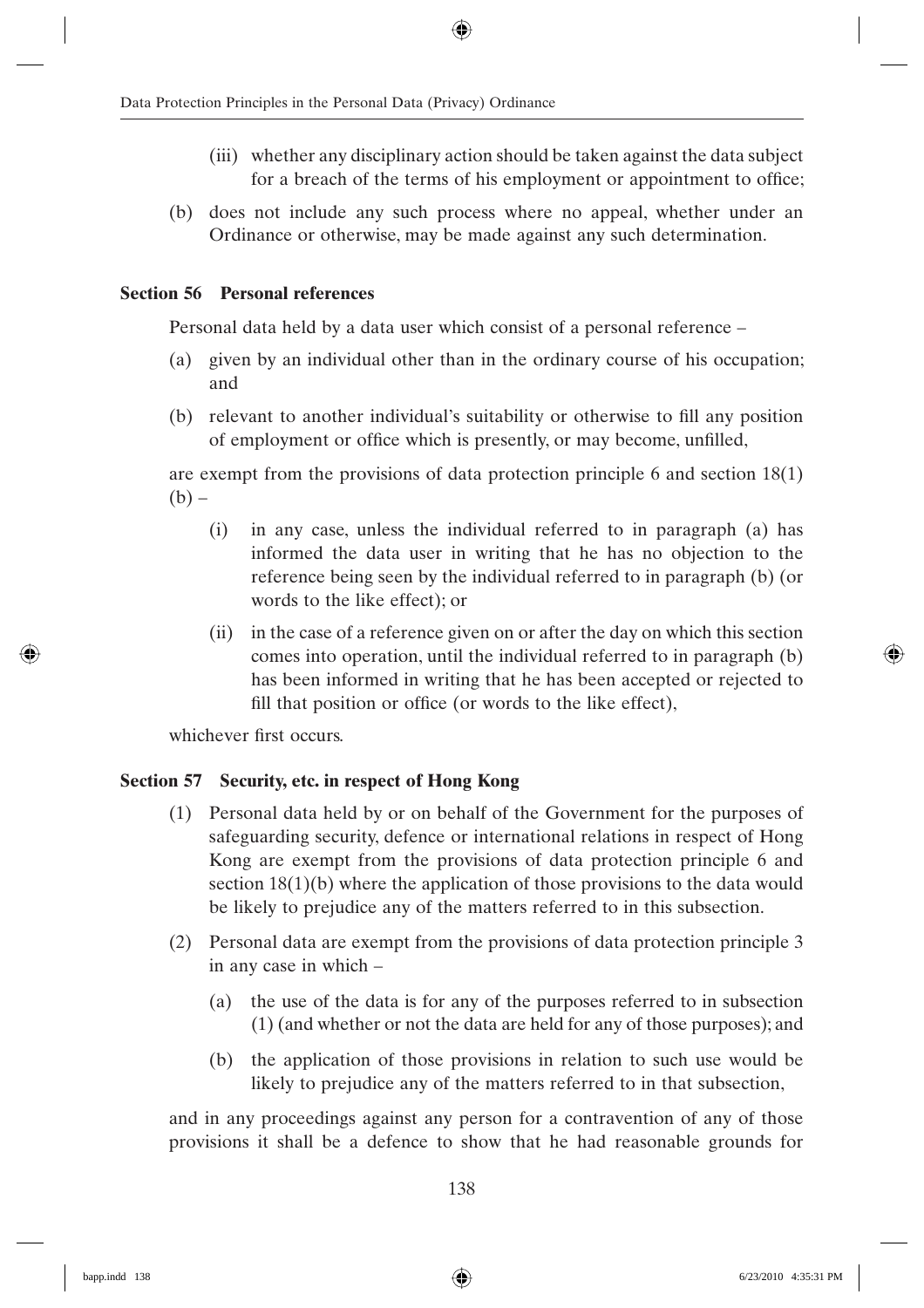believing that failure to so use the data would have been likely to prejudice any of those matters.

- (3) Any question whether an exemption under subsection (1) is or at any time was required in respect of any personal data may be determined by the Chief Executive or Chief Secretary for Administration; and a certificate signed by the Chief Executive or Chief Secretary for Administration certifying that the exemption is or at any time was so required shall be evidence of that fact. *(Amended L.N. 362 of 1997; 34 of 1999 s. 3)*
- (4) For the purposes of subsection  $(2)$ , a certificate signed by the Chief Executive or Chief Secretary for Administration certifying that personal data are or have been used for any purpose referred to in subsection (1) shall be evidence of that fact. *(Amended L.N. 362 of 1997; 34 of 1999 s. 3)*
- (5) The Chief Executive or Chief Secretary for Administration may, in a certificate referred to in subsection  $(3)$  or  $(4)$ , in respect of the personal data to which the certificate relates and for the reasons specified in that certificate, direct the Commissioner not to carry out an inspection or investigation and, in any such case, the Commissioner shall comply with the direction. *(Amended L.N. 362 of 1997; 34 of 1999 s. 3)*
- $(6)$  A document purporting to be a certificate referred to in subsection (3) or (4) shall be received in evidence and, in the absence of evidence to the contrary, shall be deemed to be such a certificate.
- (7) In this section –

"international relations" (國際關係) includes relations with any international organization;

"security" ( $\&\circledast$ ) includes the prevention or preclusion of persons (including persons detained in accordance with the provisions of the Immigration Ordinance (Cap 115)) entering and remaining in Hong Kong who do not have the right to enter and remain in Hong Kong.

# **Section 58 Crime, etc.**

- (1) Personal data held for the purposes of
	- (a) the prevention or detection of crime;
	- (b) the apprehension, prosecution or detention of offenders;
	- (c) the assessment or collection of any tax or duty;
	- (d) the prevention, preclusion or remedying (including punishment) of unlawful or seriously improper conduct, or dishonesty or malpractice, by persons;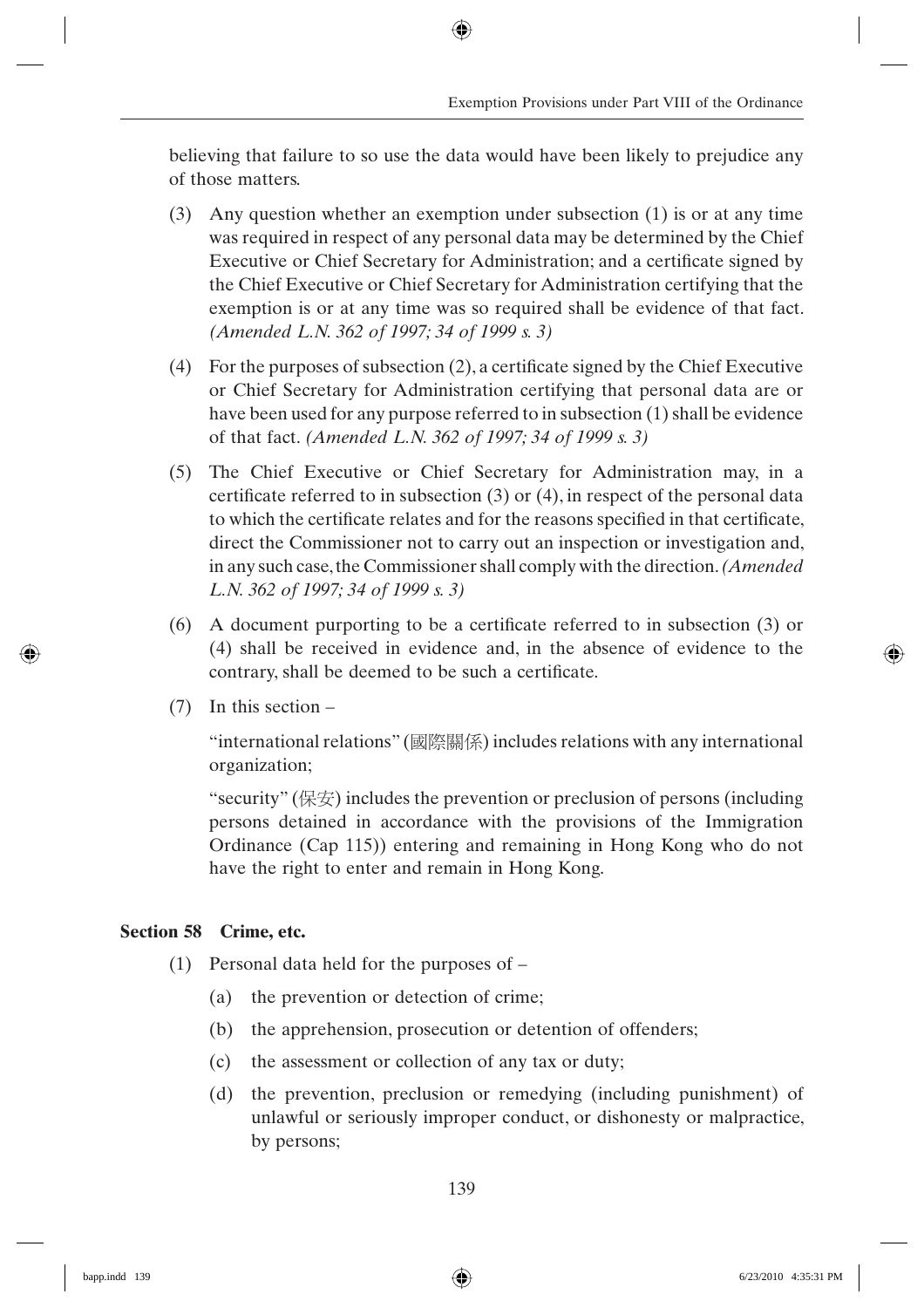- (e) the prevention or preclusion of significant financial loss arising from  $-$ 
	- (i) any imprudent business practices or activities of persons; or
	- (ii) unlawful or seriously improper conduct, or dishonesty or malpractice, by persons;
- (f) ascertaining whether the character or activities of the data subject are likely to have a significantly adverse impact on any thing  $-$ 
	- (i) to which the discharge of statutory functions by the data user relates; or
	- (ii) which relates to the discharge of functions to which this paragraph applies by virtue of subsection (3); or
- (g) discharging functions to which this paragraph applies by virtue of subsection (3).

are exempt from the provisions of data protection principle 6 and section 18(1) (b) where the application of those provisions to the data would be likely to –

- (i) prejudice any of the matters referred to in this subsection; or
- (ii) directly or indirectly identify the person who is the source of the data.
- (2) Personal data are exempt from the provisions of data protection principle 3 in any case in which –
	- (a) the use of the data is for any of the purposes referred to in subsection (1) (and whether or not the data are held for any of those purposes); and
	- (b) the application of those provisions in relation to such use would be likely to prejudice any of the matters referred to in that subsection,

and in any proceedings against any person for a contravention of any of those provisions it shall be a defence to show that he had reasonable grounds for believing that failure to so use the data would have been likely to prejudice any of those matters.

- (3) Paragraphs (f)(ii) and (g) of subsection (1) apply to any functions of a financial regulator  $-$ 
	- (a) for protecting members of the public against financial loss arising from  $-$ 
		- (i) dishonesty, incompetence, malpractice or seriously improper conduct by persons –
			- (A) concerned in the provision of banking, insurance, investment or other financial services;
			- (B) concerned in the management of companies;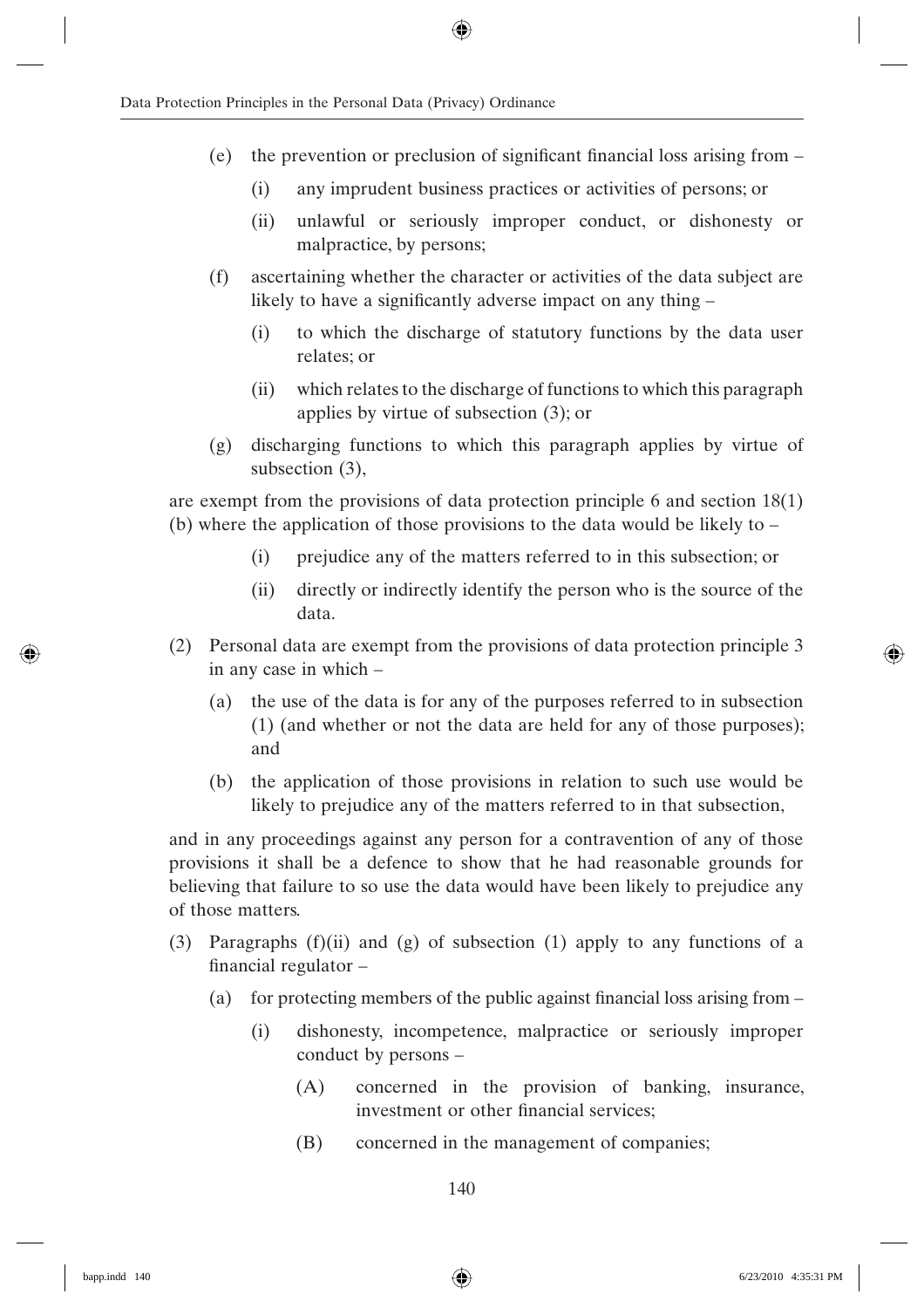- (BA) concerned in the administration of provident fund schemes registered under the Mandatory Provident Fund Schemes Ordinance (Cap 485); *(Added 4 of 1998 s. 14)*
- (C) concerned in the management of occupational retirement schemes within the meaning of the Occupational Retirement Schemes Ordinance (Cap 426); or
- (D) who are shareholders in companies; or
- (ii) the conduct of discharged or undischarged bankrupts;
- (b) for maintaining or promoting the general stability or effective working of any of the systems which provide any of the services referred to in paragraph  $(a)(i)(A)$ ; or
- $(c)$  specified for the purposes of this subsection in a notice under subsection (4).
- (4) For the purposes of subsection (3), the Chief Executive may, by notice in the Gazette, specify a function of a financial regulator. (*Amended 34 of 1999 s. 3*)
- (5) It is hereby declared that
	- (a) subsection (3) shall not operate to prejudice the generality of the operation of paragraphs (a), (b), (c), (d) and (f)(i) of subsection (1) in relation to a financial regulator;
	- (b) a notice under subsection (4) is subsidiary legislation.

# **58A. Protected product and relevant records under Interception of Communications and Surveillance Ordinance**

- (1) A personal data system is exempt from the provisions of this Ordinance to the extent that it is used by a data user for the collection, holding, processing or use of personal data which are, or are contained in, protected product or relevant records.
- (2) Personal data which are, or are contained in, protected product or relevant records are exempt from the provisions of this Ordinance.
- (3) In this section –

"device retrieval warrant" (器材取出手令) has the meaning assigned to it by section 2(1) of the Interception of Communications and Surveillance Ordinance (20 of 2006);

"prescribed authorization" (訂明授權) has the meaning assigned to it by section 2(1) of the Interception of Communications and Surveillance Ordinance (20 of 2006);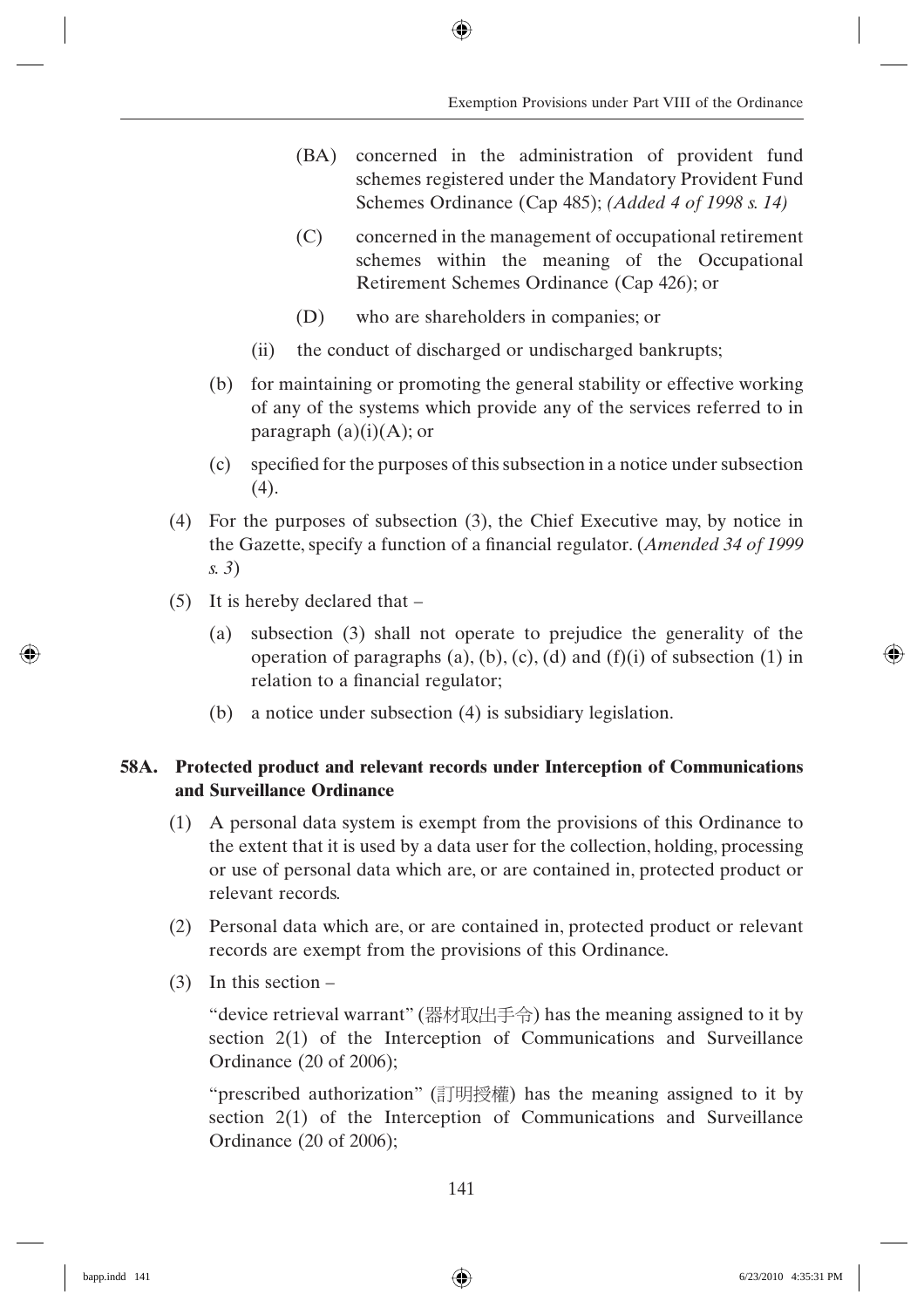"protected product" (受保護成果) has the meaning assigned to it by section  $2(1)$ of the Interception of Communications and Surveillance Ordinance (20 of 2006);

"relevant records" (有關紀錄) means documents and records relating to –

- (a) any application for the issue or renewal of any prescribed authorization or device retrieval warrant under the Interception of Communications and Surveillance Ordinance (20 of 2006); or
- (b) any prescribed authorization or device retrieval warrant issued or renewed under that Ordinance (including anything done pursuant to or in relation to such prescribed authorization or device retrieval warrant).

# **Section 59 Health**

Personal data relating to the physical or mental health of the data subject are exempt from the provisions of either or both of –

- (a) data protection principle 6 and section  $18(1)(b)$ ;
- (b) data protection principle 3,

in any case in which the application of those provisions to the data would be likely to cause serious harm to the physical or mental health of –

- (i) the data subject; or
- (ii) any other individual.

# **Section 60 Legal professional privilege**

Personal data are exempt from the provisions of data protection principle 6 and section  $18(1)(b)$  if the data consist of information in respect of which a claim to legal professional privilege could be maintained in law.

# **Section 61 News**

- (1) Personal data held by a data user
	- (a) whose business, or part of whose business, consists of a news activity; and
	- (b) solely for the purpose of that activity (or any directly related activity),

are exempt from the provisions of –

- (i) data protection principle 6 and sections 18(1)(b) and 38(i) unless and until the data are published or broadcast (wherever and by whatever means);
- (ii) sections 36 and 38(b).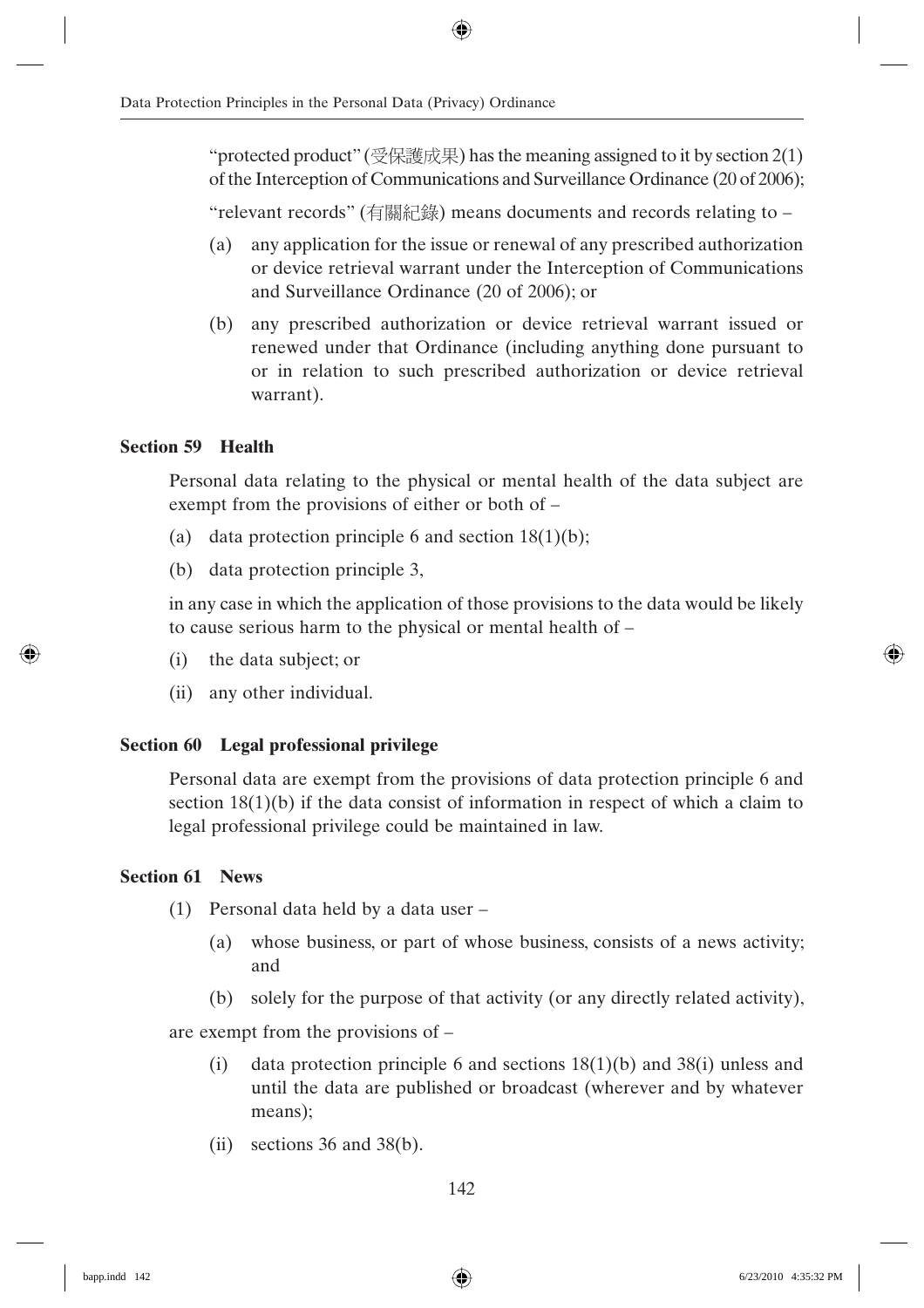- (2) Personal data are exempt from the provisions of data protection principle 3 in any case in which –
	- (a) the use of the data consists of disclosing the data to a data user referred to in subsection (1); and
	- (b) such disclosure is made by a person who has reasonable grounds to believe (and reasonably believes) that the publishing or broadcasting (wherever and by whatever means) of the data (and whether or not they are published or broadcast) is in the public interest.
- (3) In this section –

"news activity" (新聞活動) means any journalistic activity and includes-

- $(a)$  the
	- (i) gathering of news;
	- (ii) preparation or compiling of articles or programmes concerning news; or
	- (iii) observations on news or current affairs,

for the purpose of dissemination to the public; or

- (b) the dissemination to the public of
	- (i) any article or programme of or concerning news; or
	- (ii) observations on news or current affairs.

# **Section 62 Statistics and research**

Personal data are exempt from the provisions of data protection principle 3 where –

- (a) the data are to be used for preparing statistics or carrying out research;
- (b) the data are not to be used for any other purpose; and
- (c) the resulting statistics or results of the research are not made available in a form which identifies the data subjects or any of them.

# **Section 63 Exemption from section 18(1)(a)**

Where a data access request relates to personal data which are or, if the data existed, would be exempt from section  $18(1)(b)$  by virtue of section 57 or 58, then the data are also exempt from section  $18(1)(a)$  if the interest protected by that exemption would be likely to be prejudiced by the disclosure of the existence or non-existence of those data.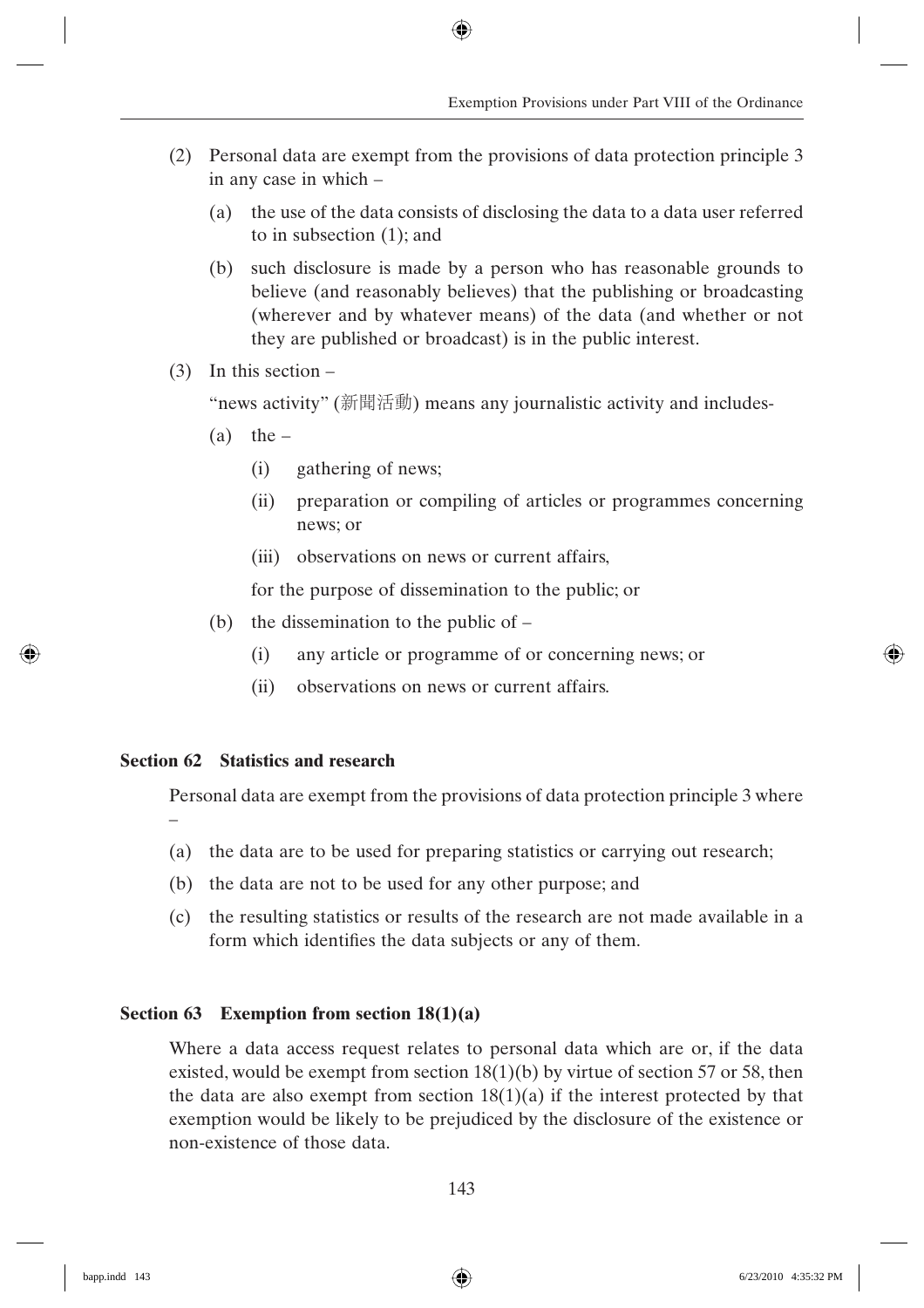# **63A. Human embryos, etc.**

- $(1)$  Personal data which consist of information showing that an identifiable individual was, or may have been, born in consequence of a reproductive technology procedure within the meaning of the Human Reproductive Technology Ordinance (47 of 2000) are exempt from the provisions of data protection principle 6 and section 18(1)(b) except so far as their disclosure under those provisions is made in accordance with section 33 of that Ordinance.
- (2) Where a data access request relates to personal data which are or, if the data existed, would be exempt from section  $18(1)(b)$  by virtue of subsection (1), then the data are also exempt from section  $18(1)(a)$  if the interest protected by that exemption would be likely to be prejudiced by the disclosure of the existence or non-existence of the data.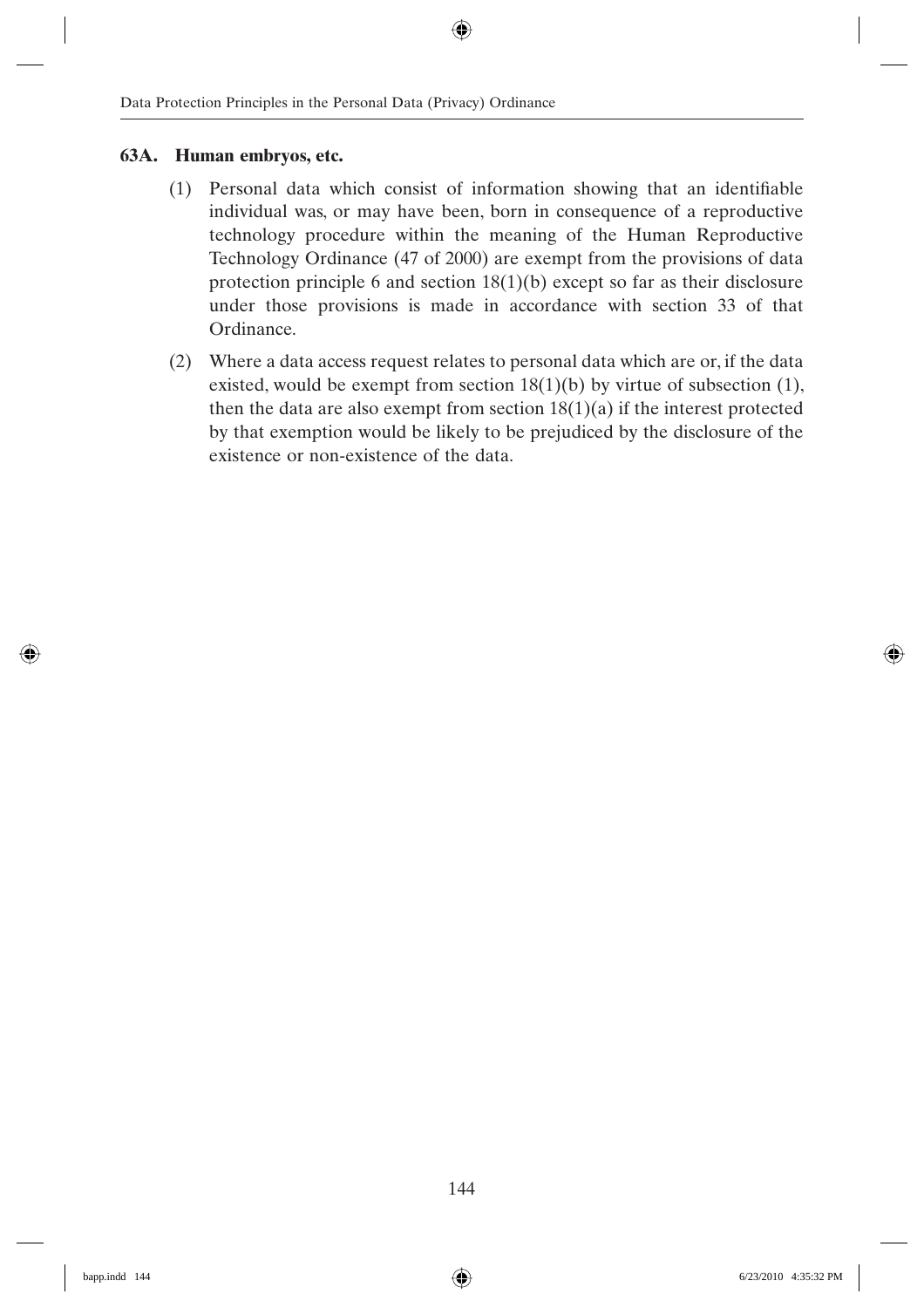# **Index**

(All references are to paragraph number)

#### **Absurd Result**

presumption against, 1.7, footnote 1, footnote 3

#### **Accurate**

inferred from the meaning of "inaccurate", section 2(1), 6.3

#### **Administrative Appeals Board**

appeals to, footnote 6

#### **Code of Practice**

consumer credit data, on, 5.7, footnote 27, 5.24, Appendix I, 12.72 human resource management, on, 5.7, footnote 27, 5.23, footnote 33, Appendix I identity card number and other personal identifiers, on, 5.7, footnote 27, Appendix I *prima facie* evidence of contravention, section 13, 5.7, Appendix I

#### **Collect**

for meaning of, see *Eastweek* **Case**

#### **Compensation**

civil remedy, section 66, footnote 17, Appendix IV

#### **Complaint**

lodged under section 37, Appendix IV report of complaint case, section 48, footnote 56

#### **Crime**

exemption, section 58, 12.25–12.28 security of Hong Kong, section 57, 12.20–12.24

#### **Data**

definition, 2.1 requirement of being recorded, 2.3–2.4,

#### **Data Access Request**

#### for application, see **Data Protection Principle 6(a) to (d)**

**Data Access Request Form,** 10.18–10.21

## **Data Correction Request**

## for application, see **Data Protection Principle 6(e) to (g)**

## **Data Protection Principle 1(1)**

excessive collection of personal data, 5.5–5.14 lawful purpose in relation to function and activity, collection for, 5.1–5.4 statement of, 5.1

## **Data Protection Principle 1(2)**

consumer credit data, 5.24 lawful and fair, means of collection, 5.15–5.25 news reporting, 12.68 statement of, 5.15 unlawful collection, 5.25

## **Data Protection Principle 1(3)**

direct collection from data subject, 5.28–5.29 exemption from notification, 5.43 matters explicitly to be informed, 5.34–5.42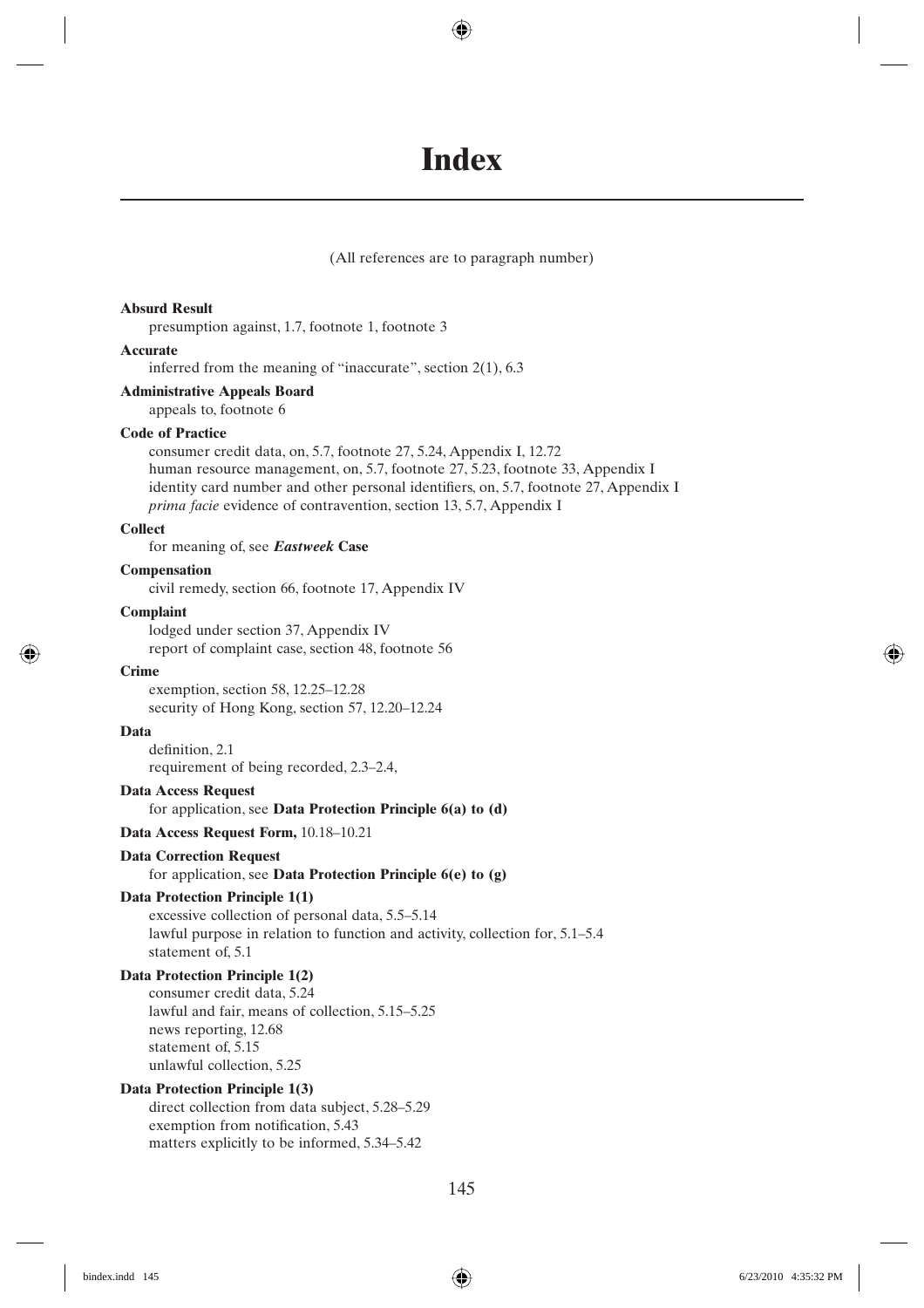matters implicitly to be informed, 5.33 meaning of "use", 5.38 PICS, 5.34–5.42 reasonably practicable steps to inform, take all, 5.30–5.32 statement of, 5.26 unsolicited data, 5.28

#### **Data Protection Principle 2(1)**

absolute accuracy, not required, 6.2 defects in data handling system, 6.6 dispute of accuracy, 6.7–6.8 meaning of "inaccurate", 6.3–6.5 statement of, 6.1

## **Data Protection Principle 2(2)**

*Eastweek* case, implication of, 6.18 erasure of personal data, section 26(1), 6.10, 6.16–6.19 personal data kept for fulfilment of purpose, 6.9–6.10, 6.13 personal data kept longer than usual, 6.16 statement of, 6.9

## **Data Protection Principle 3**

directly related purpose, 7.25–7.35 excessive disclosure, change in purpose of use, 7.24, 7.32–7.35 factors in ascertaining, 7.26–7.27 necessary for the functions and activities, examples, 7.28–7.30 non–related purpose, examples, 7.31 exemptions under Part VIII, 7.45–7.46, 12.2 original purpose, 7.5–7.24 as imposed by data user, 7.6–7.11 compliance with legal or statutory requirements, 7.21–7.24 functions and activities of data user, 7.11–7.13 personal data in public domain, 7.20 restrictions of use imposed by data subject or transferor, 7.14–7.19 prescribed consent, 7.36–7.44 adverse consequence, given without fear of, 7.41 definition in statute, section  $2(3)$ , 7.36 express, not implied, 7.37 voluntarily, given, 7.39–7.40 statement of, 7.1 "use" of personal data, meaning of, 7.2

## **Data Protection Principle 4**

absolute security, no requirement of, 8.2 degree of sensitivity of data and harm test, 8.3–8.6 Internet service providers, 8.12 outsourcing, 8.10–8.11 precautionary steps, examples of, 8.14 statement of, 8.1 storage and transmission, limited to, 8.7–8.9 use of HKID number as password, 8.6 use of portable storage devices, 8.13

#### **Data Protection Principle 5**

monitoring policy, an example of, 9.6–9.7 policies and procedures ascertainable, 9.3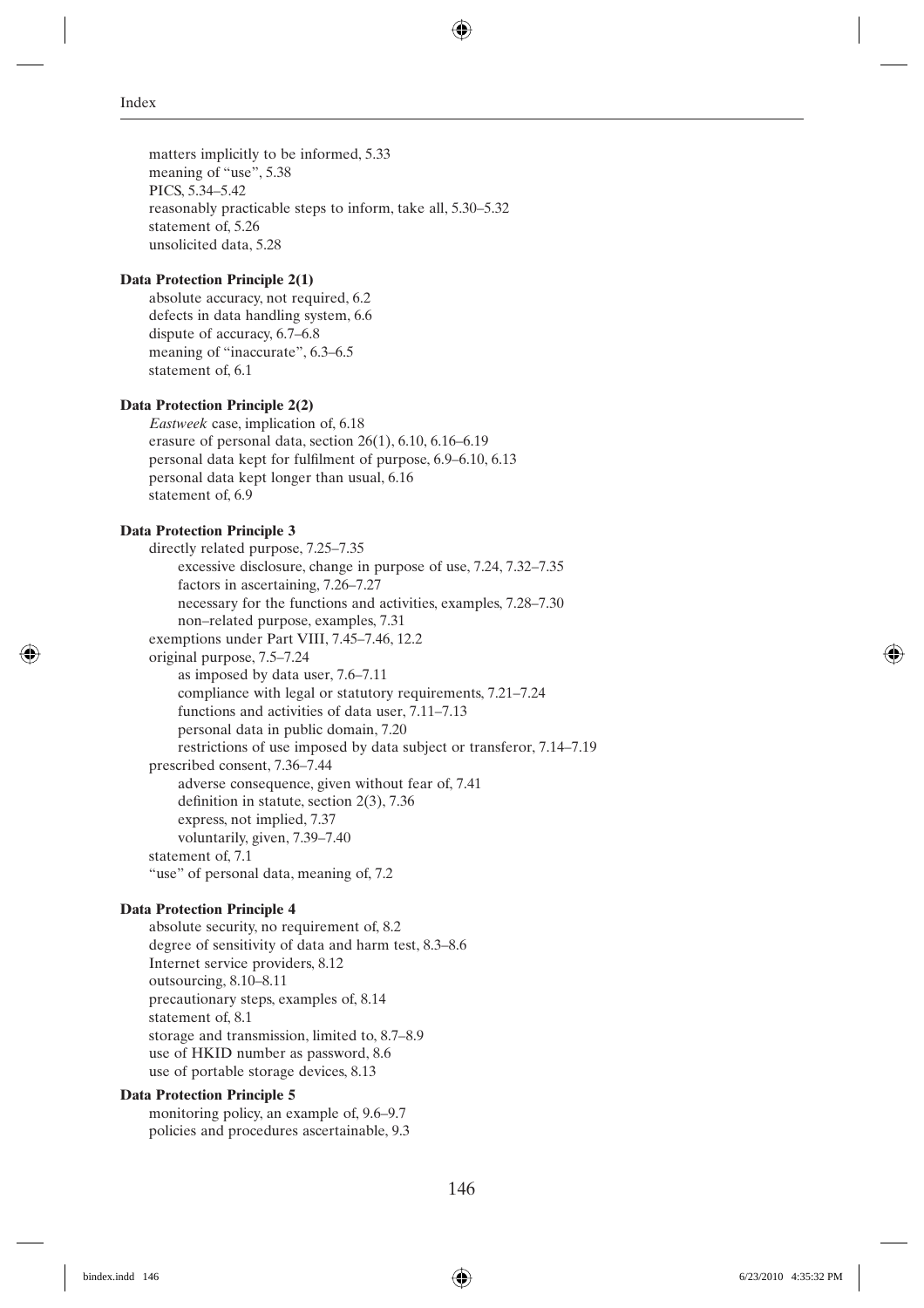practicable steps, not absolute duty, 9.2 privacy policy statement, 9.3 statement of, 9.1 **Data Protection Principle 6(a) to (d)** compliance with data access request, 10.22–10.37 clarification, request for, section  $20(3)(b)$ ,  $10.28-10.32$ material time, reference to, section 19(3)(a), 10.25–10.26 subjective element, access request containing, 10.27 discretionary refusal for compliance, section 20(3), 10.50–10.53 duty of confidentiality, section  $20(3)(d)$ , 10.53 exemptions under Part VIII, 12.2, 12.10, 12.17, 12.19, 12.26, 12.46, 12.53, 12.55, 12.66, 12.73–12.74 part refusal, 10.58 fees for compliance, section 28, 10.38–10.40 how to make a data access request, 10.15–10.21 judicial function, 10.68-10.69 obligatory refusal to comply, section 20(1) and (2), 10.41–10.49 consent of another individual required, 10.45–10.46 erasure of identifying information, 10.47–10.49 proper exercise of the right, 10.64–10.69 relevant person, 10.12–10.14 statement of, 10.1 steps to take in refusing access request, 10.54–10.63 log book, entry in, 10.61–10.63 notification of refusal, 10.55-10.60 reasons for refusal, 10.55, 10.57–10.60 within 40 days, given, 10.56 time for compliance, 10.35–10.37 within 40 days, 10.35 what constitutes a data access request, 10.5–10.11 who may make a data access request, 10.12–10.14 **Data Protection Principle 6(e) to (g)** compliance with correction request, section 23(1), 11.8–11.14 fee chargeable, no, 11.14 satisfied that data is inaccurate, 11.9 within 40 days, 11.8 discretionary refusal for compliance, section 24(3), 11.17–11.19 meaning of "correction", 11.10 obligatory refusal for compliance, section 24(1), 11.15–11.16 opinion, expression of, 11.20, 11.26–11.28 prescribed form, no, 11.7 relationship with data access request, 11.3–11.7 statement of, 11.1–11.2 steps taken for refusal to comply with correction request, 11.22–11.28 log book, entry in, 11.22, 11.25 notify requestor within 40 days, section 25(1), 11.24 **Data Subject** ascertainment of identity, 2.18–2.21 conditions of use imposed by, 7.15–7.16 *Eastweek* case, 3.13, 5.5 personal data of, see definition of **Personal Data** PICS to be given to, 5.35–5.40, 7.6 prescribed consent, 7.1, 7.36–7.44 reasonable expectation of, 7.9–7.10, 7.26–7.27, 7.33 relevant person of, 10.12–10.14, 11.5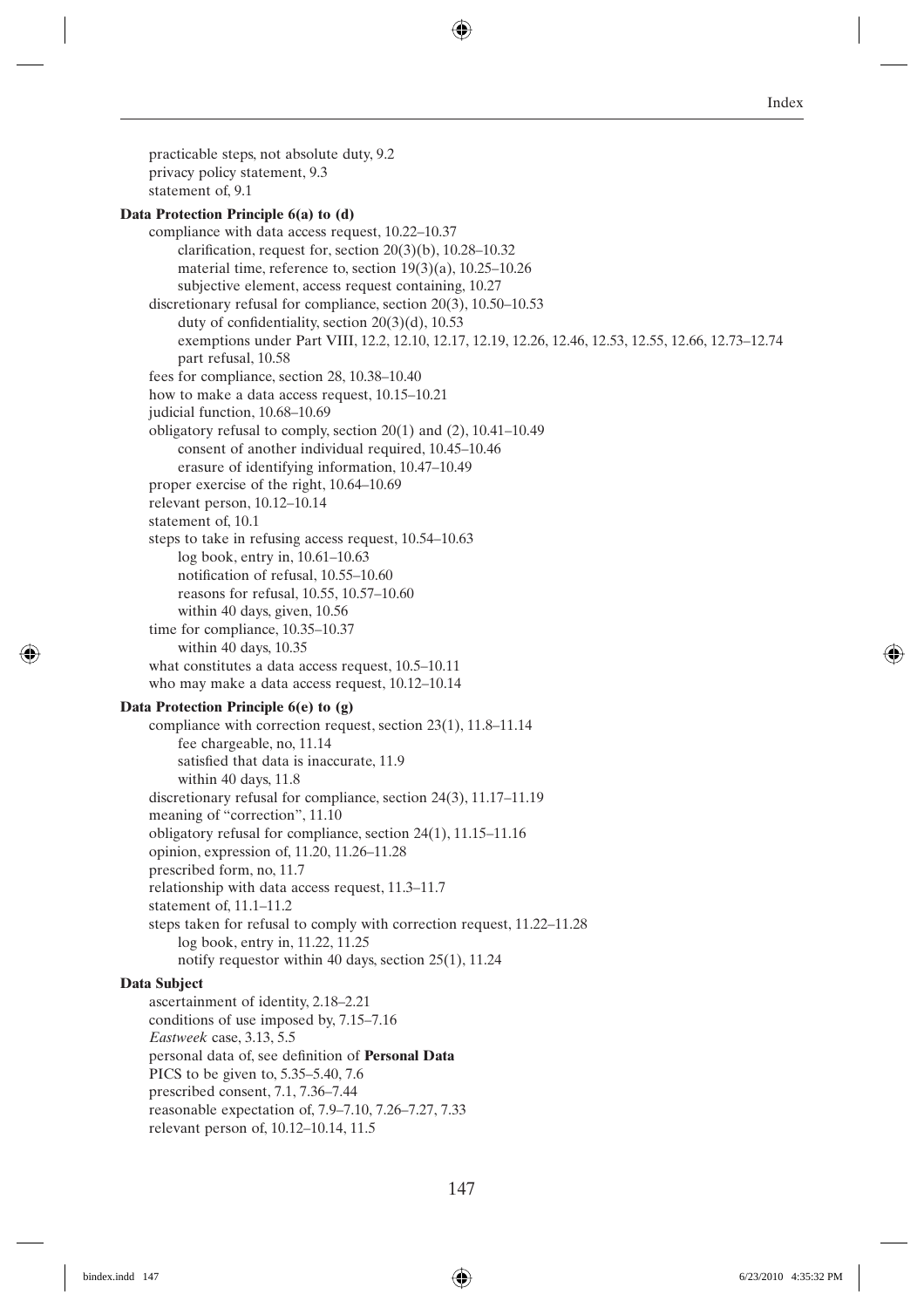right of access to personal data, DPP6, 10.1–10.4 right to claim for damages, section 66 and other rights, Appendix IV

#### **Data User**

control over personal data, 4.9 definition, section  $2(1)$ , 4.1 examples of not being a data user, 4.3, 4.5, 4.7–4.8 permitted act or practice, 4.23, 4.25 required act or practice, 4.23–4.24 exclusion under section 2(12), 4.10–4.12 "solely on behalf of another person", 4.11–4.12 garbage collector, example of, 4.12 internet service provider, example of, 4.12 joint data users, 4.19–4.22 meaning in the light of *Eastweek* case, 4.2, 4.5 meaning of "person", 4.13–4.18 obligation of, section 4, 4.23

#### **Direct Marketing**

joint data user in cross marketing, 4.21–4.22 opt out, 4.22 use of contact data, 7.29

## **Disclosure**

a form of "use", 7.2–7.3 excessive disclosure, change in purpose of use, 7.33–7.35 not the same as transit or storage, 8.9

#### **Document**

definition, section  $2(1)$ , 2.2 in relation to data access request, creation of, 10.11 relates to the definition of "data", 2.1

#### **Domestic Purposes**

exemption, section 52, 12.3–12.7

#### *Eastweek* **Case**

"collection" of personal data, judicial interpretation of, 3.1–3.17 absence of collection, 3.18–3.21 compiling information by collecting party, 3.7, 3.13–3.17 identified individual, of, 3.6-3.7 identity being an important item of information, 3.8, 3.10, 3.12, 3.16 data protection principles, no invoking of, 3.18–3.23 examples of indifference to or irrelevance of identity, 3.9, 3.18, 4.3 examples of no compilation of information, 3.16–3.18, 4.11 facts of the case, 3.2 photograph, taking of, 3.2, 3.9 significance of, 3.1 subjective element of data collector, 3.12

#### **Electronic Storage and Transmission**

DPP4, specific situations, 8.14

#### **Employment**

Code of Practice on Human Resource Management, Appendix I compilation of information, 3.16 data access request, 10.28, 10.66–10.67 data correction request, 11.20, 11.27 employee monitoring, 5.17, 9.6–9.8 employment agency, 5.6 exemptions, Part VIII, 12.2, 12.8–12.19, 12.48, 12.62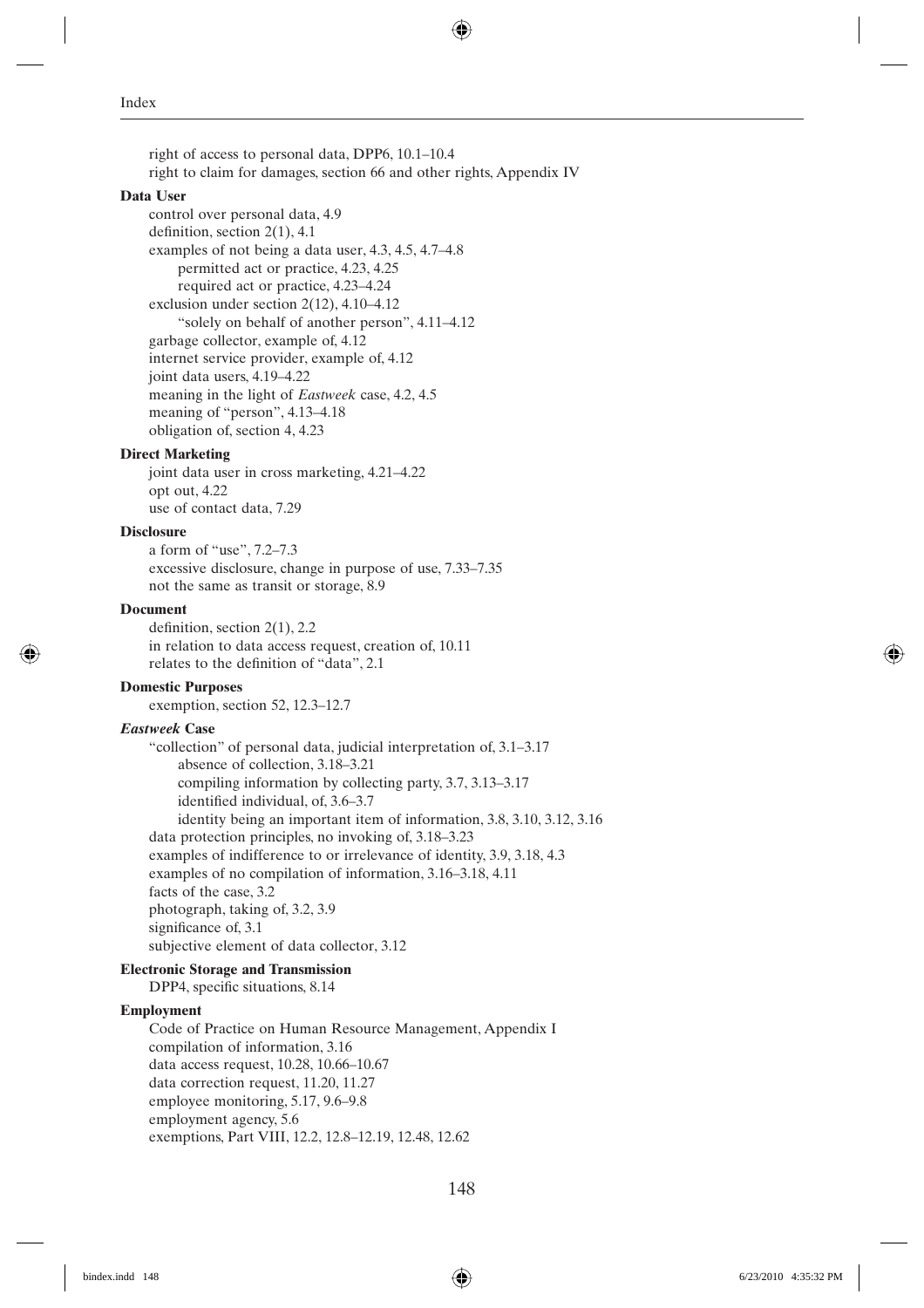health data of employees, 5.19–5.22 recruitment and human resource management, 2.18–2.19, 4.5, 5.29, 5.31, 7.11, 7.17, 7.30–7.31 **Exemptions under Part VIII** general application, 12.1–12.2 section 52, domestic purposes, 12.3–12.7 key words of "held", "individual", "only", 12.5 scope of application, 12.4 the relationship with DPP3, 12.7 sections 53 and 54, staff planning and employment, 12.8–12.11 "employer" in section  $54(1)(a)(ii)$ , meaning of, 12.11 scope of application of section 53, 12.8–12.9 transitional provision, section 54, 12.10 section 55, relevant process, 12.12–12.15 "appeal", meaning of, 12.15 application, 12.12–12.13 "relevant process", definition of, 12.13 section 56, personal references, 12.16–12.19 application, 12.16 exemption from DPP6 and section 18(1)(b), 12.19 section 57, security, etc, in respect of Hong Kong, 12.20–12.24 certificate, as conclusive evidence, 12.21 data access request to police, as example, 12.23 statement given by informant to police, as example, 12.24 section 58, crime, 12.25–12.43 "likely to prejudice" in section  $58(2)(b)$ , 12.27, 12.41–12.43 "the remedying of unlawful or seriously improper conduct" in section  $58(1)(d)$ , 12.30–12.38 section 59, health, 12.45–12.50 criteria of application, 12.46 examples of application, 12.48–12.49 location data not covered, 12.50 section 60, legal professional privilege, 12.51–12.56 "could be maintained in law", as standard of proof, 12.52 exemption from DPP6 and section  $18(1)(b)$ ,  $12.54-12.55$ section 61, news, 12.57–12.68 application, 12.58 circumscribing the power of investigation, 12.67 *Eastweek* case, judgment of Keith, JA, 12.59 exemption from DPP3, 12.60–12.61 exemption from DPP6 and section 18(1)(b), 12.66 "news activity", meaning of, 12.58 "public interest" in section  $61(2)(b)$ , illustrated, 12.63-12.65 section 62, statistics and research, 12.69–12.72 conditions to be satisfied, 12.70 retention of raw data, no contravention when conditions met, 12.72 section 63, exemption from section  $18(1)(a)$ , 12.73–12.76 application, 12.74 saving for section 57 and section 58, 12.75–12.76 section 63A, human embryos, etc, 12.77 **Expression of Opinion** definition, section  $25(3)$ , 11.26 included in definition of "data", 2.1

#### **Form**

meaning of, 2.24–2.26

in relation to data correction request, section 25(2) and (3), 11.26–11.28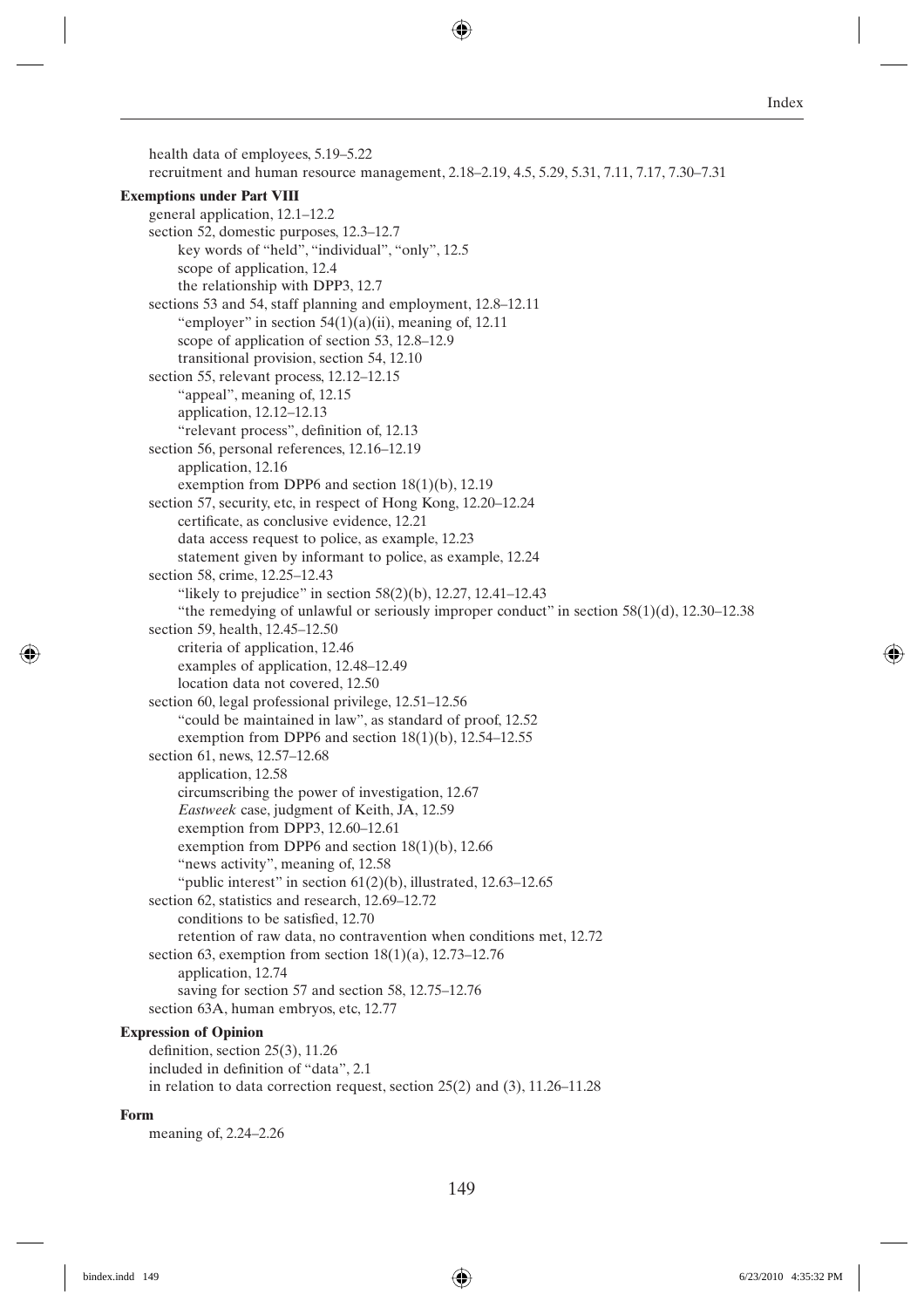#### **Guidelines**

issued under section 8(5), 9.7 Privacy Guidelines: Monitoring and Personal Data Privacy at Work, 9.7, footnote 30, footnote 31, footnote 55

#### **Health**

exemption, section 59, 12.45–12.50

#### **Information Privacy**

a kind of privacy interest, 3.21, 3.24

## **Injury to Feeling**

damages suffered, section 66, footnote 17, Appendix IV

#### **Interpretation of Ordinance**

common law rules, 1.7–1.8, footnote 1, footnote 2 definitive interpretation, no, 1.9 grey areas, treatment of, 1.10 Interpretation and General Clauses Ordinance, section 19, 1.6 not to be used as a tool of oppression or revenge, 10.32 presumption against absurdity, 1.7–1.8, footnote 3, footnote 5

#### **Law Enforcement**

exemption under section 57, security of Hong Kong, 12.20–12.24 exemption under section 58, crime, etc., 12.25–12.30, 12.42–12.43 notification not required under DPP1(3), 5.31

#### **Law Reform Commission**

Report on *Reform of the Law Relating to the Protection of Personal Data*, 3.24 Report on *Privacy: Regulating the Interception of Communications*, footnote 15 Report on *Privacy and Media Intrusion*, footnote 16 Report on *Civil Liability for Invasion of Privacy*, footnote 18 Report on *Privacy: The Regulation of Covert Surveillance*, footnote 18

#### **Legal Advice**

obtained before invoking Part VIII exemptions, 10.51 obtained prior to compliance with data access request, 10.37

### **Legal Professional Privilege**

exemption, section 60, 12.51–12.56

#### **News Activity**

definition, 12.58 exemption, section 61, 12.57–12.68

#### **Personal Data**

collection of, by data user, 4.1–4.2 definition, section  $2(1)$ , 2.5 first limb: relating to a living individual,  $2.7-2.15$ second limb: ascertainment of identity, 2.16–2.21 third limb: form of existence, 2.22–2.26 examples of no collection of, 3.9, 3.16–3.17, 4.3, 4.5–4.6, 4.12 meaning of "collection" of, in the light of the *Eastweek* case, 3.6–3.17, 4.2–4.3

## **Personal Information Collection Statement**

DPP1(3), matters to be informed, 5.33–5.43

#### **Personal Privacy**

a kind of privacy interest, 3.24, 3.27

#### **Personal References**

exemption, section 56, 12.16–12.19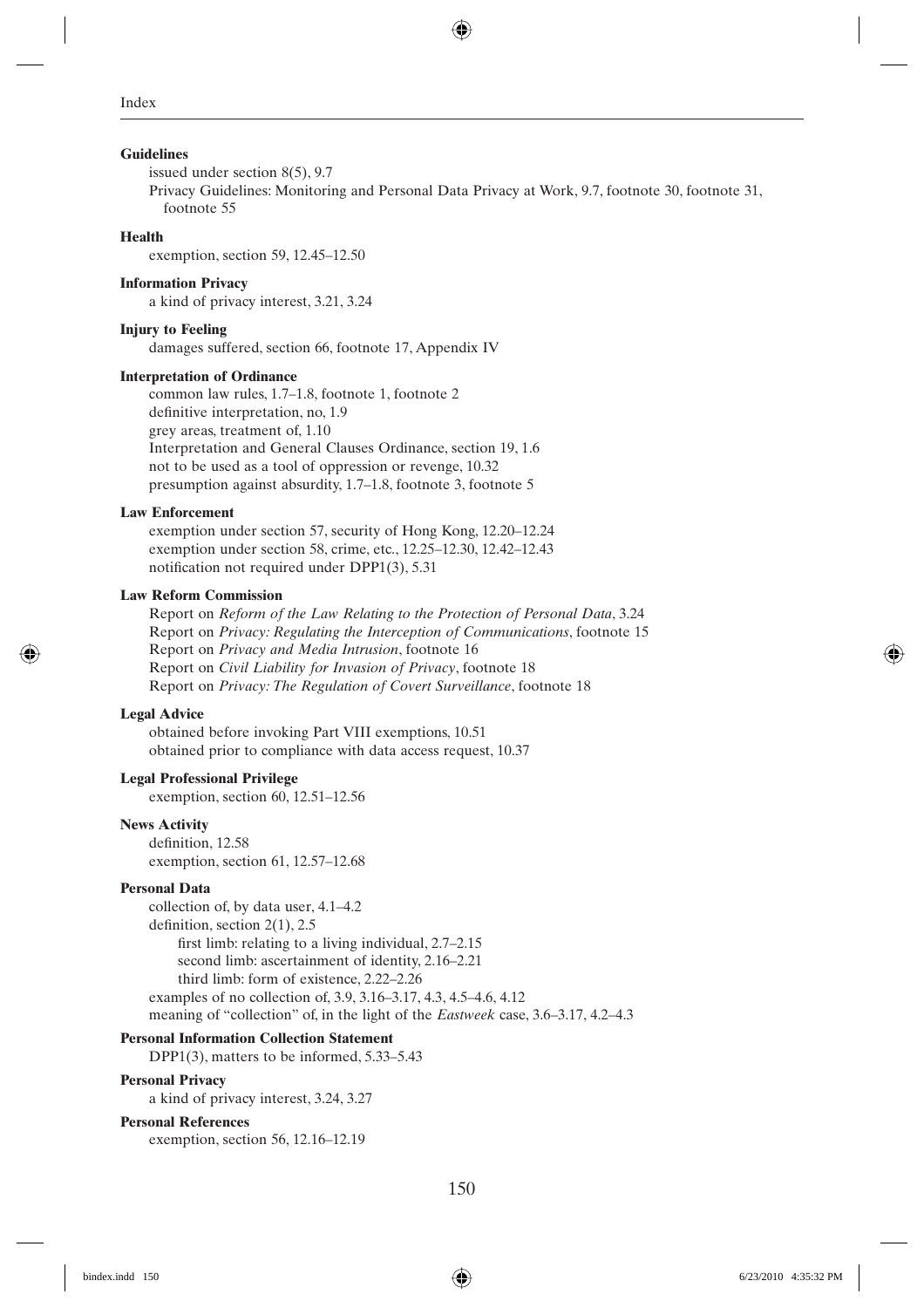## **Privacy Interests**

communications and surveillance privacy, 3.24, 3.26 information privacy, 3.24 personal privacy, 3.24–3.25, 3.27 territorial privacy, 3.24

### **Privacy Policy Statement**

DPP5, general requirement, 9.1–9.5

## **Publishers of Newspapers**

compilation of personal data, 6.18 *Eastweek* case, implication of, 3.1–3.15, 3.18–3.20, 12.59 news activities, exemption under section 61, 12.57–12.68

## **Relevant Process**

exemption, section 55, 12.12–12.15

## **Secrecy Obligation**

of the Commissioner and his officers, section 46, 10.49

## **Seriously Improper Conduct**

exemption, section 58(1)(d), 12.30–12.38

## **Staff Planning**

exemption, section 53, 12.8–12.11

**Stalking,** 3.27

#### **Statistics and Research**

exemption, section 62, 12.69–12.72

#### **Transfer**

a form of "use", 7.2–7.3 not the same as transit or storage, 8.9

## **Unsolicited Data**

compilation of personal data, any, 3.17, 4.4 no PICS applicable, 5.28

#### **Use**

meaning of, section 2(1), 5.38, 7.2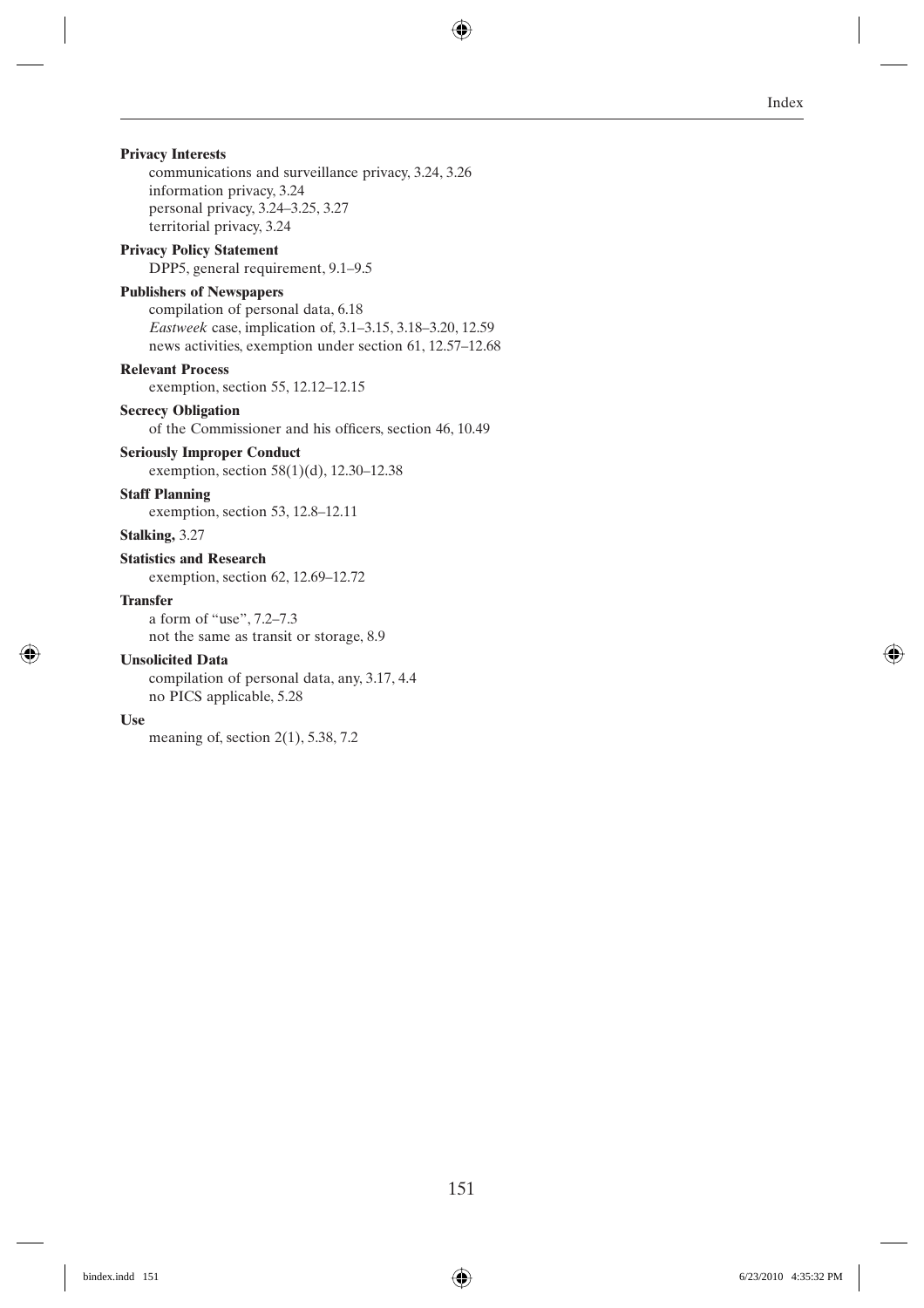# **Table of Administrative Appeals Board Decisions and Court Cases**

| AAB No. 4/1997  | 4.5                         |
|-----------------|-----------------------------|
| AAB No. 22/1997 | 4.3                         |
| AAB No. 23/1997 | 12.62-12.64                 |
| AAB No. 5/1999  | $8.7 - 8.9$                 |
| AAB No. 19/1999 | 6.2, footnote 47            |
| AAB No. 21/1999 | 2.4                         |
| AAB No. 24/1999 | 2.22, 3.16                  |
| AAB No. 25/1999 | 5.32                        |
| AAB No. 15/2000 | 9.2                         |
| AAB No. 16/2000 | 2.17                        |
| AAB No. 22/2000 | 6.8, 11.19                  |
| AAB No. 24/2001 | 10.10, 10.29                |
| AAB No. 49/2001 | 2.13                        |
| AAB No. 17/2002 | $7.30$ , footnote 48        |
| AAB No. 35/2003 | 9.5                         |
| AAB No. 66/2003 | 7.12                        |
| AAB No. 11/2004 | footnote 48                 |
| AAB No. 14/2004 | 12.34                       |
| AAB No. 17/2004 | 10.37, footnote 58          |
| AAB No. 26/2004 | 7.17, 12.30                 |
| AAB No. 39/2004 | 10.69                       |
| AAB No. 40/2004 | footnote 43                 |
| AAB No. 41/2004 | 5.8                         |
| AAB No. 46/2004 | 10.67                       |
| AAB No. 3/2005  | 4.8                         |
| AAB No. 61/2005 | 10.33                       |
| AAB No. 64/2005 | 5.27                        |
| AAB No. 67/2005 | 2.21                        |
| AAB No. 5/2006  | 12.38, 12.39, footnote 66   |
| AAB No. 27/2006 | 10.34, 10.65                |
| AAB No. 41/2006 | 7.19                        |
| AAB No. 42/2006 | 11.21                       |
| AAB No. 46/2006 | 5.18, 7.35, 12.5            |
| AAB No. 55/2006 | 3.17, 4.7                   |
| AAB No. 3/2007  | 5.19                        |
| AAB No. 14/2007 | 2.15                        |
| AAB No. 16/2007 | 2.27, 2.29, 2.30, 4.9, 7.22 |
| AAB No. 34/2007 | 12.67                       |
| AAB No. 12/2008 | 6.5, 11.6, 11.20            |
| AAB No. 23/2008 | 5.31, 5.43                  |